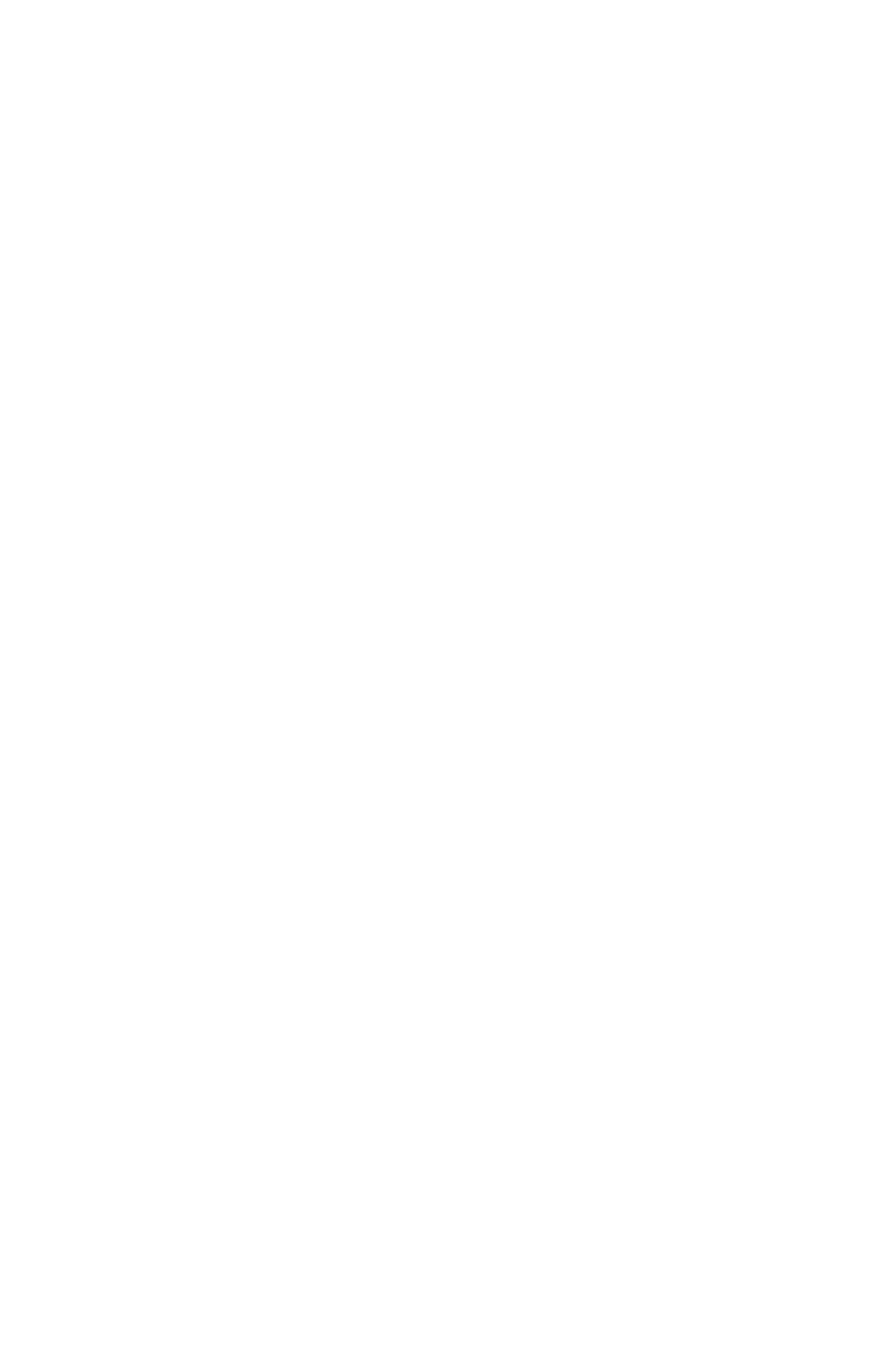# **LIVING FAITH**

Makes God Real

By

# **E. FAITH STEWART**

**Reprinted by FAITH PUBLISHING HOUSE** 

Digitally Published by THE GOSPEL TRUTH www.churchofgodeveninglight.com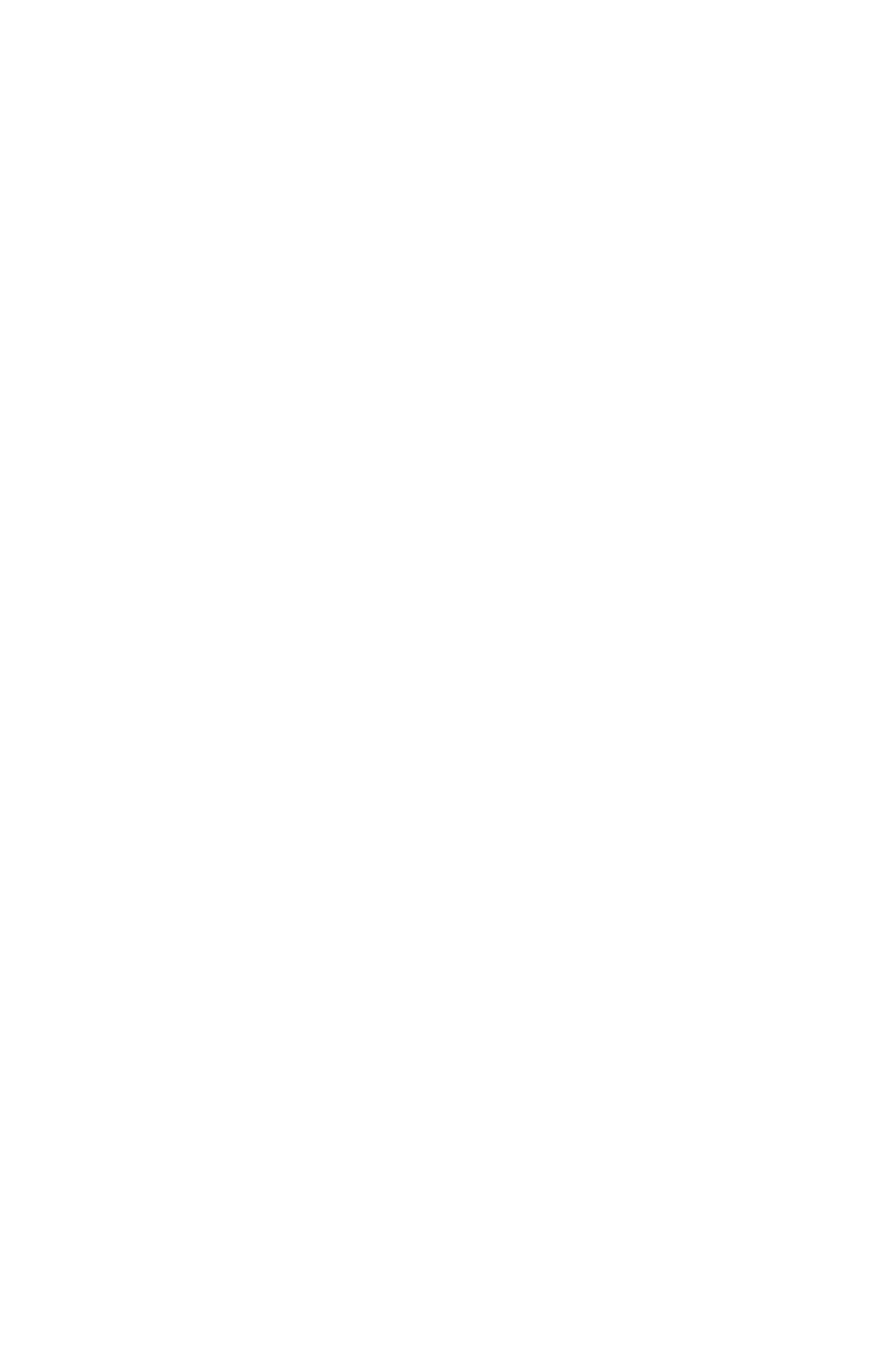

E. Faith Stewart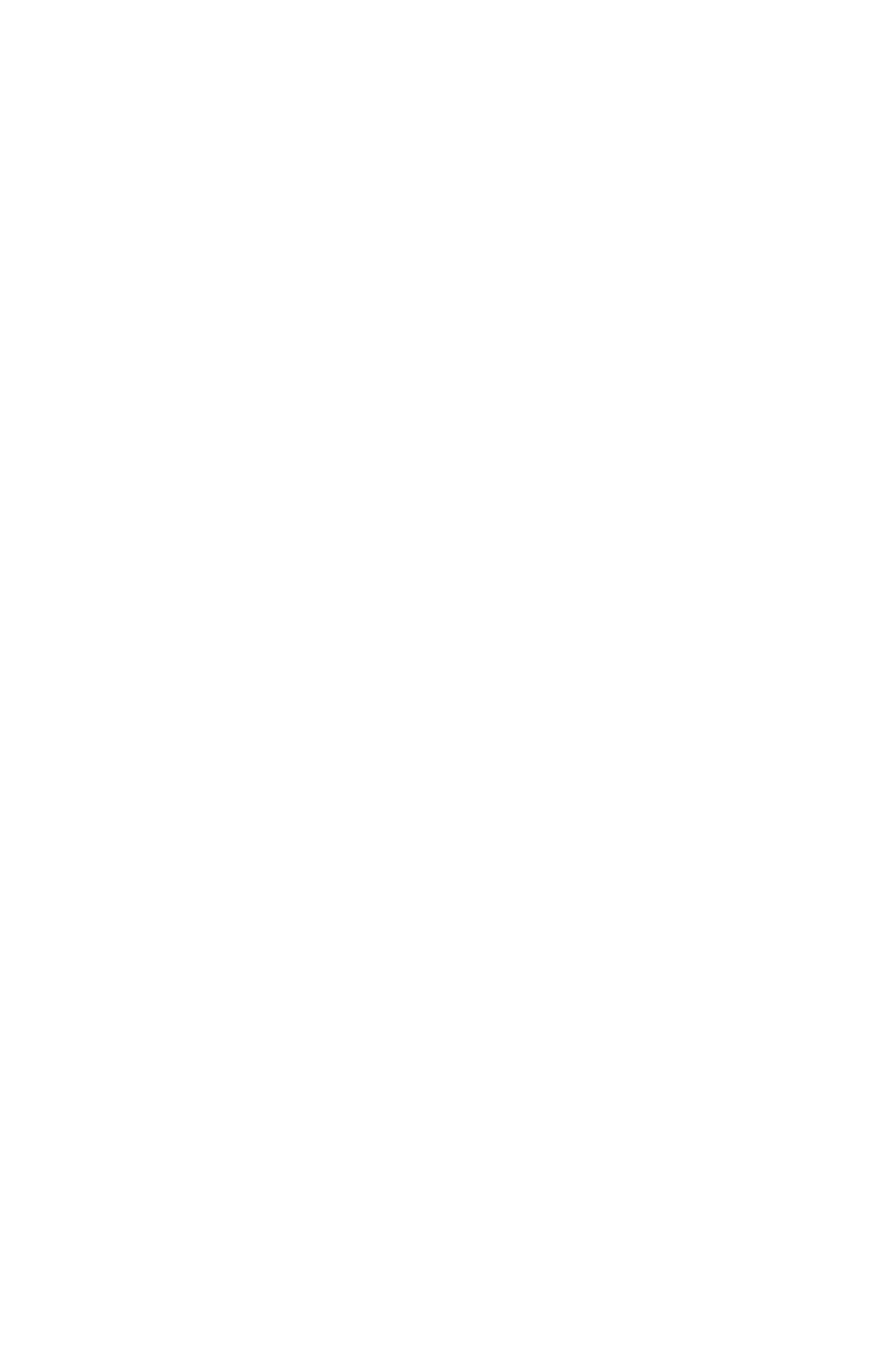# DEDICATION

I humbly dedicate this little volume to the young ministry of the church today, with an earnest prayer that God may help each of you to catch a vision of God's greatness and of His power, and also of your responsibility in lifting high the standard of His Word of Promise. A "Living Faith" in God and in His Word can only be maintained in the earth as long as the Ministry both by example and by teaching keeps the Truth before the people. While God lets me live, my prayer for you shall be that the Holy Fire of a "Living Faith" may be kept burning in your hearts. Amen.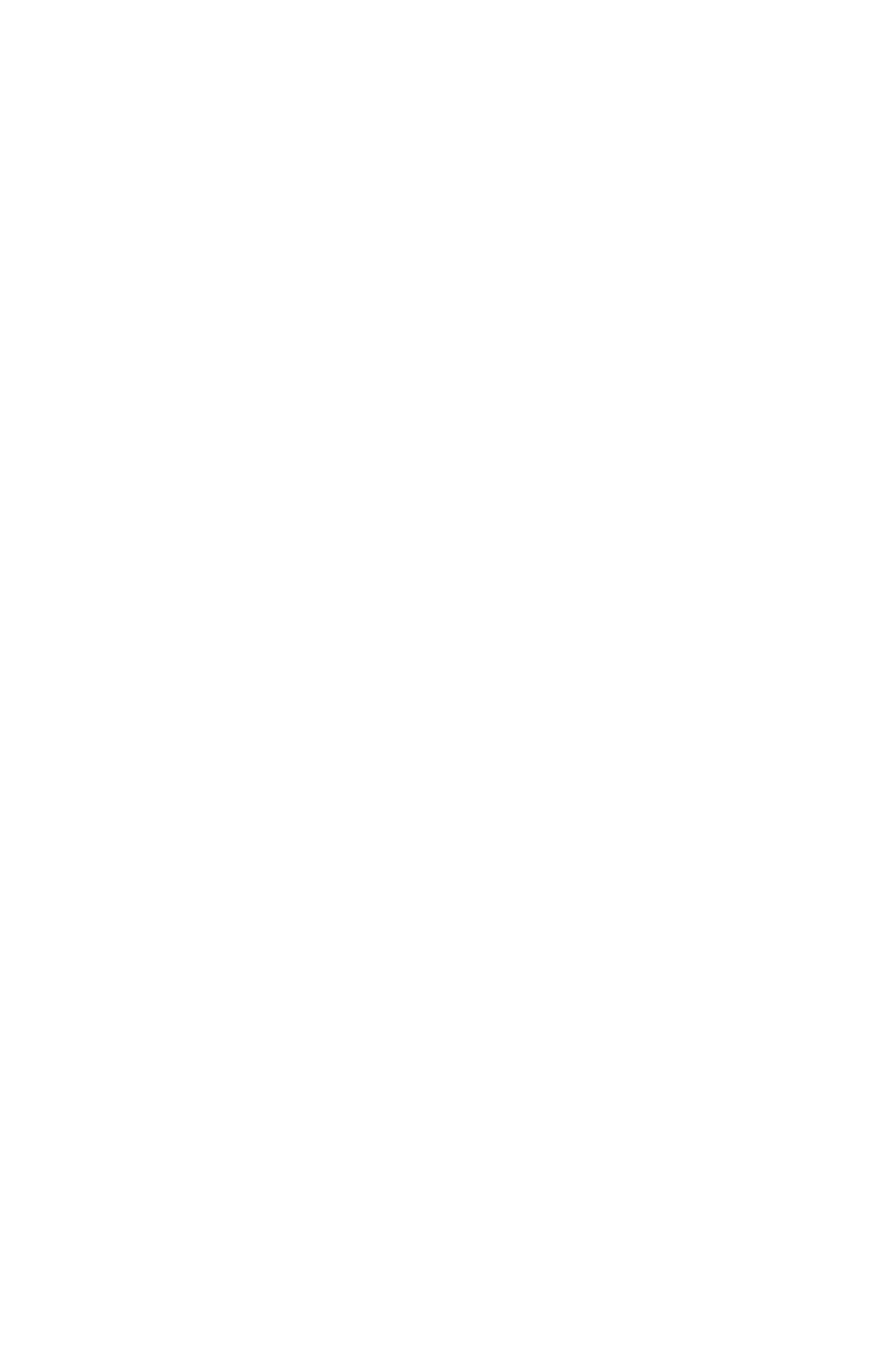# F O R E W O R D

It has been my privilege to spend about thirty-three years in Foreign Missionary Work, besides a goodly number of years in both pastoral and evangelistic work in the United States and the British Isles. Most of this time, I have lived and laboured without any definite means of support, but trusting alone in God to supply all my personal needs and the needs of the work to which He had called me. Some of our experiences have been marvelous indeed. Yes, too marvelous to keep hidden away from the heart of the Church in these perilous days in which we are now living, when every Christian needs all the encouragement to their faith that it is possible to have. True Christian people everywhere are suffering things the world did not dream of before. They all need all the spiritual nourishment they can get to build them up in the most holy faith, and to make them able to stand against the wiles of the devil in these days of apostasy. Today we hear men who hold high positions in the nominal Christian world, and even some who at one time were looked up to by the Church as real rocks for God and Truth, scoffing at the sincere testimony of "answered prayer". And unhesitatingly they put the miracle working power of the Son of God as something definitely of the past. For instance, the healing of the body of physical affliction in answer to the prayer of faith is unhesitatingly set aside. They laugh to scorn at the very suggestion of taking the temporal cares of life before the throne of God in prayer, with the hope of having Divine intervention in these things. Most of the Books of Prayer that have been published are so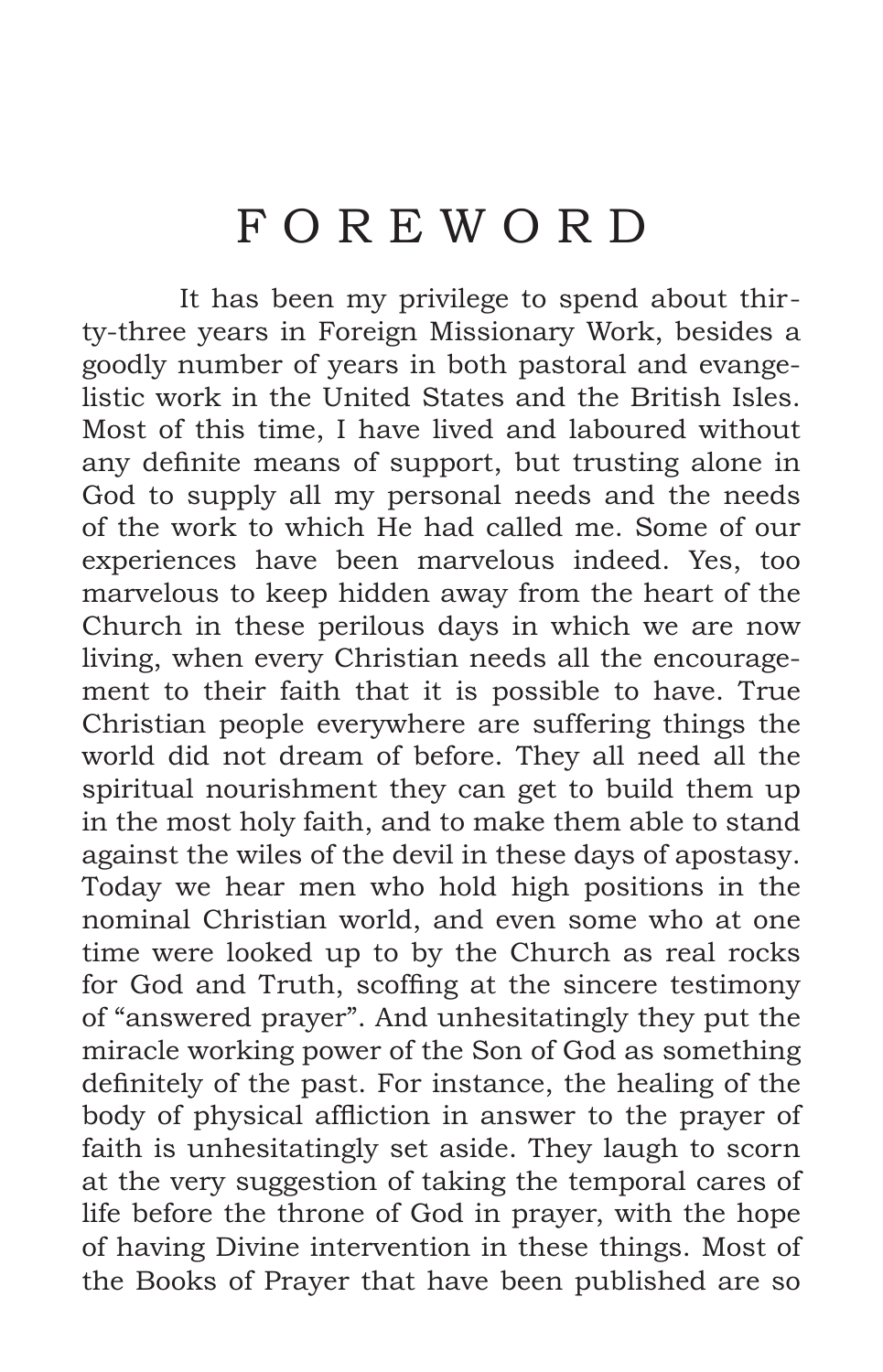deeply intellectual and so lacking in the Divine unction that absolutely no inspiration comes to the soul through reading them. As I have beheld these conditions my heart has cried out to God to help us in some way to lift up before the world, and to preserve the Bible Standard of Active Living Faith in our Living God and in His Divine Promises.

 For years past I have been urged by ministerial brethren to write a book on "answers to prayer;" but I have definitely believed it would not be accepted by many, and for this reason I hesitated. Seeing the powers of unbelief increasing, and the hearts of God's true people just crying out for something that will lift up their faith to a higher plane, I have decided to frankly write this book of testimonies of **what God is doing today.** I send it out with the hope that many souls may be inspired and lifted up to a higher plane of faith and a deeper depth of obedience to God through reading it. To this end, I pray sincerely that the dear Lord will add His blessings to this feeble effort. If this is accomplished, my efforts will have been well rewarded.

 As you read, meditate on the following questions—Whose God are you serving? A God that has ears but that hears not? A God that has eyes but they see not the sufferings of His people? A God that has hands but they are never outstretched to administer help to those who have need? What God are you serving? Bless the Lord, I am serving the God of Isaac, of Abraham, and of Jacob. I am serving the very same God who quenched the fire in the heated furnace and delivered the three Hebrew boys. I am serving the Living Christ of God who was first seen as He walked in the midst of the fire with the Hebrew boys while they were in the furnace, "and the form of the fourth was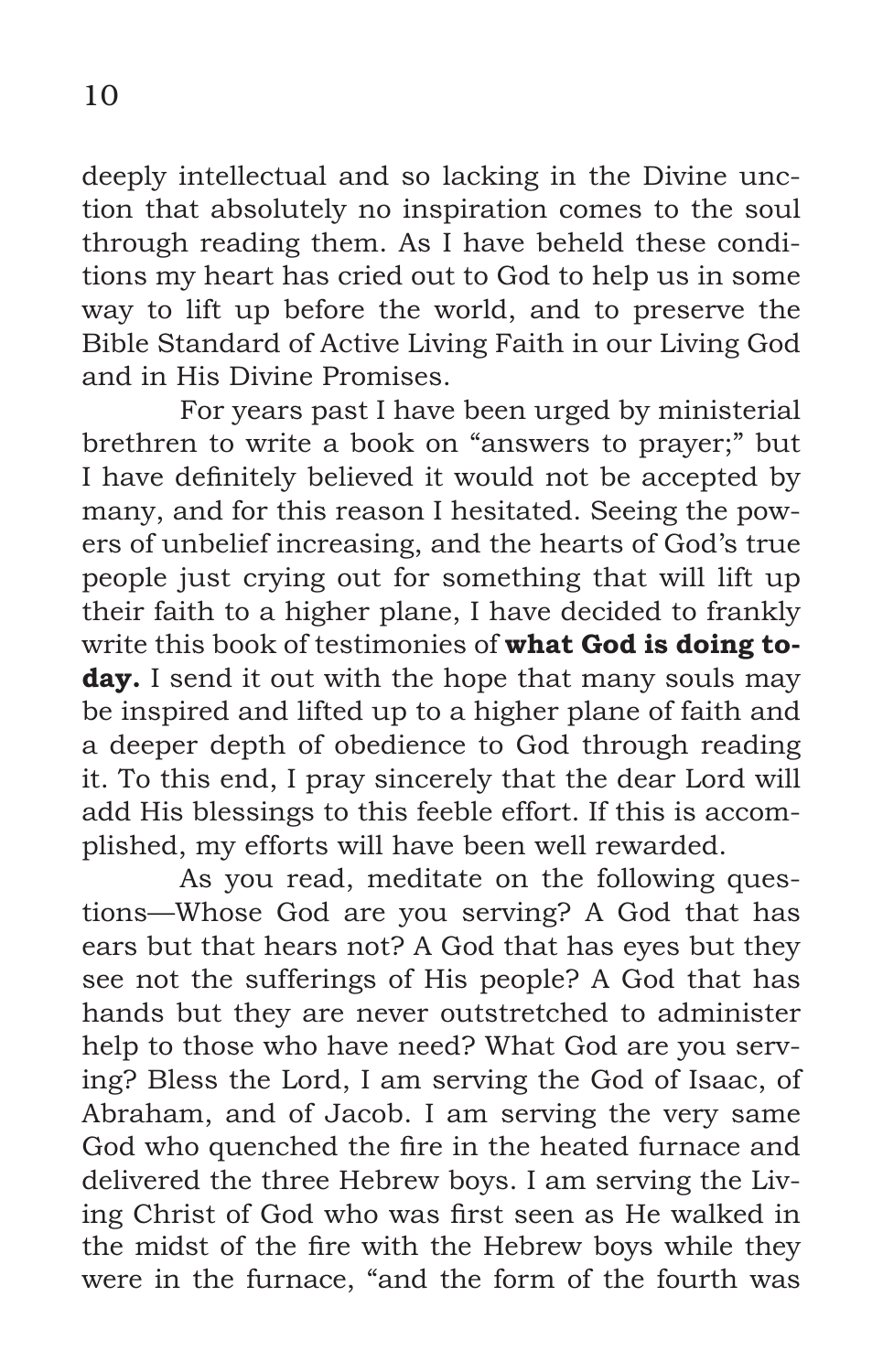like unto the Son of God." Daniel 3:19-25. Glory be to God, He is still walking in the midst of the furnace of affliction or sufferings right by the side of His followers, to *deliver them*. Yes, my God is the God of Daniel, and He can still close the mouth of lions when they rise up to destroy God's people. *WHAT A MIGHTY GOD WE DO SERVE!* My God is the God of all earth and Heaven. He metes the mighty waters of the seas in His hand and *that hand* upholds me—yes, it upholds all of God's trusting people today. Bless the Lord, oh my soul and ALL that is within me, bless His Holy Name forever.

 Do you feel, troubled soul, that you are sinking—sinking to rise no more? Just lift up your eyes as did Peter and cry out from your heart, and those great omnipotent arms of God will encircle you and carry you safely through. *I know in whom I have believed*, and I know that He is able. This book goes forth with a prayer that it may accomplish just what God has purposed to accomplish through its message.—Amen. E. FAITH STEWART.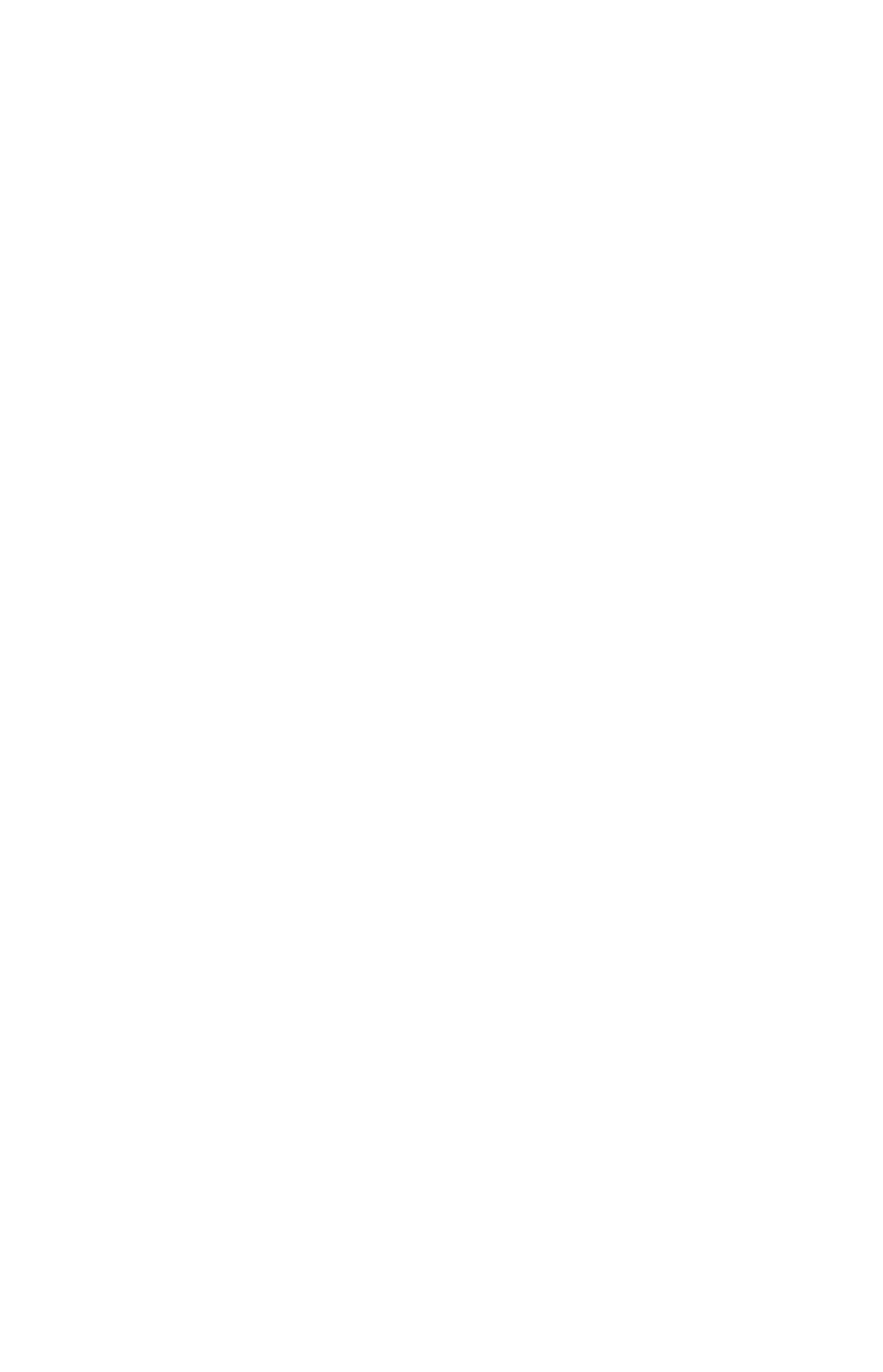# **CONTENTS**

| <b>Chapter</b> |                                                   | Page |
|----------------|---------------------------------------------------|------|
| T              | <b>HAVE FAITH IN GOD</b>                          | 17   |
| H              | <b>FAITH COMETH BY HEARING</b>                    | 26   |
| III            | <b>MY CALL TO CUBA</b>                            | 29   |
|                | Putting Out the Fleece                            | 29   |
|                | God Supplied Fare to Cuba                         | 31   |
| IV             | GOD's "WHAT-SO-EVER"                              | 34   |
|                | The Outgoing of a Passenger Boat Delayed Three    |      |
|                | Days That Prayer Might Be Answered                | 34   |
|                | Definitely Guided by God's Spirit                 |      |
|                | (Sister Keith's Healing)                          | 36   |
|                | Christ, Our Defense in Times of Storm             |      |
|                | (Boxes released from the Customs)                 | 39   |
|                | Elijah's God Still Lives                          | 43   |
|                | My God Shall Supply ALL Your Needs,               |      |
|                | According to His Riches in Glory                  | 46   |
|                | A Cow Healed That Money be Supplied               |      |
|                | for Mission Work                                  | 49   |
|                | God Took a Saint to Glory to Provide              |      |
|                | Funds for the Convention                          | 51   |
|                | Divine Guidance is Possible Today                 | 54   |
|                | Traveling Expenses Provided Along the Way         | 57   |
|                | His Answer Never Comes Too Late                   | 61   |
| V              | THE OPENING OF THE CHILDREN'S HOMES               | 64   |
|                | God Guided with an Unerring Hand                  | 64   |
|                | Our First Steps                                   | 68   |
|                | God Supplied Definitely for Buying the First Home | 69   |
|                | Our Mission Home Building in Havana               | 72   |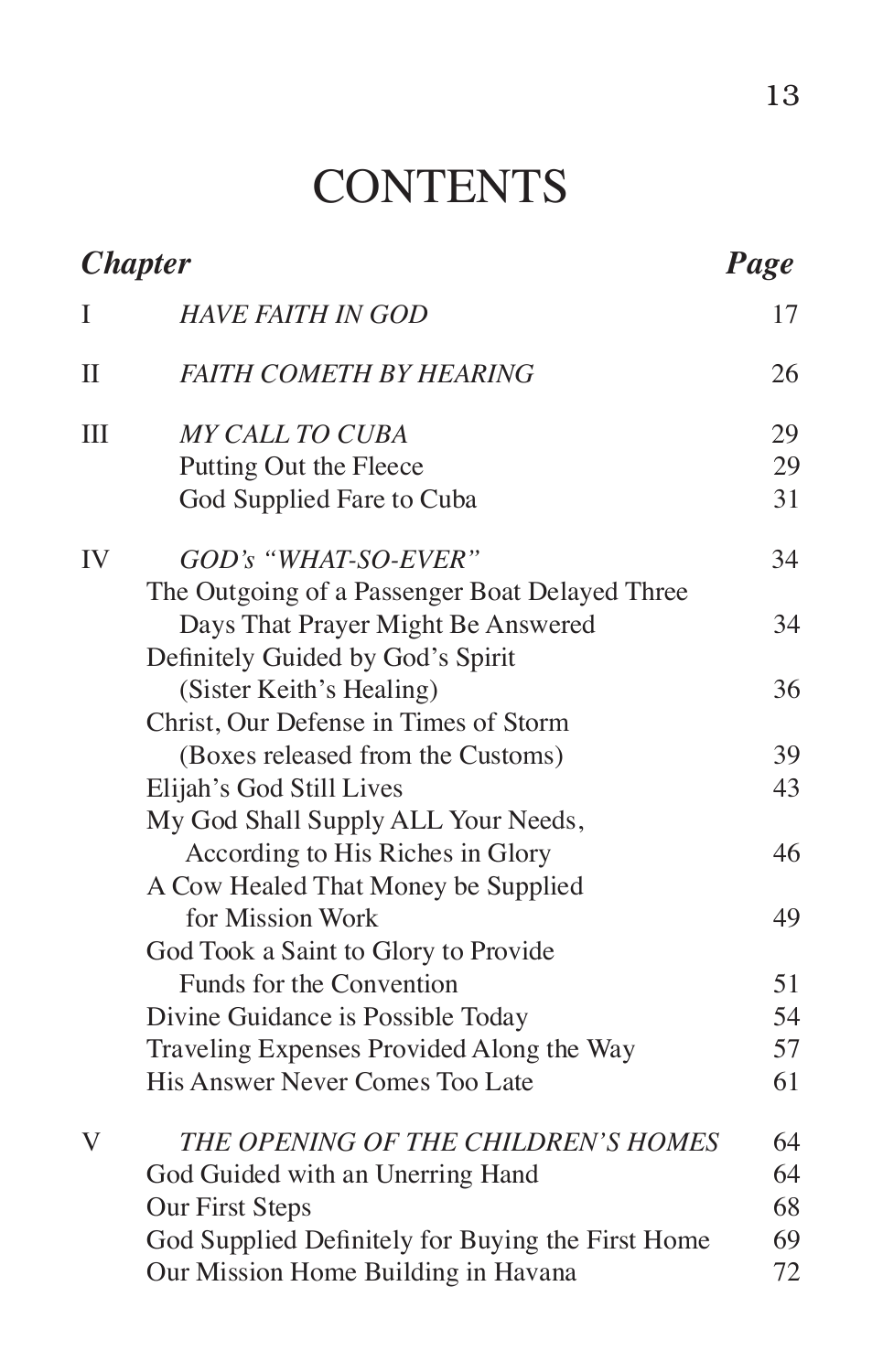| <b>Chapter</b> |                                                | Page |
|----------------|------------------------------------------------|------|
|                | Our Girls' Home                                | 73   |
|                | The Nursery for Babies                         | 75   |
| VI             | <b>TEMPORAL NEEDS</b>                          | 78   |
|                | There Hath Not Failed One Word of All          |      |
|                | His Good Promise                               | 78   |
|                | God Is Everywhere                              | 79   |
|                | Clothing Supplied for Workers                  |      |
|                | In Answer to Prayer                            | 82   |
|                | A Present Help in Every Time of Need           | 84   |
|                | Answer by Cablegram                            | 88   |
|                | God's Care In Little Things                    | 90   |
| VII            | <b>CHILDREN'S CHAPTER</b>                      | 95   |
|                | A Piano in Answer to the Children's Prayers    | 95   |
|                | Praying For Cows                               | 97   |
|                | Praying For Meat When God Speaks               |      |
|                | The Answer Must Come                           | 99   |
|                | God Answers Prayer-And Stays the Rain          | 102  |
|                | God Can Answer Prayer or He Can Withhold       | 104  |
| VIII           | <b>DIVINE HEALING</b>                          | 109  |
|                | The Remarkable Story of E. Faith Stewart's     |      |
|                | Serious Illness and Healing                    | 109  |
|                | Healing of Blind Eyes                          | 117  |
|                | Healed of Heart Dropsy                         | 122  |
| IX             | <b>TESTIMONY OF OTHERS</b>                     | 128  |
|                | The Day of Divine Healing Is Not Past          | 128  |
|                | Another Case of Healing in Our Family          | 129  |
|                | Marvelous Healing of Tuberculosis of the Spine | 131  |
|                | A Definite Healing of Appendicitis             | 134  |
|                | Another Healing in the Same Congregation       | 137  |

## 14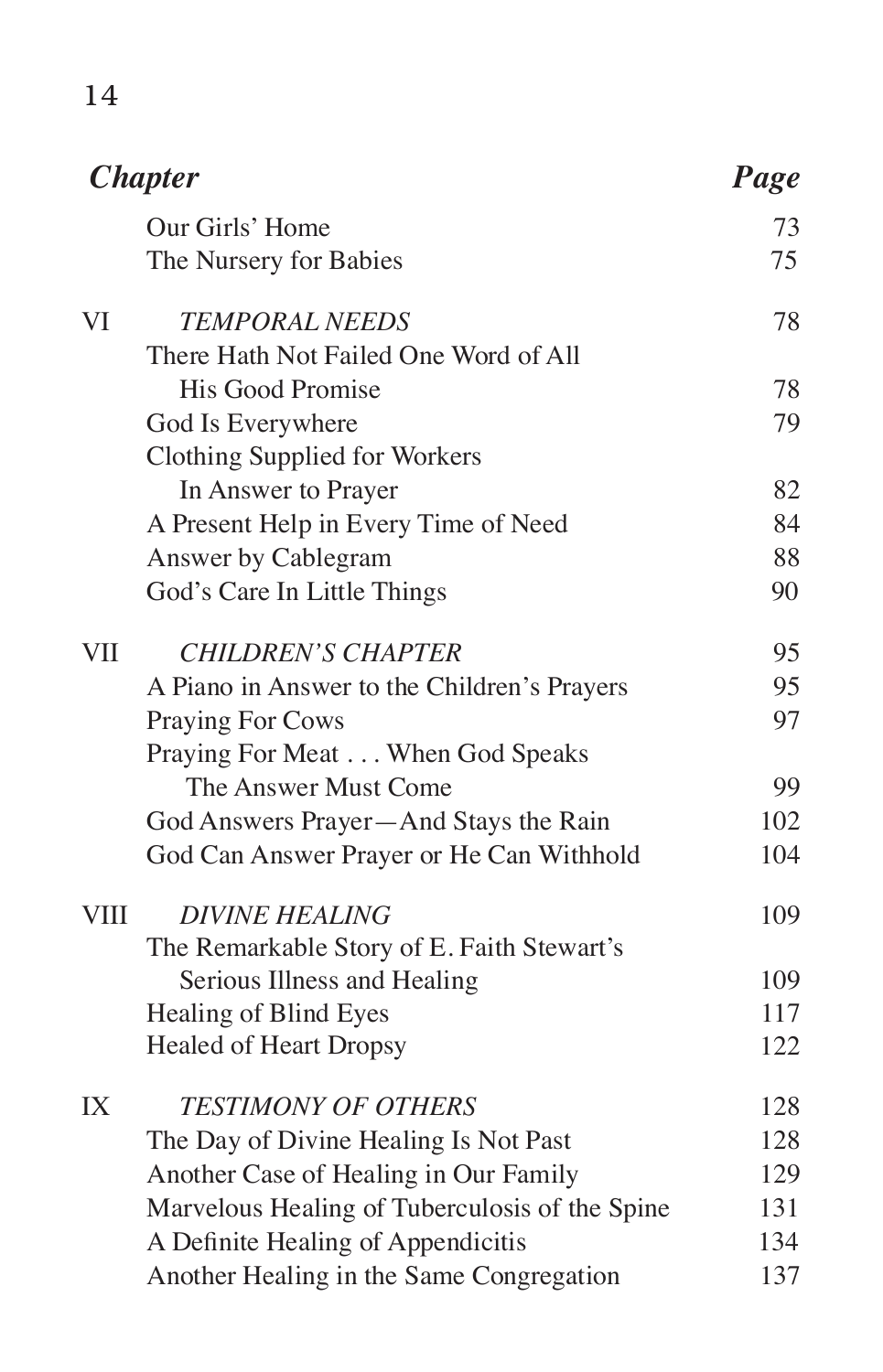| <i>Chapter</i> |                                              | Page |
|----------------|----------------------------------------------|------|
|                | Saved and Healed                             | 138  |
|                | The Touch of His Hand Makes Whole            | 142  |
|                | Death Rebuked and Child Healed               | 145  |
|                | Healed of the Effects of Measles             | 149  |
|                | Various Cases of Healing in Our Own Family   | 151  |
|                | Healed In Both Soul and Body                 | 154  |
|                | Jesus Christ, the Same Yesterday,            |      |
|                | Today, and Forever                           | 156  |
|                | Another Healing of a More Serious Affliction | 157  |
|                | Healed of Cancer and Tumors                  | 158  |
| X              | <b>GOD's PROTECTING CARE</b>                 | 161  |
|                | Great and Mighty Are His Works               | 161  |
|                | Safe In His Keeping                          |      |
|                | (Experiences With Communists)                | 164  |
|                | The Eyes of the Lord Run To and Fro          | 170  |
|                | Ye Have Seen That I Have Talked With You     | 173  |
| XI             | SUGGESTIVE HELPS TO A LIFE OF FAITH          | 176  |
|                | How Can We Have the Faith?                   | 180  |
| XII            | <b>MIRACULOUS EVENTS ON RECORD</b>           |      |
|                | <i>IN THE HOLY SCRIPTURES</i>                | 184  |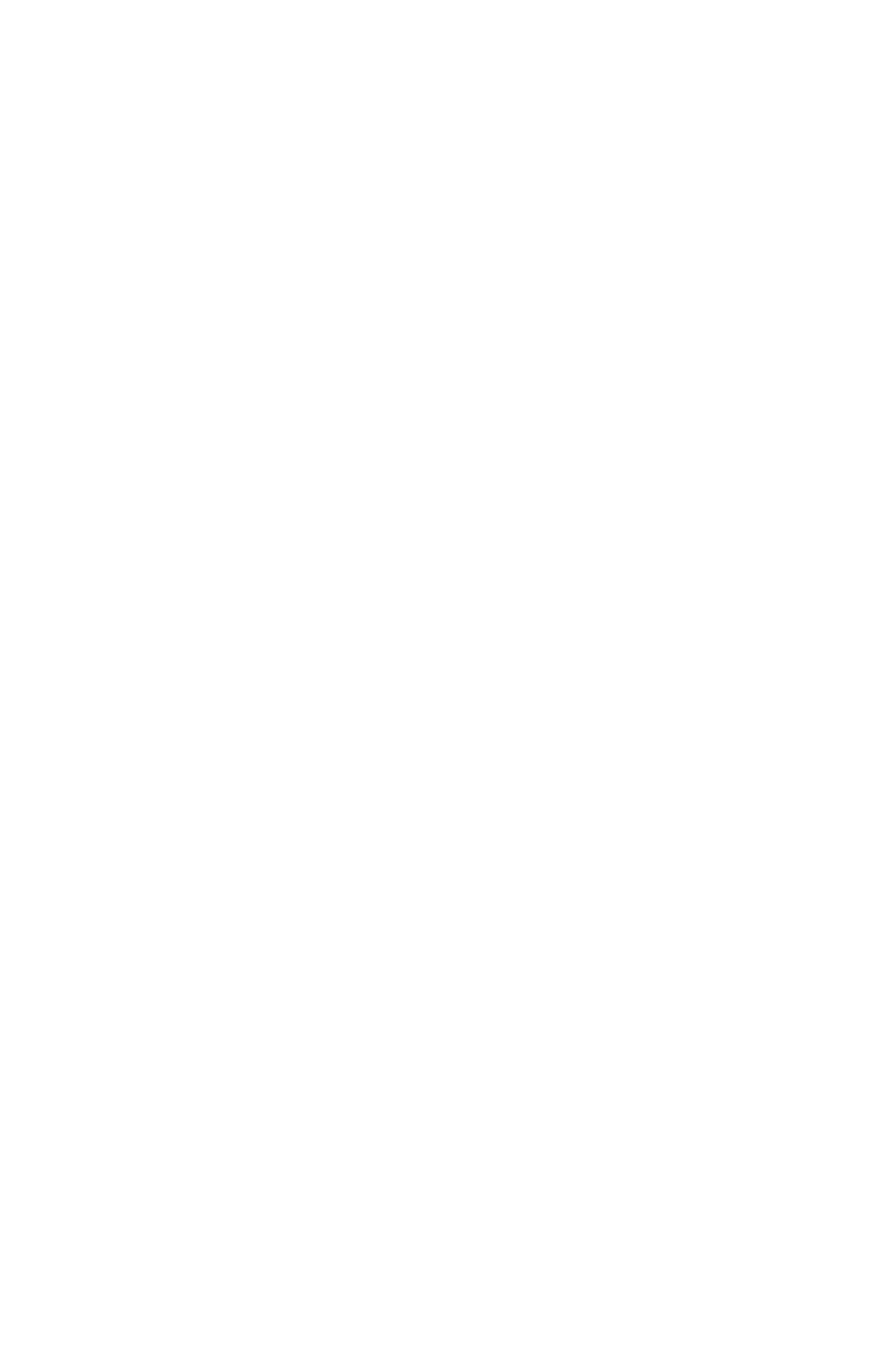## CHAPTER I

## <span id="page-16-0"></span>"Have faith in  $God$ " —Mark 11:22

If anyone were to ask me what I consider the basic stone in the foundation of victorious Christian living, or in the successful activities in Christian work, I would unhesitatingly answer—*Living faith in God and His Word of promise.* One may have a sincere heart; a willingness to sacrifice for the cause; a loving disposition; devotion to their religion; one may be very honest and upright in all their dealings with mankind. All these qualities are very good. They are all absolutely necessary in the Christian life, but still with any of these or with all of them together, the Christian life is still lacking greatly if not actually unctionized and kept in action by the *power of faith.* I fear that the people, so few in number, who realize the value of definite living faith in the Lord are the only true Christians living. You may ask almost anyone if they have faith in God, and the answer will be in the affirmative. But do they really have faith in Him? Do they believe His Word? Do they live by it?

To have faith in God, one must definitely have faith in His Divine plan that covers the needs of this life and of the life to come. One must have absolute confidence in His Word of promise, and if we do have this faith it will work mighty things in our individual lives. And the working out of these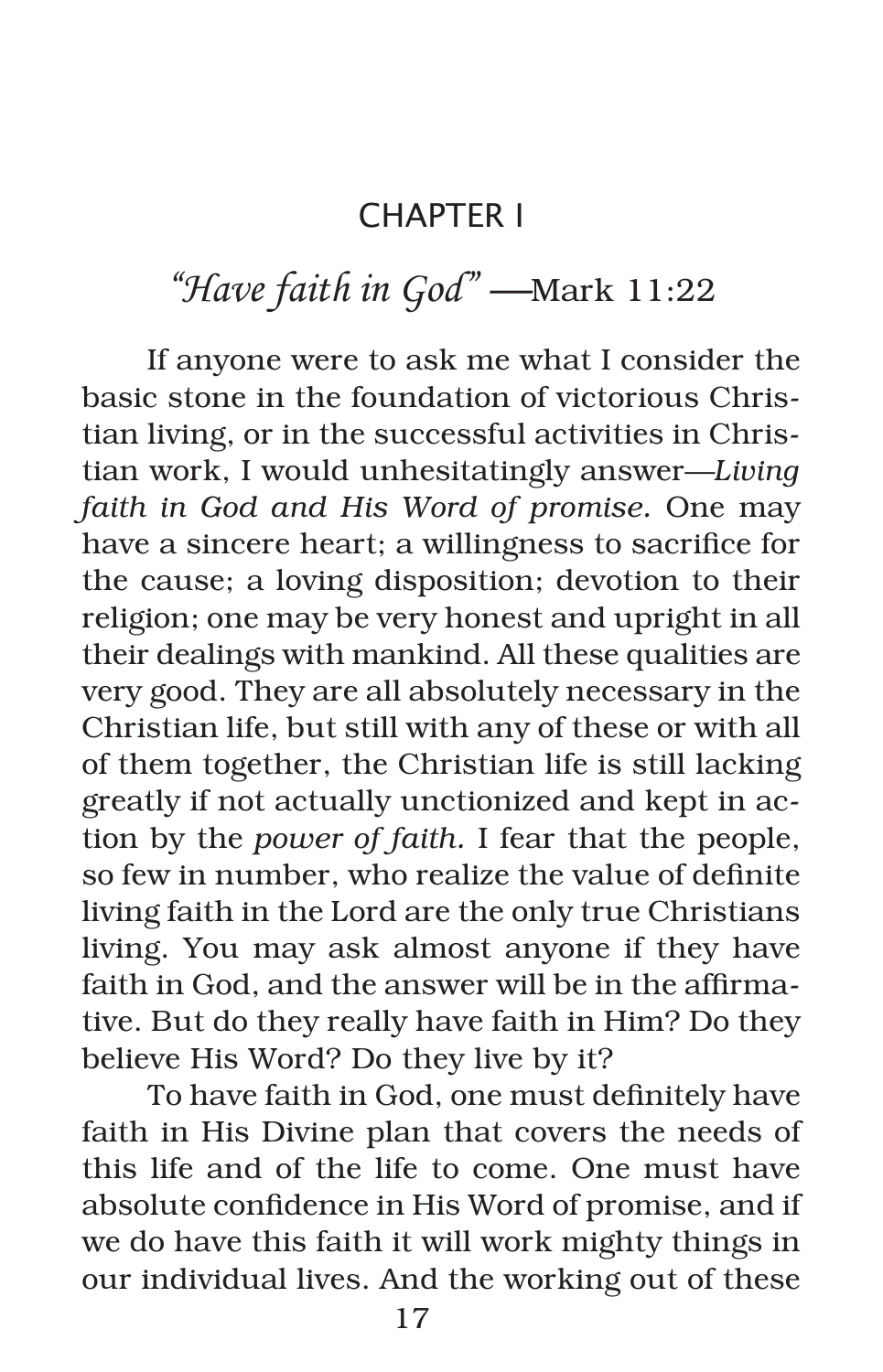things will make our lives resplendent with the Light of the Gospel of Christ. God is so mighty and His promises are so very powerful (and dependable) that active faith naturally brings results. Just as surely as His spoken word brought light, and even separated light from darkness, thus making day and night; just as surely as Christ's spoken word calmed the raging seas or healed the leper; or as truly as His word of blessing over the loaves and fishes caused them to be multiplied until the hungry multitude were fed with an abundance; just so His written Word of promise carries with it today something of His Divine self—bringing into the very lives of the faithful believers a power that surpasses all else the world has ever known. And the world today is surely in need of clear demonstration of this kind of power.

We are living in an age where the fruits of active faith are scarcely seen in the lives of Christians. Many are living so far below their privileges as children of God that the world looking on sees nothing attractive in the religion of Jesus Christ. And this same formal worship, this same fruitless, joyless profession is the very basis of the increasing infidelity we see all around us in the world today. How is the world going to believe in the Gospel if they see no fulfillment of the promises of God in the lives of those who profess to be His? May the dear Lord, by the power of His spirit, awaken Christian brethren everywhere to a realization of their responsibility in keeping up the true standard of confidence in the Divine power of the Gospel.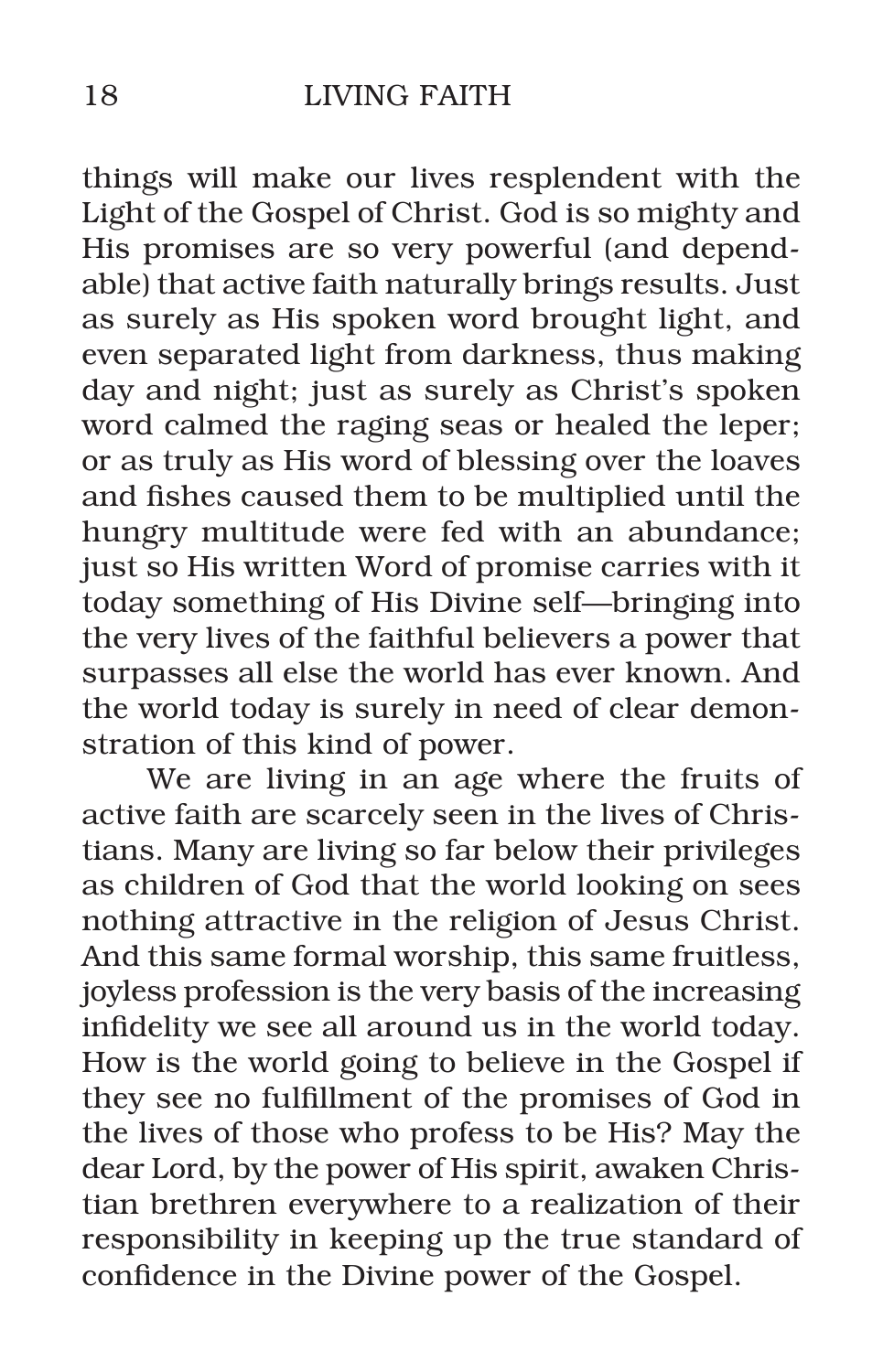<span id="page-18-0"></span>We are living in an age of infidelity, and daily the powers of unbelief are increasing more and more. Nearly all schools of higher learning are literally filled with professors who are filling the minds of the noble youth of the land with false teachings that undermine all their confidence in God and in the Divinity of Christ, and in His miracle working power. Communism, infidelity, and atheism are filling the popular schools of learning and turning the world away from the Saviour; and what are we doing while all this is going on? Are we doing our part to lift up the standard of the Bible? Jesus Christ came first of all as the Saviour of our souls; but He has also come as the healer of our bodies. He came as the mighty miracle working Christ of God, and bless the dear Lord, the day of miracles is *not* past. Do not the sacred scriptures declare Him to be the unchanging Christ? "Jesus Christ, the same yesterday, and today and forever." Hebrews 13:8. Yes, thank God, they do, and to those of us who have refused to lower the standard of the Gospel, this declaration "Jesus Christ the same," has become a living reality in our lives. Praise the Lord forever!

When Jesus Christ was on earth, walking the shores of Galilee, and going in and out among the people, healing *all manner* of sicknesses and diseases, casting out demons, opening the eyes of the blind, causing the lame to walk, multiplying the food to satisfy the hunger of the great multitude, His heart was saddened at seeing the little faith His own disciples had in the power of His Word.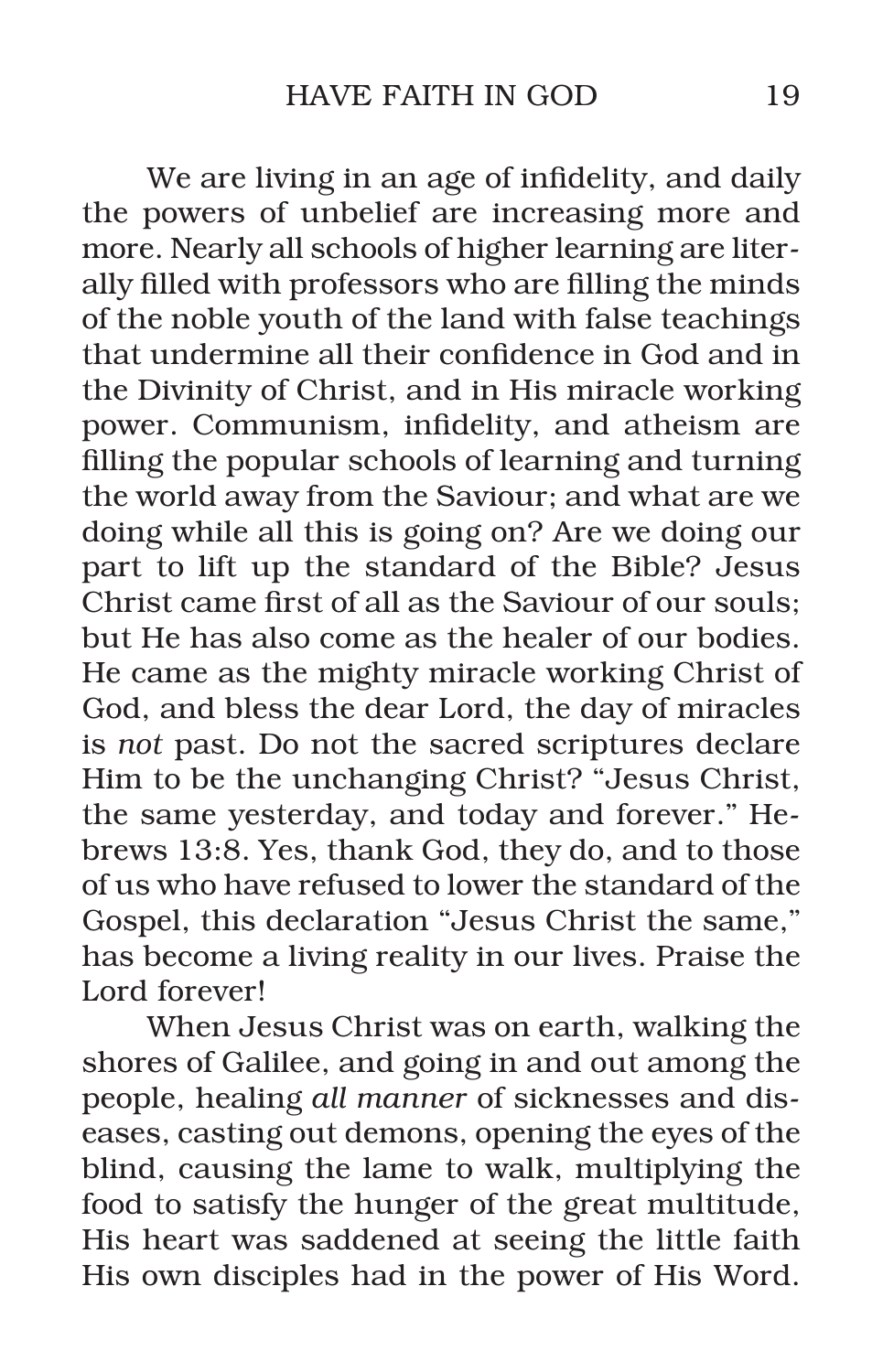Walking along the roadside with some of them one day, and seeing a fig tree without any fruit on it, He (Christ) said unto it (the tree) "…No man eat fruit of thee hereafter for ever…" Mark 11:14. The disciples had heard Him. The following day they returned over the same road and seeing the fig tree dried up from the roots, one of them in amazement called the Master's attention to the tree and its withered condition. In sadness the Master replied saying, "…Have faith in God." Mark 11:22. Just following this incident, a man went to Jesus complaining that he had taken his son, possessed with a dumb spirit, to some of the disciples asking them to cast out the spirit, and that they failed to do it. Jesus then cast out the dumb spirit from the boy and then He reproved His disciples saying unto them, "Oh faithless generation; how long shall I be with you?" Mark 9:17-27. When the disciples saw the deliverance of this boy they turned to Jesus with troubled hearts asking Him why they had failed, and He replied saying to them, "This kind goeth not out but by *fasting and prayer*." These words of our Heavenly Father convey to us a deep message of Divine *Truth*. Fasting and prayer many times accomplishes what prayer alone cannot do. Fasting does not increase God's power or His willingness; but it does bring the seeker into a depth of earnestness before God, that is many times lacking in prayer alone. The act of self-denial manifested in sincere fasting while presenting a burden before the Lord prepares our hearts and brings us into closer relationship with the Lord. It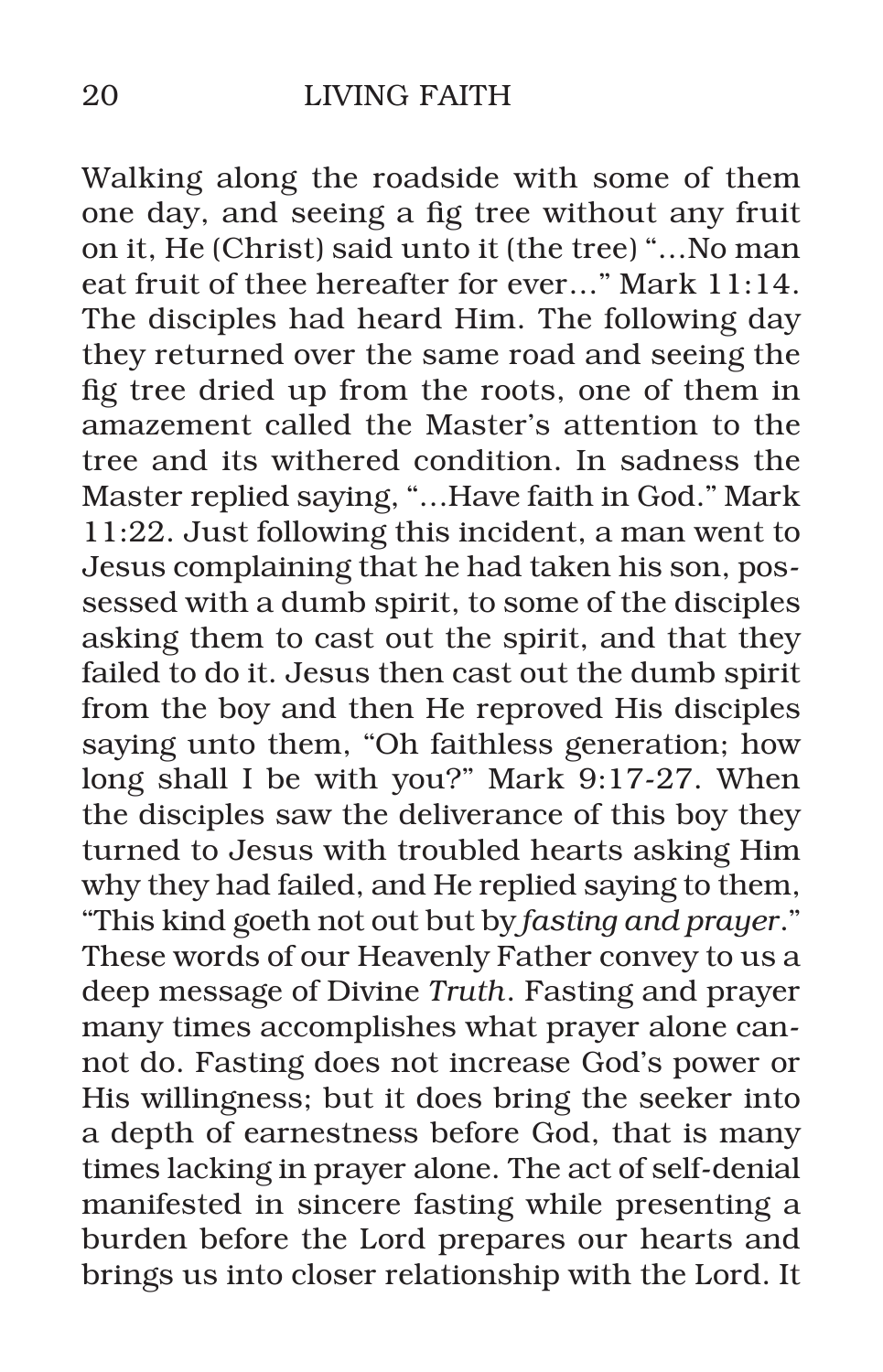<span id="page-20-0"></span>enables us to stand definitely on the promises of God, *expecting the answer*. Fasting in prayer by individuals or by congregations is today almost a forgotten *service* to God. If it were necessary for Jesus to fast that He might have power and victory over the power of the devil, how much more necessary for us today. If it were necessary for Christ to so deeply feel the burden of responsibility that was falling on Him—the Son of God—that He was carried off alone in fasting and prayer until His soul was saturated with the Divine power of His Father; and He (Jesus) was strengthened to finish the work the Father had given Him to do in His great redemption plan, how much more necessary it must be for us to keep so definitely in touch with His will that all He has purposed to be accomplished through His Church may be demonstrated before the unbelieving world through His children today. The world is full of infidelity today because the professed people of God have so lowered the standard of the Word that all they have to offer suffering humanity is a powerless message. If Christ were to open His lips in these days to reprove the unbelieving professors, as He did in that day when He was walking with some of His disciples along the country road, when He finally, out of a burdened heart said, "Have faith in God," I wonder what He would now say? May God put a Holy burden in each of our hearts until we, as His chosen people, rise up to defend the glorious Gospel in its fullness and power. Shortly after the incident referred to, Christ again tried to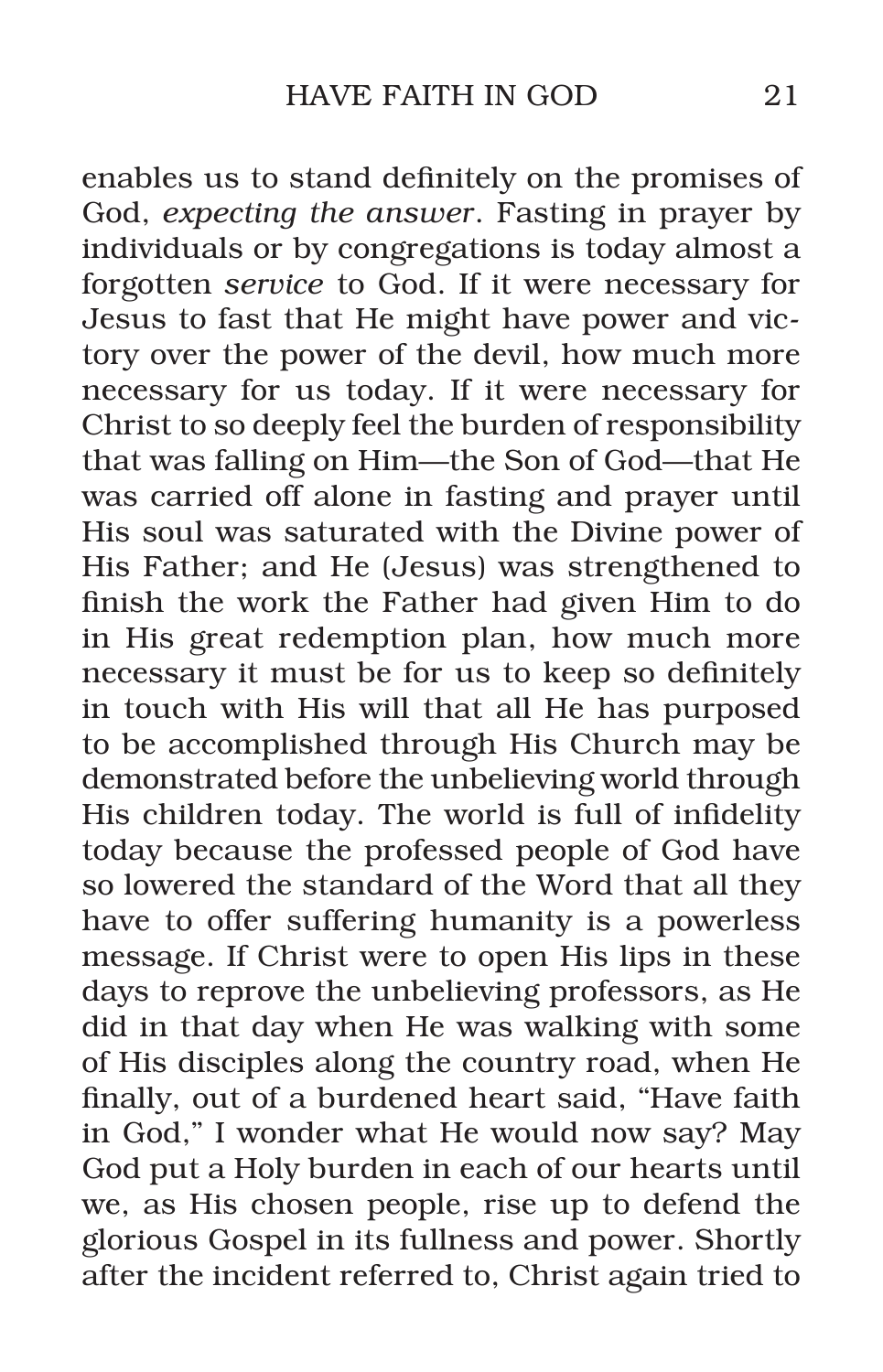draw His children into a place where they could be strong enough to withstand the power of darkness in the evil days that were coming upon the earth. He pointed out God's faithfulness to those who call on Him in faith—but He was able to see the great Apostasy coming in on the Church and saw the day approaching when men just would "not endure sound doctrine," and would lose their faith in God's power and in His written Word. He cried out of a burdened heart "…when the Son of man cometh, shall He find faith on the earth?" Luke 18:8. This sad expression, wrung from the very heart of our Lord Jesus, should awaken every true child of God, putting in each of their hearts the decision to so live that their own faith be not hindered, and that they be determined that their own lives be a clear example and a definite demonstration of what can be done through prayer and faith. One thing that many times hinders the prayer of faith is having brethren who are weak in the faith, and who do not trust God for their own healing, come forward and lay on hands for the healing of others. God's Word says in II Timothy 2:6-7 "The husbandman that laboureth, must be first partaker of the fruits. Consider what I say and the Lord give thee understanding in all things." Oh, how very necessary it is for us to really understand spiritual things. How can one pray for the definite healing of another if they do not pray the prayer of faith; or if they do not believe enough to trust God to heal their own bodies? We must be living examples of unwavering faith in the unchanging promises of the Father's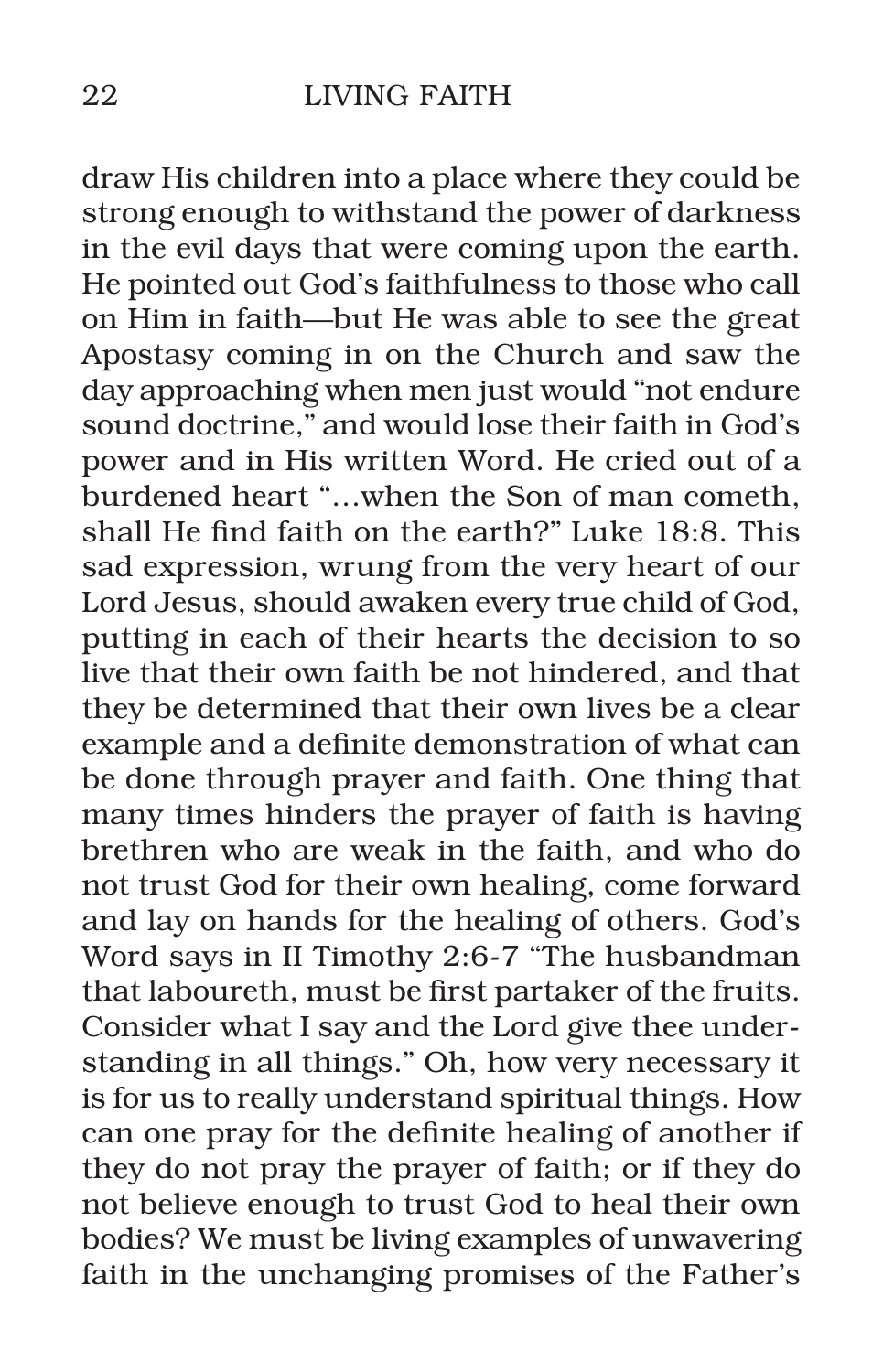<span id="page-22-0"></span>written Word, if we are to be an inspiration and encouragement to our brethren.

God's Word not only contains promises of healing, but it contains definite promises that actually cover every phase of life—the spiritual, the physical, and the temporal. God promises to *keep* by His grace; to *guide* by His spirit; to *comfort* and *strengthen*; yes, He promises to *heal* by His virtue. In few words He has promised to be to us always "…a very present help in trouble." Psalm 46:1. If we live where we are on believing grounds, He will be to us everything we have need of. Believing ground—"If ye abide in me, and my words abide in you, (then) ye shall ask what ye will, and it shall be done unto you." John 15:7. Brother, do you believe this? Is it a definite reality in your life? We read again in Acts 17:28 "For in him we live and move and have our being..." Praise God. I ask again—is this experience a blessed reality in your own life? If you must answer, "no," to these questions, then may I ask—what is Christ to you? If He is not your present help in trouble, your deliverer, your healer, your guide—your all and in all—then what is He to you? If you know nothing of that close intimate relation between you and the Lord Jesus, that just makes the promises a living reality, then what are you getting out of the Christian life?

May God so move on the heart of His great Church that once more in the "Evening of Time" we may see many mighty works being done, and many mighty signs following as was seen in the Morning time of the Gospel Age. We all believe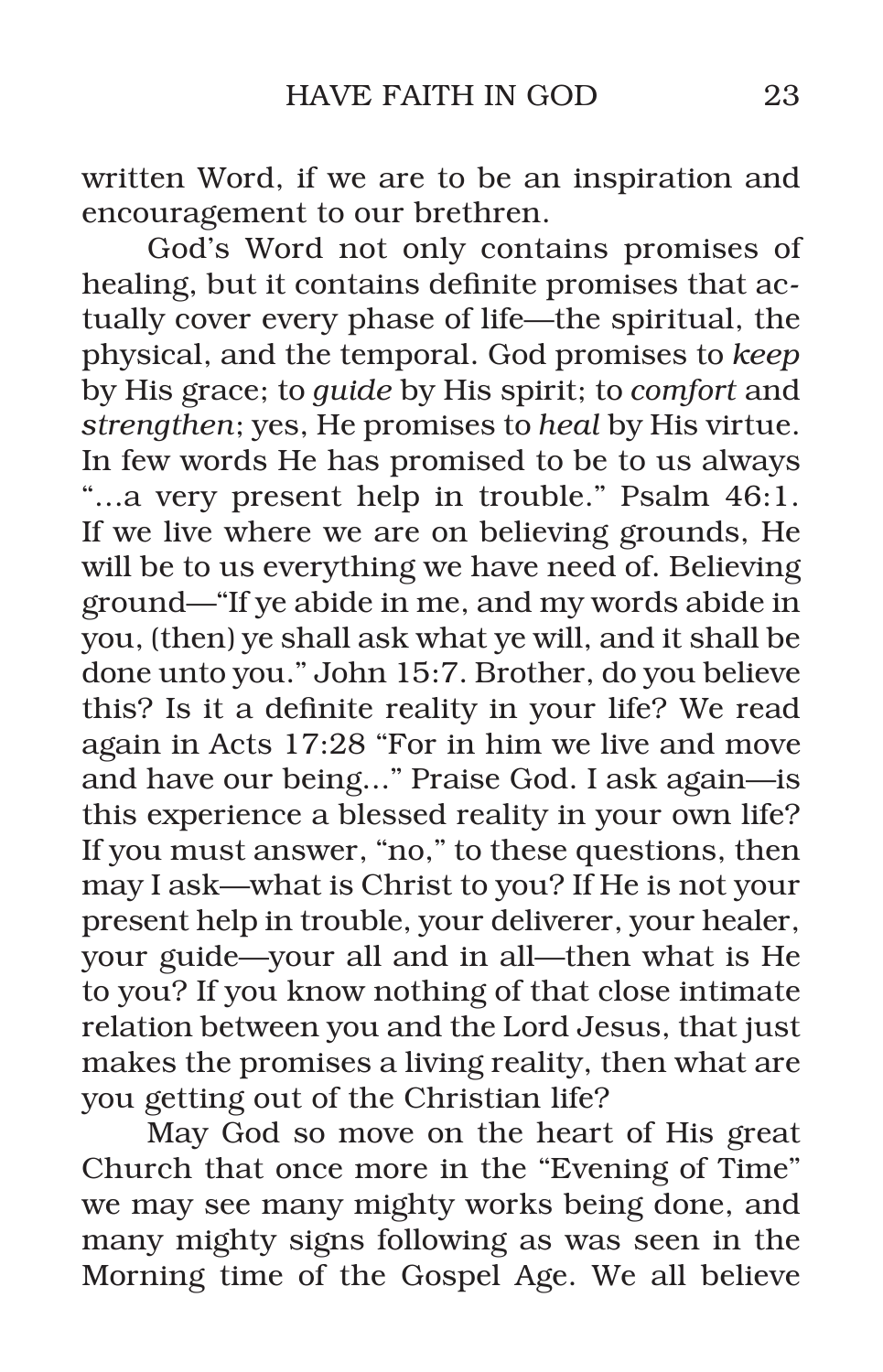He worked in mighty power in the Church in the Morning Time. But what about these days? Why not now? God is *unchanging*, His Word is *forever settled in Heaven.* Creeds of men may change. Laws of men that govern any and everything that pertains to this world may, and do change—but the laws of God including His commandments and plans that govern the spiritual life as well as His promises are unchanging. Weary Christian, lift up your eyes unto the Lord from whence cometh your help, and draw nigh unto Him, seeking Divine help until you personally reach that place of restful confidence that will bring an end to your struggles. Every promise He has made should be as a landmark for our faith.

What is your need? Healing of the body? If you are living for His own glory, then it is His will to heal you. Read III John 2,"Beloved, I wish above all things, that thou mayest prosper and be in health, even as thy soul prospereth." Read this over and over, and meditate on it. Open up your heart and drink it in. This statement was made for you. Reach up and make it your own. Let your soul expand as you meditate on God's marvelous love, and your faith must enlarge until the first thing you know, you will be crying out from the depth of your soul, "Yes, Lord I do believe, I do believe!" The only answer there ever will be to the question asked by our Lord Jesus— in Luke 18:8, "When the Son of man cometh, shall He find faith on the earth?" —*must come from the ones who truly represent Him here in the faith*. What will your answer to this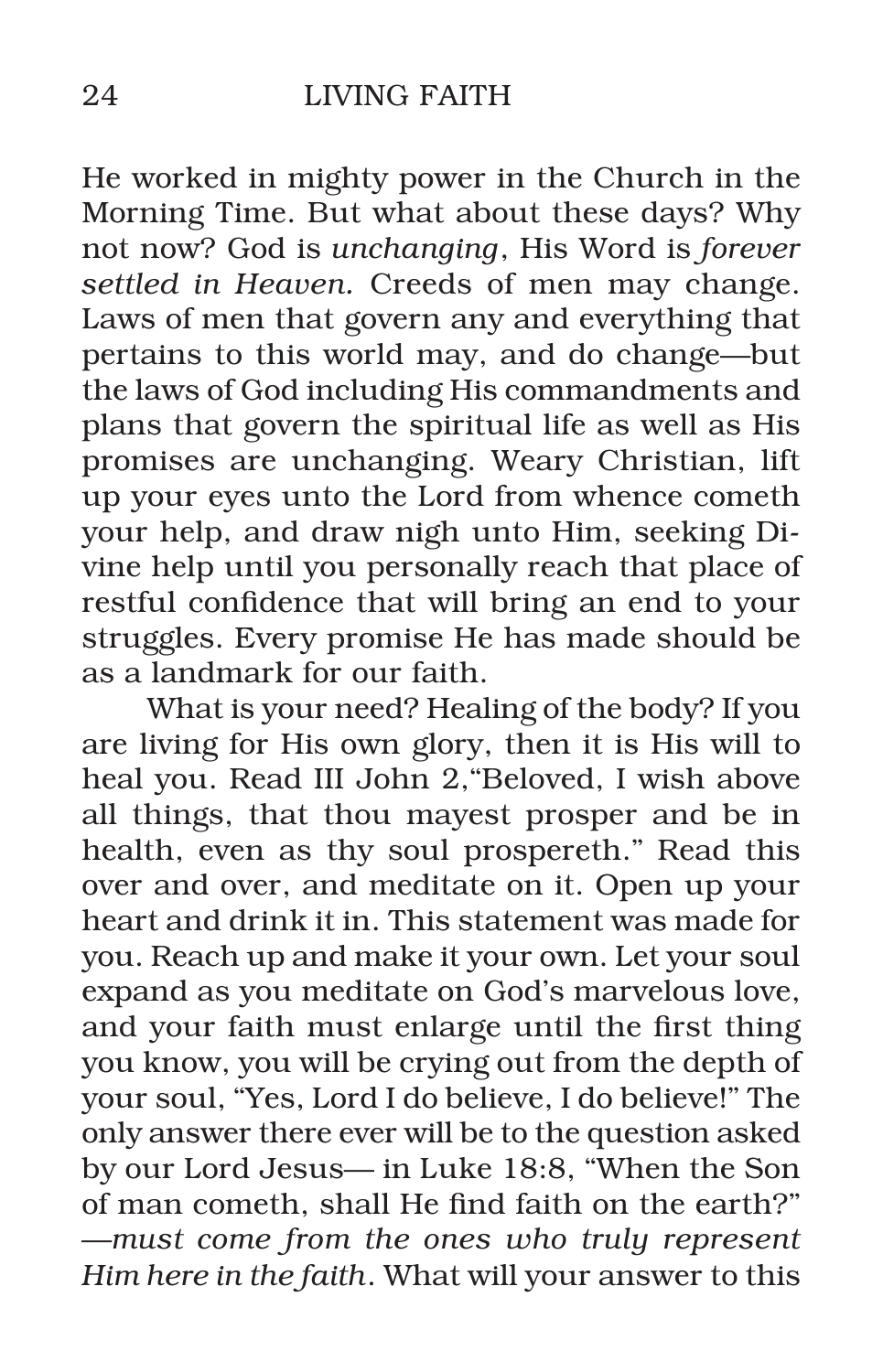<span id="page-24-0"></span>question be? What will my answer be? There will only be "faith on earth" at that last great day *if His true children* maintain their individual faith alive and active to the end of their sojourn below. In so doing, they will then have enriched the world and the Church by faith in Him; and by their example and at their departure for the heavenly home, will leave behind them seeds of Gospel truth that will be eternal. Before closing this chapter, let me ask the reader—what are you individually doing by your life and testimony and teaching to preserve to the end the true Bible standard of faith in God and in His Word? Let us develop by God's help to where we shall be living examples of the believers—true disciples of our Saviour—Jesus Christ. "Have faith in God," and preserve it.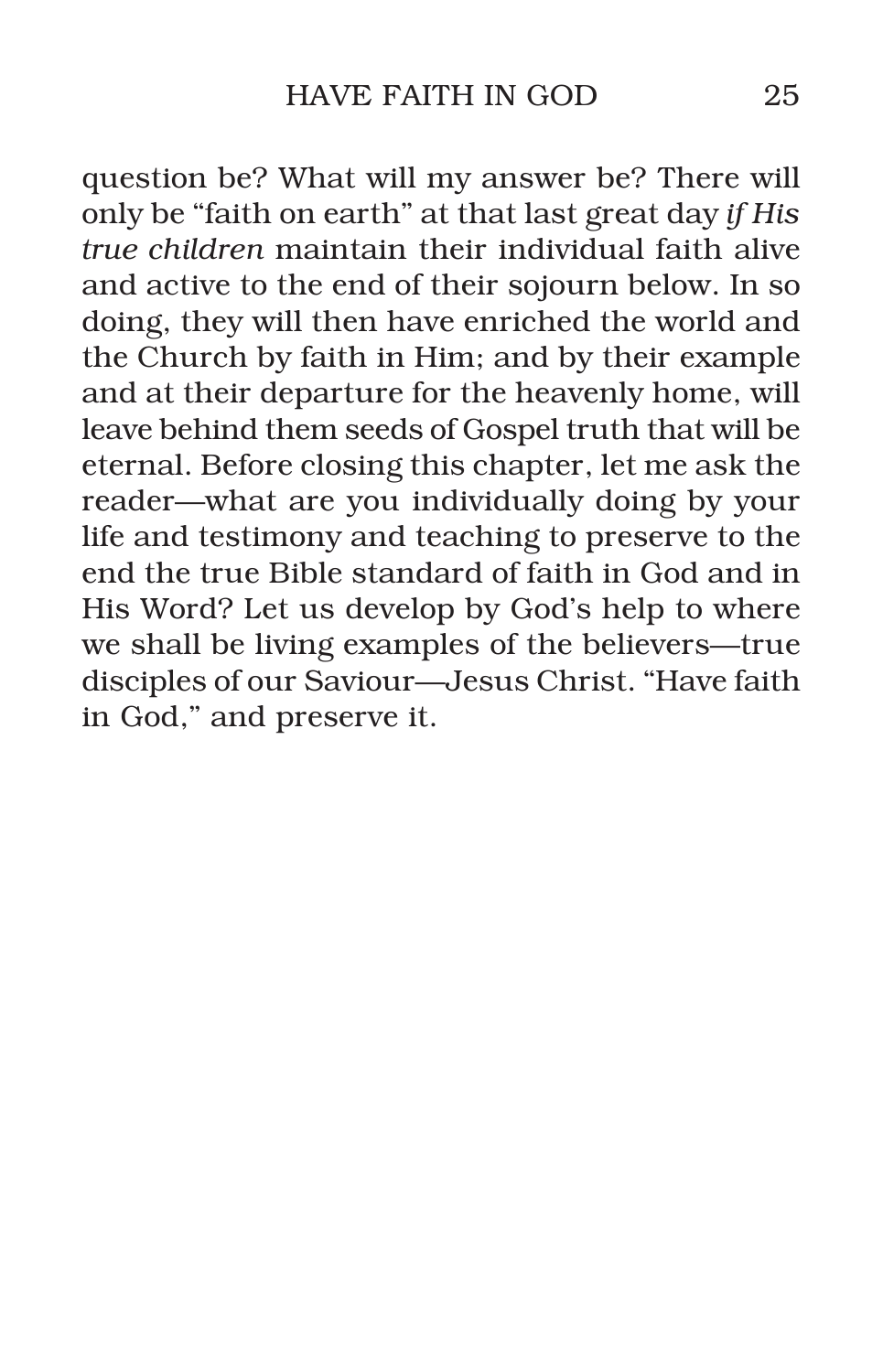### CHAPTER II

## <span id="page-25-0"></span>"Faith cometh by hearing" (*or reading*) Romans 10:17

That "faith cometh by hearing—and hearing by the Word" is true, and today there is a great famine in the world—and this famine is caused by a lack of the knowledge of God's full plan for the care of His children. One thing that ought to be convincing is a statement made in I Corinthians 6:19-20. It reads thus, *"What? know ye not that your body is the temple of the Holy Ghost which is in you, which ye have of God, and ye are not your own? For ye are bought with a price (even the precious blood of Christ) therefore, glorify God in your body, and in your spirit, which are God's."* Yes, if we are His children, we have been bought by Christ's sacrifice—both soul and body. Then knowing that we have been bought definitely, and that He owns us, should we not be able to believe that He wants to care for us both soul and body. Yes, His plan covers all, and if we can grasp this *truth*, it will be a stay to us all along life's pathway.

The lack of knowledge of God's full plan for us is the basic cause for the unbelief there is in the world today. The ministers of the Gospel of Christ are responsible for much of the lack of faith in the love and power of God today. And my earnest prayer is that the dear Lord may awaken His true ministers to a very definite realization of their responsibility, and that there may be a mighty revival of the old time confidence and faith in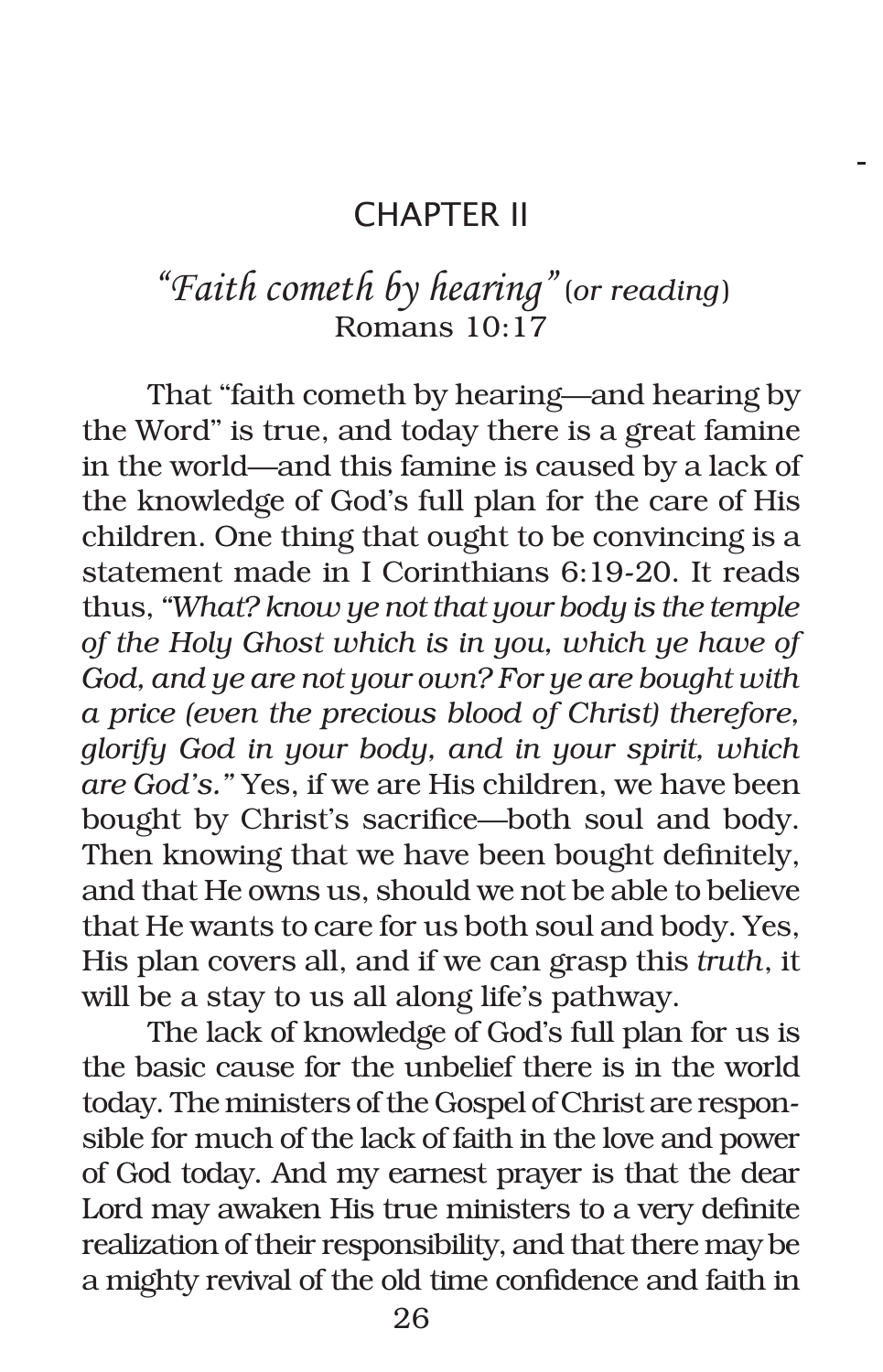<span id="page-26-0"></span>the promises of God. And to those of God's dear children who are not where they can have their faith built up by the preaching of God's Word on these lines, I am happy to say that you are not left without hope—for thank God, we still have today the privilege of searching the Scriptures for ourselves. By thus searching out God's Divine plan and His promises for ourselves, we may build up our own souls in the most holy faith, and keep the fire of faith burning within our hearts daily. In the Bible we have an abundance of examples of what God has done in ages past for those who have trusted Him. And if we do believe that He is just the same today—and will be the same forever, then we need not go on suffering for the lack of His Divine care, whether that is to be manifested in the healing of our bodies, or the supply of our temporal needs, or His Divine protection, or His guidance in all the various conditions of life.

In Acts 17:11, we read of some who were counted more noble than others in that they searched the Scriptures daily to find out if the things they heard reported were true. They believed the Scriptures and took time daily to search out the great *truths* of God for themselves. And it is true today that anyone who will do the same thing will be convinced of the *Truth*, and will be built up in the faith, and be able to see marvelous things done in the name of the Holy Child Jesus. We only need to exercise faith in the promises of God and we shall receive. But since the promises of God are *conditional.* we need to carefully study the condition of each promise and then see to it that we do meet these conditions—and *then* faith will become active and will take hold of God and get the answer.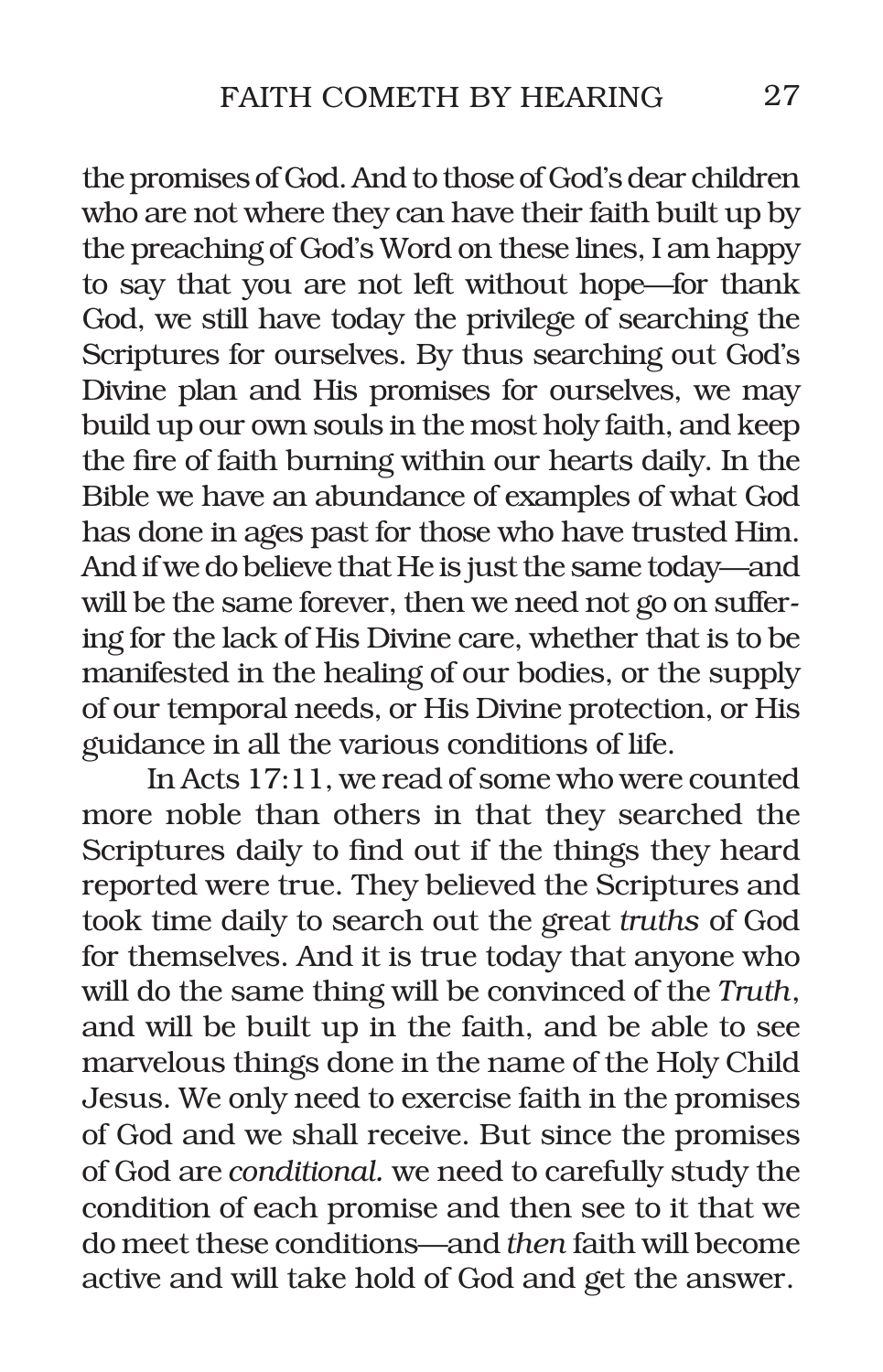In James 5:16 we read, "Confess your faults one to another…, that you may be healed." If there is aught in our lives that does not please God, we *must* do our part to remove this—to get it out of the way, and then prayer can be effective. Sometimes confession only needs to be made to God, but there are times when we need to clear something out of the way that hinders the confidence of others, and this can only be done by confessing to the person concerned.

If there has been carelessness in our life in any way, or slackness in our devotional life this must be definitely settled between us and God if we want His Divine healing touch on our bodies, or His help in other ways. In John 15:7 we read, "if ye abide in me, and my words abide in you (then) ye shall ask what ye will, and *it shall be done unto you.*" The *condition*—definitely abiding in the Lord, just living a settled, solid life for His Glory.

In James 4:3 we read, "Ye ask, and receive not, *because* ye ask amiss, that ye may consume it upon your lusts." Selfish praying does not bring us in touch with the throne of God, and therefore does not bring the answer down. What is the object of your desire to have prayer answered? That God may be glorified? That Christ may be exalted? Is it that the cause of Christ and His Gospel may be advanced? Do you want to be healed so you can enjoy the pleasures of the world, or so you may serve the Lord Jesus better? Let us examine well our motives in coming to the Lord for His help, and then with pure hearts and right desires let us approach Him in faith to receive *all* He has promised in His Holy Word. May God bless and inspire active faith in each reader, is my fervent prayer.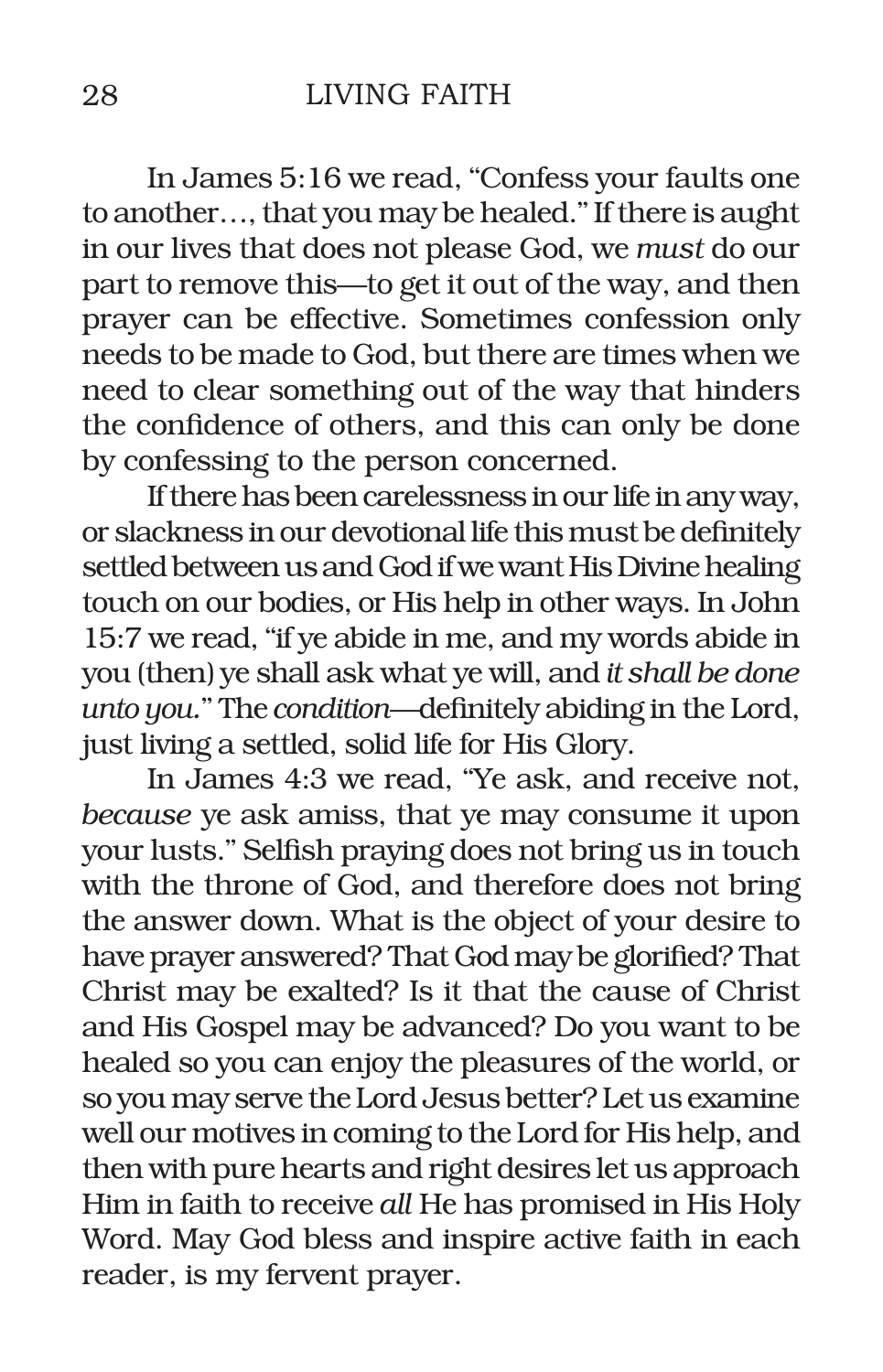#### CHAPTER III

#### MY CALL TO CUBA

# <span id="page-28-0"></span>Putting Out the Fleece Being Sure of God's Will in a Matter (Judges 6:36-40)

We have here a beautiful example of God's dealings with His children; and of His willingness to make known in a definite way His will concerning us. I am doubtful if there are any Christians who do not at times suffer deeply in their desire to know God's full will concerning them, so they can do it. At times we reach crossroads in life's path of duty and it is difficult to know definitely which way we should go, or which of two duties should be taken up as our responsibility. At such times a soul should be still before God, until the path of God's choosing for him is made clear. At one time God laid on Gideon the responsibility of saving the Israelites from the hand of their enemies, the Midianites, and the task seemed so great that Gideon shrank from it. But at last he cried out to God for definite guidance, and he put a fleece out on the floor and prayed that if God was really sending him to do this great work, he would make it clear by letting dew fall heavily upon the fleece and let the earth all around it be dry. If this happened he would then know the Divine will. God answered in a clear way. And a few times in my life I have put the "fleece" out to be able to clearly determine the Lord's will.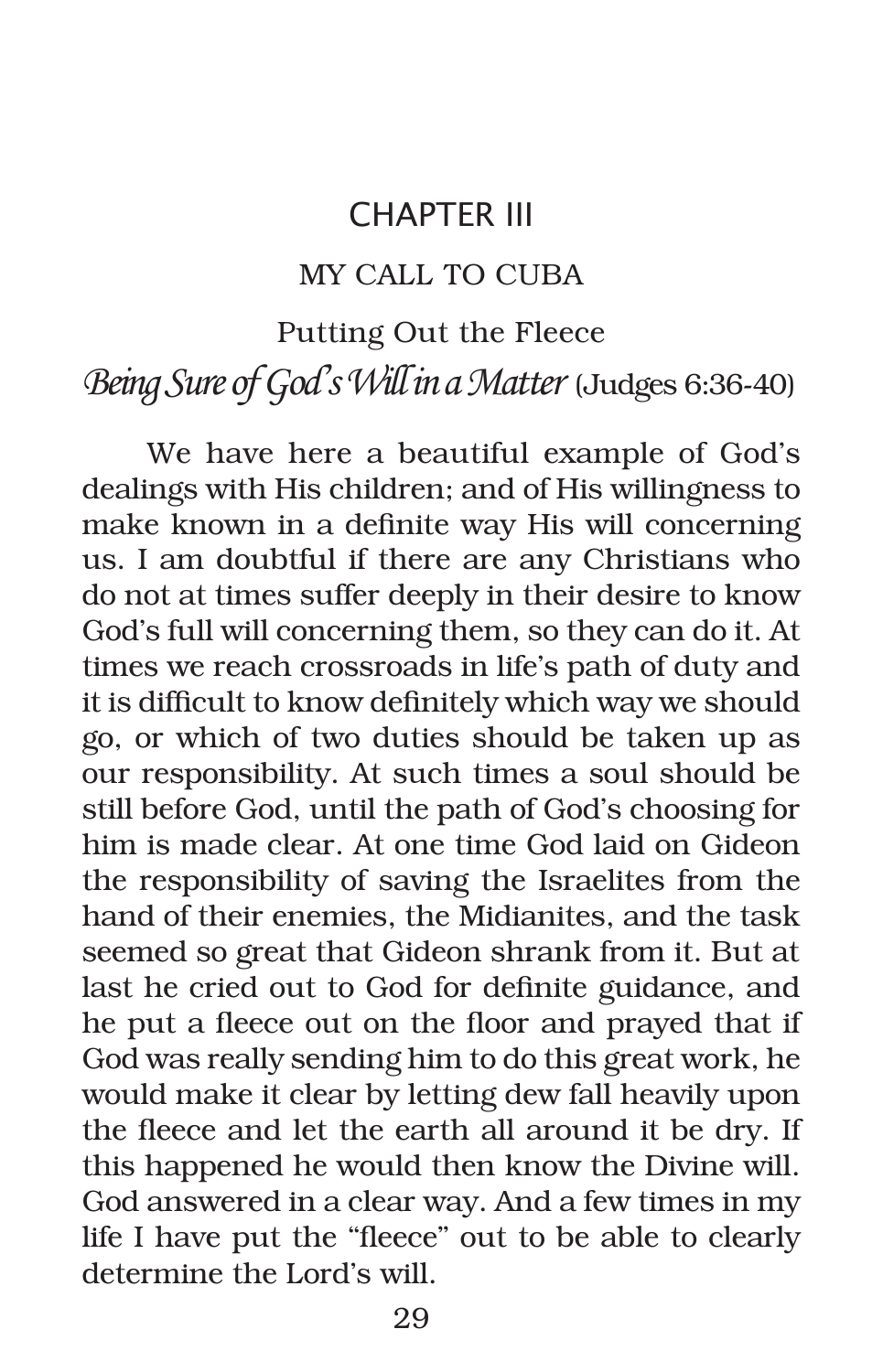My call to Cuba was sudden and very unexpected and I felt the step was too great to be taken without definite leadings. It was at the Anderson, Indiana Camp meeting in June, 1930, I closed myself in alone with God one night until 2 p.m. the following day. About 8 a.m. a burden came on me to put the "fleece" out, and I did so. At that hour, I was practically without money and had been looking to the Lord to supply and I expected Him to do so. Being on the campground, it would have been a very natural thing for some who knew I was going to Cuba as a missionary to give me something; so when I felt burdened to put a financial test out before the Lord as the "fleece" of direction, in this critical moment, I felt it must be done in such a clear way that there would be no confusion in the matter. So I prayed—asking God to send me some money from some source clear away from the campground, and for it not to be less than \$10.00. Anything received on the campgrounds would not be an answer to this prayer. Much was at stake so I had prayed with all the fervor of my soul, and God sent a definite answer about 6:30 p.m. I was sitting in the Young People's service when a boy entered with a Special Delivery letter—for me. My hand trembled as I reached for it, because I felt sure it was the "dew falling on the fleece." I was in the presence of God and He was answering. The letter had been sent from Chicago, Illinois, just after mid-day. It read something like this, "My dear Faith, I was burdened for you during the night, and since early morning the weight has hourly grown heavier, and it is on the financial line that I feel burdened. I have scarcely been able to work this morning for thinking of you. I do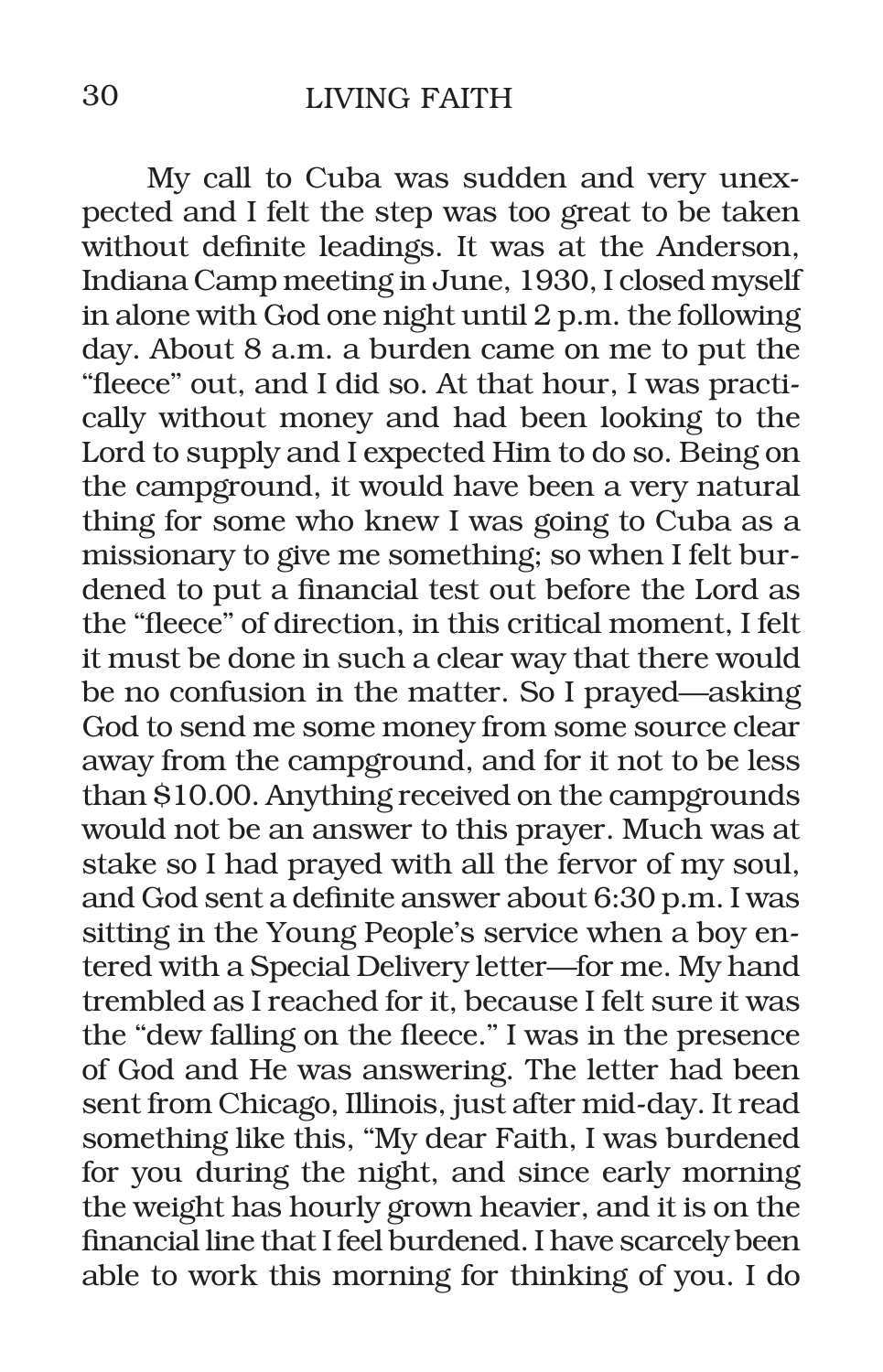<span id="page-30-1"></span><span id="page-30-0"></span>hope there is nothing wrong. I am rushing this note off to you and hope the enclosed check will be of use to you at this time." Enclosed was \$20.00. I had a full answer. The dew had fallen just where I had asked that it might. The gift was *more* than *ten dollars*, and came from entirely outside the camp, and from one who did not know I was praying about Cuba. Thank God, He has power to remove mountains of difficulties and show Himself strong in behalf of those whose hearts are perfect toward Him.

From the day God sent this clear answer to prayer as an assurance that I was not mistaken in the Divine call He had placed on my heart, I moved forward in full preparation for the new field I was to enter. And although nearly twenty-one years have passed, bringing many problems and afflictions and persecutions, yet not once have I doubted my call. And this has brought strength to my soul many times, for knowing as I have that I am here in the center of the Lord's will, I have laid on Him the responsibility of safely bringing me through whatever arises in our work. If our ways are committed to Him, He shall direct our paths. The Psalmist said, "Commit thy way unto the Lord; trust also in Him; and He shall bring it to pass." Praise God forevermore.

#### *God Supplied Fare to Cuba*

Knowing definitely that God had called me to Cuba to pour out my life there in getting the true Gospel to the people, I secured the address of one family in Havana, Cuba, and had some correspondence with them. I also had the address of one sister living in Miami, Florida. Having contact with these two places,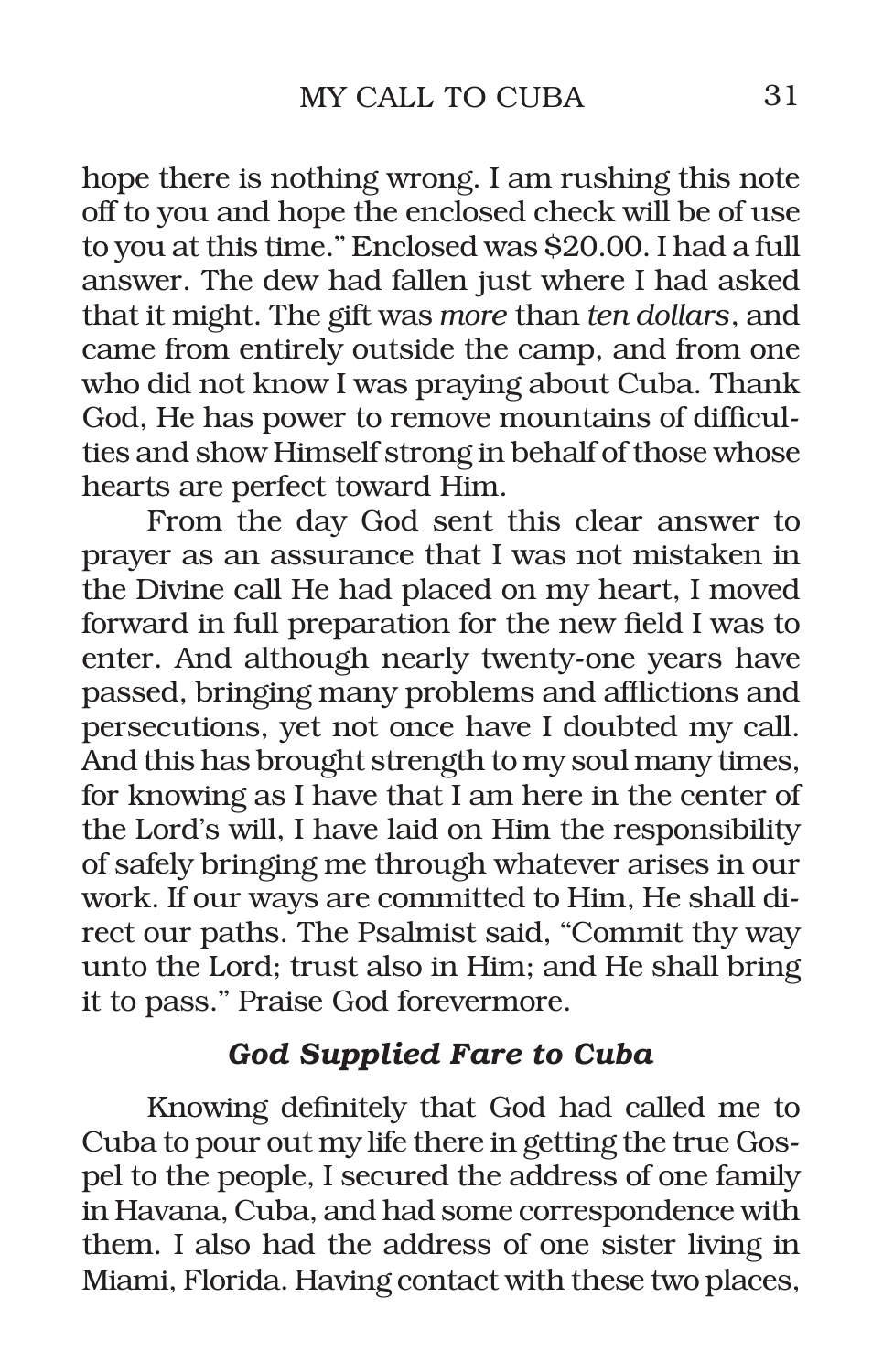I made my plans for the trip. I reached Miami, Florida on a Saturday morning, the 6th of September, 1930 and was to leave there by train for Key West at 3:30 a.m. Monday to make connection with the boat from Key West, Florida to Havana, Cuba. I did not come with the backing of the Missionary Board, for although they did heartily sanction my coming, they said they were unable to finance the opening of a new mission field. But believing as I did that I was divinely called to this field, I felt a calm assurance in my heart that God would supply my every need. However, He let me be deeply tested before I got there.

On reaching Miami, I at once made inquiries about the trip expenses, and knowing that on reaching Havana I would need to have a few dollars in hand for a taxi, etc., I found I lacked twenty dollars of having enough so I took the matter to the Lord in earnest prayer. I attended the services in the little church there that morning and evening (on Sunday) and preached in both of the meetings. I passed the day in much prayer and believed firmly that God would not fail me. Near the close of the night service, a lady came quietly to my side saying she must leave as some neighbor had brought her in from the country and he wanted to go. She slipped an envelope in my hand and quietly went out. I put the envelope in my handbag, and did not open it until after I was back in Sister Perkin's home, ready to be taken to the train. When at last I opened the envelope and found there the twenty dollars God had sent me in answer to prayer, my heart over-flowed with gratitude to God for this marvelous and clear manifestation of His presence with me. This definite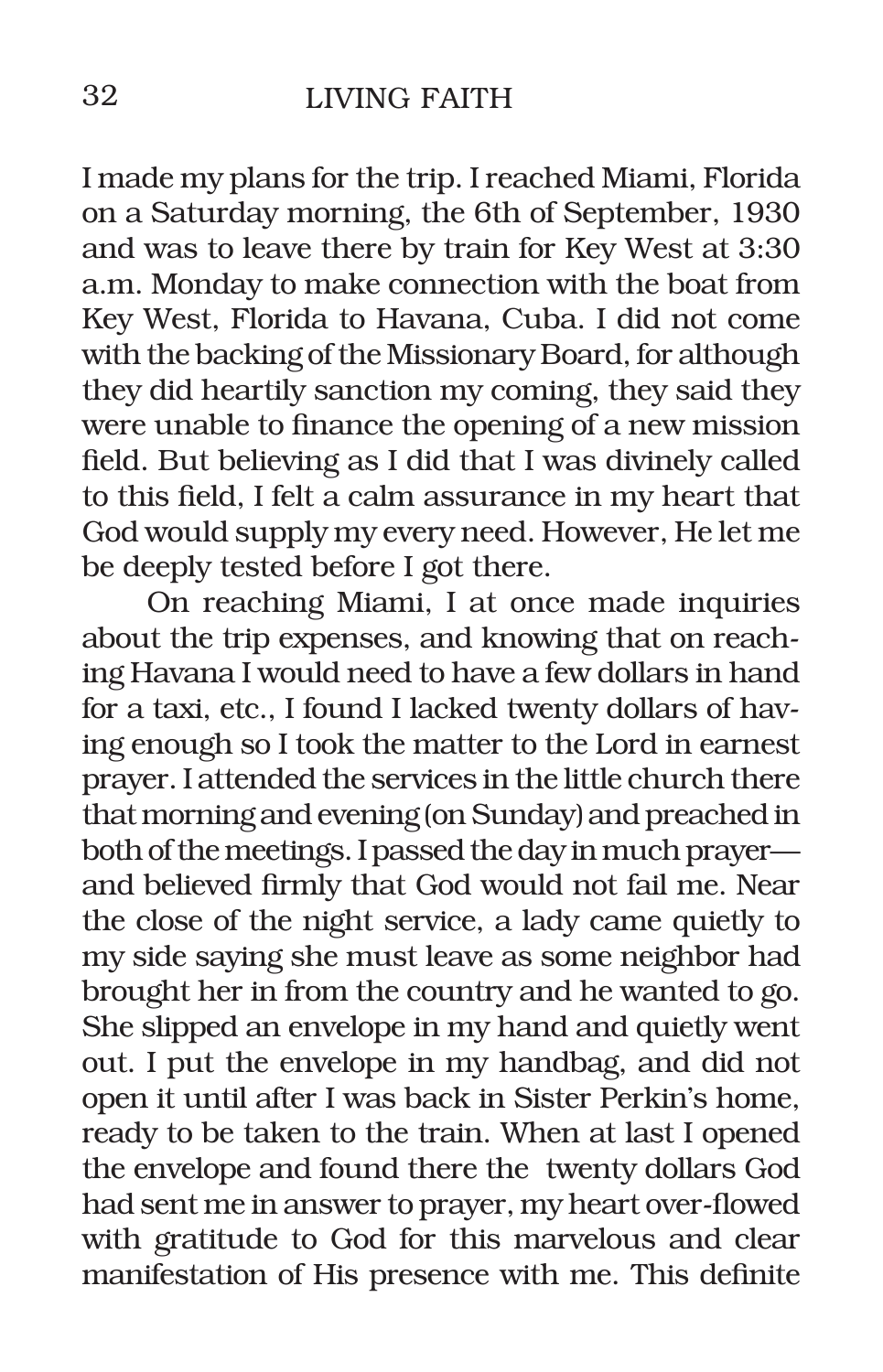<span id="page-32-0"></span>answer to prayer at that time meant more to me than any bank account could have meant. This was to me God's real seal upon my call to Cuba. Praise His Holy name forever. The Sister at whose home I was stopping told me that the Sister who had given this was so poor she could hardly believe it possible that she had made such a gift. After reaching Cuba I wrote to the Sister who gave this offering and told her what it had meant to me. That this had been God's way of getting me to the field He had chosen for me, is an impregnable truth. She then wrote back telling how she had worked and saved this, little by little, so she could go north to see her aged father who was seriously ill. She told of the struggle she passed through when the Lord told her to bring it all and give it to me. She continued telling how God rewarded her by causing someone who was a stranger to her, and who was going by car to the city where her father lived, to take her all the way without cost, and to also bring her back on their return. Thus a trip that would have cost her double what she had, was given her freely for her obedience to the call of God to give what she had in hand. Did not Jesus say, "Give and it shall be given you; good measure, pressed down, and shaken together, and running over, shall men give into your bosom..." Luke 6:38. This experience brings to us very clearly a wonderful lesson. This lesson is that they that put their confidence in the Lord *shall never be put to shame*, for the dear Lord has obligated Himself scripturally to care for them; and we are also taught by this event that God will never fail to reward those who make sacrifice to advance His Kingdom in the hearts of men.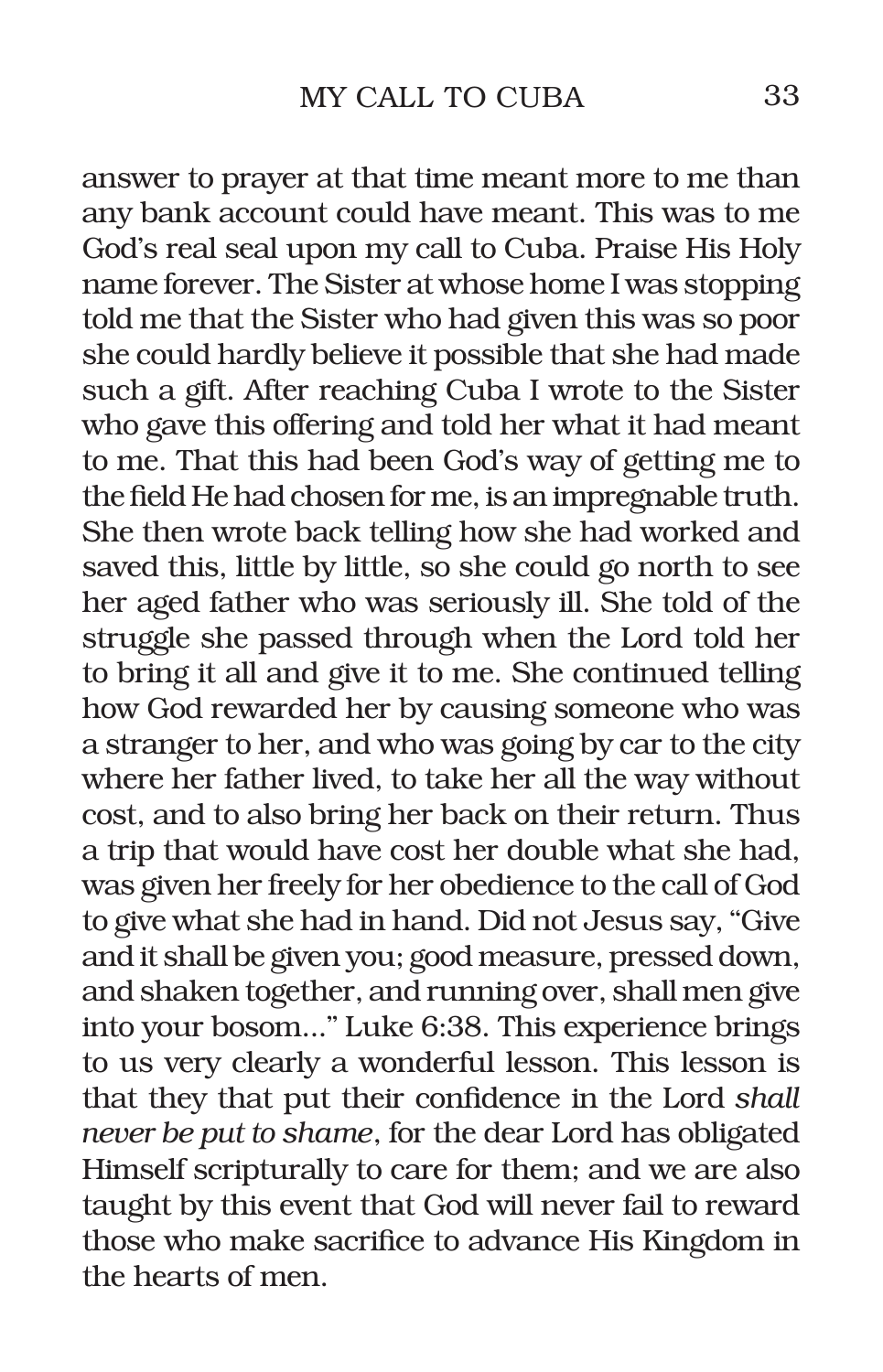### CHAPTER IV

# <span id="page-33-0"></span>Gods "What-so-ever"—Mark 11:24

#### *The outgoing of a passenger boat delayed three days that prayer might be answered*

A group of God's children were gathered in for a special sunrise prayer service, seeking Divine help in the paying of a church indebtedness that was due on this same day. A fervent spirit of prayer rested on many hearts, and we had the assurance that God was going to answer in a marvelous way. After having prayed for some time, Mother Gonzales, a real saint of God, reached over from where she had been praying and quietly called the pastor and me out into a side room and told us that she had the *exact amount* we needed for this church debt in her home and that God had spoken clearly to her, telling her to loan it to us so the bill due could be paid that morning. Then the Lord would send it to us and we could give it back to her. She said it had been sent to pay the passage of three of her little grandchildren to New York, where their parents lived. The parents had asked that they be sent there in company with a lady friend who was sailing the following day. After knowing that the money would need to be on hand that afternoon or early the next morning, to be able to purchase the tickets and properly plan for the trip, we hesitated to accept the use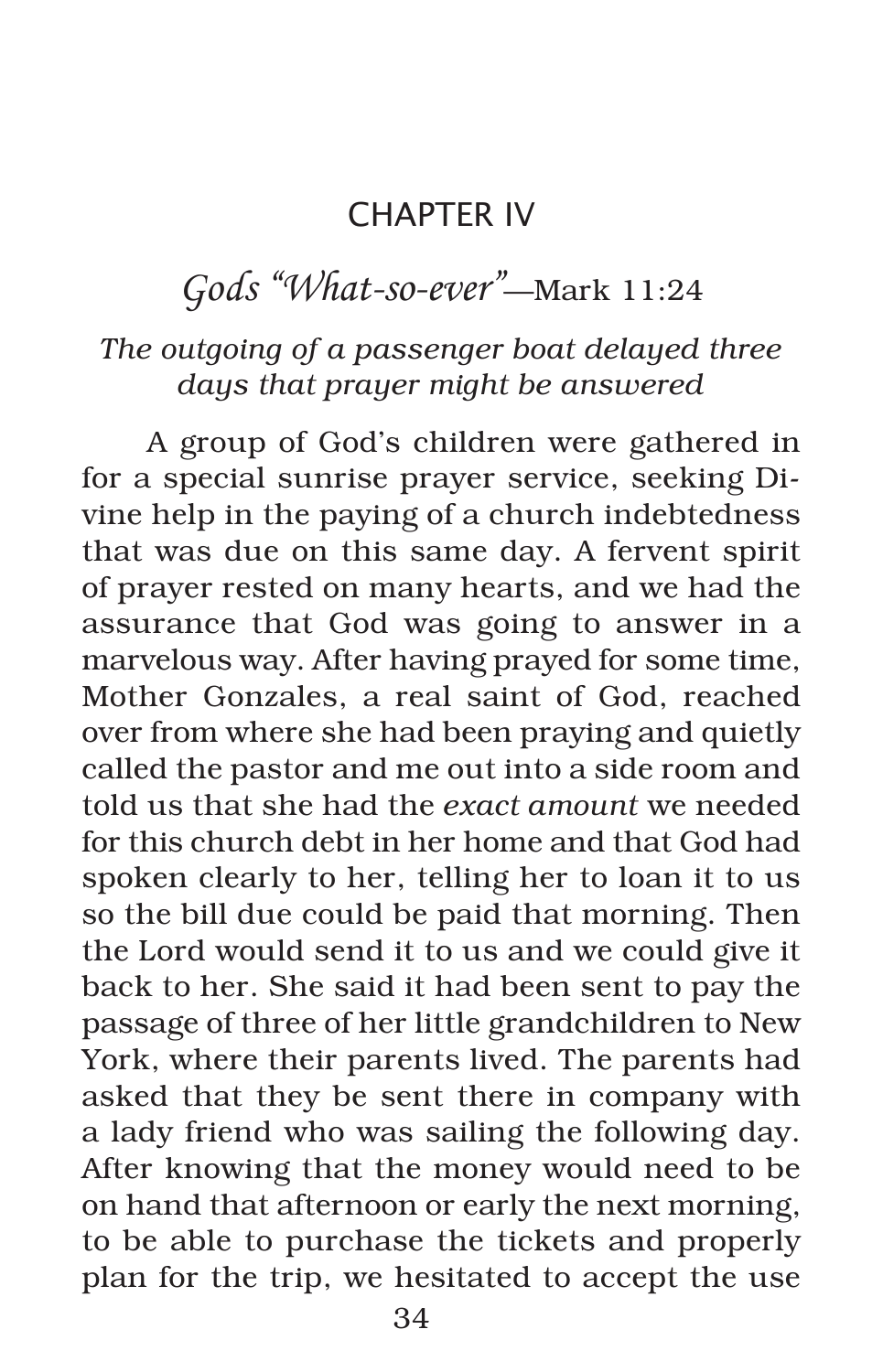<span id="page-34-0"></span>of the money. But the good Sister very definitely declared that God had spoken to her and that she must obey. So we trustingly accepted it and at once paid the bill. That day nothing came to us, and the lady with whom the children were to have been sent grew very angry when she knew what had been done. She declared she was going on that boat (the following day) and that the children would be left behind. But God, who had given instructions to this dear sister regarding the use of the money, knew full well just how to work it all out. The following day no money came but we felt a great calm in our souls, being assured that the dear Lord would not fail us. In the afternoon, a few hours before time for the passengers to embark, a strong tempest raised, and in the streets trees were uprooted, small buildings were destroyed, and sailing was impossible. Because of the terrible storm that swept around the coast, the boat was held in the docks for three days overtime. On the morning of the third day, God sent the money in full. The tickets were quickly purchased and the children left on the boat just as they had planned to do. Praise our God! He is the God of the whole universe. He controls the land and seas. He speaks and the waves obey His voice. That evening as the ship went out, ploughing its way through the seas, the hearts of a group of God's children in Cuba were singing praises to His name, exalting Him before the people for His mighty power and for His wonderful works to the children of men.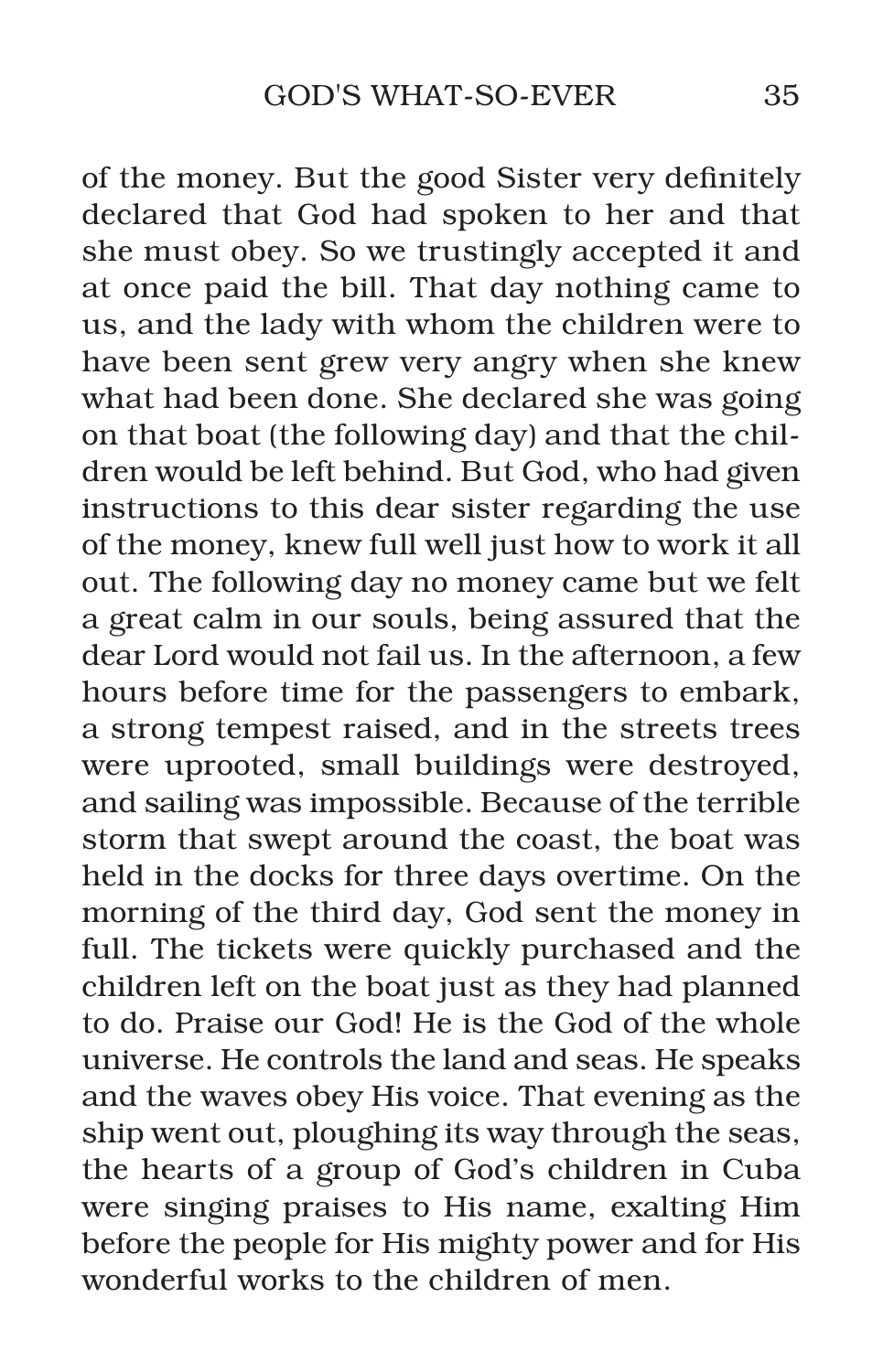#### <span id="page-35-0"></span>36 LIVING FAITH

#### *Definitely guided by God's spirit* (Sister Keith's healing)

What wonderful privileges are ours if we are truly living for God, and if we have our lives completely given over to His control. One of the greatest promises Christ ever gave to the believer was that when the Holy Spirit would come that He would guide the children of God into the full light of the Gospel. He said—speaking of the Holy Spirit, "Howbeit, when He, the Spirit of Truth is come, He will guide you into all Truth." This is definitely speaking of the Holy Spirit leading us into the full light and truth of the Scriptures. He will surely do this if we are willing to accept each ray of truth as it is revealed to us by His spirit; but if we reject a part of the Truth, He is not obligated to continue revealing Truth. Our only safety lies in accepting, with grateful hearts, what He does reveal. Then He will continue until our very souls will be illuminated with the light of Divine truth. As we follow on in His Divine plan, our lives will be filled with grace and victory and glory, and we will then become as lights in the world and draw others to the blessed saviour of men.

There is also another way in which He has promised to guide us, and sad to say, but few of the Christians think of the great privilege that could be theirs; or of their responsibility in magnifying the Lord through these personal demonstrations of His power and of His care. Thank God it is possible for us to hear the voice of God clearly speaking to us, definitely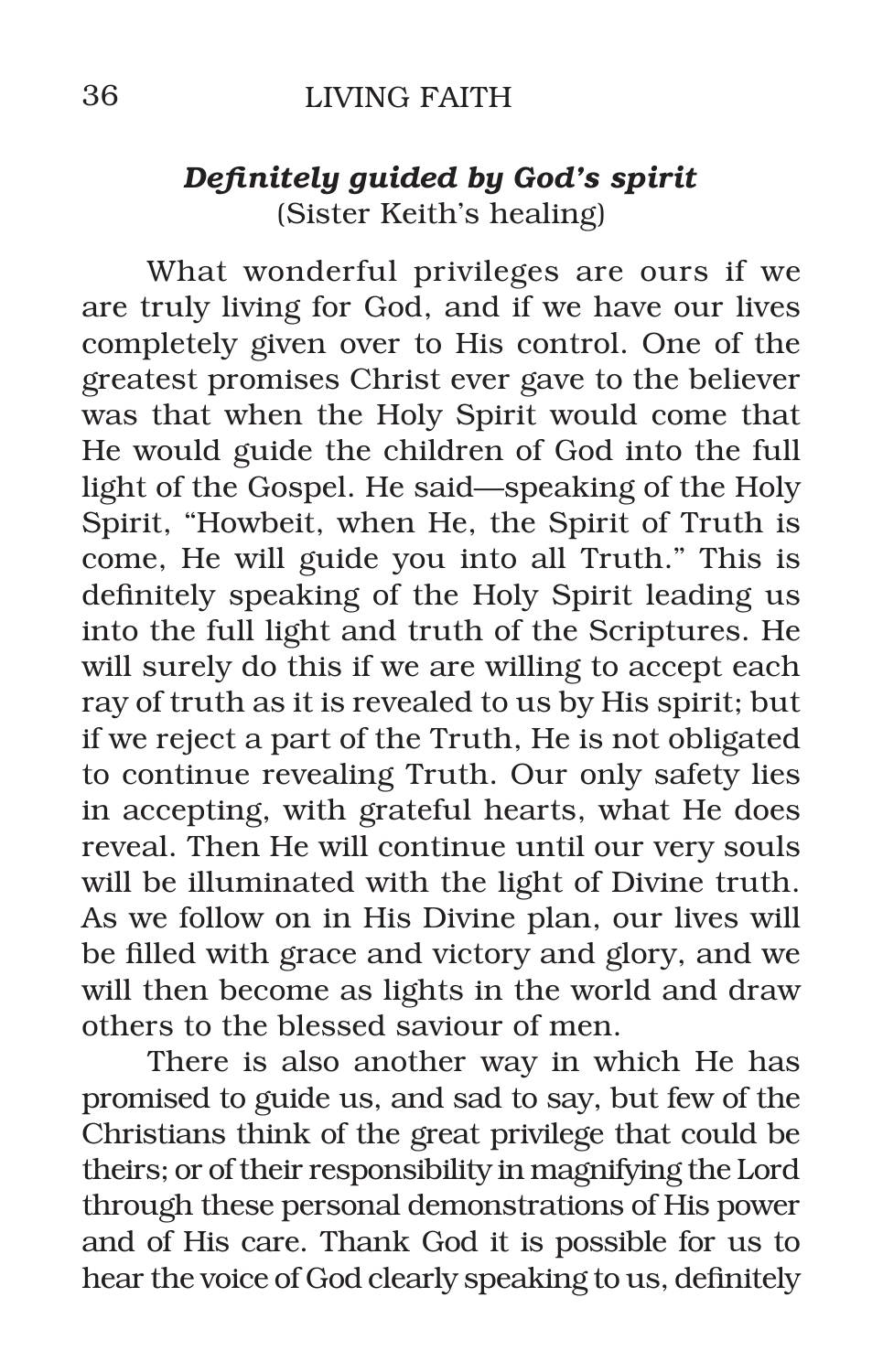<span id="page-36-0"></span>trying to guide us in clear paths of service to Him. In the year 1929, I had a very definite experience of being guided by the dear Lord in a plain path in service to my fellow man. I lived at that time in Indianapolis and was pastor of one of the congregations. Sister Keith was a faithful member in my congregation. Her general health was good but she had had a few serious heart attacks. These were not very frequent so we had not been deeply concerned about her. She lived a number of blocks from my place, but I usually [walked there to see her. One night, possibly 3](#page-2-0) o'clock in the morning, I was definitely awakened from sound sleep as if someone had entered the room and called me. As I awakened, I sat up in bed, and after a moment's thought, knowing that I was alone in the apartment, I realized that the Lord had awakened me. So I bowed my head in prayer and asked Him what He had awakened me for. The answer quickly came, "Call a cab at once and go to Sister Keith." I quickly called the cab and rapidly dressed while waiting for it. In a few moments, I was there. Being so definitely sure God had spoken, I expected to see the house lit up, and to see the family stirring for I was sure something was wrong there. To my surprise, everything was in darkness and the family sleeping (as far as I could see). The cab driver stood by a few minutes and the enemy of all good said, "What a foolish thing you have done. They are all in bed asleep." Quickly looking to the Lord I was impressed to enter a small side gate and to try and go around to the back door. I sent the cab away and entered that dark passage for the first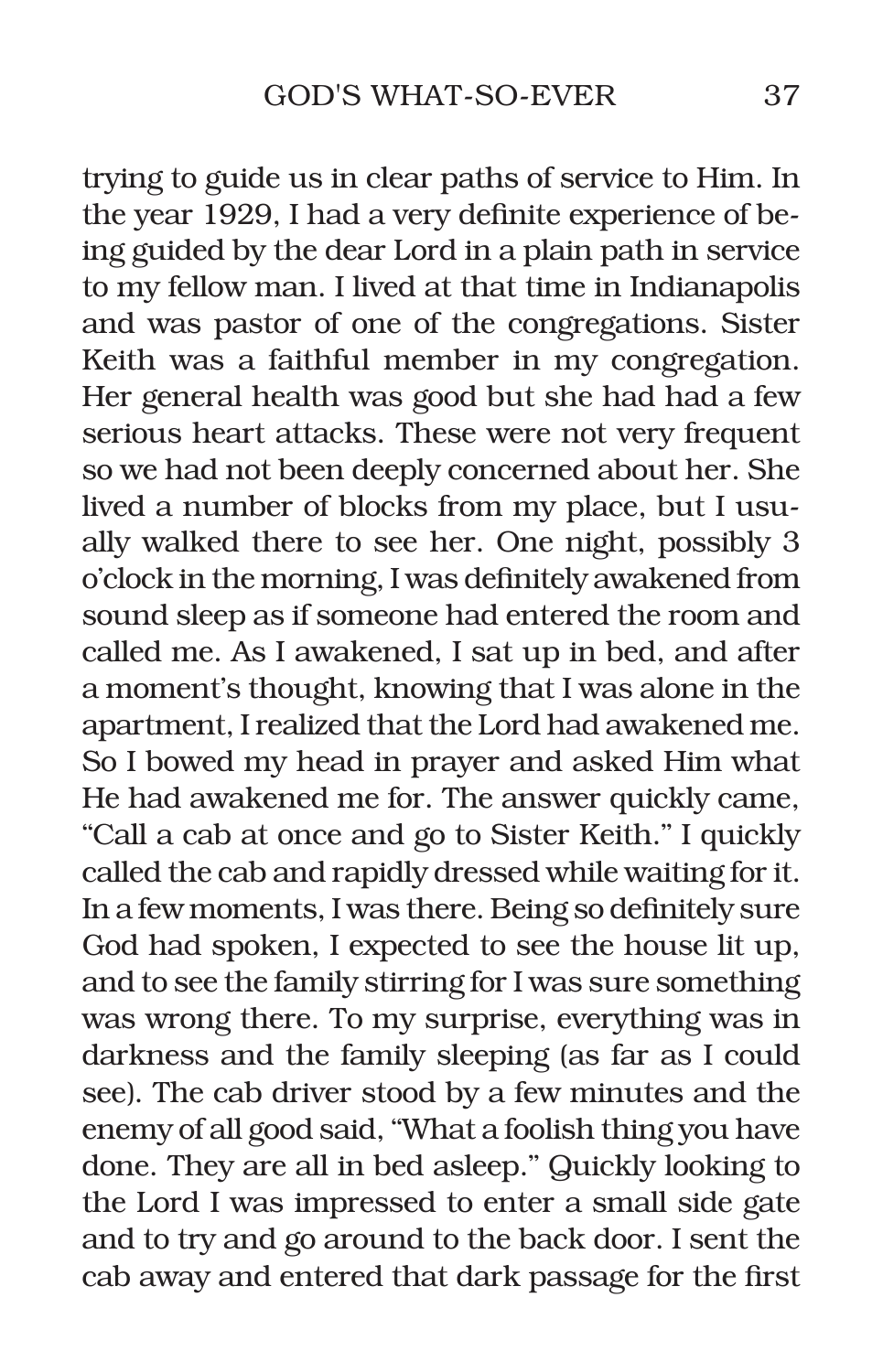time in my life. As I reached the kitchen door, I saw through a small crack that light was in the house. Without knocking or speaking, I opened the door and entered. There in a chair sat our beloved Sister Keith, to all outward appearances gasping her last breath. She had awakened with a heart attack and had gone downstairs for water. When she got downstairs she was so bad she could do nothing. Her husband worked nights and the two daughters were both upstairs in bed asleep. From where she sank down in the chair, with much difficulty she had unlocked the back door. She could not speak a word but as she saw me enter, the tears of gratitude flowed from her eyes. Without a word to her, I stepped to her side and as I laid on hands, I felt invested with authority from Heaven over the affliction. God enabled me to pray the prayer of faith and the work was instantly done. Our praises awoke the girls and they soon joined us. All together, we prayed, worshipped and adored our Saviour and healer. From that hour, Psalms 32:8 has been more real to me than ever before in my life—"I will instruct thee and teach thee in the way in which thou shalt go: I will guide thee with mine eye." "Bless the Lord, O my soul: and all that is within me, bless his holy name."

As I write this, I am convinced that some who will read it will doubt it; but the Lord does not change the fact of truth. Some will say, "But that was twenty years ago. What good does it do us now?" Dear ones, time never has or never will change or take from the power of God. "Jesus Christ the same yesterday, today, and forever—." Some will say, "But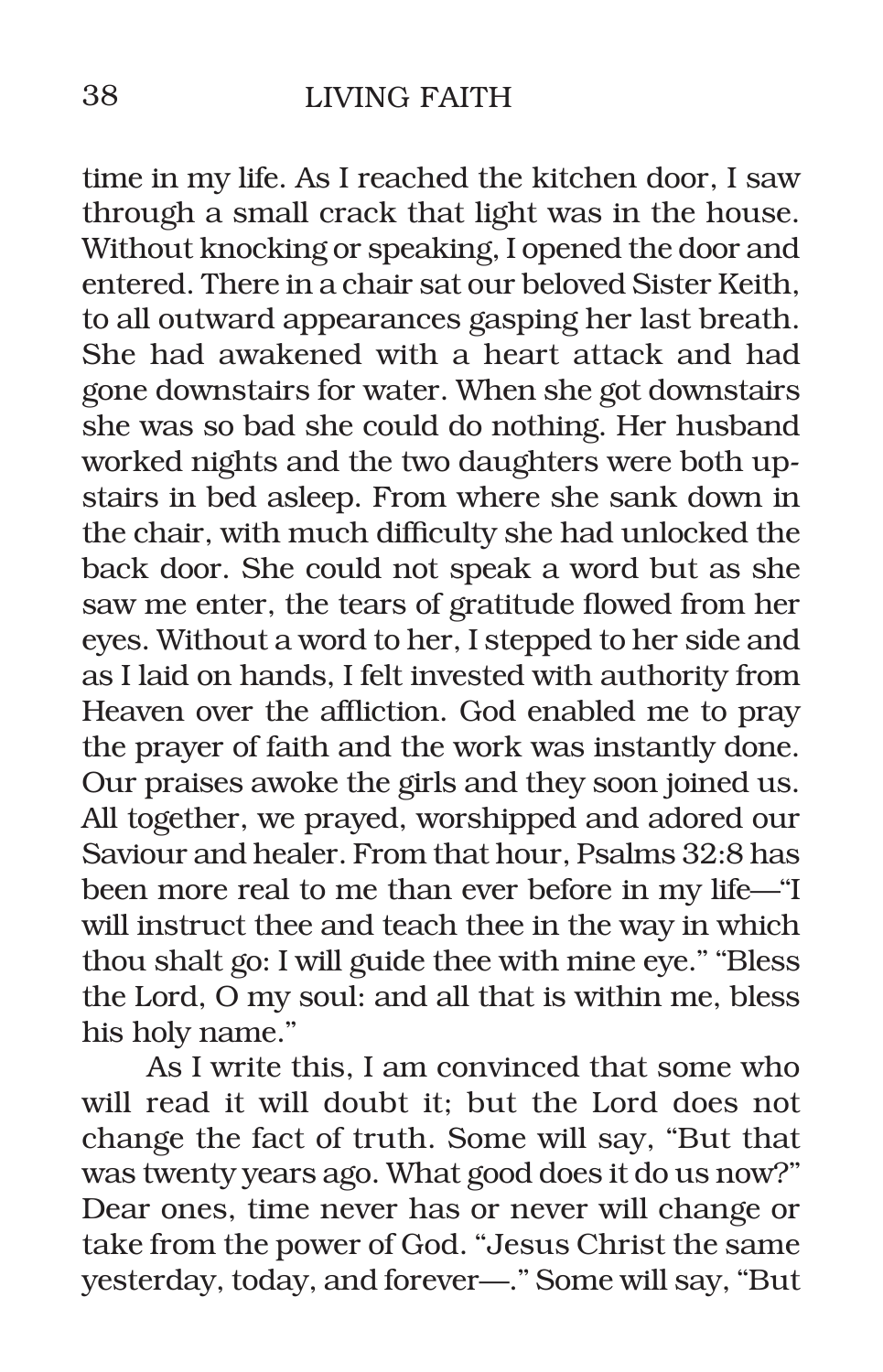<span id="page-38-0"></span>that was just one special case." Yes, that was just one special case, but it can be multiplied if we listen to the voice of God's Spirit when He speaks —and then move out in obedience to that voice.

In these latter days many have fallen from the faith, but my brethren, God has not changed. His Word of promise has not changed; neither has His plan for the care of His people changed. What Christ needs today is an army of men and women, spirit filled and humble, ready to sell out, entirely placing their lives in His hand, ready for sacrifice or ready for service. How many will enlist wholeheartedly in His Service—ready to hear, ready to obey, ready to be used by Him to the fullness of your capacity coupled up with the Holy Spirit.

#### *Christ, Our Defense in Times of Storm* Boxes released from the Customs

"He only is my *rock* and my *salvation*; He is my *defence*; I shall not be greatly moved." Psalms 62:2.

We have tested, and we have tried Him, and we have proved Him, and we do *know His promises are true*; therefore we shall not be moved by the pressure of exterior things, but shall continue to do as David said, "I will lift up mine eyes unto the hills, from whence cometh my help." Psalms 121:1.

In the early part of 1948, kind brethren in the States got together large quantities of clothing, both new and used—bedding and other household things and toys and school supplies. They packed seven large packing cases and shipped them to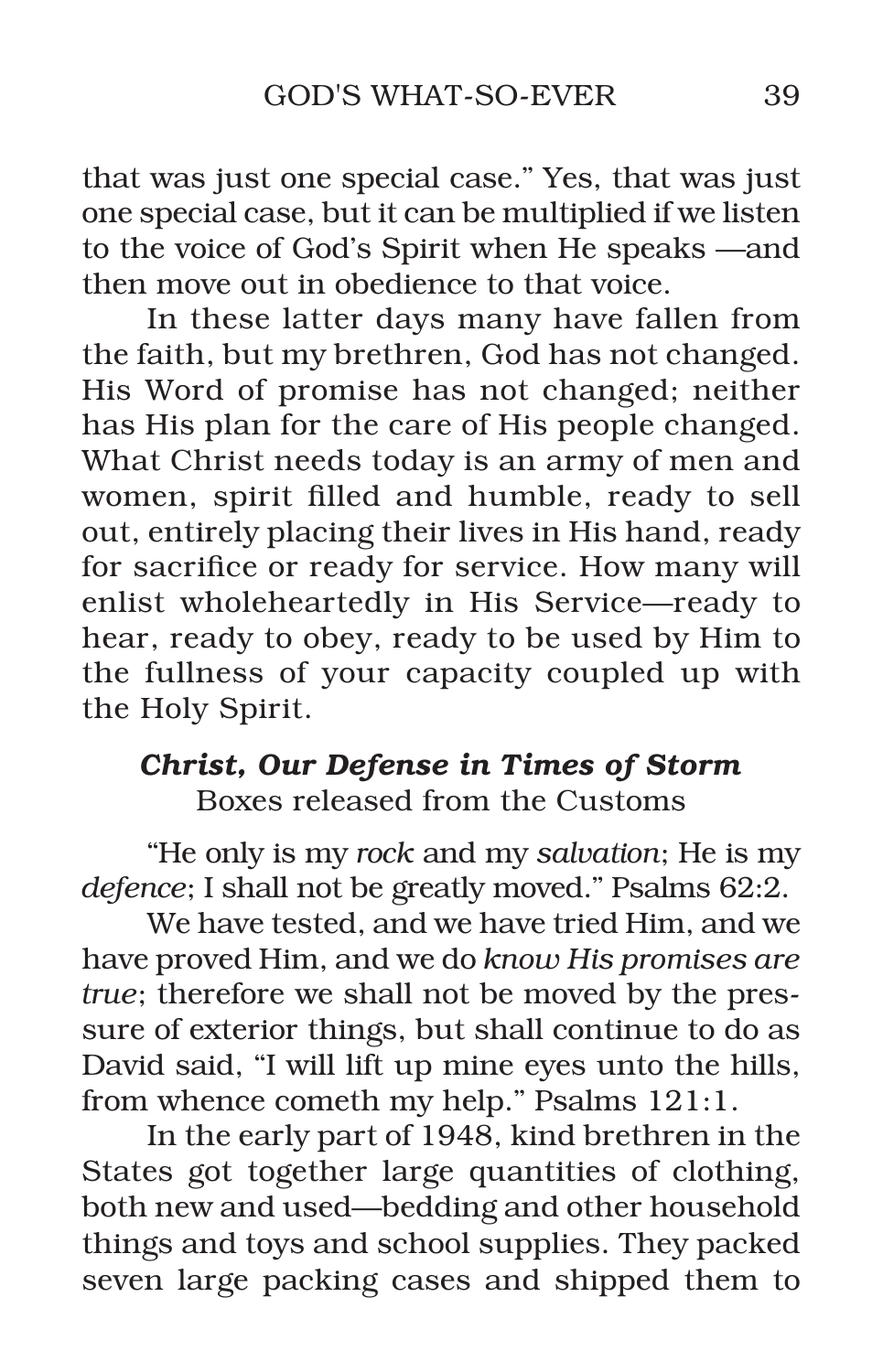Havana, Cuba, for us to use for the boys and girls in the Childrens' Homes; and also for distribution among poor workers and other brethren out in the different Mission Stations. How we did rejoice when we got this good news. Rapidly all arrangements were made to meet the requirements for lifting these boxes of useful things from the Customs House. We were informed that the charges would be around \$40.00, and we felt this was reasonable, and at the appointed time some of the workers took this money to the Customs House, expecting to bring the things out without further trouble. But we were sadly disappointed as they then informed us that we would have to wait two days more, and pay something over \$60.00. We knew this was too much, but feeling there was no way out of it, in sacrifice we got this additional money together. The brethren took it and went back to the Customs House at the appointed time. But our troubles with the Customs officers had begun. At one time they told us that the things were going to cost us over \$300.00. We just could not pay this, and kept trying to work on this problem, but the more we worked the more decided these men were against us. At last they told us the things were so dirty and so infected that they could not let them out for any price, but would have to burn them. We still prayed on—trusting God to overrule in some way. Another time they informed us that we could have them out for \$700.00. We were so shocked at this news that our hearts almost sank—but we kept saying God's Word just could not be broken,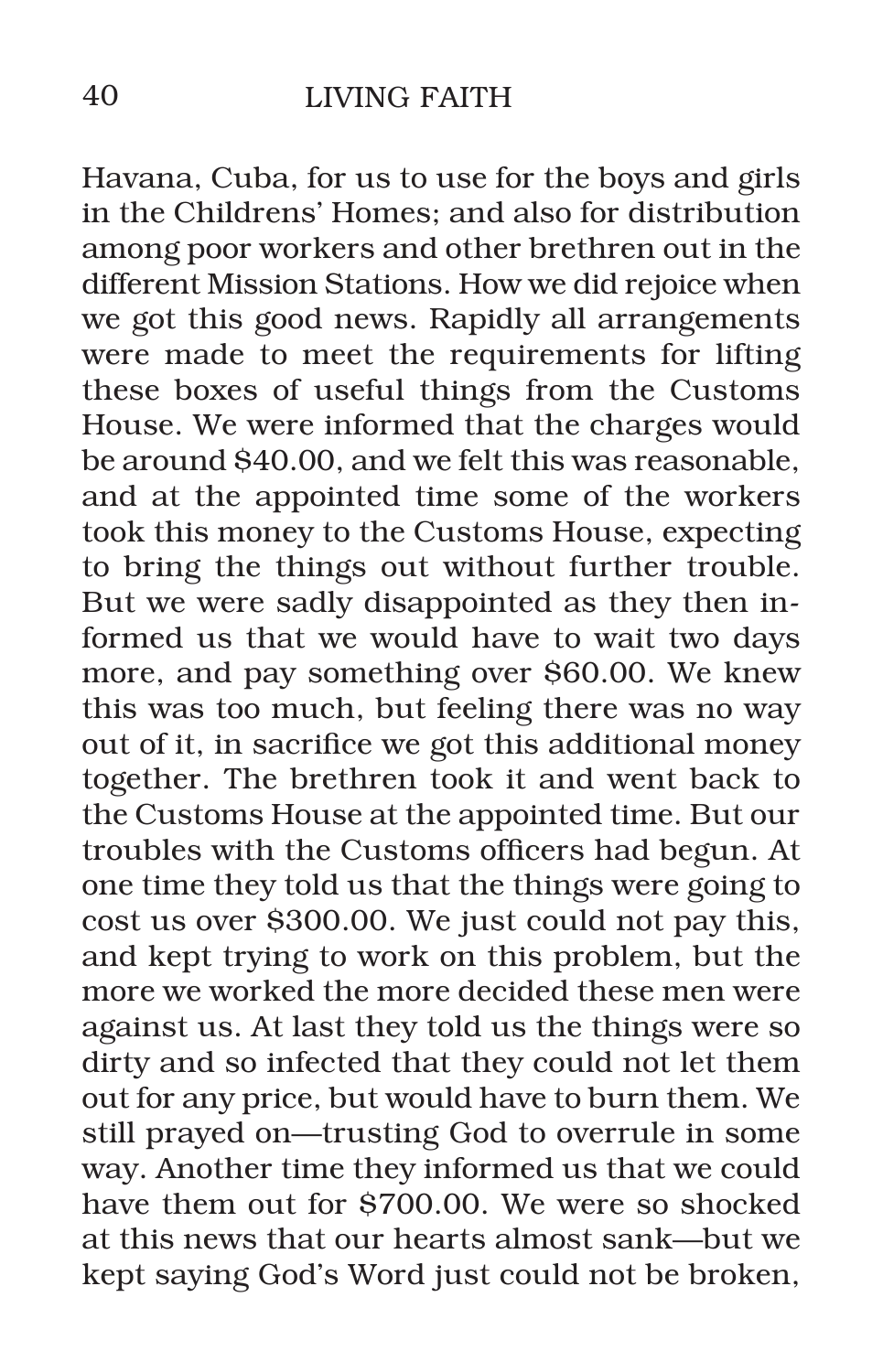<span id="page-40-0"></span>and that He had promised to let us triumph over our enemies.

At this time I had to go to the States to attend some camp meetings, and left Cuba with this great burden still hanging over me. While in the Burnside, Pennsylvania camp meeting, I requested special prayer that God would lay His hand on this thing, and let us have what had been sent for the good of His work in Cuba. How well I do remember that season of prayer. Several took this matter right on their hearts, and when dear Sister J. D. Harmon from Oklahoma prayed, she definitely asked God to take right hold of this thing, and give us those boxes without having to pay anything for them. This seemed like asking almost too much, but does not the Word say to, "ask..., that your joy may be full." This is what Sister Harmon did, and God answered in just that way. Praise His dear name forever. God worked in a mighty way from that day. Soon after that, Brother Horacio Morales, one of our workers in Cuba, was speaking with a man whom he had accidently met, about these boxes and the trouble we were having. The stranger listened attentively, and then said, You have spoken to the right man—for I am the Defense Officer. He asked for the papers to be taken to him, and at once he took hold of the case. In three weeks he sent word for Brother Morales and I to be ready the next morning, as he was taking us down with him; and that we were going to get the boxes out that day. What a night of rejoicing we did have. The next morning he came early and took us in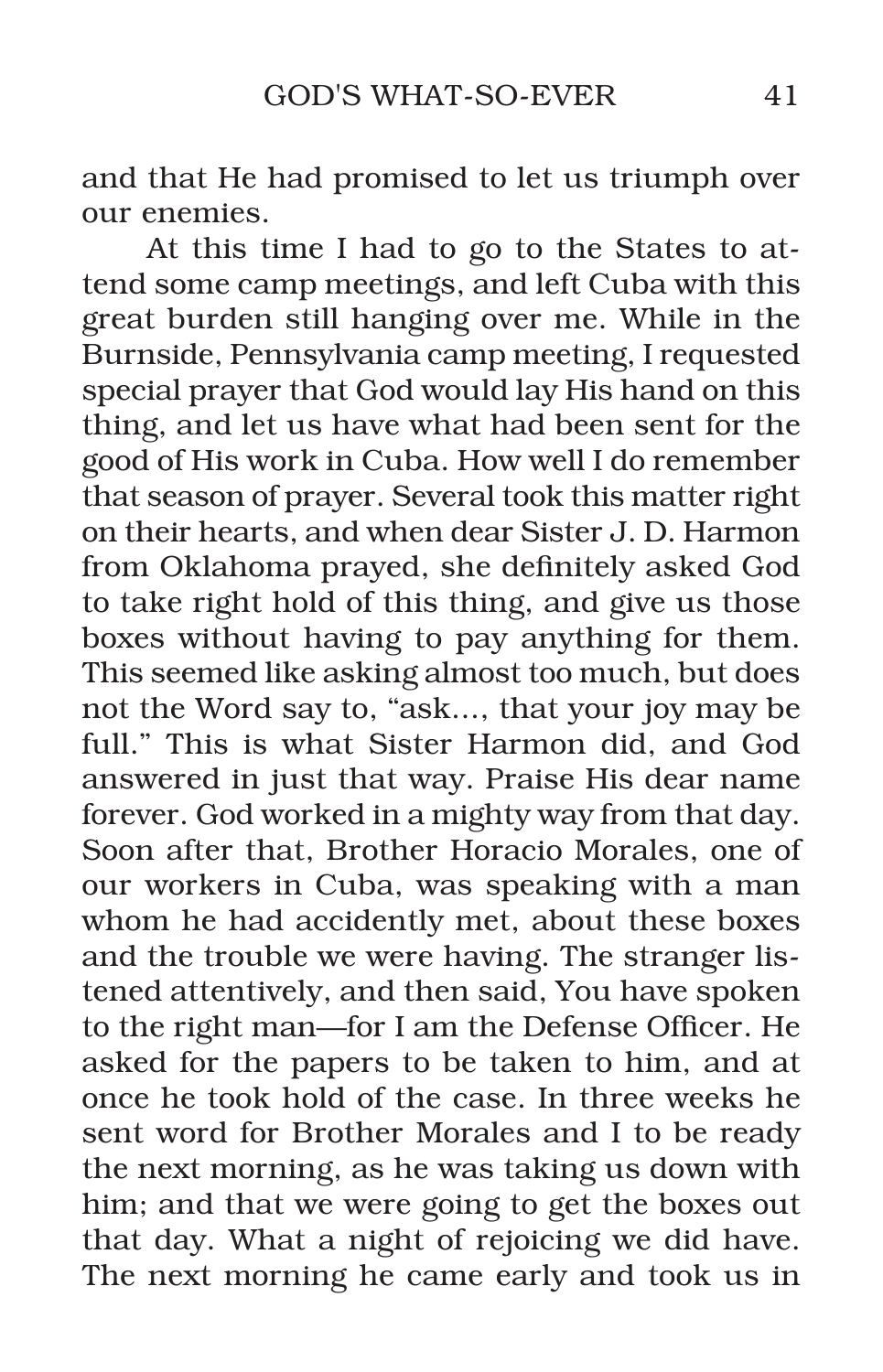his car. When we were near the Customs House he stopped at a Military Post and asked that a truck be sent right over to the Customs House with us. His order was obeyed, and we soon arrived there. The gentleman entered the building, taking some policemen with him, and walked in where the boxes were, putting a mark on each one, and asking the policemen to carry them out and put them on the military truck waiting outside. They obeyed and in a few moments we were on our way home, knowing the boxes were also on their way there. God had stepped in and answered prayer, just as it had been presented before Him.

The boxes were delivered in good condition, and we did not have to pay even for the truck to bring them out to the Childrens' Home. Praise our God forever and forever.

And the report that the things were in such a bad condition was false, for we never had received a shipment of such splendid things. Brethren, why is it so hard for us to trust the Living God for the things we need, and which He has promised to do for us? May God increase our faith, and help us to so live that He can be honored in "giving us the very desires of our hearts." (Psalms 37:4.)

As we unpacked and divided out the things for the children in the two Homes and also repacked boxes for the different Mission Stations our hearts overflowed, and we adored and worshipped Our Blessed Lord and Master. Let us love Him more, serve Him better, and trust Him fully for all things.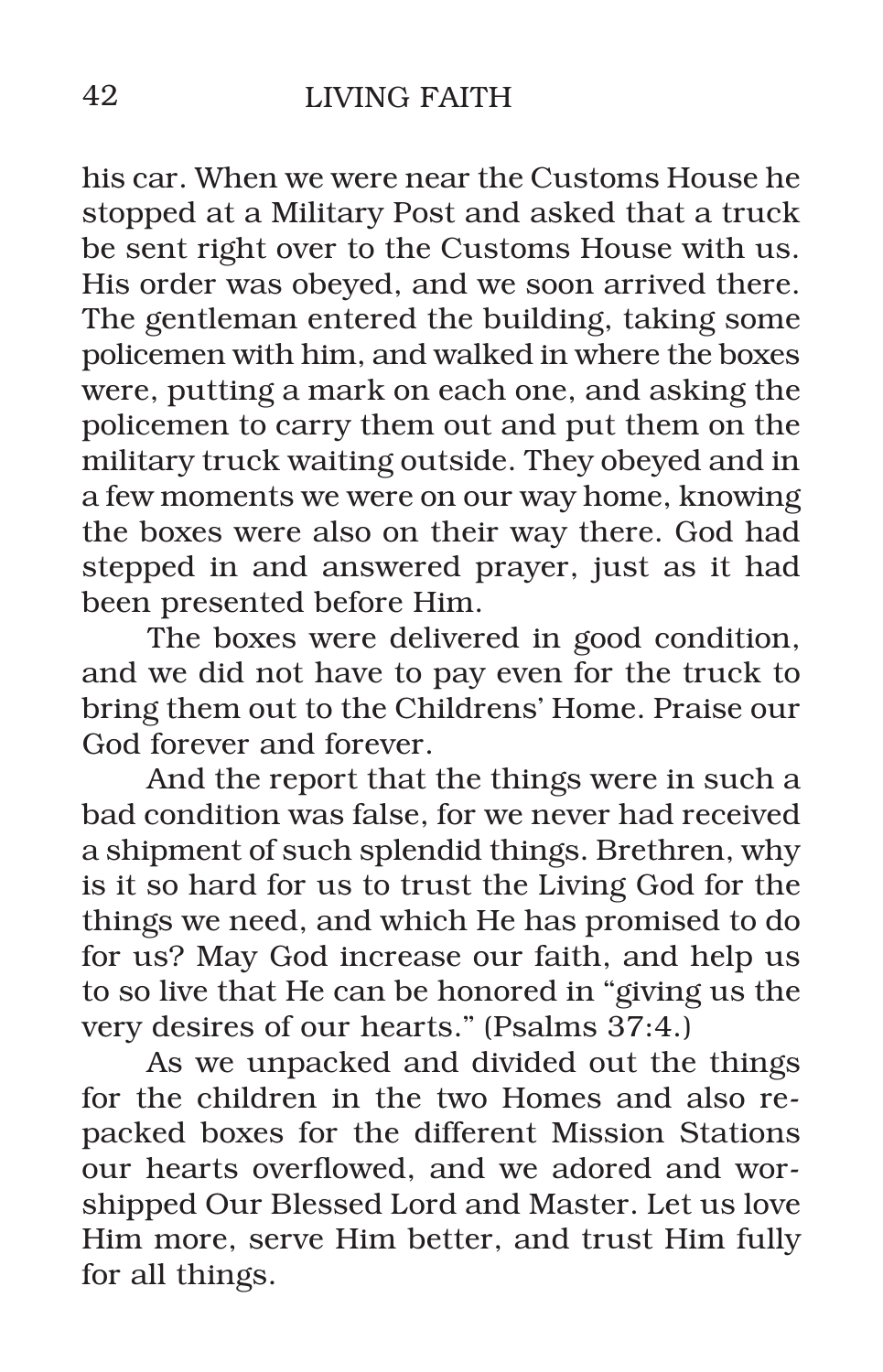# *"ELIJAH'S GOD" STILL LIVES and*

# <span id="page-42-0"></span>*We have the assurance that, "Jesus Christ, 'Elijah's God' is just the same, yesterday, today and forever."* **(Hebrews 13:8)**

I feel constrained for the glory of God, and for the encouragement of His saints to write a testimony of a very definite answer to prayer which we recently had.

For several years we have suffered a great shortage of water at the Children's Homes, in Los Pinos, Havana, Cuba. Much of the time the municipality had to send large tanks of water, containing several hundred gallons, and have it poured into our well, to keep the supply going. Last year another well was drilled, but still the same conditions continued. All last winter and spring we had practically no rainfall in Cuba, and a great drought settled down over much of Cuba, and the reports of shortage of water came from all parts of the Island. Here in the city of Havana, where the water supply had never failed, the conditions became so grave that in many parts of the city the water was only turned on a few hours daily, and some days not at all. In Los Pinos where we have the Homes located, we get our water from wells, and these wells all over that suburb went dry. The condition was tragic.

Our well also went dry and we had to hunt from one little farm to another for a few buckets of water. At last folks who had let us have a little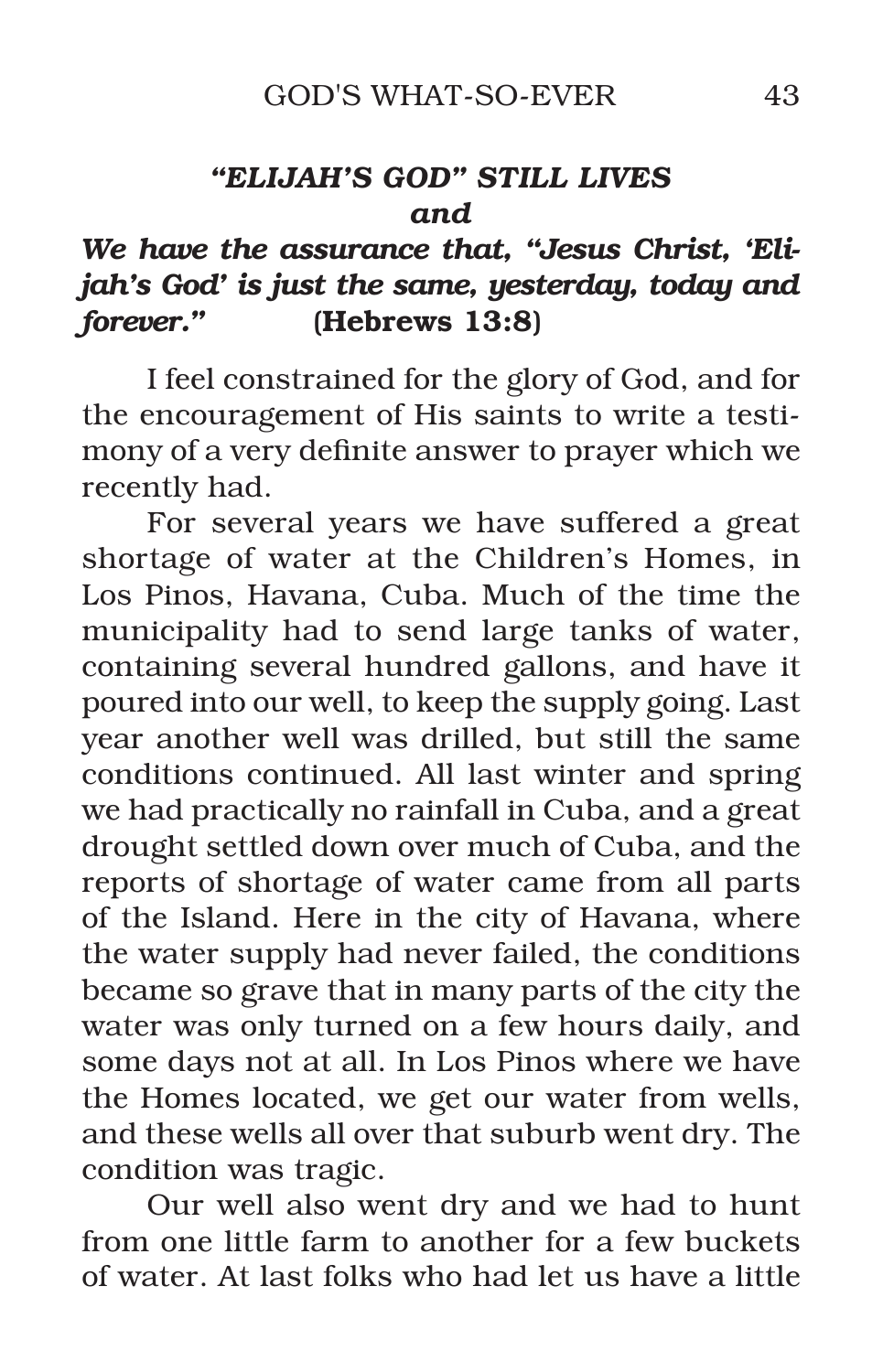water had to tell us we could get no more as their wells were also going dry. We reported to the City Authorities, and different groups of Government men came out to study the situation and to see what could be done to solve this awful problem for the Institution. A private family could buy water in bottles, and using great care, could get through; but how could we take care of a situation like this in an Institution with over 120 living there? Nothing could be kept clean, no cooking could be done many days, no bathing of the children, no water for laundry work.

One commission came and said we would have to put in a larger electric motor to pump the water. The next group, after much study, said that would do no good, but that the well must be drilled much deeper. This sounded more reasonable. But in a few days another commission came to study the situation, and then with sad hearts told us the case was hopeless—that there was *no* water in the earth. They said they had tested it to a great depth, and that there was no sign of water. *That nothing could be done.* The last few weeks before this what little water we had been able to get of a morning was so muddy it could not be used, and at last red clay came up with only a little water in a bucket.

Never have we passed through a deeper problem. No water for cooking, no water for bathing, or cleaning, nothing to drink—a tragic situation and growing graver daily. When the last group of Government men said *nothing could be done*, we turned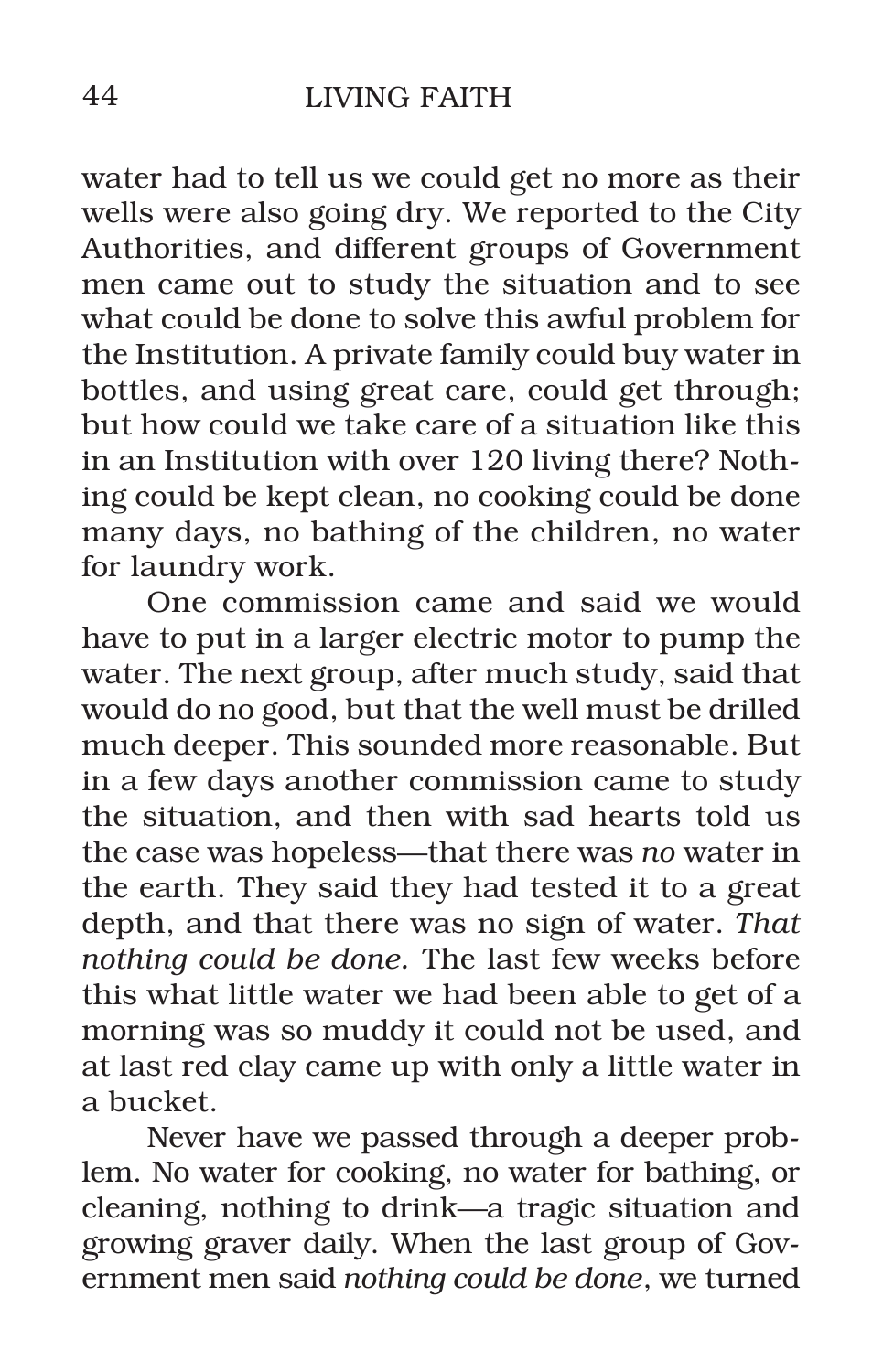<span id="page-44-0"></span>into the Home almost speechless. We had been praying earnestly, but *we had not yet prayed through*. But at this hour, 2 p.m. on Wednesday, May 10th (1950), a group of the workers of the Homes fell on our faces before God and we cried out of the depth of our hearts for "Water." We forgot everything else, and we prayed for "Water." We had to have water and at that time God alone could give the water. We did not know *how* it would come as the Government Engineers who had tested the ground had definitely said there was NO water in the earth; but we, like *Elijah* of old, cried out of the depths of our souls for *water*. About 3 P.M. (one hour later) we heard a loud, happy cry ring out over the place. "Water, water, come and see!" "O*h, there is water—clean, pure water—lots of it!"* We all rushed out to see, and there sure enough, running from all the water pipes, was water—clean—pure water in abundance. Yes, Elijah's God—*our* God—had answered prayer. H*e is the very same today.*From that day to this, July 24th, 1951, we have had an abundance of water day and night. In just a few moments neighbors, having heard the cry, came running with buckets to take water to clean or cook. Praise God forever and forever! The Postman heard the news and came hurrying to see if it was true. Others heard of this miracle, and came to see. We had a wonderful opportunity to magnify our God before the people. Thank the dear Lord, the people of this community (mostly Catholics) have had a wonderful opportunity of hearing of the mighty power of God as manifested towards those who love and serve Him.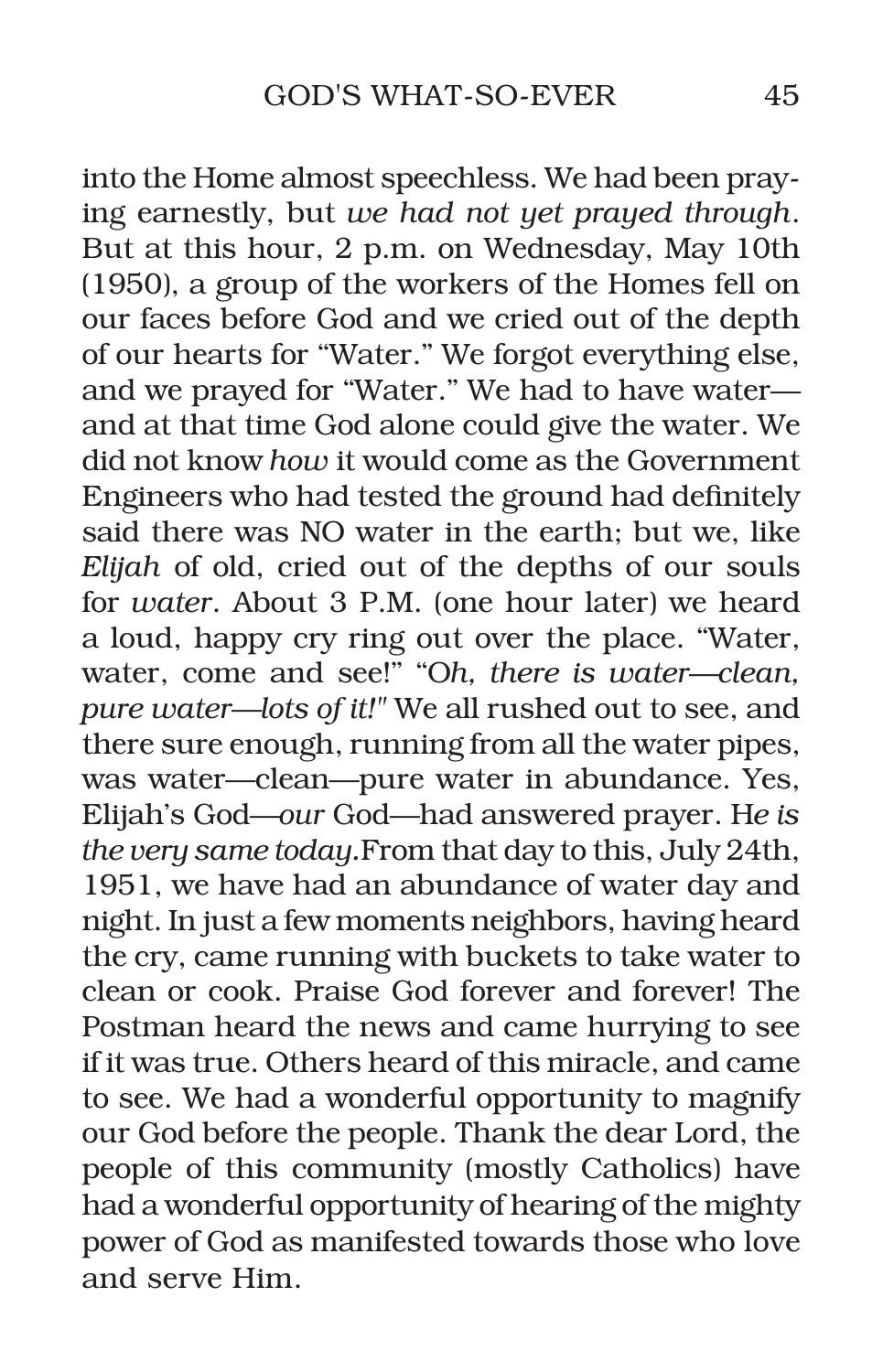May God use this testimony for the good of souls. Brethren, we do not trust Him enough, and even when He does answer prayer for us, too many times we fail to give Him the glory. Let us exalt His name together, that the unbelievers may know. And let us live in such vital touch with our Lord that at any time of need, we may just call upon Our Father, and receive the answer full and definite.

# *"My God shall supply ALL your needs, according to his riches in Glory."* **Philippians 4:19**

I have already told you of the wonderful way in which God heard and answered prayer in supplying an abundance of water in our dry well on May 10, 1950, and I am happy to tell you that up to this date there has been an abundance of water for every part of the work in the large Institution, and for all the neighbors, since the hour God touched the dry well and sent water. The heavy drought continued for some four months *after* we had water, and the sufferings around us were terrible, but we had water all this time. Praise God forever!

I have added this note, because many have been writing to me asking if we still have water in that well. Yes, thank God, when He does a thing, He does it well. At the same time we were suffering for water in the Homes, the water condition all over the Island was very grave, and here in Havana, the authorities, in trying to save the water, divided the hours of the day and night in different sections of the city. Out in the Buena Vista Suburb, where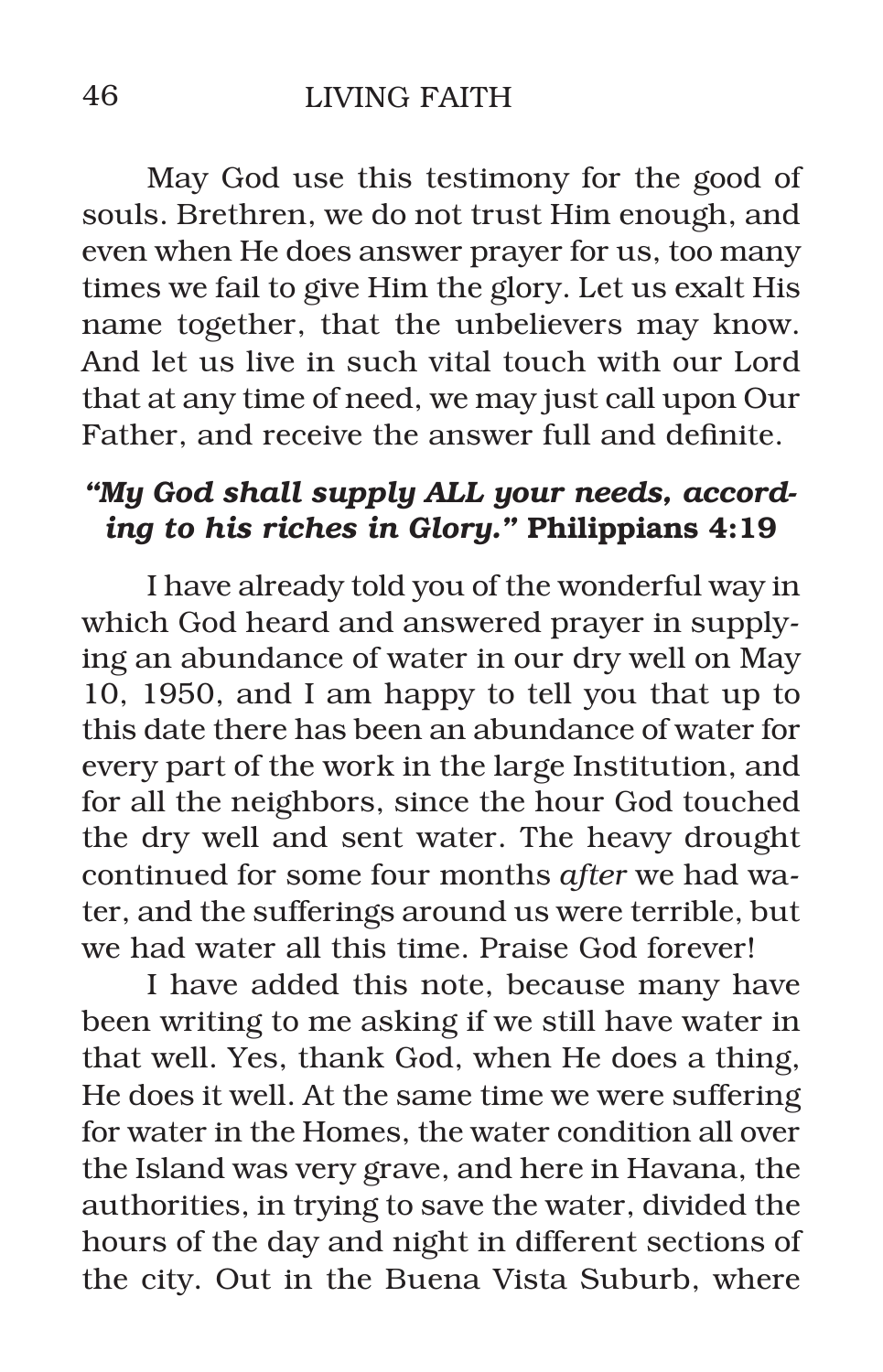<span id="page-46-0"></span>we have the Mission House, and where the church building is also located (where we always have our Convention), the water was turned on a couple hours late in the night. This made it necessary for someone to remain up in each home, waiting for the water, and then fill vessels to supply water for the family until the following night. Because of these conditions and other problems, the brethren had almost decided that it would not be possible to have our Convention this year. But after much prayer we decided to go on with our plans, and arranged for and bought a number of large vessels for water in the mission house. We always feed the brethren who come to this meeting at the mission house, and it would naturally require much water to carry this through.

I went out to the house with others, two different times to clean and get ready, but could get no water. At last I went out on a Thursday evening to remain with others to catch water in the night for this work. We got the water in our vessels that night, but never needed it. The next morning when we got up we were surprised to find running water. This was just two days before the convention was to begin. We asked our neighbors on all sides if they had running water that morning, and they all said *"No"*. We were the only ones who had, and none of them could understand; but we did, full well. And the water stayed on for just fifteen days—or until all our visitors had gone back to their homes. The day after all had left, the water was again on *only*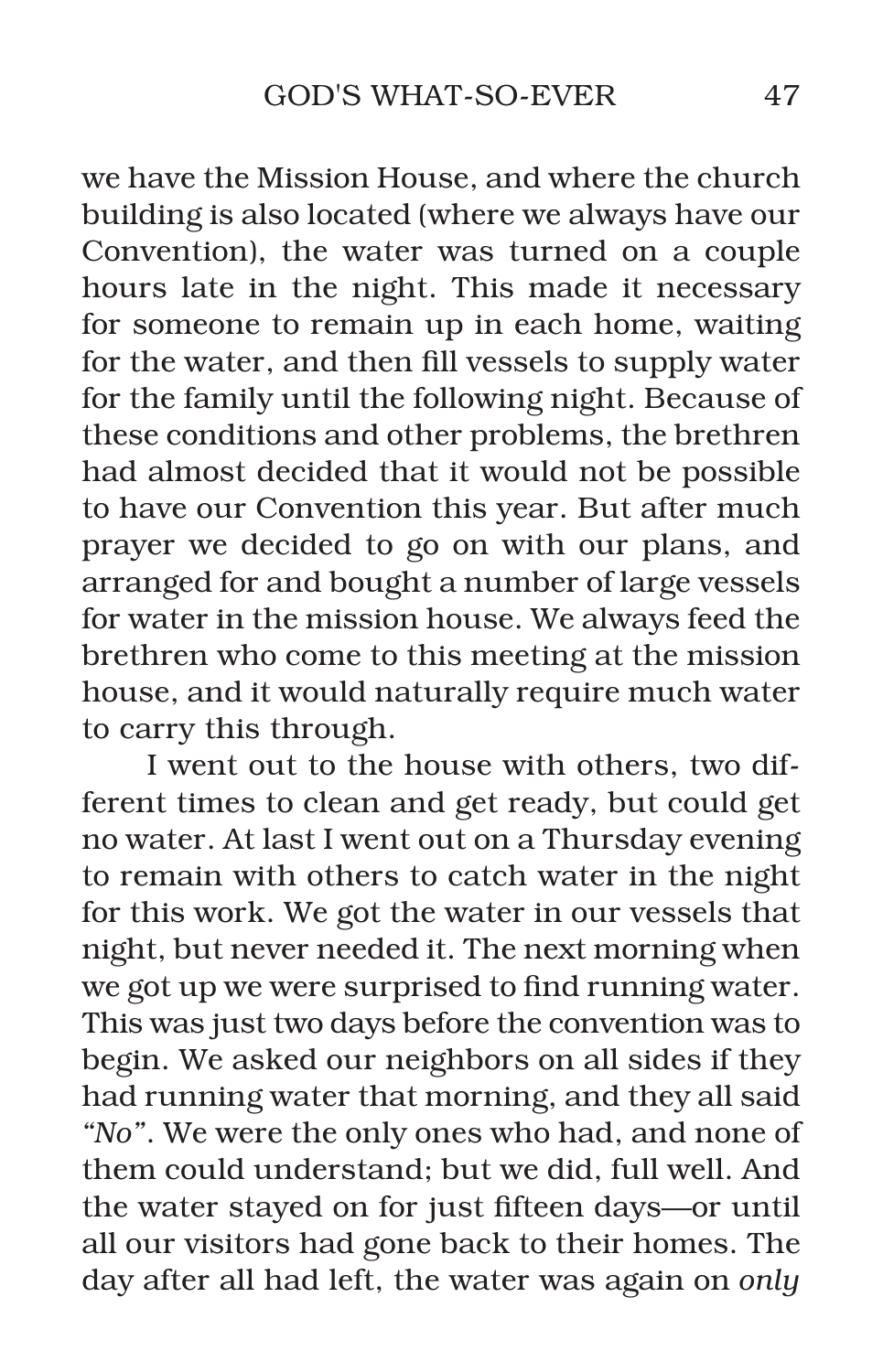in the night for a while so we could get water if we needed it. This condition lasted until October, when the heavy rains broke, and there was more water for the city.

But all during the convention we had a full supply, not only for the cooking and cleaning, but also many of the brethren from out of the city came to ask the privilege of bathing at our place as they could not get water where they were staying. What a joy to let them come and use of the blessing God had so freely supplied us. How wonderful it is to have a God who really hears and *answers*  prayer.

But even as I write this I know that some who will read this testimony will doubt it in their hearts. But there are scores of brethren in Cuba who could affirm what I am writing. I am writing this because a number of the dear brethren here have asked me if I had given this testimony, and when I said, "No," they asked me why I did not write it for God's glory. So here it is, clear and straight. The God who withheld rain for Elijah, and later sent rain in answer to his prayer is *our* God, and thank the Lord, He has lost none of His power or willingness. In II Timothy 3:5, it speaks of those who have a form of godliness but who deny the power of God. How sad that these conditions exist among those who have all their lives had clear demonstrations of God's love and power, and yet do not believe. Naturally such cannot receive from God these marvelous answers to prayer, *because*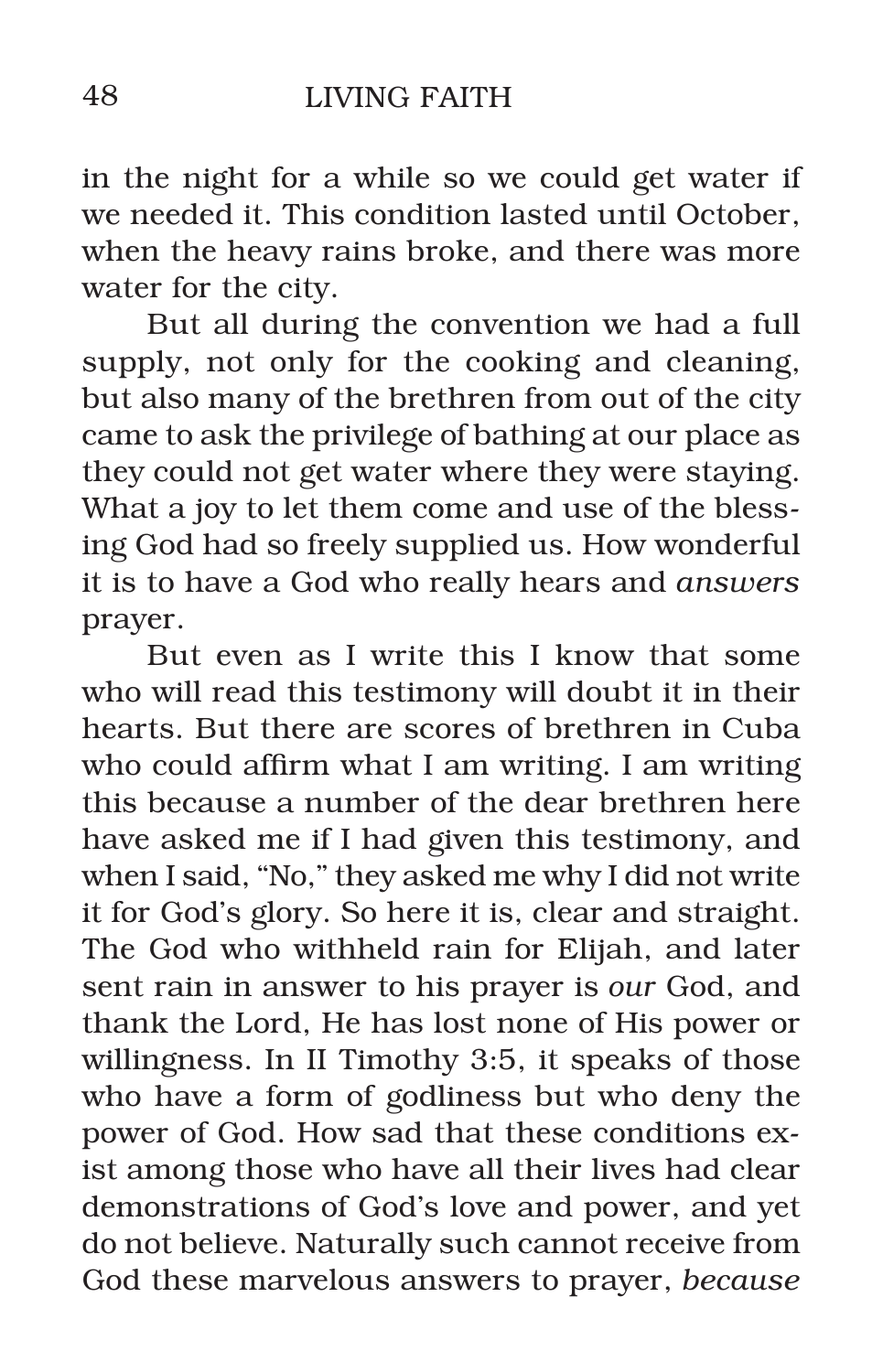<span id="page-48-0"></span>He only answers "the prayer of faith," but bless God, those who do really live to the standard of His Holy Word, and whose lives thus please Him, can call upon their Father, and He does answer. May these testimonies strengthen the faith of those who read, and may His great name be lifted up among the people.

# *A Cow Healed That Money be Supplied for the Mission Work*

In the early part of 1950, we were confronted with some unexpected expenses in the work of the Lord. We were praying earnestly for God to move in a special way, supplying the money needed to meet these bills. We prayed several times, but did not feel the assurance we wanted. At last the burden grew on our hearts, for the small offerings we were receiving daily would not meet this above the other expenses. When we got right down in earnest we prayed through, and felt the assurance that God had heard, and that according to His promise the answer must come. Had He not said in I John 5:15, "And if we *know* that He hears us, whatsoever we ask, we *know* that we have the petitions that we have desired of him." Bless the Lord, oh, my soul and all that is within me, bless His Holy Name—He is both able and willing to give us what we need and ask Him for in Faith.

Believing that our prayers were heard, we arose from our knees and each went our way about the work of the Lord. In four days a letter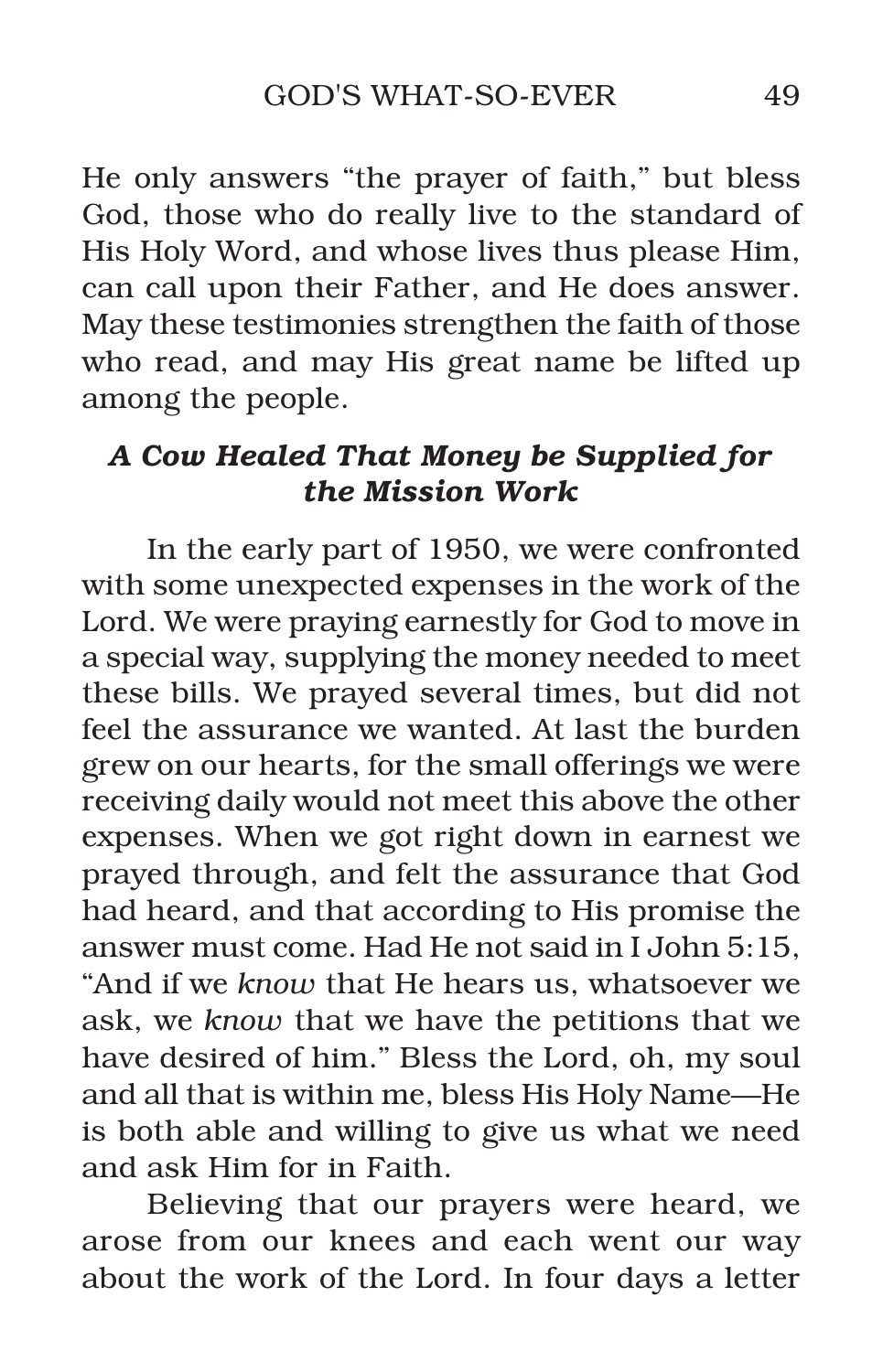came from a Northern State, from a stranger. As we opened the letter we had the feeling that this was God's answer. Imagine the thrill as we took out of this letter a check for \$200.00. Our hearts overflowed. We called the workers of the Homes in to rejoice together in another answer to prayer. And our joy was complete as we read the letter. It stated that on a certain day—the day we had prayed through—they had a wonderful experience with the Lord. They were not rich people, but had some cows and depended much on the income from these for the family needs. To their sorrow the best milk cow they had, a good animal, fell very sick, and became paralyzed all over. The veterinary was called but could do nothing for it. So they, in their distress and burden, did the right thing—took it to the Lord in prayer. Went to the Lord for healing for the cow? you ask. Yes, and why not? Has He not said, "If ye abide in me, and my words abide in you, (then on these conditions) ye shall ask what ye will, and it shall be done unto you."?

These dear ones went in earnest prayer, feeling they must have help, and they told the Lord that if He healed this cow, they would send a good offering for missions. When they went this far *then* God showed them to send it to Cuba. They prayed, and went to bed. The next morning when the brother went out to attend to the cows, *this* cow was completely well. Praise God forever! So they obeyed Him, and sent the \$200.00 offering to us here in Cuba. As we learned of what God had done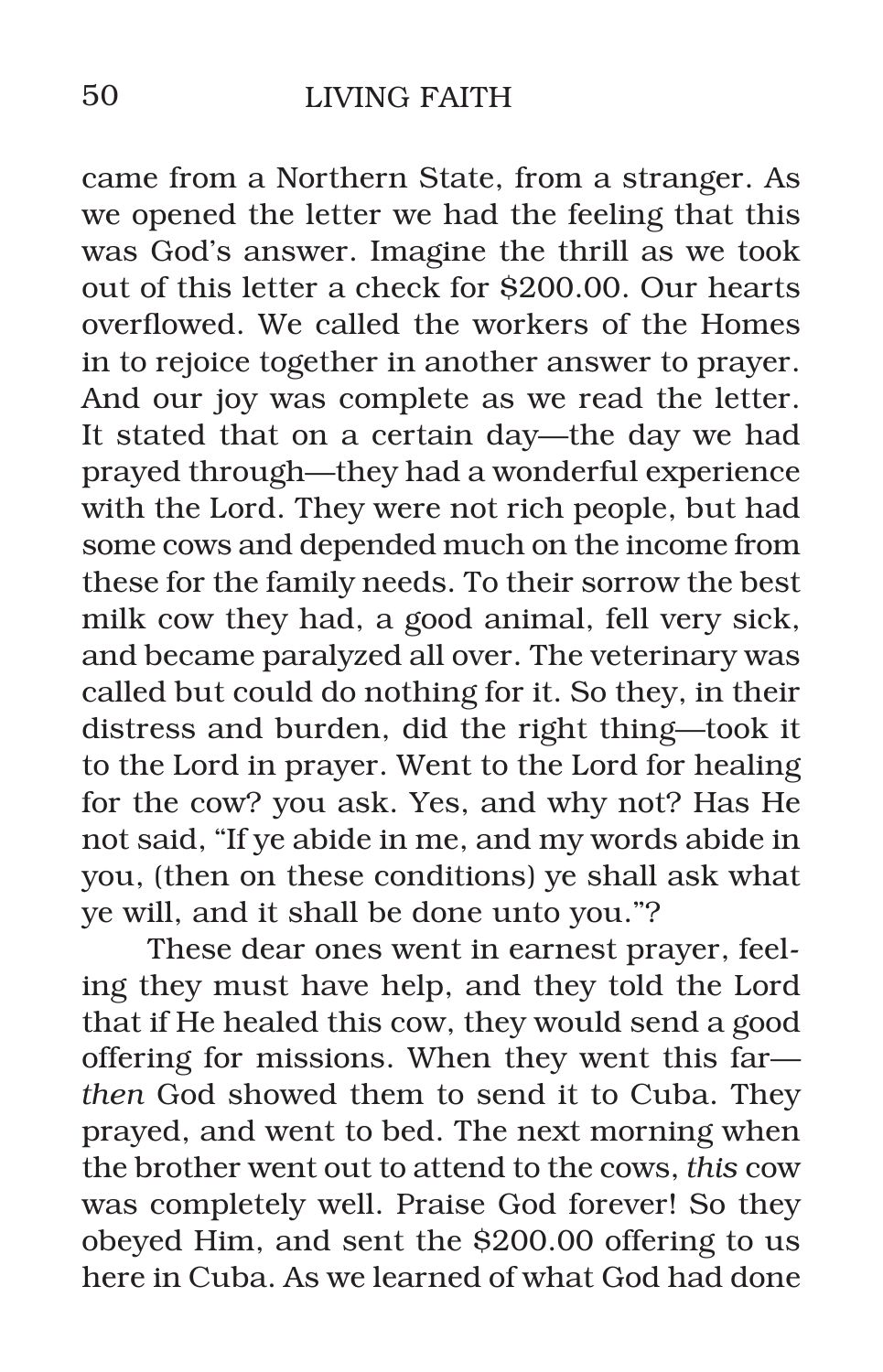<span id="page-50-0"></span>in order to get the answer to us, we were made to fall down and worship Him who is worthy. The dear ones who sent the offering did not know us or the need, but God did and that was sufficient. Oh, that men would learn to believe what the Word of God says, and put their trust in Him for all things. Then could the work of the Lord prosper and many souls would be brought to a definite knowledge of God's great goodness, and His love, and His power. May this testimony encourage some of God's dear children to take all their burdens to the Lord, knowing that He is interested in everything that touches the lives of His children.

# *God Took a Saint to Glory to Provide Funds for the Convention*

In 1950 we were in deep waters economically and were trying the best we could to care for all the different activities of The Missionary Work in Cuba. And at the time of which I am going to speak, we were face to face with the facts that, as far as we could see with the natural eye, there were no funds with which to cover the expenses of the Annual Convention, which was to convene from April 23rd over the 30th. Because of the extreme poverty of our brethren, we have always had to pay the fares to and from the convention for the Ministers and workers. We must also furnish food free, not only for these but for nearly all who come, as those who pay their own fare are usually so very poor that this causes the greatest of sacrifice, and they could not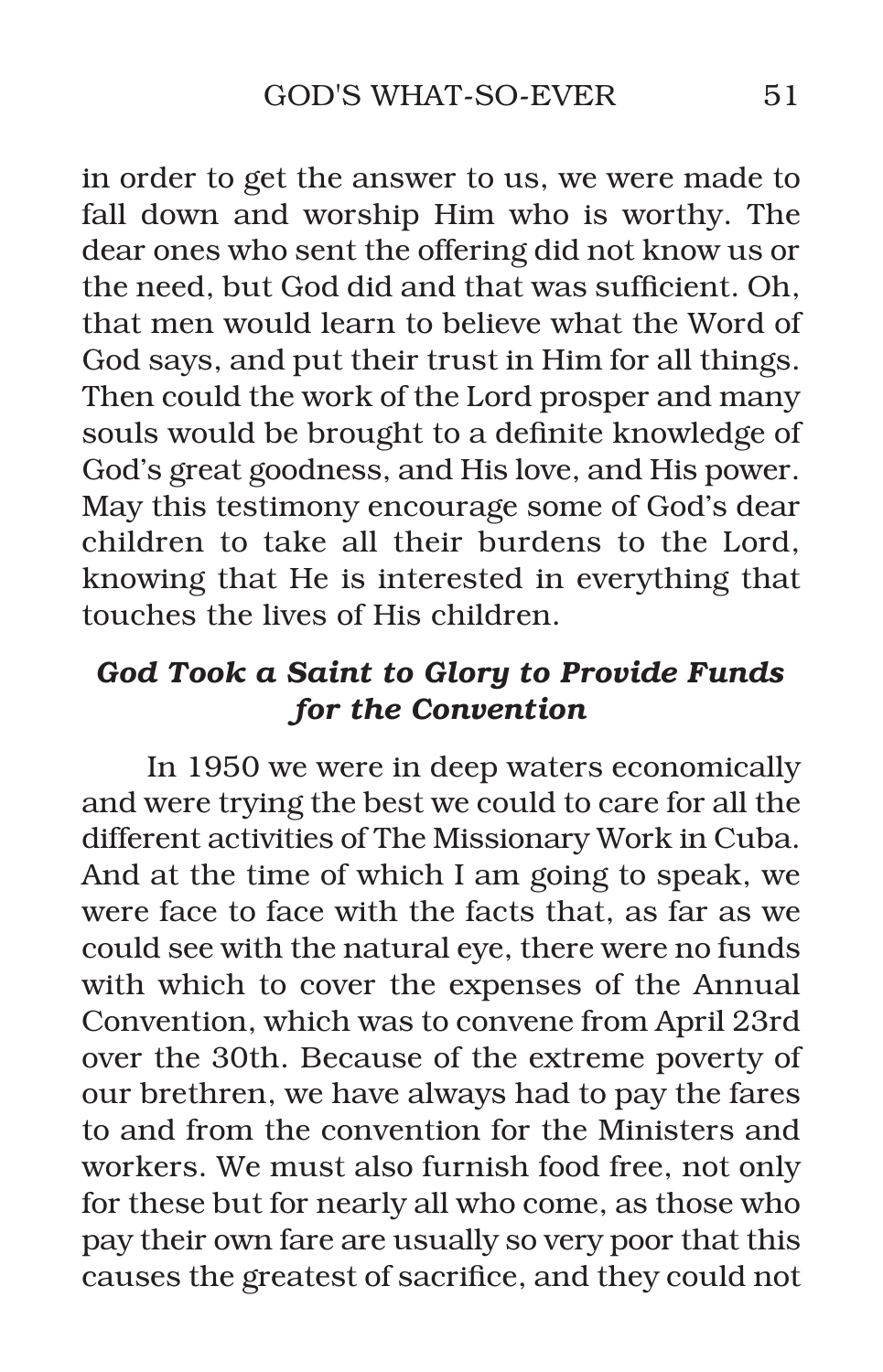come to the Convention at all if they had to pay for rooms and food. So each year we have very heavy expenses for this meeting, but have always seen such great results that we felt repaid. However, at this time we just knew that unless God stepped in and did something special, we simply could not have the meeting.

A group of workers gathered together to plan and pray and see what we could do. The more we thought of canceling the meeting, the more impossible this seemed, for we are laboring for the salvation of souls, and for the spiritual deepening of God's Saints. So after much consideration, we felt we must in some way go through with our usual plans. During this time the spirit of God came upon me in a very special way, as if in prophecy, saying, "God will put this convention through, and supply the needs *if He has to take some saint home to glory to accomplish it.*" As God spoke into my heart, I opened my mouth and repeated it aloud. At once a brother said, "Sister Stewart, what are you doing—prophesying?" I answered, saying I did not know about that, but that I was just repeating what God had spoken into my soul. From that hour we went ahead with our plans just as if we had the money in hand. And did we not have it (by faith) since God had spoken out of Heaven?

A brother who was present in prayer that day asked me what I thought it meant for "God to take a saint home to glory to provide for the convention;" and my answer was, "I do not know, but He may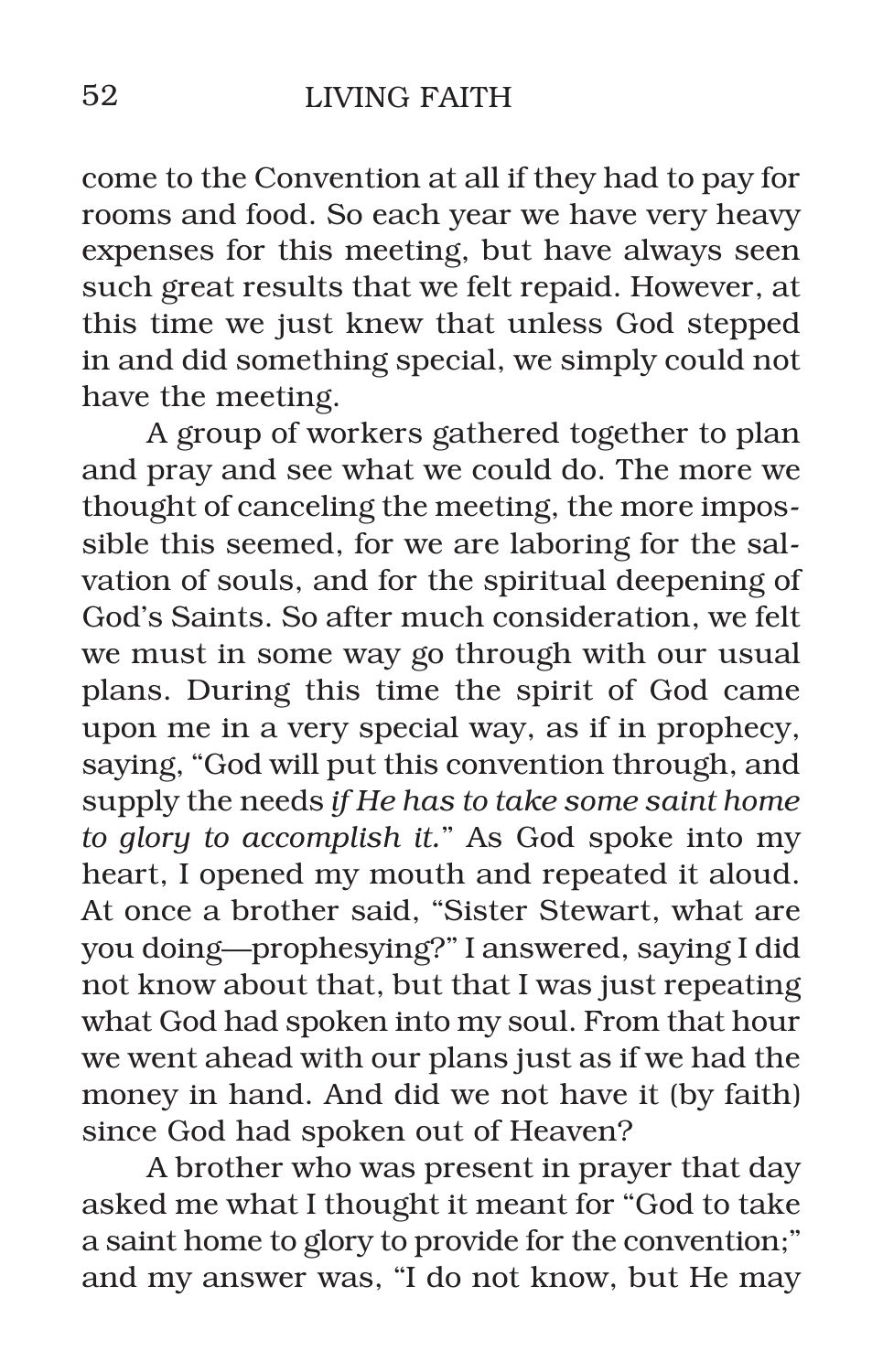<span id="page-52-0"></span>know of some poor saint, living in a cottage that they will not need if He takes them home to glory." And that was exactly what God did.

A few days later a dear sister in the Lord wrote to me saying that they had just laid her dear mother, Mrs. Julia Emery, away to rest, as God had taken her. And she continued saying that after returning from the funeral she and her sister had looked through the mothers things together and had found a letter penned by her, addressed to the two of them, and this is what the letter said, "Dear girls, When you sell Mother's little house, divide the money between the two of you. But please take out first \$500.00 and send it to Sister Stewart in Cuba for the work there. Signed, 'Mother.' "

The sister continued in her letter saying that as they read this, they had a feeling that we were urgently in need of the money, so they were not waiting to sell the place before sending this. They had made up what they could and got the rest on a loan, and were sending it at once. The check was sent with this same letter. And needless to say we had the most powerful convention we have ever had in Cuba. God's Holy Spirit was poured out in every service from the very first until the last—but increasing with each day. Oh, what glory was manifest in those services. And many souls were saved and sanctified, and several came out of divisions into God's marvelous light, and many sick were healed.

Praise God forever. One scripture that just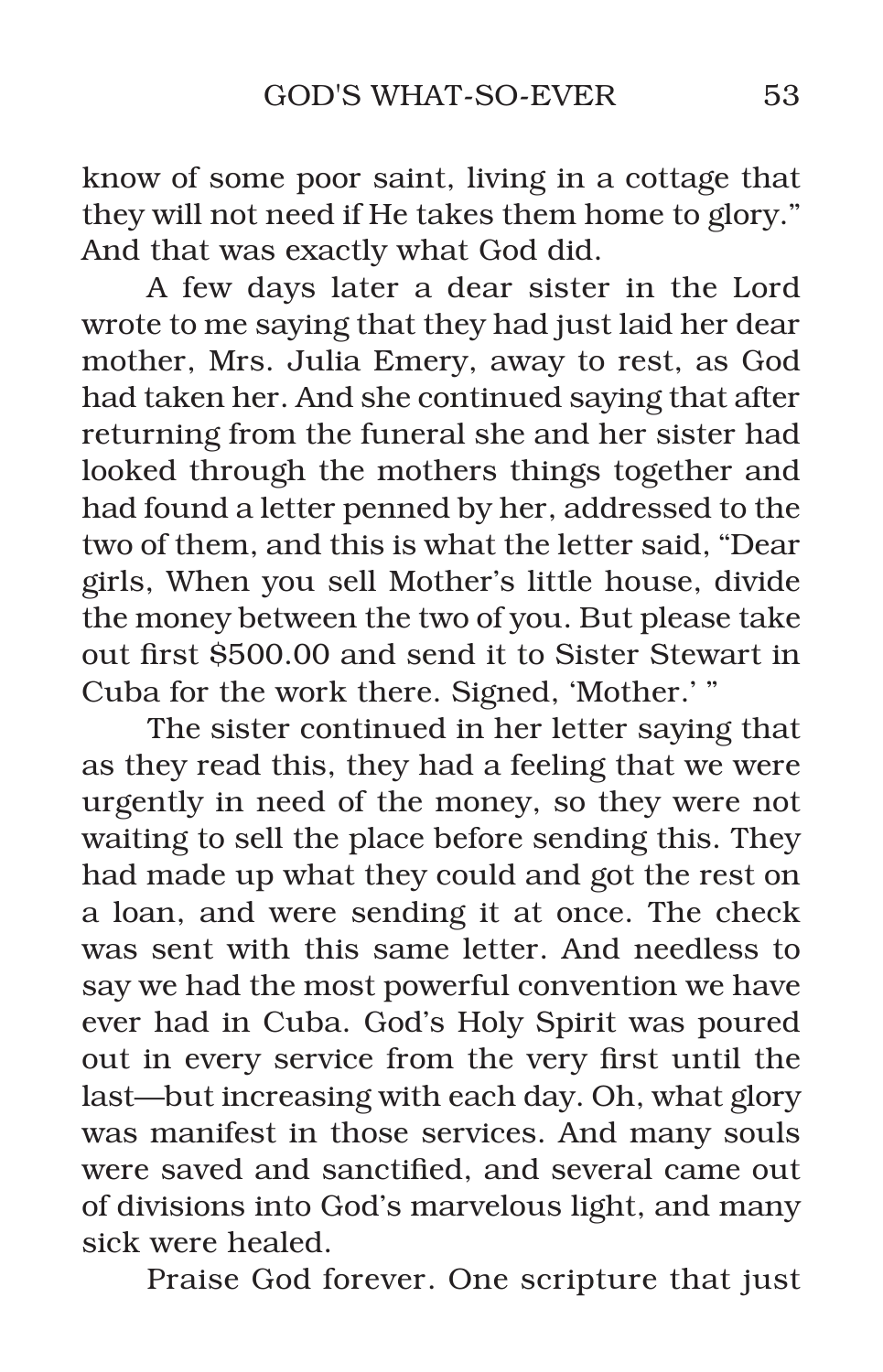thrills my soul every time I read it is found in Exodus 20:22 "…Ye have seen that I have talked with you from heaven." And we certainly know that when God does speak to us from Heaven, we are safe in accepting His message and acting on it. Where faith lays hold of the promises, God cannot fail—for He has pledged Himself to answer the prayer of faith. What the church needs today, in the midst of all the unbelief in the world, is a revival of the old time childlike faith in the Word He hath spoken. Let us as the people of God seek Him for it, as this is what the world today needs to help bring them back to God and to His ways.

# *Divine Guidance is Possible Today*

How often we have heard folks say they do not want to trouble the Lord about *little things* but He has definitely asked us to bring ALL our burdens to Him. He has promised to be a *present help* in *every time of need*—so it is our privilege to take *everything* to Him in prayer. And the sooner the true Christian learns this most valuable lesson, the sooner many of his or her problems will be solved, and the pathway (of the just) will then be smoothed out, and the glory of the Lord will shine upon us more and more.

In the summer of 1949, I left Havana, Cuba, arriving in Homestead, Florida on a Thursday evening. I was due to speak in a congregation in Chicago, Illinois on Sunday morning. I had written before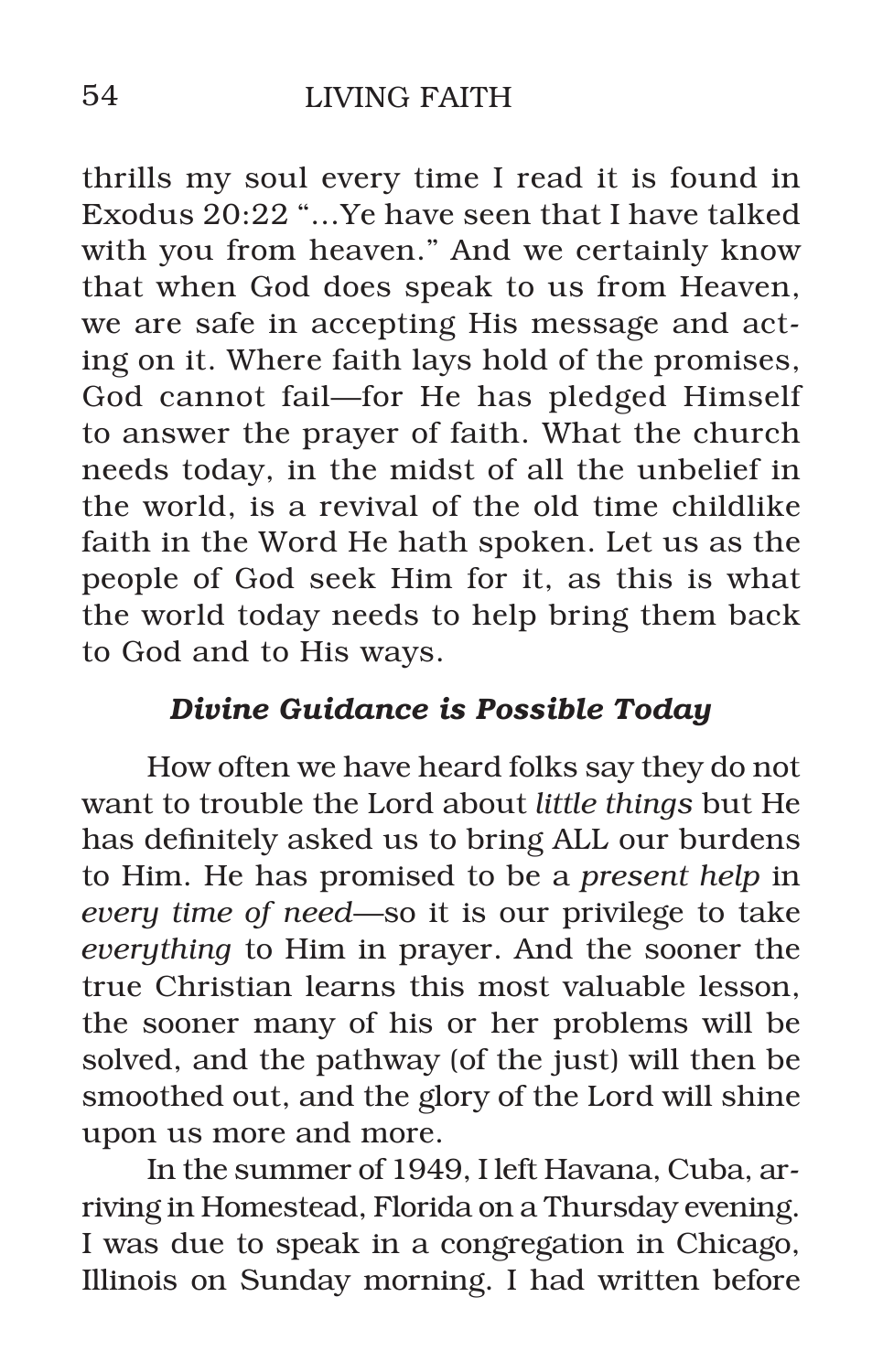<span id="page-54-0"></span>to get information about the buses or trains from Miami, Florida to Chicago, and got an answer back from both Homestead and Miami, giving a schedule that leaving Friday morning I could reach Chicago Saturday afternoon. This seemed to me very quick time, but having gotten the same information from two persons, living in different places, I counted on it, and left Havana as before stated, on Thursday. But when I arrived in Homestead I was informed that wrong information had been given from the ticket office, and that the only way I could reach Chicago in time for my appointment would be to fly to Nashville, Tennessee, or to Atlanta, Georgia, and get a bus from there. So I went to the airport early Friday morning, not yet decided to which of these places I would go, but looking to the Lord for direction. It seemed in the natural that it would make *no* difference, but God knew what I did not know and He directed my going.

As I stepped to the window to buy my ticket, I placed out Cuban money without thinking what I was doing. I was so accustomed to using this. When the agent called my attention to this, I was for the moment confused. As I had been summoned to go on this trip quickly, in my rushing off I had failed to change my money into United States currency. (In all my travels this had never happened before.) I was told that to make the exchange there I would lose sixty per cent and felt I should not do this. Having enough United States money with me to buy the ticket as far as Nashville, Tennessee,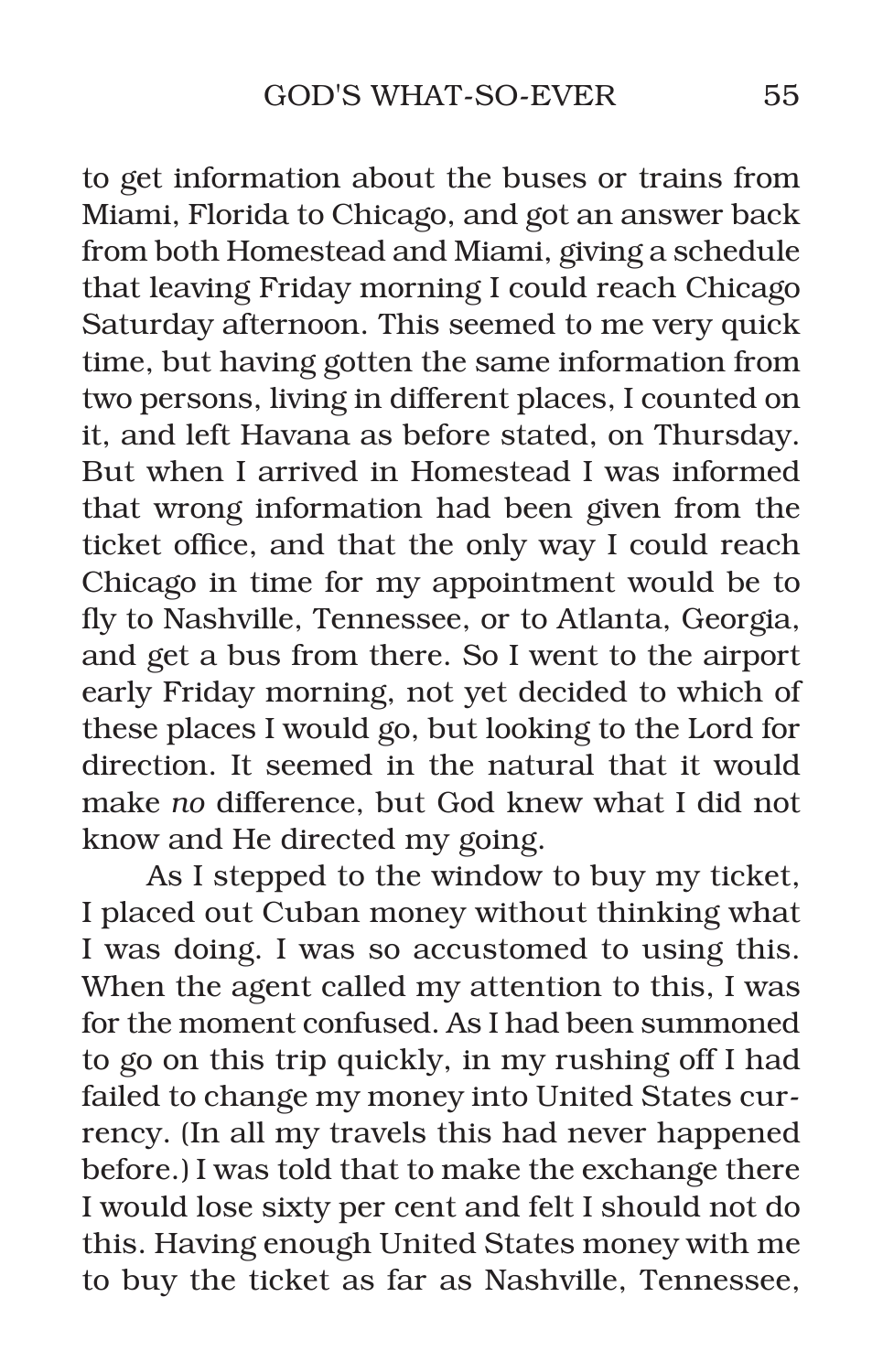I decided to do that. Personally it made no difference to me whether I flew to Nashville or Atlanta. I talked with my Father while buying that ticket and put the whole thing in His hands. I knew if I had to make the exchange I could do it there in Nashville.

Having good friends in a brother and sister living in Nashville (although I did not expect to have time to see them), after arriving there I went to the phone to call them. They knew nothing of my plans, did not know that I had left Cuba. On hearing my voice, and knowing who I was, they insisted that I had plenty of time to go out to their home for a few hours and get off on a bus later than I had really planned. So the brother at once drove out to the airfield for me, and I was soon happy in their presence.

Remember—God either had to open a way for me to get on to Chicago, or I would have to lose so heavily in making exchange of the Cuban money I had brought with me through my rush in getting off. But almost as soon as I got seated in this sister's home she began telling me how wonderful it seemed that God had brought me there right at that time—for they had been saving their tithe money and had a considerable sum on hand, and at the time I phoned, they had just been talking together about it, and wondering where the Lord would have them send it. At this point in their conversation the phone had rung, and when in surprise the sister—in speaking with me—repeated my name, the husband (who was sitting close by)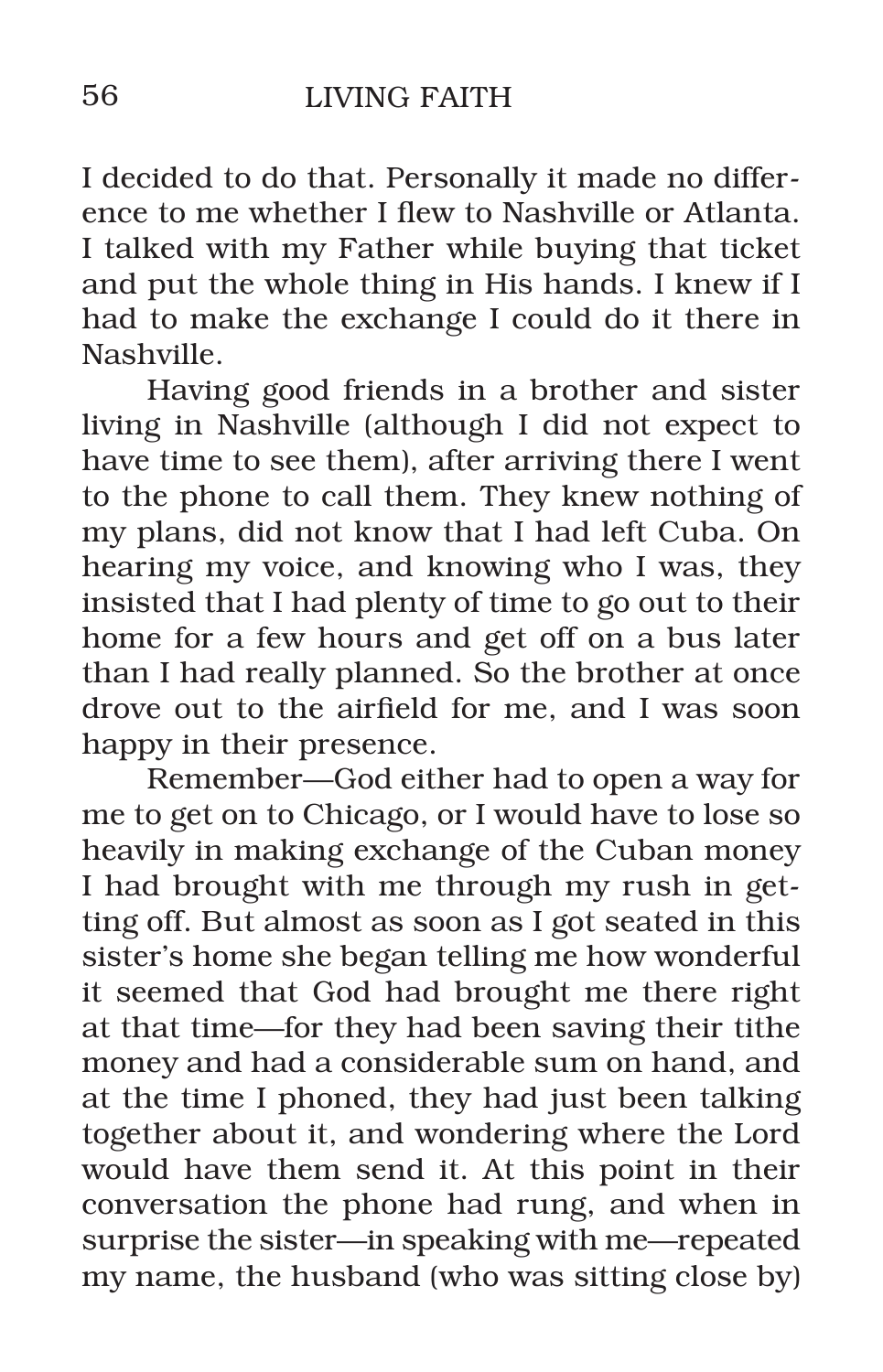<span id="page-56-0"></span>at once spoke up and said to the wife, "She is coming for our tithe." So the sister hurried into another room and came out, placing in my hand \$60.00. What a surprise—and yet why should it have been—for has He not said in His Holy Word that He would direct our paths. In Proverbs 3:6 we read, "Trust in the LORD with all thine heart; and lean not unto thine own understanding. In all thy ways acknowledge him, and he *SHALL DIRECT THY PATHS*." And again in Psalms 37:23 we read, "The steps of a good man are ordered by the LORD, and he delighteth in his way."

How my very soul thrilled as I looked on that money, knowing that these dear ones knew nothing of this need, and knowing that I could just as well have flown to Atlanta, and would have missed all this blessing—but the Lord Himself had directed my ways, and had really prepared these dear ones for my arrival. With the Psalmist my very soul cries out, "bless the Lord oh, my soul, and forget not all His benefits." May the Lord help us to exalt His name among the people, that others may know of His marvelous works among the children of men *today*. Yes, "Jesus Christ (*is*) the same—yesterday, *today*, and forever."

## *Traveling Expenses Provided Along the Way*

In Genesis 18:14, we read where God was speaking to Abraham and said unto him, "Is anything too hard for the LORD?" Again in Jeremiah 32:17, we read the answer to this question, "Ah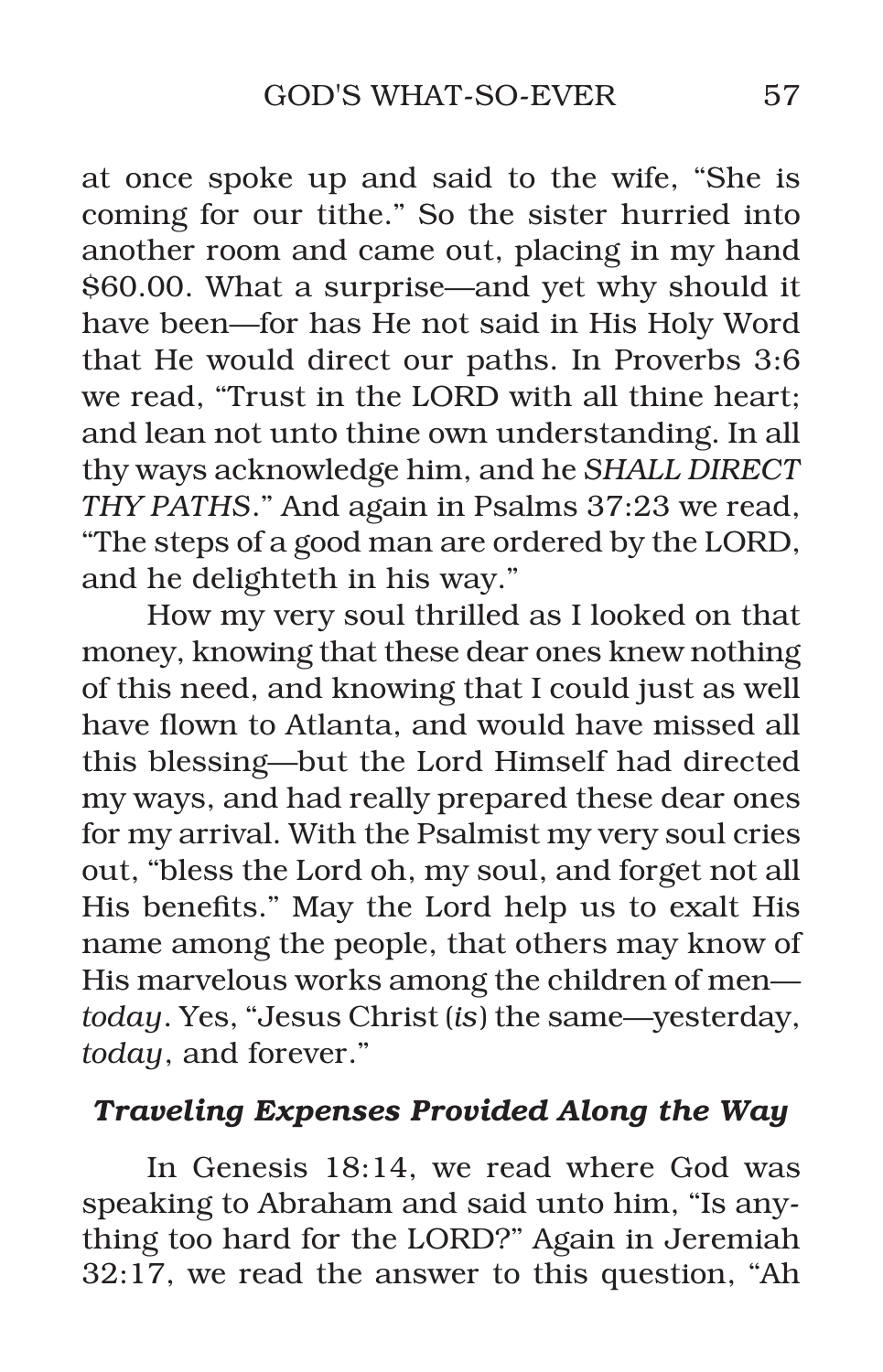Lord GOD! behold, thou has made the heaven and the earth by thy great power and stretched out thy arm, and there is *nothing too hard for thee*:" Praise God forever. If only all of God's dear children could drink in the fullness of this heavenly truth, and profit by it in their lives, what a change would come in the life of many a Christian. Many believe this and say that there is nothing *too hard* for our God, but they stagger over the little things needed in life, and suffer lack because they feel these things are too small to trouble God with. But it is His delight to come to our aid in the great things of life and in the small things that trouble us.

In the year 1948, I was in the States traveling in the interest of God's work and was visiting a number of camp meetings. In one meeting I was under a heavy burden as I knew I was short of funds, and could not travel without having more. But in this certain meeting no offering was given for missions; neither was anything given to me personally. But on a certain day I had to leave for another meeting in a far-off state, and with a heavy, troubled heart I left where I was, and started for the station. On reaching there I learned that I did not have fare enough to buy a ticket clear through to where I had to go. However, on this long trip I had to make a change at a junction, so bought my ticket just that far not knowing fully what was ahead of me. Being booked for the next meeting, I felt I must go as far as I could. No one knew I was short of funds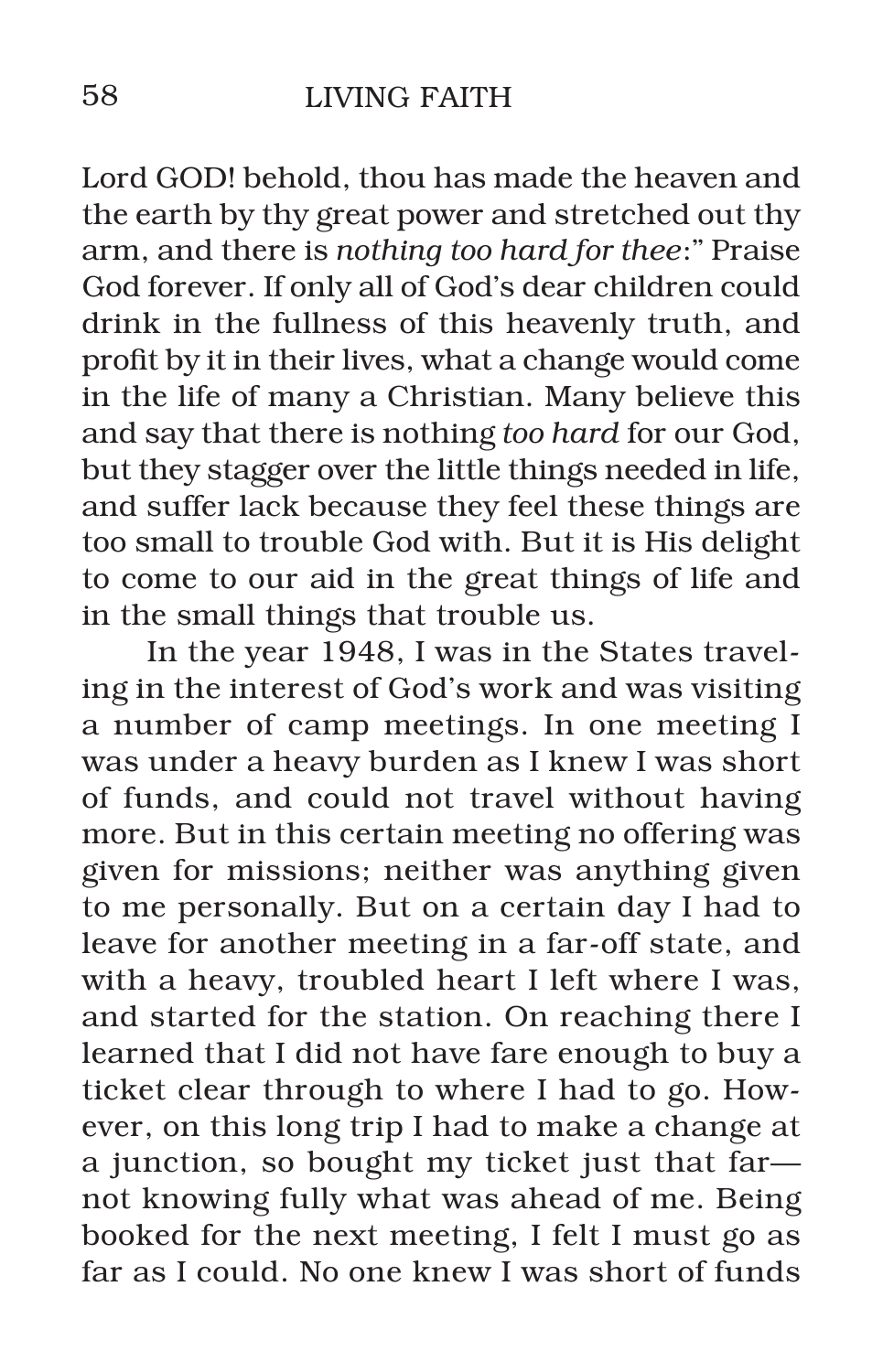<span id="page-58-0"></span>but the dear Lord, but that was enough.

I got on the bus and started, trusting in the Lord to work in some way. I sat down in the only empty seat, but soon found I was seated by a man who had been drinking heavily, and the first part of my trip was very unpleasant as this drunk man molested me constantly. At last a passenger across the aisle got off, and I moved over there. The man who was occupying the seat with me there was refined and kind, and after awhile he learned that I was a returned missionary, and seemed very interested. I gave him a *Report* of our Children's Homes in Cuba, and he settled down to read it, and I dropped off to sleep. After a time I was awakened by him speaking to me, saying he had reached his destination, and was leaving. He put out his hand to me, saying, "Good-bye, and God bless you." He put something in my hand, and at once jumped from the bus, and was out of sight. What a surprise to me, as not one word had been uttered as to how our work was provided for. But when I opened my hand and looked, I had more than what was needed to complete my full trip, even to supplying for good meals along the way. As I left this bus to make my change, instead of having to sit in the station like an orphan, I walked into that station as the daughter of a millionaire (which indeed I am), went into the dining room and had a good meal which I was in need of, and finished my trip, getting to the other camp meeting on scheduled time. Praise the Lord!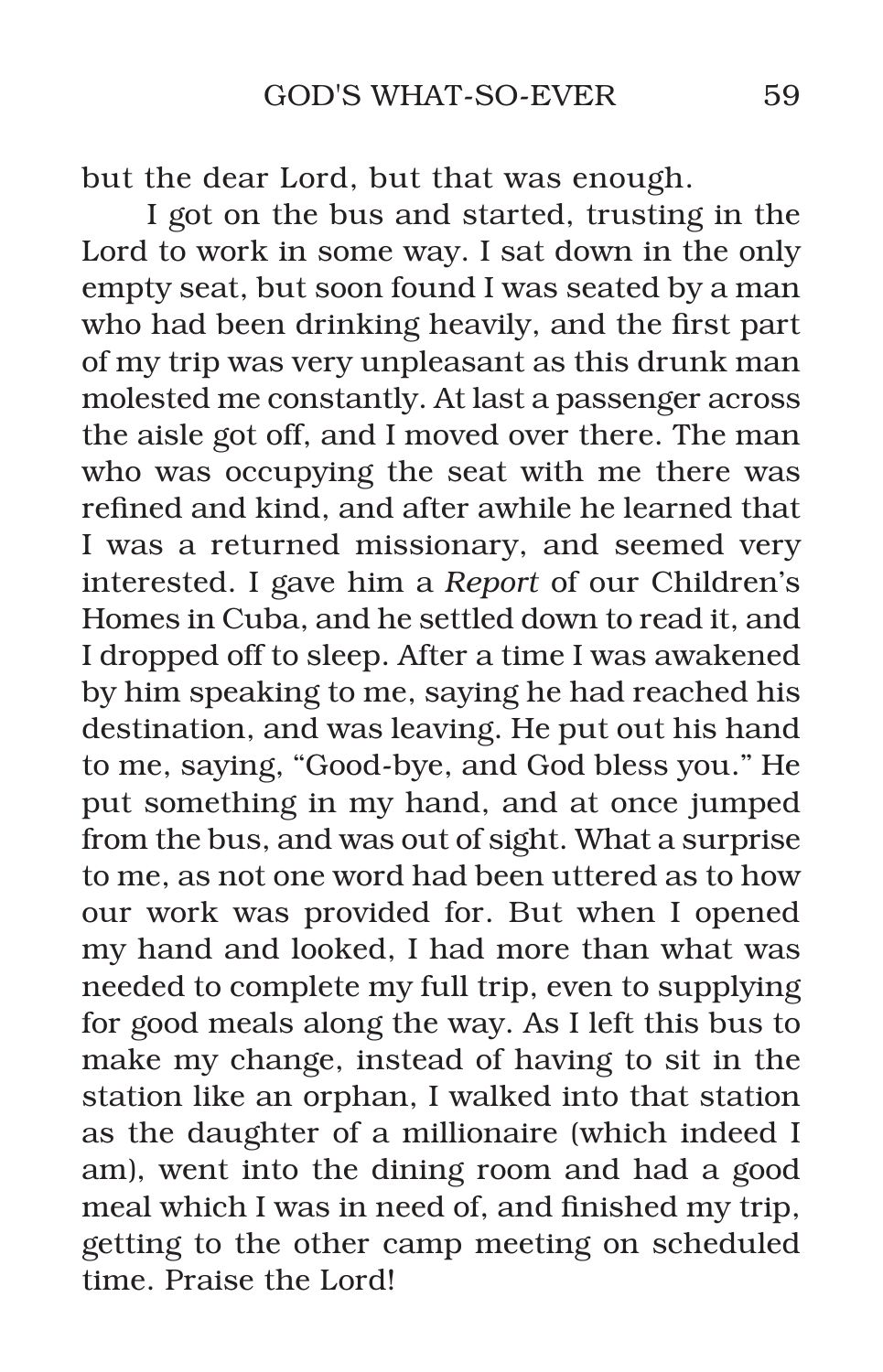I had another experience very similar to this one, in the year of 1950, while traveling in the States. I had finished my work in one camp meeting, and was leaving for the station to go to my next appointment. It was planned for me to leave with a certain brother very early in the morning. When all was ready another brother minister came to me saying that he had to make a trip at the same time, passing so very close to where I had to get my bus that he could easily take me there, without the brother who had planned to take me having to go and thus be absent from the morning service. This change was made, and we started. However, on our way, in talking together of a certain brother's family, the minister who was driving the car said, "Sister Stewart, I believe I can drive past that brother's place for a few moments," which he did. We had a happy but short time of fellowship, but on starting again found that the brother who was driving for me did not have time enough left to get me to my bus, and also for him to get to the radio station where he had to broadcast at that time. He quickly drove to a place asking a brother there to take me, so he could rush to the radio station. This was quickly done, and as this second good brother who took me the last part of the way drove into the driveway at the station, the bus was there, and I had to enter rapidly. As the brother clasped my hand in saying good-bye, he put a \$20 bill in my hand and was gone. What a thrill, what a melting before God, as I knew that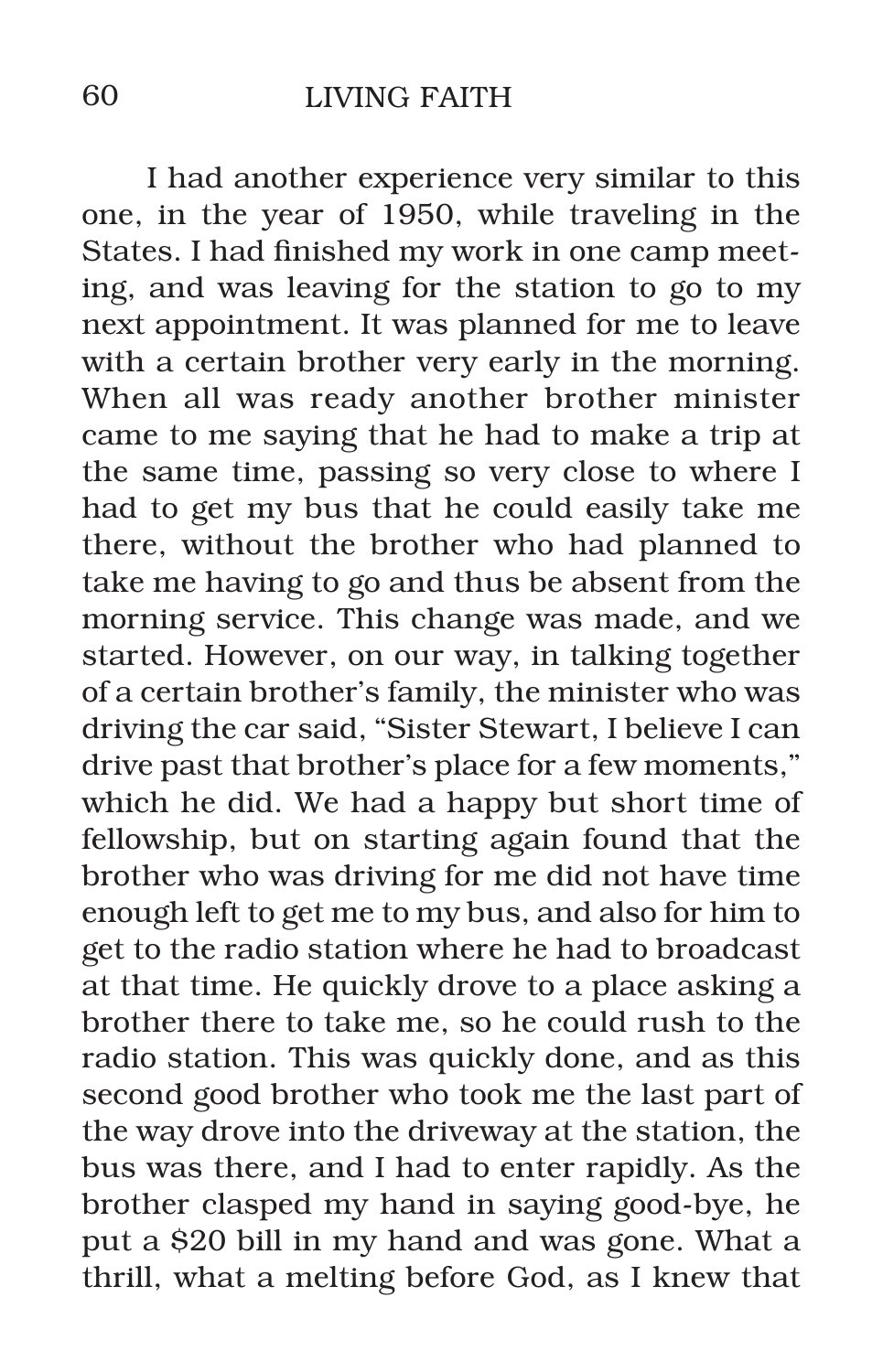<span id="page-60-0"></span>this person knew nothing of the condition in which I was starting on that long trip—without funds for trip expenses. It was enough for God to know, and He knowing had worked out this whole thing, or I would have gone as first planned, and would have had a very difficult time reaching my destination. If we could only get to the place where we would "in all our ways acknowledge Him, He would then direct our paths" and care for us always. Read Proverbs 3:5-6.

#### *His Answer Never Comes Too Late*

Fare provided for tour to some of our new fields

It was in the month of May, 1949. The Annual Convention had just closed and plans were being made to visit some of the far distant fields. Among other places, we planned on making a trip to visit for the first time some new fields that had been added to our work during the recent convention. A good godly minister, who had for years labored alone with God, following the Word as closely as he could understand, not united with any religious group, because he had learned from his deep searching of the Holy Scriptures that God had but one church, and he was praying to be led to this Divine Institution. After long searching and praying God had in a very marvelous way brought him in contact with our work on the Island, through some of our literature. Then he had come to visit us, and later had come to our convention, bringing with him another brother minister, who had been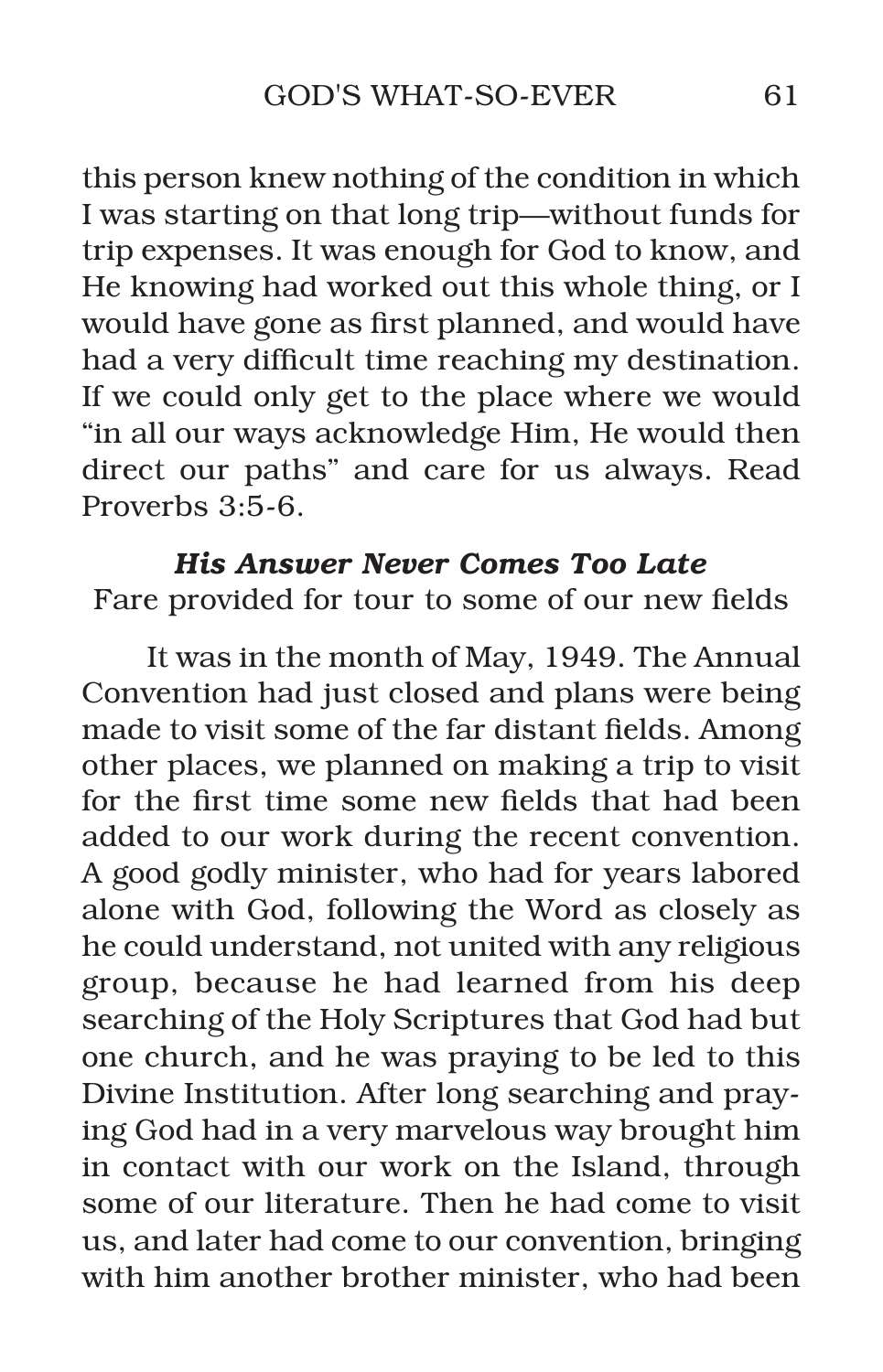#### 62 LIVING FAITH

saved under the labors of this good Brother Faustino A. Ramos, and then had later been divinely called of God to the ministry of the Word. These two, after attending the convention, were fully convinced that we had the *Truth*, and that the Church of God is the only Biblical church, and they had definitely taken their stand with us, and our work for God. Thus we were planning to visit these brethren in their fields, and to plan together for the work in those parts. But to make the trip a success for God, we needed to plan ahead and inform them when we would be there so that they could properly advertise the meetings. So the date was set, and they made announcements from pulpit and radio, and through the press. We were to leave here at midday on a Sunday, to reach there in time for a Monday night service.

This trip had been planned at a time when it was necessary for us to pay a number of monthly bills before leaving, and to do this, and have enough for the trip, we needed just \$600.00 more than what we had. As the banks here close on Saturday, we would have to have the checks in time to change them on Friday, or we could not get in the bank again until Monday. We prayed and prayed, but the answer did not come. Some brought up questions about the plan—how could it have been of God and then Friday had passed with no answer yet? But I felt calm in my soul for I have long been dealing with my blessed Lord, and had never known Him to be late with His answers. However, different ones kept reminding me that *this time*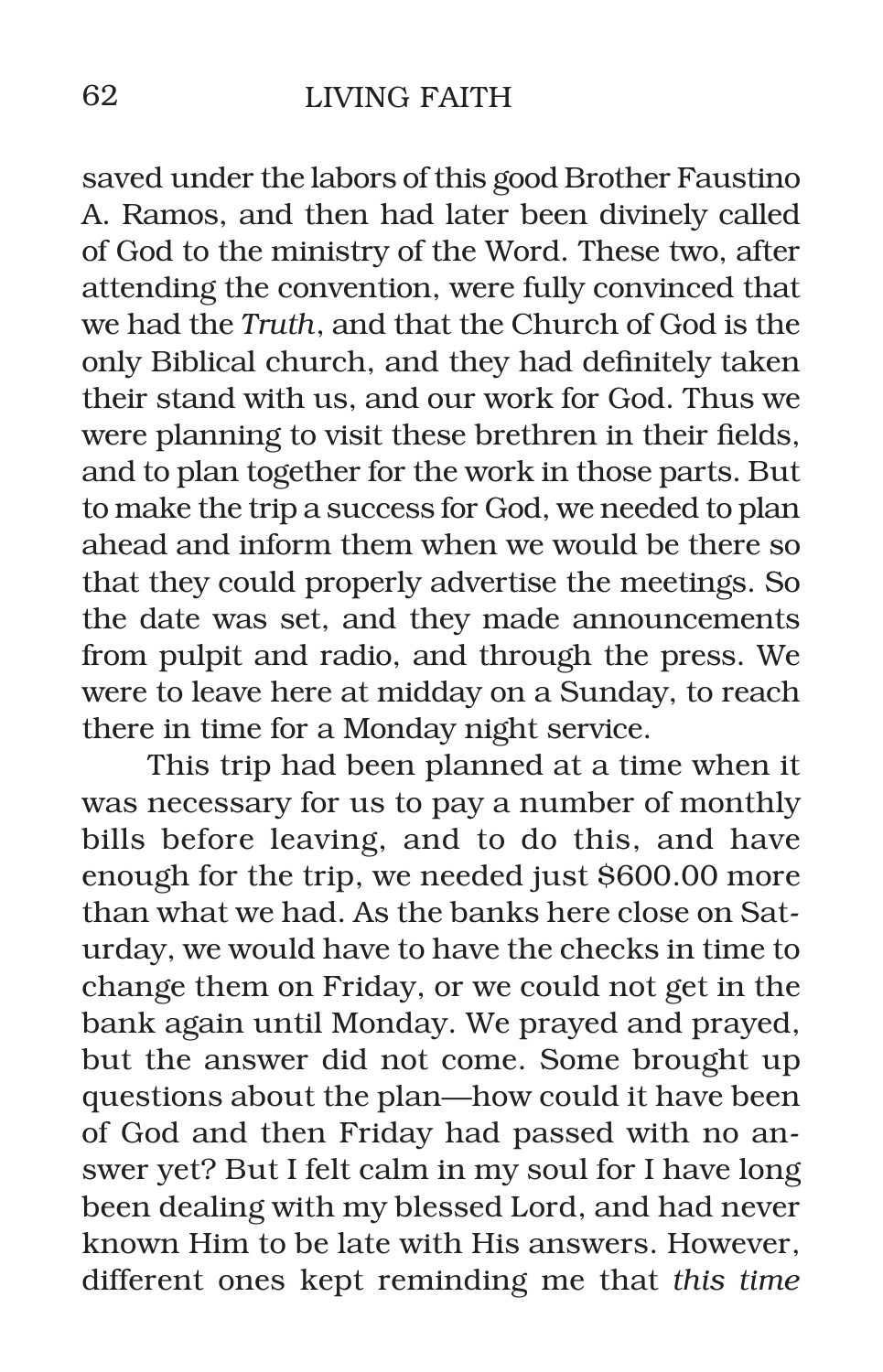<span id="page-62-0"></span>*God had not answered.* Friday passed, and I kept planning and shaping up the work ready to leave. Saturday morning the postman came bringing only one letter, and that was not from one of our regular givers. Were we to be disappointed—what could it all mean? The letter was opened, and a check of exactly \$600.00 was drawn out. What praise did fill my soul! What weeping in gratitude! God *had not failed*—no and He never will. Thank the Lord, His promises are safe to stand on.

Even then some could not believe, and reminded me that the banks were all closed, and that I would need to send a telegram to change the dates and go later. But in a few moments a worker with living faith in the Lord came in and said, "Sister Stewart, give me that check. You sign it and give it to me, and I will change it." How, where, I did not know, but in faith I signed it, and he went out and in a few moments walked triumphantly into my office, and laid the money down on the desk. Thank God again and again. "…The effectual fervent prayer of a righteous man availeth much." James 5:16. The bills were quickly paid, and everything arranged and the trip made on time, and God's Holy Name was exalted among the people. "Oh that men everywhere would praise the Lord for His wonderful works, and for His goodness to the children of men." After having been in the Ministry of the Word for 58 years, and living exclusively by faith, I can say of a truth "His answers never come too late."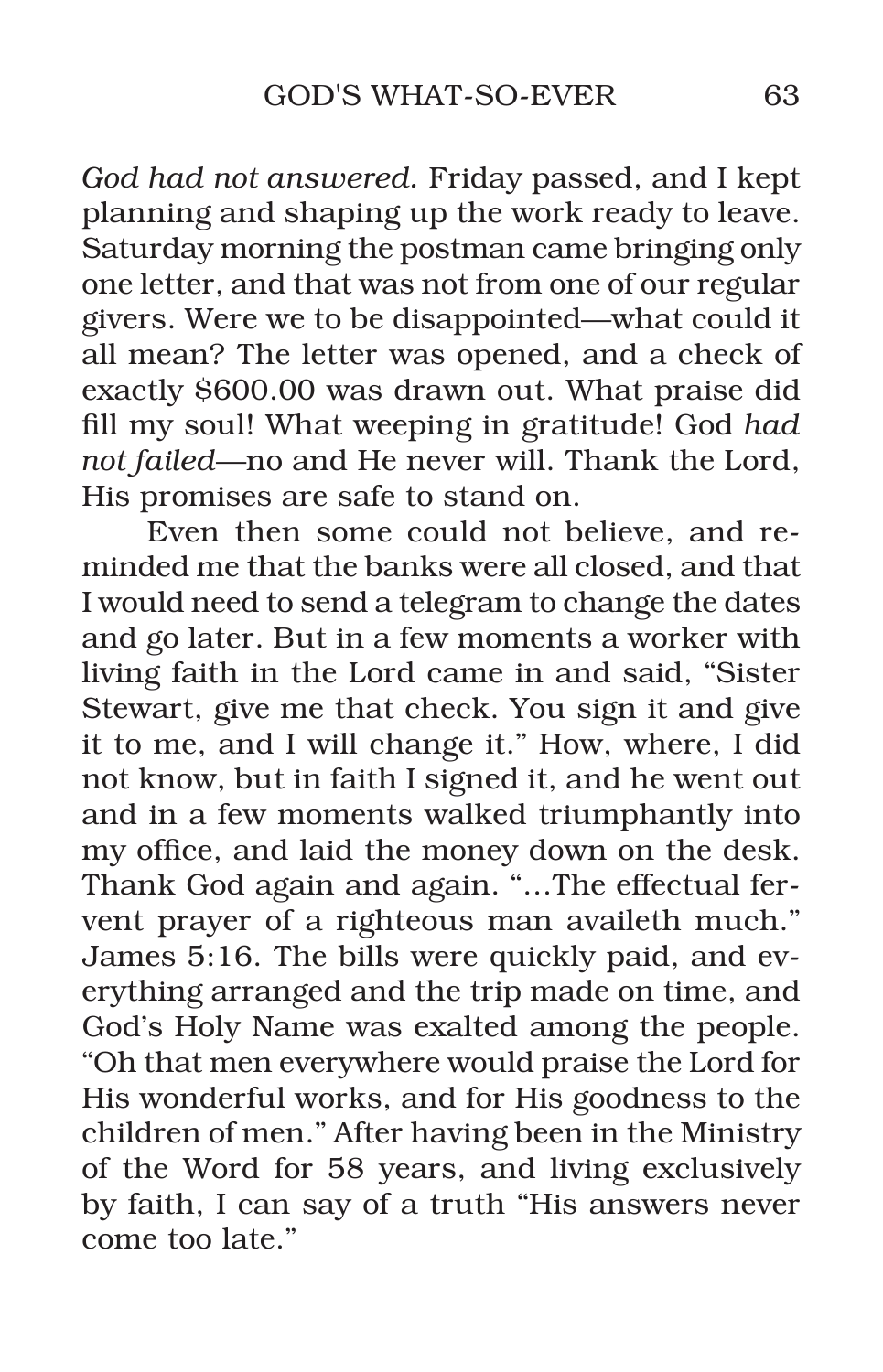# CHAPTER V

# THE OPENING OF THE CHILDREN'S HOMES

## *God Guided with an Unerring Hand*

Many times God moves in a mysterious way His wonders to perform. All we need to do is to keep completely sold out to the will of God, willing at all times to let Him have His own way. If there is anything drawing us from the will of God, He can never work out His full plan in our lives; but if our surrender is complete, we need have no fear. He will accomplish all He has designed to accomplish in and through us.

> Surrendered, yes, fully surrendered, To Father's most Holy will; Where rest, sweet holy rest unbroken Sweeps over my soul each day.

Selling out to God brings a soul rest, a peace that cannot be disturbed by exterior things.

In July of 1943, I felt a heavy burden on my heart to open a home for poor children in Havana. During my years of labour in the mission work here, I had suffered keenly at seeing so many homeless little children begging in the streets; sleeping at night on benches in the city parks or in doorways; in the rain and chill of the nights. At last I felt God wanted us to stretch out our hands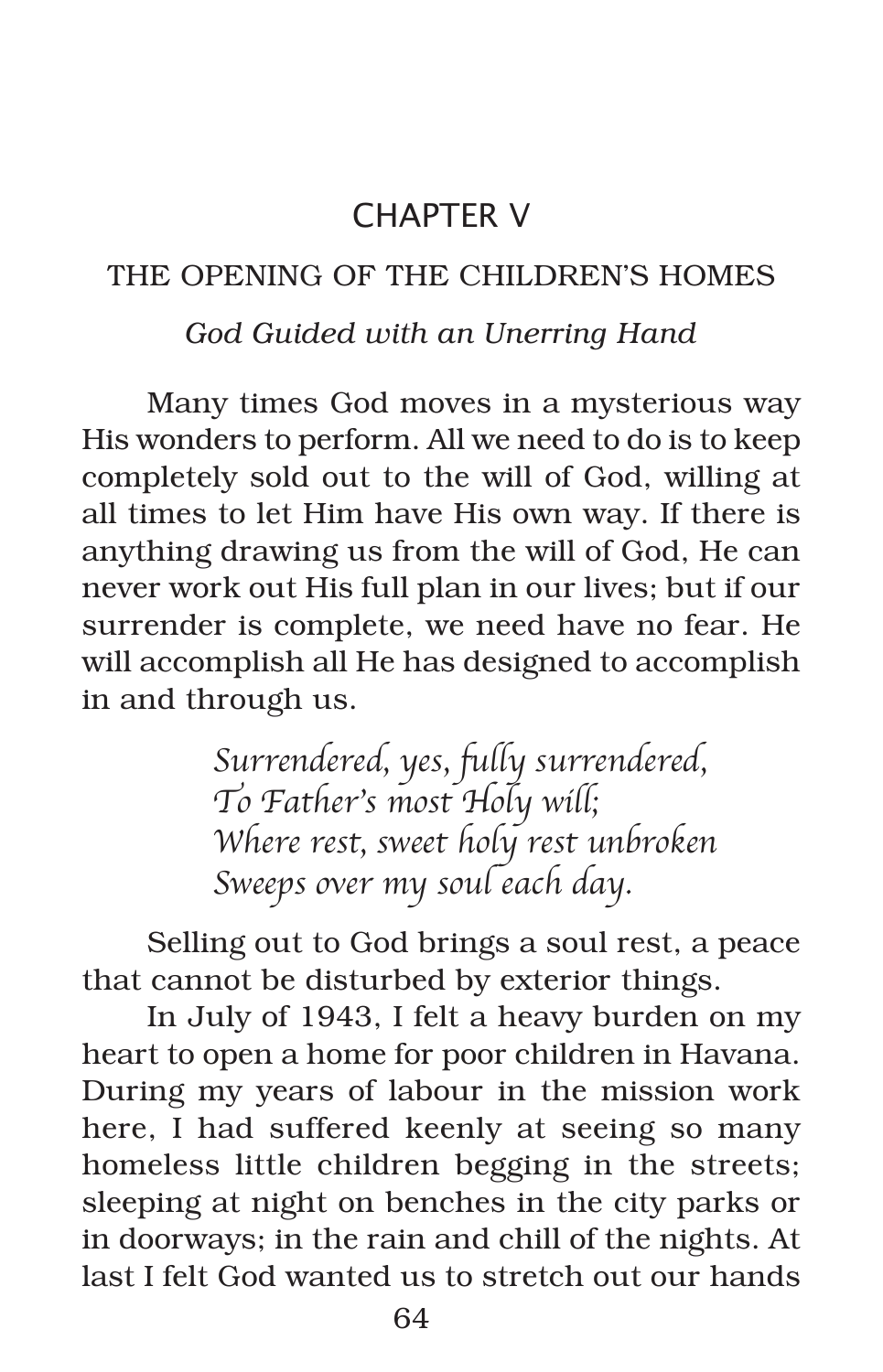<span id="page-64-0"></span>to help save these helpless little ones. We began praying about it and I felt directed to go to Florida for advice from a few of the ministers before taking such a step. Plans had begun to form in my mind and these I freely laid before the brethren there and met their hearty approval. On leaving Cuba I planned on being back in eight days. That was during the time when we had to travel from one country to another with passports, so as I left the plane in Miami my passport was taken up and I was told to call at the passport department in the Post Office when I was ready to return to Cuba, and get the passport there. A "claim check" was given me for it, so when I was to return, I went to the passport office and presented the claim check. Imagine my surprise when told I had no passport there. I referred to my claim check, and they only calmly replied that they knew it should have been there but that it was not. Nothing could be done about it, but to wait. I waited just *three months*  before my lost passport came to light. Knowing my ways had been committed to the Lord, and being assured that "He was abundantly able to keep what I had committed to Him," I decided to calmly wait, and went about doing what I could for souls from day to day. In the meantime, I planned and prayed much about the Children's Home. Having but little money with me, I at last found myself entirely without funds. While in this condition, I received a letter from a Sister in a far off state, saying she had heard I was thinking of opening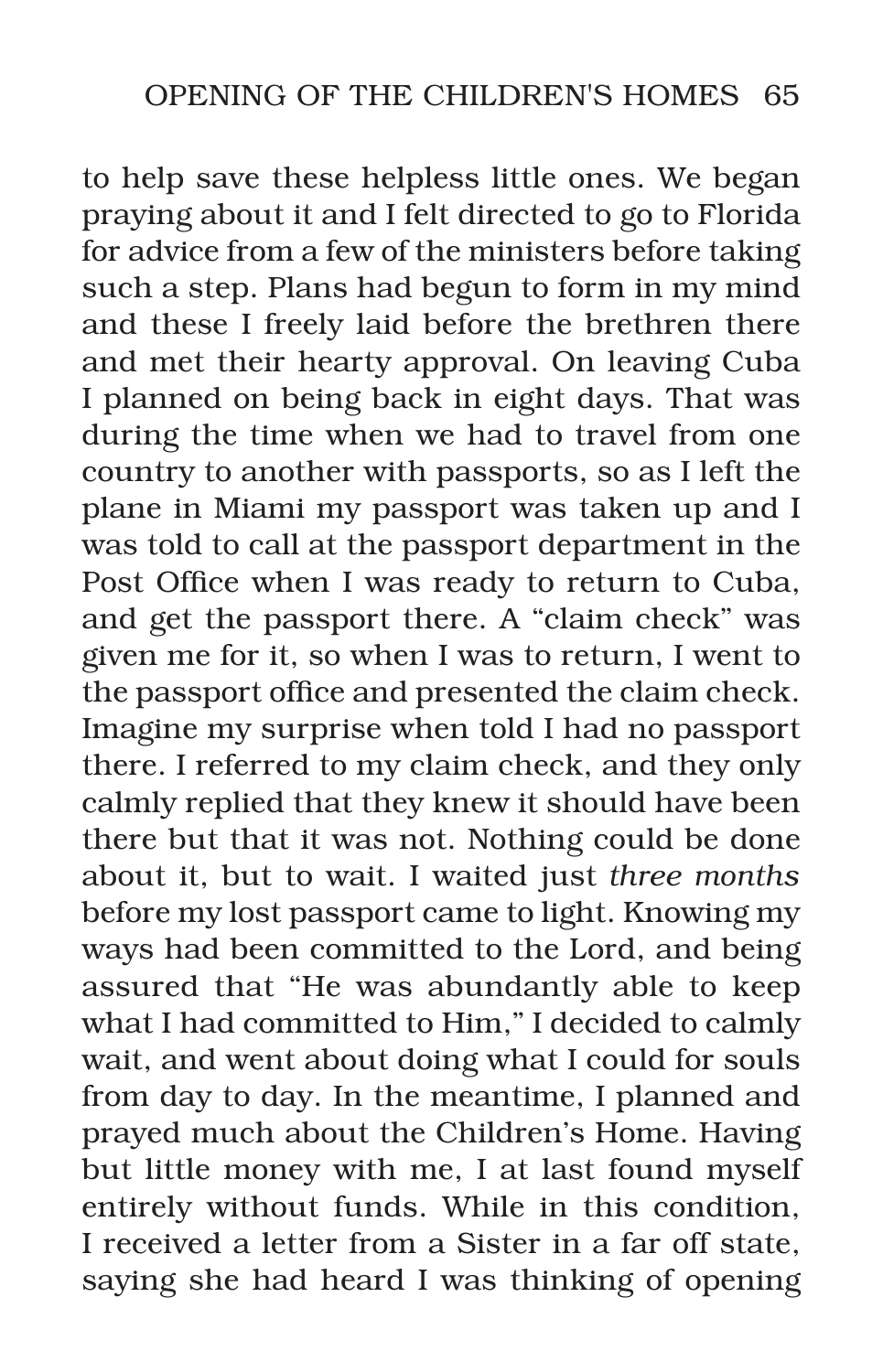a home for destitute children, and that she was interested and would like for me to go to see her. Knowing the trip would be an expensive one, and having no money, I decided to write to her thanking her for her letter but explaining the impossibility of making the trip. This same day I visited a dear woman who had lost her husband during the time I was held there in Miami. I spent the afternoon with her and before leaving there, she slipped an envelope into my hand. When I opened it I found I had the price of my passage to the Western state to which I had been invited. Two days later God witnessed to my heart that the money was for that purpose, so I went right to the railway station to book up for my trip. I was staying in the home of Brother Oval Cunningham in Miami at that time and as I told them what I was going out for, his reply was, "You will possibly have to book up and wait a month." This would have been true if God had not been planning. But as I stood in line waiting at the ticket window, a passage for Oklahoma City (the city I was booking for) was cancelled and I bought it. This was Saturday night, and I was to take the train leaving Monday morning. When I arrived in Oklahoma City I was given a telegram that had been waiting for me there. It was from Brother Cunningham in Miami telling me that my passport had arrived there the morning I left. God let it be lost to hold me there, so He could work out many things for the future of the Children's Homes. The letter from this sister, inviting me to her home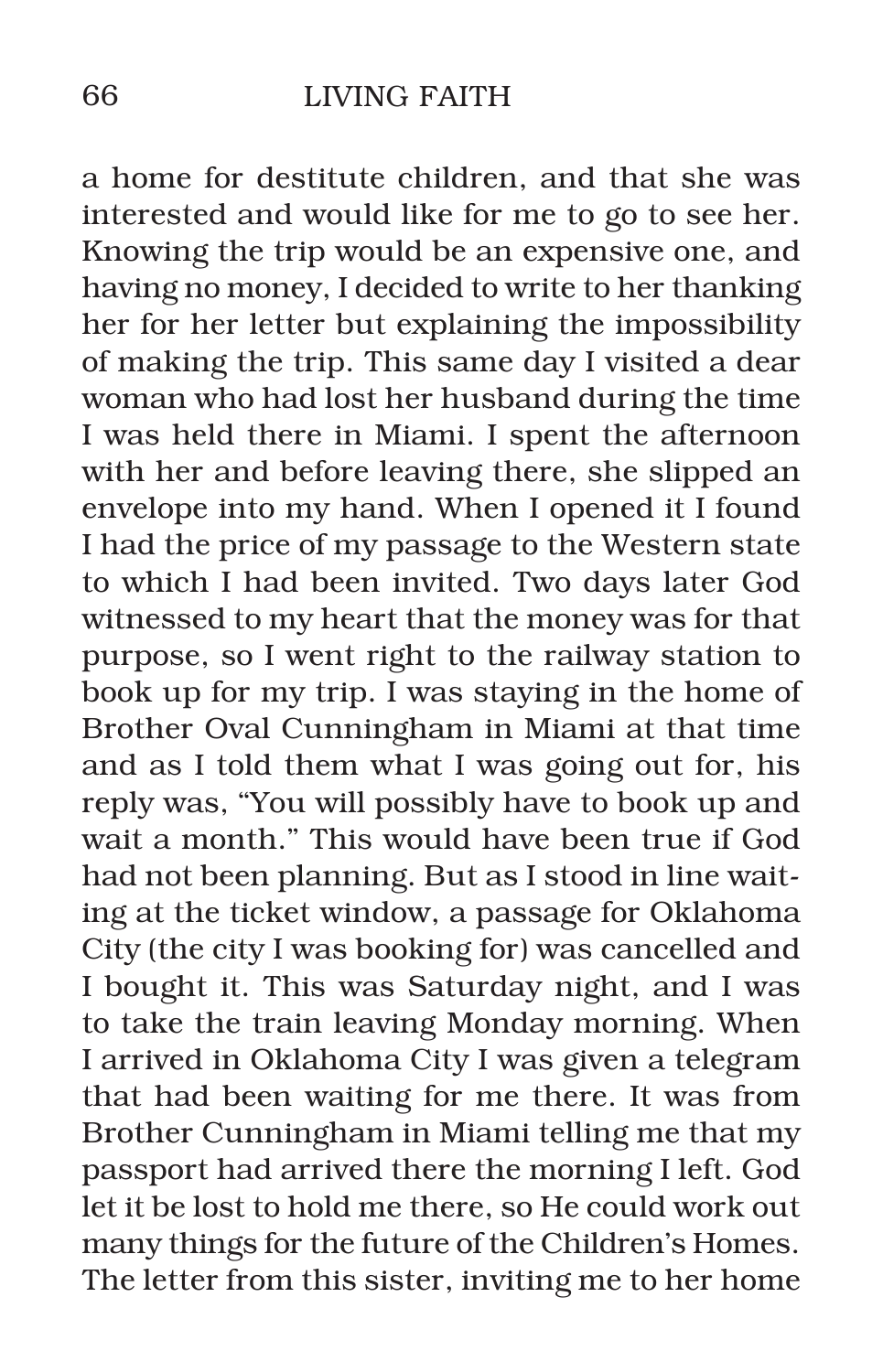<span id="page-66-0"></span>to talk over the plans for the Homes, came in the morning of the same day in which God had moved on a kind heart to supply means for the fare. But He did not let me feel this burden for two days, or I would have booked up, waiting many days for room in the train. He made His will known at the very time when a passage was to be cancelled. Praise our God! Because of having been kept away so long from the work in Cuba, I would have rushed over the very day after getting my passport, had not God so perfectly arranged things that I found myself there in Oklahoma instead. He who was raising up a staunch friend for the Children's work, kept the passport away until I left for the West. How marvelous are His thoughts towards us, and His ways are past finding out. Read Psalm 139:17-18 and Psalm 40:5.

I remained only one day and night with this new found friend and sister, and we freely talked over plans for opening a home for destitute children. I saw this good saint was much touched as she learned of the conditions that existed here, making it necessary for many homeless little ones in Cuba to live in the streets and to beg for food. Although no definite promise of help was made, I left that home feeling assured that my steps had been ordered of the Lord, and that this aged Sister was going to, in some way, fill a place in God's plans for the children's home. When our ways are committed to the Lord, He will lead us in a plain path—that His name may be glorified.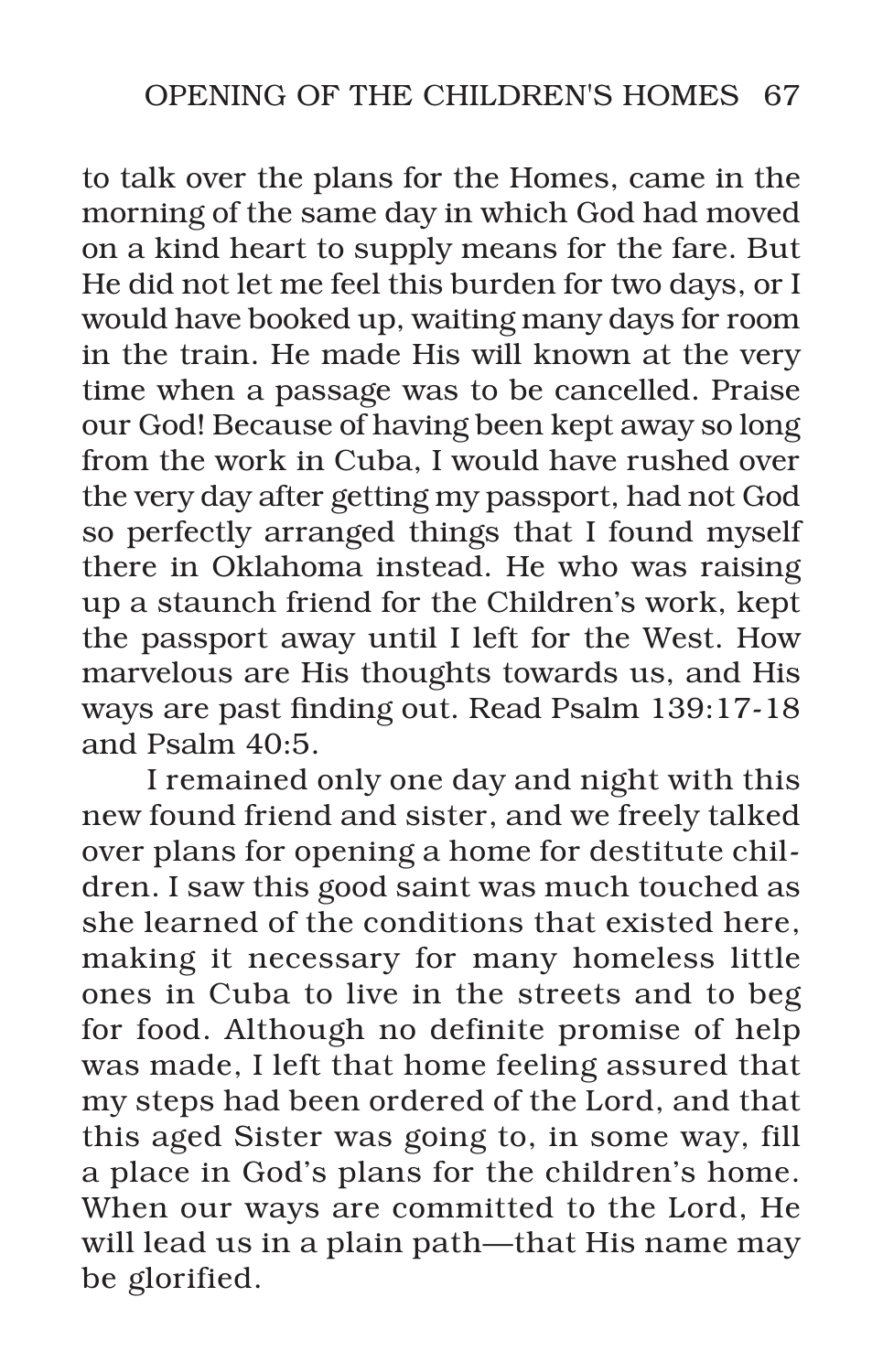### 68 LIVING FAITH

#### *Our First Steps*

Soon after returning to Cuba from the trip just mentioned, we opened the children's home in one of our own mission houses—in Santa Fe. From the time our hearts first felt definitely burdened to reach forth a helping hand to the destitute children of this city (Havana) we earnestly prayed as did David of old "Teach me thy way, O LORD, and lead me in a plain path, because of mine enemies." Psalms 27:11. Feeling how great the undertaking was, and knowing that if we stepped forward even a good work, going ahead of the Lord or without His Divine Leadership, we could not be sure of His provision and His protection, both of which we must have if the work was to succeed. Therefore we steadily looked to Him for guidance. One day I received a check for \$10.00 specified clearly "For children's work." This was laid away and in a few days I had \$28.00 in the "Special children's fund." This amount of \$28.00 is what the work of the Children's Homes was begun with. Some donations of clothing and beds came in and on February 10th, the "Home" was opened and fifteen children were admitted on that day. The most of them were brought from the streets by policemen, and to show God's greatness, I might mention that we had no food supplies on hand for the first meal. In cash, we had only \$1.00. No one knew of it but the workers and we just trusted in God—the Father of these little ones. Late in the afternoon a Catholic lady came to the door bringing a dozen hot rolls for the children and on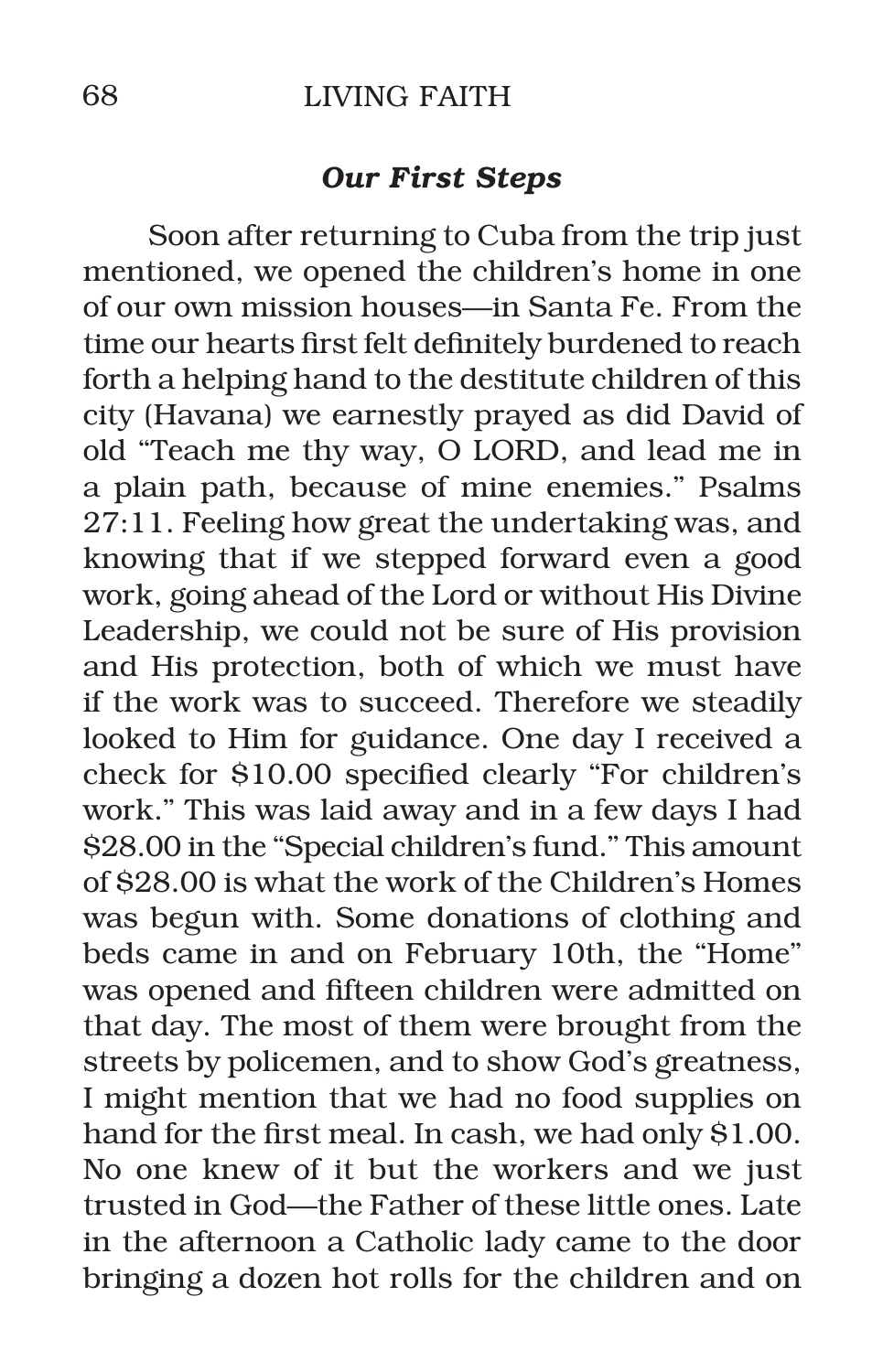<span id="page-68-0"></span>the tray underneath the rolls lay a dollar bill. A few moments later, another lady called bringing a good supply of oranges and bananas for the little ones. Thus God put His seal on the Homes and from that day to the present, with now a family of 106 children and 4 workers, besides myself, God still supplies our daily needs.

We have sometimes been tested almost to the last hour, but before time for the food to be served, the Lord would move in some way and have it there ready. What a mighty God we do serve and what wonderful things could be accomplished in the work of the Master if only Christian people everywhere would learn to take Him at His Word; and resting on His Divine Promise, move forward in His service, giving Him an opportunity of manifesting His compassion and His power in the world. Personally, I am fully convinced that one reason why we do not see more people moved to seek the Lord is that they have not seen enough of the Divine miraculous working power of the Master to be drawn to Him. Did not Jesus say, "And if I be lifted up from the earth, I will draw all men unto me"? Come let us "lift the Saviour up" that the world may see Him as He is in reality.

# *God Supplied Definitely for Buying the First Home*

From our first day in the little home we had opened for destitute children, we saw clearly that God had a larger plan for our activities among the children. We began definitely praying for Him to move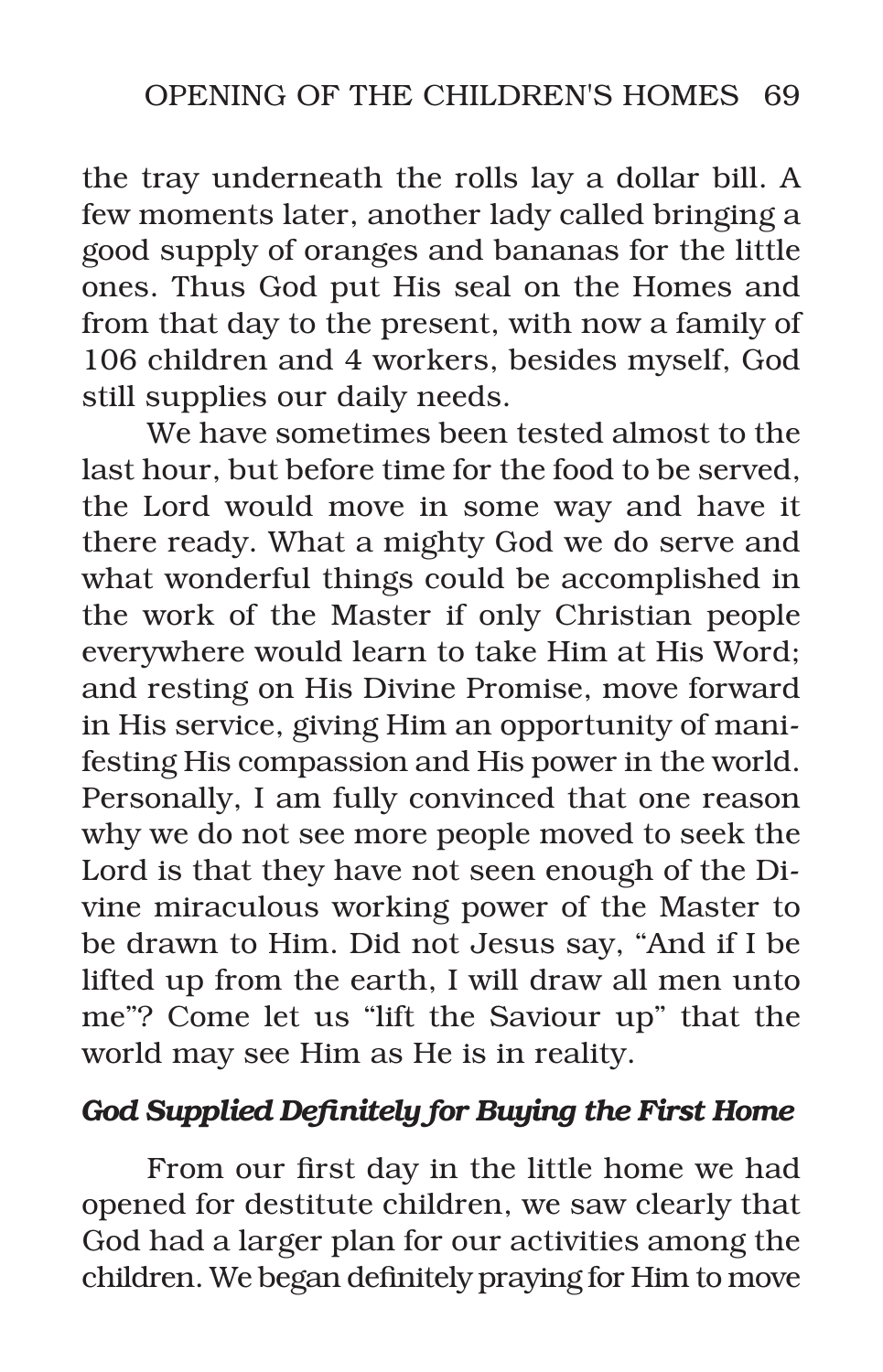on hearts and open the way for us to buy a larger place where we could open the doors to rescue many of Havana's destitute, homeless little ones. The dear Lord began answering prayer in a marvelous way. Although no appeal was made for funds, we soon had \$7,000.00 in our Children's Home Building Fund. With this in hand, we began searching for a place, and after some days we found a beautiful place, a site of about seven acres of land, well spotted over with fine fruit trees, and with a large substantial brick house. The place was held at \$12,000.00 (twelve thousand dollars). After much prayer, feeling God was definitely directing in the matter, we purchased it. The owner was willing for us to make a down payment of the \$7,000.00 we had in hand, and he would then accept the other \$5,000.00 in monthly payments; but we let him know that we preferred to do a cash business and that he could expect cash. However, we accepted his kind offer to let us go right away at making alterations. While getting the place ready, we held on to God's promises in a definite way. Has He not said, "If ye abide in me, and my words abide in you, ye shall ask whatsoever ye will, and it shall be done unto you." John 15:7? He knew we had here a little group of Saints who were abiding in Him, and His Word was abiding in them, so in unity we prayed that God would get to us the full amount needed before the time that had been fixed for the transaction of this business so we could pay cash and be able to fully meet our obligation. God's Word declares "Heaven and earth shall pass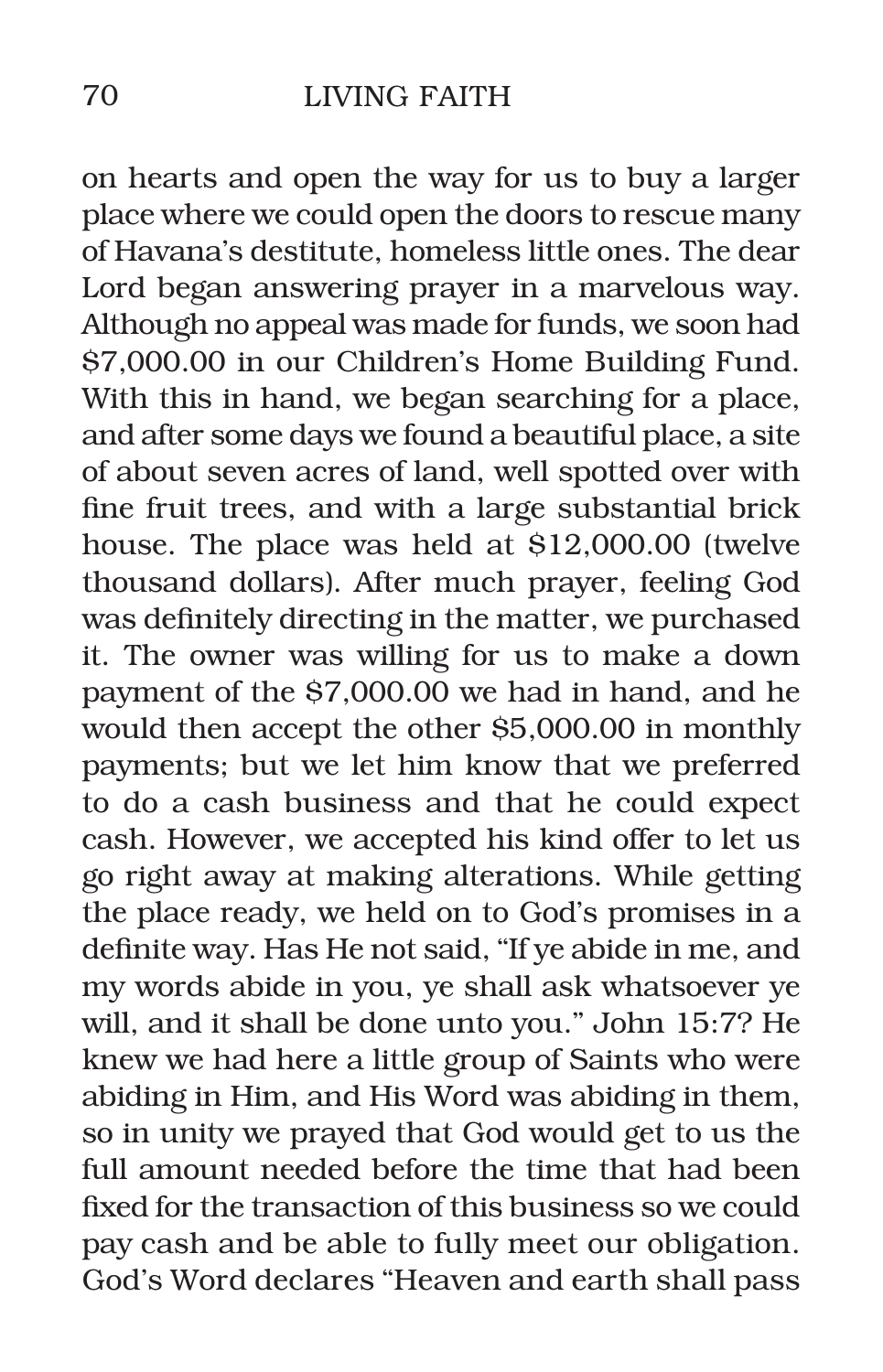<span id="page-70-0"></span>away, but my word shall not pass away." Matthew 24:35. We therefore believed right through to victory. We were tested to the last day, but on that morning a brother went to the Post Office to get our mail as the postman would leave the office. On his return, he brought the \$5,000.00 in full. Praise our God! Oh what a time of melting before the Lord! We had not tongue enough with which to praise Him that afternoon as we transacted the business. We had a wonderful opportunity there of exalting the name of the Lord before a group of men who knew nothing of the power of God to answer prayer and we did not hesitate to do so. This check came from the sister in Oklahoma whom I had visited while being held in the States because of my passport being lost. "… All things work together for good to them that love God, to them who are the called according to his purpose." Romans 8:28. God had planned my delay in the States to work out one of His great plans in my life and in the work in Cuba. This new Home was dedicated and opened to the public just two months and seven days after we had opened the doors of our little mission in Santa Fe, and had there admitted our first fifteen children. When the work of God is under the full control of a "board of men" no matter how good they may be, the work can go forward only as fast as they can supply funds for it; but when a work is left entirely in the hands of God and moves forward under the direction of the Holy Spirit, it has an opportunity to grow and to expand. So as we leaned on the Lord and followed Him, He gently but surely led us forward, accomplishing His own will.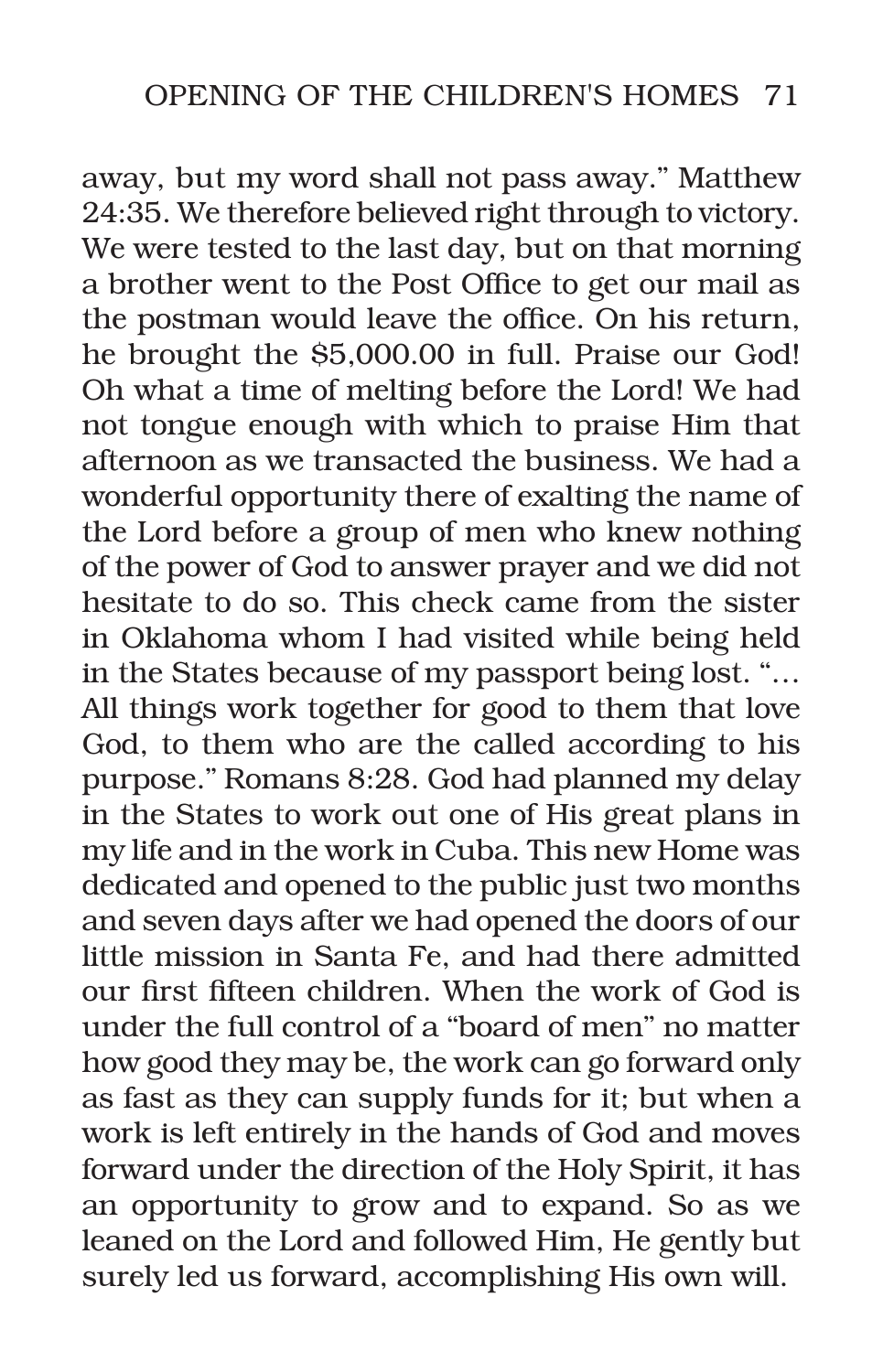# *Our Mission Home Building in Havana*

Although our new Home was wonderful, it was not long before we realized clearly that although the children's work could at that time be cared for, the general mission work was beginning to suffer.

I had lived for some thirteen years in a more central part of the city, and the Mission House (my home) was the center of activities. There, the ministers and workers had freely come with their problems and together we connected and prayed. But as I had to move into the Children's Home to be able to direct it, the ministers and workers were being deprived of this blessing as there was absolutely no place where we could be alone with them. We knew this would greatly affect the mission work in general. A place must be had where the general office work of the mission could be carried on and where workers from over the island could be received and helped.

Again we laid our problem before the Lord, and once more He came to our aid. No public appeals were made for financial help, but the day soon came when we were again brought to our knees in gratitude to Him who never fails to answer the prayer of faith. "If we know that he hear us, whatsoever we ask, we know that we have the petitions that we had desired of him." I John 5:15. God enabled us to build, right beside the children's home, a good apartment containing the general Missionary Office and living rooms for the missionaries. Praise our God for His loving kindness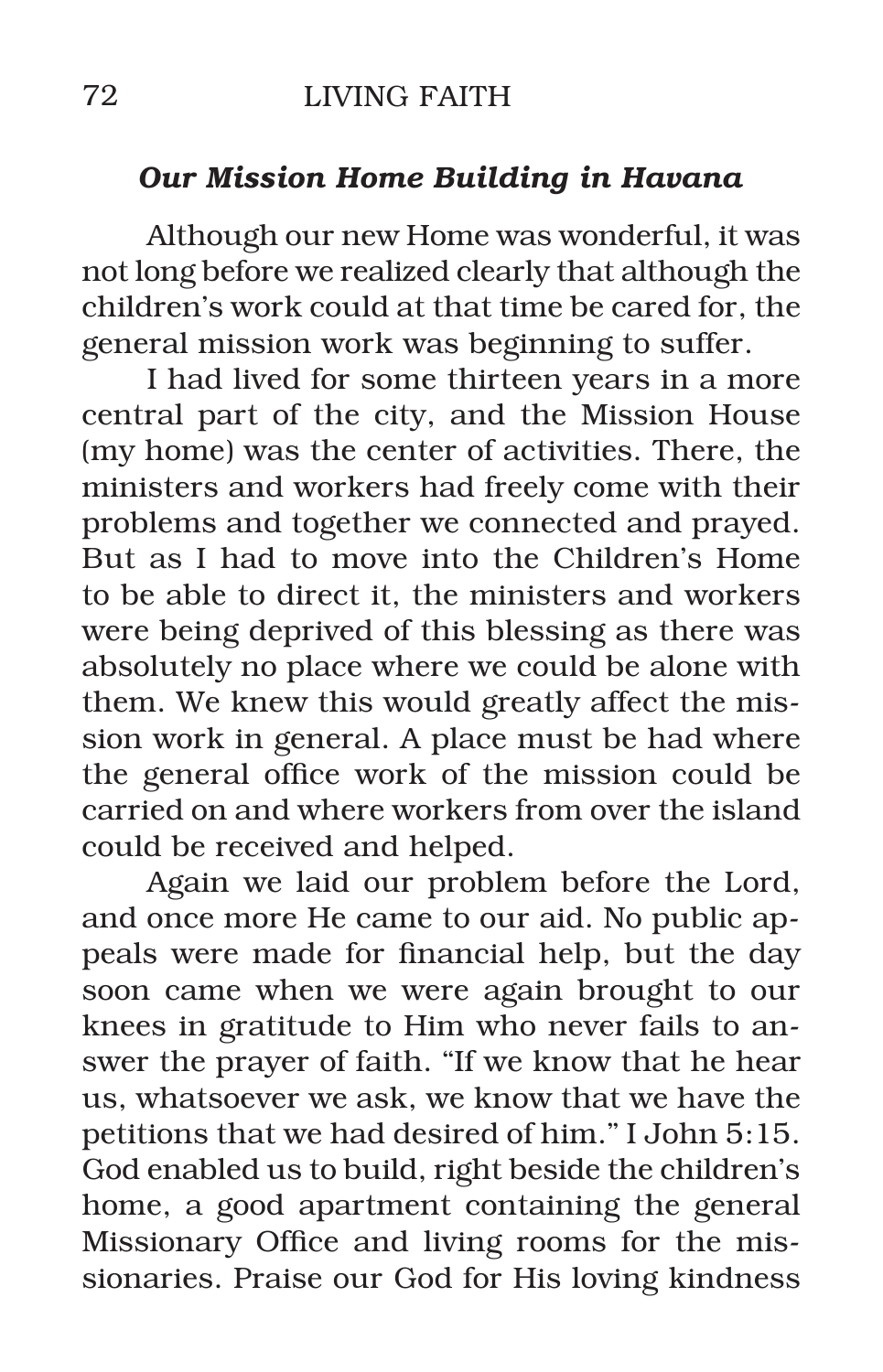<span id="page-72-0"></span>and His marvelous works. His ways are truly past finding out. The seasons of inspirational fellowship that have been enjoyed in this building have sent their influence out far and wide. The hours spent there in group prayer services have uplifted our work throughout Cuba and other countries. Thank God for our little Missionary Home.

# *Our Girls' Home*

During the first two years in our Children's Home, we had the boys downstairs and the girls upstairs in the building. But as time went on we knew we could not do proper work among them unless we could completely separate the boys from the girls. We were so overcrowded at that time that we were having to turn away some very needy cases. Prayer once more prevailed. We presented before the Father of these orphans the urgent need of another home. We planned on building but as time went on, we clearly saw the impossibility of this, as the cost of building materials was so extremely high, and many materials were almost impossible to secure, even if we had the money. This need grew more and more into a heavy burden on some of our hearts. We cried mightily unto the Lord and He heard us and delivered us. "Call upon me in the day of trouble: I will deliver thee." "God is our refuge and strength, a very present help in trouble." Psalm 46:1 Since building was not possible, what could we do? One day early in the morning, I was sitting on the front verandah in meditation and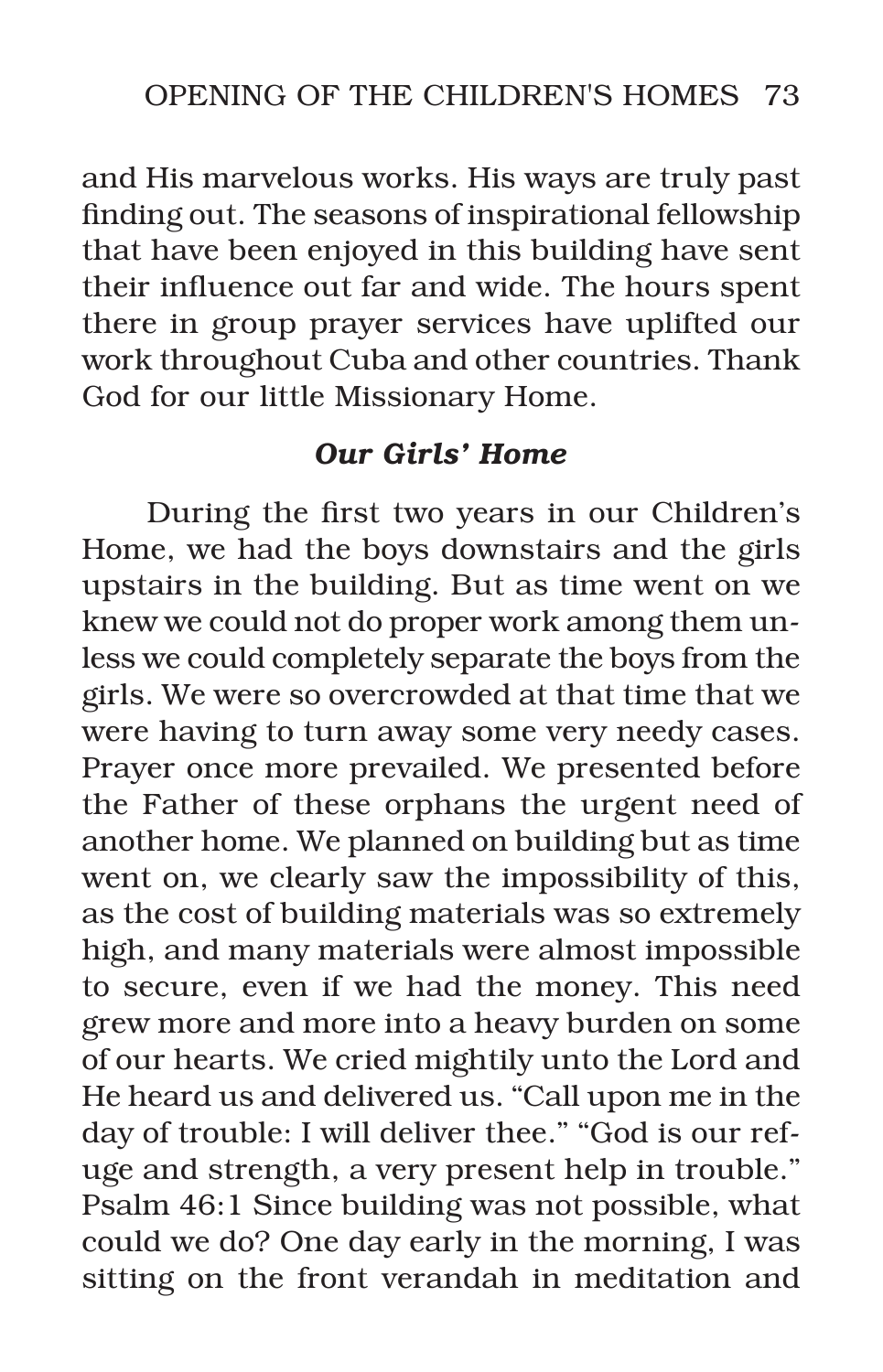prayer, and this was the outstanding burden of my thoughts. At last I cried out of my very soul, "Oh, my Father, do something for us. Direct our steps in this important matter." Immediately, the answer came through the voice of the Spirit of God, "Why don't you buy the lovely home next door?" The home next door—we did not know that home was for sale. How could we have the thought of buying it? But the voice that had spoken was unmistakably that of God's spirit, and He is all wise and makes no mistakes. In a few moments, I sent someone to ask the owner if they were wanting to sell, and the answer was that they would consider an offer. Promptly, three of us went over to look through the house and we were soon convinced that this was all in God's plan. On asking what the price was for the place, the owner replied, "Nothing less than \$10,000.00." This was the amount we had in our building fund for the Home. Praise God forever! Before noon of the same day, we had all the papers in the hands of a good lawyer to make sure that everything was clear. Two days later we purchased and paid cash for the place. This added a few more acres to our farm, and this property lay side by side with the grounds of our first Home—both facing to the front on the same public highway—with the mission house and office which had been built the year before, located between the two Homes. None but God could have planned so wonderfully. Trusting God to finish what He had begun, we moved forward planning alterations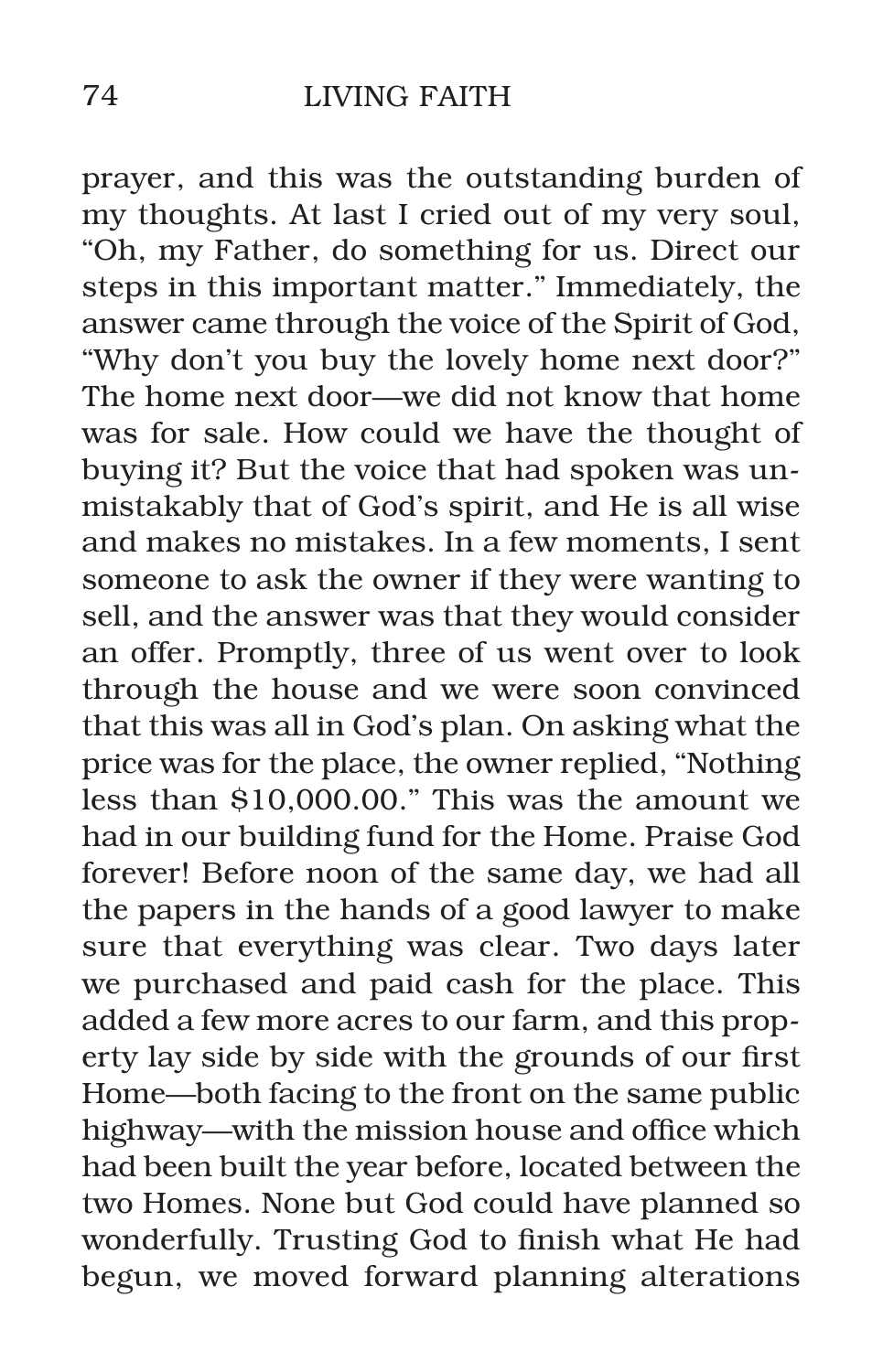<span id="page-74-0"></span>and also a large addition, and as we worked God worked with us supplying everything needed. On the last day of November 1946, we had a blessed time as large numbers of Christian brethren and friends gathered in to witness the "opening" of the door to our second Children's Home. As the door swung open, the girls who had long waited for their home, with radiant faces and happy hearts, rushed through the door without any ceremony, taking possession of what God had prepared for them. The boys with no less joy, rushed back to enjoy a freedom in their Home that had been hitherto impossible. From that day we were able to work more effectively than ever before.

# *The Nursery for Babies*

Having several babies brought into the first Children's Home, we separated one room and filled it with only babies. The little ones were cared for in the general Home the best possible, until we had our second home ready to move the girls into. It was then decided to remove the little tots over in the new girls' Home as the older girls were already taking much care of them. However, there were many dangers for the little ones, while living in this home—stair steps, etc., so we began again talking to the dear Lord about the need of a separate Home for infants from a few months of age up to six years of age. The more we considered it and the more we prayed about it, the more we were concerned and convinced that this was also in God's great plan.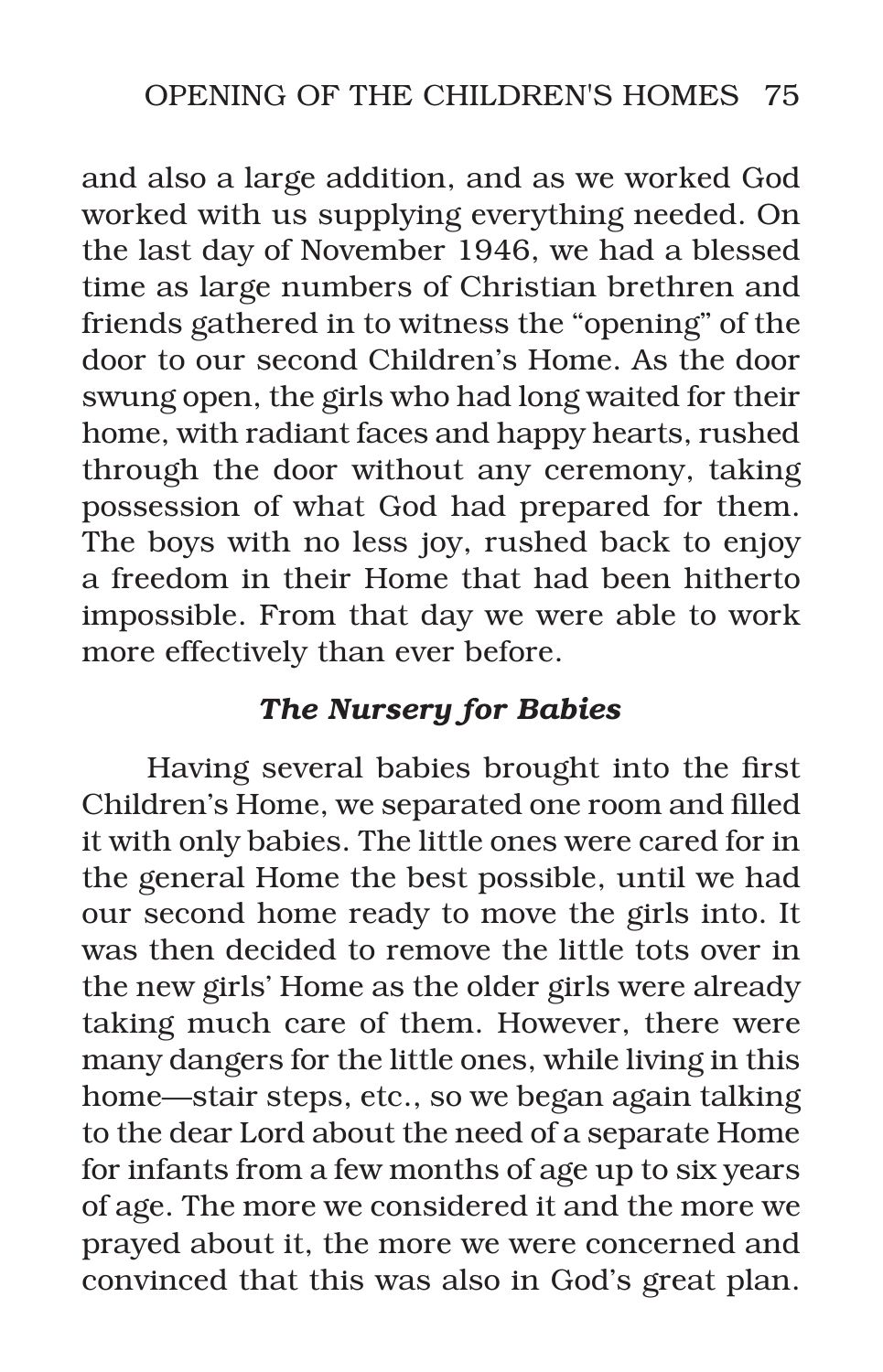So we prayed on until prayer again prevailed. How marvelous it is that God never grows weary of our oft approach to His throne, bringing before Him the burdens of our hearts. Praise His Holy Name forever. We selected the building site and prayed on. The day of victory came in mid-summer of the year 1948, and came in a very unexpected way. A nice gift came from dear Mother Emma Meyers, who recently went home to her reward. Mother Meyers had been a faithful minister in the true Church of God for over 50 years. It just seemed to thrill us all as we planned to use her gift for the erection of the nursery building. Although we endeavour to do all our building work as economically as possible, still as the building work went on, it seemed that every workman tried to beautify it as much as possible, as it was to be a shelter for some of God's little lambs. When the building was done, it was lovingly dedicated to our beloved Mother Meyers, and the group of little ones sheltered there will early in life have their little minds filled with pure heavenly thoughts. It would melt your hearts to tears if you could know how some of these babies have been rescued. Could you know the condition of some of their little bodies when they came to us, and then see them as they are today, you would cry out, "What a mighty God we serve."

Little Marcelino was brought to us at the age of one year, and he was nothing but skin and bones. The mother, having tuberculosis, could not give him the breast and she was so poor she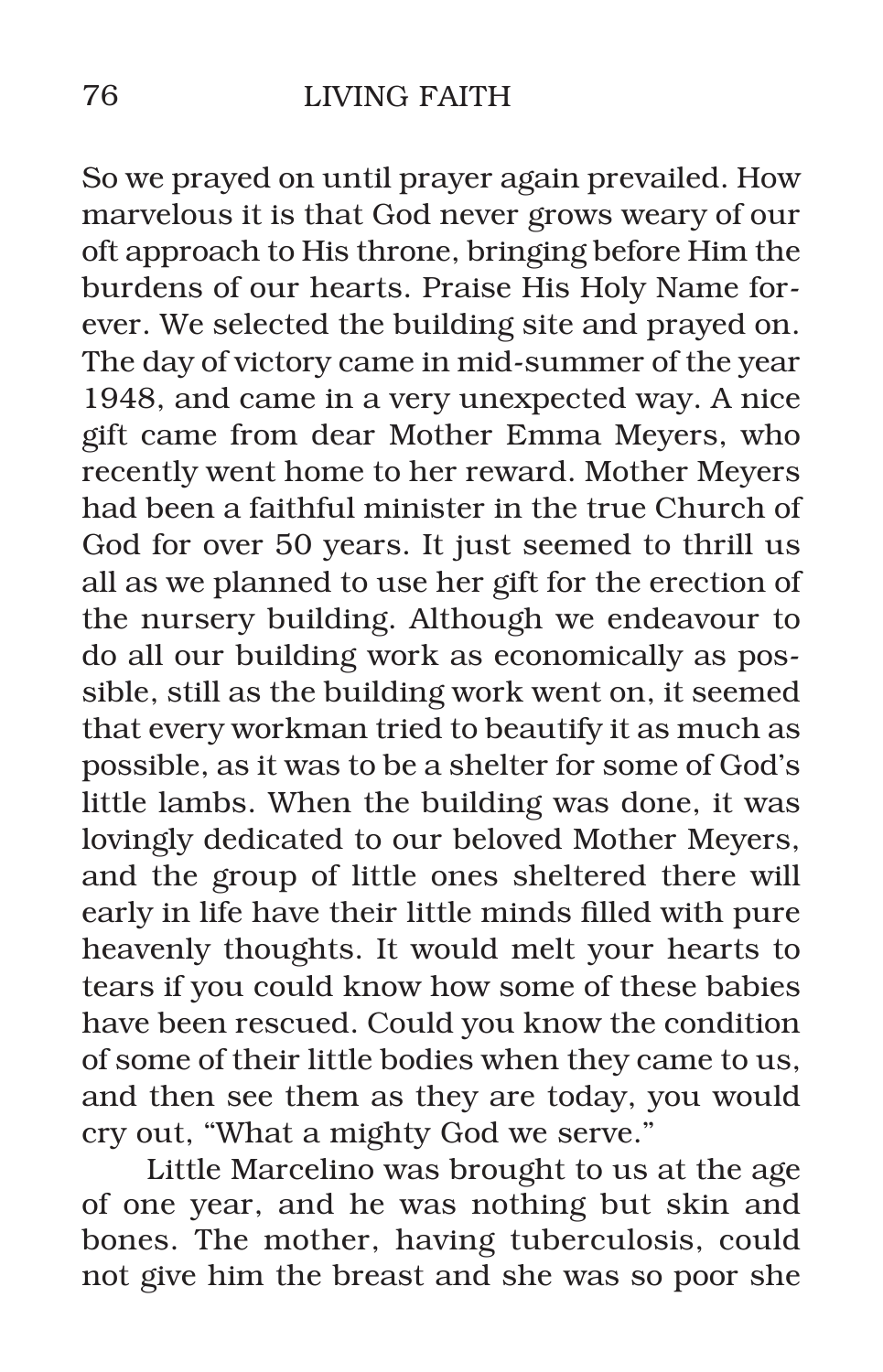<span id="page-76-0"></span>could not buy milk for him and he had been fed only with water drained from rice. We took the little bundle in our arms, and breathed a prayer for help. Shortly after this baby was admitted to the Home, three doctors having heard of the case came to the institution asking permission to examine the baby. Permission was given, and after they examined it, they frankly told us that its bones were like chalk (and it had no teeth), and that it would never be able even to sit up in bed. They said it would just keep in bed, a helpless bundle. They also said it would be an idiot as its little brain had not developed. I told them we had taken the child in Christ's Name, and that He could make of it what He wanted it to be.

About a year and a half later, one of these same doctors was passing the Home and he came in to greet us and see how that body was. I wish you all could have seen the doctor when I called a boy and sent him out to bring in, from his sleep, little Marcelino. It was difficult to convince him that this was the same child, not a drop of medicine being given to him. Only good care and much fervent prayer, and today this little boy is one of our healthiest, happiest little ones in the nursery. He is in Kindergarten and learning with the others, and the best of all, he is learning to pray and is being guided gently in the ways of truth and righteousness.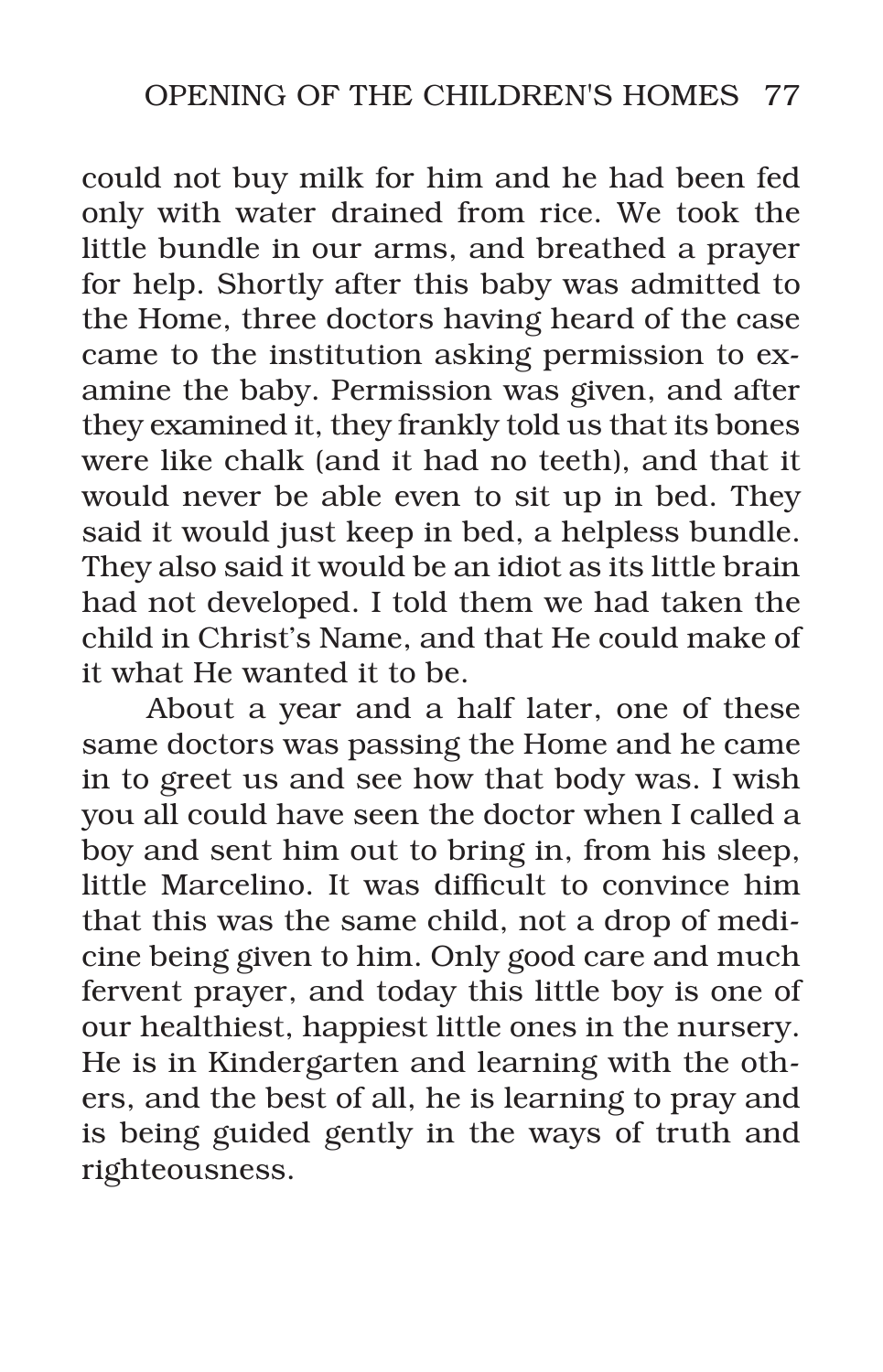# CHAPTER VI

#### TEMPORAL NEEDS

# "There Hath Not Failed One Word of All His Good Promise"

"…There hath not failed one word of all his good promise…" I Kings 8:56. We read the marvelous promises of God over and over but as a people we seldom drink in the fullness of these, or stop to apply them to our individual lives as children of God.

We reached a place in our work (in the city of Havana, Cuba) where we definitely had to hear from God. Some bills were due and must be paid on a certain day. Also there was not a penny in hand for transportation in the mission work in the city. Several of the Bible Training School students lived with me in the mission home—and supplies of food were out. We had been diligent in prayer but some way we had not yet reached the throne of God in faith—for does not His Holy Word say, "If we know that he hear us, then we know we have the petitions we have desired of him." Praise God. During the long night hours I was unable to sleep and kept pressing the need before the Lord in fervent prayer. In the early morning hours the blessed Spirit of God spoke definitely in my soul in the words of the text used at the beginning of this testimony. Never did I hear a voice more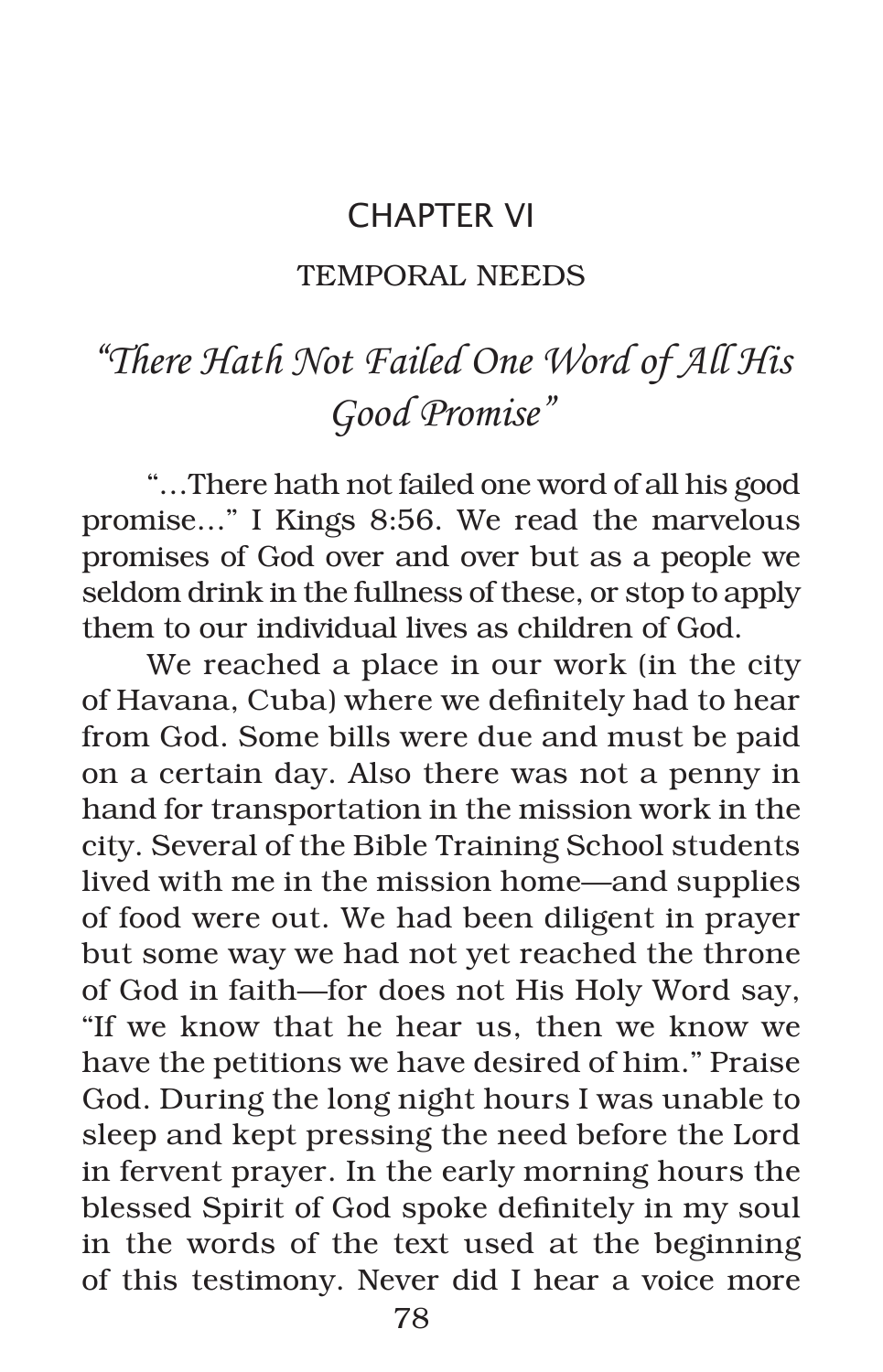<span id="page-78-0"></span>clearly. God said to my burdened soul, "There hath not failed *one word of all* His promise." "Bless the LORD, O my soul and all that is within me, bless His Holy Name." I knew the Spirit had spoken through the Holy Scriptures, so I sprang from my bed and searched for this quotation. As I read it, every word was illuminated as with a light from Heaven. When the students arose in the morning and learned of the message I had from Heaven, all hearts were melted and together we worshipped at His feet as we waited for the fulfillment of promise, which we knew was on its way. That day an "airmail special delivery" letter was brought to the door and on opening it we found a gift of one hundred dollars to be used as needed. How our hearts did overflow as we again were strengthened by this wonderful manifestation of His care. The prophet Jeremiah said, speaking of the mercies of the Lord, "They are new every morning." How wonderful! New every morning! Oh! troubled soul, no matter what your needs may be, or what your burden—look away to Jesus. He surrounds us daily with a fresh and bountiful supply of mercies, and He will not fail us, if we confidently trust in Him.

### *God Is Everywhere*

"For the eyes of the LORD run to and fro throughout the whole earth, to show himself strong in the behalf of them whose heart is perfect toward him. Herein thou hast done foolishly: therefore from henceforth thou shalt have wars." II Chronicles 16:9.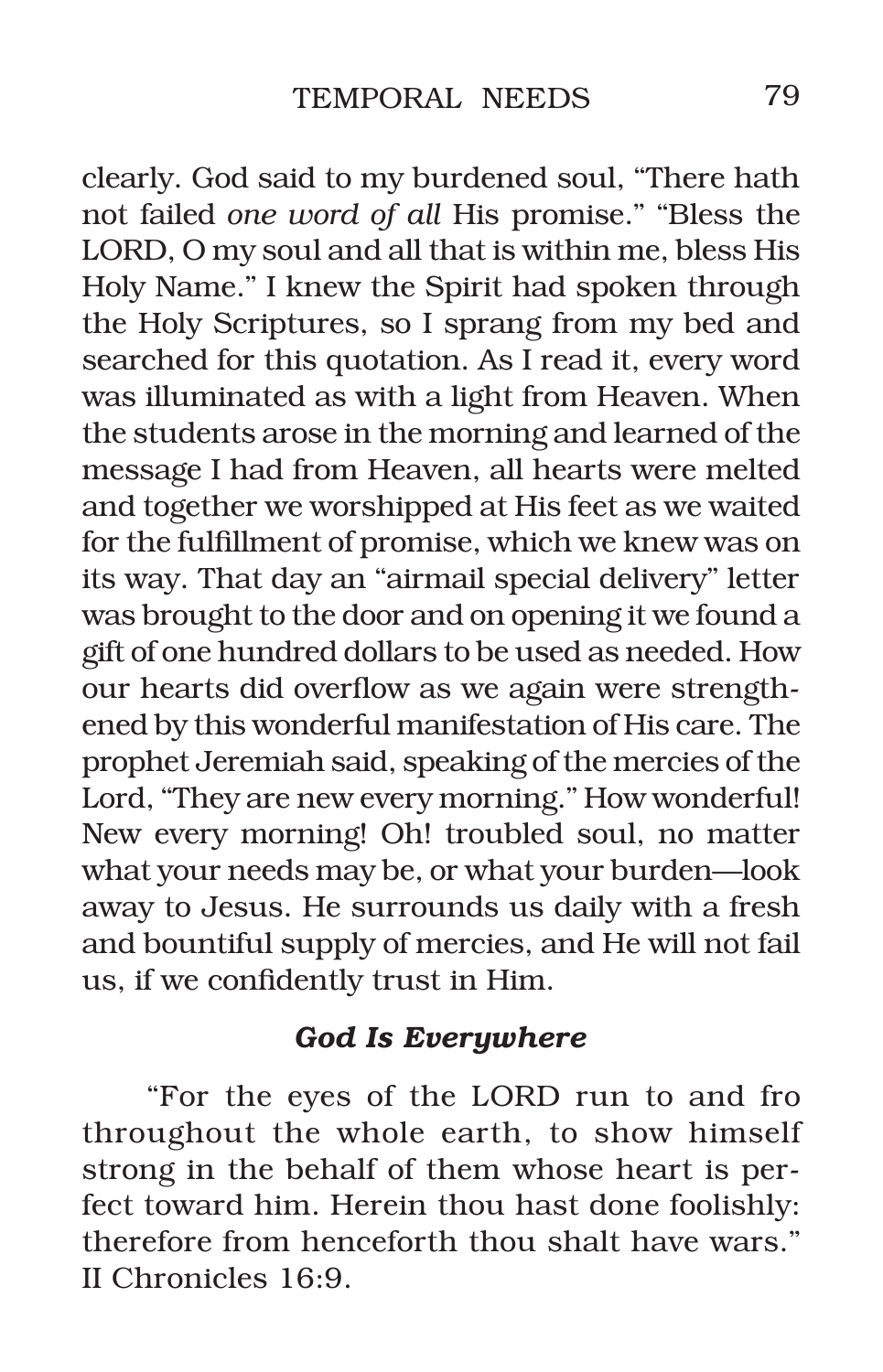What a wonderful thing it is to be a child of God! There are so many marvelous promises given in the Word of God for those who are truly His. If we open our hearts so the Holy Spirit can illuminate our minds and souls, and in this attitude really study these promises, we shall soon find that they actually cover every phase of our lives. Not only the spiritual side, but also the physical and temporal needs. If we are "sold out" to God and definitely "seeking first the things of His Kingdom" His every promise becomes ours; and we have a right to lay hold by faith in prayer, and expect from Him a definite answer in the supply of whatever our need may be.

God's power is so great that when moved by the cry of faith from His children, He reaches forth His mighty hand and does for them things that are so far beyond the power of any man that we marvel, and are made to cry out from the depths of our soul, "behold the wonderful works of our God." Then we turn our eyes in another direction and we behold His great arms moving to help in the *little things of life*. There is nothing too great and nothing too small for our Father's notice.

It was the week before Christmas in 1948. We were working hard to prepare everything in the Children's Homes in Los Pinos, Havana, for the reception of a number of brethren from the States. But so many things were lacking that it was difficult to arrange. One day the housemother in the Girls' Home called me to look over several mattresses that just could not serve any longer.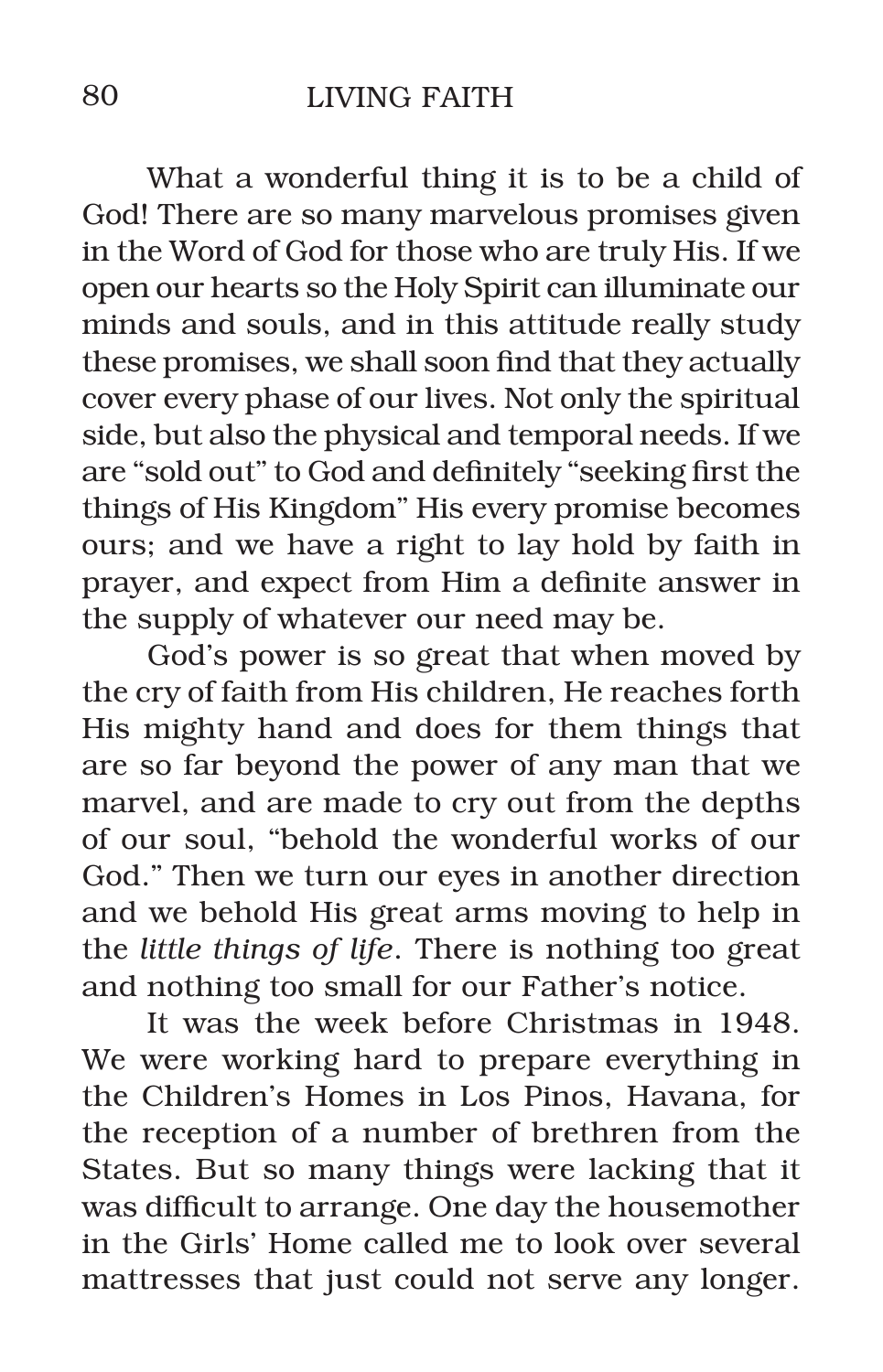<span id="page-80-0"></span>As we stood looking at them my heart grew very burdened as I knew we did not have money with which to buy new ones and I also knew there were other things badly needed. In speaking with Sister Claudina, I said, "Sister, we need \$100.00 for these things, and funds are so low we just cannot buy unless God moves mightily on some heart to supply." We agreed to hold it definitely before the dear Lord in earnest prayer. The following day, one group of our visitors arrived and conditions remained the same. Just as we were serving supper, someone called me to the door and as I stepped out on the verandah, I was greeted by one of our fine young converts who lives some miles out in the country. He, Juan Torre, is the oldest son of a very poor widow. I had not seen him for about one year and was happy indeed to welcome him. He made a very short stay, saying he must return to his work, but that he had come to bring a gift to the Lord. This gift, he said, was what he had been able to save in sacrifice during the year and that he felt an urge to bring it and that he wished it to be used for whatever was most needed in the Homes. I could not withhold the praises that were due my Lord Jesus. Right there, I had to honor God and encourage that young saint by telling him how very definitely God had used him to answer prayer. Several inexpensive mattresses and other needed articles were purchased the following day and our hearts not only rejoiced but were strengthened in the faith as once more we beheld the goodness of our Heavenly Father in answering the prayer of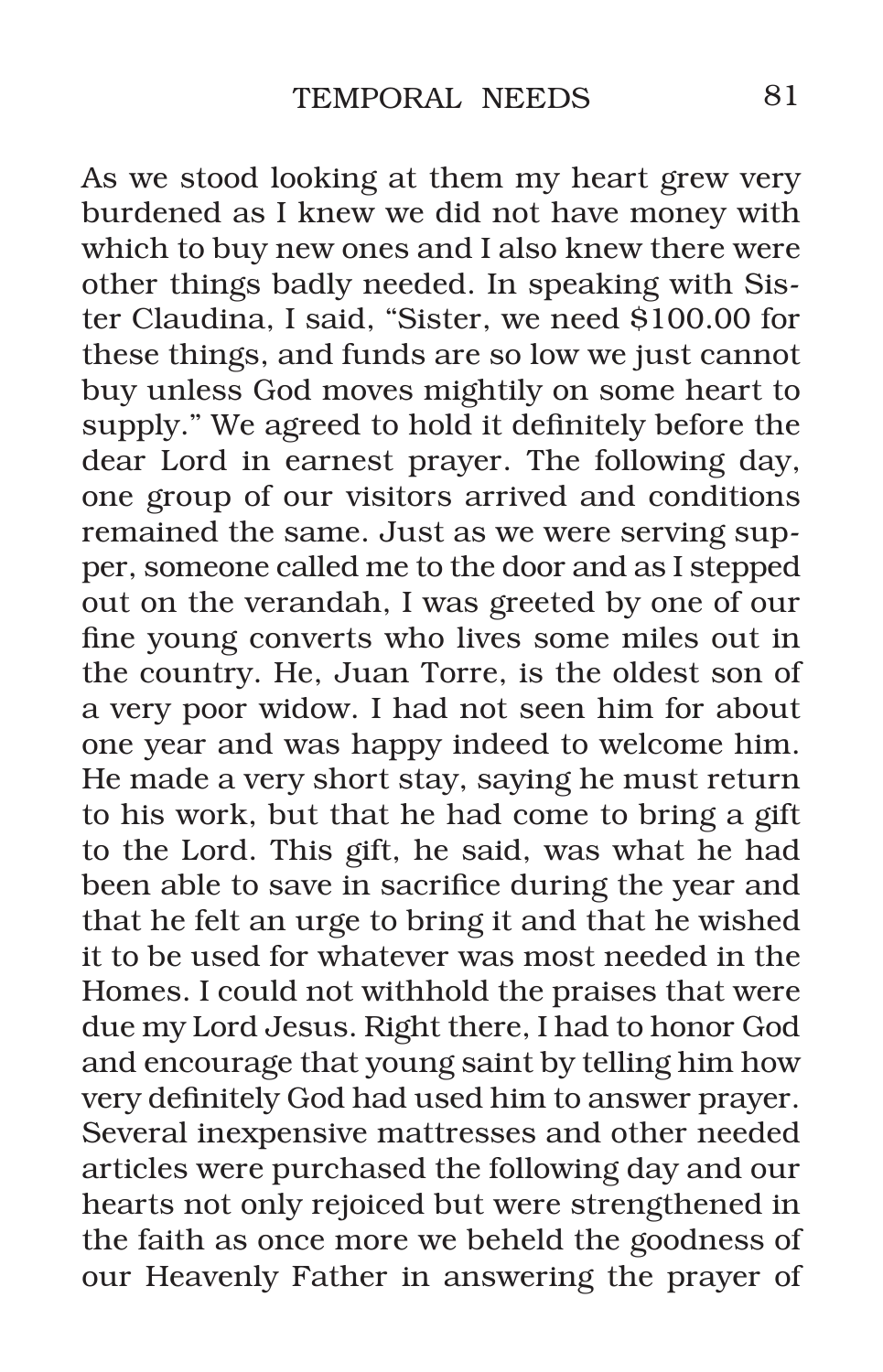faith. Oh that men everywhere could know His love and His power. David in his life had so many experiences of the Divine care that he cried out, "Bless the LORD, O my soul: and all that is within me, bless his holy name." Psalm 103:1. At another time, he cried out, "*Let everything that hath breath*  praise the LORD." Psalm 150:6.

Yes, His love is very great towards His children. "The eyes of the LORD run to and fro throughout the whole earth, to shew Himself strong in behalf of them whose heart is perfect toward Him…"

## *Clothing Supplied for Workers in Answer to Prayer*

In 1933 we passed some testing times in the mission work in Cuba. Because of economic and political conditions the sufferings among the laboring people were great and these conditions brought many and varied problems in the missionary work. We reached a time when some of our brethren who were either in the active service of the ministry, or who were in the Bible Training School definitely preparing for the work, were almost destitute for clothes. Together we prayed and trusted, but the answer was delayed some days. At last a group of workers met and definitely laid this need before the Heavenly Father and just committed it all away to Him.

It was necessary for some of us to make a trip to Santiago de Cuba, a city of some 800 miles from Havana. Four of us started out in the car, expecting to drive to a certain place, which we would have reached late in the night before stopping; but God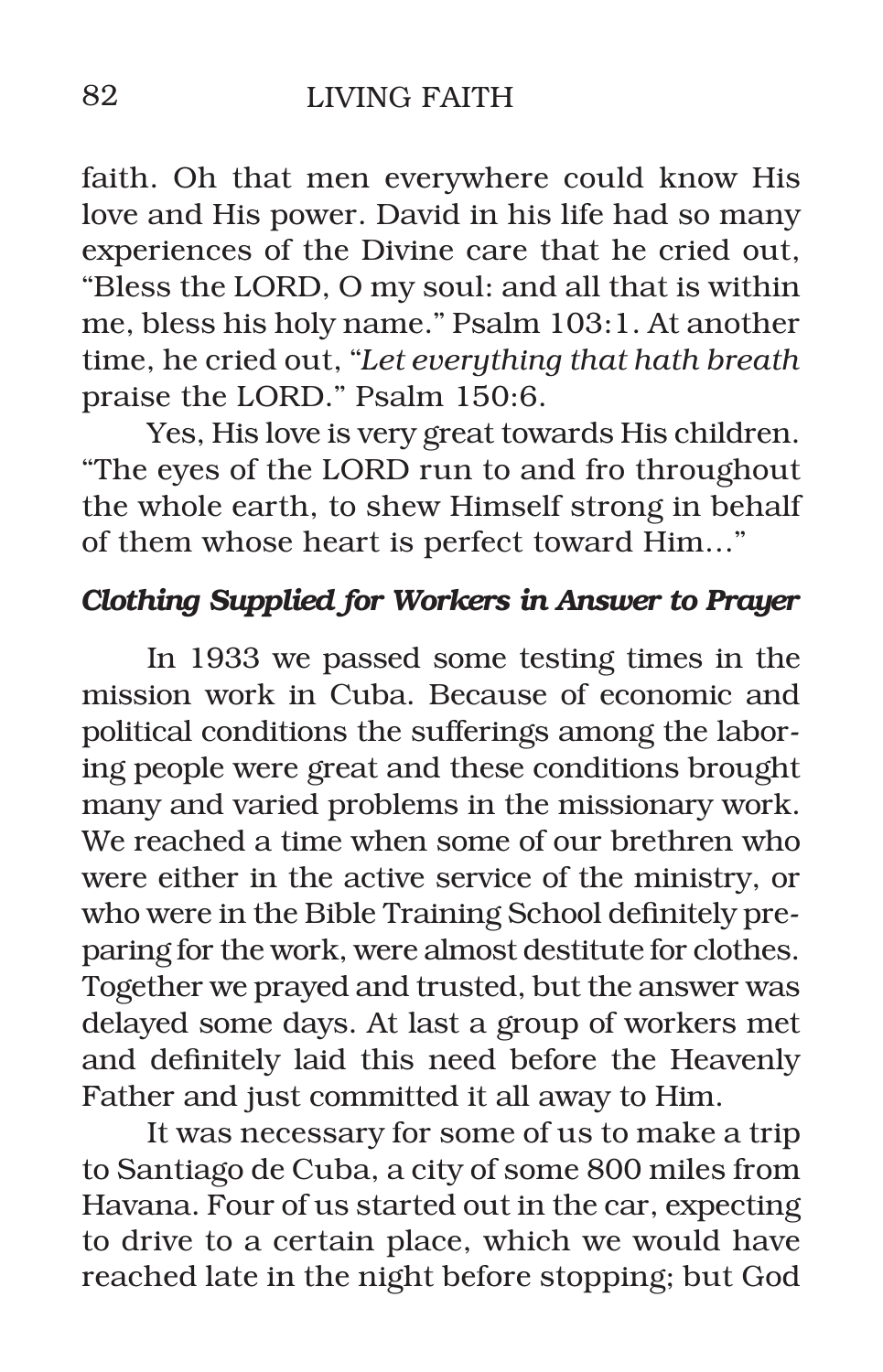<span id="page-82-0"></span>planned otherwise. About 5 p.m. we discovered that something was wrong with the car, and we were afraid to continue traveling after night, so we pulled into a garage about 6 p.m. to see what the trouble was. To our disappointment, we learned that the mechanic was not there and would not be until the next morning; so there was nothing for us to do but to go to a hotel and pass the night. The following morning the car was rapidly repaired and we were soon on our way again. Some of the younger ones in our group were inclined to question as to why we had been thus delayed, and had been obliged to pay a hotel bill for the night. But I reminded them of how we had, at the beginning of our trip, committed every detail of the journey to the Lord, and that we should be contented with what He permitted to come to pass.

We had not been out on the highway more than a half hour that morning when we saw, right ahead of us, lying in the middle of the highway, a large package. We stopped the car and got out to look at it. For some moments we were afraid to touch it as at that time many bombs were being placed in the highway, as this happened in the days of Revolution in Cuba. However, after spending a few moments in looking at the package, we came to the conclusion that it had dropped off some truck that had passed that way with a load of materials from some factory. The package was placed in the ca,r and care was used to inquire all along the highway at each bus station if notice had been turned in of a lost package. We advertised in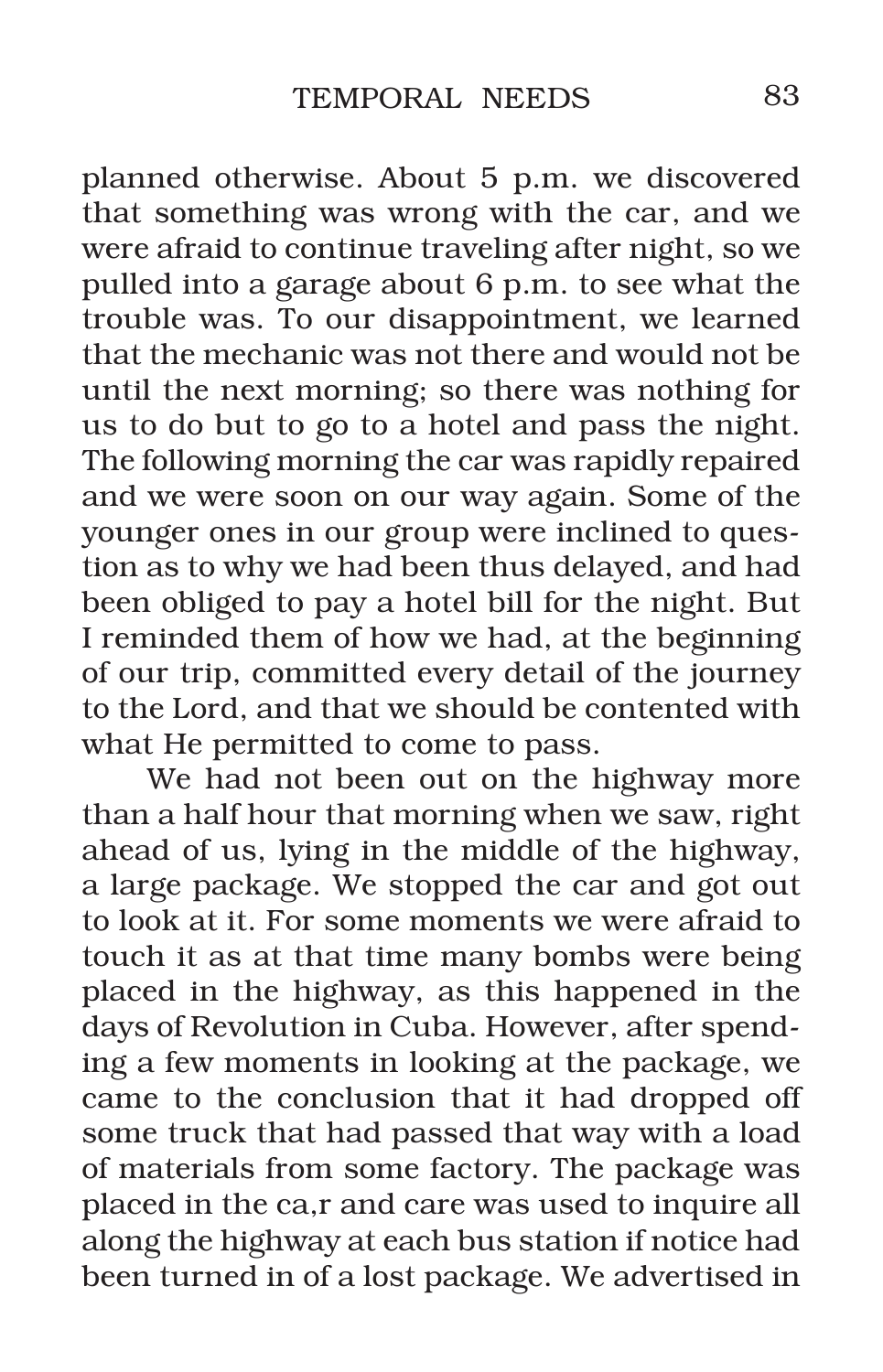different ways but never had any response. After doing all we could to find the owner and having failed, we opened the box and to our great joy we found we had six new white drill suits (of the best material) right from some factory or store, but we found no mark anywhere that could serve to guide us to the original owner. The suits were of different sizes and fitted the group of minister and workers who had been in such dire need as if they had been made to order. Praise our God forever. The God of the Israelites, who made their garments that they waxed not old while they were in the wilderness—where they could not get any more—can supply for His trusting children today, "Thy raiment waxed not old upon thee . . . these forty years." Deuteronomy 8:4. Thank God, "He is just the same today." (Hebrews 13:8.)

Had we not had the little trouble with the car we would have passed by that place before the package was dropped. God had planned the whole thing for us. Oh, that we might learn better how to commit our ways unto Him, trust also in Him and let Him bring to pass what should come in each day of our lives. (Psalms 37:5.)

# *"A Present Help in Every Time of Need."* (Psalms 46:1)

In June of 1946 the oldest girl in the Children's Home was very ill, so ill that we had to comply with the laws of the land, in calling a doctor as she was a minor. At this very time, we were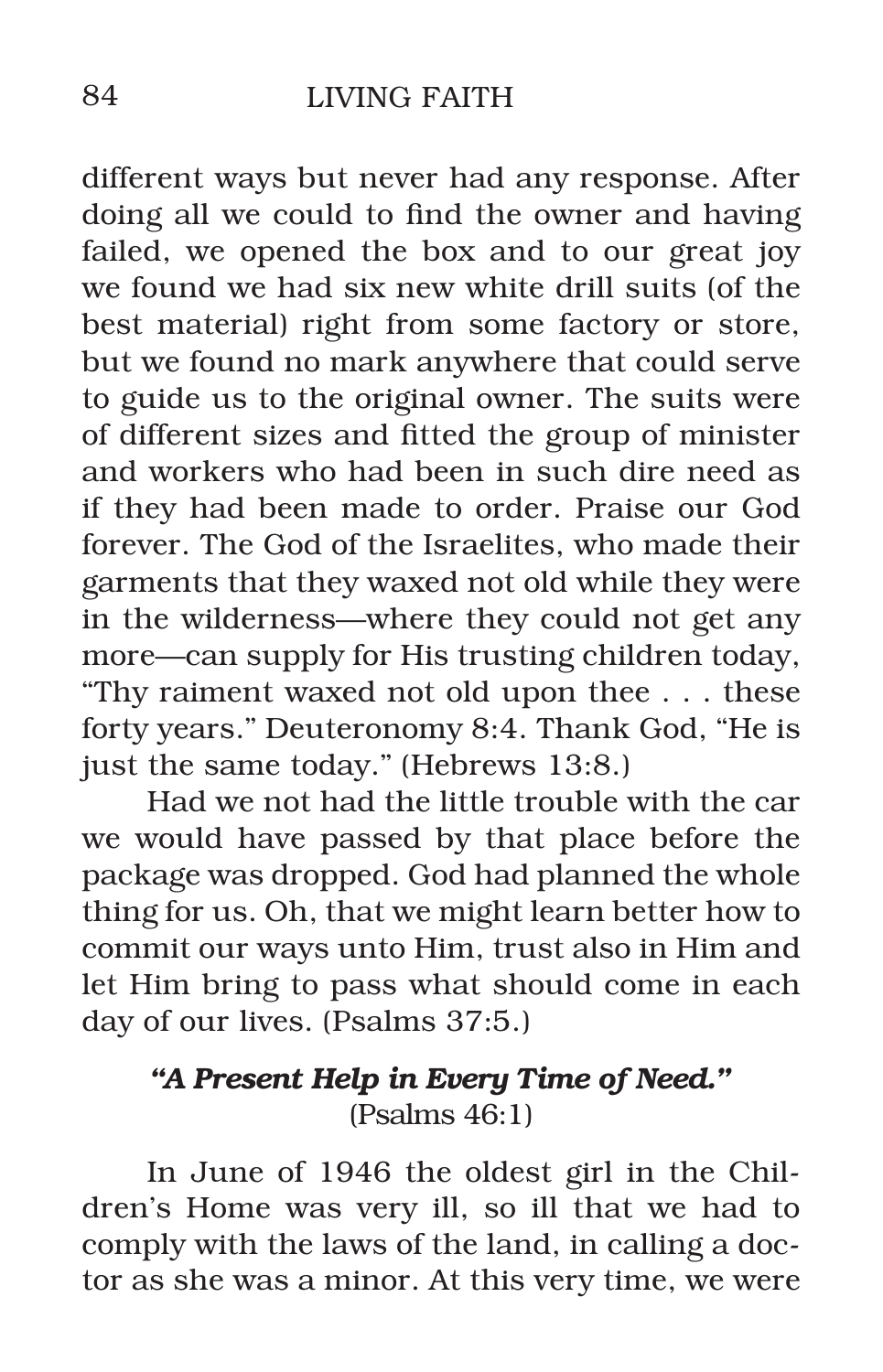<span id="page-84-0"></span>without a cent in hand to get even what would be needed for that night for the sick girl. We had been praying and trusting, but it seemed impossible to expect anything, as the mail in the morning had brought nothing, and we do not have a delivery of mail out here in the afternoon. But I stood on the promises of God, and as often as possible I would slip out of the sick room, and into my office alone, pleading with God to move in some miraculous way and supply in this time of great need. Every time I prayed I felt consoled but could see no way for the prayer to be answered, as I thought on it in the natural. The hours wore away, and the child grew worse. Our hearts were sad, but still the assurance kept coming that God, in some way was going to take care of us. Late in the afternoon, one of the workers came to the sick room and called me, saying two gentlemen were in the hall waiting to see me personally. I went in and they came forward introducing themselves, saying that they lived here in the city; but in former years lived in Chicago and had boarded with a certain lady whom I knew. They had recently gone to Chicago on business and naturally had rushed out to see this family where they had formerly boarded. They told how this lady began asking if they knew me and of the work I was doing here in the city for the poor children. And when they answered in the negative, she said they must know me, and that to make sure they would really come, she was going to write a letter and send it with them. So here they were to make my acquaintance and to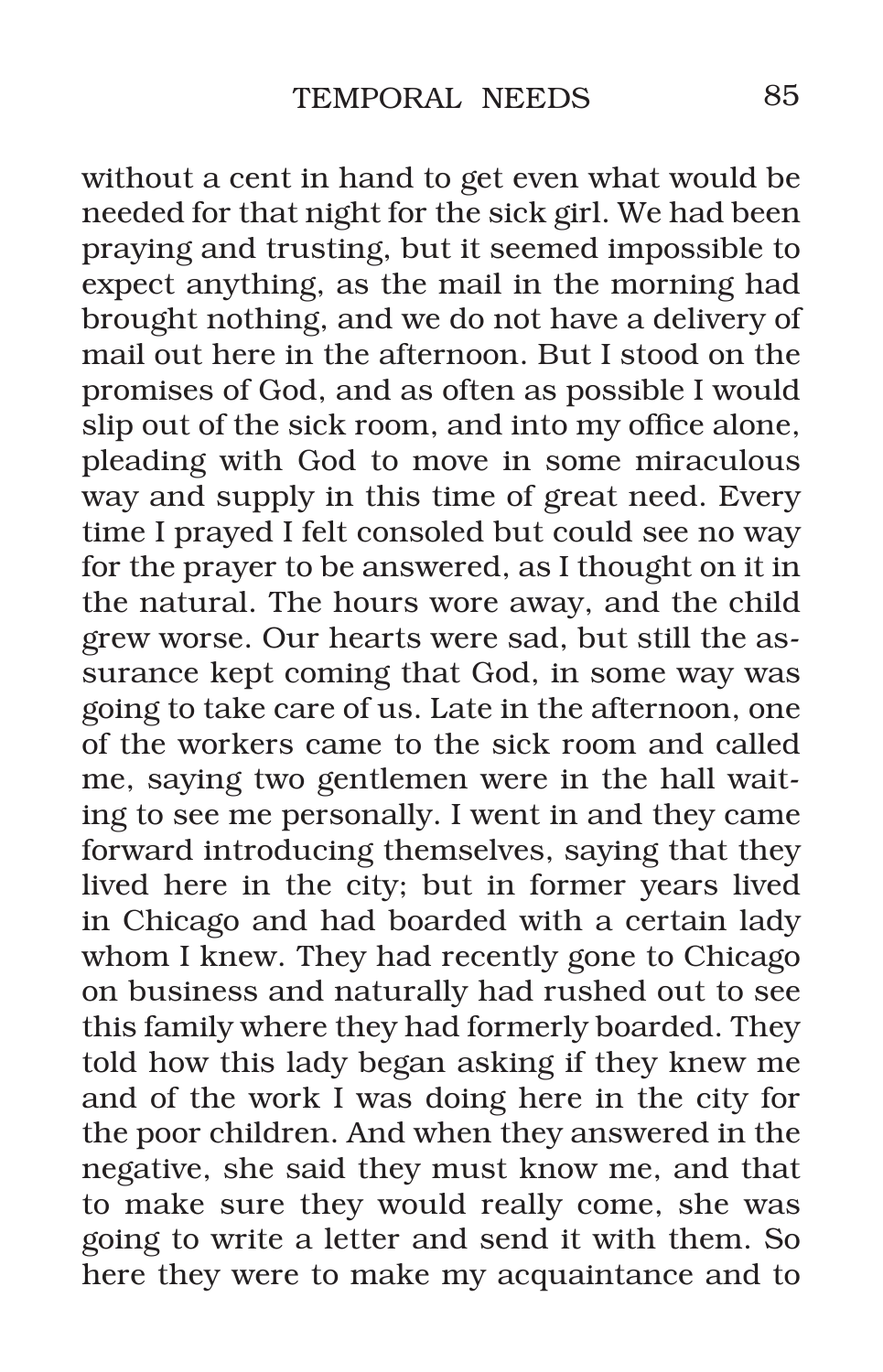deliver her letter to me. They made a short visit, and as they left, I went into my office to open the letter—and there was God's answer to our cries. *Fifty dollars*, not sent in a check, but in cash, just for ready use. Oh! how wonderful are God's ways! His mercies are new every morning. The Prophet Jeremiah said in Lamentations 3:22, "…His compassions fail not. They are new every morning…" God not only supplied the temporal needs but the sick child was soon restored to health. If He feeds the sparrows—cannot He feed His little children?

"Behold the fowls of the air: for they sow not, neither do they reap, nor gather into barns; yet your heavenly Father feedeth them. Are ye not much better than they?" Matthew 6:26. Yes, God does care for the fowls of the air, and we should know in our hearts that He will not let us suffer unnecessarily if we trust in Him. At the time of which I am now speaking, I was living in the suburb of Buena Vista, Havana, in the little Mission House. I had four Bible students. They were all girls. Several young men who were also studying in the Training School lived in an apartment close to me. We all lived and worked by faith, trusting alone in God to supply every need for the work and for us individually. Thank God, He just never failed us. On a Saturday night after supper, we were faced with the problem of shortage of food for the following day. We had what would make breakfast, but *nothing* for the rest of the day, and our Sundays were our heaviest days of work. We had prayed and we committed it all away to the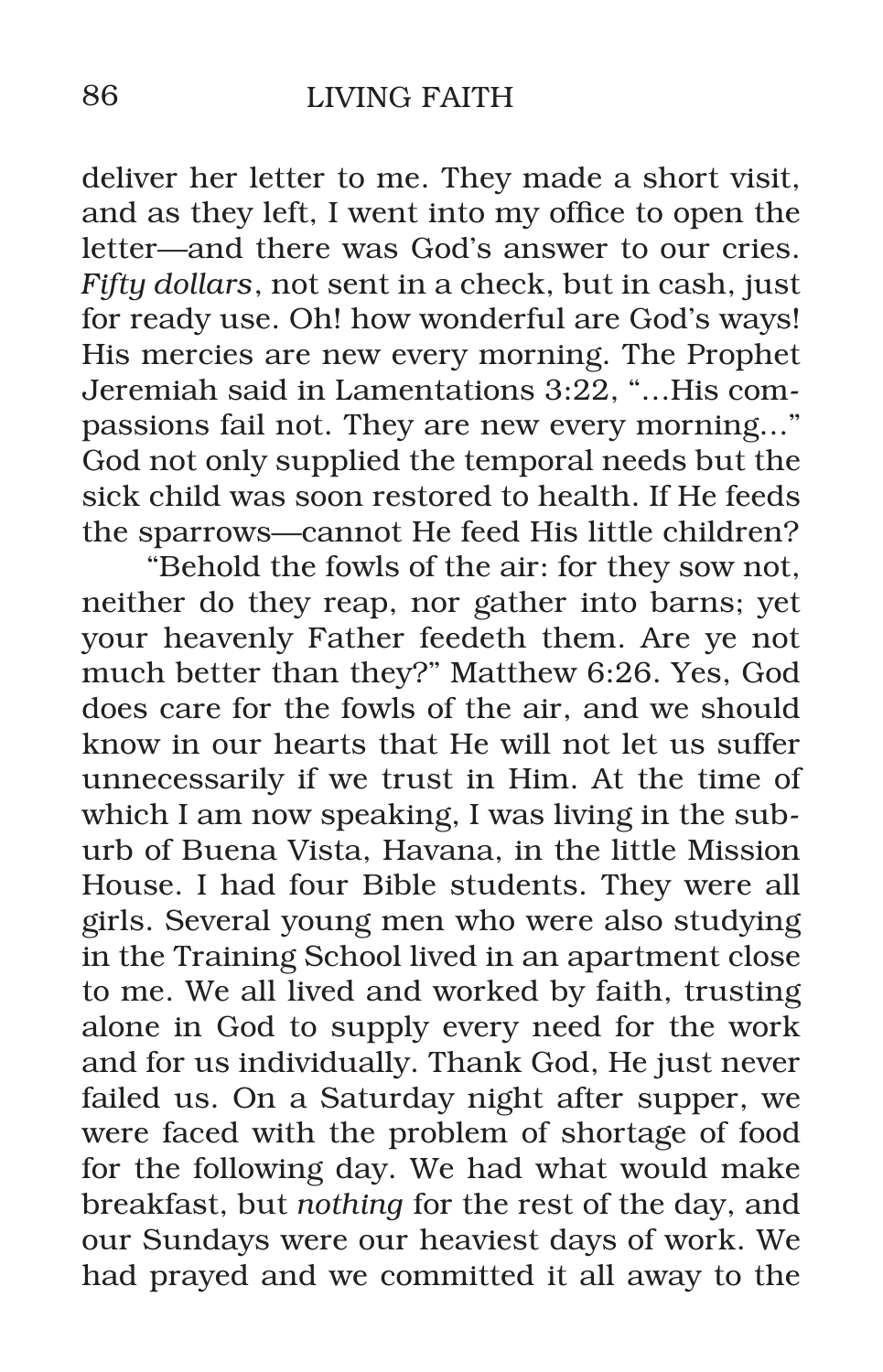<span id="page-86-0"></span>Father whose we were. After having breakfast the following morning, the girls went out to gather children for Sunday School, as was their custom, and then went to Sunday School. I met them there, and as I entered the building, one of the boy students came to me saying there was a large package out in the other room with my name on it. I asked who brought it, and he said a man came and said a Methodist minister who lived some blocks from there had sent it by a servant. When Sunday School was over, I asked this same young brother to kindly carry the package out to the house for me, which he did. On arriving we opened it, and found everything we needed for good substantial meals for two days. Yes, everything for the group of workers and the students. What rejoicing! We knew God Himself had done this thing, for the gentleman scarcely knew us. I met him only twice, and he knew nothing of how we lived by faith. At the time of his sending this, he had no way of knowing anything of our needs, but God did know and that was sufficient. Many times when I think of how God has planned to take care of us, and of all the wonderful examples He has given us in the Word, besides all the wonderful promises, I wonder how He must feel when He sees how little faith the most of the professed Christian people really have in Him. If a good, kind, earthly father would tell his son, "son, I want you to go to this place and do a certain work for me, and as you know, I am well able and I will supply everything you need, so go on without thinking anything about how you will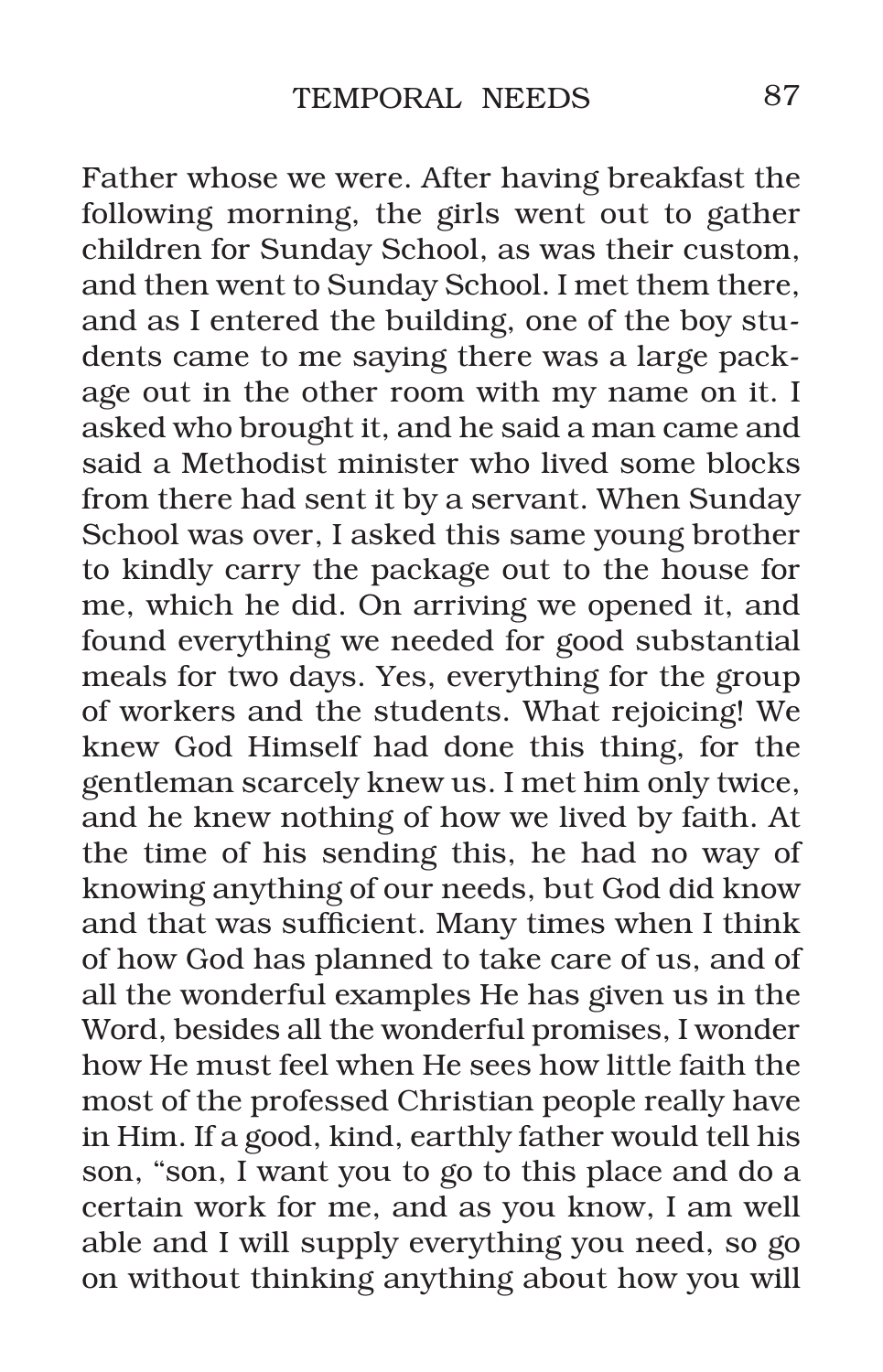#### 88 LIVING FAITH

be looked after, for that is absolutely my responsibility," would a son or daughter have trouble believing the father? Certainly not. But how few are willing and able to take the heavenly Father at His word. Paul has said in Philippians 4:19, "But my God shall supply all your need according to His riches in glory…" Thank God, Brethren, then let us launch out and prove our trust in Him.

#### *Answer by Cablegram*

In the year of 1942, just following our Annual Convention in Havana, Cuba, we had a remarkable experience of answered prayer. Because of the poverty of most of our Christian Brethren, meals were furnished free, but near the end of the convention, food supplies were running short and there was no money in hand to meet this need. A very poor sister had her own house rent money in hand and she kindly loaned this to supply the need—naturally expecting that in a few days we would be able to return it to her. But God permitted us to be tested to the utmost that we might have our faith strengthened and that His name which is worthy might be exalted among His people. Day after day passed and nothing came with which I could pay this bill. Two other rent bills for the mission had become due and for the first time in the history of this work we could not meet our obligation. With these three rent bills staring us in the face the spiritual workers cried out of the deep of their souls for God to intervene that we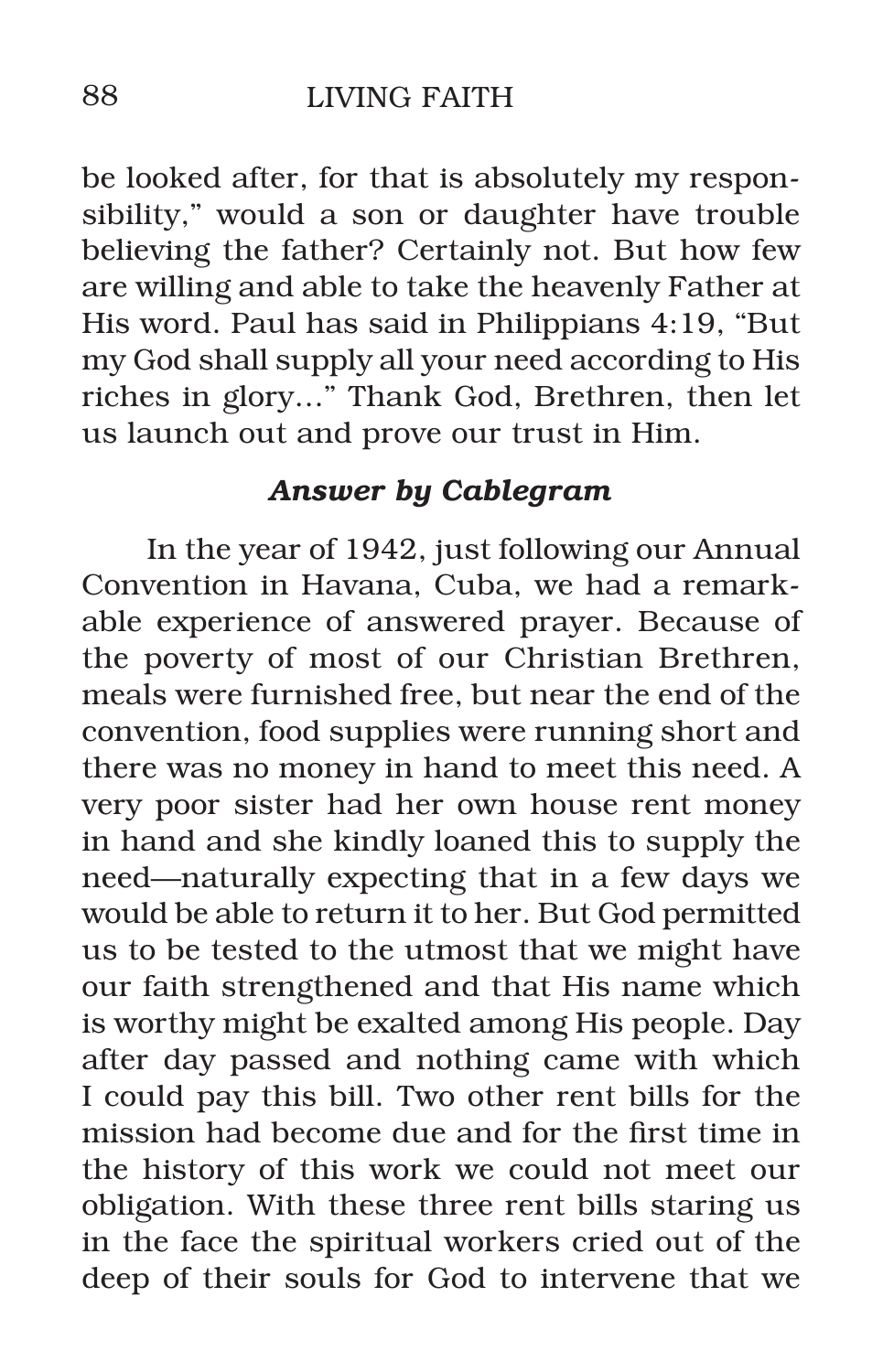<span id="page-88-0"></span>might be able to meet our obligations as people of honor. The final test came when we reached the place where if we were not able to meet these bills on that day, one mission would have to be closed down, and also the poor widow sister who had kindly loaned the money for the food for the last day of the Convention would be forced to vacate the house where she was living—with no place to go. The night before had been spent in prayer and on this morning a group of us were on our faces before God—*unwaveringly holding the Divine Promises before Our Father who had made them.*

About 8:30 a.m., while we were still in prayer, a telegram was brought to the door. The telegram contained a notice that I was wanted that morning at a certain bank in the city. Our night was turned to day! Our tears to praises! I hurried down in the city to this bank and there received money that had been sent by cablegram from the States that very morning. I asked for the name and address of the sender and to my great surprise learned that a stranger had sent it. And blessed be the name of Our Lord, the amount was just enough to meet the three rent bills and to furnish the means of transportation that would be needed, with food for the mission workers for the day. "…Sufficient unto the day..." Matthew 6:34.

From the banker I learned the sender of this precious gift was a perfect stranger to me. I wrote at once to thank them for the gift, and in doing so I told them something of how God had used them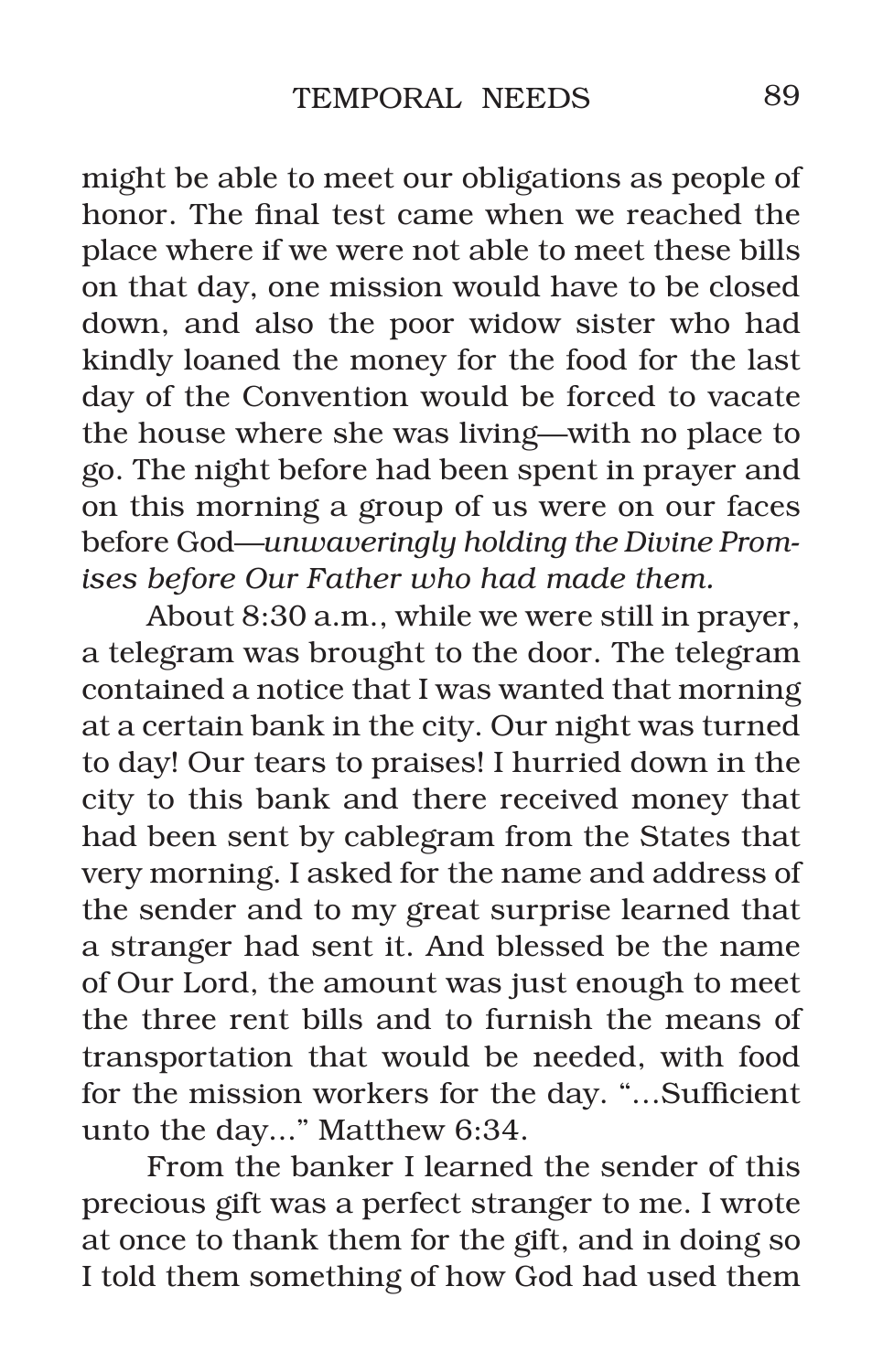#### 90 LIVING FAITH

to answer prayer in a marvelous way. In replying to my letter they said they had heard of our work for God in Cuba, and had long felt a desire to send a gift, but had been neglectful. They then told how God had laid the burden on their heart more and more, until the night before it was sent they had been unable to sleep as the burden hourly grew heavier, until they promised the Lord they would send it by cablegram as soon as the office opened the next morning. I had never heard of these people and they were in no way connected with the Church of God work, but God knew them and knew where they lived. Thank God. "Call upon me in the day of trouble and *I will deliver thee*."

### *God's Care In Little Things*

"Therefore take no thought, saying, What shall we eat? or, What shall we drink? or, Where withal shall we be clothed? (For after all these things do the Gentiles seek:) for your heavenly Father knoweth that ye have need of all these things. But seek ye first the Kingdom of God, and his righteousness; and all these things shall be added unto you." Matthew 6:31-33. In this part of Christ's sermon on the mount, we have presented a marvelous picture of His care over His children in the little things of life. We know that our Father has planned that man should earn his daily bread by the sweat of his brow. But He is all wise and He knows that in life's journey many circumstances will arise that we will not in ourselves be able to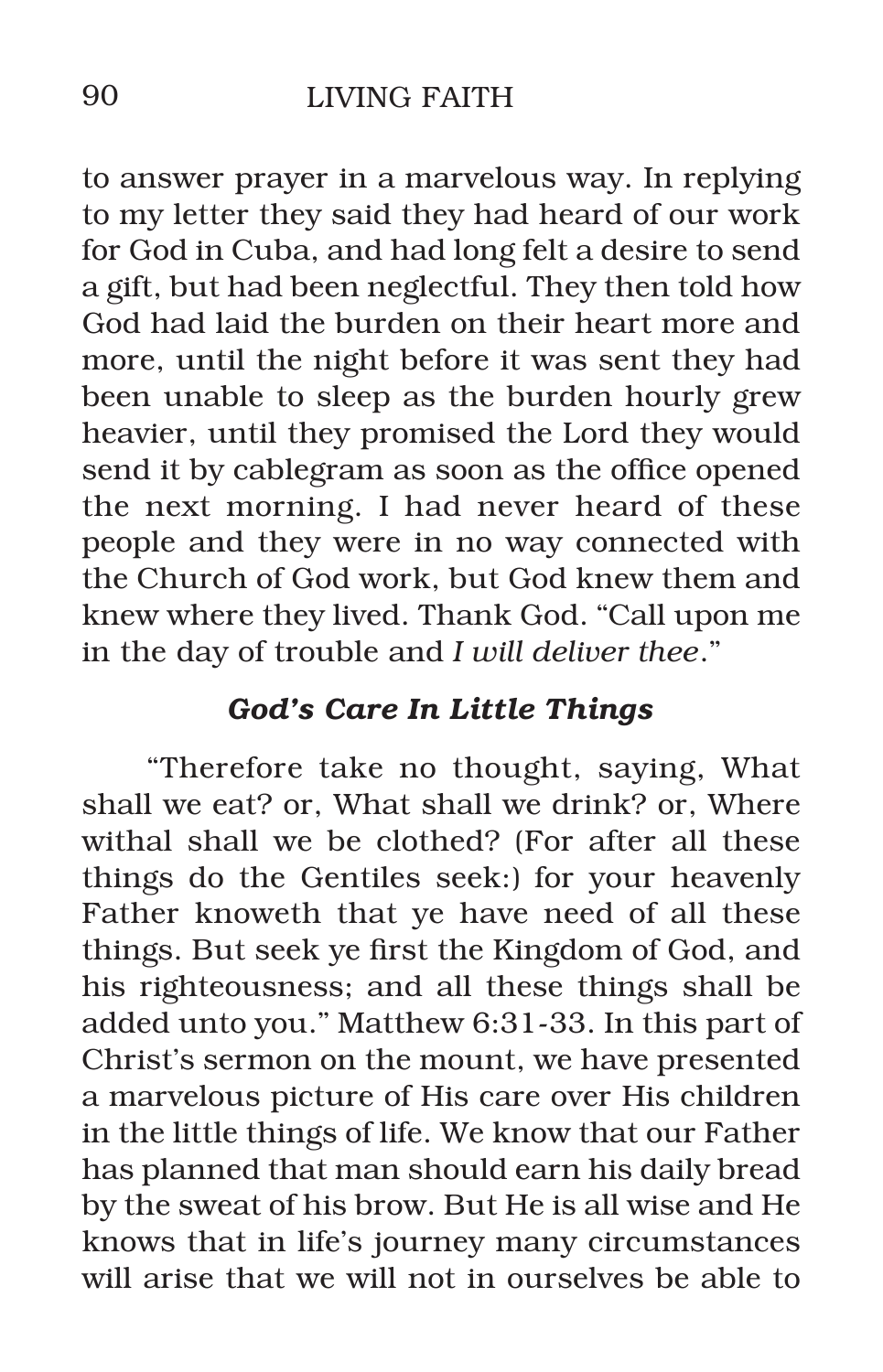<span id="page-90-0"></span>overcome. And since He is not only all wise but is also all powerful, and all loving, He has kindly taken over on Himself the responsibility of meeting all the needs of our daily life. Or in other words, our Heavenly Father has planned to help us through all these circumstances that arise in life. In thus planning for our care in every little thing, He has made only one requirement and we must meet that requirement fully, if we expect Him to do His part.

The thing God definitely requires of us is that we "seek first the kingdom of God and His righteousness" and He has promised that if we do, then all these temporal things shall be added. Christ has spoken here in such a sympathetic way—saying, "Your heavenly Father knoweth that ye have need of all these things."—even before ye ask Him. Matthew 6:32. Oh that the dear Lord would help us as His children to grasp the greatness of His love and the beauty and simplicity of His plan for those who truly love and serve Him with sincere hearts. He knows just what the human needs are, and He knows just when circumstances develop that throw us into utter dependence on Him. And He has told us to cease worrying and to give ourselves to definitely seeking after the spiritual things with the clear assurance that if we *do seek first spiritual benefits*, He will not fail to supply or to work out a way in which our temporal needs will be cared for. Praise God forever for His wonderful plan and for the "…exceeding great and precious promises…" II Peter 1:4.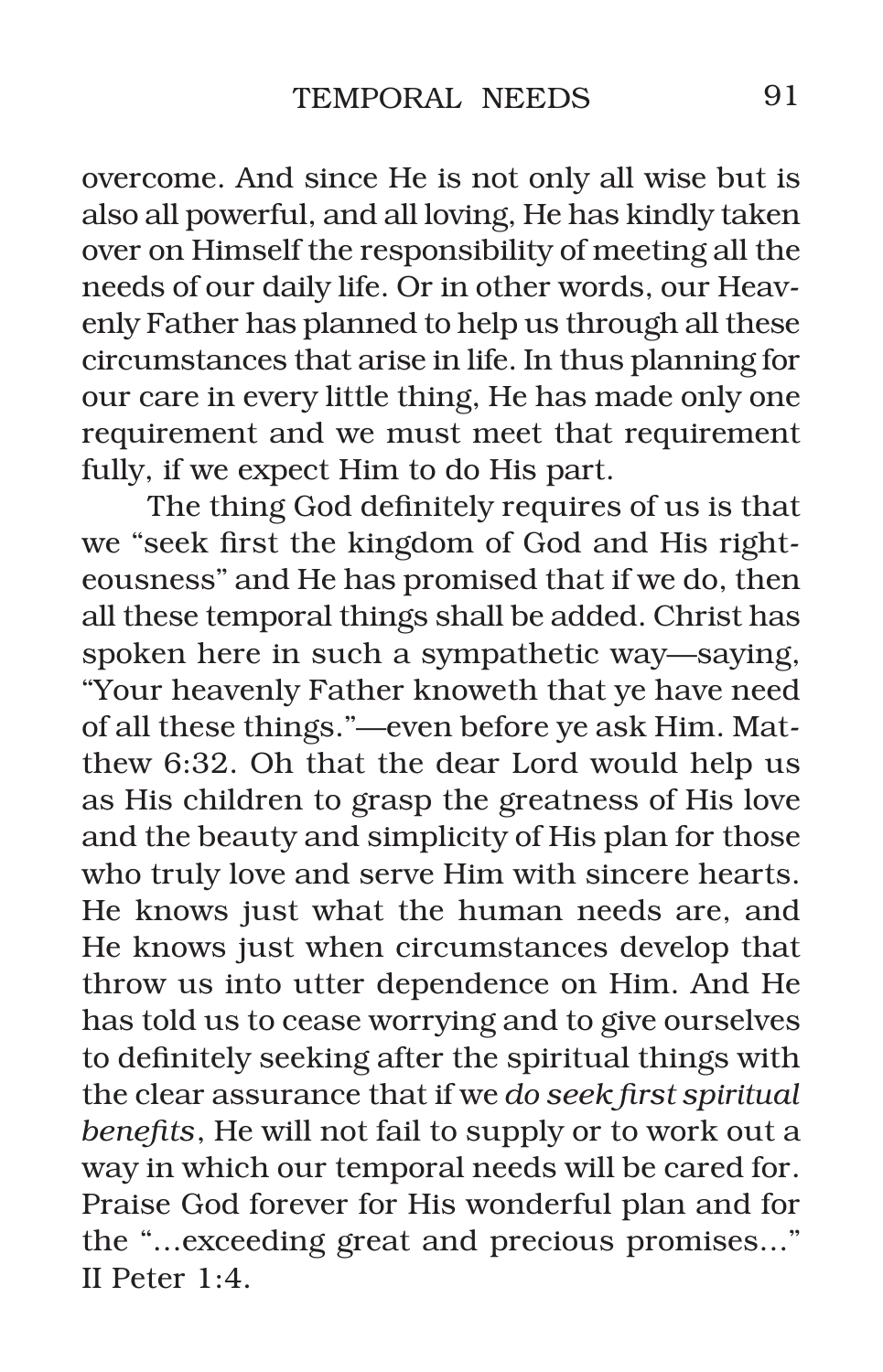Beginning with the month of April, 1948, a condition developed which held our mails up, and for several weeks almost no letters reached us. Since our entire work in Cuba is a "work of faith" and most of our offerings come to us through the mails, we were soon in a very difficult position. Day after day, conditions grew more serious. Something had happened, or was happening somewhere that was greatly affecting our income for the work. We took the matter before the Lord in earnest prayer, trusting Him fully, but conditions grew worse. I knew the work all over the island was dependent on us getting prayer through. Other workers and myself were living in the Children's Homes in Los Pinos, Havana, where we had at that time a family of around ninety including the workers and the children. Our hearts were exceedingly burdened as on investigation, we learned that the mails were tied up in the Post Office because of the political unrest and confusion. It was near time for the Presidential election and we were told that we could not expect a change for the better until after that was over. This increased the burden on our hearts, and as conditions continued to grow more serious the church became united in their burden in prayer. One night while this burden was pressing sore on many hearts, I arose from my bed unable to sleep and sought strength and counsel of the Lord. After refreshing my soul by reading several of the blessed promises, I turned my face to the wall and cried out of the depths of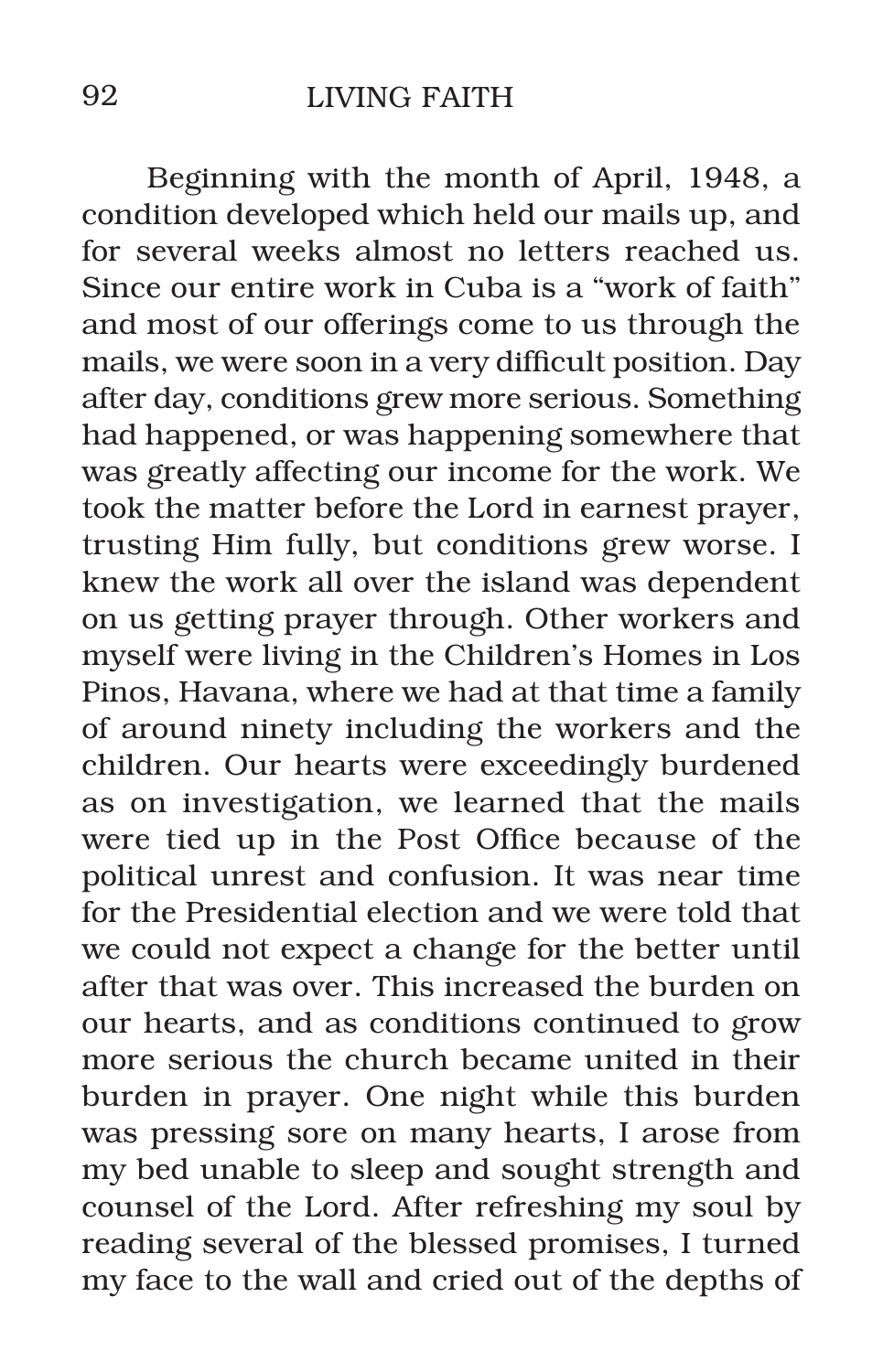<span id="page-92-0"></span>my soul, "Oh Lord speak—I must hear Thy voice. This is Thy work. Help us in some way." Getting up, I again turned to the Word. Without paying any attention to where I was opening the Bible, it fell open to the 20th chapter of Exodus and my eyes became riveted on the 22nd verse, "Ye have seen that I have talked with you from heaven." Praise God, my burden was gone. He had heard me! Does He not say that if we know that He heareth us, we also know that we do have the petition that we have desired of Him? (I John 5:15.) As I lay there praising God, He reminded me of the parting of the Red Sea and pointed out very clearly that He had done a complete work of deliverance for the people of God at that time. He had not only parted the waters but He had caused the Israelites to pass over on dry ground, and then had sent the waters back to destroy the power of their enemies. Praise the Lord, oh my soul, and all that is within me, bless His Holy name.

I knew victory was coming, for He had spoken out of Heaven. Conditions continued growing worse for two days, but we were anchored on the promises that cannot fail. The second morning after God had so definitely spoken to me, the two Sisters who were cooks in the two Children's Homes both came to tell me that there was absolutely no food of any kind in the house except a few beans (less than half of what we always cooked for one meal.) My answer was, "Go and put them on to cook and then go in definite prayer, and I will also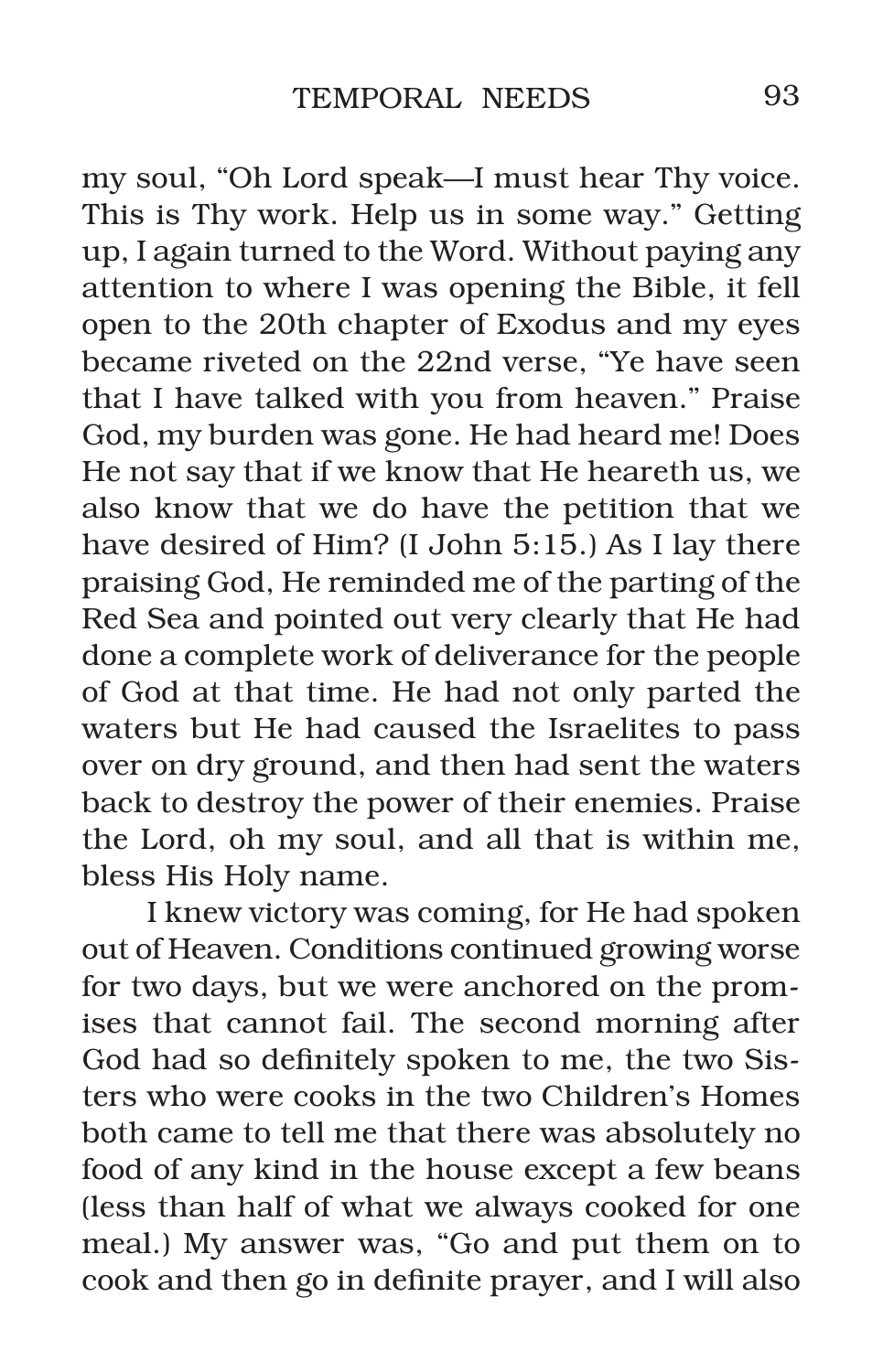be in prayer." All the workers had been in united prayer that morning. In less than an hour, a car drove up in front of the home and a 100-pound sack of the best grade of rice was carried in with other packages. The donor was a Catholic man whom we had only met in a business way. He was at most a stranger to us but God had moved on him to bring food that morning, while we were in prayer for the same. After the gentleman left, I called the cooks and other workers and together we worshipped the Lord in tears of gratitude. And this gift was as the "cloud the size of a man's hand" that Elijah saw when he had prayed long and earnestly for rain. Other gifts came that evening and kept on coming in the days that followed and we could again lift up our heads and say of a truth "behold our God liveth." We serve the very same God that showed Himself strong in behalf of Elijah, Daniel, and others. And thank God we can truthfully say that today "the eyes of the LORD run to and fro throughout the whole earth, to shew himself strong in behalf of those whose heart is perfect toward him." II Chronicles 16:9.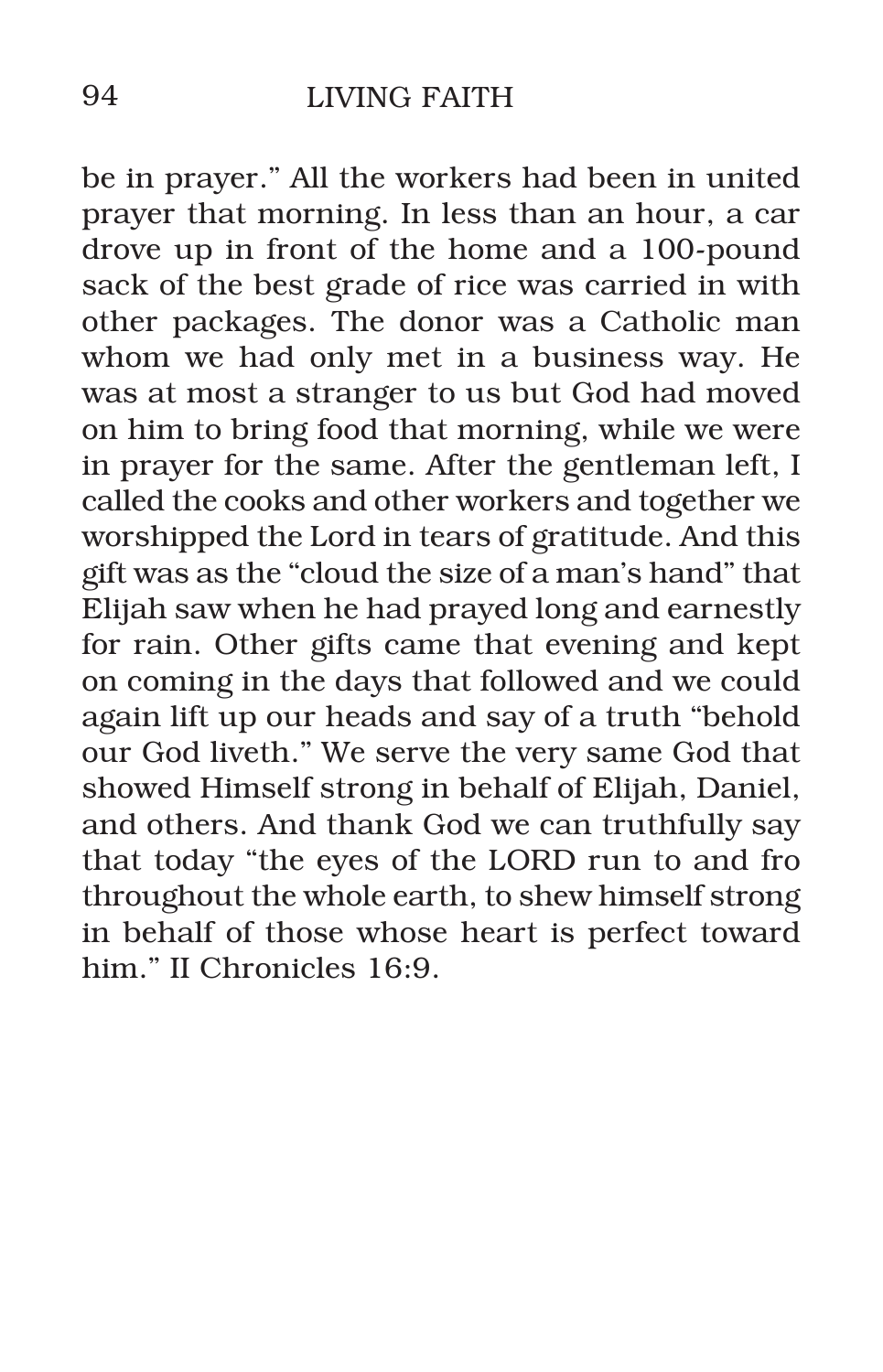## CHAPTER VII

#### CHILDREN'S CHAPTER

#### *A Piano In Answer to the Children's Prayers*

It is most natural for children reared in true Christian homes to have faith in God, but for the dear little ones in the Children's Homes in Havana, it has not been so easy, as most of these boys and girls had never heard the name of Jesus except when used in blasphemy, and they knew nothing about answered prayer. After being in the Homes a few months and having attended the Church services where they saw and heard, for the first time in their little lives, someone playing the piano, they had a great desire to have an instrument in the Home. They had often talked about their desire and when they understood enough about God, to know that He could and did answer prayer, they began praying for a piano of their own. It seemed they were never tired of reminding Him of this one thing they desired. It was nearing their first Christmas in the Home and as I saw them growing more earnest in their petitions, I asked the Lord to some way take care of this thing in a way that would build up their confidence in Him. Three days before Christmas a letter came for us from a pastor of a congregation in the North and a check for \$70.00 was enclosed. The letter ran something like this: "Dear Sister Stewart, A few weeks ago, I announced in our Sunday School that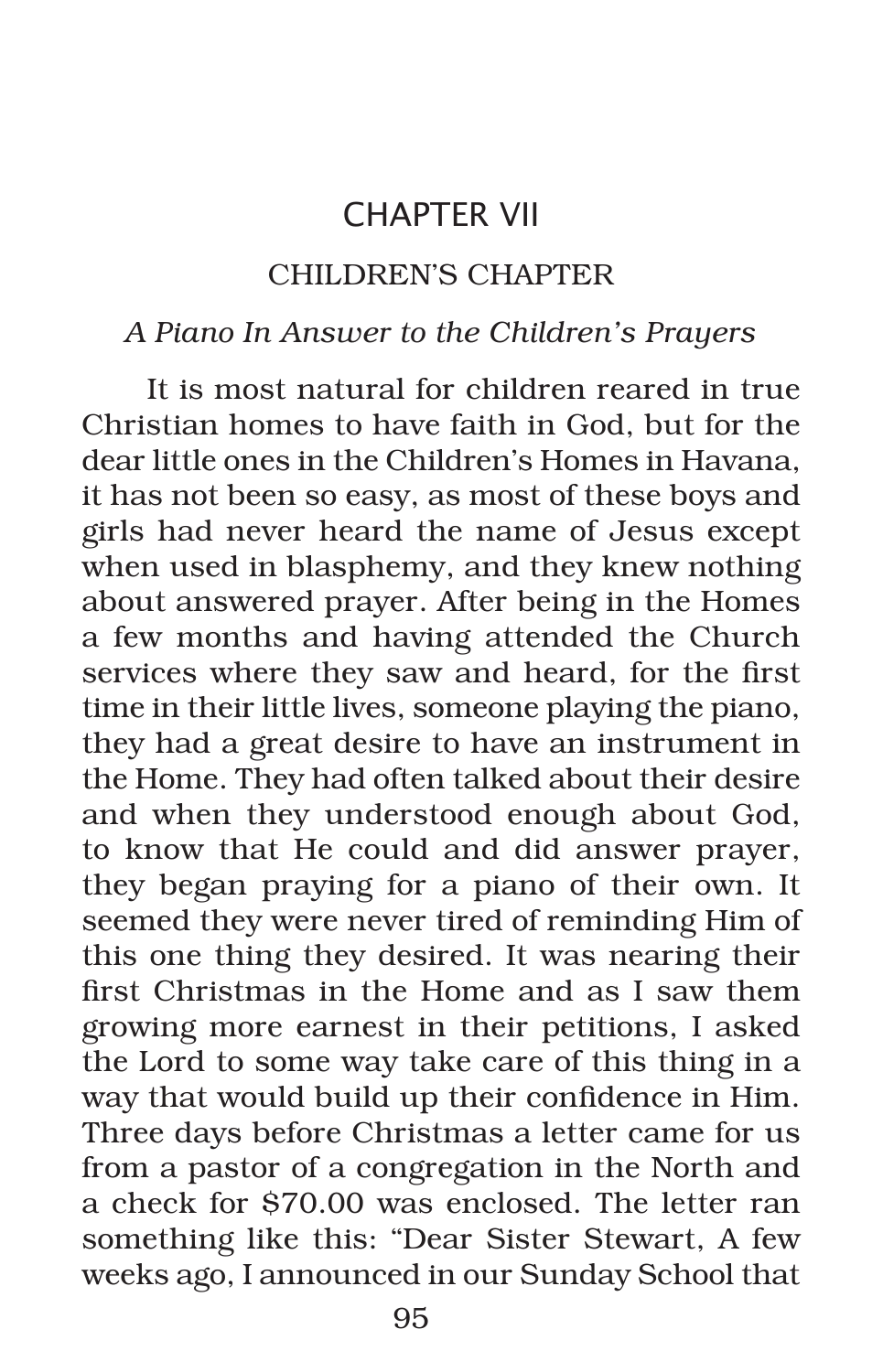on a certain Sunday we were going to have a love offering to help make a happy Christmas for the boys and girls in the Children's Home in Havana, and I asked that each one bring a small offering. I thought that in this way we would be able to send you a few dollars for sweets for your large family. But imagine my joy and surprise when the offering was counted and we lacked only a few cents of having \$70. Someone at once put that in. So here is our gift and remember this is definitely for Christmas for your children."

Many things were needed in the Home, but as I held that gift in my hand, I lifted my heart to God for guidance and I knew that the Lord was making possible the piano. I knelt down and earnestly talked with the Lord about it. The following day, another letter came with \$35.00 and this also was a gift for our children's Christmas. This second offering reached us about 9:30 a.m. on the 24th of December. About 11 o'clock the same morning Brother Villafane, our pianist, came hurrying in saying he could not stay long, but that he had come to speak with me about a piano. One of his music pupils, an American lady about to return to the States, was selling out all her belongings. He said she had a good piano, and knowing that it was worth much more than the \$100.00 she was asking for it, felt he could not hold back and see it go to someone else for he felt we should have music in the Home for the children. I quickly asked how much it would cost to move it out and was told it would cost \$5.00. God had sent the full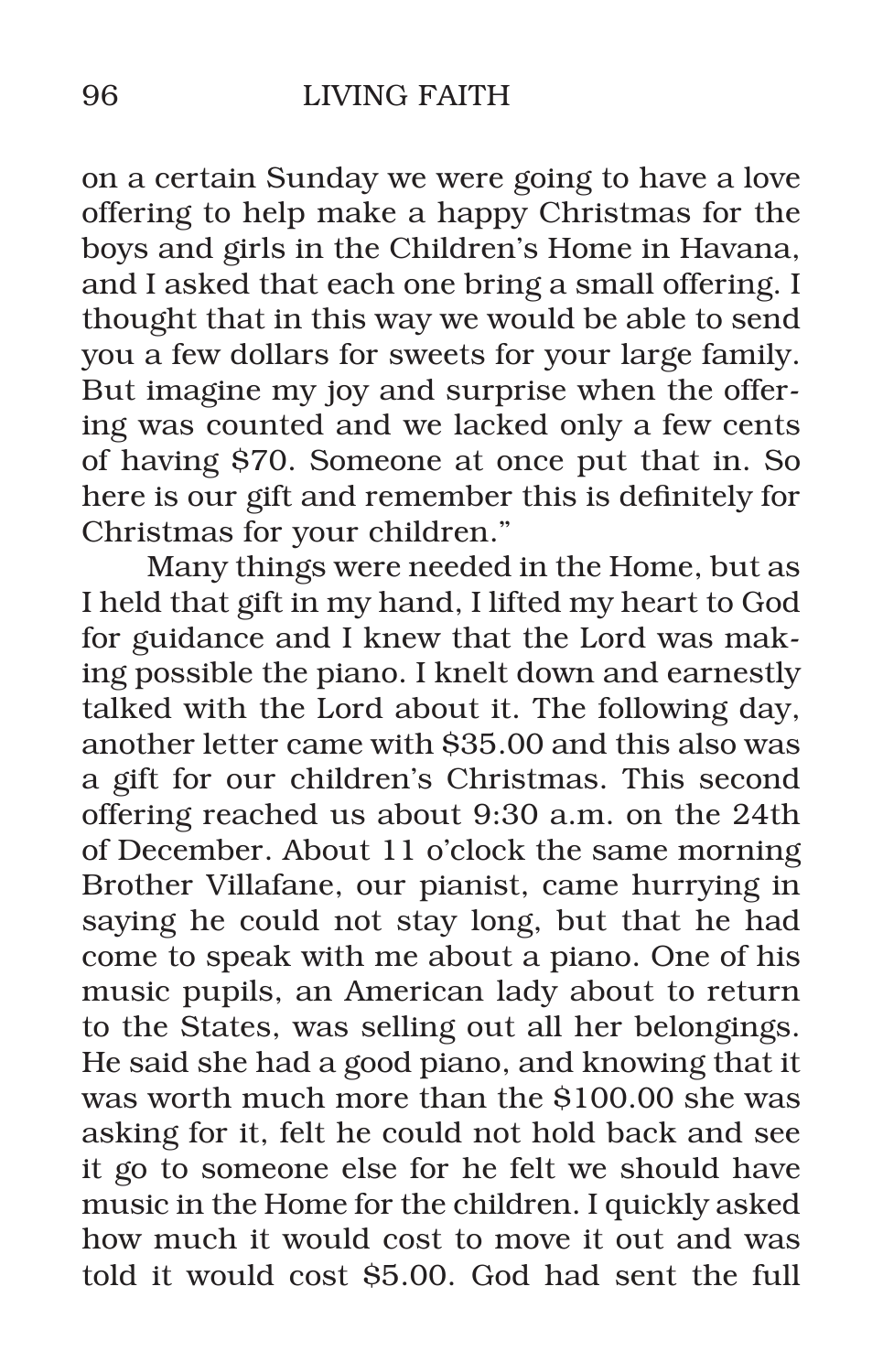<span id="page-96-0"></span>amount, and not a penny more. That evening, the piano was moved into the Home and the children were almost overcome with joy when they really witnessed for the first time in their lives a definite answer to their own prayers.

#### *Praying For Cows*

The boys and girls in the orphanage were not having the amount of milk they really needed to build up their little bodies as it was impossible to secure the amount needed out where we lived. Many of them scarcely knew what milk was before coming to us and they could not seem to get enough to satisfy them. We had been trying to get them to the place where they would really listen attentively to the reading of the Scriptures and try to understand what was being read. One evening one of the older girls (in her early teens) was reading the Scripture lesson in the worship period. She had chosen the fiftieth Psalm and was reading the 10th verse when a boy of possibly ten years of age, sprang from his seat and called out, "on how many hills?" I at once caught the inspiration of the child and asked Rafaela to slowly read the last verse over. She read again, "for every beast of the forest is mine, and the cattle on a thousand hills." As he caught the words, his eyes grew wide with wonder and his innermost thoughts came out, "Oh, oh, and can't He give us some?" Another caught the thought and turned to me with a pointed question. "Grandmother! (this is what the children in the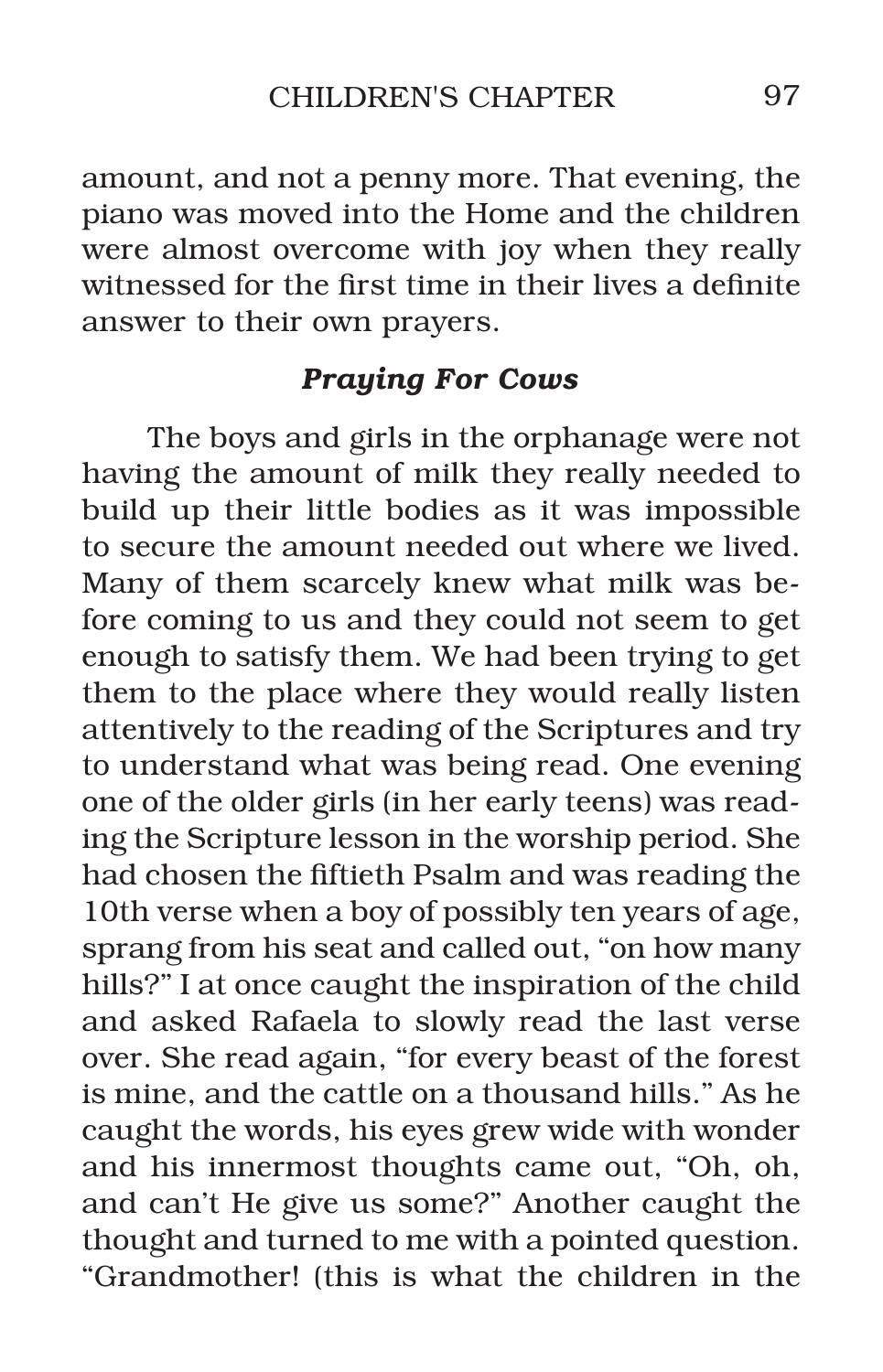Home call me) if we are good children and we pray will God not give us some of those cows?" (Oh, for the simple faith of a child.) I could only answer, "I believe He will."

They began praying with all the earnestness of their souls and they did not grow weary at praying as older folks often do, but they kept right at it. At last their childish faith conquered. A letter came from a Christian brother in a far-off State, bringing a good offering and saying that he was thinking about the children in the Homes and wondered if we had our own cows. He continued saying that if we did have, then we could use the offering for whatever else was needed, but if we did not have, then we should buy two cows. We called the children in and had a thanksgiving service, praising God for answering the children's prayers again, and then sent two men out into the country to buy the cows. Two good cows were bought, one with a calf. These reached their new home one morning during school hours, and were first brought through the front gate of the institution. As the cows called out their first greeting to the children, every eye was turned in the direction from whence it came. And as soon as the boys saw the lovely animals, they forgot all about lessons and to the amazement of the teacher, they jumped over desks and took a short cut out to where the cows were waiting. School was dismissed for the day as that was the greatest day the children had ever known and we did not want to quench their happy spirit.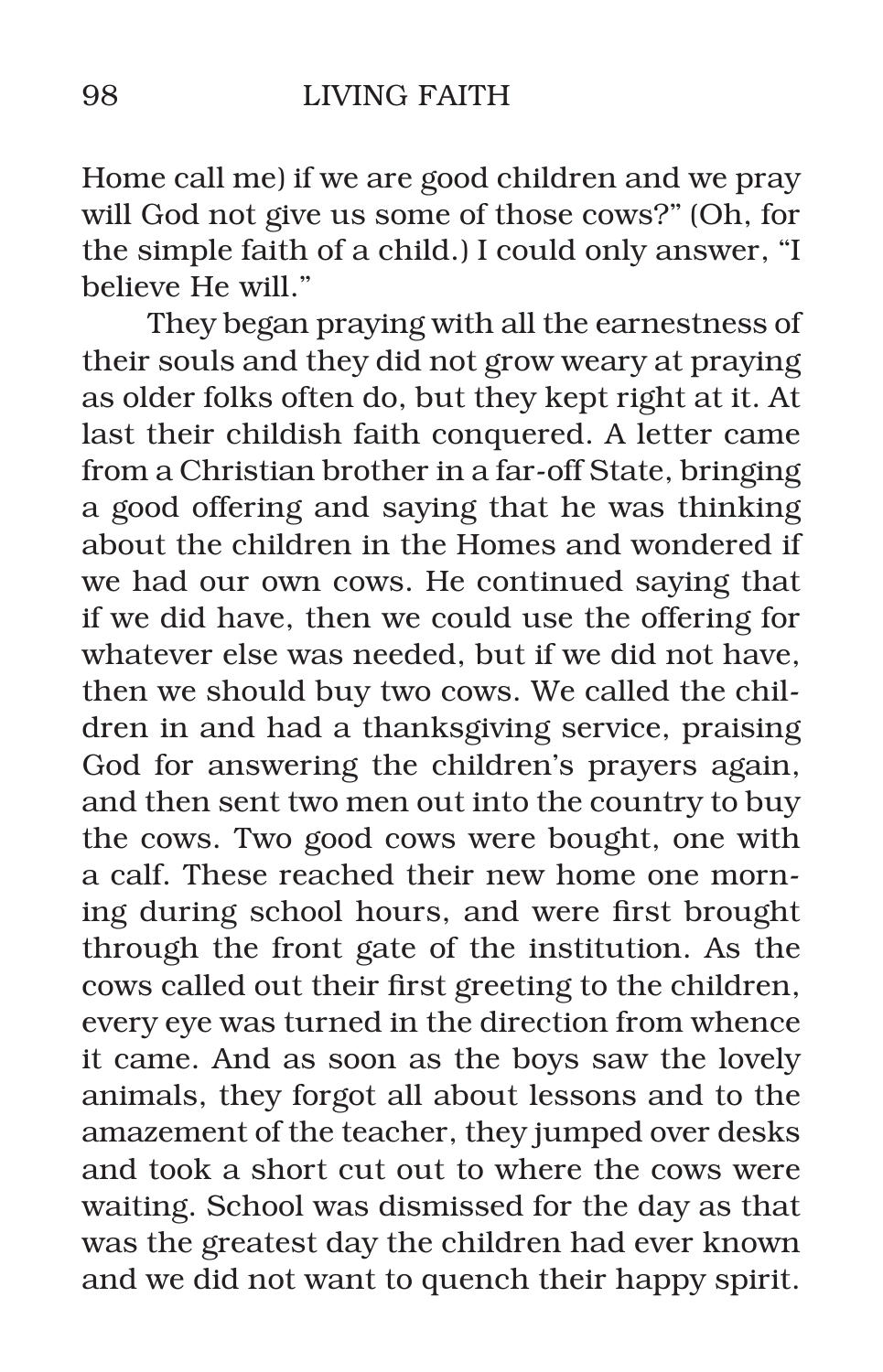<span id="page-98-0"></span>Later in the day, when the fever of their joy had worn off, we called them all together and again read the precious Psalm (that many of them call the "cow Psalm"). Then together we worshipped the Lord and praised Him for answered prayer.

## *Praying for Meat . . . When God Speaks, the Answer Must Come.*

During the first world war, I was engaged in missionary work in far off dark India. Although I was active in general mission work my principal responsibility was in connection with orphanage work. A girls' home was first opened and some years later a similar home was founded for boys. During my first years there, although I was then connected with the Church of God missionary board whose headquarters are in Anderson, Indiana; and although they did at times send a little help for the work, yet during the first nine years of my labors in that field, our work was carried on by faith, as the board assumed no responsibility in the financing of the work I was doing. They only sent, in a brotherly way, what they could from time to time. Our experiences were so great and the many answers to prayer so marvelous, that I could write volumes and not tell it all. During those years we frequently had to say, as did the Psalmist of old, "The Lord hath done great things for us, whereof I am glad." However, I am not going to use much time or space telling of what great things He did for us twenty or thirty years ago. But since He is "just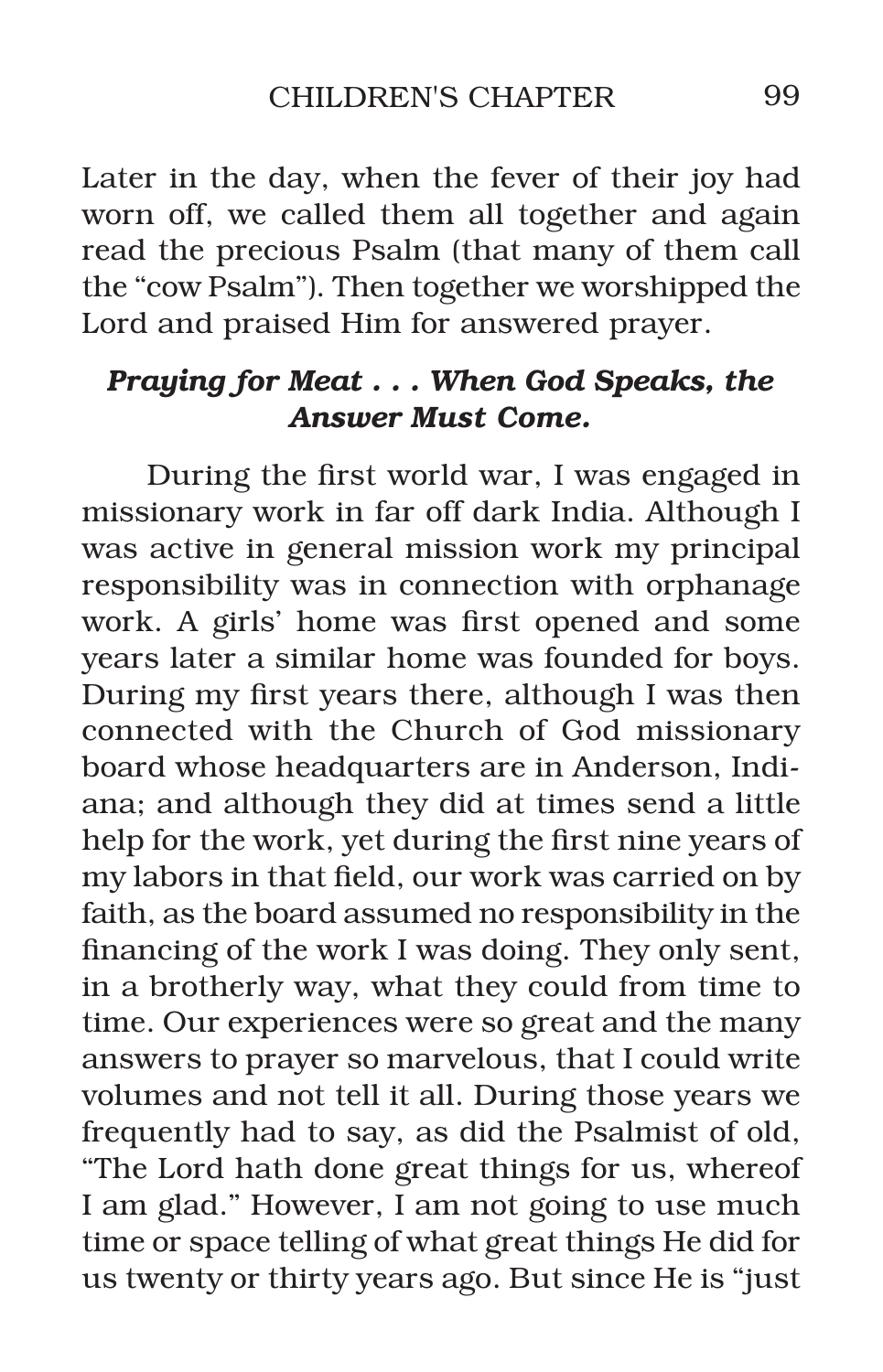the same today," I shall confine the testimonies of this book mainly to the manifestations of God's power in recent years. In this chapter for children, I am going to use an incident that happened in the work there, especially where His love and His care for His "little lambs" was so clearly manifested.

At one time, during the war, it was very difficult to get meat, and at one time the girls in the Home got very hungry for meat. Knowing as they did that those years of war brought on us what we did not have before, they said nothing to me or the other workers about their great desire to have meat. But a group of the older ones (then from 10 to 14 years of age) got together and went far out from the house under the shade trees and there they had a good prayer meeting, laying their desires right out before their heavenly Father in full confidence that He would grant their petition. Later, in telling me all about it, they said they at first had asked the Lord to send either money or meat, but after considering it awhile, one of them said to the others, "but girls if God sends money, Mama will not know it is for meat when there are so many needs, and she will surely buy something else with it." So they went in prayer again and asked the Lord not to send money, but to please send meat. I knew nothing about this simple, childish prayer, but I did know that for two days the girls kept right up around the house. Many times during these days I urged them to go out under the shade where it was cooler, but to no avail. About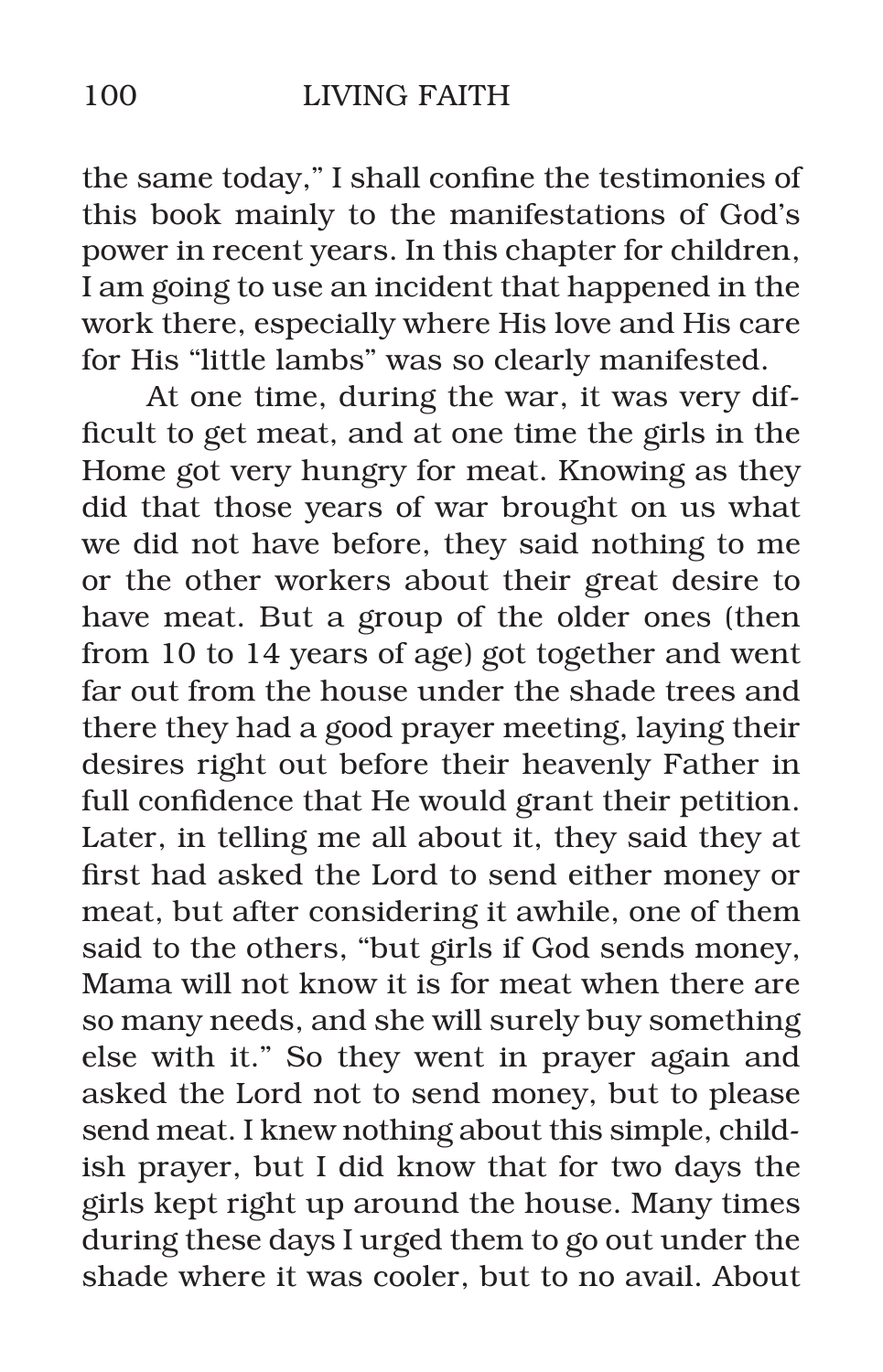<span id="page-100-0"></span>noon of the second day (after they had prayed) a man came to the home with a large basket of meat on his head. A note was brought from the sender telling me that the meat was for the children in the Home. The girls were even then on the back verandah listening to what the man was saying and by the time I got the meat back to them, they were simply overcome with the great joy that filled their young hearts as they realized their prayer was fully answered. I rejoiced with them, and we mingled our tears of gratitude together and adored our Saviour and Friend, as they related to me their experience of taking their desire before the Lord and then waiting for the promised answer. The following day, I called on Mrs. White, the lady who had been used of God to help answer the children's prayer. As I related to her how earnestly they had prayed, and how they had waited the two days in full assurance of faith, she wept bitter tears and said, "Miss Stewart, I am so ashamed of myself," and she continued saying that they (her family) had two sheep, and cared much for them, and that just two days before she had sent the meat, God had spoken clearly to her, telling her to have a certain one of these sheep butchered and to send the meat over to the Girls' Home. She told how she had refused to do so, and that on the following morning when she went out to open the door of the little house where the sheep were kept, she found the very one God had called for dead on the floor. At once, she was convinced that God had taken the animal because she had withheld it, and refused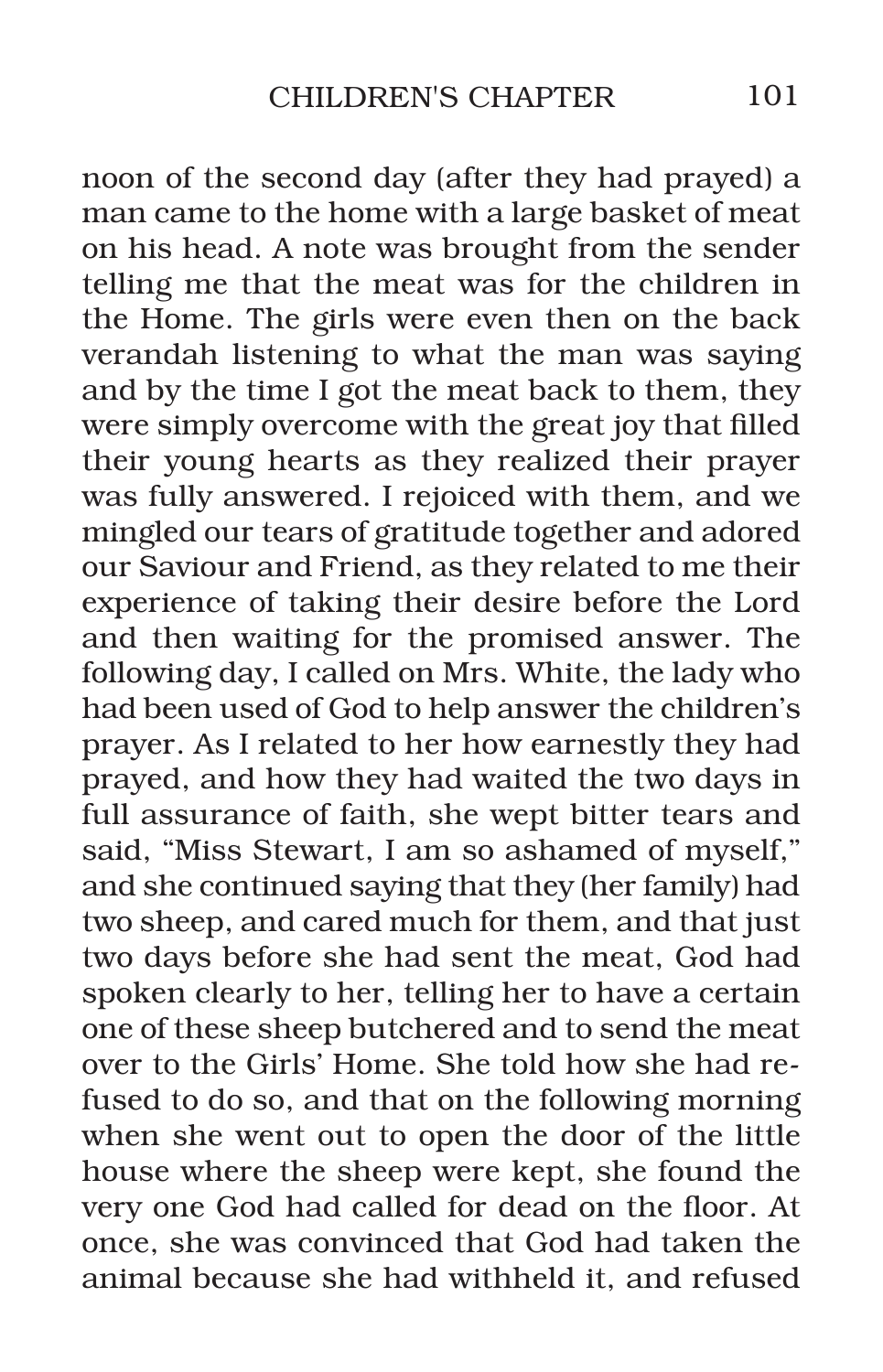to obey Him. So at once, she and her husband called a butcher asking him to kill and dress the meat of the other sheep so that it could be sent to the Children's Home.

Thus God again proved His faithfulness in answering prayer; although it had only been children who had their desires before the Lord. Has He not promised that "the *desire* of the righteous shall be granted?" Yes, thank God, and even children can love and serve the Lord and can get their prayers through and have them answered. And if prayer is sometimes delayed in its answer, never cast away your confidence, for "…though it tarry, wait for it, because it will surely come..." Habakkuk 2:3.

# *God Answers Prayer—And Stays the Rain*

It was a Saturday morning, and everything in the Children's Home in India was in commotion. It had been definitely planned to take lunch and go to the riverside that afternoon, letting the children have a good time out in the open air. They were so happy about it all. But it was understood the work must all be done up nicely before going—so they were doing their very best. Everyone who was large enough was putting their strength right into the work, and planning on a wonderful time that afternoon.

No sooner was dinner over, than the clouds began to gather and the sky darkened. Then the rain began to fall. What a disappointment it was to all. But these dear children had before this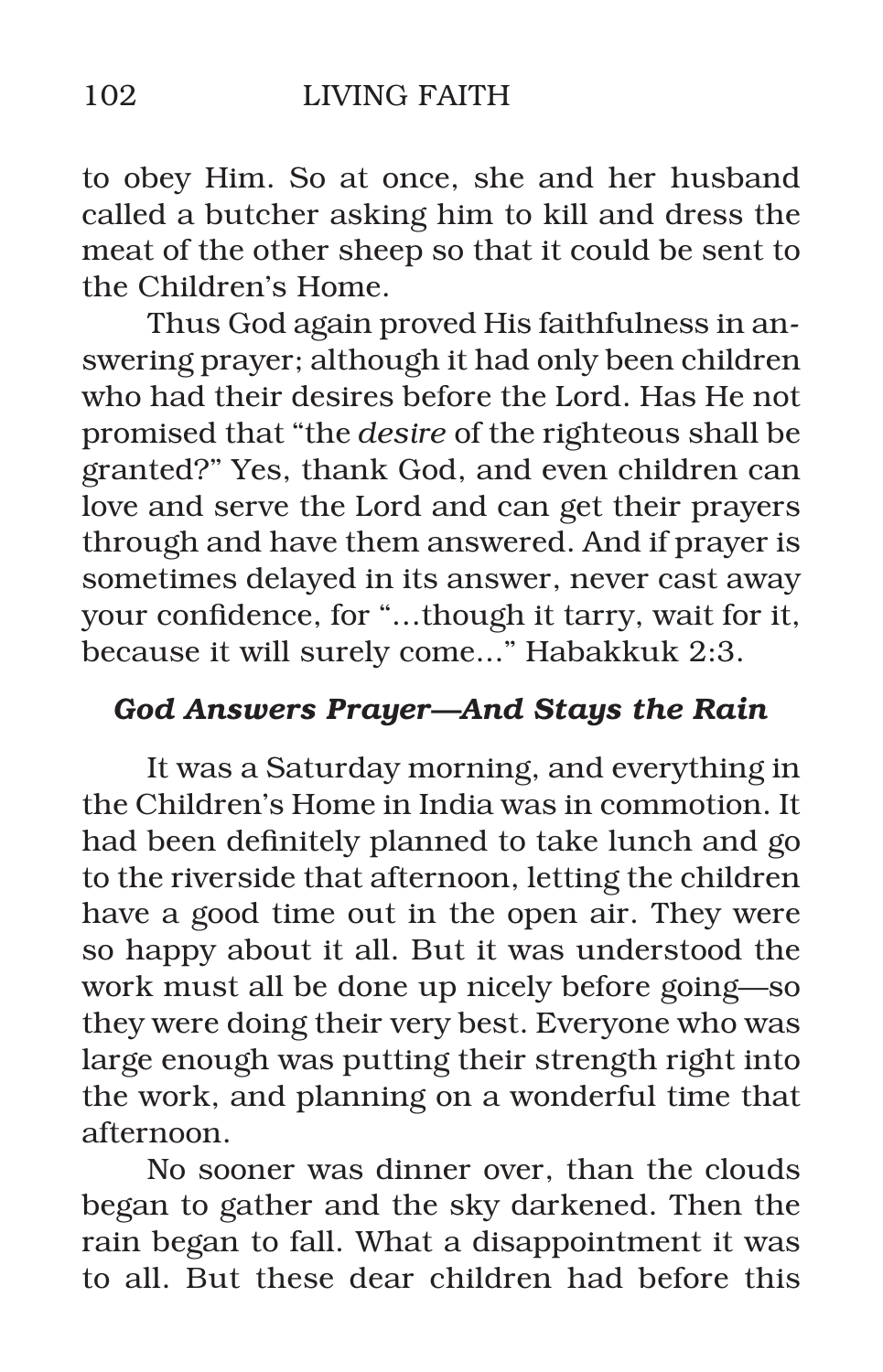<span id="page-102-0"></span>learned that God was their Father, and also that He definitely answers prayer—for those who trust in Him. It was not many moments until the children themselves had a conference, and then away they went, some to one bedroom and some to another. They began praying, but every few moments some child would slip out on the verandah to look up at the sky to see if it was clearing. And sure enough, the rain suddenly stopped, and then although the sky was still dark, the faith of these children could not be daunted. God, their Father, had answered their prayers and stopped the rain, and could they not trust Him to finish what He had begun? They insisted that it would not rain and began getting ready. So we honored their faith, and started. However, at that time we had a sister missionary from another part of India visiting in the Home, and she took her umbrella with her. The children remonstrated, but her faith was not equal to the test. The children, knowing they had asked "in faith" for God to clear the day so they could go, and He had stopped the rain, they were certain He would not then disappoint them. Why should anyone take with them something to protect them against the rain—just as if they did not expect a full answer? (This is the way the most of God's grown up children do.)

The riverside was soon reached and oh, what a joyful time they all had! They played and sang and had their lunch and near night they all returned to the Home. Not a drop of rain had fallen during all that time, giving them a happy afternoon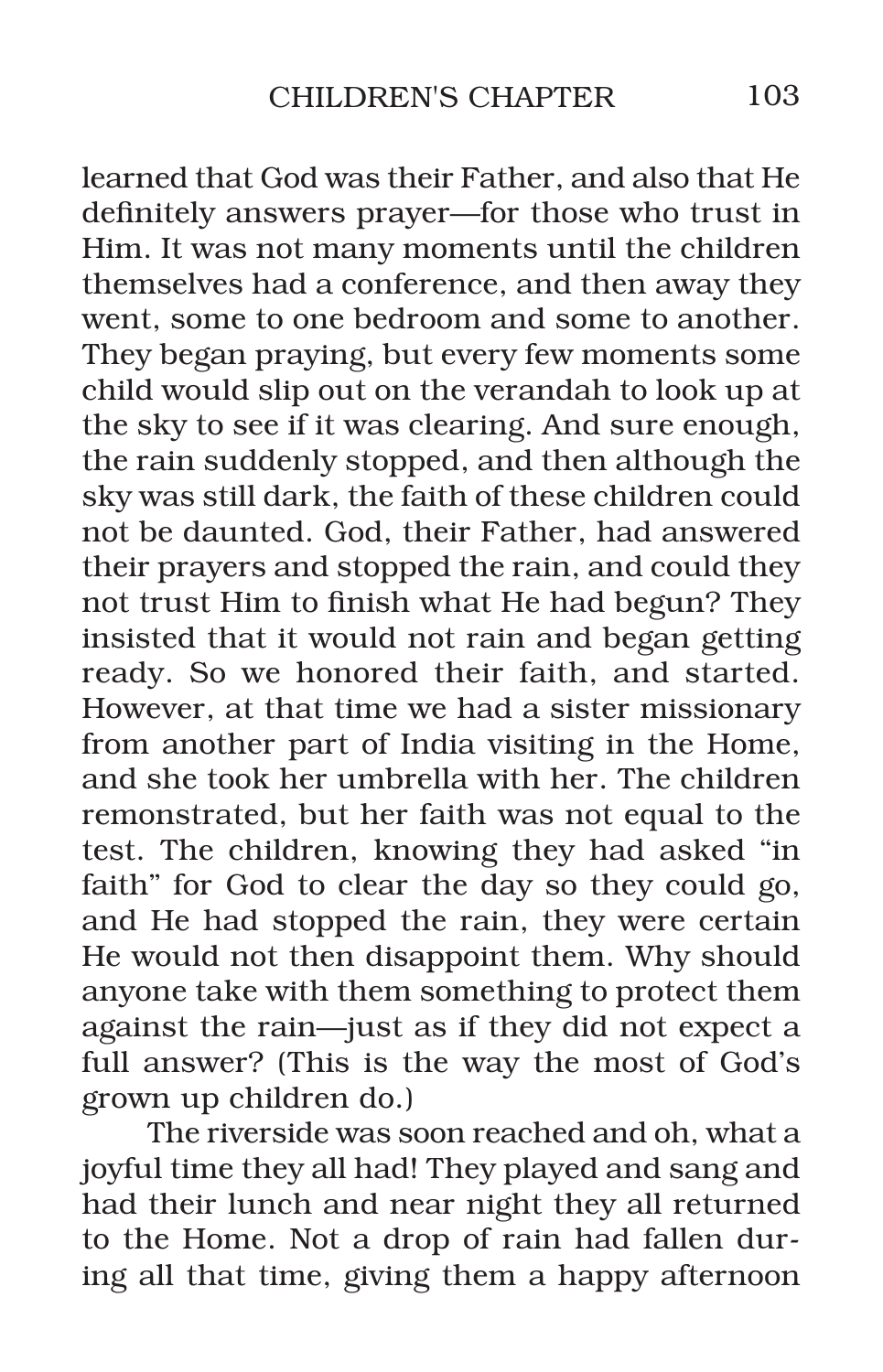in answer to prayer. But just as they entered the Home the rain began pouring down and it rained all that night. This was even more convincing to the children that God had in His plan an afternoon of rain, but He held it back in answer to their childish prayer of faith.

What a lesson to these dear little ones. They could never forget it, and it was deeply engraved on the tables of their hearts that God loves to answer prayer. This should be a lesson to the Lord's BIG children also, and we should all take Him at His Word, rest on His promises, and honor Him by asking largely that our joy may be full, and also that His dear name may be lifted up among the people.

## *God Can Answer Prayer or He Can Withhold*

During my years in Mission Work in India we had some marvelous experiences in God's dealings with us in the children's work, and I am writing this experience for the benefit of little children everywhere. God is not only the God of the older folks, but He is just as truly Father God to all the little children who love Him and trust Him. But it is absolutely necessary for children (as well as older ones) to keep their little hearts and lives clean if they want God to answer their prayers.

What I am going to write about now contains *two* precious lessons for all the dear boys and girls who shall read this chapter. My prayer for you is that God will bless and help each one to under-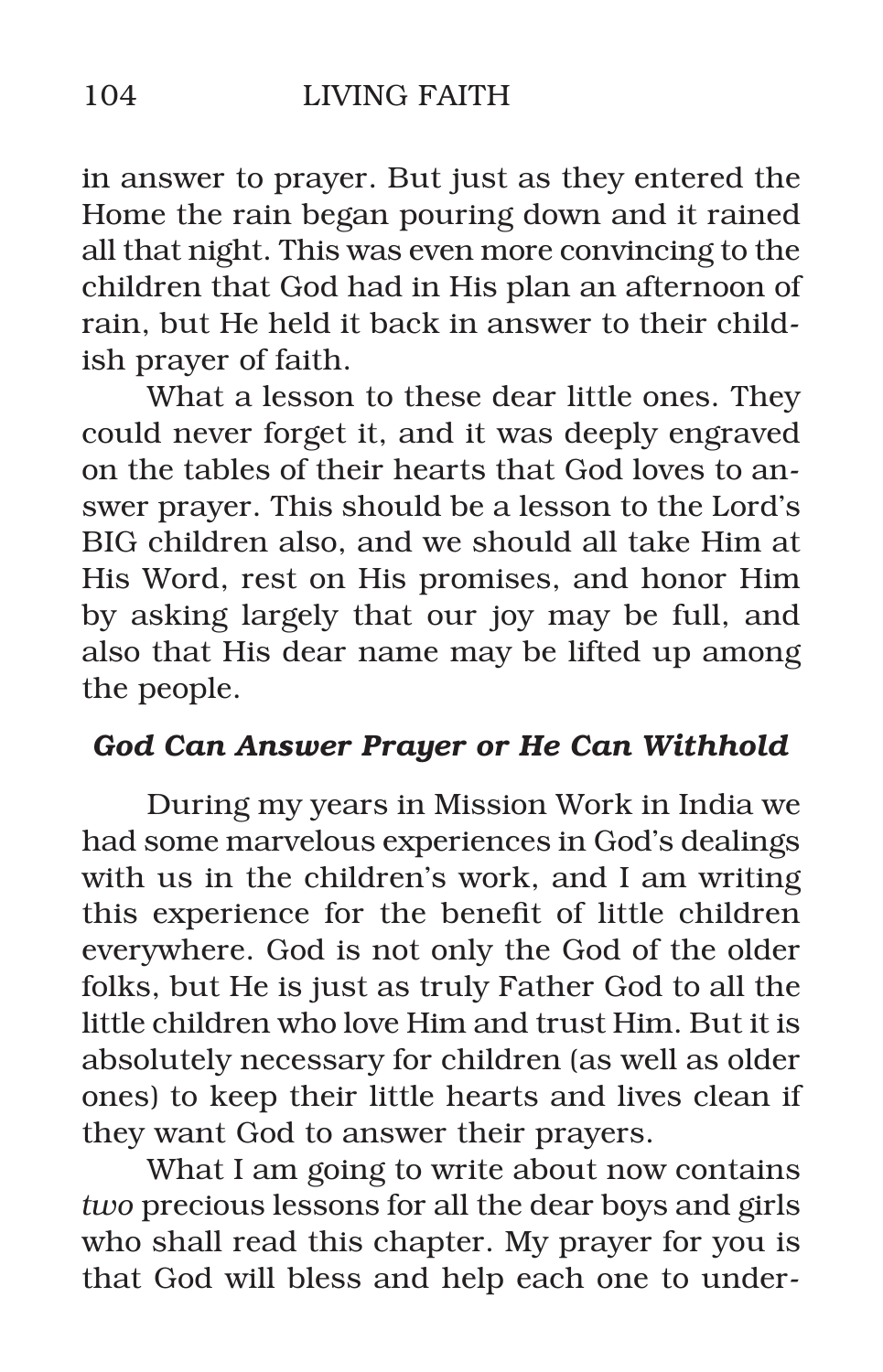<span id="page-104-0"></span>stand both these lessons, and your lives will be richer and fuller if you do.

In the Girls' Home in India the children soon learned that God was their Father, and that He loves them and would answer their prayers. They usually loved to pray and ask Him for the things they needed—and they just expected to get them in answer to their prayers, for He had answered them so many times.

One day a group of them came to me asking if I thought God would send them a lot of candy if they were to ask Him—for they said they really were hungry for some good candy. This was during the First World War, and things were very hard with us, and naturally we could not afford to buy this for so many children. They feared that since it was something they did not really need, He might not answer their prayers. God reminded me of the verse that says, "Delight thyself also in the LORD; and he shall give thee the desires of thine heart." Psalms 37:4. I reminded them of this verse and had them memorize it, for their own use. At last their faith was lifted up, and they went in prayer for the candy. They prayed earnestly and believed, and in a few days they were not at all surprised when a big car drove in front of the Home, and a gentleman came in saying that his young daughters were just home from boarding school, and that they had been making some good candies, and had brought them over for the children. We did not know this family before—but God did know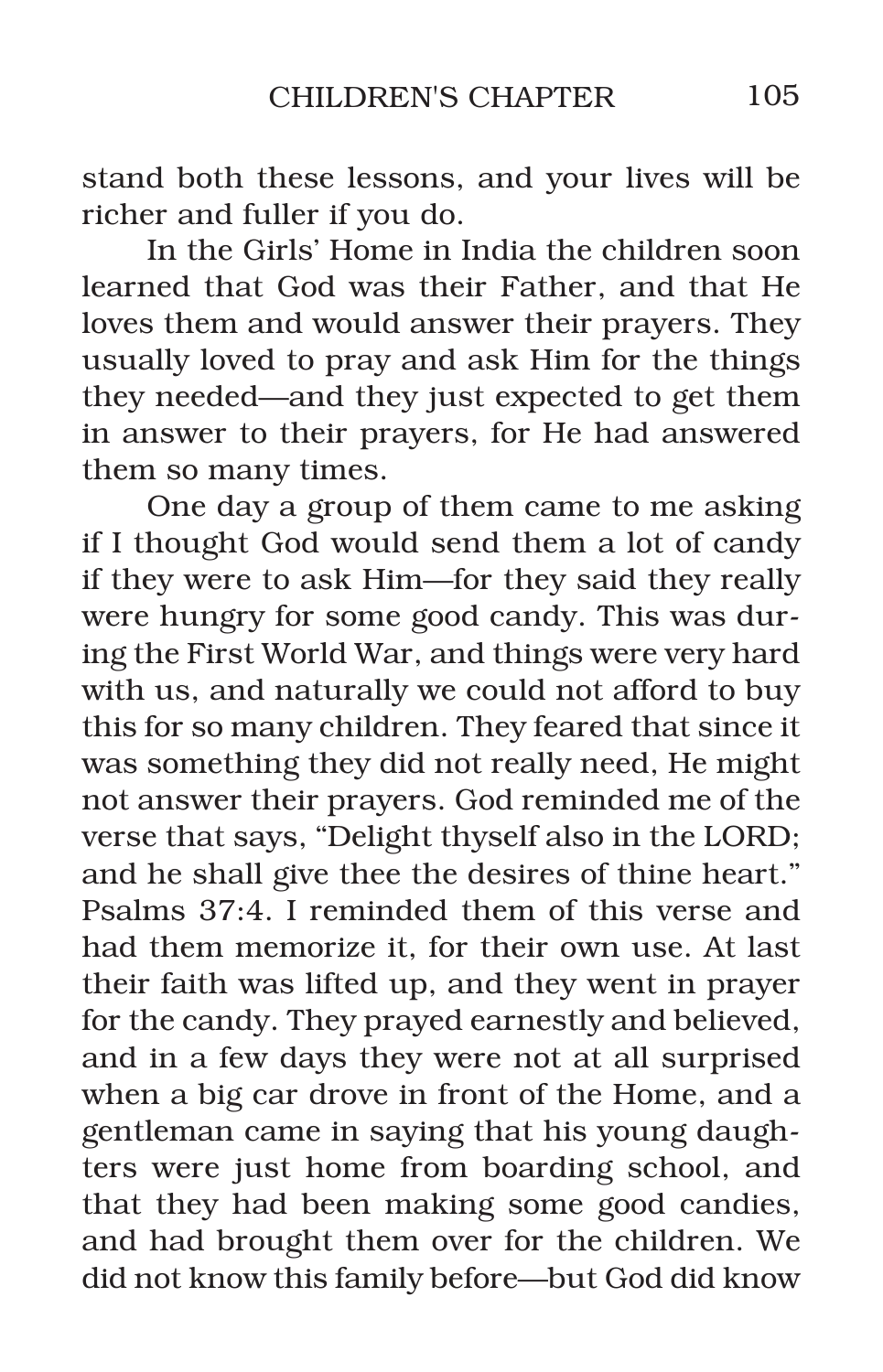them, and had used them to answer the prayer of the children. And what a large amount they had brought! Oh, what a happy time they did have and how they did enjoy those sweets. First, naturally, because they were so delicious. But that was not all. These children had learned to love the Lord so much, and knowing He had heard their prayers and had sent them, made them so happy while they were eating them. They really did thank the Lord for this lovely gift.

But after all this beautiful lesson in faith was learned, they had a very hard experience as the devil tried to spoil it all for them. At the time the wonderful treat of sweets was brought to the Home, two of the teachers were away and their sweets were put on a plate, and placed on the table in the workers dining room. When the teachers returned and were told about the visitors, and what they had brought, and that their portion was kept in the dining room for them, they were so thankful and hurriedly went to get the sweets. But to our amazement, there were *no* sweets for them. The plate was there—but it was empty. What a surprise! Knowing that no one else had entered the home, we rang the bell and called the children all together and tried to find out who was guilty of stealing someone else's candy. No one confessed—all said they knew nothing about it. A gloom and sadness settled down over the Home, for *Truth* had been held at a high standard there. Days passed, and at last with the heavy work that always belonged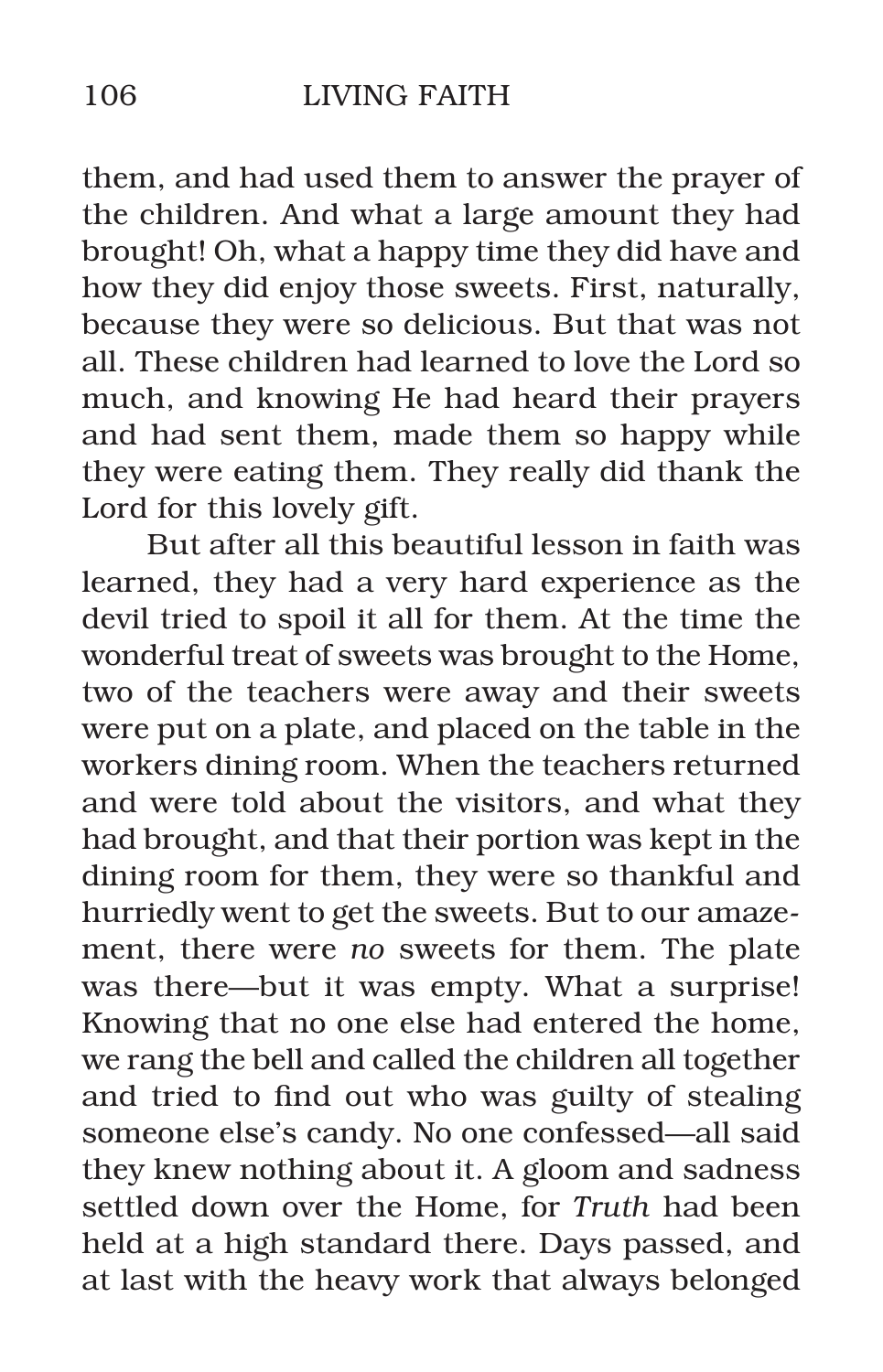<span id="page-106-0"></span>to the Institution, and other things that naturally came with each passing day, many forgot this incident of "the stolen sweets," but a few of us could not forget it, and prayed earnestly that a lifetime lesson would be brought to the children in some way. Covered sin grieves God, and too, He has said "to be sure your sin will find you out," and this is true. Sin just cannot be long covered.

One day we found the food supplies were very short, and by the evening meal there was only about half enough, and although we prayed, God did not send any more. This condition continued for four days, each day just enough food coming for the smallest children to have their full supply, but for the others a very skimpy supply, until they were really hungry. This had never happened before in the Home. We prayed, but we knew something was hindering.

The climax came on a Sunday afternoon. We knew the children were hungry, and oh, how we suffered in realizing this, but our great burden was for God to clear the spiritual sky in the Home, as we knew prayer had not gone through. That evening after the smaller ones were tucked in bed, all the others gathered in the living room, and as I sat there in a low chair, most of the girls were sitting on the floor, Indian fashion. I talked heart to heart to them, and told them we knew God was withholding and that there must be a real heart searching to find out who was guilty. As I talked on, one dear girl about 10 years old,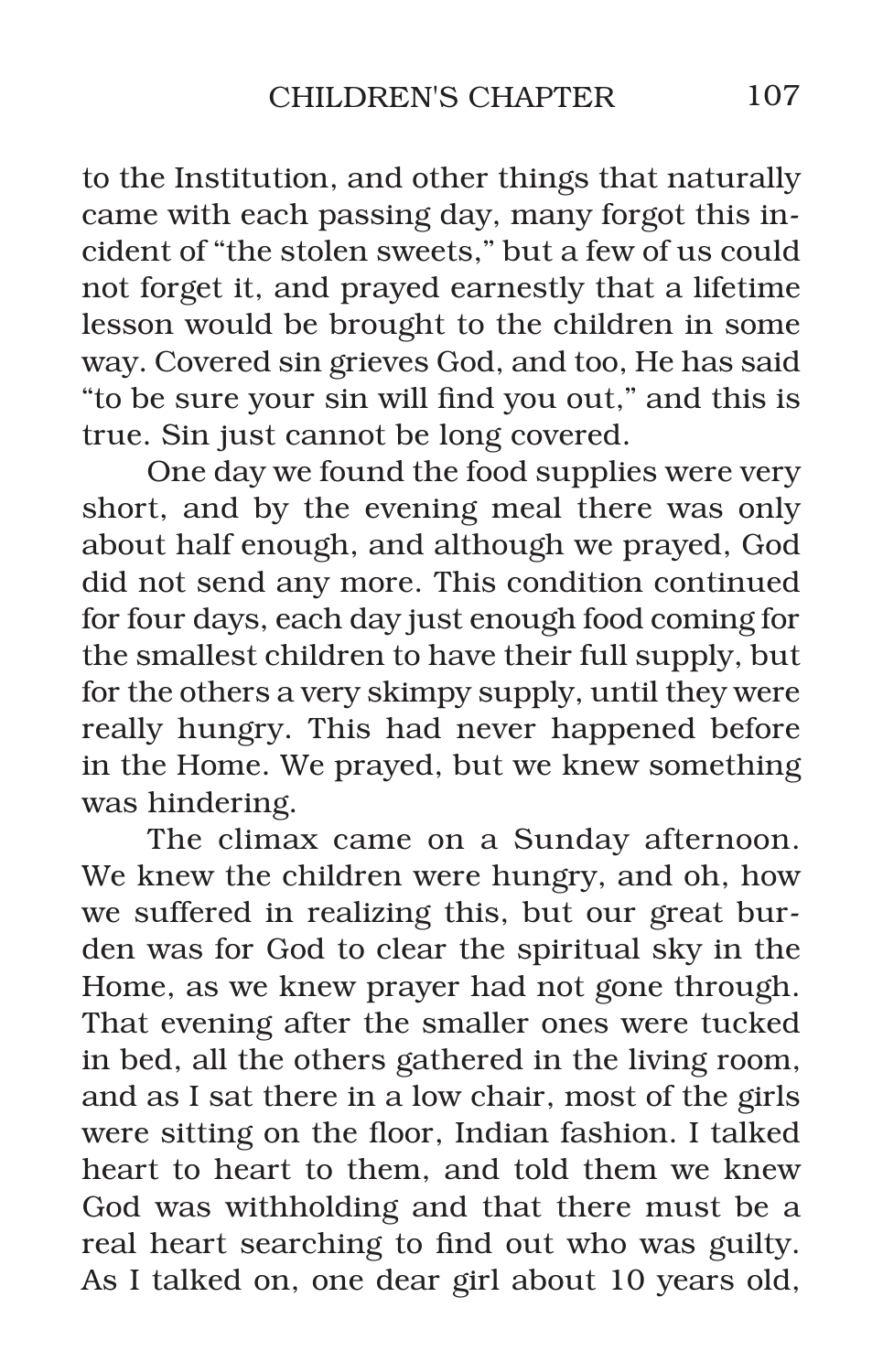broke up in the deep of her little heart, and arose and said, "Oh, pray for me—I am the guilty one. I stole those sweets long ago, and hid them and ate them. No one else had anything to do with it. I have suffered so much seeing you all suffer, and now I must confess my sin. Do forgive me, and pray for me." What a breaking up we did have, and how God did bless in that season of prayer. As we finished, and this dear girl gave a clear testimony of God's pardon, we all went to bed, satisfied that God would now answer. Early the next morning the postman brought the mail, and one letter had a good supply of money. Oh, praise God, He does not fail! But imagine our surprise when we saw by the postmarks, that the letter had been in that Post Office just four days. God had kept it hidden, or in some way kept it from coming through—until the sin was out of the way. Then He quickly got it on its way, and supplied all the needs.

My dear children who are reading this remember always that God cannot bless when you try to cover sin. Always be openhearted and sincere, and then when you have a need you can, with pure hearts, call on God for help, and He will answer. From that day, we frequently heard the children speak of this incident, and of how necessary it was for them always to do the right if they wanted God to help them in time of need. So God taught us two very precious lessons through this experience.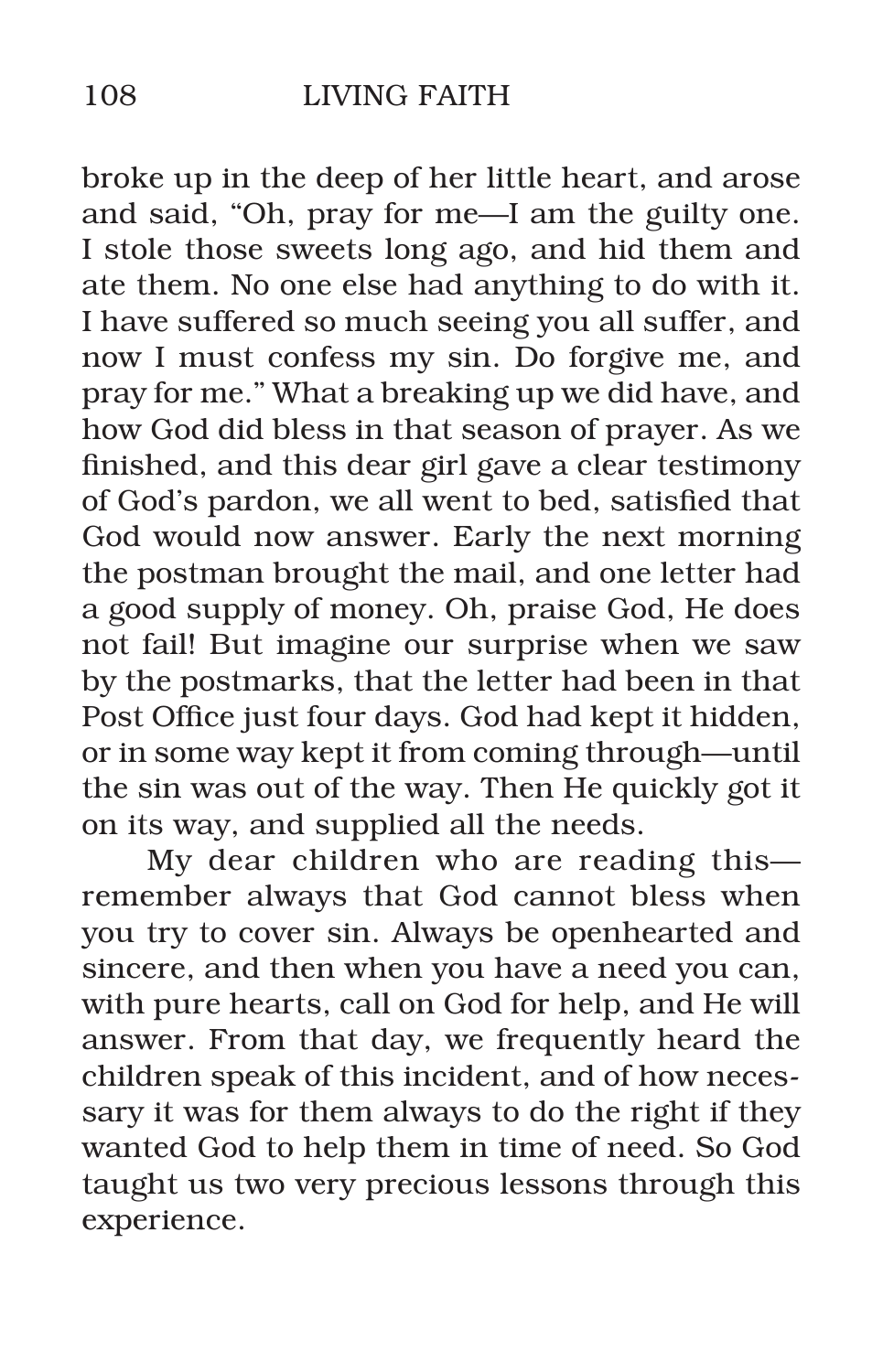# CHAPTER VIII

### DIVINE HEALING

# "The Prayer of Faith Shall Save the Sick…" James 5:15

The Remarkable Story of E. Faith Stewart's Serious Illness and Healing

Some of we brethren who were eye witnesses of Sister Stewart's serious illness and her remarkable healing in the spring of 1945 feel constrained by the spirit of God to write some of the facts concerning this healing as an inspiration to the faith of those who shall read it. However, let us say that it will be quite impossible for anyone who did not see her during her illness to really comprehend just what God did do for her. And our only desire in writing this is that God's name may be glorified and that poor, discouraged, suffering ones, reading this, may be encouraged to put their trust in the One Who Never Fails.

On December 29th, 1944, Sister Stewart, in closing a three day ministers' meeting (in Havana, Cuba) preached the most powerful sermon on Divine Healing that we had ever heard her preach in the fourteen years she had been here in missionary work (up to that date). In her message she urged the brethren to lay hold and maintain at any cost the blessed doctrines of the Church of the Living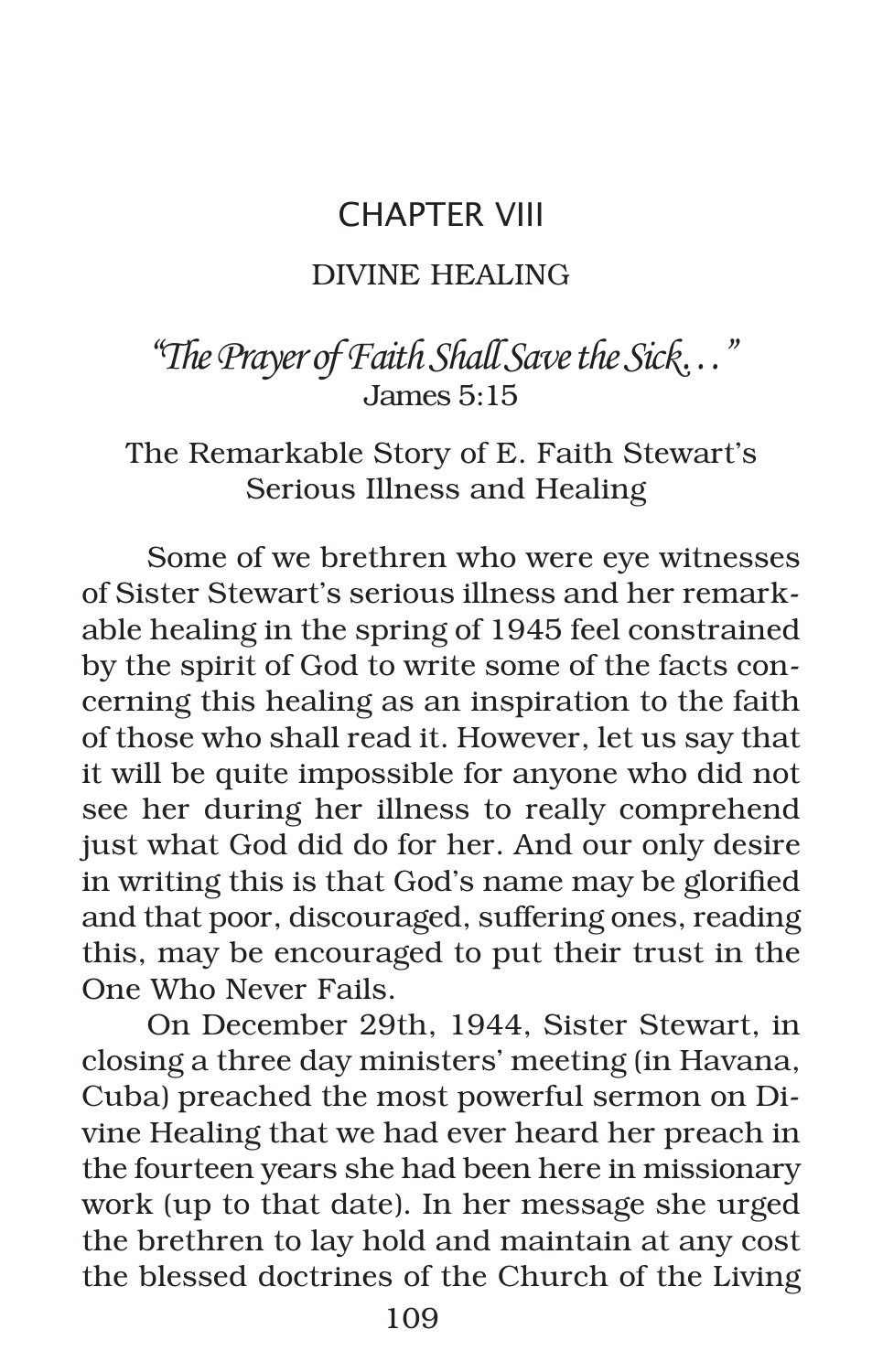God. She spoke strongly of how the doctrines of the Bible had been lowered in the church in many places, but that we here in Cuba must see to it that every Bible doctrine be definitely *taught* and *practiced*. She said that we as God's people here *must* hold the standard even at the very greatest cost. And that many times God had to let sufferings come to the faithful ones that His Word be preserved, as the Lord had to have instruments through which He could work. And Sister Stewart continued saying that if God ever wanted her as an instrument through which to work out His glory, she wanted to be submissive and true.

She continued, saying, "My brethren, if I ever get so sick that I am unconscious, where I cannot fight the good fight of faith myself, I urge you for Jesus sake, and for the sake of my reputation as one who for many years has definitely trusted alone in God as my healer, to just leave me entirely in His hands. If I ever get to where you feel that medical help is the only thing that would save my life, then just let me die, going into His presence just as I have lived. For I would choose death in His will, rather than to extend life in any other way."

The day after having put this solemn charge on the church, she left for Punto San Juan, Camaguey, a distance of some 400 miles from Havana, to hold a two day assembly meeting with a few congregations in that district. She returned from there on January 3rd, and two days later was taken very ill. As we saw from the first that her illness was serious, a doctor was called just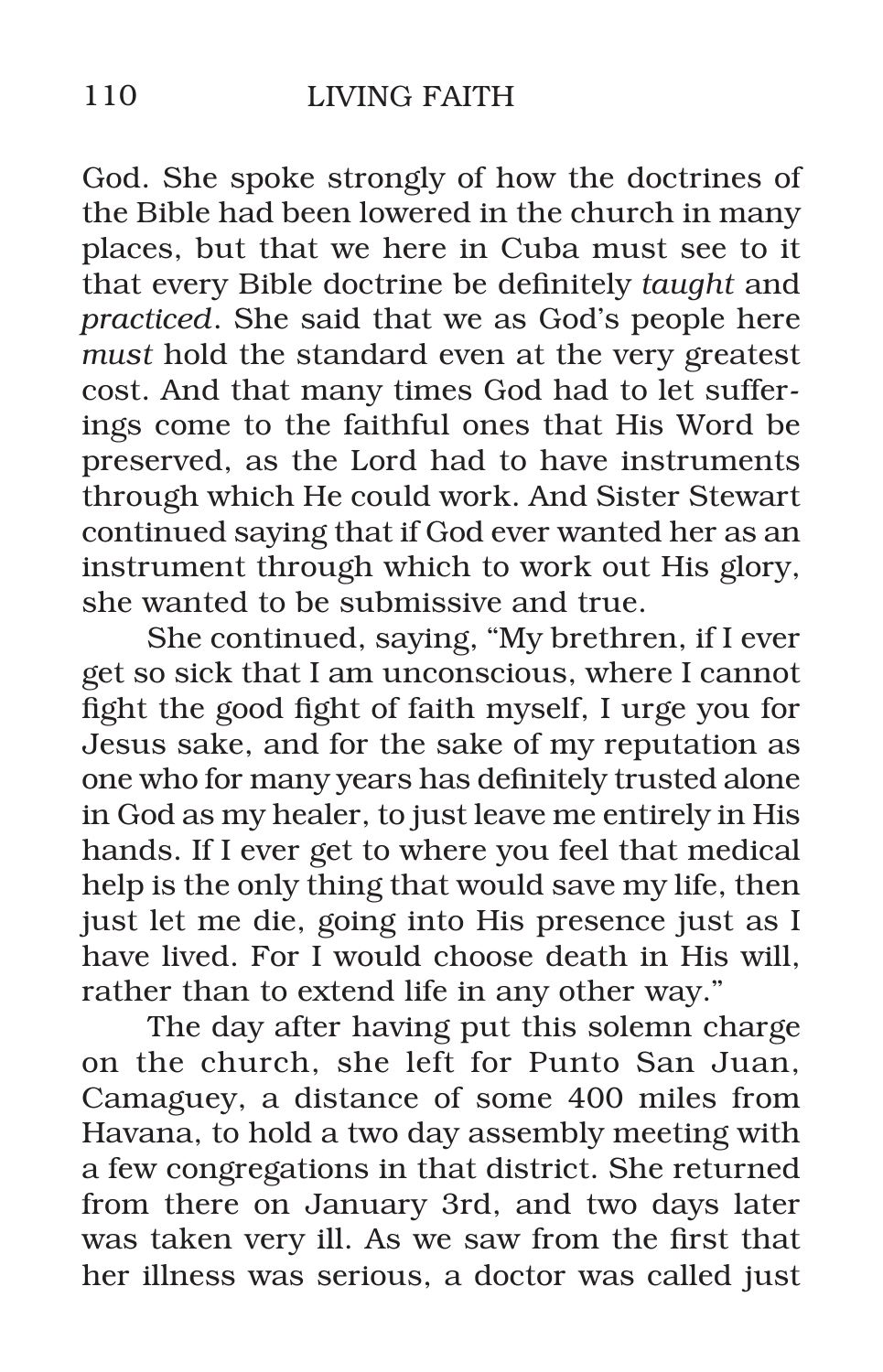<span id="page-110-0"></span>to examine her (to comply with the law). He said her condition was very grave indeed. He said her's was a case of gallstones, and that to save her life an immediate operation would be necessary—but he also said that her heart condition was so serious that it would not permit operating. What a sad condition she would have been in if her trust had been in the uncertain arm of flesh. How thankful we all were that we knew her trust was alone in God, and that He was able.

A few days later Sister Stewart was removed to Buena Vista (another section of the city of Havana), where she would be closer to the congregation and could have better care. Soon complications set in and it required a group of faithful ones to divide their time, and care for her night and day. Two days after removing her, she lost all consciousness and also had a 'stroke', which made her entirely helpless. The church building was close by, and the doors were never closed day or night during her entire illness, for groups of brothers and sisters were constantly there holding on to God in earnest united prayer for God to spare her life. Cablegrams were sent to many in the States and they replied that many there were also holding on for victory.

As we watched our beloved sister sinking lower and lower, another doctor was called in to examine her, so if she passed away there would be no trouble with the law. The first doctor who had examined her had turned so bitter because she was not sent to the hospital for the operation (although he could give no hopes), that we felt it unsafe to not call another.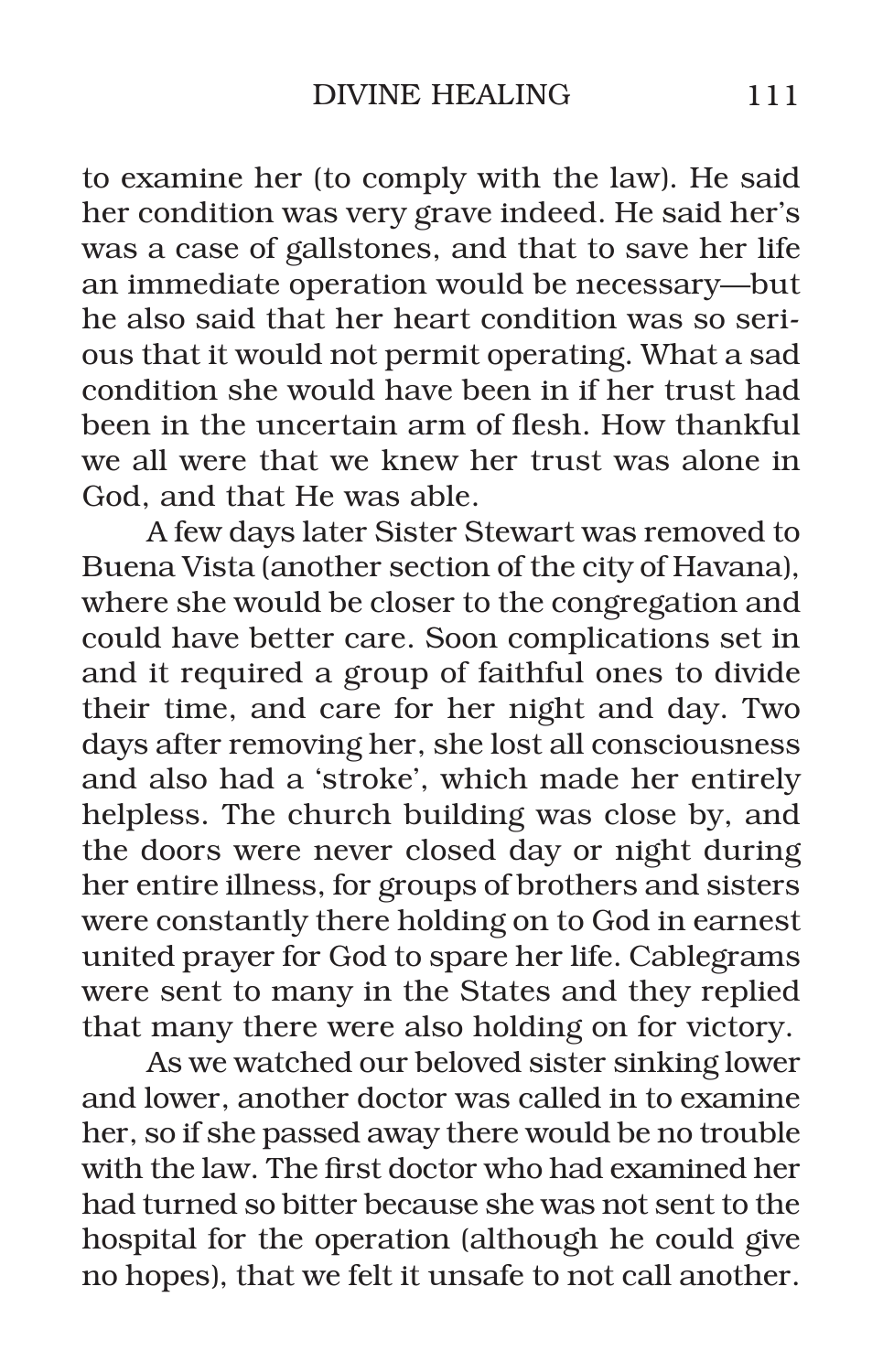This one said her case was hopeless and that he could not understand how she was living, and said it then could be only a matter of a few more hours. Hundreds of brethren and friends from all over this part of the Island came in to see our sister, and looked on her with sad hearts.

At last one night, about 10 o'clock, the toot of an ambulance was heard, and in walked a doctor and nurse with a friend of ours. This gentleman friend said to some of the brethren that he had personally paid for a private room in the hospital and had come to take Miss Stewart there to see what could be done. He said, "Miss Stewart is dying and something must be done at once." Several of the brethren answered and told them that before losing consciousness Miss Stewart had herself put on them the solemn responsibility of leaving her definitely in God's hands alone, if she got unconscious where she could not stand for her own desire, and they felt they could not submit to her being taken, knowing as they did that it was against her desires. Then the doctor told us that if she was not allowed to be taken, and if she died, (as she would) some of the brethren would be handled by law for man-slaughter. They also told us that the Federation of Doctors would take a hand in this. We pointed out to the doctor that all over the land, men are dying for the sake of principles which many times do not amount to anything—then what would it matter if some of us did have to suffer a little for standing for a principle of Divine Truth, founded on God's Word.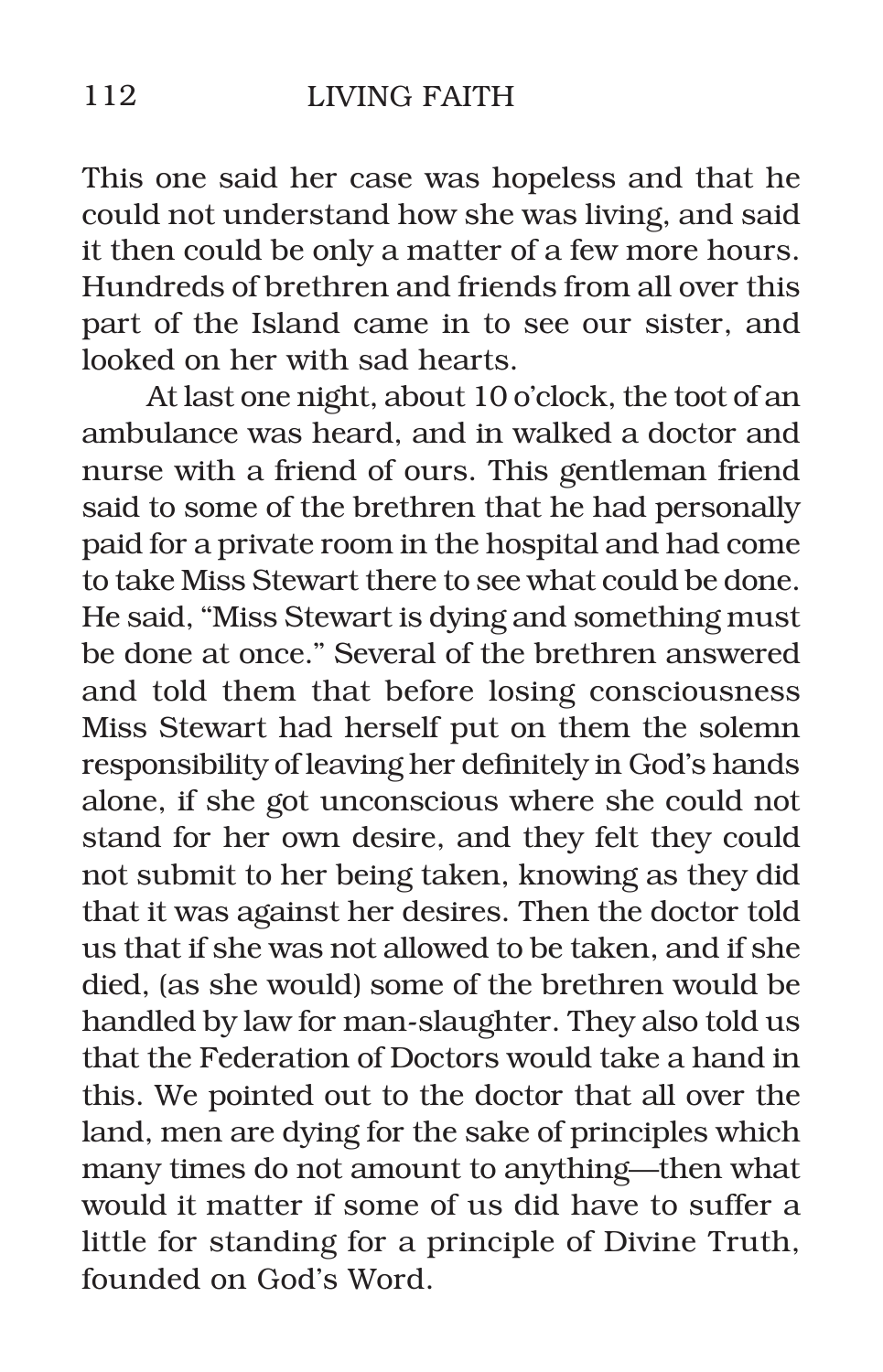<span id="page-112-0"></span>We do thank the brethren here and in the North who stood solidly during this long, severe test. The church in Cuba had never experienced anything like this before, but God gave sufficient grace. The first doctor who examined Sister Stewart said this case was a case of slow murder, and that when she died (for of course they knew she would die) he would see to it that not one of the several doctors who had examined her should give a certificate for burial. But thank God, while these were waiting for the hour when they could plunge God's people here into confusion (as they thought) and great trouble, God was working out His own great plan for the glory of His name.

Our sister lay in this condition—entirely unconscious for 29 days. But the *prayer of faith prevailed*. On a Friday night God gave the witness that prayer had gone through, and although slight signs of improvement were visible, still God let us be tested, and she remained unconscious until the following Sunday morning when to the great joy of those watching her, her eyes opened. This was the morning of February 9th, and as different ones rushed to her side and spoke, she recognized each one by their voice, although her vision had not yet returned. The first one who reached her side and spoke to her was the friend who had formerly brought the ambulance and doctor, to take her away by force to the hospital.

Sister Stewart had to learn to eat again, and had to learn to walk, etc. She was as one having been completely gone from this world, being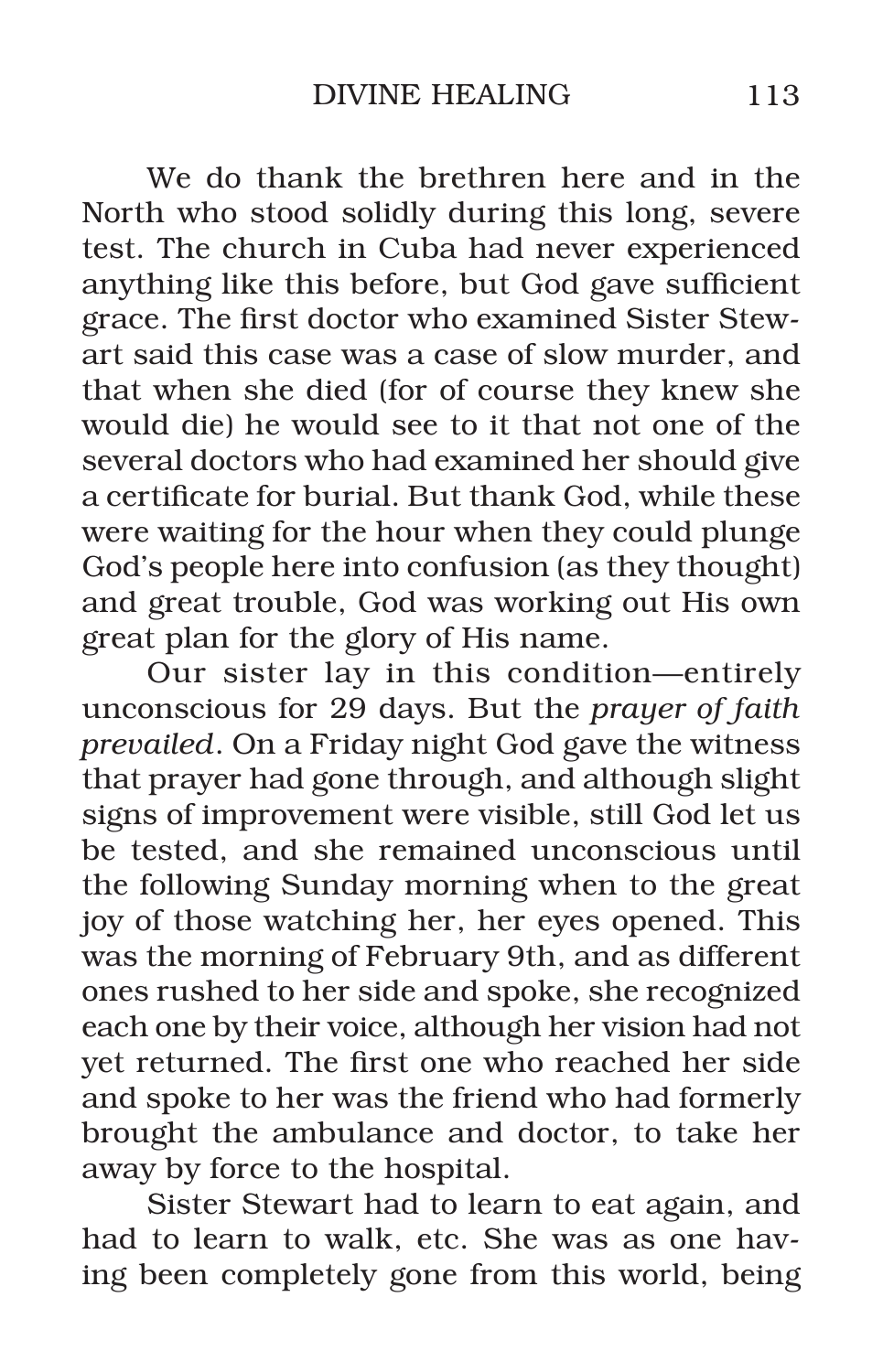restored. Praise our God forever. Glory be to His matchless name! Her strength began to return and one month later she was able to go in a car to the city to attend to some business. She had gone down in flesh from a weight of 168 pounds, to around 90 pounds. The day she went into the city, just one month after her healing, she was weighed, and had gained until that day she weighed just 100 pounds. What a mighty God we do serve! Oh that men everywhere would learn to trust in God for all things. Truly the mouths of the gainsayers were stopped, and our Christ was exalted among the people. And as Sister Stewart once more walked the streets of this city, going in and out among the people in her ministry of service to humanity, many were blessed and were made to believe in Our Living God as never before. Truly t*hey that trust in the Lord shall never be confounded or put to shame.* Bless the Lord, oh, my soul and all that is within me, bless His Holy Name.

Signed:

 Mr. Jose Campins, Pastor, Church of God, Almendares, Havana, Cuba

> Mrs. M. Campins, Assistant Pastor, Church of God,

Almendares, Havana, Cuba

Erasmo Texidor, Evangelist

Mrs. America Suarez, Pastor, Church of God, St. Fe, Cuba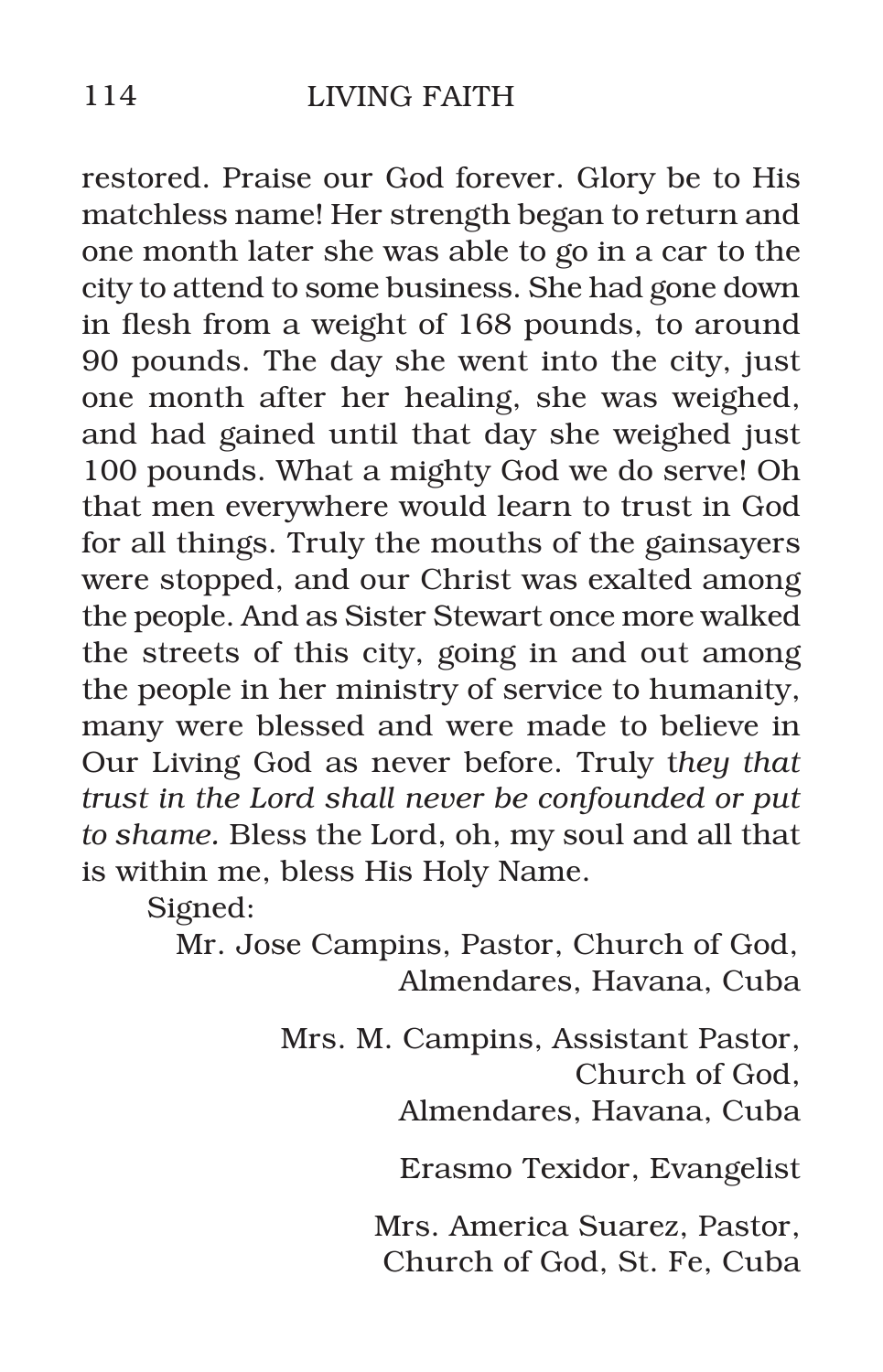<span id="page-114-0"></span>This is one testimony of healing that I could not personally write, as much as I might want to, for I was so completely dead to everything, that I only know what the brethren tell me. As far as I know, no one who saw me during this illness has ever seen anyone else in the condition I was in living on to tell the story. Never shall I forget the burden that gripped at my heart the 29th of December, 1944, when I preached in the last service of our three day ministers' and workers' meeting. Having watched the drift that had been coming in on the church in the States, and having suffered deeply over seeing the blessed standard of God's Holy Word let down, my soul was stirred and I did heavy preaching in that three day meeting. My special burden was that we as The Church of God in Cuba definitely take our stand (and keep it) to keep the full unadulterated Word of Eternal Truth right up in the place God Himself has put it, and not allow compromise of any kind to enter our work. My last message was on Divine Healing of the body, and that message of Truth burns in my very soul yet today. God's Word is unchanging; His promises are *Divine* (not human); therefore, they cannot be *broken* or *changed*.

Although I had not said much about my physical condition, I knew well that unless God worked a miracle in my body I could not long be with the little church in Cuba, and my soul was heavily moved. Would they be able to stand in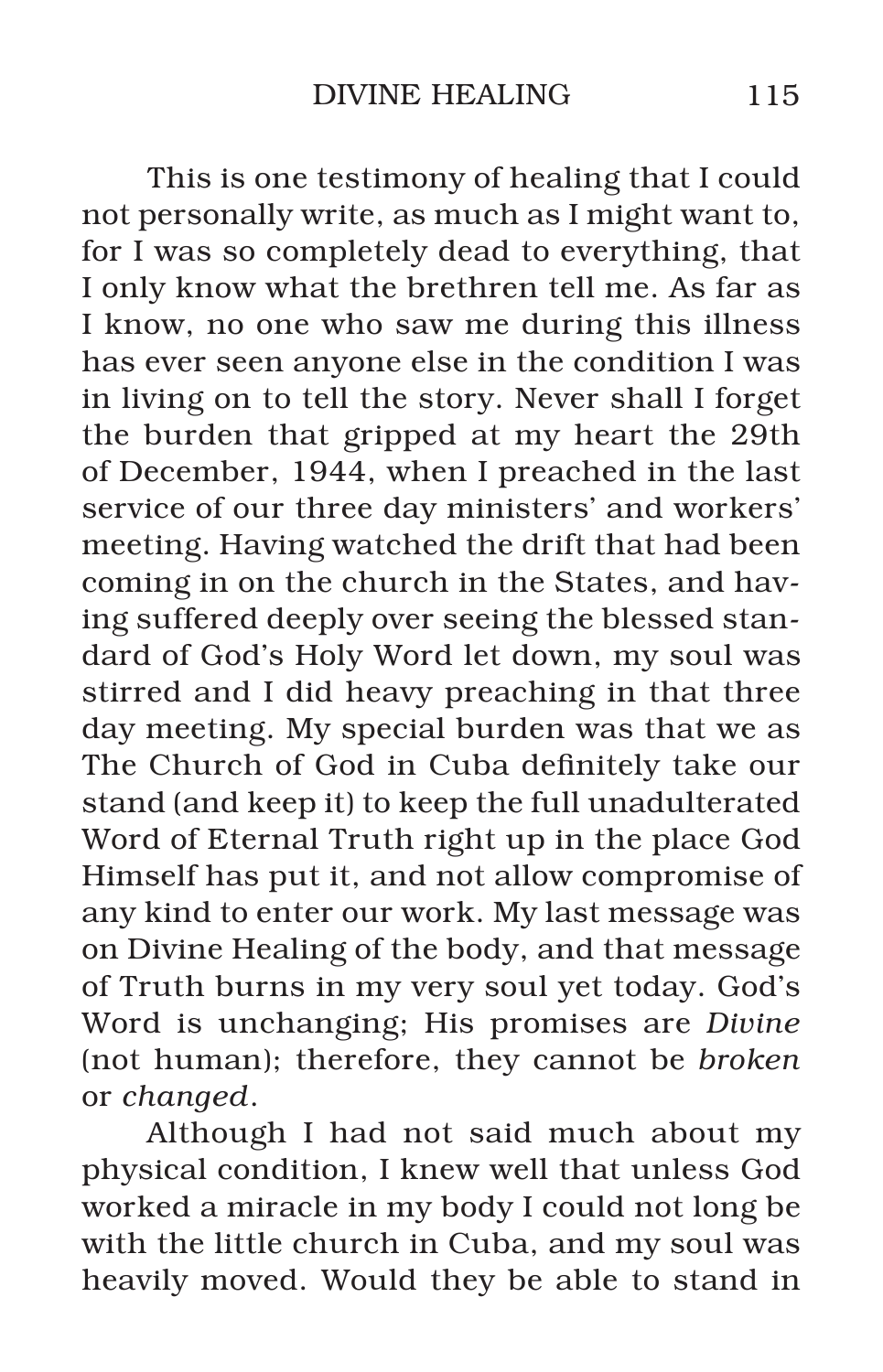the persecutions that I believed were soon coming on us, and to keep up the standard of *Truth*  where God wanted it kept, or would they weaken. Would their courage and faith hold out? So out of a burdened heart I spoke, and thank God the message of Truth had a definite response from the hearts of many of our number. Thank God for brethren who could stand such a test, and say with David, "Though we walk through the valley of the shadow of death, we shall fear no evil, for thou are with us, and thy rod and thy staff, they comfort us." At the time I took my bed I weighed 168 pounds, and when I got up, or when God touched my body in healing, I weighed around 90 pounds. After being well nourished for exactly one month (after getting out of bed) I made my first trip out in a car, and went to the bank. That day I just balanced 100 pounds. Thank God, He soon brought me back to normal, and I have now put in more than six years of the hardest work I ever put through. Never have I at any time in past life carried the amount of heavy responsibility and put through such excessive work as in these past six years. Praise God from whom all blessings flow, He is still the very same Christ of God, and none of His promises have lost any of their power. If you want a fulfillment of His promises in your life, be sure to *live to the full standard*, and to *teach* the *full* standard, and keep your life entirely hidden away in His will, and the promises are yours. Here in Cuba we are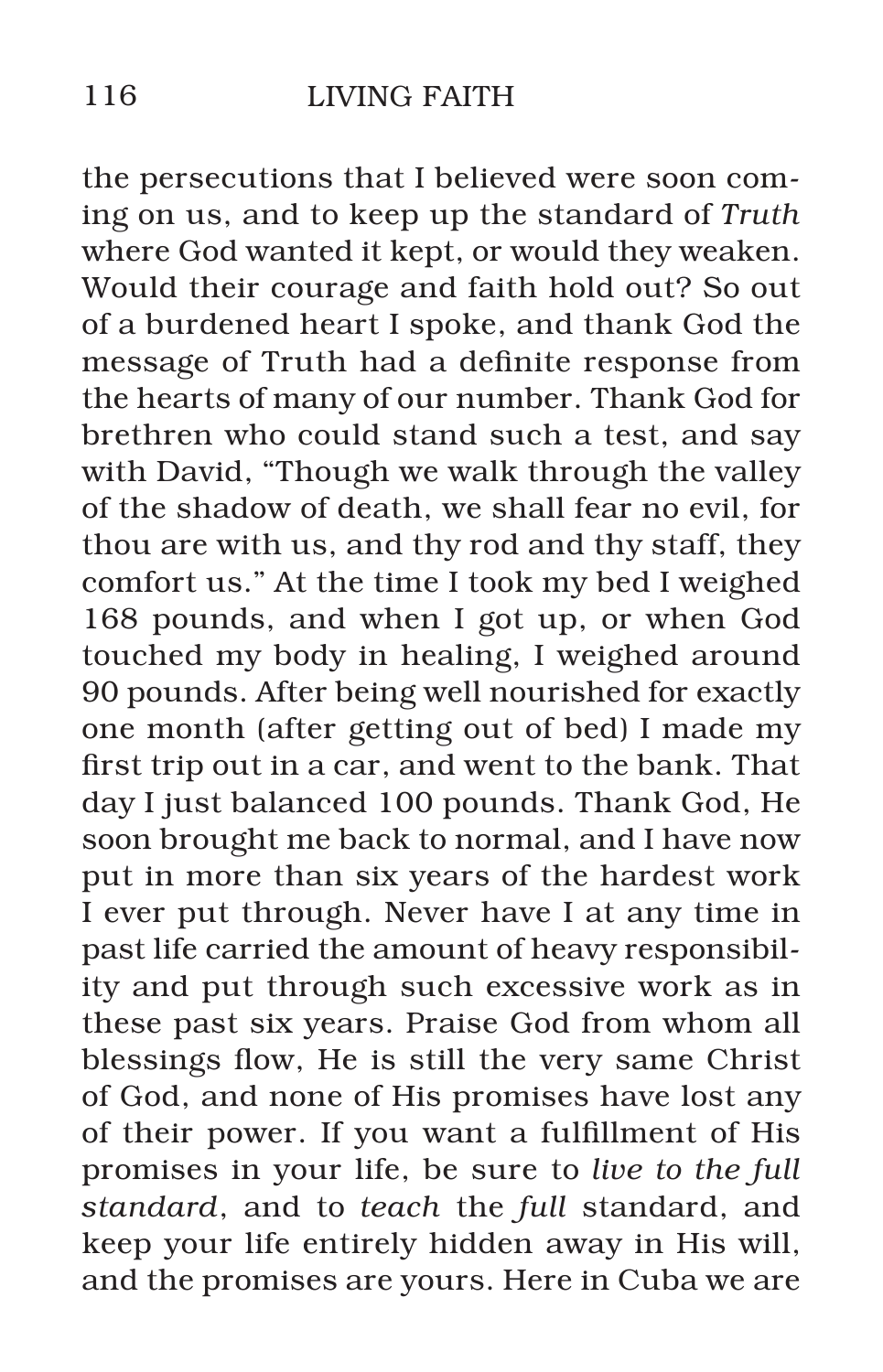[DIVINE HEALING](#page-116-0) [117](#page-116-0)

<span id="page-116-0"></span>still going right on with the good old time *Truth* and it is good enough for us. We are not seeking any easier or broader way. Praise God forever! Yours in defense of the *Full Gospel*.

## *Healing of Blind Eyes*

Truly we are living in a day of infidelity and unbelief; and as children of God we need to seek every means possible to keep our faith in God and in His unfailing promises alive. If the devil can destroy faith in the great power of God, it will not be long until the entire plan of redemption will become vague. And the very foundation of everything spiritual will go right out from under us, and our religion will then be only a dead form, even denying the power of God, and we shall be carried into the whirlpool of sure destruction. My brethren, awake, and renew your search of the Holy Scriptures, and pray through until the fire of the Holy Spirit will be kindled anew in your hearts (if you have lost it) and His promises will become real to you, and you will be able to have the daily benefits of His power working in your behalf.

I personally know scores of men and women today, who at one time trusted God for their healing just as definitely as I do today, but who slipped somewhere along "life's highway," and today they not only do not trust their own bodies in God's powerful hand, but they ridicule those who really do get answers from the Lord. But if I believe the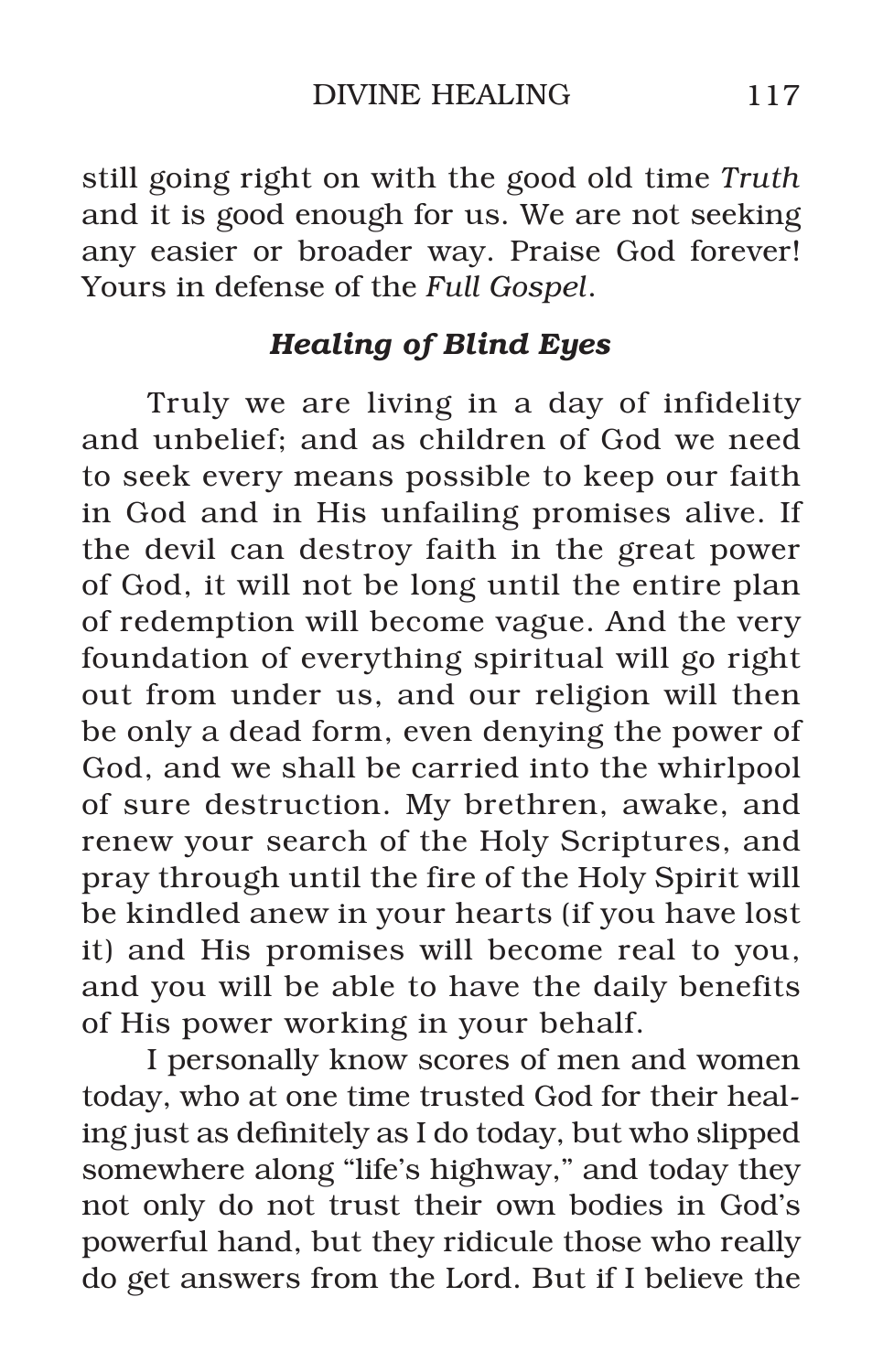Bible to be God's inspired Word of Truth, then I must believe the promises He has given us, and must act like I believe it. The world of sinners around us will never know anything of God's Divine power, and of our privilege of living where the blessings promised may be ours, *unless* we as Christians have a living demonstration of the fulfillment of these "promises" in our own lives. Let us let the Word of God be demonstrated through us, so unbelievers will be converted and drawn to our Christ.

In the year of 1923, while laboring in India as a missionary, I began to suffer much with my eyes. At first, I thought it was because I was at that time staying in Puri, where there was but little grass or green foliage to rest the eyes; nothing but the great stretches of white sand, with the glaring sun casting its rays on this. And I thought that when I would return to Cuttack, India, I would be relieved of this trouble. But it was not so. I went back to the Childrens' Home where I had lived many years, but my eyes kept getting worse. The constant burning of the eyeballs was almost more than I could endure, and too, I could no longer see with the glasses I had. I then went to Calcutta to have glasses fitted. This was carefully done by one of the best opticians, and I returned to Cuttack to await the day when I would receive the new glasses, expecting them to be a great help. It was possibly ten days before the glasses came, and great was my disappointment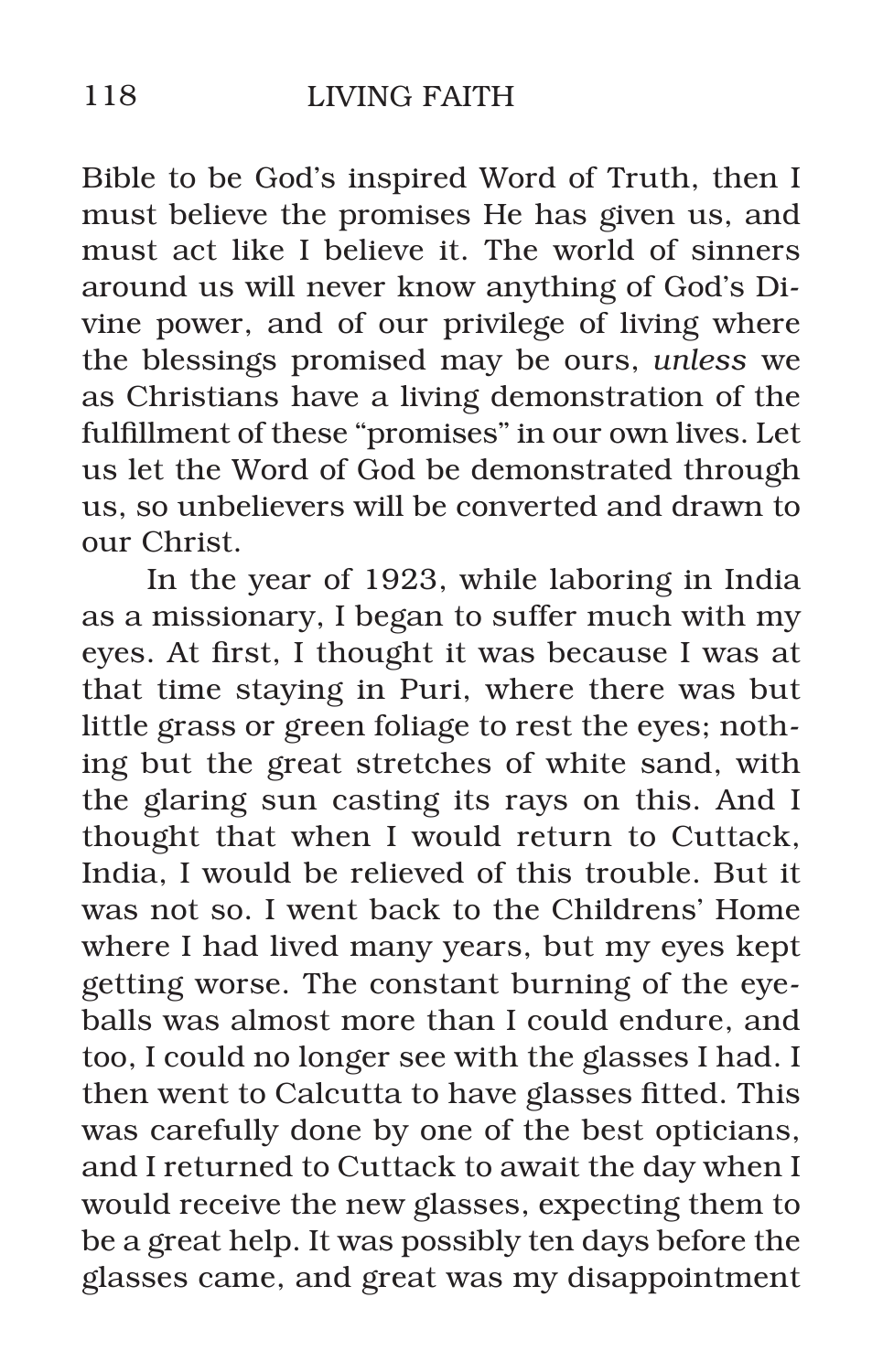<span id="page-118-0"></span>when I found I could not see with them. Believing some mistake had been made, I was taken again to Calcutta to the same optician, and he carefully listened and then examined my eyes again, and told us there had been a great change in my sight from the day I had been there before. Again he carefully tested the eyes, and I returned again to Cuttack to await the glasses, but this time with some doubts as to the results. When the glasses came, and I tried them on I could only weep, for I could not use them. There was nothing to do but to return to the city, and tell the doctor of my great disappointment. All this time the suffering was increasing, and at times I felt I could not endure it longer. This time the optician said he would not make any attempt at fitting glasses to my eyes, until I would go to a specialist to whom he was sending me, and that if after examination he said I could be fitted, he would try his best. I was taken to this specialist, and was soon told that I would never wear glasses again. We all knew what that meant—and went back home with sad hearts. The day after reaching the Home in Cuttack I spent much time in secret prayer, deepening my consecration, and making my decision to be true in trusting God to the end, no matter what that might mean. He sent comfort to my soul, and I settled down to await His time. I had been suffering then about seven months, and at this time was almost blind. I could only faintly see objects, and daily the sight was dimmer. In about three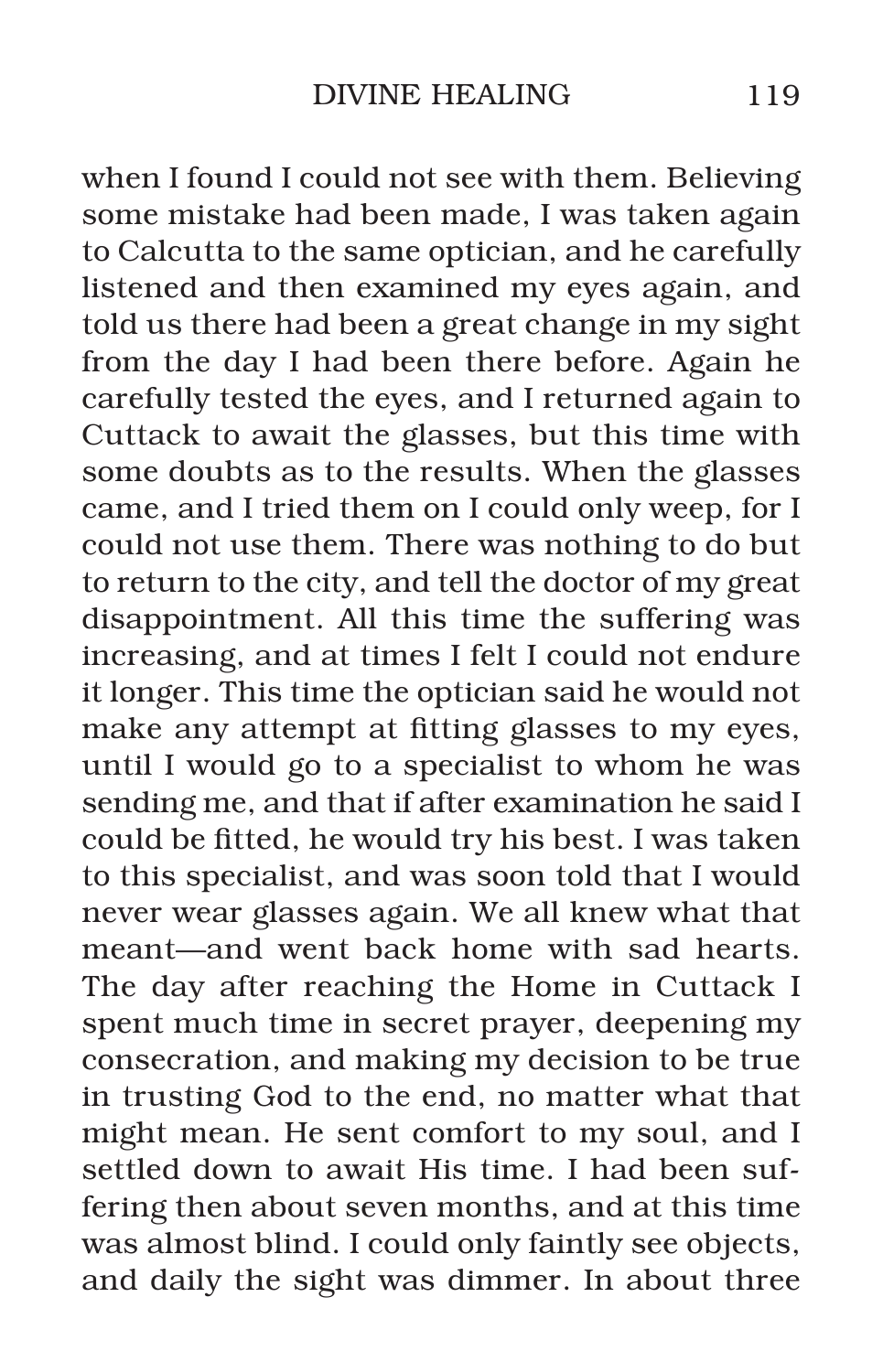weeks more I was blind, and remained this way nearly seven months. God only knows the suffering and the sadness. But He did comfort and help me to get adjusted to my lot and I went on with as much as possible of my work. All the time I was meditating on the Great Promises of His Word, and feeding my soul on these, my faith was growing. Thank God for the Power of His Word. At last a time was set for prayer and fasting by the great Church of God at large. But even before the date set for special prayer—God by His Spirit laid the burden for my healing on many hearts and we began to get letters telling of this burden. Six days before the date that had been fixed for special fasting and prayer, a letter came bringing an anointed handkerchief. This had been prepared by some ministers who definitely believed then in the power of God to answer prayer. When other missionaries in the Home saw this, they rejoiced and read the letter to me, telling of how God had laid the burden so definitely on their hearts to have united prayer, anoint the handkerchief and send it to me, as the apostle Paul had done while in his ministry, (and others) and had seen the mighty results in the healing of the afflicted. As the letter was read we all felt that was God's day to heal, and our faith was definitely lifted up. Some faithful Indian brethren were called in for united prayer at 4 p.m. that day, and the anointed handkerchief was applied to my eyes. The power of God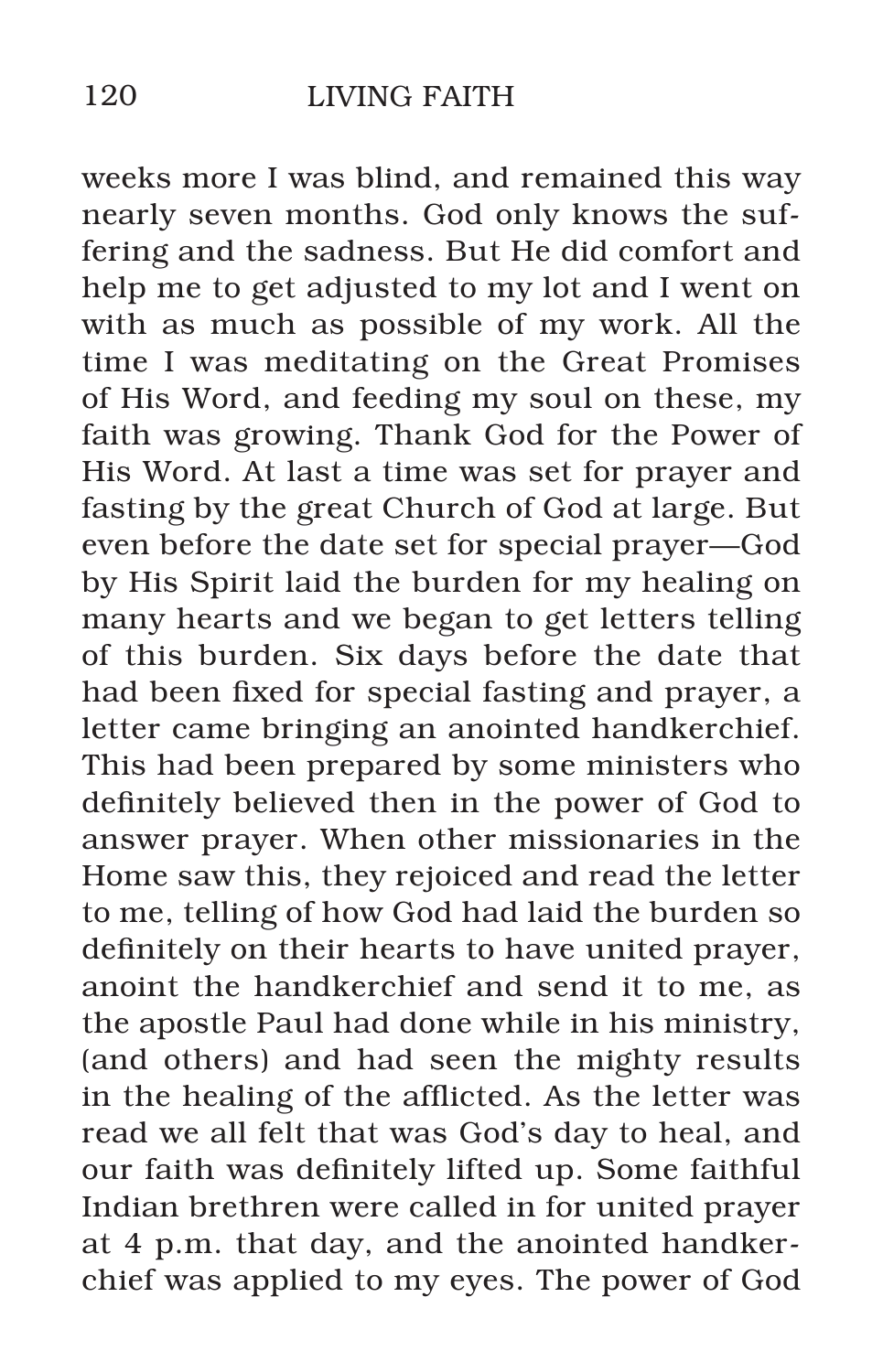<span id="page-120-0"></span>touched me and I saw "as through a mist darkly" but rapidly the mist cleared away and by bedtime I could see the stars of the heavens above. Praise God forever and forever. The next morning I took my Bible and sat down to weep and read from His Holy Word, the first time I had been able to do this in almost a year. Some five months had elapsed while I was losing my sight, and I then passed almost seven full months *blind*. I want to emphasize the fact that *I was blind, and NOW I see*! Glory be to His matchless name. I put emphasis on this, as it has been reported, and used as a weapon against God's holy cause, *that I was not blind*. God's Word tells us of a class of people who will even deny the very power of God, and still profess to be His, and the Word warns us just what to do to save our own souls. Let us read carefully from II Timothy3:4-5, "Traitors, heady, high-minded, lovers of pleasure more than lovers of God, Having a form of godliness, but *denying* the power thereof; FROM SUCH TURN AWAY." Praise God this is what I had to do, and now His blessings still fill my soul, and thrill my being as I live in the place *where prayer is still answered* for those whose hearts are perfect towards Him.

For the benefit of those who read, I am inserting here a letter which I received from the optician who had worked so hard to fit me with glasses, and failed because my sight was fast going. The healing of my eyes took place April 1, 1924.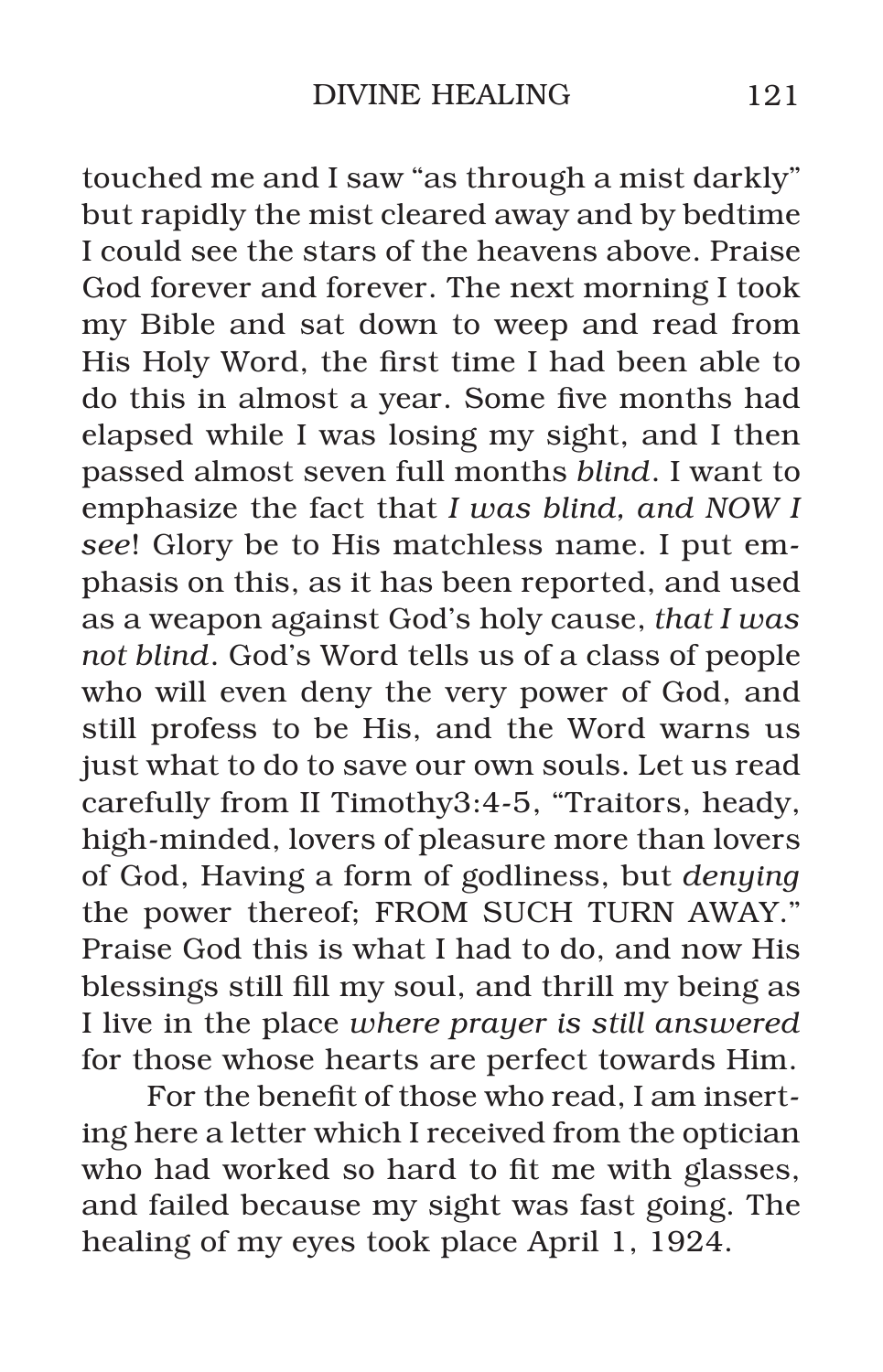### **FAITH STEWART HEALED**

Anderson, Ind., April 3, 1924 A cablegram just received here announces the healing of Faith Stewart. No particulars are given. This information is being sent to inspire you and your congregation in the healing services of April 6. J. W. Phelps

A mailing card, reprinted above from an original copy, was mailed from Anderson, Indiana, prior to the April 6 meeting.

### *Healed of Heart Dropsy*

In the winter and spring of 1936, I was in very poor health and found it almost impossible to carry on my mission work. I suffered greatly from shortness of breath and fatigue. My feet became more and more swollen, they were so bad that sometimes as I walked the streets people would turn and look back at me, and I have had brethren and sisters remonstrate against me trying to go out at all. I never did stop my activities in the Lord's work as long as I could keep going at all. My teacher in Spanish during my early days in Cuba happened to be a medical student, and by the time of which I am now speaking he was a practicing physician. When the time came that I felt my case was serious, I went to this medical friend to consult with him that I might know how to care for myself and what I could safely eat to nourish my body, but with no idea of accepting any medical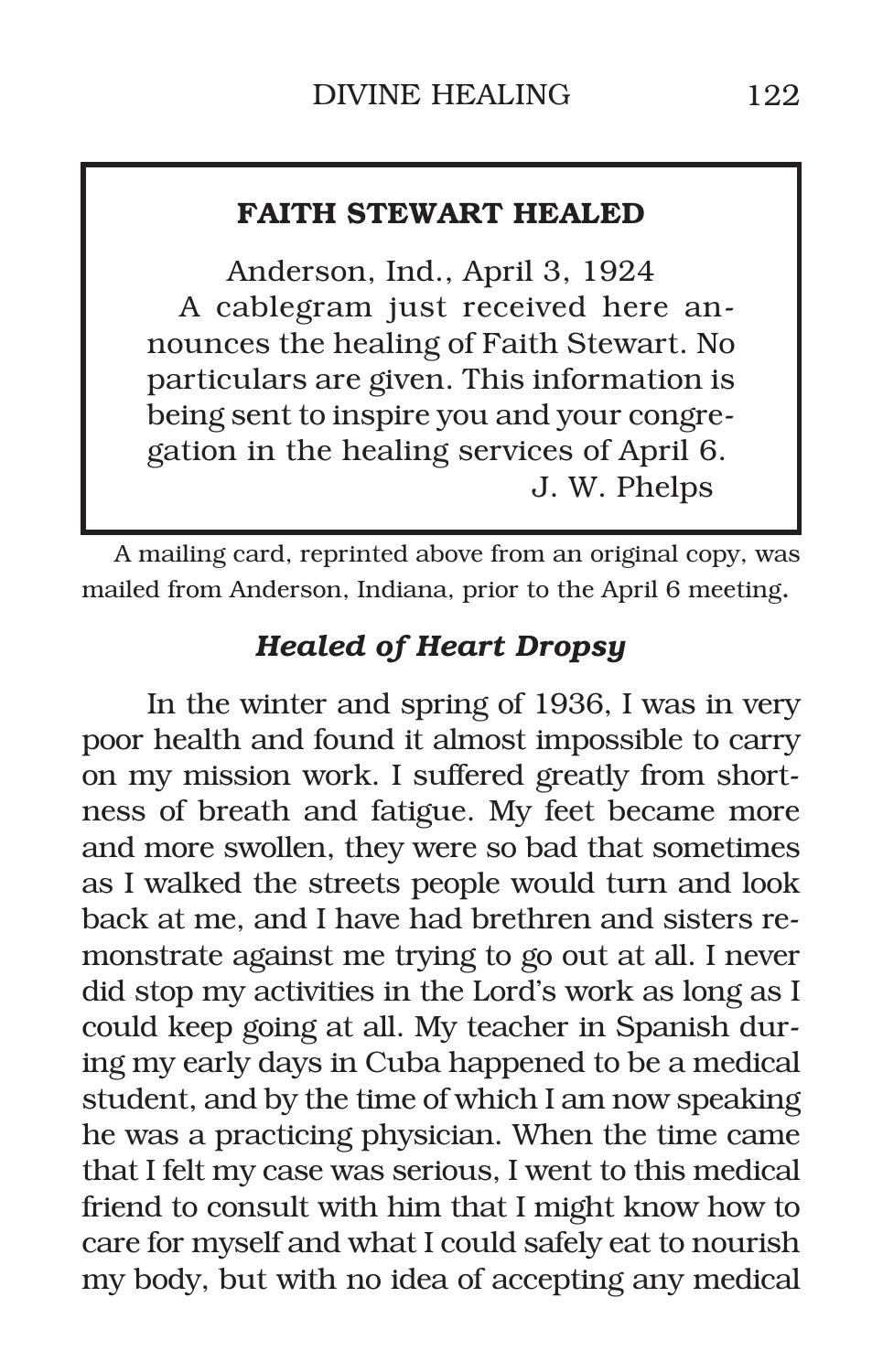<span id="page-122-0"></span>aid, and I frankly told him so. He examined me and was shocked at seeing me in the condition that I was in. He sent me home to go to bed and stay there, and told me he would come out the following morning to see me. How well I remember that visit. He told me that if I had a family here, I would never know what he was then going to tell me. Since I was absolutely alone in Cuba, he would have to come out frankly and tell me my true condition so I could personally do my best to help myself. Knowing me as he did, he knew it would be useless to even suggest medicine but he made out a diet, forbidding the use of any salt or lard or meats. In fact, in a few days, all foods but milk and juices were taken from me. I was propped up straight in the bed and forbidden to lay down at all, as the physician said I was in the last stages of *Heart Dropsy* and that even if I had wanted medicine, very little if anything could have been done for me. When the doctor gave his verdict, I was alone in the house with a small child who was staying with me. After he had gone, I had the child close my door and go out. There, alone with my Bible and my God, I fought the battle out. In tears, I asked the Lord to direct my reading and without knowing where the Bible would open I let it fall open to the 20th chapter of 2nd Kings and I began reading. As I read the first verse where the Lord sent the prophet to tell Hezekiah *"thus saith the LORD, set thine house in order, for thou shalt die and not live,"* I wept before God and searched my heart until the very presence of the Lord literally filled the room with His Glory. Then I said, "Oh, Lord, I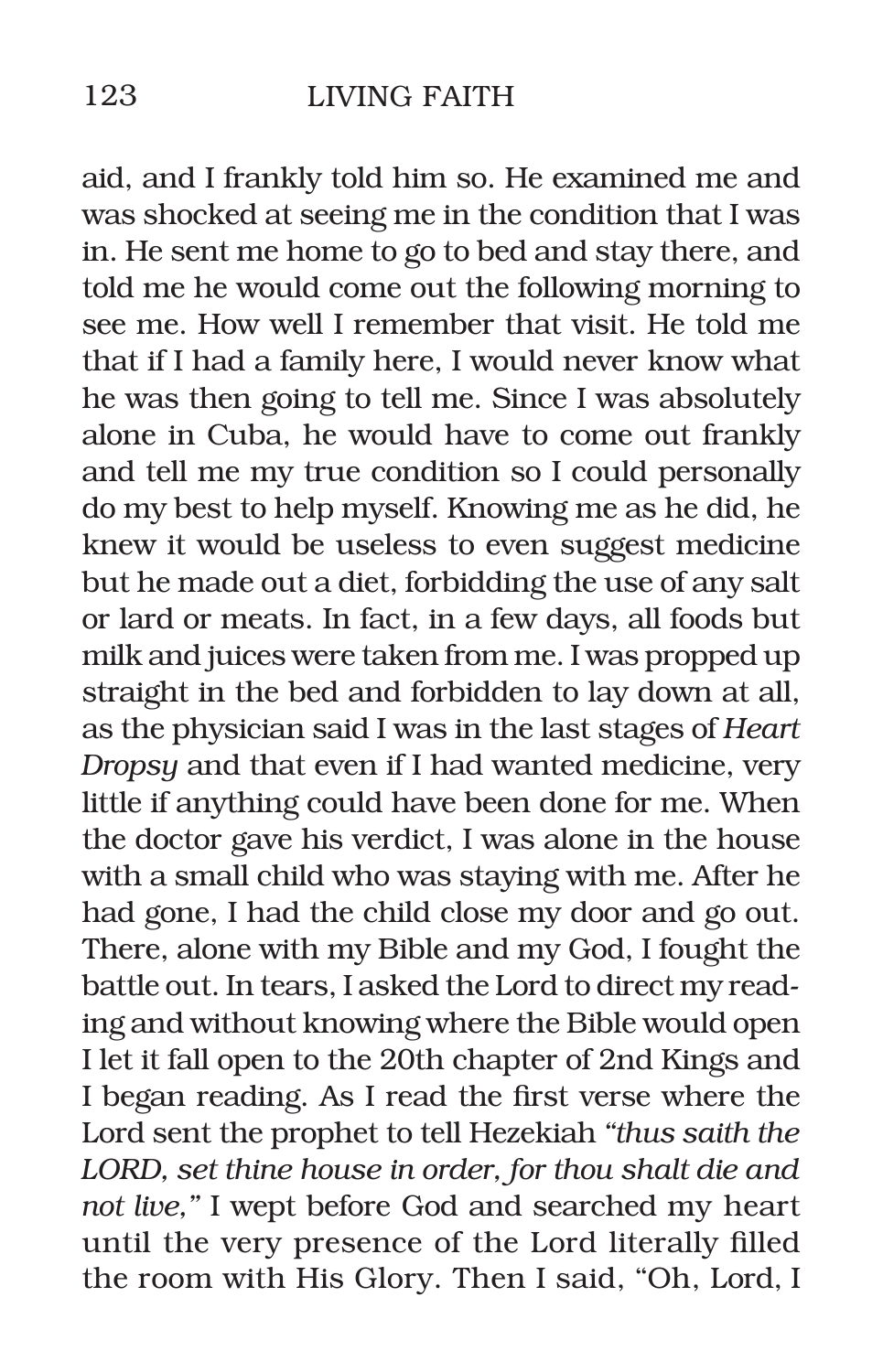thank thee that all is well with my soul. I have nothing to fix up." An hour like that is when hearts are truly sincere for they know they are very definitely in the presence of the Lord God. Glory filled my being and alone there I wept in joy. Later, I continued reading of how Hezekiah wept before the Lord and of how God sent the prophet again to tell him his prayer had been heard and that fifteen years would be added to his life (read from II Kings 20:1-6). Thank God yet today, God's true servants can pray through and the power of prayer can change things. This is what we might call effective praying. Prayer that does something! Prayer that brings forth fruits! God still hears the heart cry of His children; He still sees the tears of confidence that flow from those who in afflictions press right through trusting Him to the very end. That morning God assured me He would heal me. But the battle was long and hard. Eleven weeks passed with me daily growing worse. All this time I was forced to sit upright against pillows. My legs became so heavy that I, of my little strength, could not move them to change my position. My body was rapidly filling up with poison and daily my condition grew worse. How well I remember the day when the doctor friend (former teacher) told me very definitely that my days were numbered and that there was not one ray of hope for me physically. On getting this information, all my personal belongings were divided out and I was waiting to go (if that was His will). But during these long months my comfort by day and my pillow by night was John 15:7, "If ye abide in me, and my words abide in you, (then in this condition) ye shall ask what ye will, and it shall be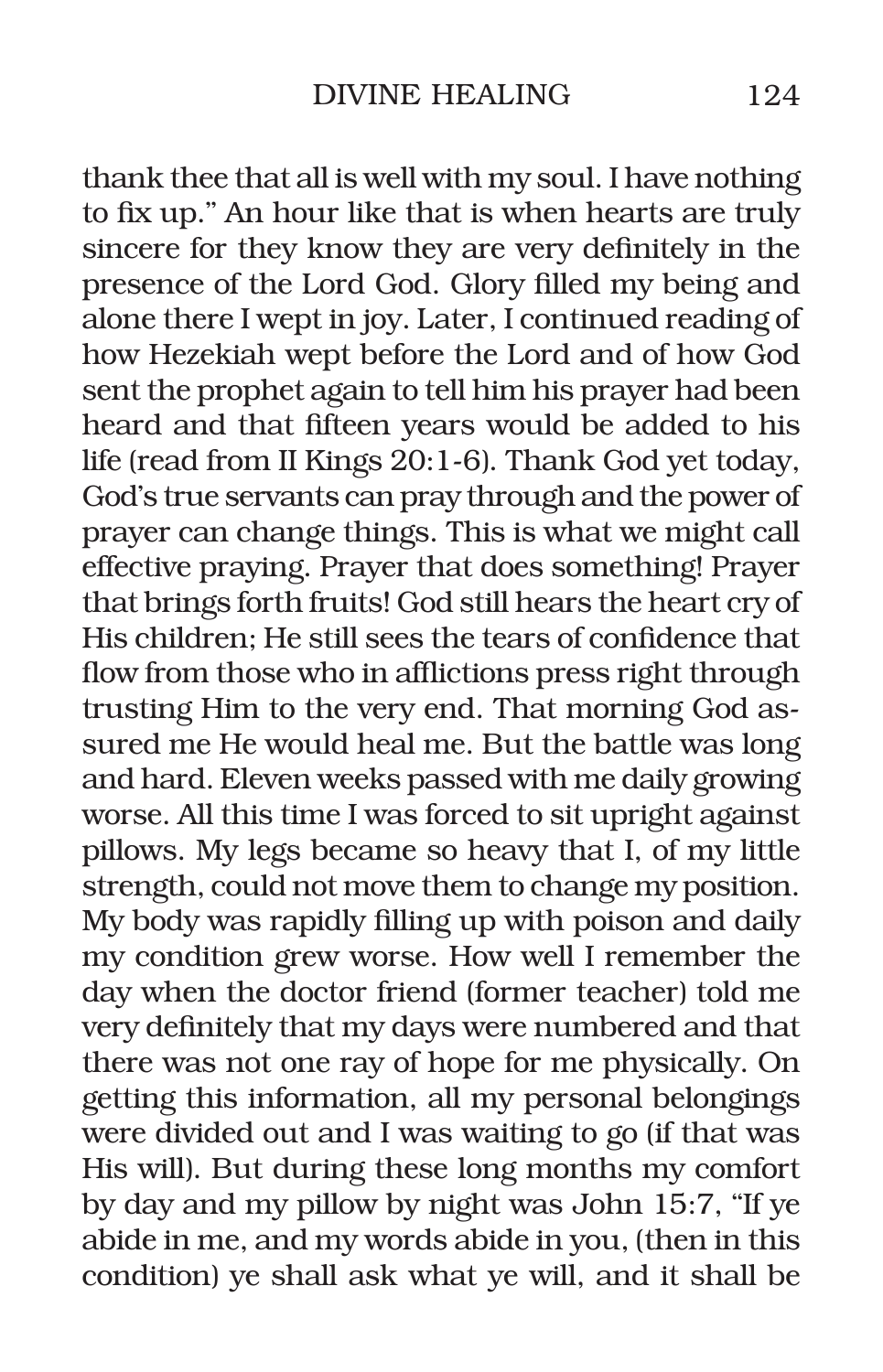<span id="page-124-0"></span>done unto you." This promise is as broad as the entire span of life, and so deep that it reaches away down far below the deepest suffering we ever could have. "Bless the Lord, oh my soul, and all that is within me, bless His Holy Name"—forever. At last from the poison that was filling my body, dark spots came out all over me. This doctor friend had to leave me on Sunday night for the States and before leaving, he made out my death certificate and called another doctor and showed it to him telling him that he would be notified when it was all over, and for him to kindly fill in the date and the hour. This happened on Sunday afternoon; I lived on but on Tuesday following, my feet touched the chilly waters as I was going down in the valley of the shadow of death. When I could no longer speak to man, I still had communion with the Lord and I kept quoting John 15:7. "If ye abide in me, and my words abide in you, ask whatsoever ye will, and it shall be given." I would say in my heart "Lord, *all* I ask is *extended life for Cuba.*" At last all I could do was to say, "Lord Jesus—John 15:7," and at last I could only say in my soul, "Lord, Cuba."

This was on Tuesday evening. That night a call was sent to Brother Calloway, at that time pastor of the Church of God in Jacksonville, Florida. He was urged to come by the first plane as I was dying and they wanted a minister from the States. By 9 a.m. Wednesday, he was at my bedside and quietly prayed. At the close of his prayer, I said in a whisper "death is rebuked." I lingered in the same condition over two days and one night. Death was rebuked but there was no visible change. That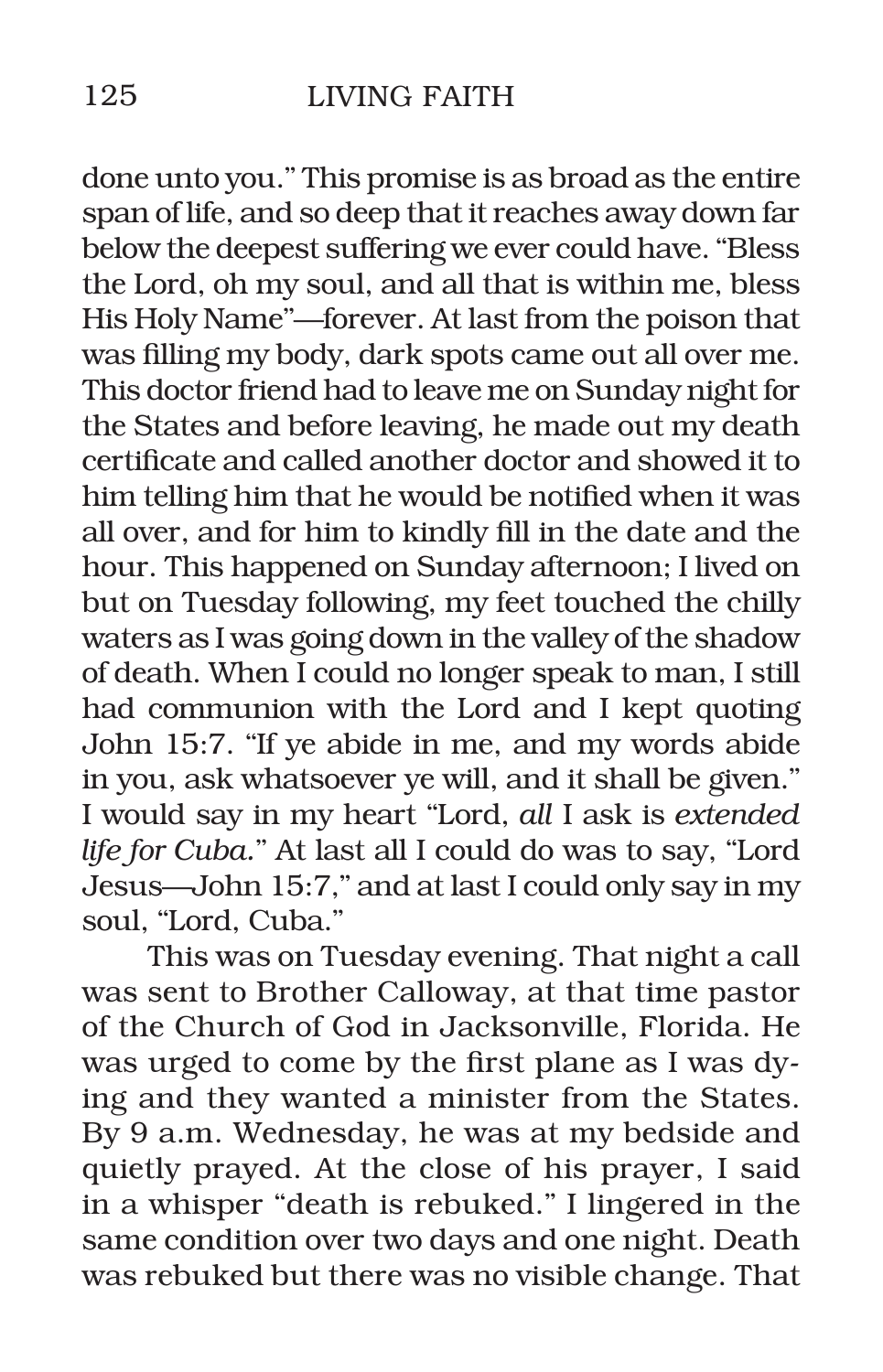second night the congregation met at the church to pray for me all night. Prayer prevailed. I was *definitely* healed. Through the early morning hours, I slept as I had not done for three months. The weary watchers by my bed seeing the change went out to rest a little, and from over-fatigue, they slept soundly. On getting up and finding me lying right on my left side, they thought I was dead but thank God I was healed—healed by Divine power. Two days later I was taken for a long drive and ten days later when Brother Calloway left for the States, he left me in the pulpit in the Church in Buena Vista, Havana, preaching to the congregation.

Dear ones, would you like to have an experience as glorious as this one? You may have some day, but remember that to have this you would have to travel the same road of suffering and go all the way that the Lord marks out. Christ never could have passed through the glories of the Resurrection morning if He had not first gone through Gethsemane—and to Calvary.

The standard of healing has been so lowered through the terrible apostasy that has swept in among those who profess to be truly His, that it is not easy to obtain real healing. For one does not even know (in many places) *who to call* to obey the Word (James 5:14) and pray the prayer of faith. Even among those who at one time trusted God for their own bodies can be found many who will refuse to believe this testimony, but praise God forever, there are scores of people living right around us today who know it is true.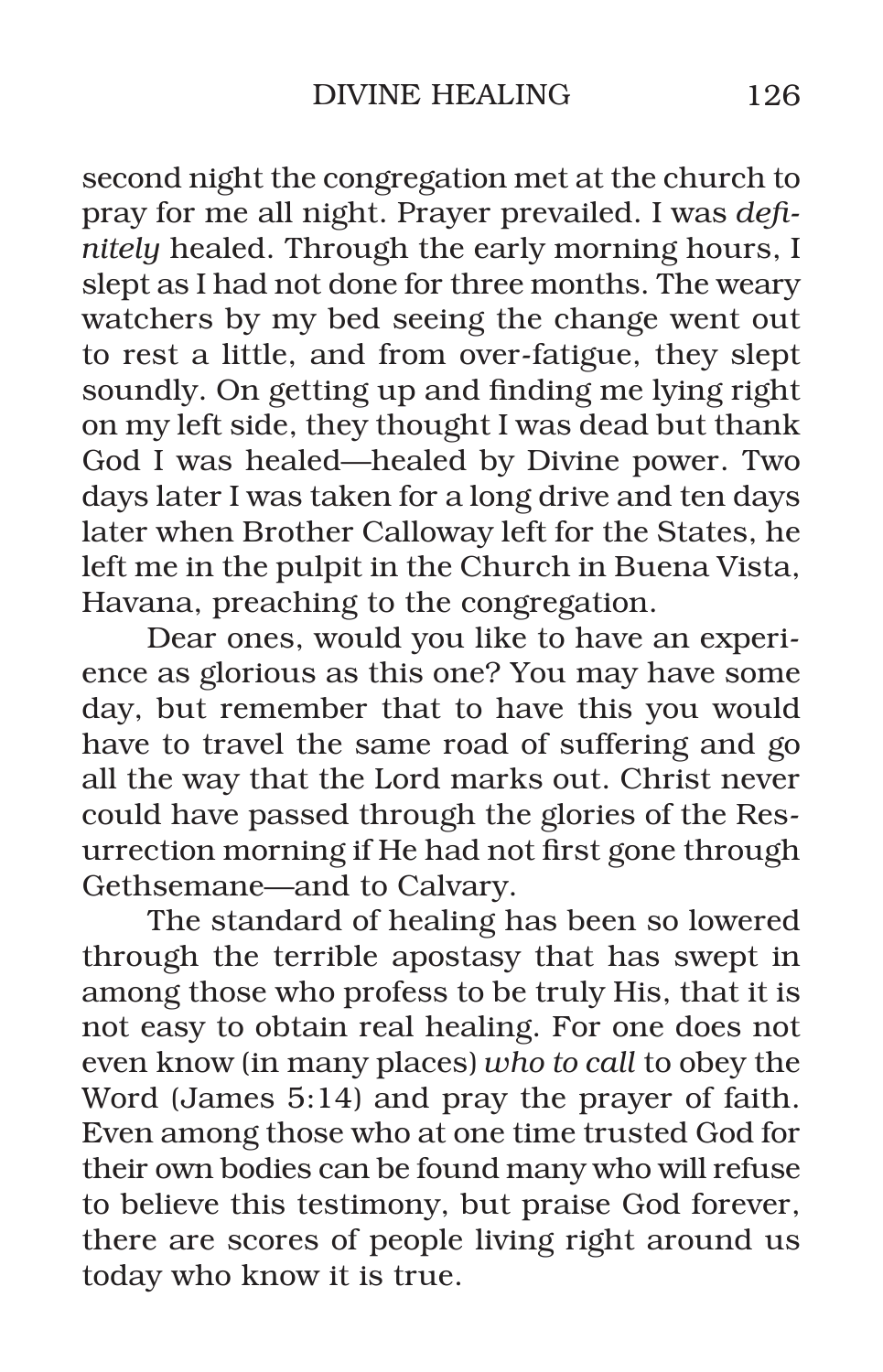<span id="page-126-0"></span>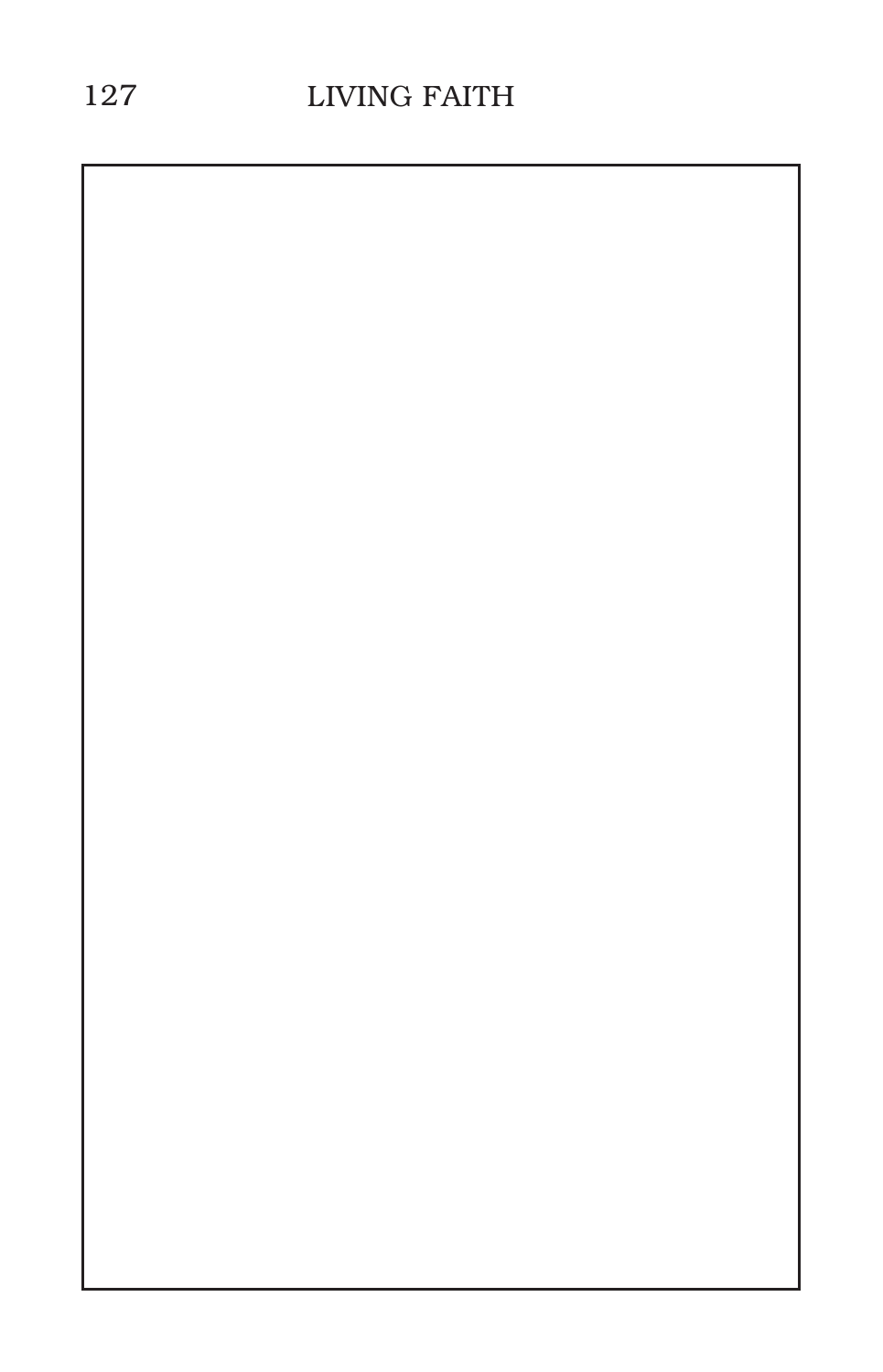# CHAPTER IX

#### TESTIMONY OF OTHERS

### *The Day of Divine Healing Is Not Past*

I want to give a clear testimony of how God heard prayer and healed me in 1935. For many years, I had suffered terribly with asthma, and it seemed I got worse as the years went by. Many times I called for prayer, and God would give definite relief but later another attack would come to me. Every year all during the cold season I would have repeated attacks and such very hard ones that at times it seemed I could not endure it longer. Then in mercy God would again answer prayer and give help, but I lived in fear of the next attack. Anyone who has never suffered with this disease, knows nothing of the agony and sore distress. This condition had gone on for years but thank God at last a day came when my faith was actually lifted up and the work was definitely done, the disease was gone, never to return.

At last while in a very severe attack we called the brethren and they came out to our home and obeyed the word of God (James 5:14-15). As they prayed, my faith took hold in a definite way and prayer went through. The work was done. Thank God from that very hour, I have had no return of this disease. All who knew me then, know now of a truth that the Lord healed me. Brethren, His Word is true, and let us trust Him at all times. He will give the answer.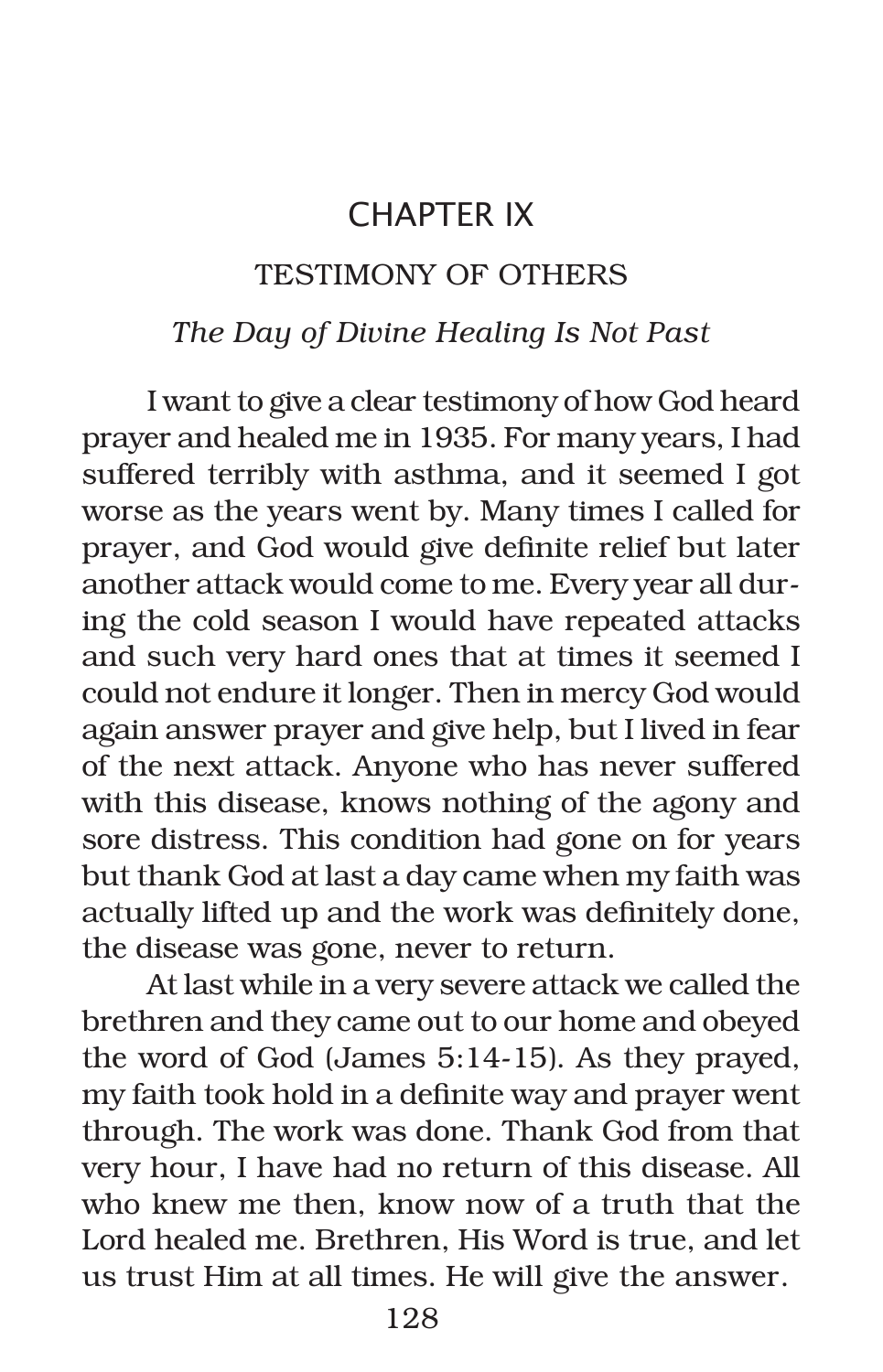#### <span id="page-128-0"></span> *Another Case of Healing in Our Family*

In the year 1944, we moved from Havana to the other end of the island to open the work of the Lord there. Shortly after moving my family to that place (Guantanamo), Oriente, one of our boys took very ill with fever. Each day he grew worse. Naturally, we were praying because for many years we have definitely trusted God alone as our healer, and he seemed to have a change for the better. As I was then working for an American construction company some little distance away from home, thinking the boy would be all right, I returned to my work. On my return home at the end of the week to see the family and attend to the services on Sunday, my wife told me that the boy had been bad all the week with a very high fever. That Sunday morning a friend came to the house and began talking hard to me, saying something had to be done as the chills from which the boy was suffering had worsened. He had been burning up with fever for eight days. My friend left at midnight and many other friends came and tried to force us to do something. Later, one of these friends sent a woman there (a spiritualist) to anoint the child. My daughter met her at the door and on learning what she had come for, told her we did not believe in anything connected with spiritualism, and could not allow her to enter the house. Our friends did not even ask what we wanted but sent whom they chose. While these people were around trying to insist on us doing something, we were quietly but firmly trusting that God would intervene.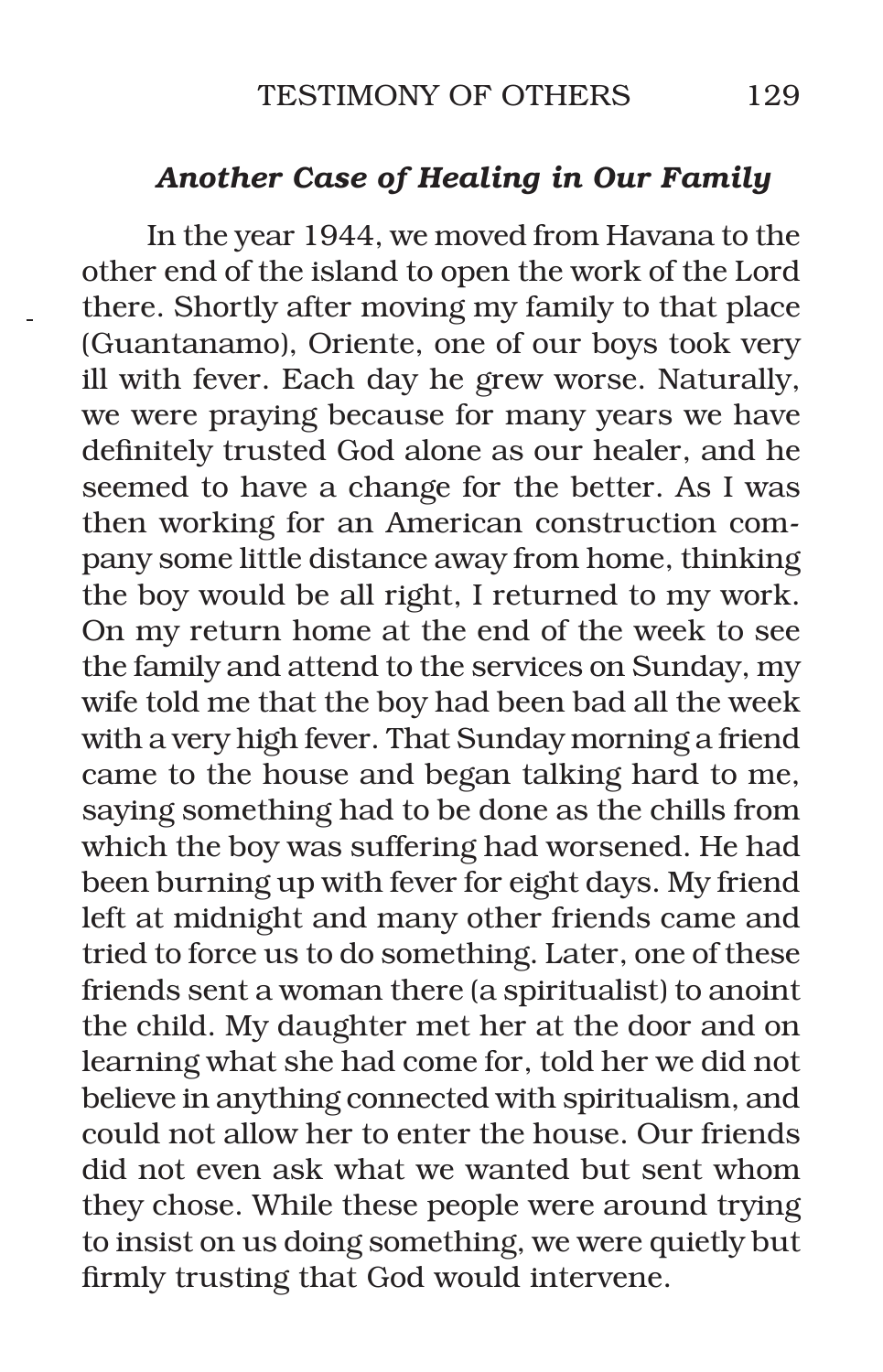I called my wife and told her I was sending a telegram to Havana to Brother Barnes, asking the Brethren to get hold of God with us for Lloyd's healing. On Monday morning I left and returned to my work with a burdened heart. I went to the overseer's office and told him my son was very ill and I wanted a leave of absence. It was granted and I returned at once to the bedside of the child. I took my place at his side, and told my wife I was not going to let many people in. I was just staying right there to hold onto God. Tuesday he was in the same condition but we continued trusting in the Lord. Our faith was strengthened by a telegram from Havana saying the Church was praying with us, and for us to hold right on. Wednesday morning still brought no change. My wife and I were determined to take God at His word and stay right there. Thursday the touch came and his body cooled, and Friday he sat up and on Sunday, three days after God touched him, he was up to stay; healed by God's Divine power. He has never had a touch of the disease from that day to this. Thank God, it pays to hold still with fervent prayer, while the test lasts and hold right on for victory. Jesus healed in Galilee, and He is just the same today. I could write a book on the experiences we have had of God healing in our family and healing others too, by prayers we offered for them. Read Hebrews 11:6 and II Kings 20:8.

Yours in the One Body in Christ,

Signed: Thomas S. French Guantanamo, Oriente, Cuba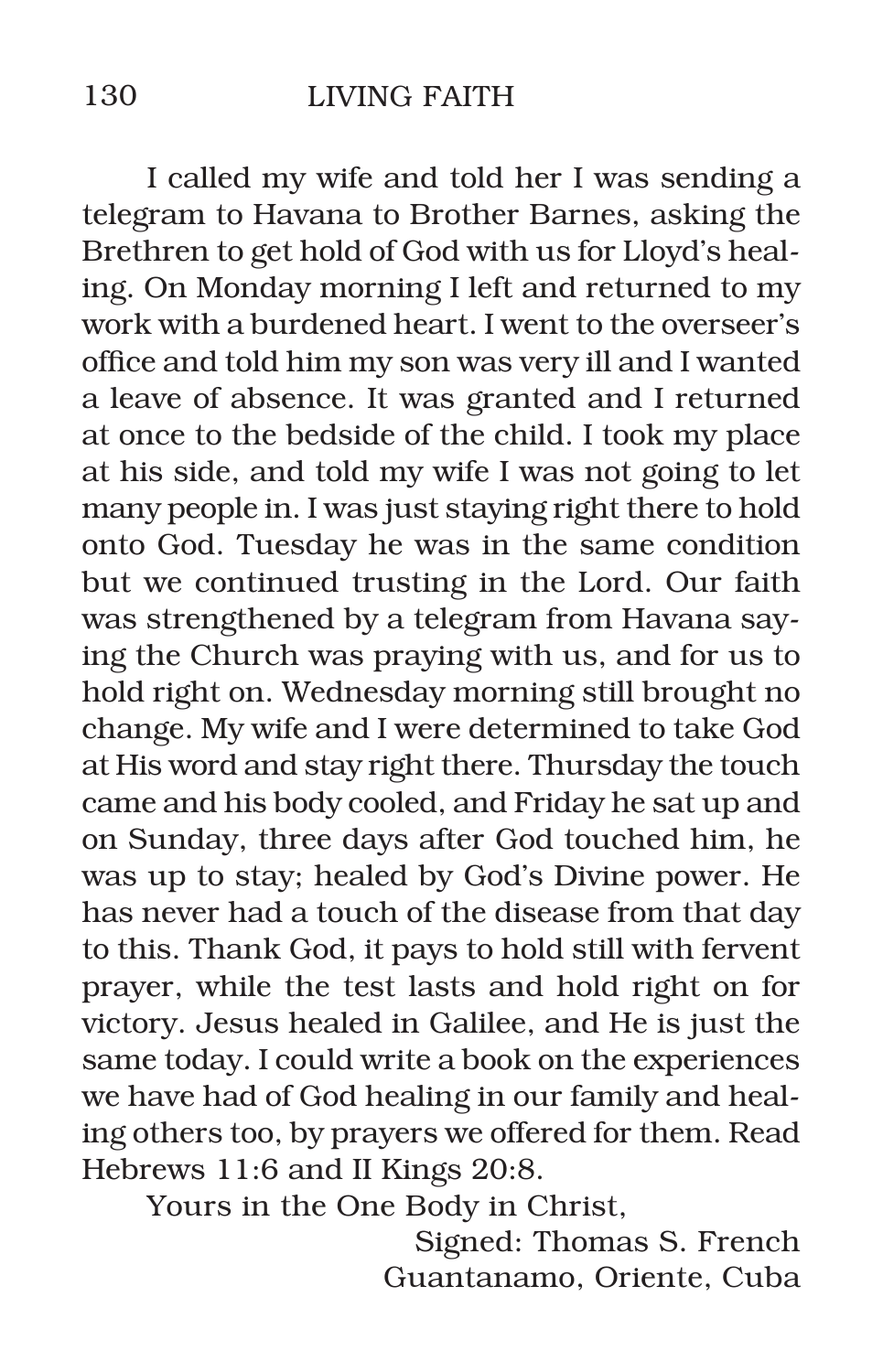## <span id="page-130-0"></span>*Marvelous Healing of Tuberculosis of the Spine*

(See Pictures Page 136)

Dear Sister Stewart,

I am so glad to write to tell you of little Frankie's healing. I really thought someone had done so long ago. In the autumn of 1944, Frankie was sitting on the arm of a porch glider. He fell off backwards and struck his little back across the edge of the cement porch. However, we did not think he was seriously injured until about six weeks later when a lump formed on his spinal column. Soon he began to have great difficulty in walking. We then became alarmed and took him to a baby specialist who ordered him to be X-rayed. The X-rays revealed tuberculosis of the spine, and the doctor said it was caused from that fall. They placed him on a board frame, lying on his back, so he would have to lie there quietly so the T. B. germ could not work. For two long years he showed no improvement at all, then he seemed a little better and in December of 1947, they operated on his spine. In this operation the doctors took pieces of bone from the shin bone and placed them on his spine bone, to strengthen it so it would not bend. But after the operation, he was worse. Then in the spring of 1948 they said he would be down on his back on that frame for two years more at least, and that it was possible little Frankie would never walk again. I thought I simply could not take two more years of it, although Frankie had been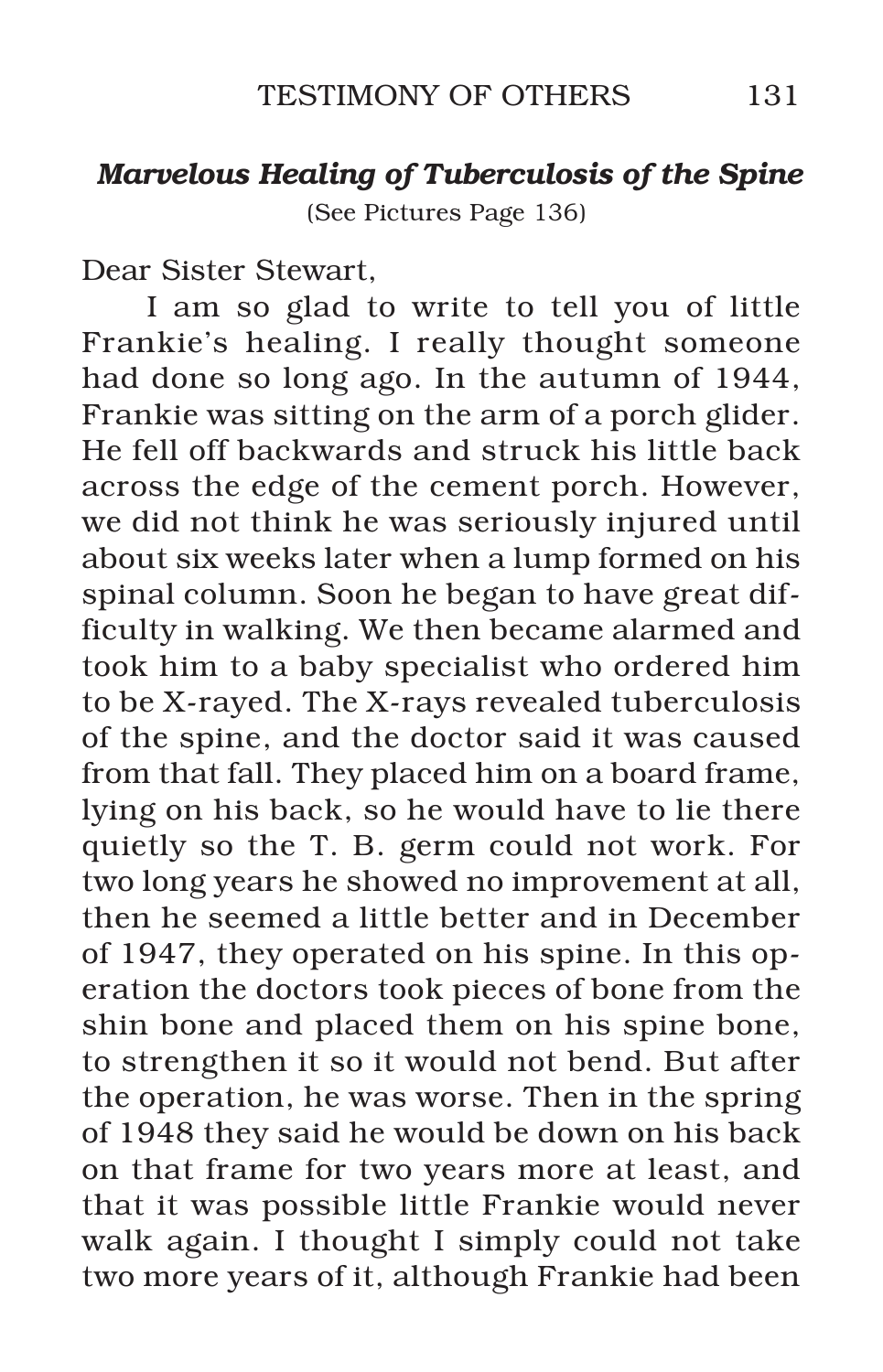quite cheerful all the time.

I was later asked to bring Frankie to the Church of God, as you were going to be there, and that you would pray for him. As you know I did take him and you prayed for him, and right after that he wanted to get up, and said he was healed, but we followed the doctor's advice and kept him on the board frame. But we saw a great change in him from the very time he was prayed for. He began to move more, his appetite increased and his general health was so much improved. You prayed for him in June and the next time he was X-rayed which was in September following, the doctors ordered him up off the frame, after having said plainly that it would be at least two years before he could get up. They saw the remarkable change in his spine and it was easy to see what God had done, just by looking at the X-rays. This is very marvelous in our eyes, and we are praising God for putting Frankie on his feet again, so he could play with other children. He was on that frame just four years and four months. That was surely one test. But today our boy runs and plays just like other children and is enjoying life, all through God's goodness to him and to us. If we only believe, God will never fail us. Pray for us that we may always do God's will and be faithful.

In deep gratitude,

Mrs. Berniece Watson, Kirkland, Indiana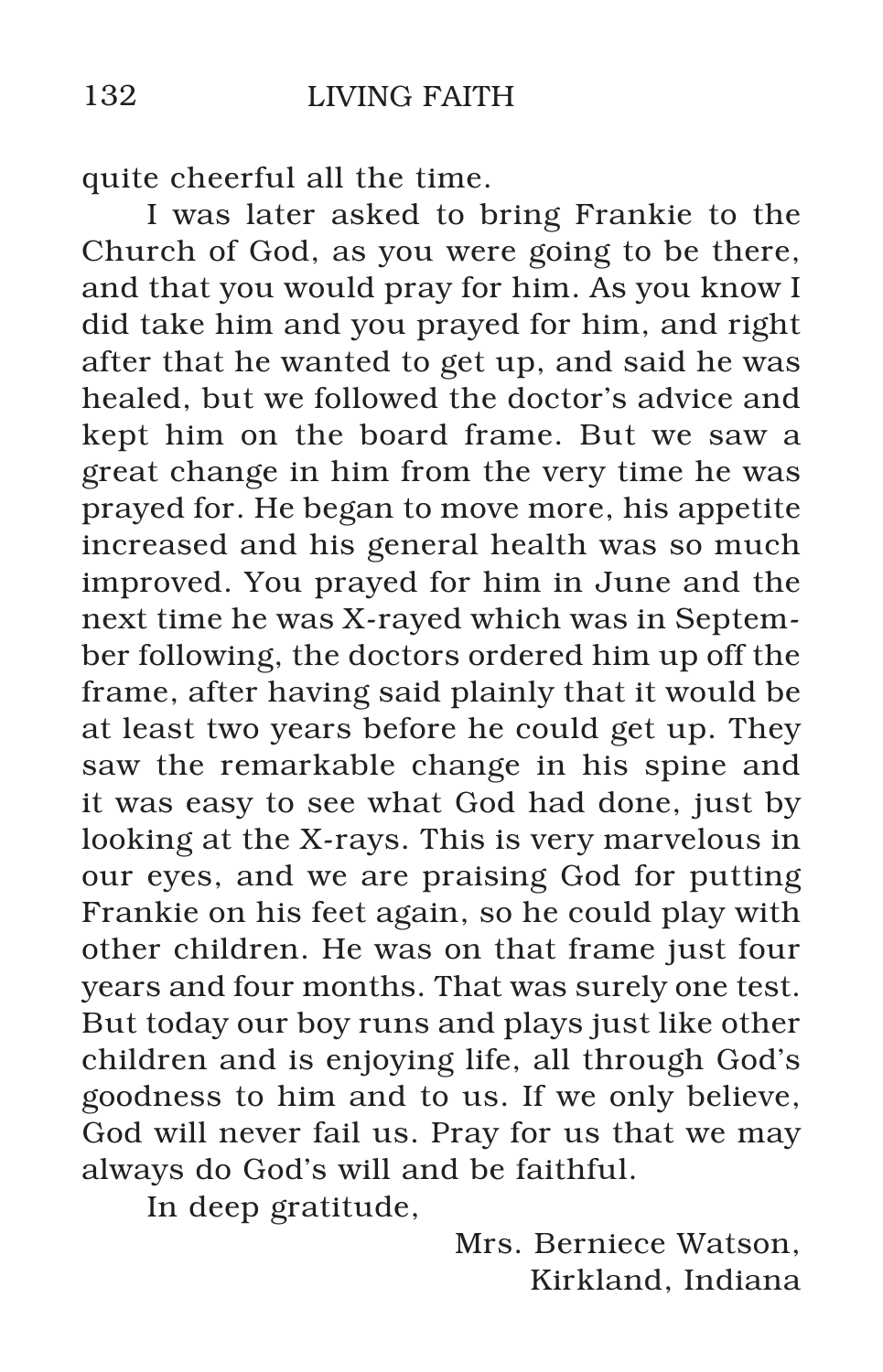<span id="page-132-0"></span>Dear Sister Stewart,

Enclosed you will find a testimony of little Frankie Watson's wonderful healing as written by his Mother, who is now Sister Watson. The reason I say she is *now* Sister Watson is because at the time of Frankie's healing neither she nor Frankie's stepfather were Christians. But thank God, now through the influence of this wonderful healing, they are both converted and on fire for God.

I would like to make some additions to Sister Watson's letter. The night that we all agreed in prayer for the healing of Frankie, after prayer he wanted to get right up off the canvas board and stand up, but due to the fears of the Mother who was then still a sinner, she would not let him. But on the following Saturday (it was on Thursday night that you prayed the prayer of faith for the child) he was taken to the hospital for an examination and X-rays, but the doctor would not examine him as it was three months before the appointed time for them to give him an examination. When asked why they wanted him examined so soon, Mrs. Watson told them frankly that she thought Frankie was healed because he had been prayed for. The doctor then told her that this was rank foolishness and he definitely would not examine him then.

As Sister Watson has said—Frankie was kept on that board and in a plaster paris cast for another three months, all the time wanting to get up and walk as he believed God had healed him. But this privilege was denied him until he was taken to the hospital again at the appointed time. X-rays were then taken and to their surprise they found *no* signs of any defect in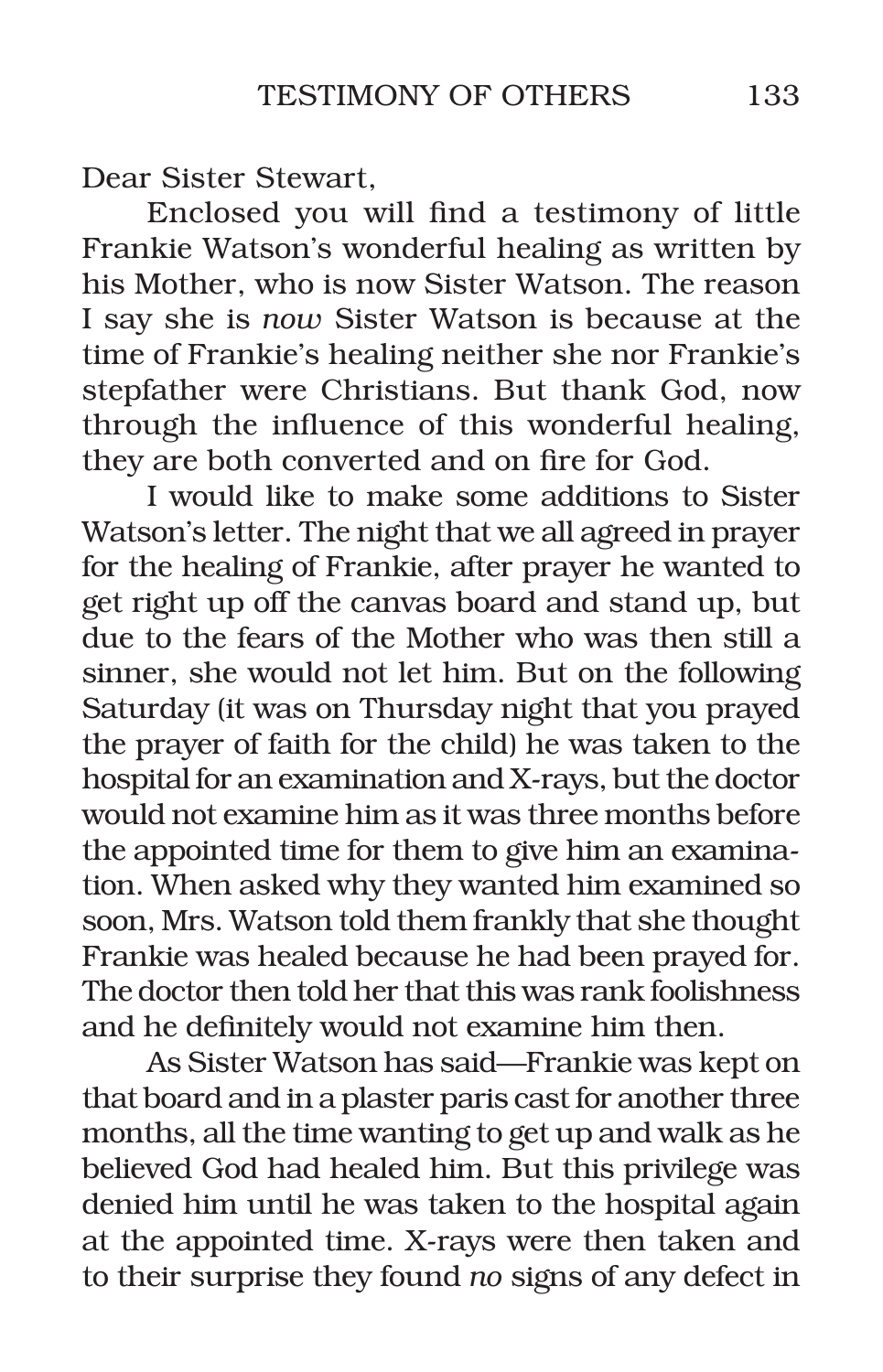little Frankie's spine. Praise God his spine was perfect! This was to the surprise of the doctor because at the time of the last examination before this, he had told them that it would be *at least* two years before Frankie would be up, and that it was possible he would NEVER walk again. This was just six months after the doctor had made that statement. After the X-ray pictures were developed and brought in the doctor looked at them with surprise, and then he would look at the child and then at the mother. He could not figure out what had happened. But thanks be to God, we know what had happened. God had marvelously healed Frankie's spine. He is now running and playing just as other children do, and is becoming stronger every day. What a mighty God we do serve.

I am enclosing a picture of Frankie taken while he was in the cast and laying on the board, and another one taken as he is now.

> Signed: Matt and Edna Cook, Pastors, Church of God, Kirkland, Indiana

# *A Definite Healing of Appendicitis*

On February 16, 1948, God marvelously healed Earl Davis, son of Mr. and Mrs. John Davis, of Farmland, Indiana, of a serious case of appendicitis. Earl, then 13 years old, was very sick all night on a Sunday, and on Monday morning the parents took him to Muncie to be examined. Three doctors examined him and were definitely agreed in their decision. They all said to get him to the hospital *at once*, as he had a very serious case of appendicitis and that they would operate on him at five p.m. that same day.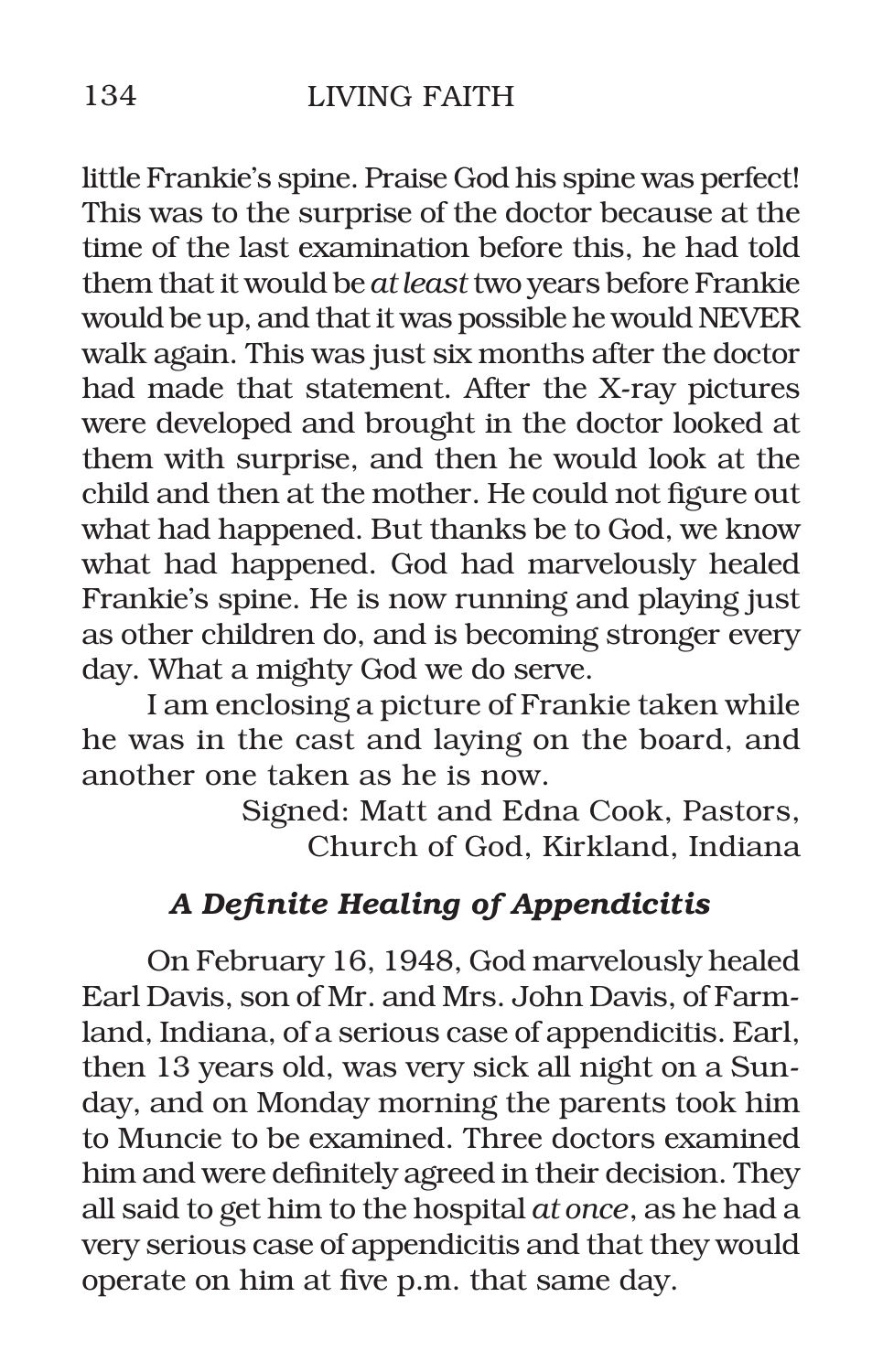<span id="page-134-0"></span>The father was away working at the time, but was called and came at once, and they hurried the boy to the hospital. But while there waiting for him to be admitted they called me by telephone and asked me what I thought they should do in an emergency like that. (At this time I was their pastor.) I told them that he was their child, and naturally they were the ones who would have to decide what to do; but that I knew full well just what I would do under similar circumstances. I would definitely trust God. But they were the ones who must make the decision for this child. The father told me that after having talked with the boy himself, and knowing how Earl felt, he just felt he could not force him to go through the operation. I then told them that if they decided definitely to leave the boy in the Lord's hands, to bring him out to our house and we would have prayer for him there. So in a short time here they came, bringing Earl out for prayer, having left the hospital.

He was very pale, and was suffering intensely. We anointed him with oil, as God's Word tells us to do, and prayed for his complete healing, and God gave the healing touch instantly and did a mighty work in his body. However, according to the father's own words, others in the family were not satisfied with this, and just could not believe it was really done. So the next day they took Earl to another doctor in Farmland, and had him give a thorough examination, just as the other three doctors had done the day before. But this doctor said to the parents after the examination, "Friends, I cannot find any symptoms of appendicitis." And then they told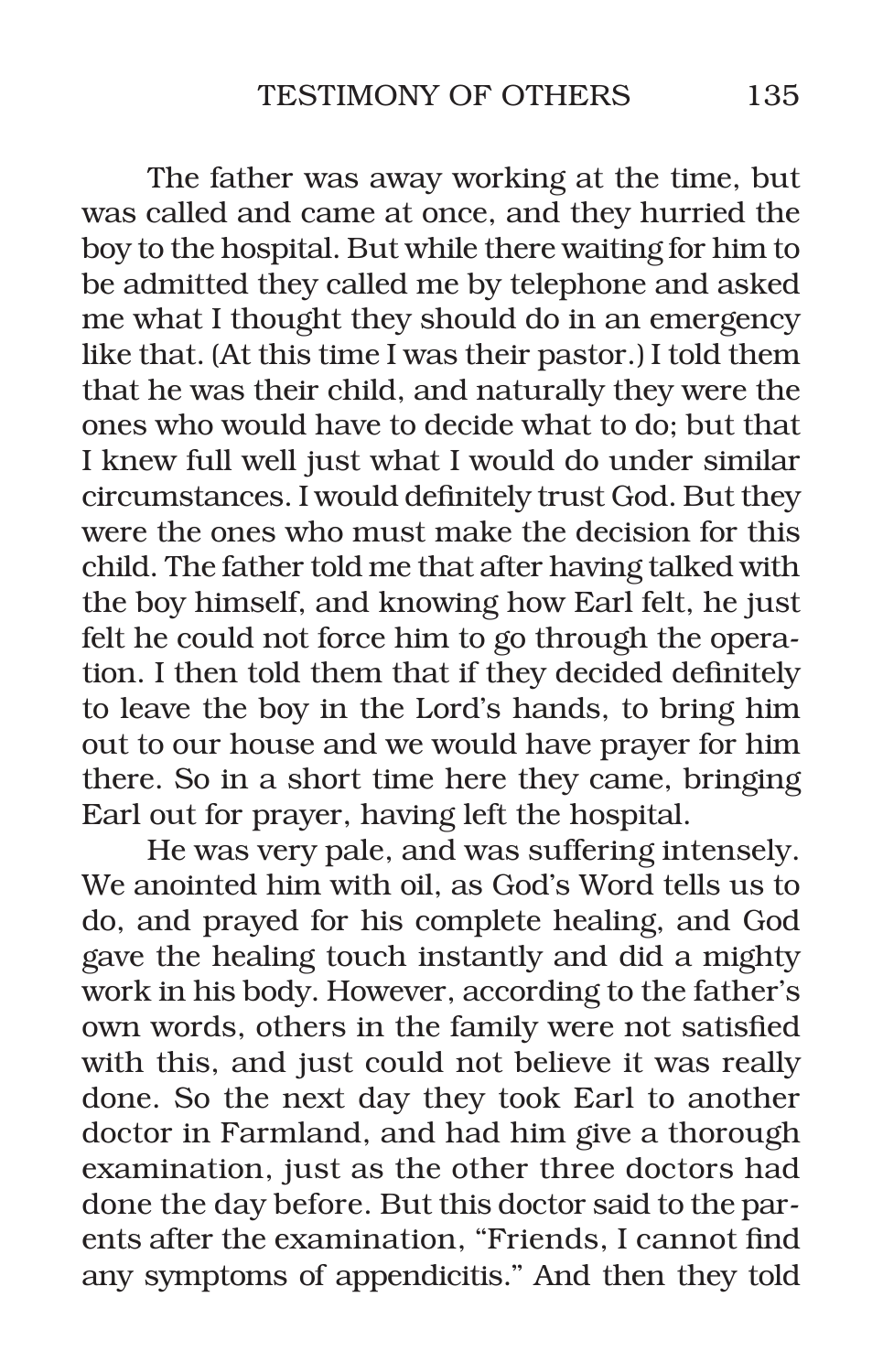### 136 LIVING FAITH

# FRANKIE WATSON HEALED OF TUBERCULOSIS OF THE SPINE after four years and four months strapped to a board frame.

The pictures below show Frankie as he was strapped to the board frame, and then after his complete healing.

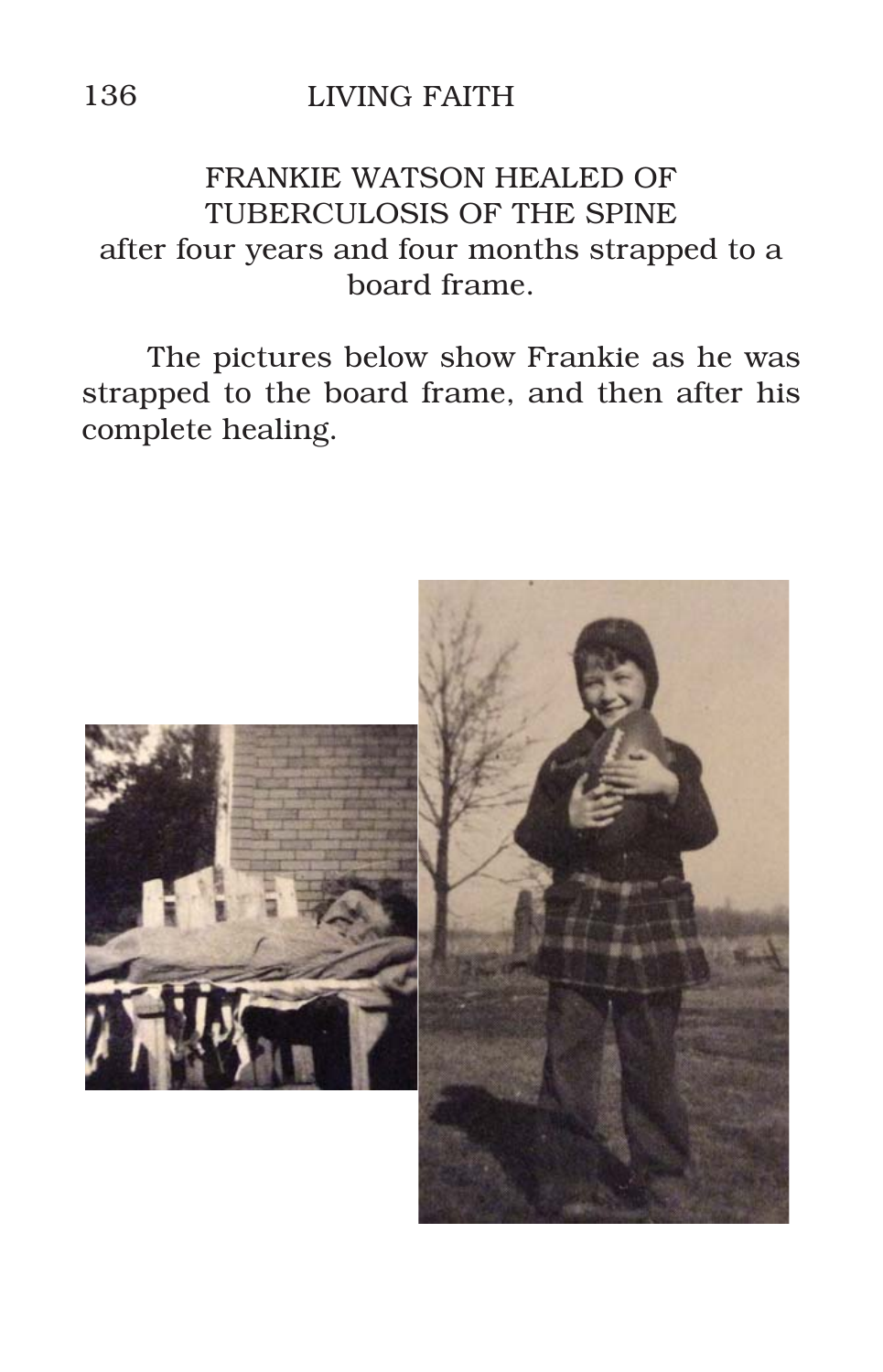<span id="page-136-0"></span>him about the decision of the three other doctors. At hearing this the doctor said, "Well, this puts [me on the spot—so bring him back tomorrow at 2](#page-1-0) p.m. and I'll give him another check up." This was done, and at the end the doctor said, "I still say I cannot find any symptoms of appendicitis, and he may go back to school tomorrow." Thursday night Earl was out at prayer meeting, and again the next Sunday, and he has been perfectly well ever since. There is nothing too hard for *our God.*

# *Another Healing in the Same Congregation*

Sister Mary Coun, one of the members of the Smithfield congregation, was so sleepy after eating her dinner on July 7, 1948, that she lay down and slept so soundly and so long that her daughter who lived with her became alarmed and tried to awaken her, but found it almost impossible. All that night the daughter watched her, trying at different times to awaken her, but could scarcely arouse her at all. The next morning they called a doctor to learn what her trouble was. On examination the doctor told the daughter that the mother had the "Sleeping" disease and that nothing could be done for her.

Sister Coun had trusted the Lord for her healing for many long years. She was a faithful child of God, and that night we stopped at her home on our way to the prayer meeting, as she and her mother usually came over with us. As we stopped in front of their home, the daughter came running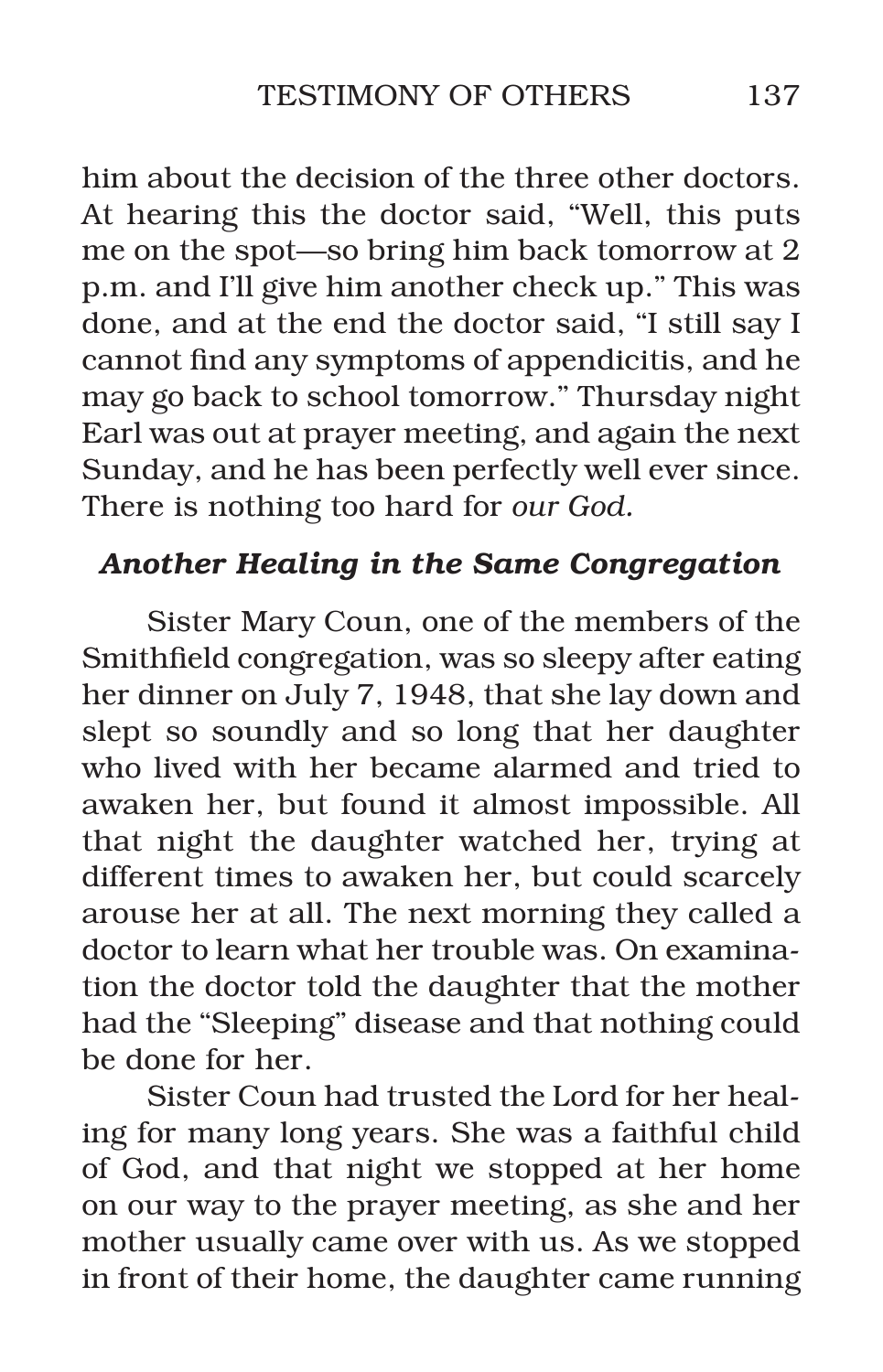out to us, weeping, telling of the sad condition of her mother. She was much wrought up, because they had lived together so long, and meant so much to each other. I was late and we had to hurry on, but we promised to return after the service was over. This we did, and Brother and Sister George Lykins, Sister Bertha Smith and others went with us. In the service that night we had definite prayer for the sister, and the daughter told us that she aroused some for a time. Then we again had earnest prayer, asking God for her complete healing. The dear Lord answered prayer, and when I went to see her the next day she was much better, and on Sunday, July 11th, she sat out on the porch with friends and even walked around in the yard. That weekend she was back in the Church services with us; healed by the mighty power of our God. Again our hearts were made to rejoice in His great love and in His wonderful care.

Signed: Mrs. Elizabeth Vannater

### *Saved and Healed*

I desire to give my testimony as to how I first was brought in touch with the blessed Gospel of Christ, and oh, how He worked in my heart! I consider it a privilege and an honour to do this. I was born of Catholic parents and carefully reared in a good home, but I knew nothing of the Gospel until less than four years ago. I trust that this testimony of my experience with the Lord may serve as a blessing to some who, like myself, did not have the privilege of knowing Him as their Saviour early in life.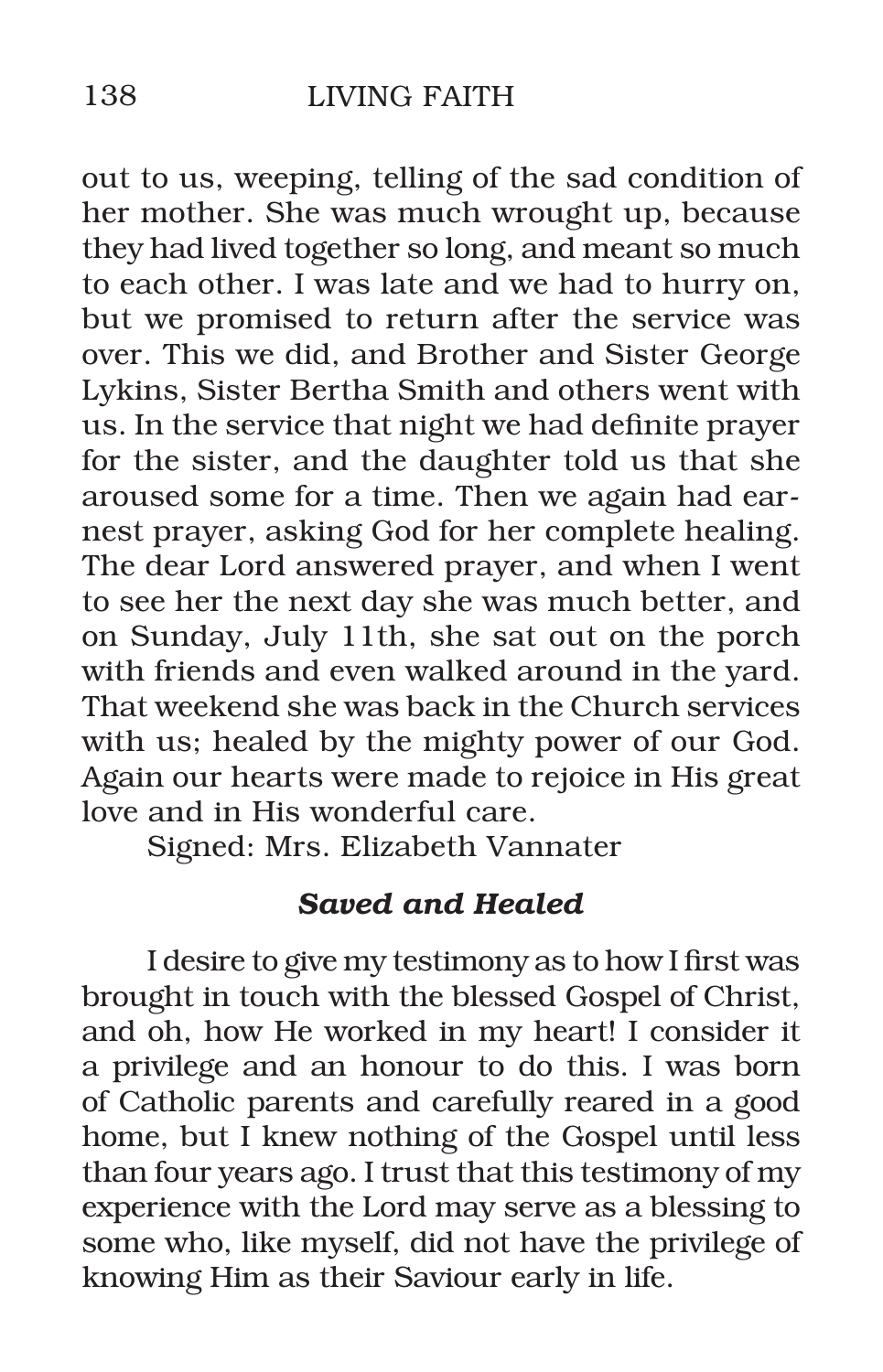<span id="page-138-0"></span>I had known of Sister E. Faith Stewart and of the Children's Home she had at the time some distance from my home, but never had any personal contact with her or Christianity until in 1944 when the terrific cyclone passed over this end of Cuba. I first entered the Home during those hours of terrible suffering and danger with a group of Red Cross men as we were out doing what lay in our power to help relieve suffering humanity at that time. Seeing a large group of helpless children in the condition they were plunged into through the cyclone, I could do no less than serve them to the best of my ability. But little did I know what that touch with Christian people was going to mean to me in the future. My visits to this Institution did not end with the ending of the problems created by the cyclone, but I continued to visit there frequently, as something had made a deep impression one way or the other on me. I found myself with a deep realization of the lack of something that I saw in the workers at the Home. I often wondered if I ever could be like they are. The spiritual work I saw being accomplished there interested me as the days passed, and the shining faces of the workers were an inspiration. The daily life of these Christians and their treatment of all who went there, was distinct from what I had been accustomed to seeing. I did not then understand that the thing that made them so different was the experience they had of Christ reigning in their hearts. Today I see it clearly, because He is reigning definitely in my heart also. During my first several months of contact with the Gospel, I went day after day to the Home just to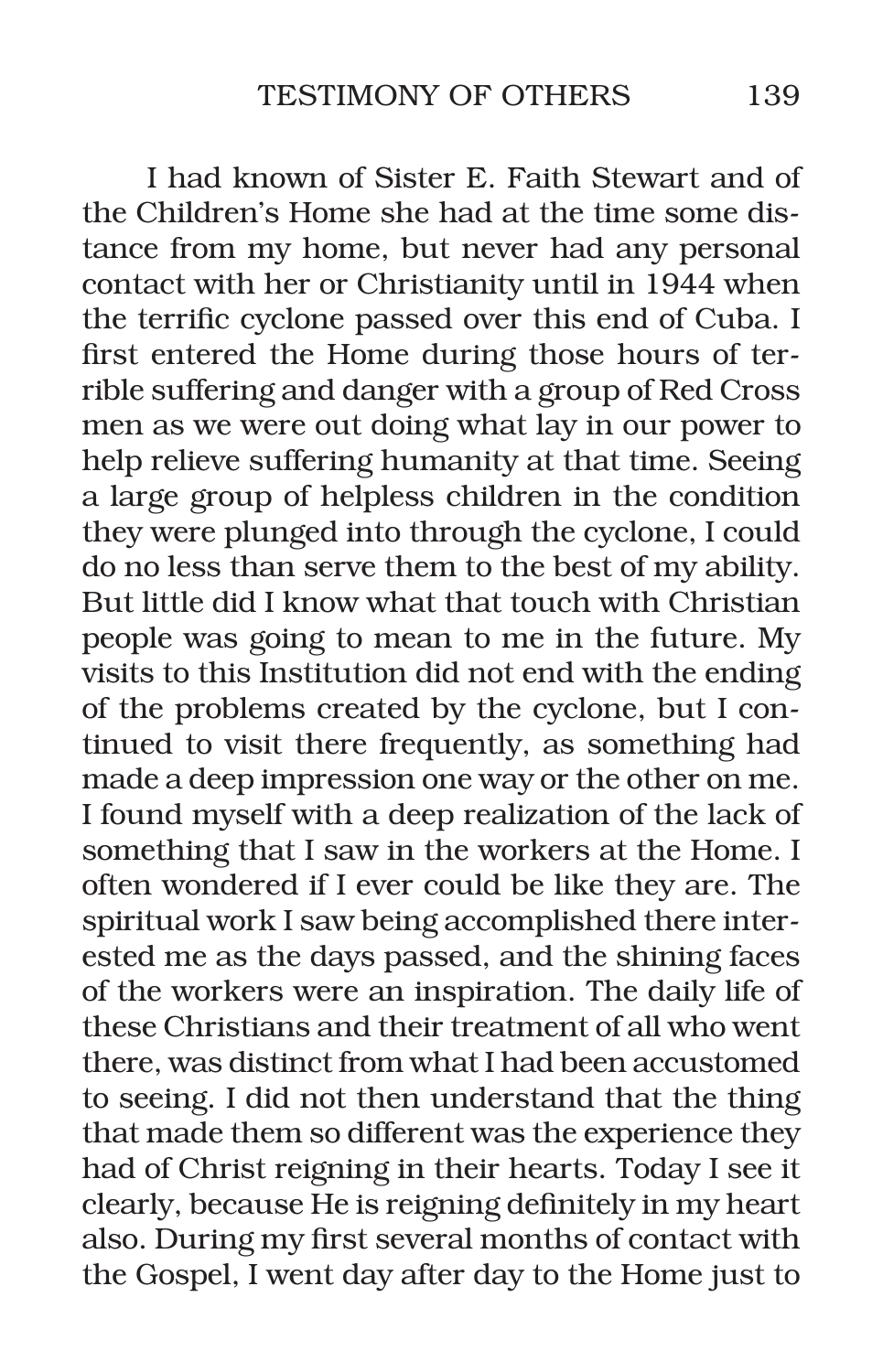watch, and as I saw them happily serving the Lord and the people, I longed to know Christ myself. Sister Stewart was constantly talking with me of God's love and His power, and of His plan for our salvation. She gave me tracts to read and these gave me more light and truth. The more I read and heard of God's plan, the better I understood what caused the vacancy in my heart. I lacked Christ in my heart and life. When it came time for the annual Convention, the following April, I attended and there I surrendered my heart to God and definitely sought His pardoning grace. Since that night I have never lacked His Divine help or direction.

For some time before my contact with the Gospel, I was losing my sight, and I got to where I suffered constantly and many days could scarcely see to do anything. It seemed that I, a young man of 26 years, was going to be sightless, or nearly so, and that life would not mean much to me. After being saved, the brethren in the Church of God began praying for my eyes, and God healed them completely. Now, I have no difficulty in carrying on my work and my studies. Praise the Lord.

God has also definitely spoken to my heart, calling me to study to prepare for the work of the ministry, that I may be a soul winner for Him. He has definitely called me to be a "fisher-of-men." His grace is burning in my soul and I want to bring men and women out of darkness and deception, since I have been brought out into the glorious light of the Gospel. With God's help, I am doing what I can to help in the work among the children in the Homes and also out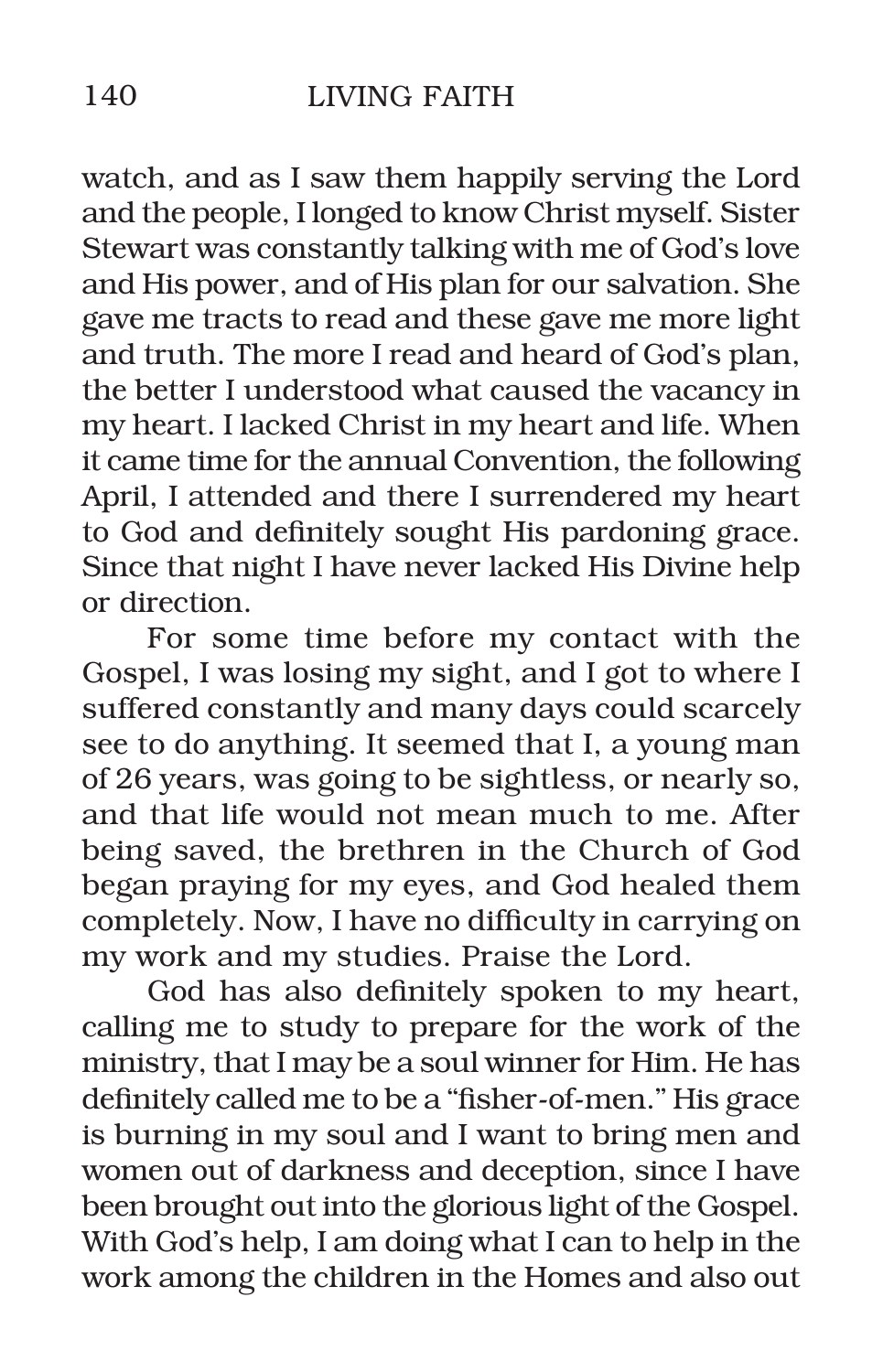<span id="page-140-0"></span>in some of the missions of the city here. At the same time, I am studying in the Bible Training School of the Church of God in Havana, Cuba, preparing to give my whole life to God's service. Since my conversion I have suffered some very deep persecutions and trials, but every moment the dear Lord has been with me, walking right by my side. The Home for poor children where I was first brought by accident, to do my part in giving relief in a time of great danger, is where I now am living, cooperating with the workers here while studying and preparing for my future life's work. We are laboring here, not only to care for these children, but to help build real character, and we are trying above all to bring them to Christ, so some day we may have the joy of seeing them go out into the world, noble hearted Christian men and women. From morning until night I am daily giving thanks to God for having ever searched me out, and having revealed the Gospel Light to me, and saving my soul and for sanctifying me definitely by a second definite work of grace. For having called me to His blessed service, I want to give the good message of salvation to the lost and search out souls and bring liberty to the captive souls. (Isaiah 61.)

May God use this testimony of my experiences as an inspiration to many young people who have talents, to consecrate them to the Lord and prepare them to be workers for Him in fields where the "harvest is truly great, but the labourers are so few." Pray for me that I be eternally true to my God.

Signed: Horacio Morales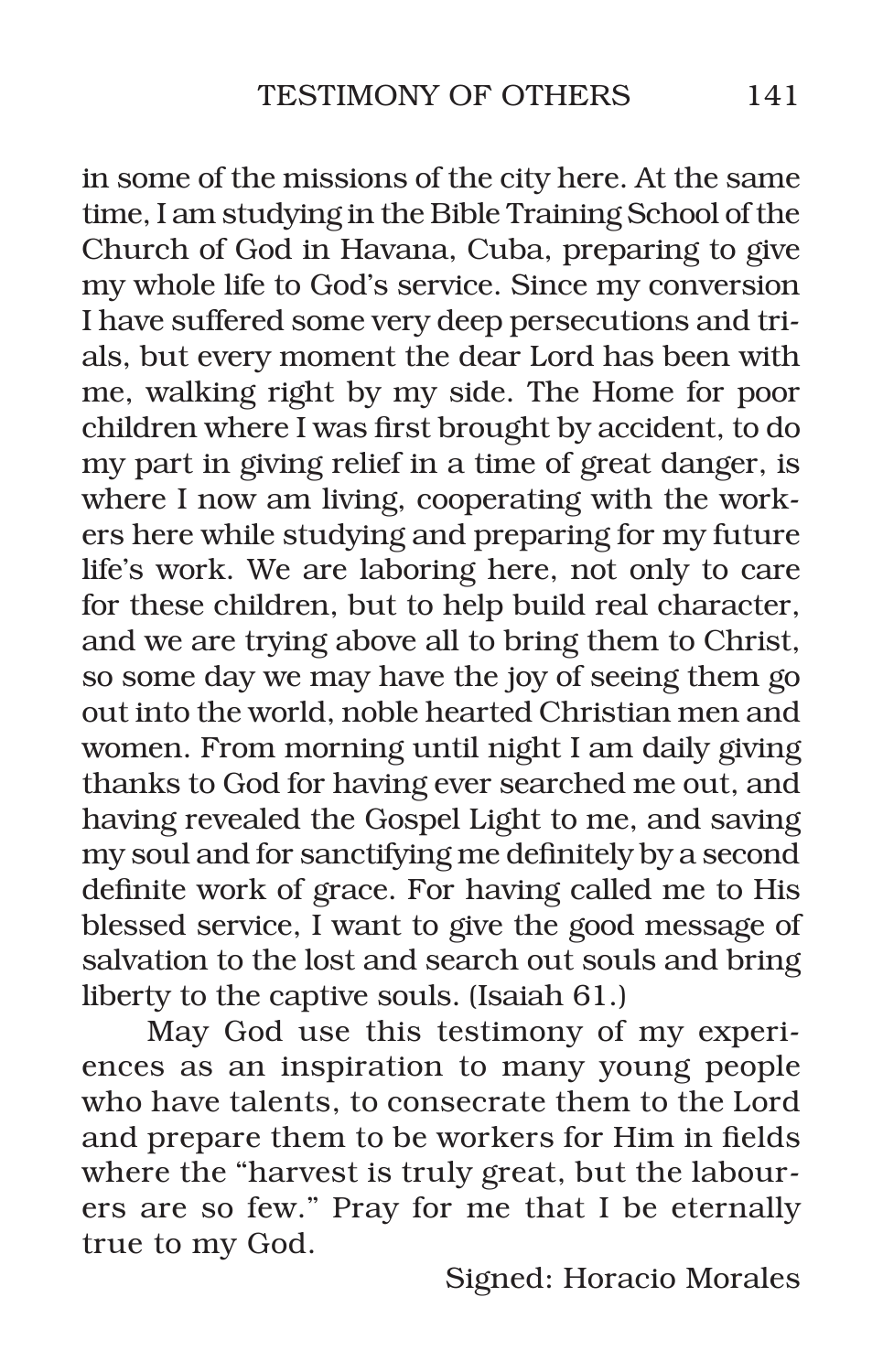## *The Touch of His Hand Makes Whole*

"Behold, happy is the man whom God correcteth; Therefore despise not thou the chastening of the Almighty: For he maketh sore, and bindeth up: he woundeth, and his hands make whole." Job 5:17-18.

Praise God for His tender love and His marvelous works to the children of men, and especially to those who love and serve Him and who put their whole trust in Him, and in His precious Promises.

As I begin writing these testimonies for God's glory and for the encouragement of my suffering brethren, I feel very unworthy of all He has done for me and for my family. I can truly say His promises are true and we can depend on them. As I meditate on His goodness the words of the Psalmist flood my soul, "Because he hath set his love upon me, therefore will I deliver him: I will set him on high, because he hath known my name. He shall call upon me, and I will answer him: I will be with him in trouble; I will deliver him, and honour him. With long life will I satisfy him, and shew him my salvation." Psalms 91:14-16.

Our first little daughter, Dorcas, was born almost without life. For some time before her birth the doctors gave but little hope, and after her birth NO hope of her living. But long before she opened her eyes in this world, wife and I placed this little one entirely in the hands of the Lord for all time. And in the sad days and nights that followed her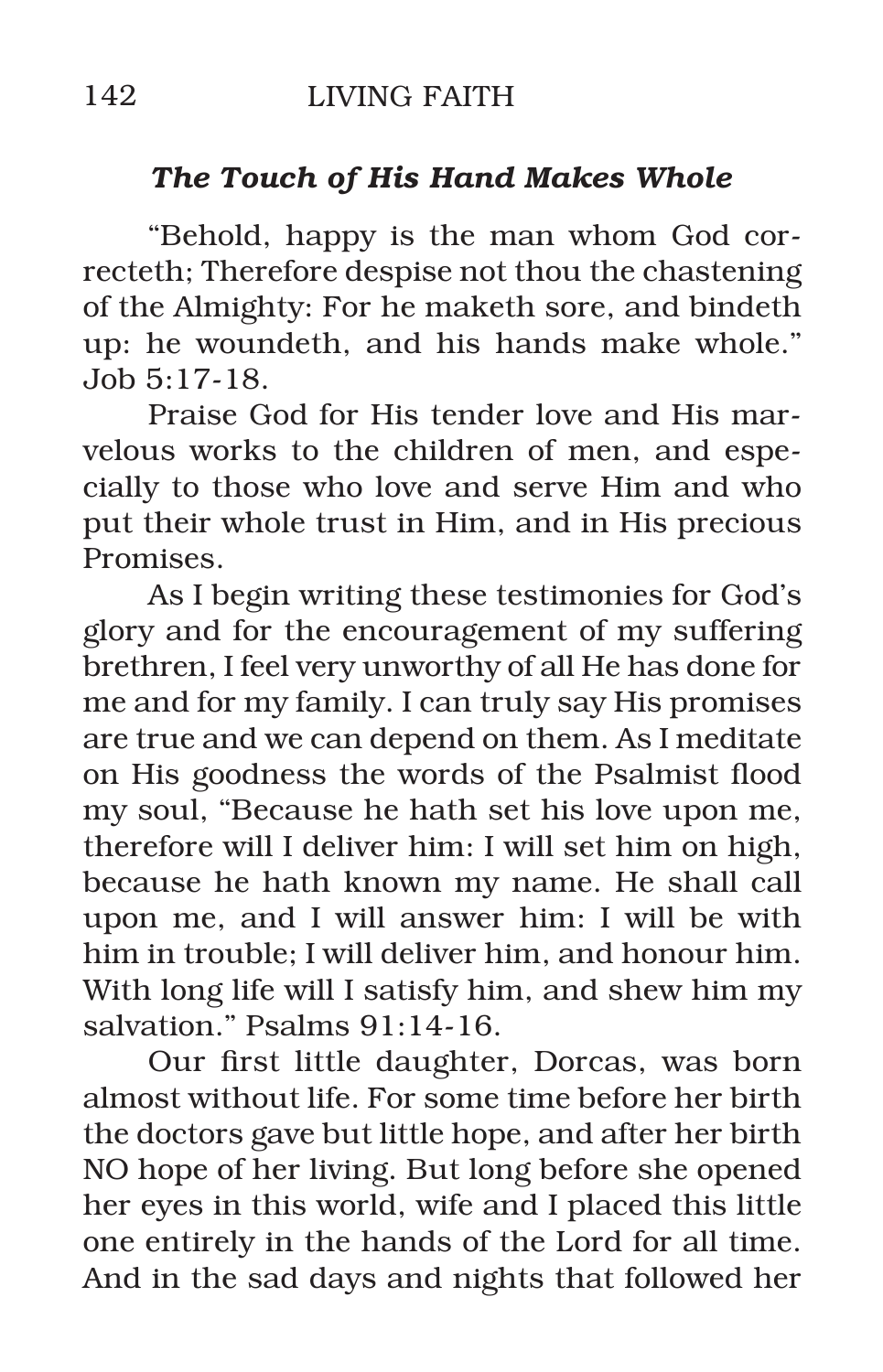<span id="page-142-0"></span>arrival in our humble home, as we watched her little form almost fading away God gave us comfort. Besides other afflictions she had a very serious case of asthma from birth. She had no desire for nourishment and could retain but little of what she did take. This condition, coupled together with a nervous sleeplessness made her little life hard indeed. She lived on, but was only skin and bones. Many times it seemed she would surely leave us. But we knew many of our faithful brethren were holding on to God with us in prayer and as often as we fell to our knees pleading for help, He did give it. Praise His holy name forever. But still He permitted us to be tested. At last we had little Dorcas examined just to see if there was anything lacking in the care we were giving her, and when she was examined the doctors told us plainly that there was nothing that could be done to help her; that no one could reach her case. However, this did not trouble us as we had no idea of putting her in the doctor's care. Our full trust was in the God who had given her life.

Being a minister of the Gospel, I had definitely been preaching the Bible standard of Divine Healing and had prayed the prayer of faith for the healing of many sick ones. And although we were tested severely, persistent faith triumphed at last, and the gentle but powerful hand of God at last touched little Dorcas and healed her completely. Appetite was given her, she slept well, had no more attacks of asthma, and in a short time was a happy, healthy child. To God be all the glory.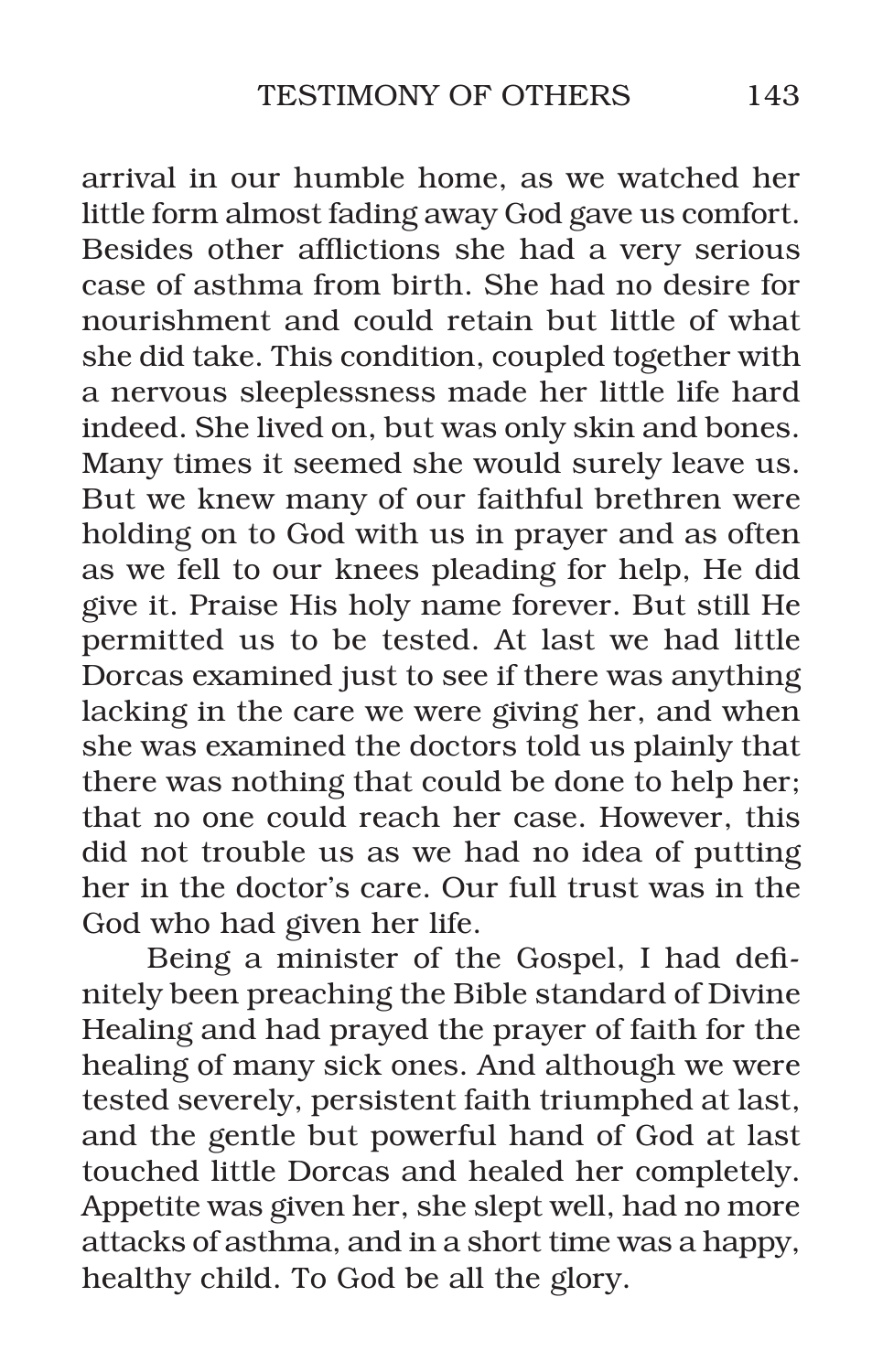The enemy of our souls was not satisfied with the sufferings he had brought on us through the long and serious affliction of our little daughter, but in 1946 he laid the hand of affliction heavily upon my own body. I had for years preached the healing of our own bodies as a part of our atonement heritage and had gone in and out among the people praying for the sick, and now I was down under the heavy hand of affliction myself. I had a very bad case of hemorrhoids and the suffering at times was almost unbearable. In only a few weeks I lost over ten pounds in weight, and from the excessive loss of blood I became so weak I could not continue with my work. I cried out to God from the deep of my soul, and many times I had instant relief through my own prayers and those of my brethren, but the affliction continued to grow worse. At one time while I was at the very worst, some brethren feeling my sufferings so much advised me to go in for an operation, and pointed out the fact that this would not be a serious operation, and that I would very soon be well and at work again. The devil stood right there with his temptation, but God, by His Holy Spirit lifted up the standard of faith against the enemy and helped me to keep my eyes steadily on the dear Lord. The day came when God saw I had been tempted and tested enough for that time, and He laid His powerful hand on my afflicted body and did a complete work of healing. And my faith and that of many others was strengthened and His dear name was truly glorified. Dear brother and sister, put your confidence in the Lord Jesus and be steadfast and unmovable in your trust and He will never disappoint your soul.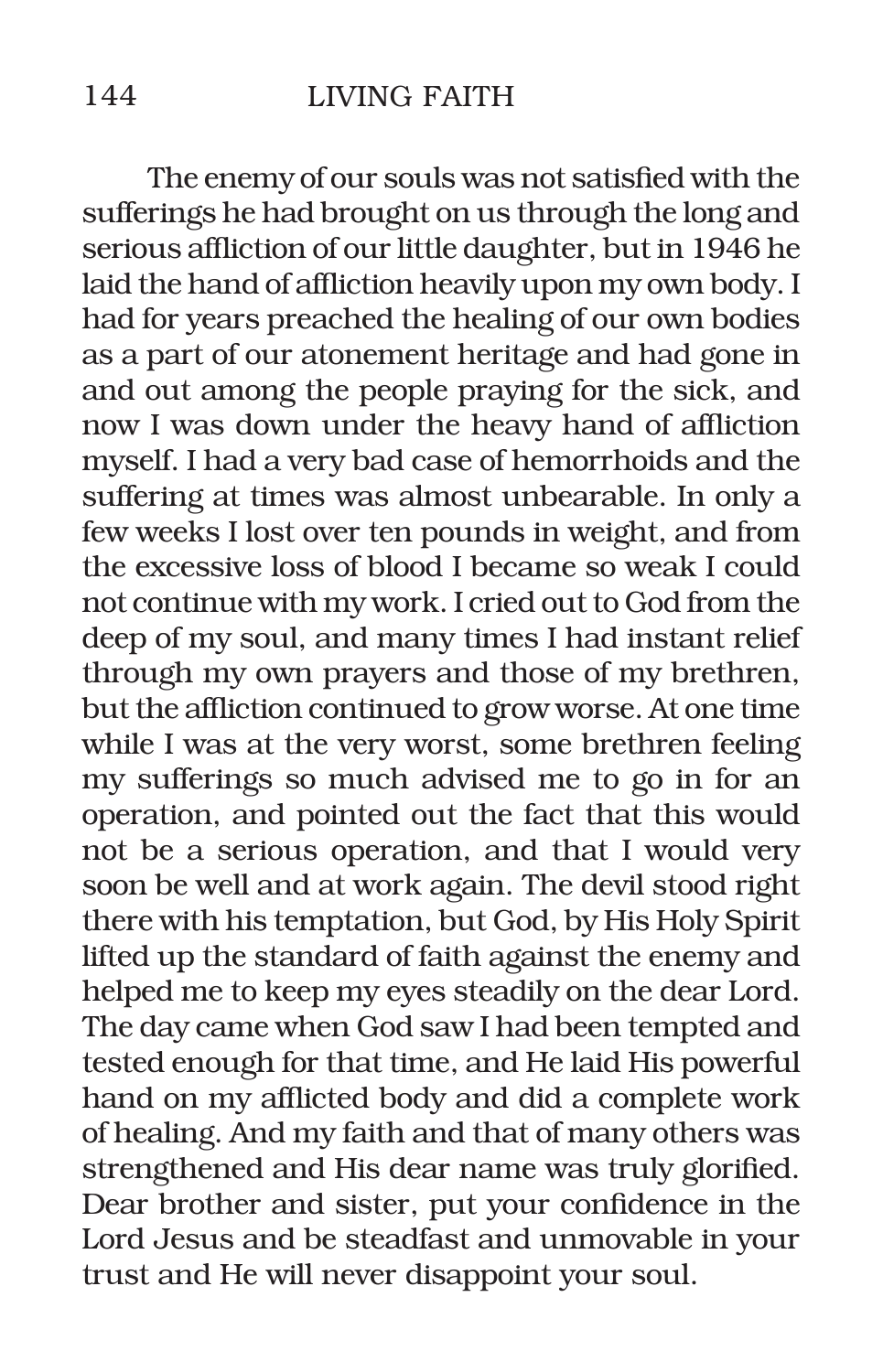<span id="page-144-0"></span>In my work in the ministry among the people, I have seen the mighty hand of God extended to heal cancerous ulcers, a leper girl, and have seen the healing of a young man who had been paralyzed from his childhood. Thank the Lord! "Behold, the LORD'S hand is not shortened, that it cannot save; neither his ear heavy, that it cannot hear; but your iniquities have separated between you and your God, and your sins have hid his face from you, that he will not hear." What a clear message of instruction we have here in Isaiah 56:1-2. Again Paul said, "Jesus Christ the same yesterday, and today, and forever." Hebrews 13:8. Praise His name forever. Suffering one, examine your own life in the Light of His Word, and if you find you are living a life that is pleasing to Him, then resist the devil and all unbelief with all your soul and firmly put your case in His hands and He WILL answer prayer and heal you. May these testimonies be a blessing to many a suffering one, is my prayer.

Yours in the *faith* that was once delivered to the saints,

> Signed: Erasmo Texidor Santiago de Cuba

#### *Death Rebuked and Child Healed*

This testimony of Divine Healing is given for the glory of God and for the encouragement of other afflicted ones. It is also given to let the world know that even in these dark days of apostasy when we are surrounded by so much unbelief, we, The Living Church of God, *still* believe in God's power to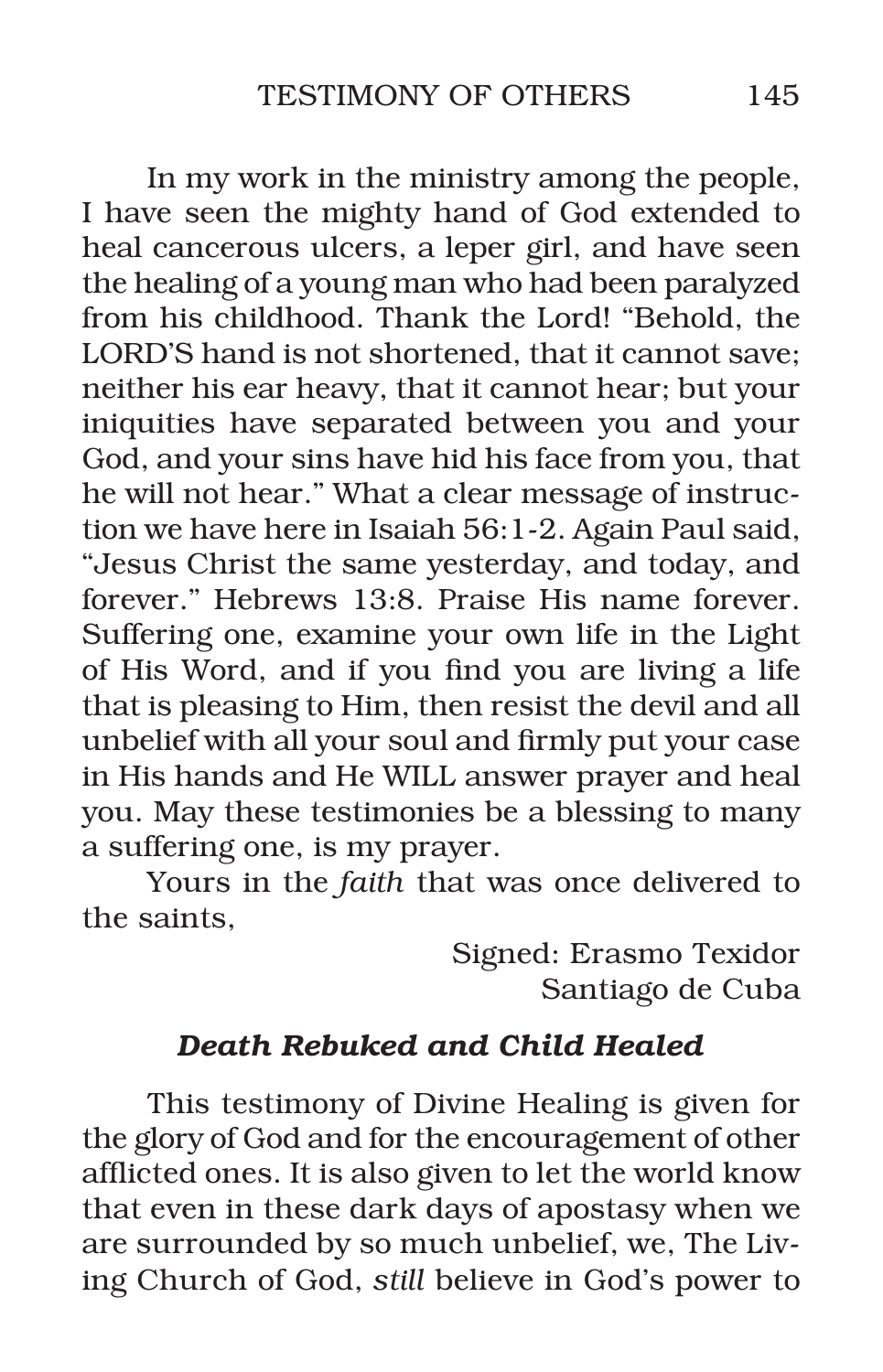hear, or to answer prayer giving us any help we may have need of, if we only live for His glory and really trust Him. Yes, we still believe that when we obey the clear instructions given in His Word in James 5:14-16, the answer will come.

At the time of the incident of which I am writing I was engaged in ministerial and missionary work in Punto San Juan, Camaguey, Cuba. Close to the Church of God mission where I lived was a Catholic family who had several small children. I began visiting them, and after some time, had the joy of seeing the children who were old enough regular attendants of the Church of God Sunday School. After these children had attended for some time, one night the parents sent me word that one of the little ones was very sick; yes, seriously ill. I immediately went over to their house and found the child indeed in a very critical condition. The Mother sat holding it, and the child looked even then as if the stamp of death was on it. The case was so grave that five doctors had gathered in a council over the case, and medical science had entered in a solid battle to try to save the little life. They were fighting the disease with all the power they had at their command.

The Mother of the child was also afflicted, so seeing the condition, I took my place definitely in this critical hour, and never left them during the entire struggle. As a missionary, or servant of the Lord, it was my duty to serve them, and "to weep with those who wept." And while serving, I kept quietly praying, and even fasting, and quietly dropping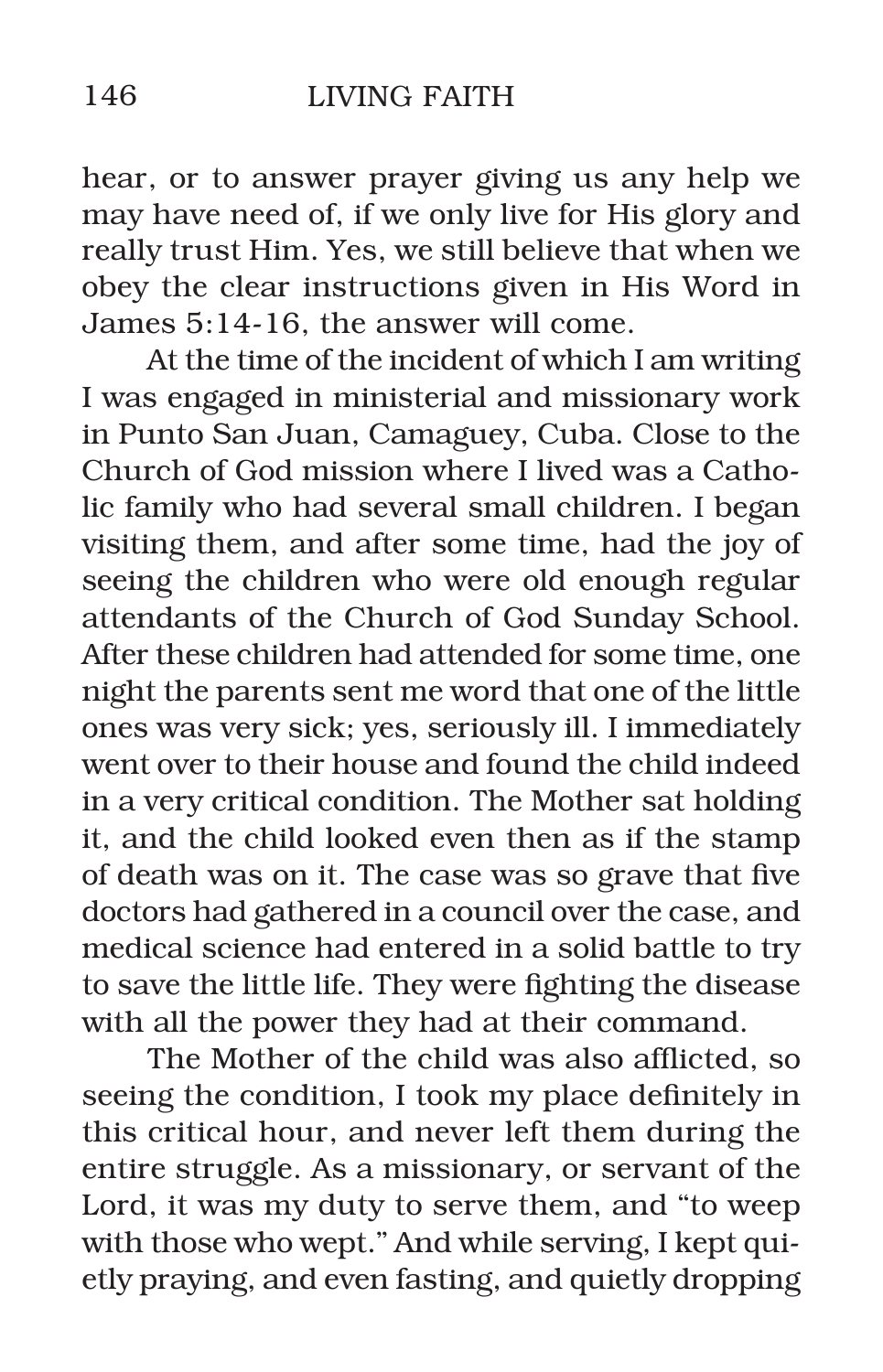<span id="page-146-0"></span>a word about God's love and His power whenever I had an opportunity. Although everything was done that medical science could do the child grew rapidly worse. Its eyes became fixed, and did not move. The tongue also became immovable, and the whole little body lay as one dead. *Fifteen* days passed in this crisis, the parents living through many hours of agony, not knowing when the end would come. At last, at the end of this fifteen days, the doctor in attendance called me to one side and said they (the doctors) had gone to the limit of the power of medical science, and that there was nothing more they could do. He said that he took his hands off, and was leaving the child in my hands. Turning away, he said, "Possibly your God can save this life. We can do no more." This was a solemn moment for me—this doctor and the family and nearly everyone around us were Catholics. As the doctor went sadly away—I humbled my heart before God and humbly thanked the Lord for the decision of the doctor. I knew this was the moment when God could have an opportunity of proving His Divine power and His compassion. Since the doctor had said plainly that medical science could do no more, but that possibly *our God* could save the life, I had in my heart a plain clear conviction that God would heal the child and get glory to His own name. I knew it would require a miracle as the child was more dead than alive then—but man's extremity *is* God's opportunity of demonstrating His power before the unbelieving world.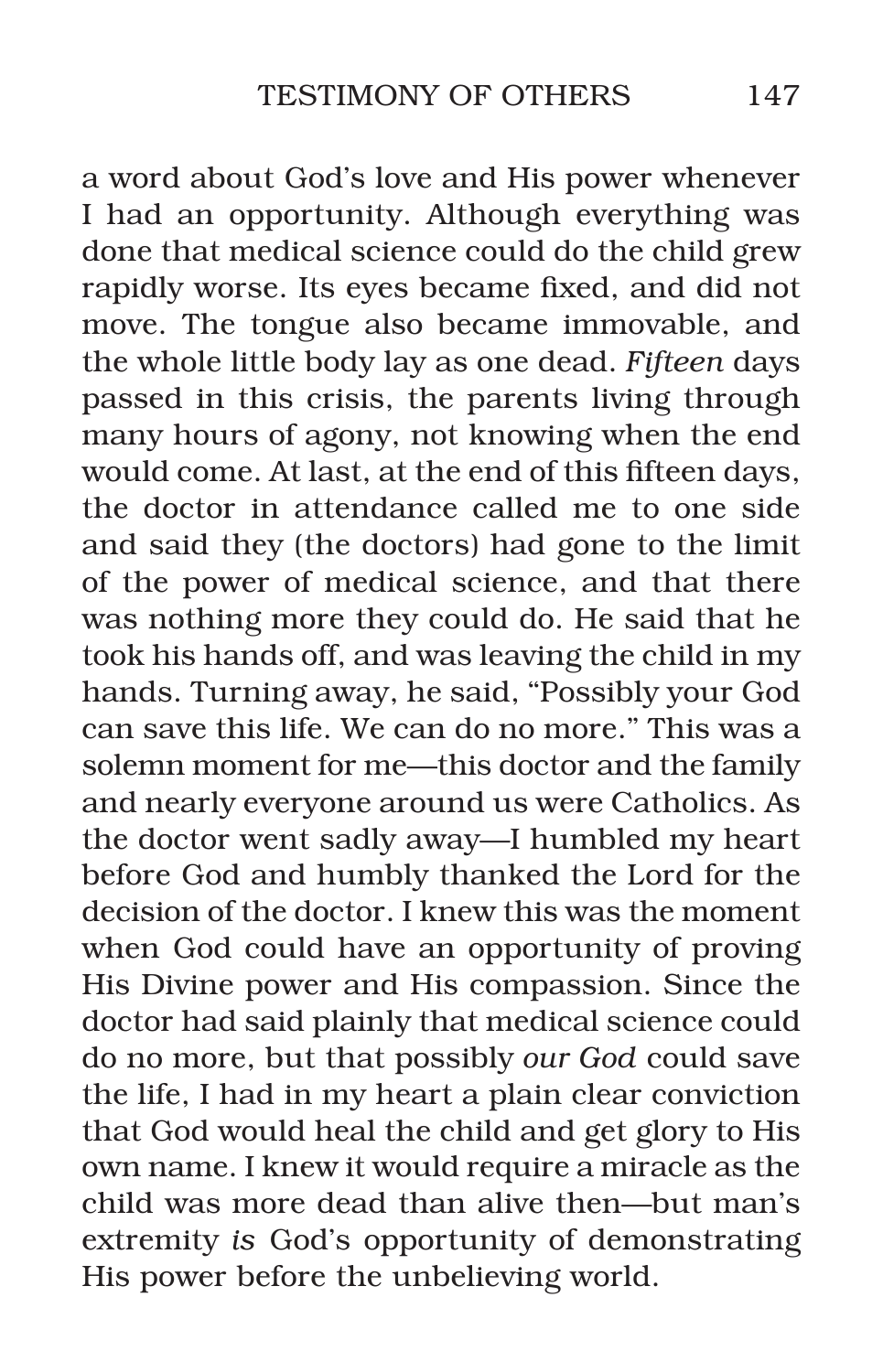After the doctor had talked with me and left, I went to the parents and told them all he had said; and asked them what they wanted to do—if they definitely wanted to put the child in God's hands, and trust Him. Their answer was prompt and definite. They said, "Yes, we do." I then quietly gathered up the injections and all other medicines they had, and threw them into the garbage can. The parents quietly and sadly looked on, not yet understanding. They had no hopes for their child. I then called a few of the faithful brethren who had real faith, and talked with them, reminding them of the incident when Christ went into the home of Jarius where his little daughter was lying apparently dead, and there with only a few of His faithful disciples, He raised her up. And with this encouragement in our minds we went into definite fervent prayer. We cried out to God to confirm His Word with signs following, and He did that very thing. Yes, the prayers were truly fervent, and the answer came promptly. The child began to move its eyes, and then lifted one little hand, and moved its mouth. All present saw this, and began weeping and praising God aloud. God had worked in a mighty way—performing a miracle. Oh, glory to His Holy Name. The healing was done. As the Mother looked on she could hold out no longer, but broke down and fell on her knees and began calling on God to save her. She surrendered her life and all to Him that day, and although a number of years have passed, she is still happily and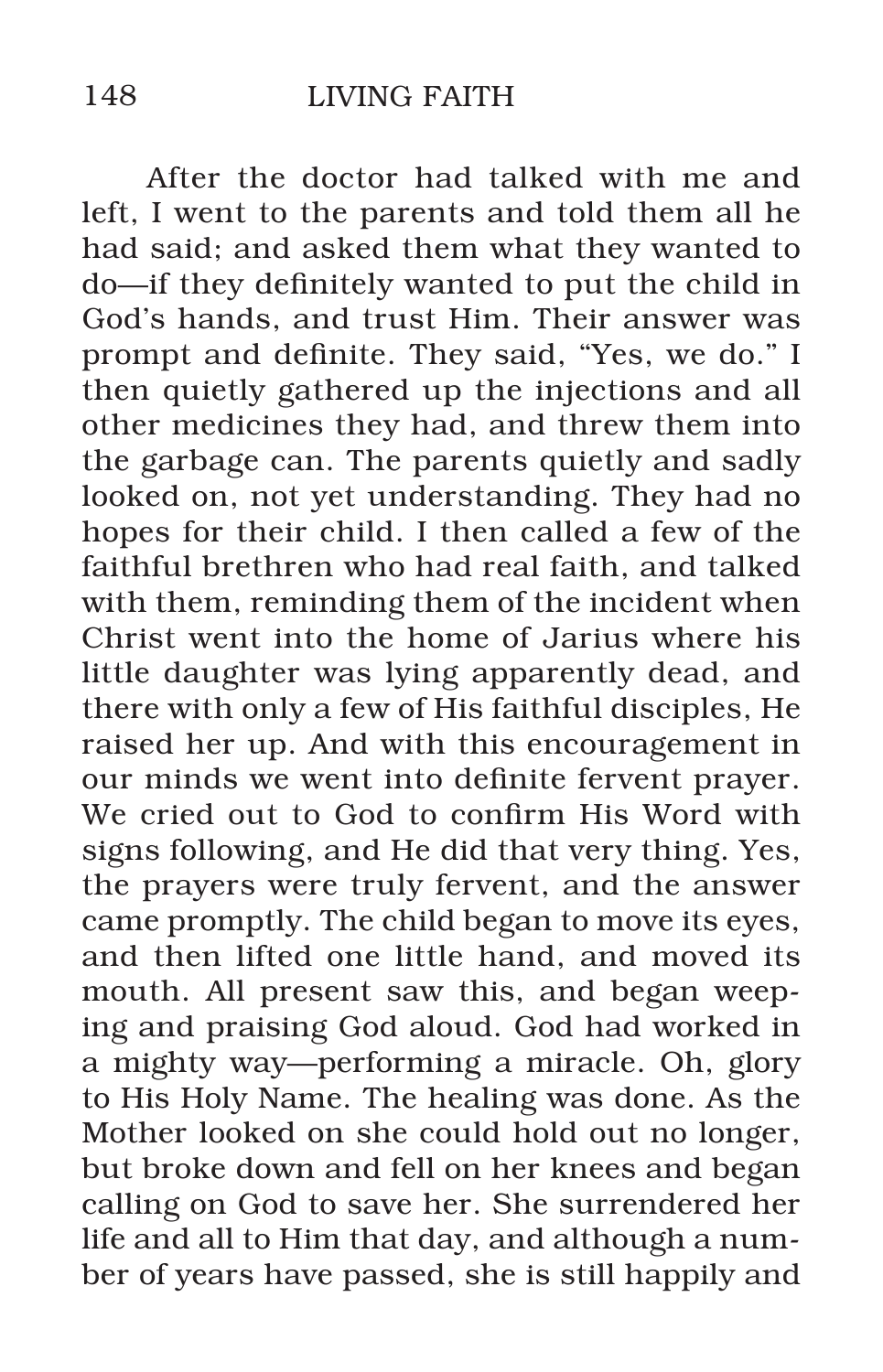<span id="page-148-0"></span>faithfully serving the Lord Jesus. Glory to God in the highest; He is truly the very same yesterday, today and forever. His promises are unbreakable; we only need to believe.

From my heart I thank God for the day Sister E. Faith Stewart came to Cuba, bringing God's Eternal Standard of Truth, and teaching us of His divinely organized church. I thank Him that through this knowledge of His Divine Truth—He is my personal Saviour and Healer. And having had the privilege of living with Sister Stewart a few years, I have learned the true life of faith. Thank the Lord, in Him we live, and move and do have our being. We know that with Him nothing is impossible. Pray that I be always faithful.

Yours in His Great Love,

Signed: Maria Luisa Paz

# *Healed of the Effects of Measles*

Little Linda June Hughes, two year old daughter of Mr. and Mrs. Noah Hughes of Muncie, Indiana, had the measles in April of 1949. She was practically over them, when a very severe cough settled down on her, and she would cough until she would vomit, and would at the same time burn with a hot fever. She was in a very bad condition. On Wednesday evening, April 27th, we were ready to go to Willard Street Church of God revival, where Brother Otho Decker was evangelist, when a telephone call came saying that little Linda was very sick. We immediately went to the home of Brother Hughes. Before going we called others and asked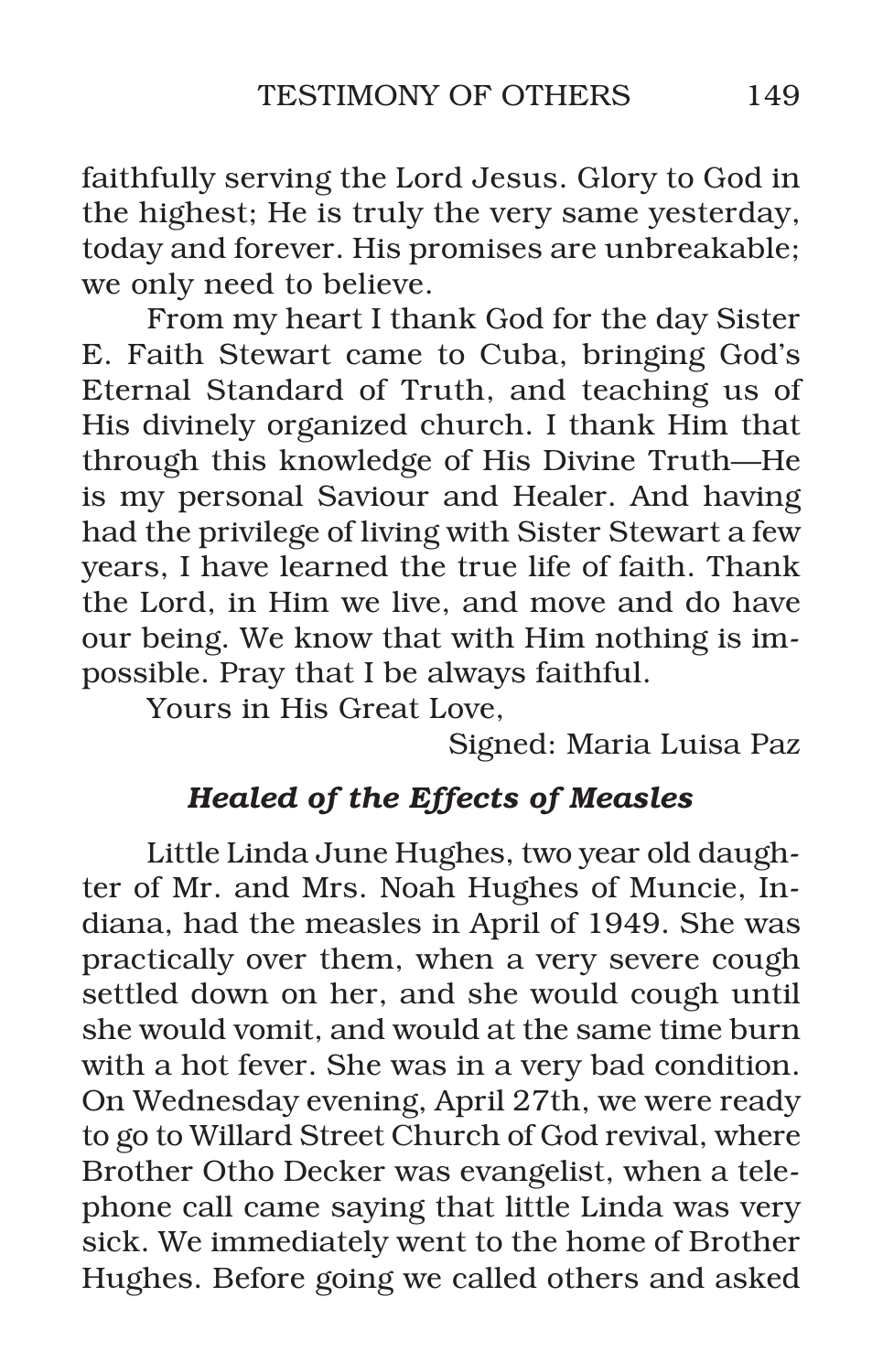them to have special agreement in prayer at the Church that night.

On our arrival at Brother Hughes' home, we anointed the child according to James 5:14-15, and had definite prayer for her healing. She became easier for a little while and then became very sick again. Again we prayed and God gave help, but the enemy was not willing to let go, and kept bringing the affliction back. But each time after prayer she would sleep awhile, and get some rest. Then about 9:30 p.m., before leaving for home we prayed again, and she slept well until about 1 a.m., when she was so bad that Brother Hughes called us again for prayer. We at once went in prayer, and took a definite stand against the affliction and asked God to send His power and put an end to the trouble, and our blessed Lord answered and definitely healed the baby. The fever left at once, the cough ceased, and that was the end of the trouble. Praise God forever, it does pay to persevere in prayer till the power of the enemy is broken.

Signed: Mrs. Elizabeth Vannater

Boyce Hughes, age seven years, while at school one day had a very hard fall and deeply skinned his knee, and came home crying with pain. In a short time he had a fever, and red streaks ran out from the knee, and it hurt him clear up under his arm. He had sustained a bad injury. The parents called for prayer about 8 p.m. and we went right over and obeyed the Word of God, and had definite prayer for his healing, and after prayer he got up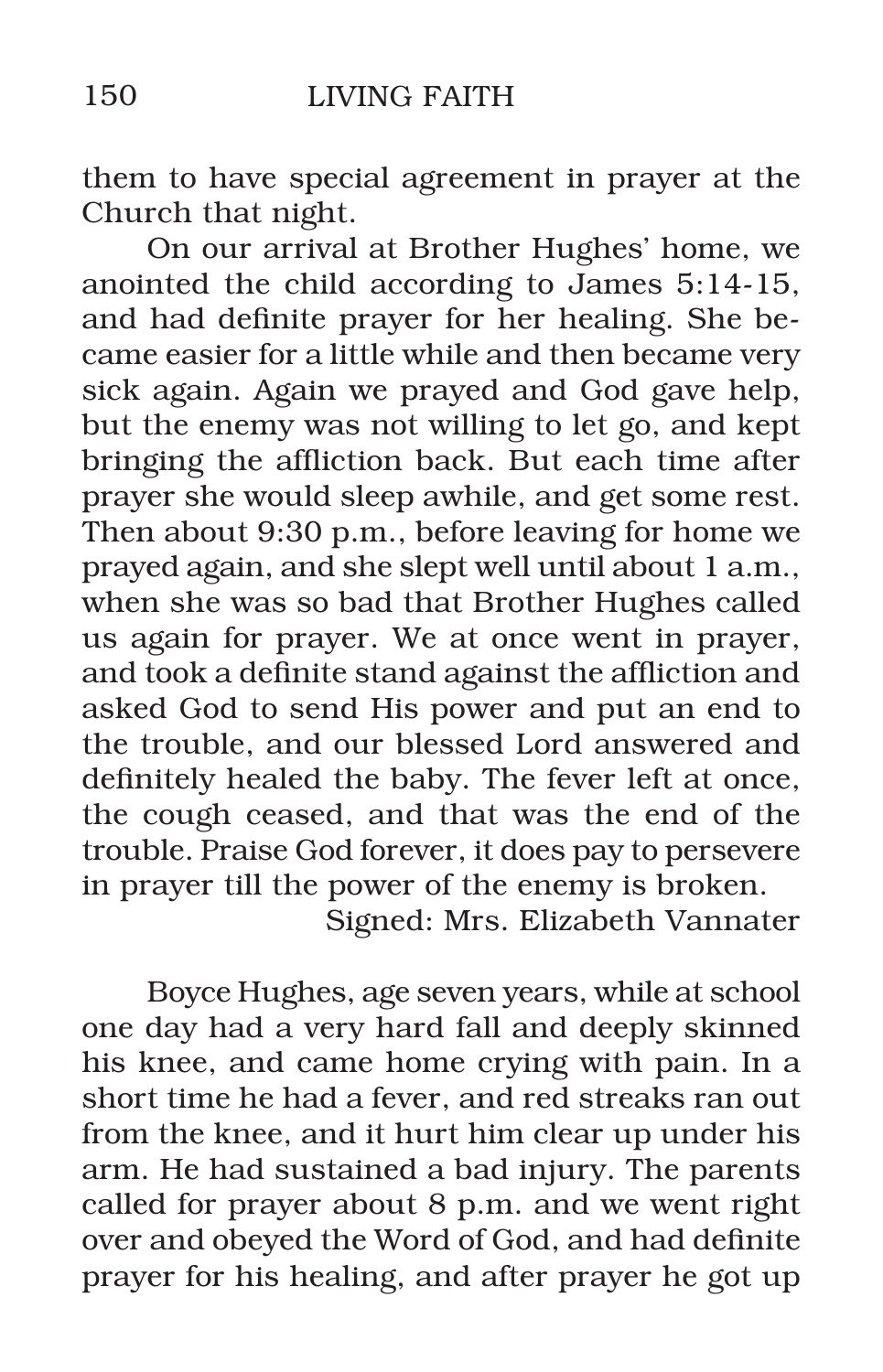<span id="page-150-0"></span>and walked out to the kitchen, and he rested well all night and the next morning he returned to his school, definitely healed by the hand of God. Oh, that men everywhere would learn to put their trust in the great God of the universe.

Signed: Elizabeth Vannater

#### *Various Cases of Healing in Our Own Family*

As a family we have trusted God for all our healing for many years, and it is marvelous to so live that God who loves us can really care for us in every way. Too many today live so much closer to the drug store than they do to the Lord Jesus that it is no wonder they don't get healed by Divine power. And many times people who profess to be saved look at us as if we were either an antique or a prehistoric animal of some kind, or something very peculiar if we tell them we are trusting God for healing our bodies. But to those of us who have learned to believe His Word, He is real, thank God, and His promises become a very part of our lives.

When our daughter was only seven years old she was healed of a very bad case of affected tonsils and adenoids. Each winter she had sore throat so much, and her nostrils would be so closed up with the adenoids that she could not breath at all with her mouth closed, but had to sleep with her mouth wide open. In 1921 a doctor told my sister that if something was not done (meaning if we did not have her operated on) little Gail would have a face deformity in less than five years, which would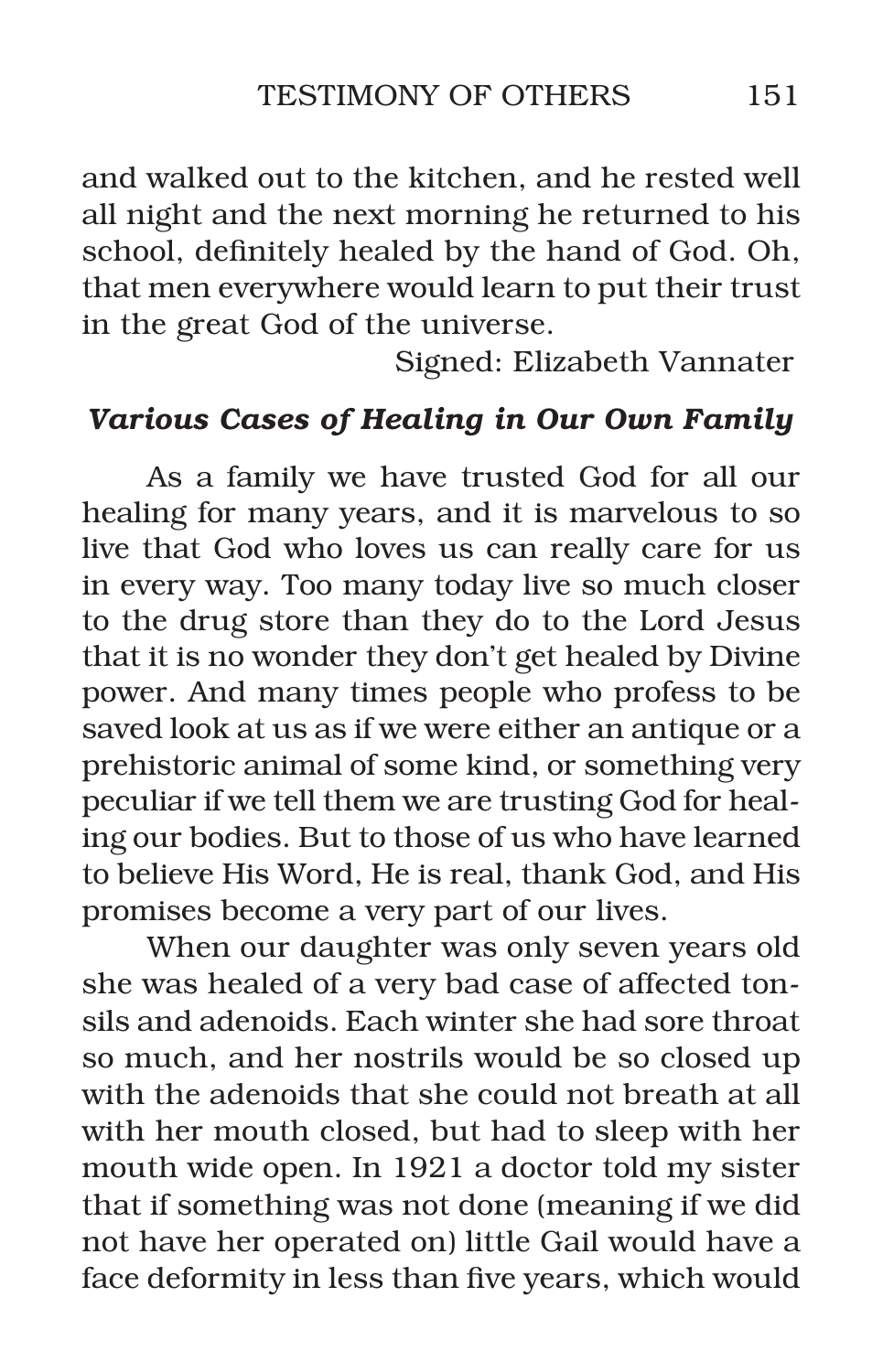ruin her for life. But thank God He did not permit this doctor's statement to come true. We believed definitely that Christ shed His blood to heal our bodies as well as to save our souls, so we trusted Him right through it all. The following spring we took little Gail to the Anderson, Indiana camp meeting, and there had her prayed for, and the dear Lord answered prayer. She began sleeping well with her mouth nicely closed, and never had tonsillitis any more. In fact, every symptom of the trouble was gone, and she was a well child. She is now the mother of three fine children and her face is perfectly normal.

When our son was seven months old he took very bad with pneumonia. All forenoon he lay unconscious in our arms. At noon we called our pastor, Brother H. F. Allen, to come to our home and pray for the child. He came with his wife and Sister West, out to our home in Gaston, Ind. At that time we attended services at Muncie, Indiana, where Brother Allen was pastor. The baby was old enough to know Brother Allen. As they came in for prayer, I laid the unconscious child in Sister Allen's arms, and Brother Allen anointed him according to the Word of the Lord, and we all agreed in prayer for the healing. Just as soon as prayer was ended, the baby opened his eyes and looked up at Brother Allen and smiled. He was definitely healed from that same hour. Our older son, Harold, was also healed of rupture when just a boy.

In the year of 1922, we were out in our car,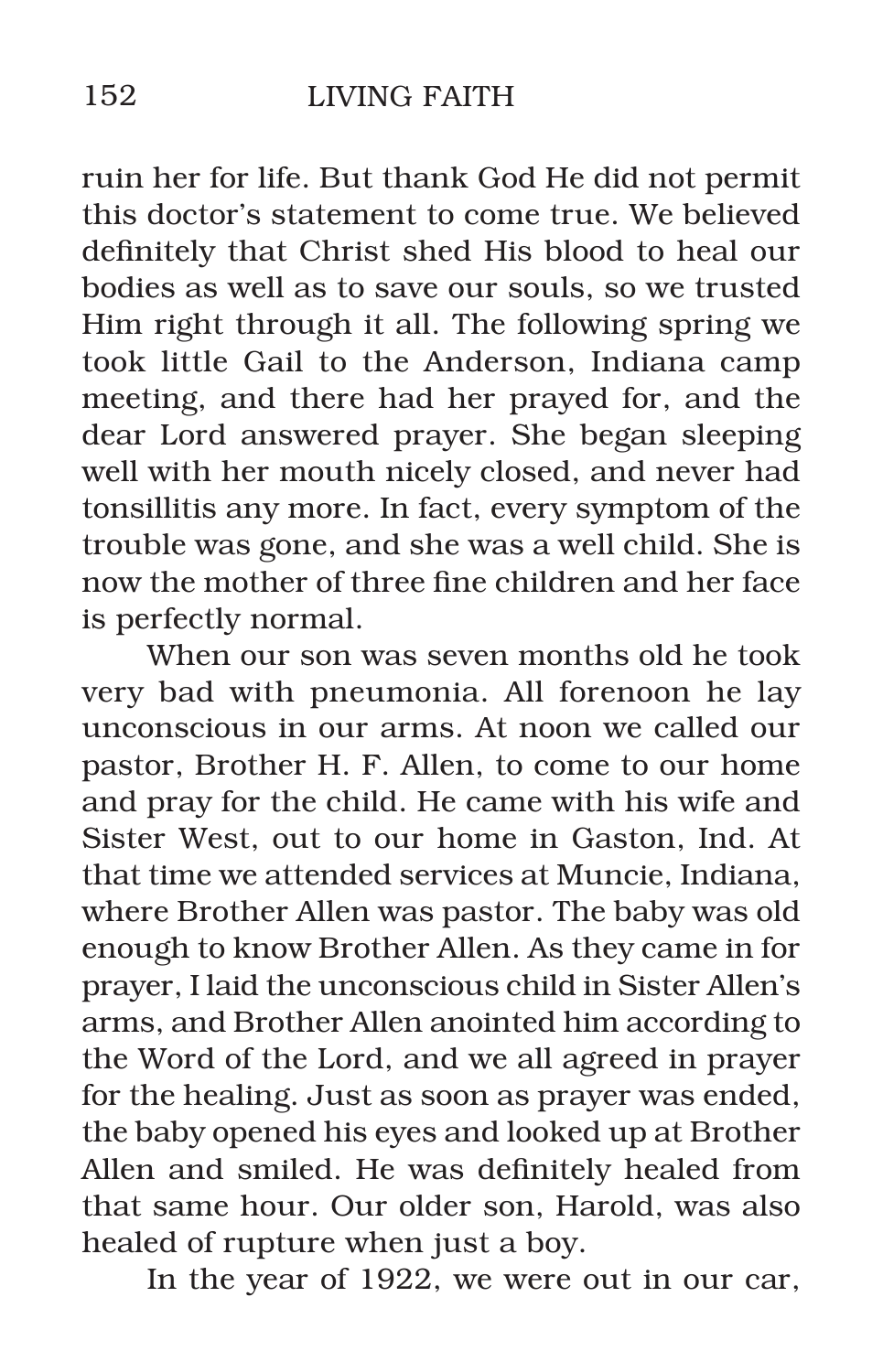<span id="page-152-0"></span>and were stopped at a roadside by a group of young people. They had pulled to the side of the road and stopped because one of their crowd, a young lady, had slumped down in the seat unconscious, and they thought she was dead; and they were so confused they did not know what to do. Husband said, "all we can do in a case like this is to pray," and one of these poor young people said, "Anything," so we went to the car and looked at her, and felt for her pulse, but we could neither see nor feel any signs of life. We did not know what had happened to her, and had no way of finding out there. But thank the dear Lord, again our Lord was master of the situation. We anointed her according to James 5:14-15, and offered fervent prayer for God to prove to these young people that He had power for all things. Immediately after prayer she opened her eyes and began speaking. She raised up and was, as far as we could see, restored to normal health. Bless the Lord, oh my soul, and all that is within me, bless His Holy name.

In Hebrews 13:8, the Word says, "Jesus Christ, the same yesterday, and today, and forever." And thank God, He is still manifesting His Divine power wherever He finds faith. We love Him today with all our hearts and by His grace we mean to do our best in His service until He calls us to our reward above.

> Signed: Elizabeth Vannater 2707 North Walnut Street Muncie, Indiana.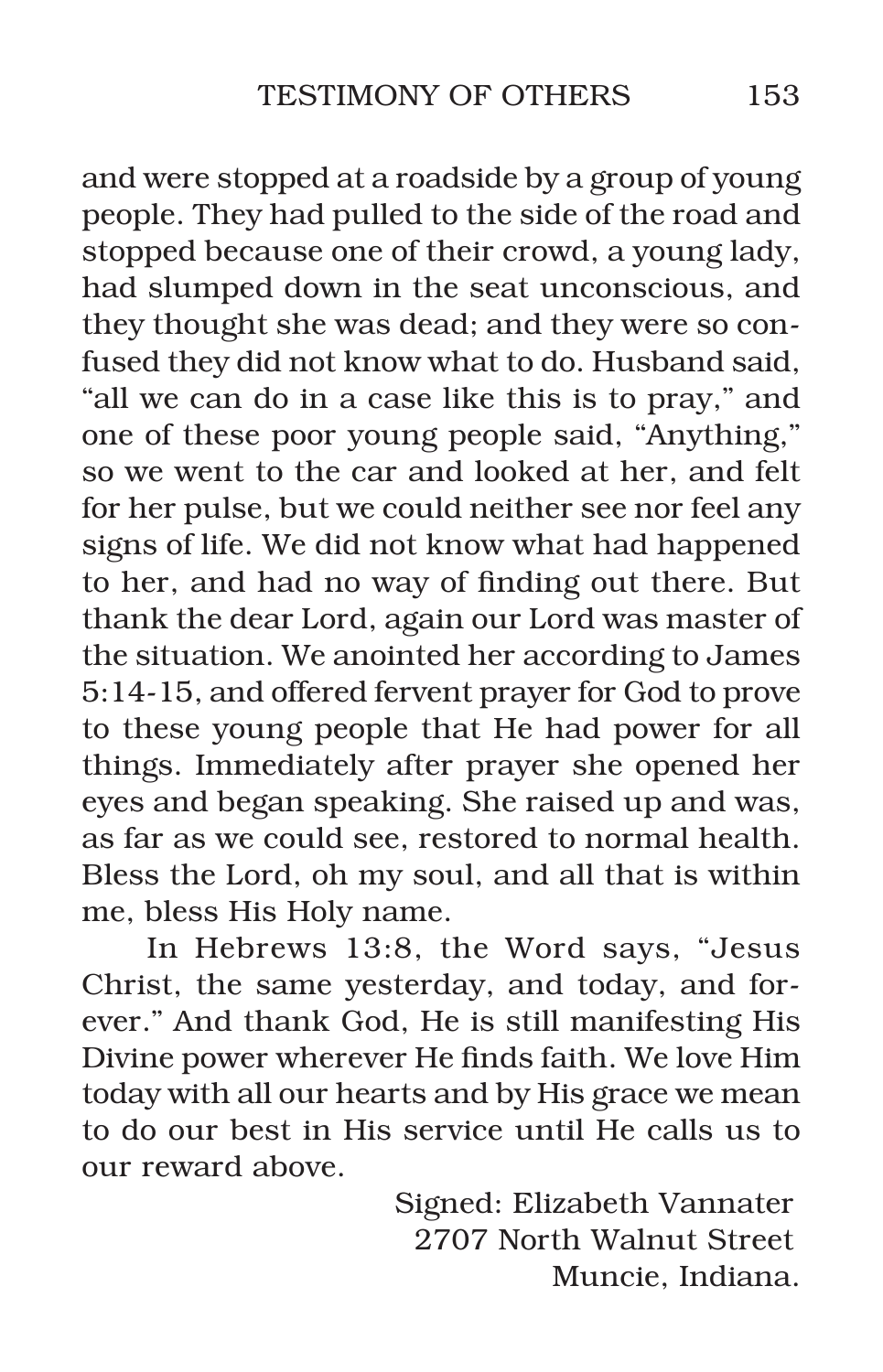#### 154 LIVING FAITH

#### *Healed In Both Soul and Body*

For the glory of God and the encouragement of others who are suffering, I desire to give my testimony and recommend my great Physician. I was reared in a spiritualistic district and knew nothing of the blessed Gospel of Jesus Christ until God let me get so sorely afflicted that I had to leave my home and family and go into the city of Havana seeking physical help to save my life so I could live on for my family of a husband and five small children.

I lived in the Oriente, the last province to the East of Cuba. I was so sorely afflicted in various ways that at last my husband sent me to Havana to a specialist as other doctors had failed to help me. This doctor had been highly recommended, and I went in confidence, but after being examined for different afflictions I was told that one of my most serious afflictions was a serious infection of the blood. I returned to my home with different medical treatments the doctor had given me, and I faithfully followed his instructions, but got worse instead of better. With other things I developed a very serious infection of my left arm, from a bad injection. At last I was so bad my husband took me again to Havana, but to our disappointment the doctor in whom I had my confidence had left for the United States. I was so seriously ill, and this disappointment was great. I wept over it, but my good husband said not to be discouraged as we would find another just as good, and thank God,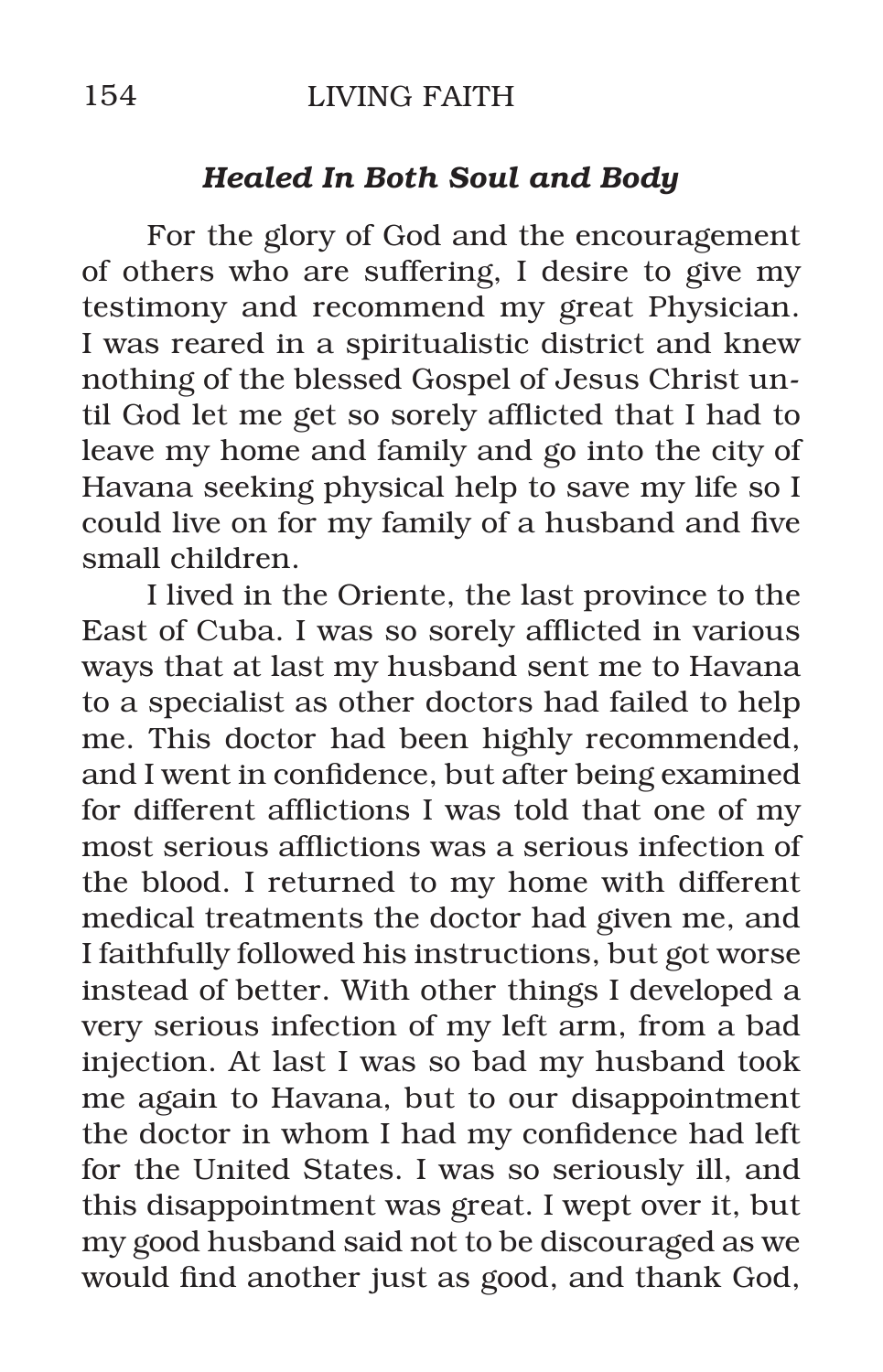<span id="page-154-0"></span>we did. I went in this condition to stay with a friend in Los Pinos, Havana and she lived just across the street from a mission. I had never heard the Gospel, but was attracted there and went and began learning about the Saviour of men and His wonderful power and love. At last I was more concerned about my soul than my body, although I knew I was in a critical condition, and was going to have to be operated on for my left arm. But I learned the way of salvation and soon was rejoicing in the forgiveness of sins. Then I learned that God could also heal my body, and as I put my confidence in Him, He sent His power on my body and healed me of ALL my afflictions. My blood was purified, and the infection of my arm was definitely healed. It was of a great size, but when God healed it, it went to normal and I had *no* operation. I had all preparations made in the hospital for the operation, but God did the work perfectly, and I was made to walk the streets and praise God for His marvelous works. I soon returned to my family, and later some of the ministers visited my home bringing the blessed message of salvation to that place. Today I am just praising the dear Lord for the great blessings of salvation. What a wonderful savior and healer I have found in Jesus.

After being healed and saved I went across the city to visit in the congregation of the Church of God there, and to give my testimony in public for what great things the Lord had done for me. Now I am happy in my home in the country, doing my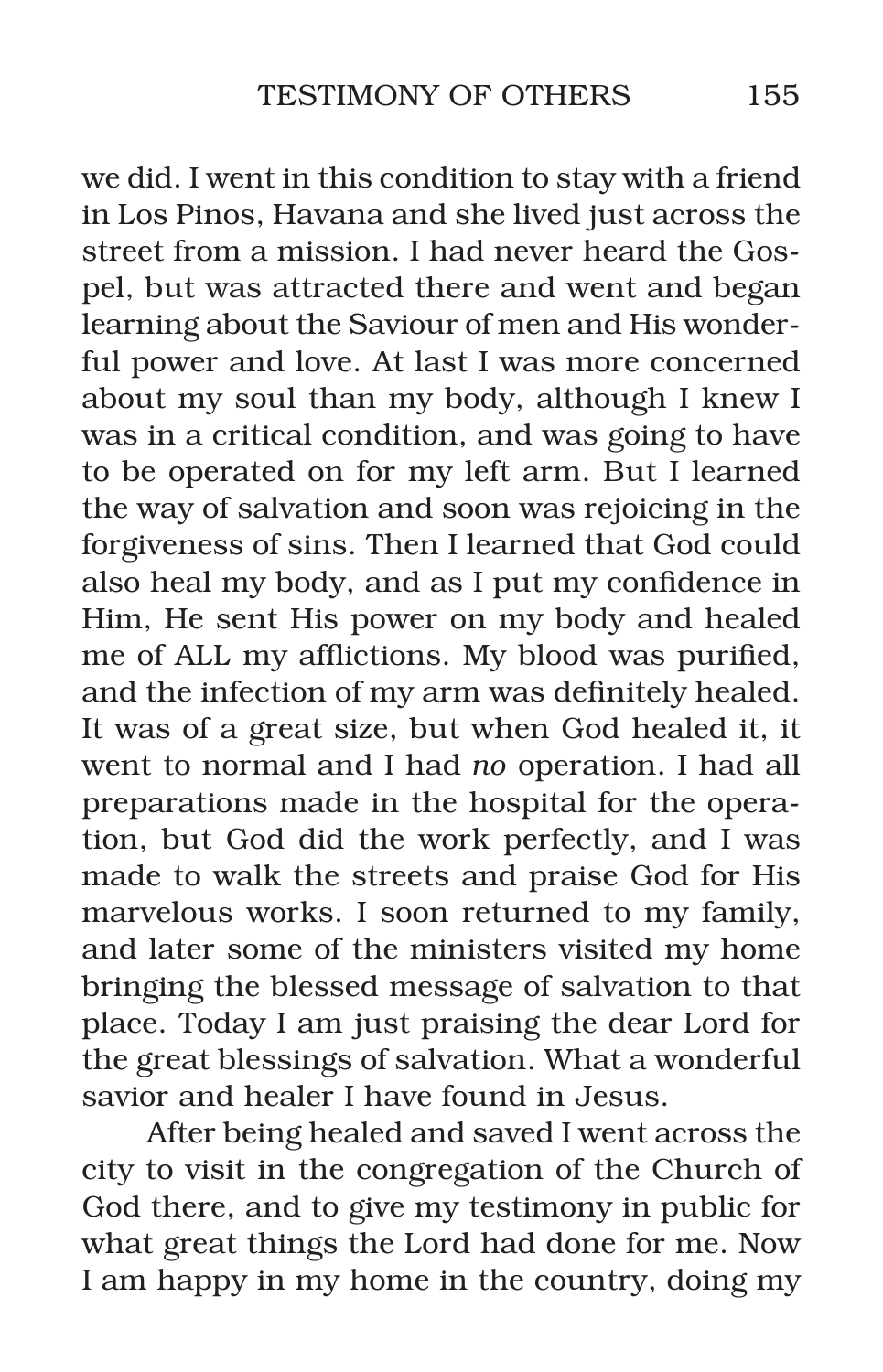best to give the Light of the Gospel to my friends and neighbors. Pray for me.

Your sister in the Faith once delivered to the Saints. Signed: Mrs. Flor Maria Perez de Cordaba.

### *Jesus Christ, the Same Yesterday, Today, and Forever.* **Hebrews 13:8**

Yes, God can heal us if we trust Him. In the year of 1944, I was taken very ill at home in Bauta, Cuba. I was indeed very ill with very many complaints here and there and fever. My family and many other friends insisted on me having a doctor, but I was saved and believed in trusting the Lord, and refused to have a doctor. Even though I refused, they went and brought one, seeing that my condition was so grave. When he came, he said I was a very sick person, and that besides the sickness I was very weak in body and must be built up. He left different kinds of medicines, and the members of my family insisted that I have some of it. I firmly refused to take any, and I made it clear that I was trusting alone in the Lord Jesus.

One Saturday, the Ladies' Missionary Group met there, and while they were singing the hymn, "How could I be sad, How could the clouds appear when Jesus is near" (translated from Spanish), my soul was lifted up and I began to grasp by faith what God had for me. I felt His mighty power flowing over my weak body and I was healed of all that sickness. How I did praise Him! They all rejoiced to see me the next night in my place preaching the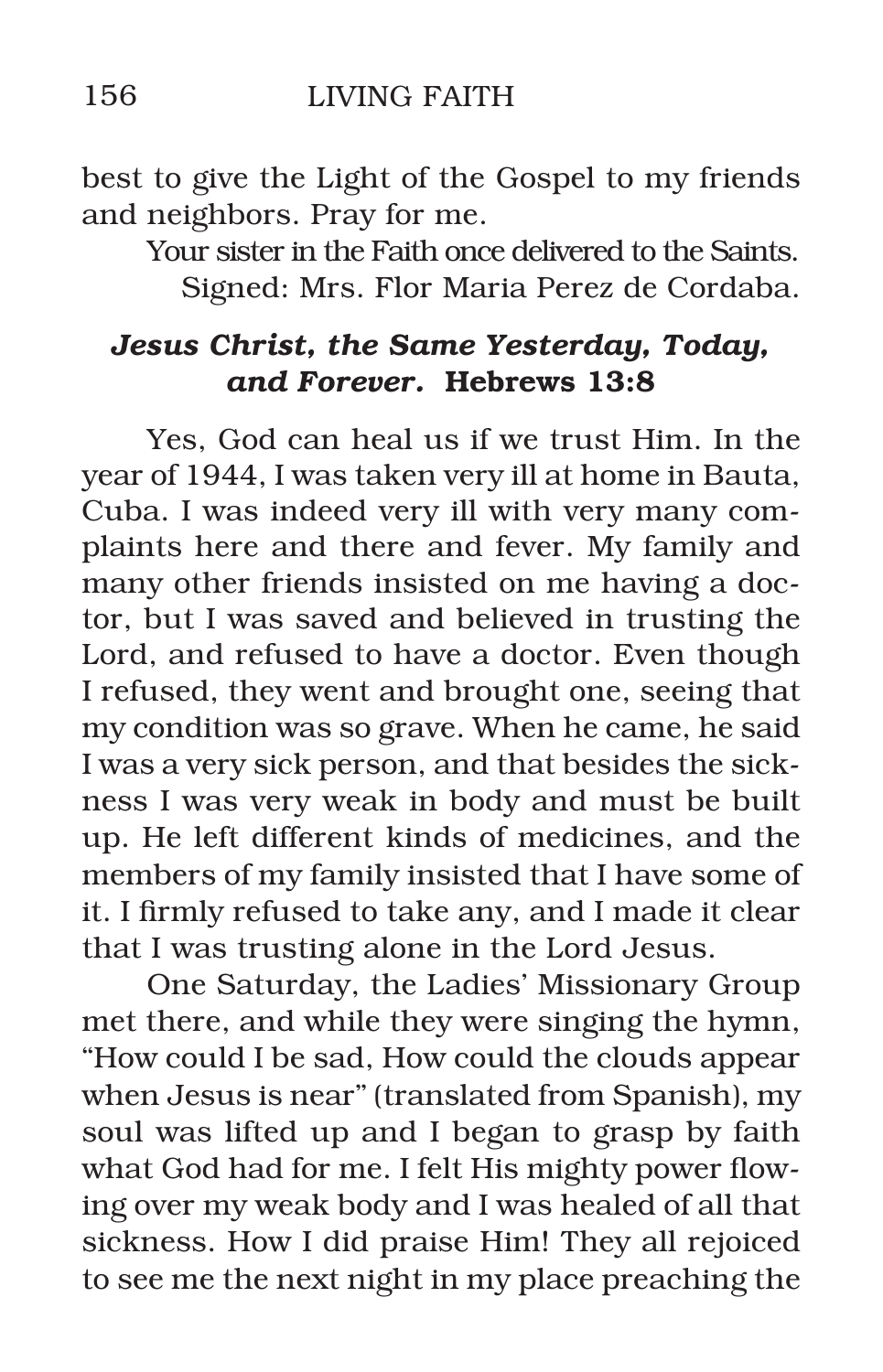<span id="page-156-0"></span>message He had given me. May God help us to ever be faithful to Him and to trust Him at all times. Then we will have the joy at all times of feeling His Divine touch on our bodies when we are in need of His help.

### *Another Healing of a More Serious Affliction*

When I was just twenty-two years old, I was taken down with tuberculosis, and I was so bad that the family called a doctor again to examine me, and he said frankly that I could not possibly live more than six months, and that I might go much sooner than that. But, glory to God, I had my Divine Physician right with me, and He has a power that no doctor can understand. My case was one of tuberculosis in an advanced stage, where from the human viewpoint, there was no help for me. In other words, death was staring me in the face and was sure as could be. Men with all their science have not reached a place where they can conquer death. Blessed be the name of the Lord, He has conquered death and the grave, and in His resurrection power we may be healed and have our lives extended.

One day while I was very low, my spiritual mother, Sister E. Faith Stewart, Missionary to Cuba, came to my room and was talking with me and reading from God's Word. She read to me Psalms 103, and when she got to the third verse "Who forgiveth all thine iniquities; who healeth all thy diseases," my faith was lifted right up, and I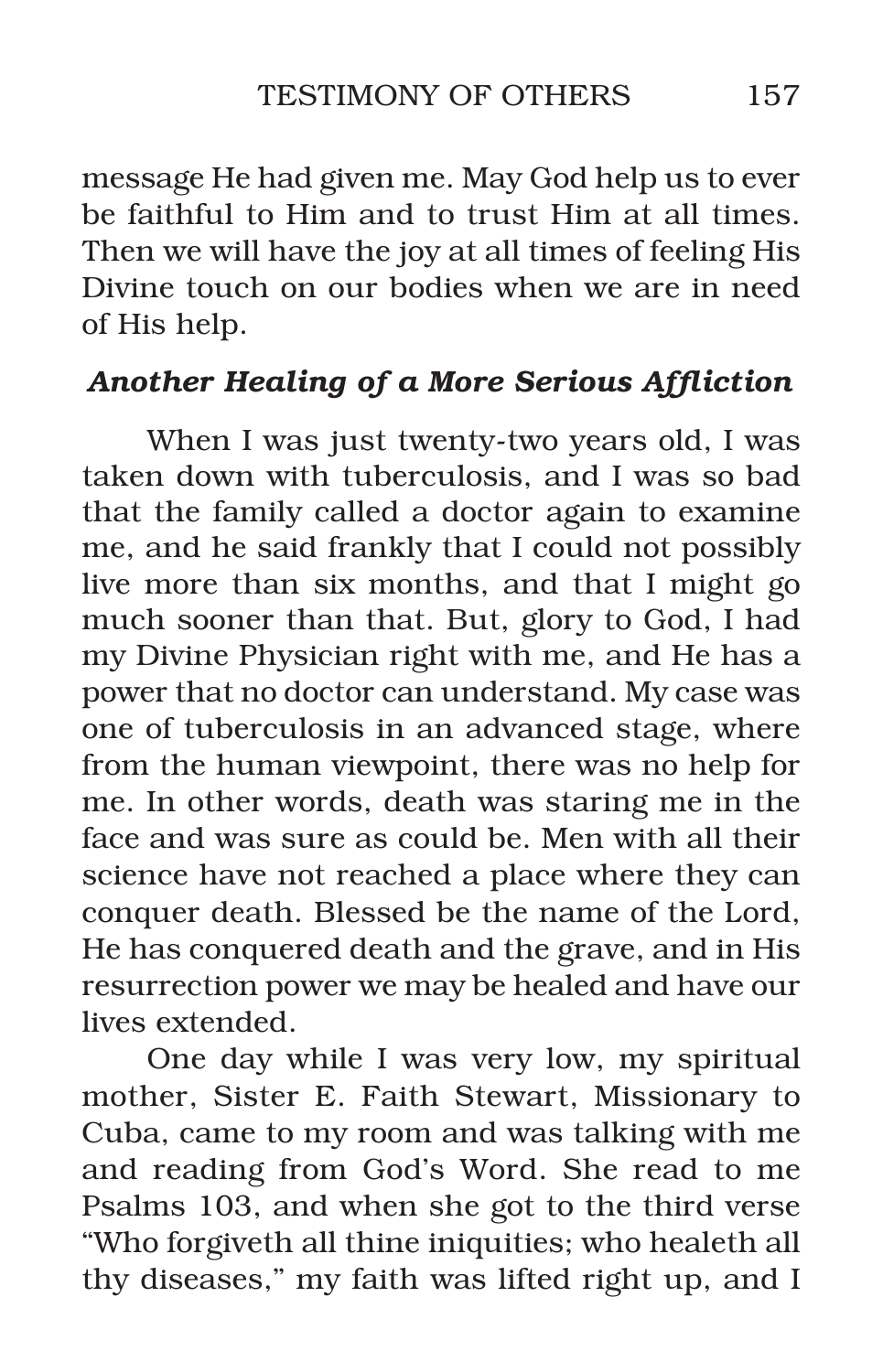did believe for healing. I did believe the promises were made for me, and glory filled my soul. I knew then that all His promises were dependable, they were true, they were for me. Praise God, He healed me that day, and by the end of the six months that were the full limit of time the doctor had given me to live, I left my home and went out to another place to give my definite testimony of the Divine healing of that terrible disease—tuberculosis, and to exhort men and women to believe in God. May God help us to really trust Him and to confide in His Holy Word of Promise.

Today I am a married man with one child, and am blessed with health and strength as I labor among the people of this district, preaching the Word of God in its fullness and power to a lost people. God has given me many souls for my hire, and we are filled with joy as we labor on in His Vineyard.

Yours in His Happy Service,

Signed: Prudencia Linares, Pastor Central Clia, Camaguey, Cuba

# *Healed of Cancer and Tumors*

In the spring of 1948 I was in very poor health, and was constantly losing weight and had fever every day. I continually leaned on God for strength, but I steadily grew worse. A deep hurting in my side kept me awake at nights. At last I decided to go to a doctor to find out just what my trouble was. He examined me thoroughly and then told me I had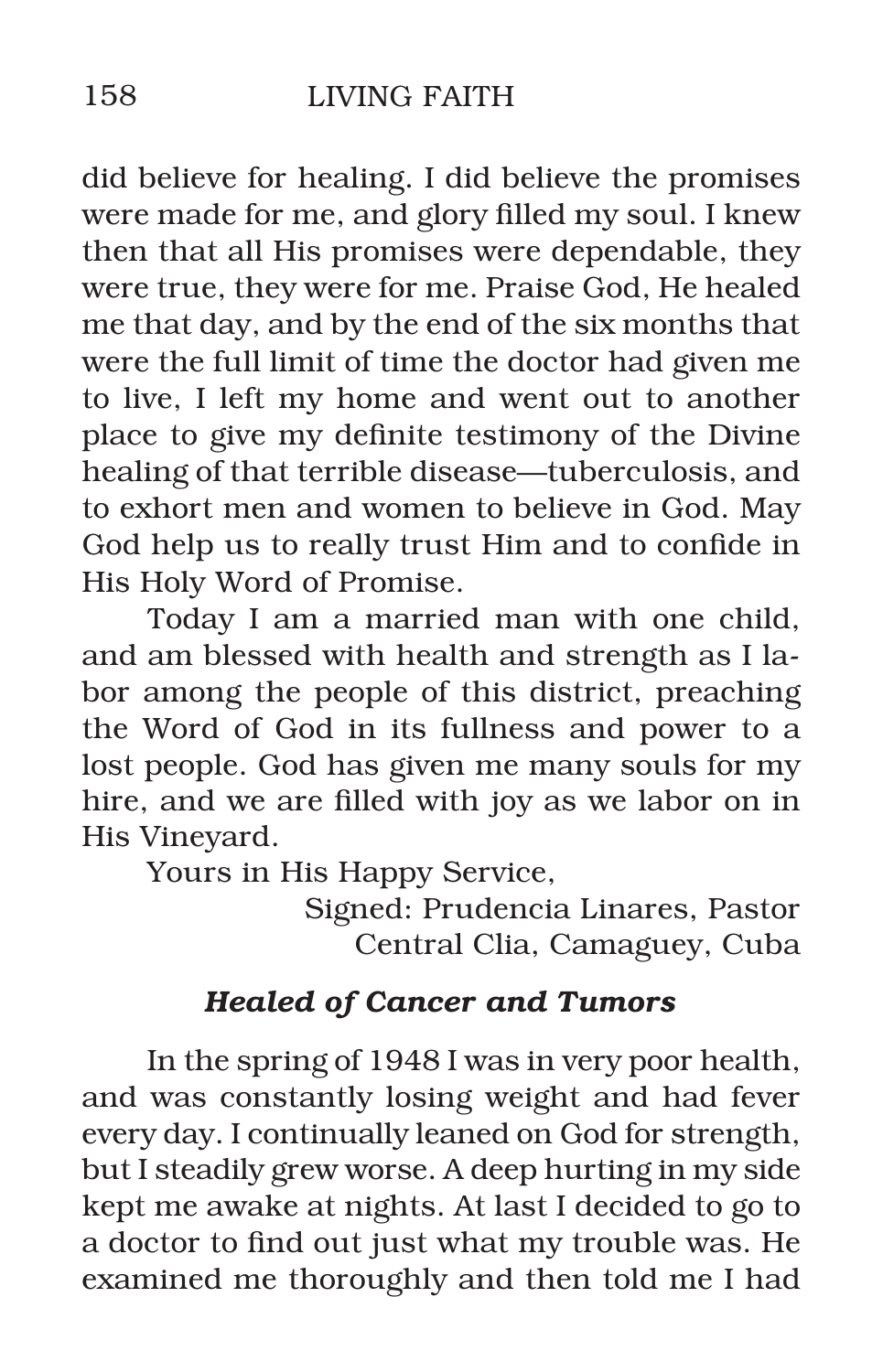<span id="page-158-0"></span>one tumor as large as a grapefruit and had some smaller ones around that one. He also said one of them seemed to be an active cancer and that I must be operated on without a day's delay.

I can never explain what my feelings were when told my condition, especially to be told I had a cancer. My grandmother, my own mother, and also one of my brothers had all died with that dread disease and I had a sister who was then past human help. I said, "Oh, God this just cannot happen to me. That doctor just must be mistaken. I will go to another and see what he says about my condition." Yet in my heart I knew it was. I have four sons and a husband who needed me badly. God had healed in our home many times, but this time it was hard to get the victory over this awful affliction. The scripture, "Fear not, I will be with thee," kept coming over and over in my mind. As the weeks passed by I knew this was something I alone would have to decide. I kept asking myself the question, "Does my faith take it in?" The more I prayed the more I knew Jesus wanted to heal me. And thank God the time came when I was ready to let Him do it. On the last day of February I had taken my bed, too sick to stay up longer. I asked my husband to call our pastor, Brother H. F. Allen, and three other faithful brethren of the congregation of the Willard Street Church of God, Muncie, Indiana, to come over and pray for my healing. They came and prayed the prayer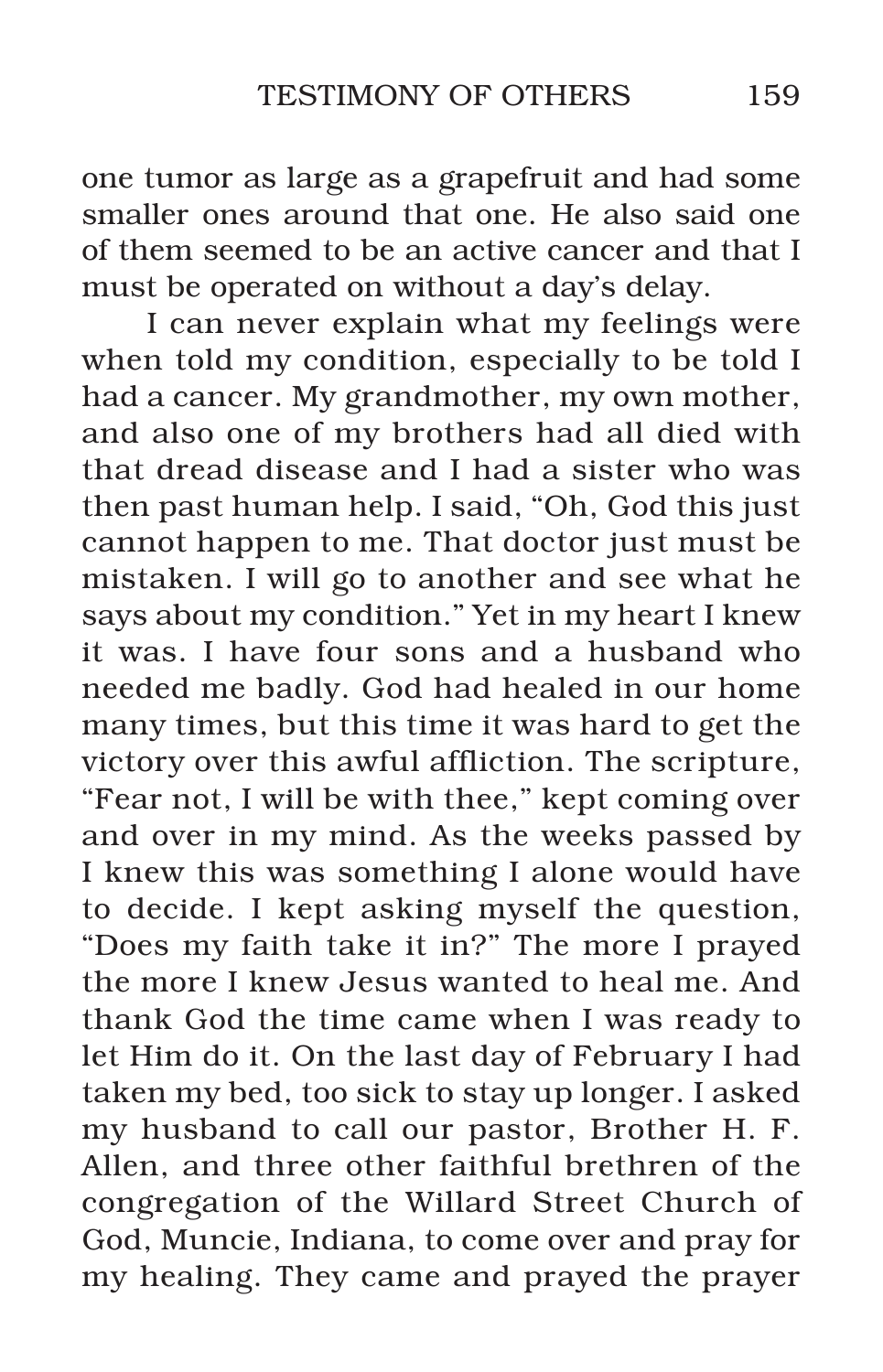of faith for me, and praise God, He healed me even before they had finished praying.

One week later I went to one of the same doctors, but this time just to prove to the people that I had really been healed. The doctor said there was no signs of the cancer or the tumors. They were all gone—glory be to God forever. Oh, how can we ever doubt Him?

One year before this I was in a car accident, and my right arm was badly injured and my left foot was so badly broken that I was led to believe I might never walk on that foot again. This was in September, but I trusted God, and in December I did all my Christmas shopping without the aid of my crutch. God so answered prayer that a few months later when we had the foot X-rayed again, the X-ray showed the bones were perfect.

In the year 1947 our seven year old son, Warren, was instantly healed of rheumatic fever. Again in 1948 this same child was instantly healed of virus disease. In each case the church prayed earnestly and prayer was answered. I love my dear Lord with all my heart. He has saved my soul and healed my body. I entreat you, do not be afraid to trust Him for whatever you may need.

> Signed: Lola A. Rooch Muncie, Indiana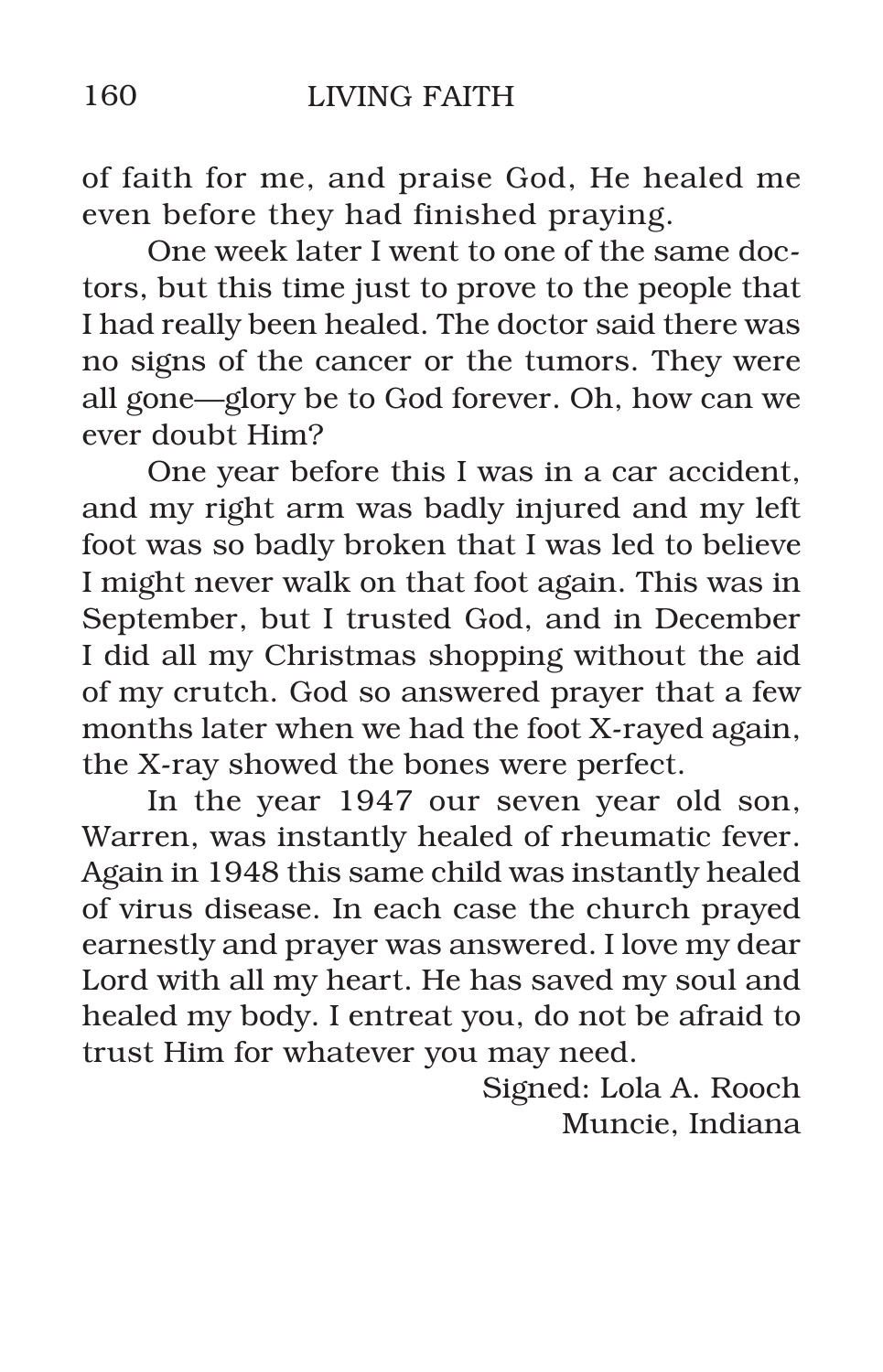# CHAPTER X

#### GOD'6 PROTECTING CARE

#### *Great and Mighty Are His Works*

The psalmist, David, had some glorious experiences with God, and these enlarged his vision of God's greatness, and all through his writings, he cried out of the depth of his soul, magnifying God for His mighty works to the children of men. In Psalms 40:4 he exclaimed "Blessed is that man that maketh the LORD his trust…" and in verse 5, "Many, O LORD, my God, are thy wonderful works which thou hast done, and thy thoughts which are to us-ward: they cannot be reckoned up in order unto thee: if I would declare and speak of them, they are more than can be numbered." How true these works are. His thoughts toward His true children are very great. His blessings to us are more than can be numbered. Praise His worthy name.

About the middle of January 1935, I had a very marvelous experience with the Lord which I here relate, trusting it may help others to "hide away in His pavilion" and to learn some of the "secrets of the Lord." I arose in the morning with a full day planned in active service for my Master. Soon, a heavy burden so fully enveloped my soul that I could do nothing but pray. At different times during the day I left my room to start out to do some of the many things that were awaiting me, but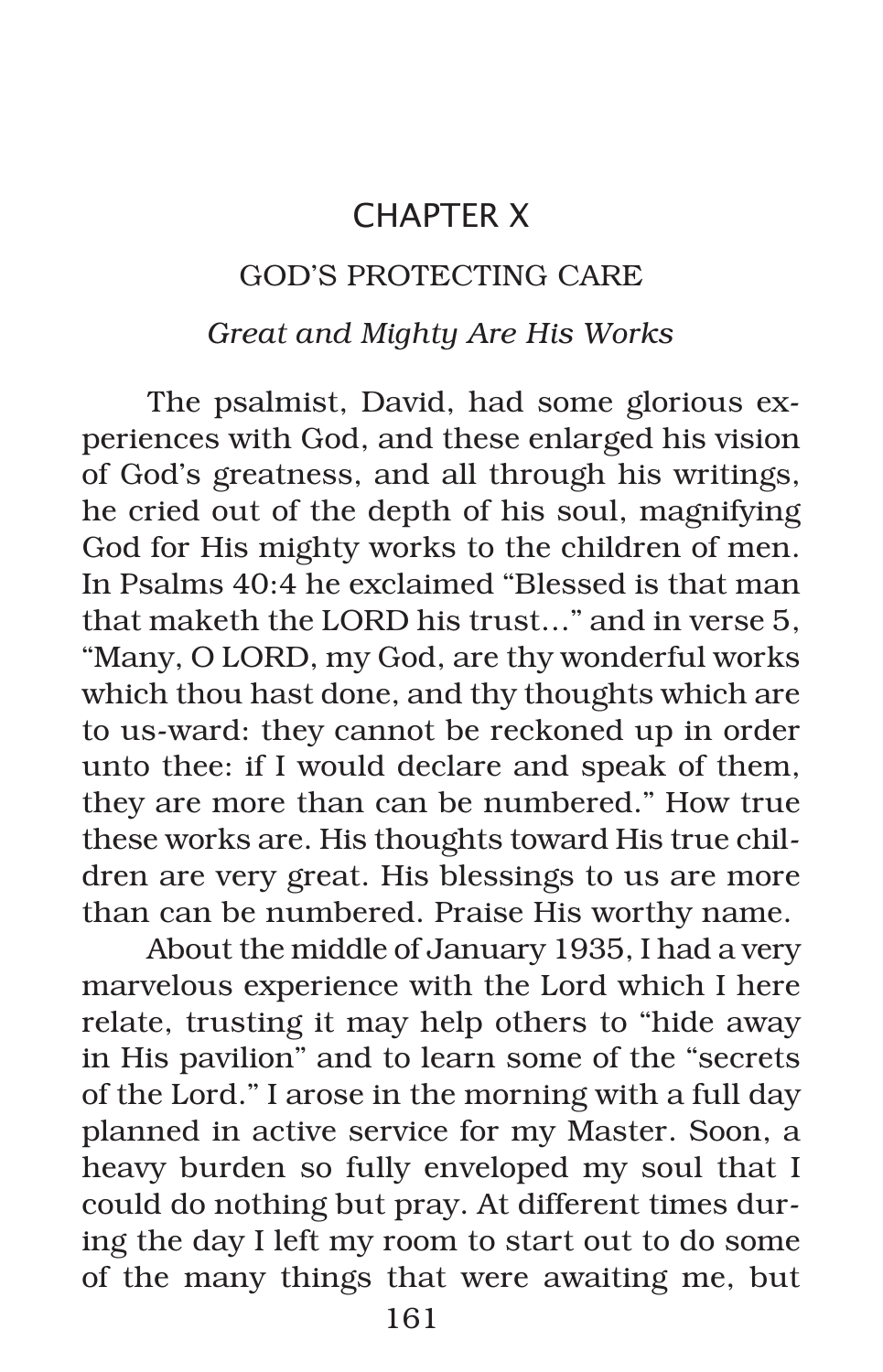each time I would attempt to leave the house the same overwhelming burden would come back, and I would be forced by the promptings of the Spirit of God to return to the secret place of prayer. Thus the hours of the day passed away. That night, I went to the church service and there I told of my burden and asked the brethren to pray that God would lift the burden so I could deliver the message of Truth He had laid on my heart. They got under the burden and prayed very earnestly, and the dear Lord did liberate me so I could preach. But as soon as the service was over, the weight again came on my soul, and I wept and prayed until 1:30 in the morning, when the crushing burden was not only lifted but a full assurance was given that whatever was before me, God would be with me and care for me. Sweet peace then filled my soul and I slept like a child until about 4 a.m. when something suddenly awakened me and in a moment I was confronted by two armed men—one with a revolver and the other with a long knife which is used much in Cuba as a weapon. I definitely heard voices in other rooms and knew well that a group of armed bandits had entered to rob and to kill. But in this same moment, a voice spoke to me out of Heaven, in unmistakably clear words, and saying "The angel of the LORD encampeth round about them that fear him, and delivereth them." Psalm 34:7. Praise our God! My heart was calm; my soul at ease; God was there.

Before entering the home, these men had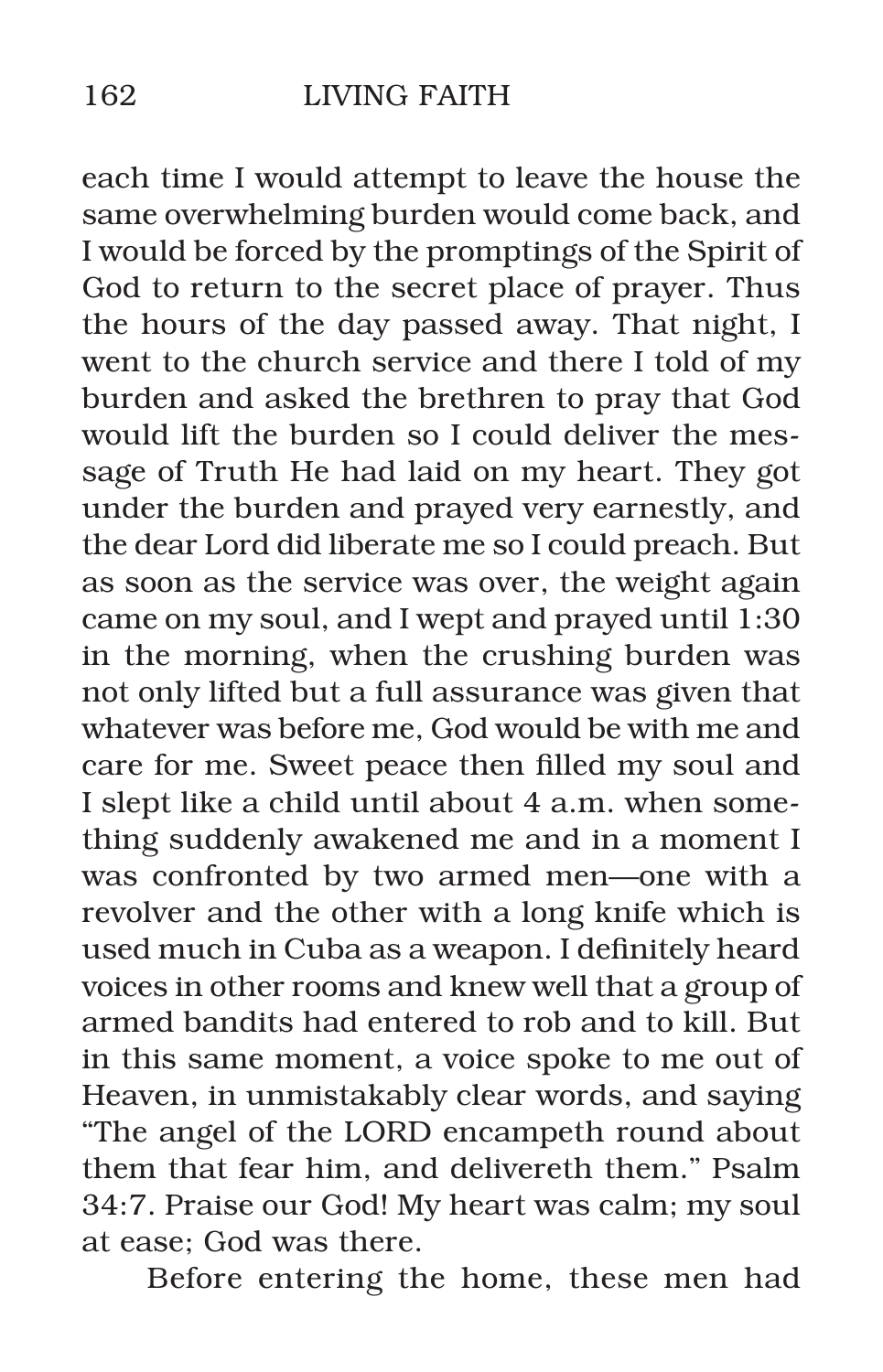<span id="page-162-0"></span>bored a hole in the kitchen door and had inserted a funnel and through that, had blown in gas and with us all under gas, they had entered and had done a complete job of robbing the home of all valuables–silverware, linens, bedding, clothing and all office supplies. I was bodily thrown from one part of the bed to another and kept where they put me, with the knife and revolver held over me. When they were convinced that nothing of value was left, they went out to their well-loaded car and drove away. In the room next to me were two young ladies (students in the Bible Training School) and one small girl. These men were definitely searching for money and not finding what satisfied them, they repeatedly declared that if they did not get what they wanted they would kill me. Although their weapons were raised in anger at me several times, God did not permit any one of us to be harmed. As soon as they departed and the alarm could be given, neighbors rushed in, and the first ones who entered threw up their hands with an exclamation of horror, and brought a looking glass for me to see my white hair that had changed color in less than one hour. Policemen, detectives and American officials rushed in and none could understand how we had escaped death. This took place in the time of the Machado Revolution and the American officials told us that in that same week, in that same part of the city, burglars had entered eight other homes, and that in each of these, from one to three persons had been left dead. And in our home no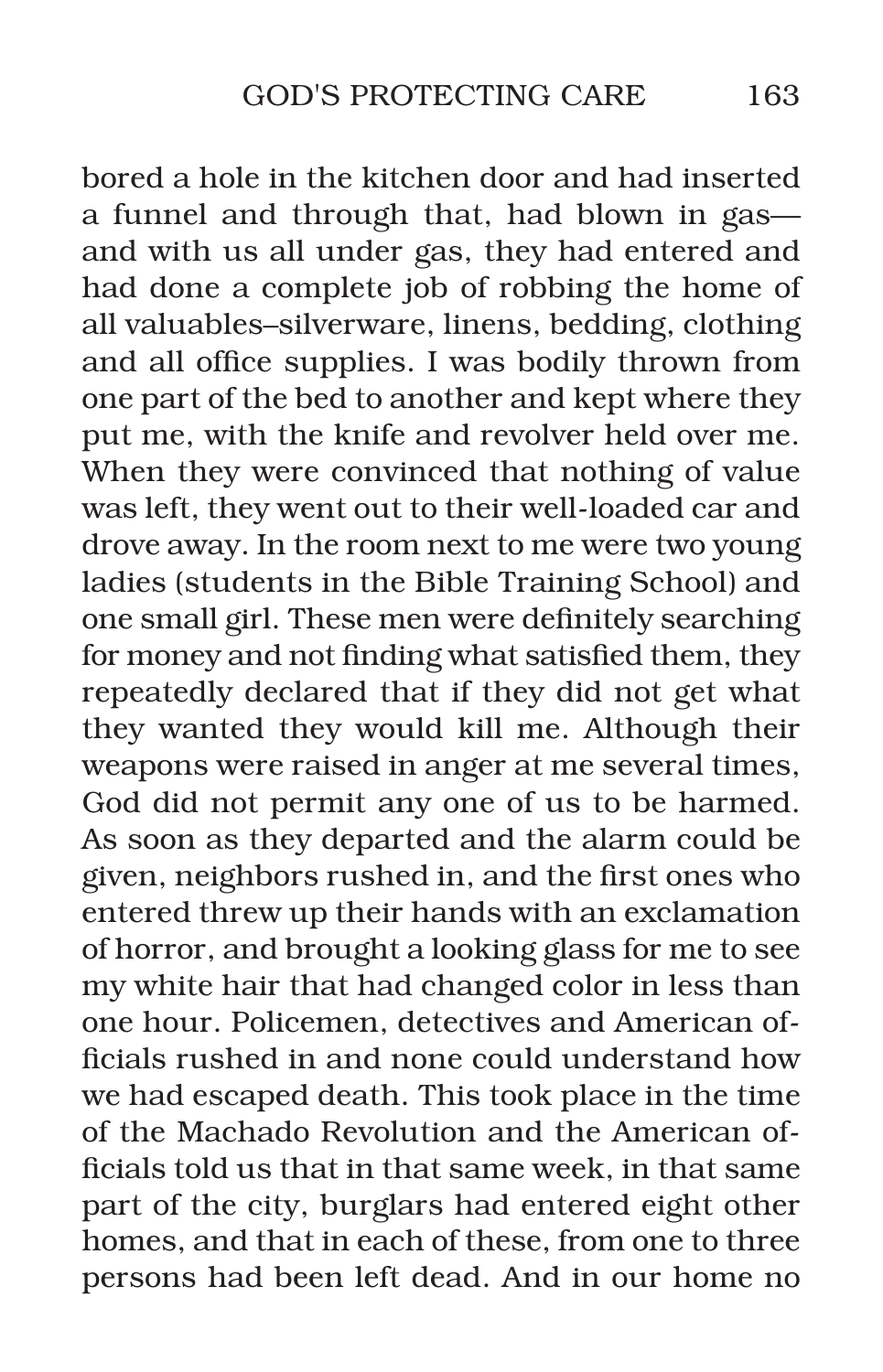one was injured in any way. Oh, how marvelous are His works toward them that fear Him. Yes, "the Angel of the Lord encampeth round about them that fear Him and delivereth them."

God never does fail those who love and serve Him with true hearts. He has been with us in the past and will be with us to the end. "Draw nigh unto the Lord and He will draw nigh unto thee." But dear reader, we cannot live afar off from the Lord, and follow our own ways and expect Him to be with us in times of trouble. Let us delight ourselves in the way of the Lord, and He shall direct our paths, and overshadow us with His Love.

# *Safe In His Keeping*

Experiences With Communists

"When a man's ways please the LORD, He maketh even his enemies to be at peace with him." Proverbs 16:7. This scripture is as true as any other, and we are safe in expecting a fulfillment of its promise *if our ways do please the LORD.* 

Early in the year of 1947, I had a strange experience in that each night when I had to go over to the other side of the city for a service in the church, near the close of the meeting I would notice a brother from the Children's Homes entering the meeting and quietly taking a seat. I did not think so much about it when we were in a Spanish service, but when the same thing happened the night of the service for the English speaking brethren, I did look on in amazement, as this brother did not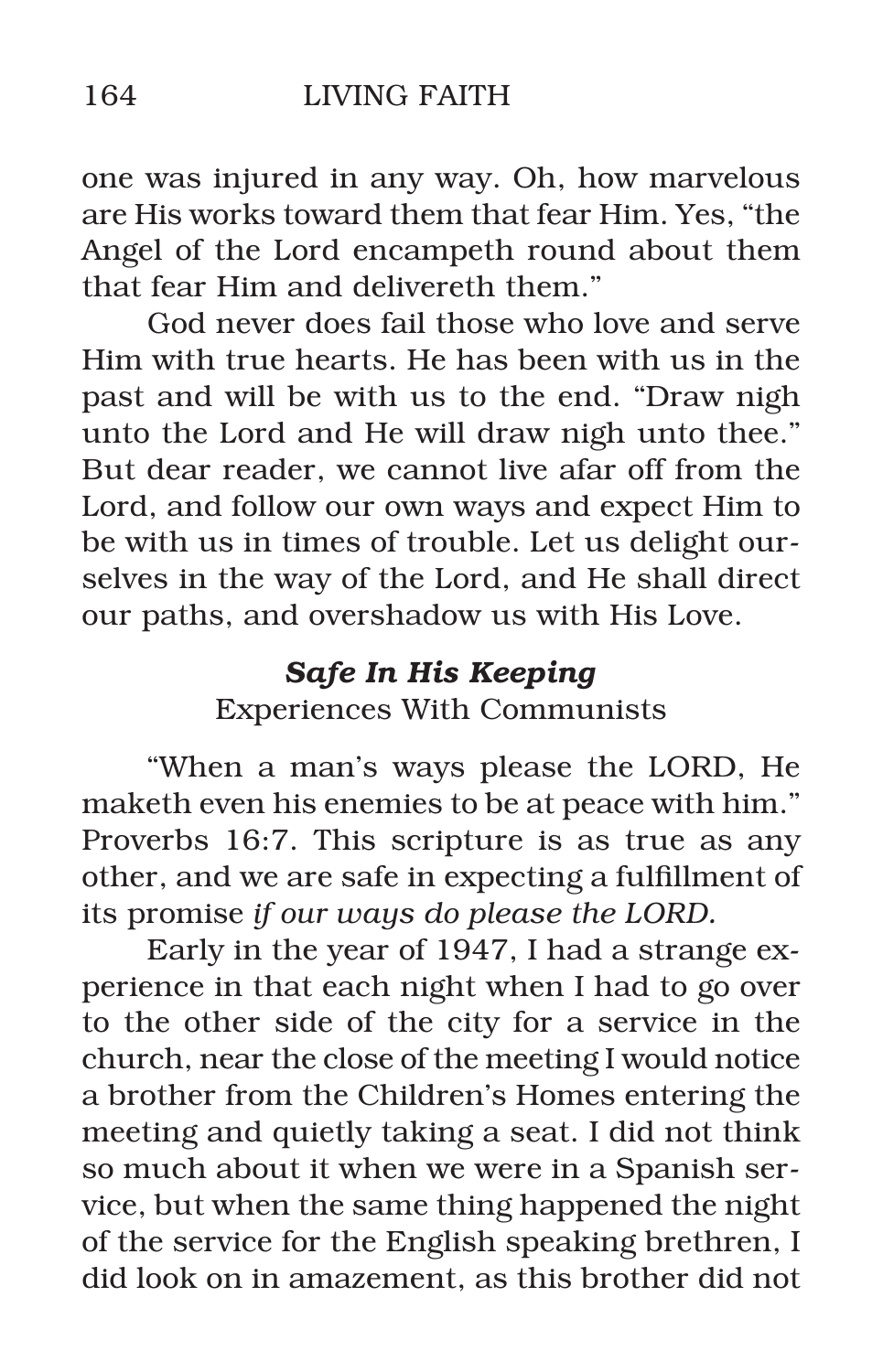<span id="page-164-0"></span>understand any English and had never before attended these services. But each time when I would ask why he had come, he would just quietly say, "I came over to accompany you in going home." I was troubled at this act, for it had never been done before, but I said little as I knew how very kind this brother was, and did not want to discourage him. After this had continued some six weeks, I learned why it was done. One afternoon a "Chiefof-police" came to the door at the Home and asked the privilege of speaking privately with me. I took him into the office, and after carefully closing all the windows, he turned to me and asked if there was anyone in hearing distance. I told him I felt sure there was not, and then he told me he had come to bring secret information. That the communists had a plot—and it included killing me and the very same brother who had been coming over to the church so I would not have to go home alone. That it also included the destruction of both our Children's Homes. He said he had known something of the plan for some time, but had waited until he had full proof before alarming me, and that he could not keep it from me longer. He said he did not know what method they planned on using to destroy the work of the Children's Homes, but that it was a definite plot, to be put in action. He warned me never to leave the Homes alone, and never to return from any place late at night. That if it was absolutely necessary to go out, to remain away until the next day—and then to return under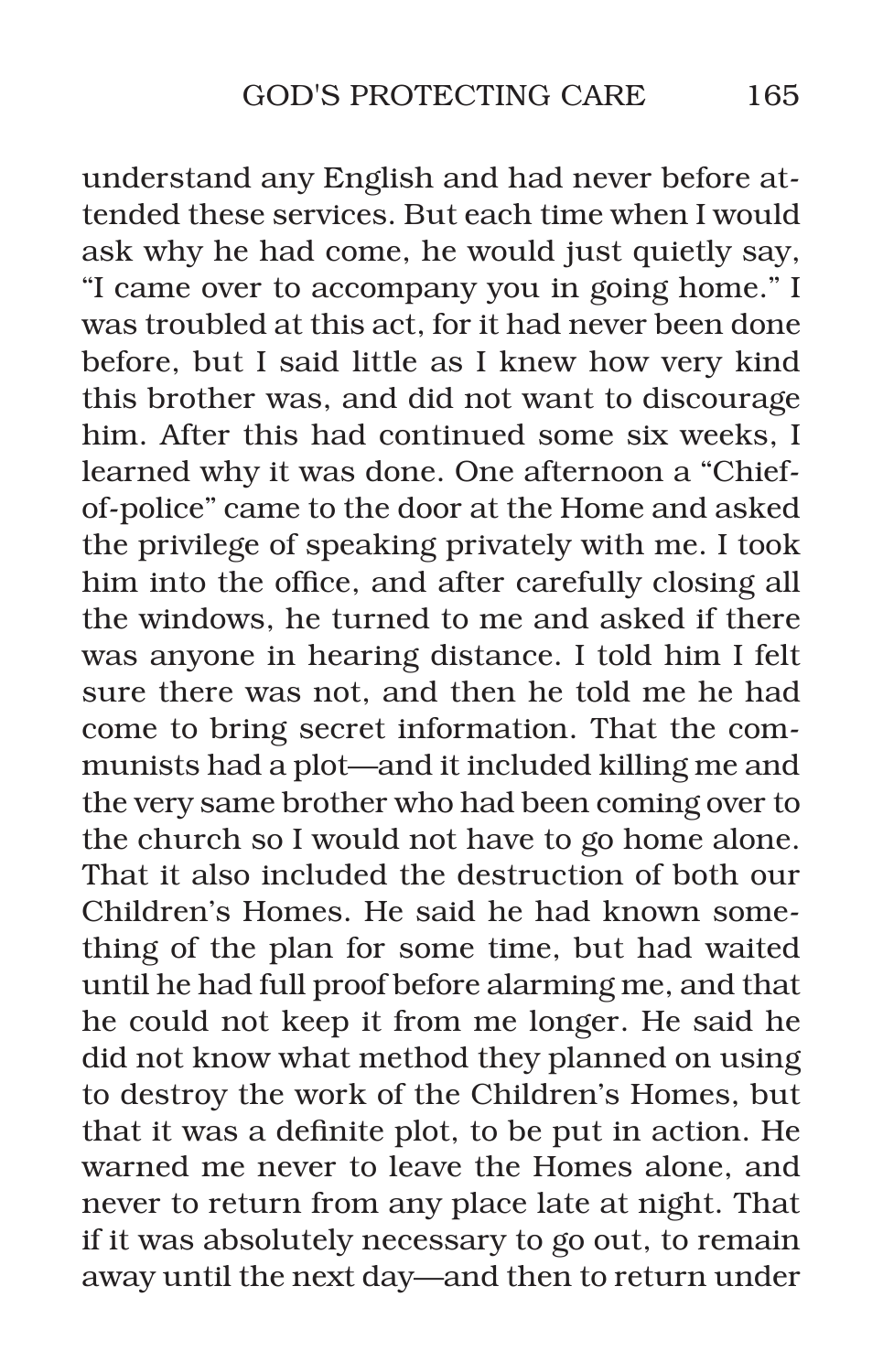protection. After he left, I called Brother Morales in (the one who had been watching for my protection), and told him, and to my great astonishment he told me that he had known all this for six weeks. It was for that reason he had been following, trying to give protection, but he did not want to tell me what was hanging over us.

Shortly before this we had learned that the Communistic Training School for Cuba was located next door to our Boy's Home. We had been told by many that there was some kind of a Men's Club there, but no one seemed to know that it was this Training School. On the other side of us, just one block from the Homes, was the bus terminal for the suburb of Los Pinos where I then lived. All of the employees of that bus company were communists. When fully awake to the danger that surrounded us, we called the faithful brethren together and let them know the plot of these enemies. Oh, how faithful our brethren were both in prayer and in their attention in those days of danger. Day after day some of them came early in the morning, staying all day, sitting on the verandahs, or walking around the buildings, just to be there with us. What strength we felt from their presence and from their prayers. At last—early one morning a group of some twenty men marched into the front yard, and right up on the verandah of the missionary department, and there raising their hands heavenward —they denounced the Homes in terms strong and ugly. They had with them then two of our precious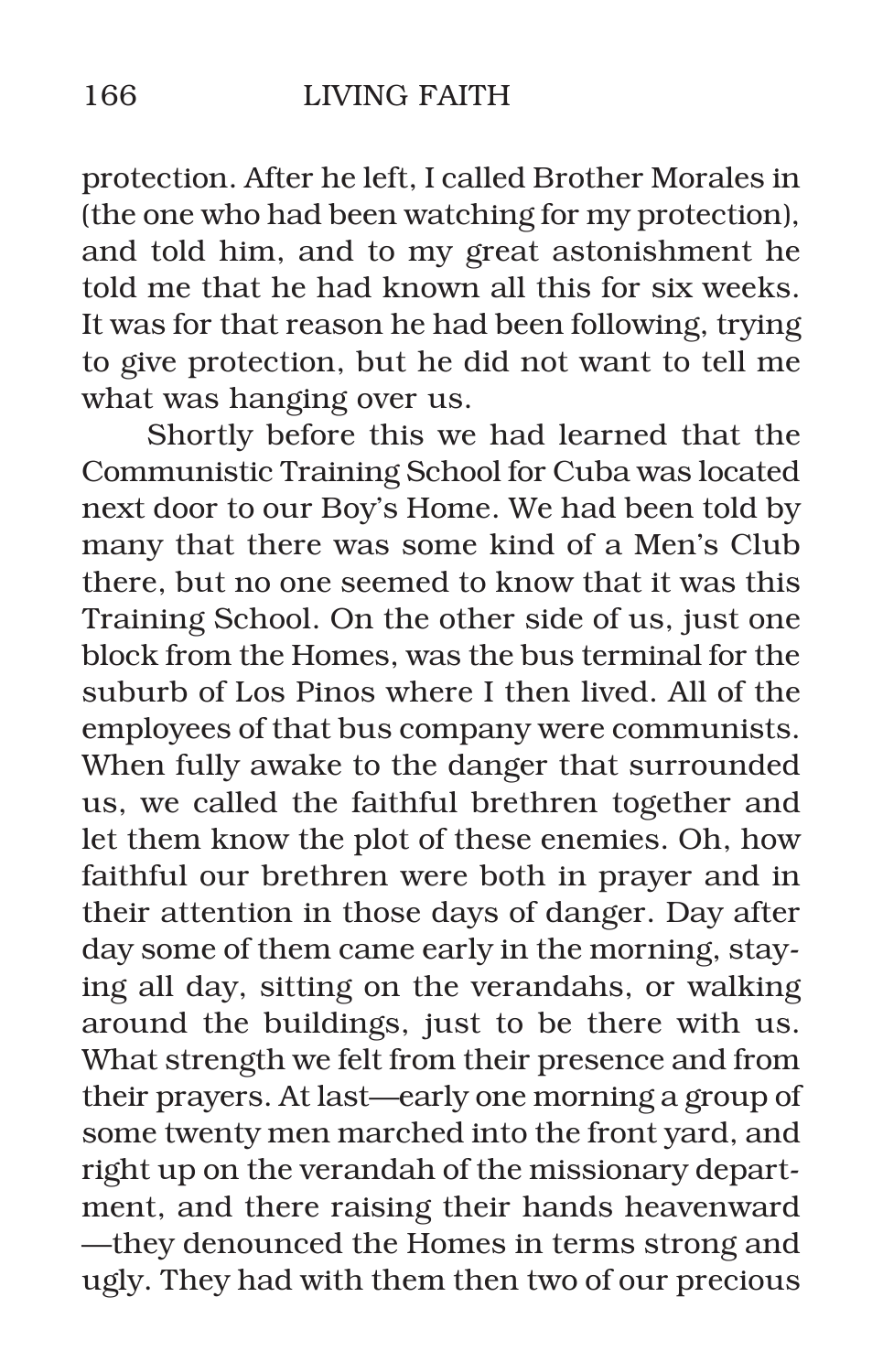<span id="page-166-0"></span>little children that they had already kidnapped. After denouncing the Homes they turned and rushed off. What could we do—notify the police?–ah, no, for one police was right with them. All we could do was to call on God. Some of the workers did rush off to the police station, but these men were there before our brethren could get there, and had turned in a false report to condemn the Homes. We were in the hands of our and Christ's enemies—the communists. And before night of that day they had kidnapped four of our darling little children. The next Sunday—the Communist publication, "*Hoy*" had a large picture of this group of men with the first two children they had taken; and the Homes were denounced in strong terms, in large letters. Our sky grew darker with the passing hours, and our only comfort was that we knew that "underneath were the Everlasting Arms of Our Blessed Lord and Saviour." Praise our God forever.

Four days later another group came in a large car with a loud speaker on top. They entered the Boy's Home and were trying to break down some doors, when we stopped them to await the keys. On entering the rooms they found nothing but clean well ordered rooms, with the doors closed to keep the children out of the rooms until time to enter for their clothes for bathing. Then these seven men went around onto the verandah of the Missionary department and sat down, talking in loud voices, and again denouncing the Homes, and declaring they were going to destroy those Institutions. We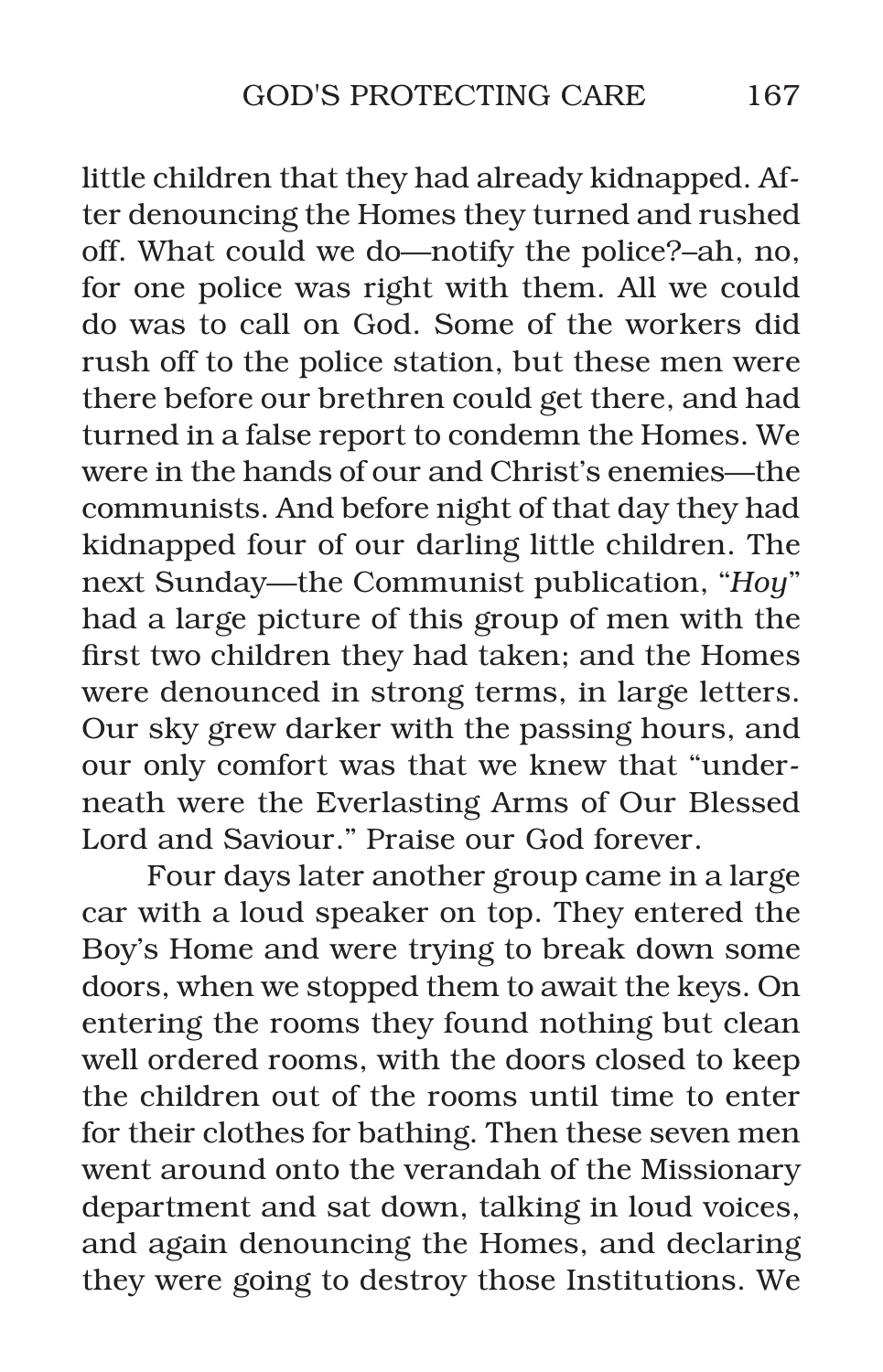had to go to the American officials for advice and protection, and had to get a lawyer to defend our case, as they had a case in court against us. And we soon learned that our money for the lawyer was lost, and he was afraid to defend us, as he knew what the cost would be to him. At last we found out clearly that we had no defense from a human standpoint as all were afraid, so the church just kept crying out to God, and day after day we had His mighty protection on all sides. Oh glory be to His matchless name. At this same time a group of these men entered a man's home to kill him, and finding him out, they killed his young wife and shot through the baby, and this infant died a few days later in the hospital. What tragedies we were then surrounded with—but the Church prayed and God continued to protect us. Several months of this suffering passed. We lost, in all, ten of our precious children, and had most of our activities in the city curbed, but as the Church prayed, God stayed the hand of the enemy.

The year ended with the shadow still over us, but we kept on doing all possible for souls, and trusted God to bring victory. He brought it in even a fuller sense than we had expected. Early in January, a telephone call came from the home of the communists, saying the School of Instructions was closed, and the students and teachers gone. They were selling off everything—furniture, bedding, etc., as fast as possible, to clear things out. They thought since we had an institution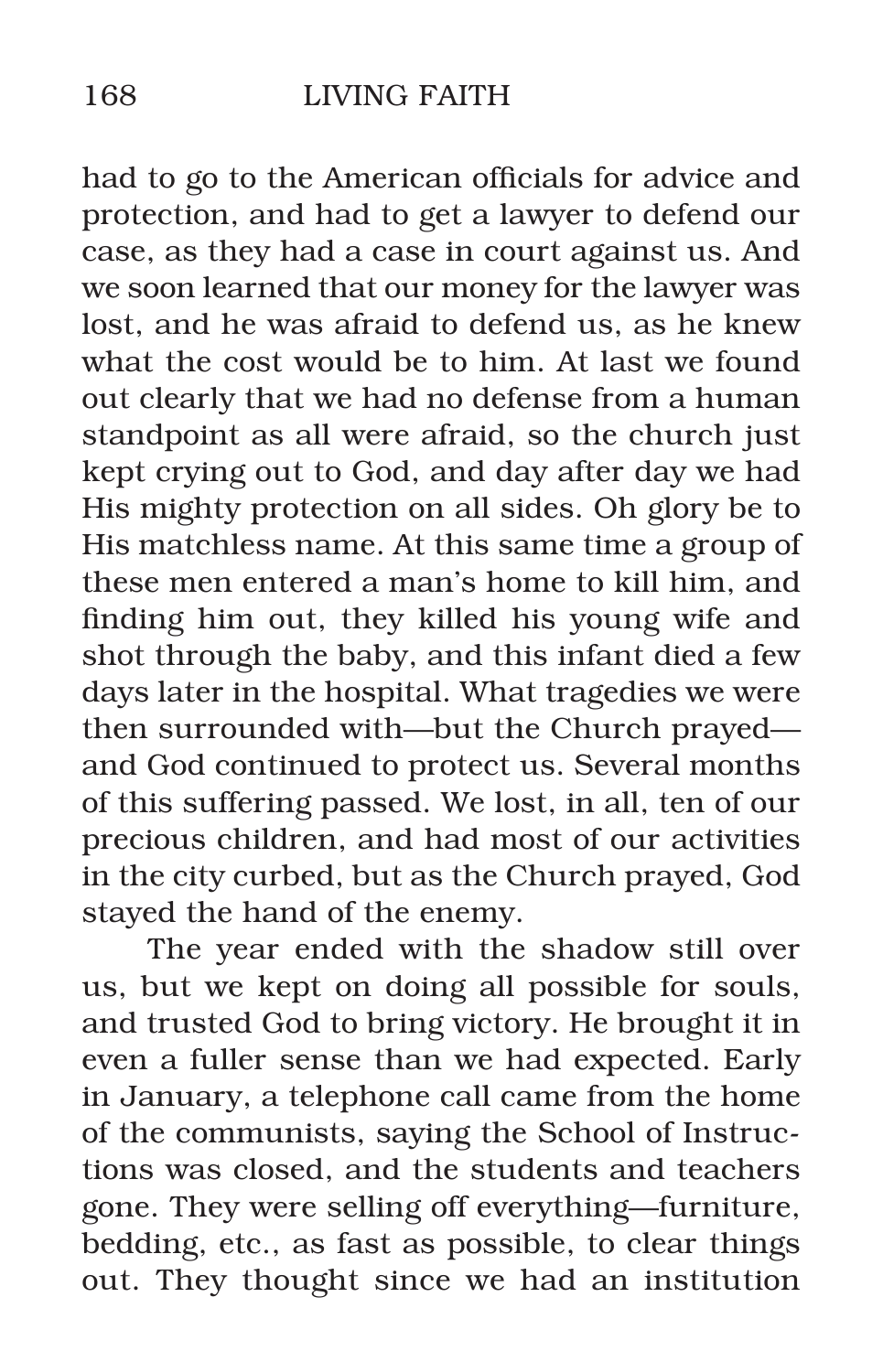<span id="page-168-0"></span>(which they had not had power to destroy—thank God) we might like to buy some things, and if so, to go over and have first choice of the things. A group of us went over, and we bought enough three-decker beds for our Boy's Home, and a lot of blankets, mattresses, etc., for a very low price. We also bought some other much-needed pieces of furniture. As we returned home we called all the children and workers of the Homes together to see what great things God had done for us. *The Communistic training school was gone—thank God for answered prayer.* Then on the 9th of February we were talking about the anniversary of the Homes which would be the next day. Formerly this was a happy day for all, but because of the tremendous cloud that had hung over us so long, and the heavy expenses it had brought on us, we had made *no*  preparations for the day. We were talking about this when the phone rang and someone went to answer and returned saying the call was from a watchman over at that school and that they had remembered the date of the opening of our Homes and wondered if we would not like to take the children and workers all over to that place and let them have a good time playing on the grounds there. They had wonderful grounds, and also the dining hall was still all intact, as the furniture had not been sold. We considered it, and accepted the invitation. We called the teachers whom the government sends us daily and invited them, also a number of our ministers and other brethren, and we all went over and had the joy of triumphing over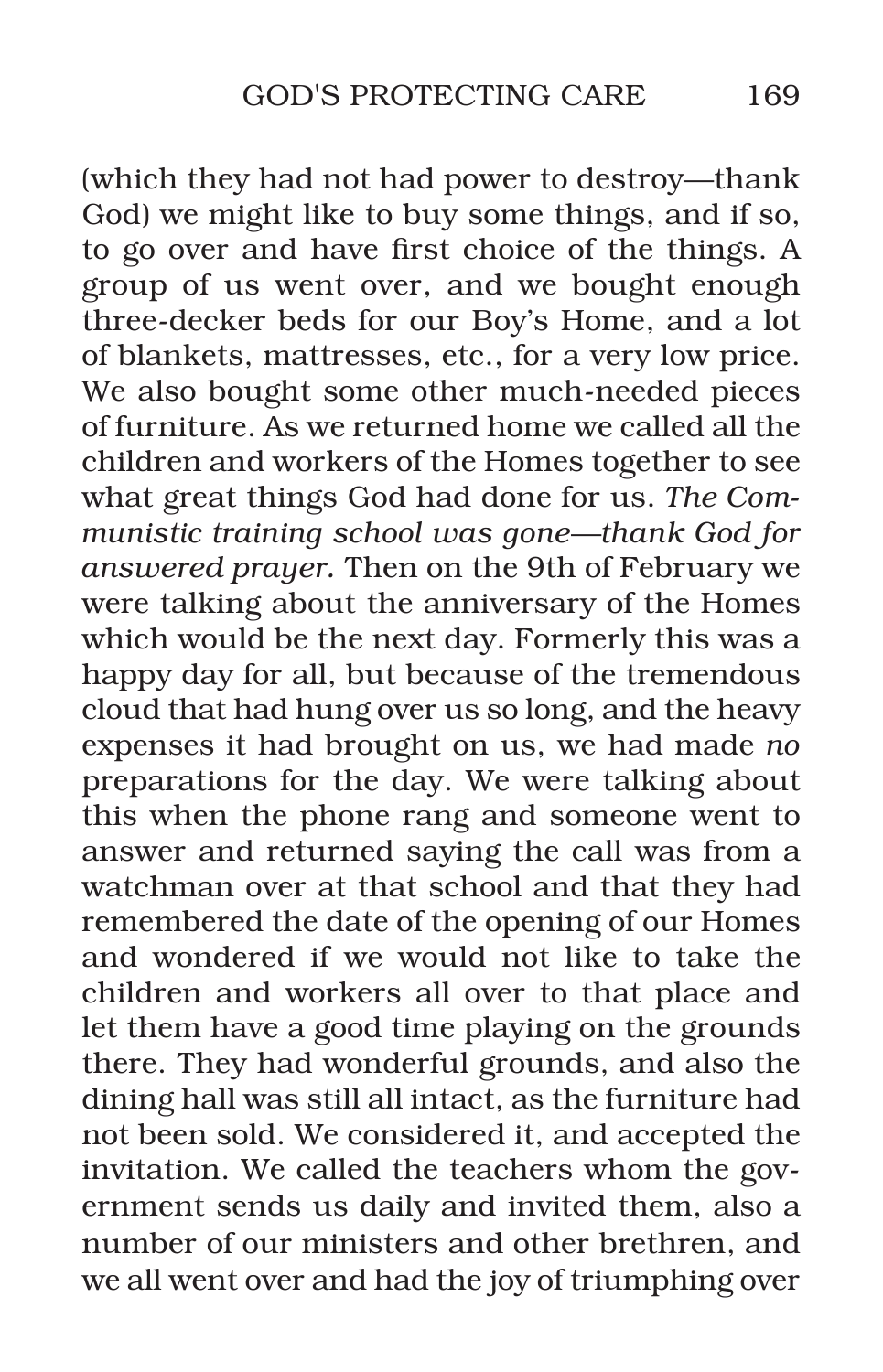our foes. As we sat down to eat dinner, we asked the four who were living on the premises, to care for things there, to eat with us, and these poor souls for the first time in their lives had to bow their heads with us as we thanked God for the beautiful day, the good food, and the kindness of those who had given us the privilege of using those grounds. And we prayed for God to bless them, and teach them His will. The day closed with many blessings to all. Praise God, "If our ways please the Lord, He maketh even our enemies to be at peace with us." I might just say that the Lord also cleaned out the communist employees from the bus company, and gave victory. And now in the place of the school, we have the comfort of having a good dairy farm there, run by quiet people. Praise God from whom all blessings flow!

### *"The eyes of the LORD run to and fro throughout the whole earth, to shew himself strong in behalf of them whose heart is perfect towards him..."* **II Chronicles 16:9**

Some years ago while I was working in Missionary work in Cuttack, India, we had a wonderful demonstration of the fulfillment of this great promise, which I shall relate here.

Our Church of God camp meeting had ended (in Cuttack) and the brethren from various parts of India were returning to their different fields of labour. A few of the ministers had remained a day or two after the departure of the others, to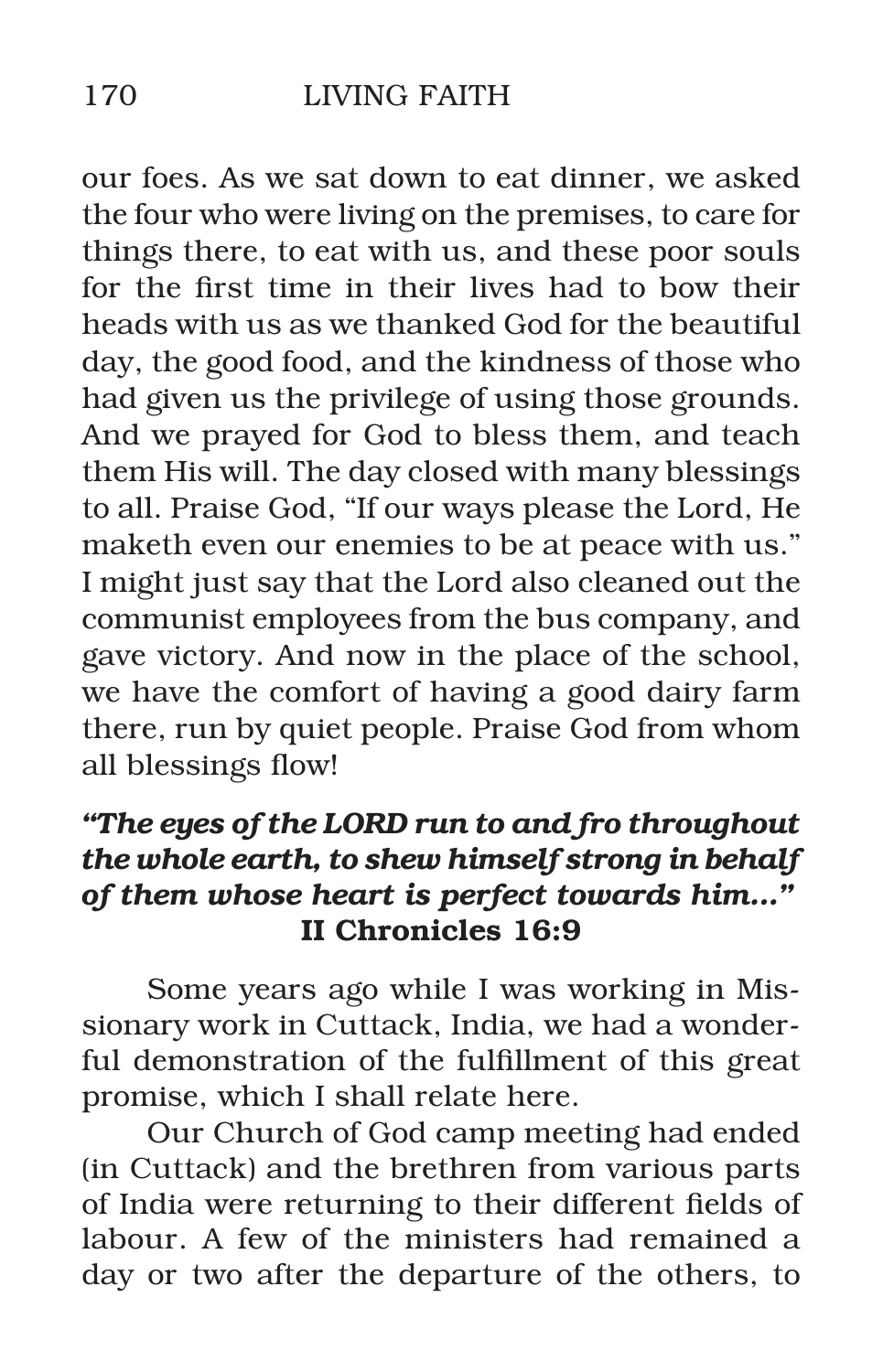<span id="page-170-0"></span>talk together and plan some of the activities in their special fields. The day of departure of these brethren had come. One of this group had been very seriously ill for some time, and had been brought to the camp meeting with great care, to get him there for the benefit of united prayer. God had definitely touched his body, and he was gaining rapidly, but was still in a very weak condition. So it was planned that this good brother must be taken back to his home (a full night's journey) in a good compartment on the train, so he could have some rest, and also not endanger his health again. The compartment was arranged for, and paid for in plenty of time to secure reservation. The other brethren would go in the same compartment, although they had no bed.

The morning of the day of their departure arrived, and that morning all the group who were going had a very unusual burden come on their hearts; and so did those of us who were remaining behind. So we prayed very earnestly, asking God to take care of everything for us. They started at midday, and had only gone a short distance in the coach, till this burden so increased that they told the driver to return to the mission house, which he did. As we saw them returning our burden increased the more, and we all entered again into deep prayer. They said they just could not understand their feelings—but after much prayer, they again left for the station. As they reached there and went to enter the coach assigned to them, to their amazement they found it completely full, and the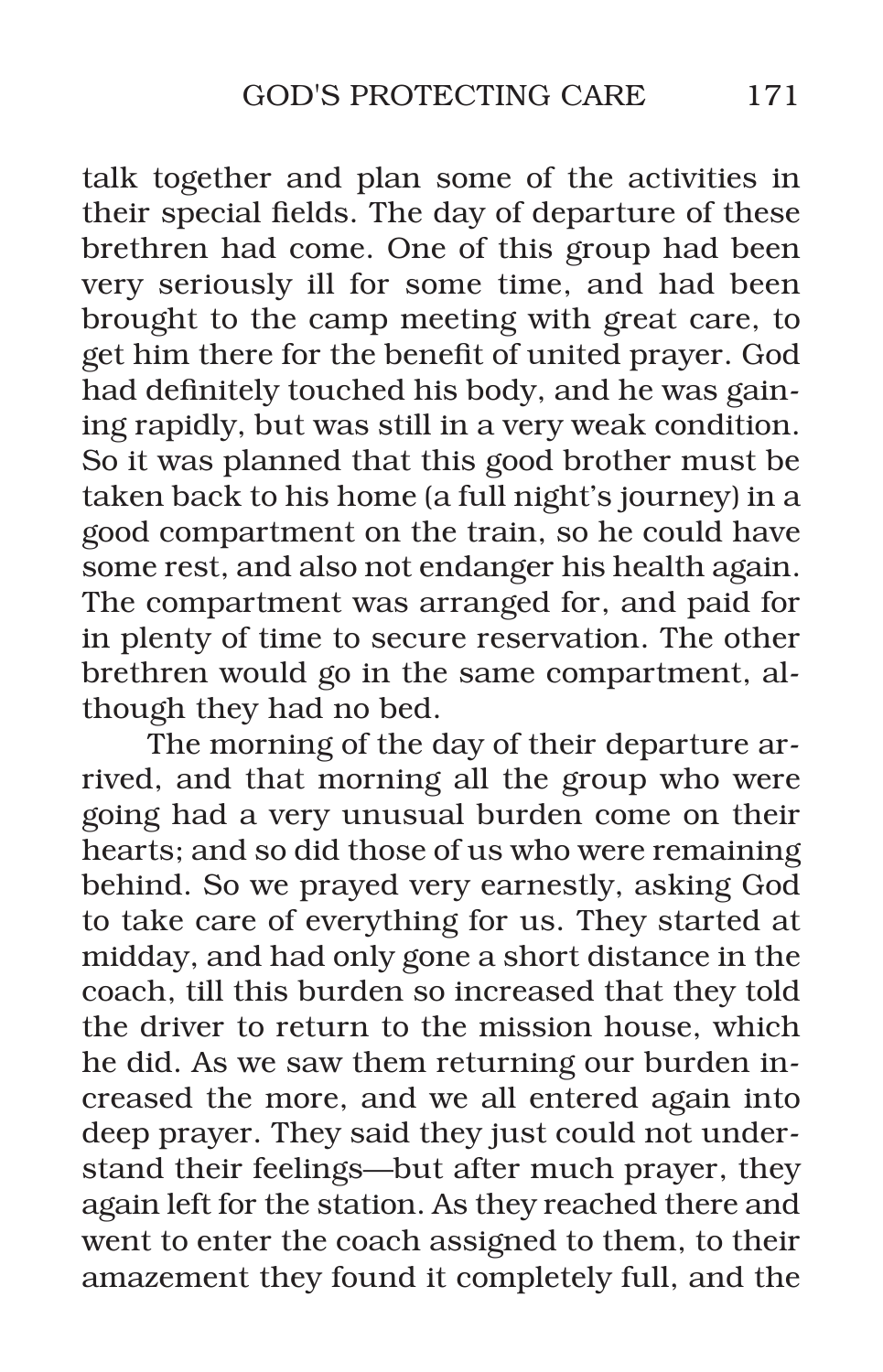passengers showed by their tickets that they had a right to the compartment. These passengers had entered the train farther down the line, and then we learned that the agent at Cuttack had no notice of these passengers and was not at fault. We knew that nothing could be done about this situation, so all our brethren could do was to enter a Third Class compartment, which offered very bad accommodations for the sick brother. They committed it all to the Lord, and started their homeward journey. Being much worn from the heavy work of the camp meeting, they were soon all asleep in spite of poor accommodations, and knew nothing more until one brother awoke hearing voices. Putting his head out of an open window, he asked someone standing there where they were. The man was surprised, and answered, "Man, where have you been? Sleeping through all this?" The brother then asked, "Sleeping through all of *what*?" Then the answer came back, "We have collided with another train, and many are killed, and scores of people injured." What a shock! What an awakening to the great providence of God, and what a surge of gratitude filled our brethren's hearts, to know God had spared them. Not a scar, not a bruise. As the ones who were well rushed out of their compartment to offer what assistance they might be able to render, they discovered that the compartment in which they should have traveled was smashed to pieces, and not a passenger in that compartment was alive. With sad hearts at what they witnessed, but with hearts melted before God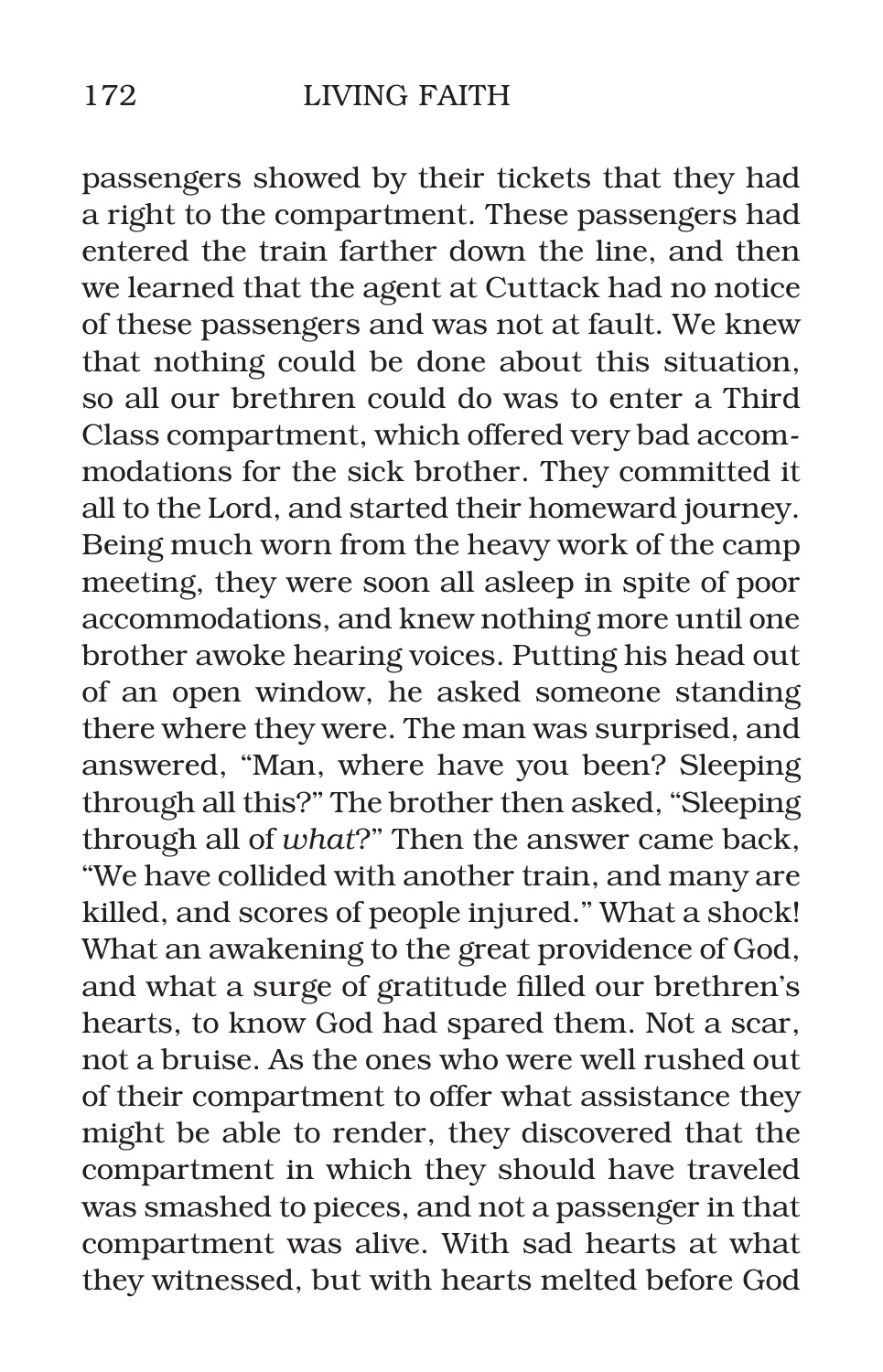<span id="page-172-0"></span>as they looked on His great power in saving them, they bowed in grateful praise to Him who was worthy. They knew they were alive *only because of the great intervention of their Heavenly father.* Yes, the eyes of the Lord do run to and fro throughout the whole earth, to show Himself strong in behalf of those whose hearts are perfect towards Him. Bless His dear Holy name forever and forever.

Brethren, it pays to so live, in touch with the throne of God, that at any time when in danger, He can send His Holy Spirit to direct us, to guide and to warn, and to prepare us for His own intervention, that we may be protected and helped through the coming danger. Let us love Him sincerely and trust in Him fully, and He will never fail us.

# *"…Ye have seen that I have talked with you from heaven."* **Exodus 20:22**

In 1932, I was working at my office desk in my home in Buena Vista, Havana, when I heard a knock at the front door and naturally put my work aside and arose to open the door. My desk was in the room just back of the living room, and a heavy curtain hung between the two rooms. Just as I arose from the chair, a voice spoke to me directly, saying, "Do not invite that person in, but open the door and pass out to the verandah." The voice was so clear that at once I recognized it as the voice of the Lord, and definitely obeyed it.

As I raised the curtain to step out, I saw a man standing there who was an enemy of the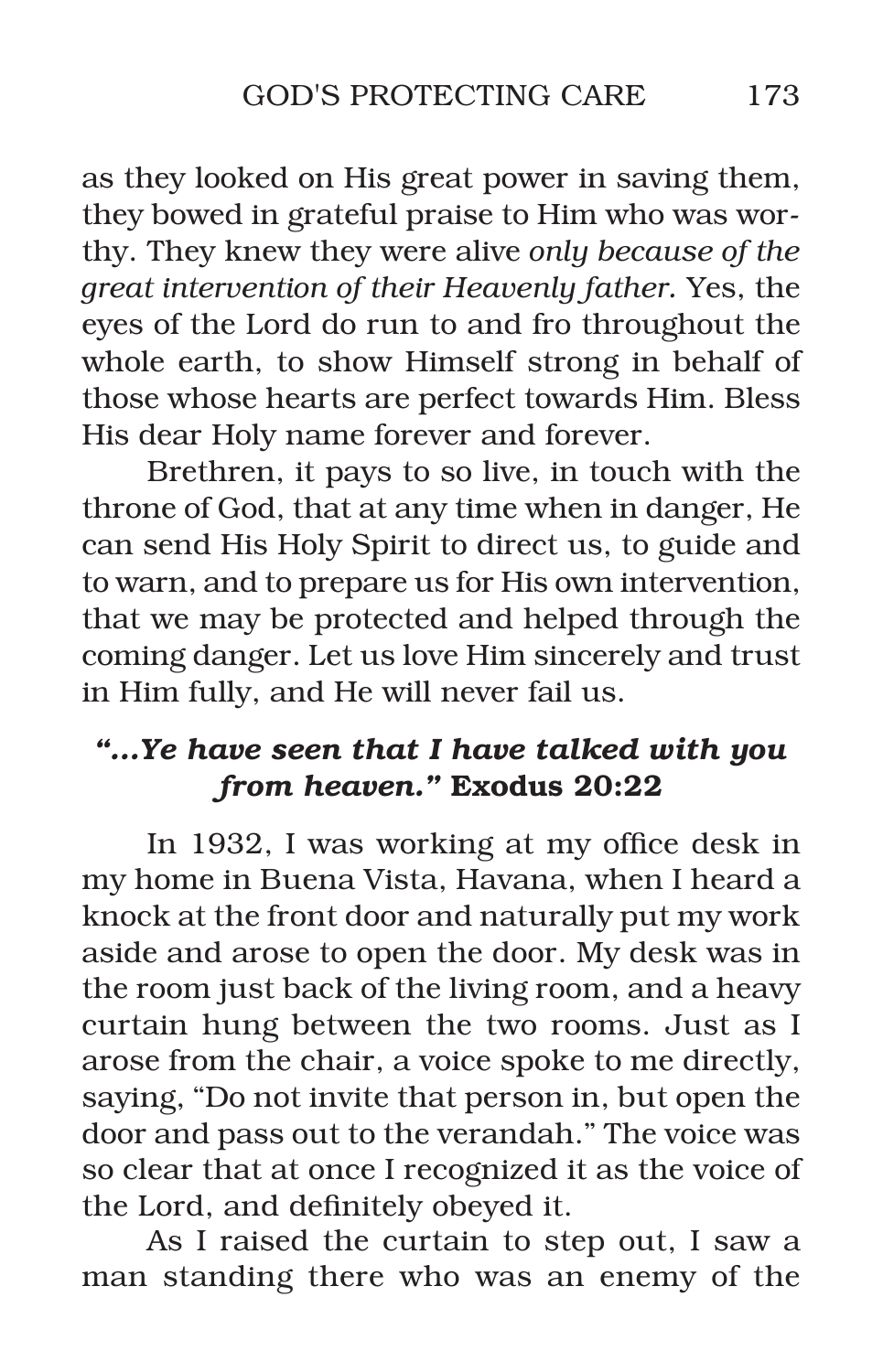*Truth*, and with whom I had had some dealing, and I knew him to be capable of doing harm. He was a strong Catholic and was very bitter against us and our work.

On reaching the front door, I did exactly what the Spirit of God had told me to do. I opened the screen door and immediately stepped out on the verandah. As I did this, I saw neighbors sitting out on their verandahs, both at the side of my house, and also across the street. Naturally this poor man was surprised and angered, for he had a revolver in his pocket to kill me with and had not expected a defeat like this. He knew both languages, English and Spanish, and knowing that the neighbors were all Spanish speaking, he spoke to me in English. In great anger he said he had come to kill me and that he would yet accomplish it if it was the last thing he ever did. I quietly stayed outside until his anger cooled a bit and he left. One of the neighbors saw the revolver and reported it, and the police gave him warning, and watched for some days. The church prayed for God to take care of the whole thing, which He did, soon removing this man to another country in his work. Thank God, again I was made to realize more than ever how marvelous are the ways of the Lord.

In Exodus 20:22 we read, "Ye have seen that I have talked with you from heaven," and although God was there speaking to Moses, He still speaks to His trusting children and guides them, and saves them from the hand of their enemies, and proves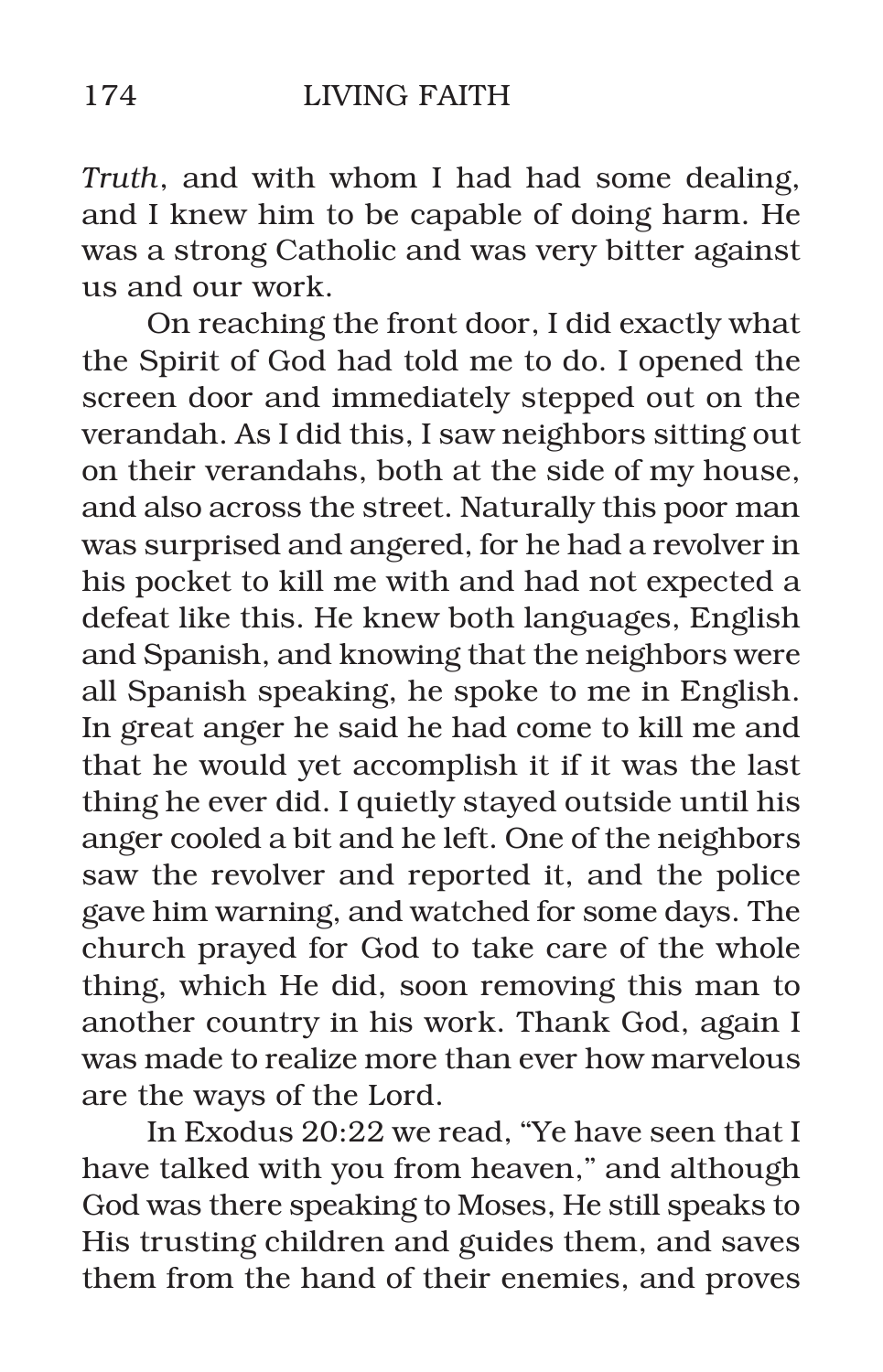<span id="page-174-0"></span>that He was not only the God of the Israelites, but that in a very definite way *He is our God*—and He does care for us at all times. In olden times God made a promise with the children of Israel that if they should forsake all else, and cleave to Him and obey *all* His commandments and keep *all* His Statutes, He would *then* be their God, and would care for them. And for us today, He has made the same promise—that if we keep His commandments, *and do those things that are pleasing in his sight*, (I John 3:22)—He will be with us, and answer our prayers and keep us. His eyes are on the sparrow, and He sees its fall—then how much more will He care for those who really love and serve Him wholeheartedly. Praise the Lord.

These experiences that I am writing about in this book are not ordinary experiences that come to the cold professor of religion, or that come in the life of the careless Christian. If we desire God's protecting care, we must by our devotions and our consecration prove to Him that we are His indeed and that our lives are really to be poured out for His glory. But with this close, devoted living, there comes into the life a depth of spirituality that keeps the soul in vital touch with Heaven, and it is then easy to hear from above when the need comes upon us. Thank God for His wonderful plan for us. Let us live worthily, and reach out more and more for that intimate life with our Lord that assures us of His constant companionship in life.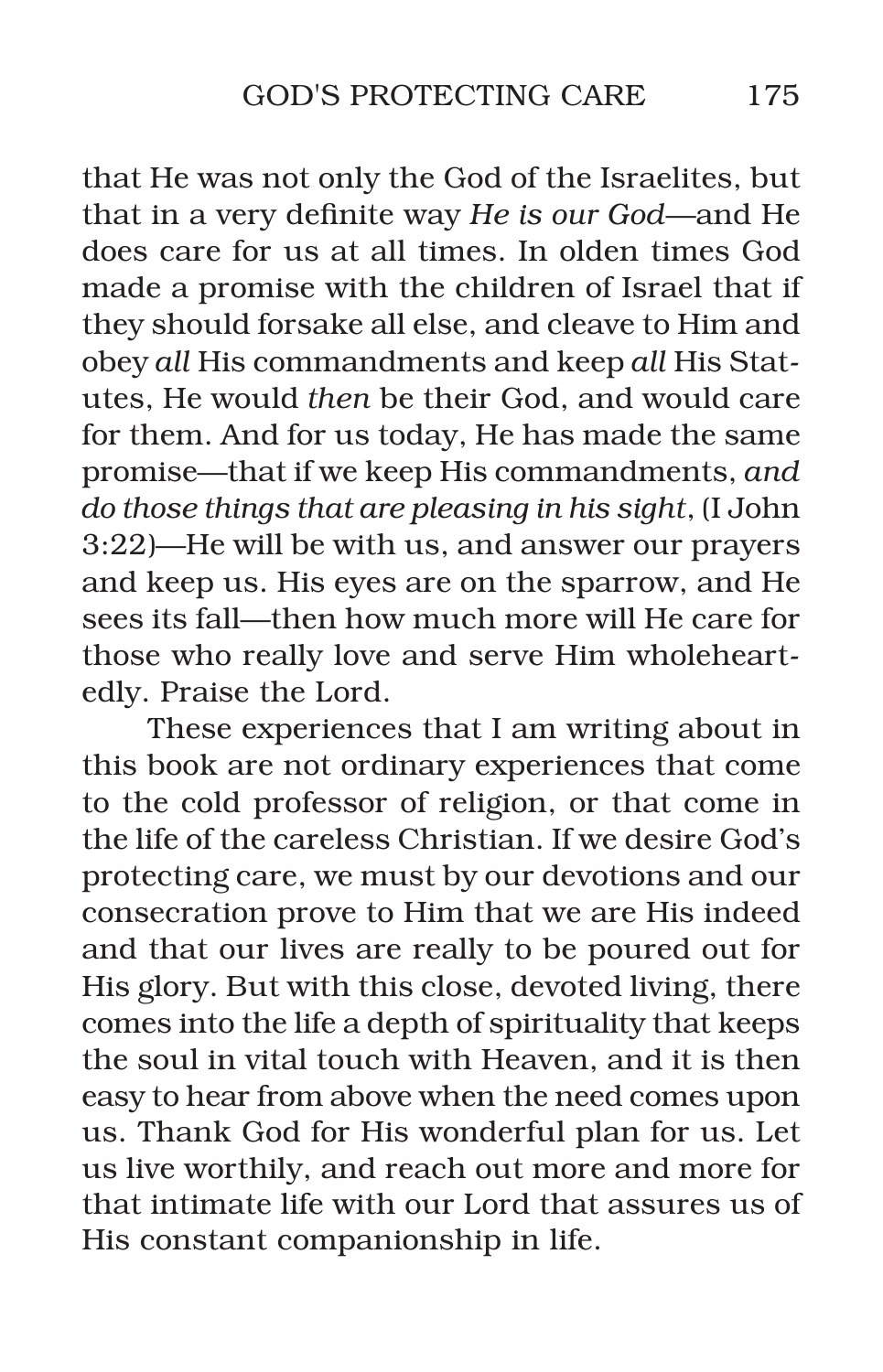# CHAPTER XI

#### SUGGESTIVE HELPS TO A LIFE OF FAITH

Although this book is not a treatise on Divine Healing for the body, still God's promises do cover this physical need the same as they cover all other needs in this life. If we are definitely Christ's through salvation from sin, through the atonement of Calvary, we are then His in a two-fold sense. 1. Through creation we are God's, we belong to Him in a definite way, for He made us. 2. After the fall of man in the garden of Eden, God put into action His great plan for the Eternal redemption of mankind, and thus purchased us back through the great sacrifice of His Only Son. So according to I Corinthians 6:19-20, we belong to God both soul and body. Here Paul said, "What? know ye not that your body is the temple of the Holy Ghost which is in you, which ye have of God, and ye are not your own? For ye are bought with a price: therefore glorify God in your body, and in your spirit, which are God's." Yes, we are bought with a great price—bought with the precious blood of Christ. "Forasmuch as ye know that ye were not redeemed with corruptible things, as silver and gold,…but with the precious blood of Christ..." I Peter 1:18-19.

God's plan of redemption covers a complete work—a full restoration. The soul is restored into a relationship with the Father as soon as the individual definitely accepts the Divine plan of God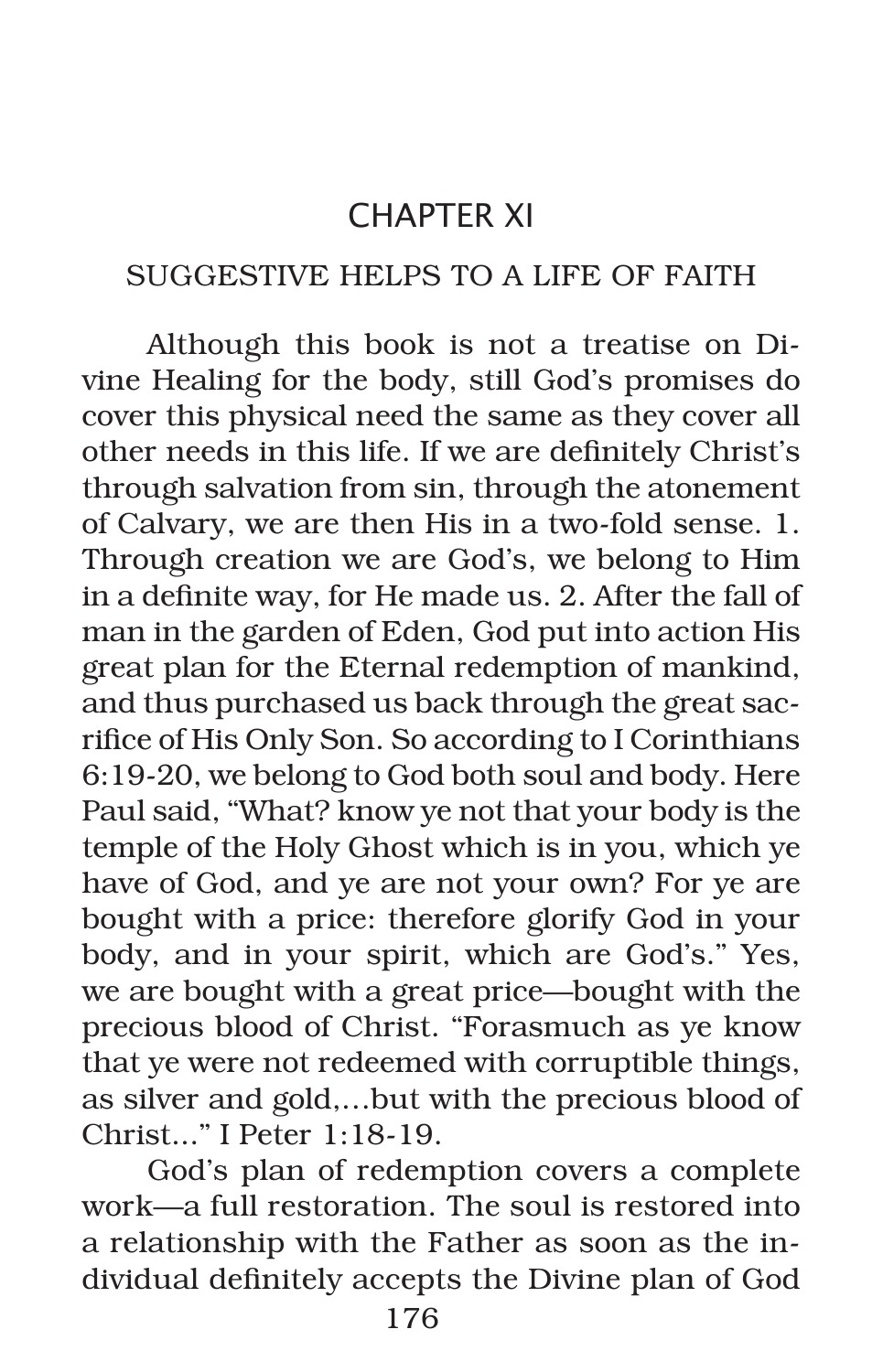<span id="page-176-0"></span>for his salvation. He then becomes a partaker spiritually of the Divine nature. Read II Peter 1:3-4. Then, thank God, as long as we walk in the light of His Word, we are kept in His likeness. Praise God forever for His marvelous plan. Our eternal redemption is then for us sure—*just as long as we live in definite obedience* to all the light we have on His Holy Word.

And although our physical redemption is not yet complete, and will not be until "the last enemy (death) is destroyed," and "this mortal shall have put on immortality," still God has not forgotten our physical needs. And He has planned to care for these mortal bodies (which have, through His plan, become the temple of the Holy Spirit) *until* the glorious triumph of the final resurrection. Yes, He has planned to care for the bodies of His children by stretching forth His hand of power to heal their bodily afflictions. His Holy Word is full of definite promises for His children. He first made known this part of His plan when He declared to the Israelites, "…I am the LORD that healeth thee." Exodus 15:26. And thank the Lord, from that day to this He has healed those who live for Him and trust in His Word of promise. Divine healing for the body is a sort of forerunner of immortality. The "will" of God in this respect is well expressed in the desire of the beloved Apostle John when he said, "Beloved, I wish above all things that thou mayest prosper and be in health, even as thy soul prospereth." III John 2. I am aware that the blessed doctrine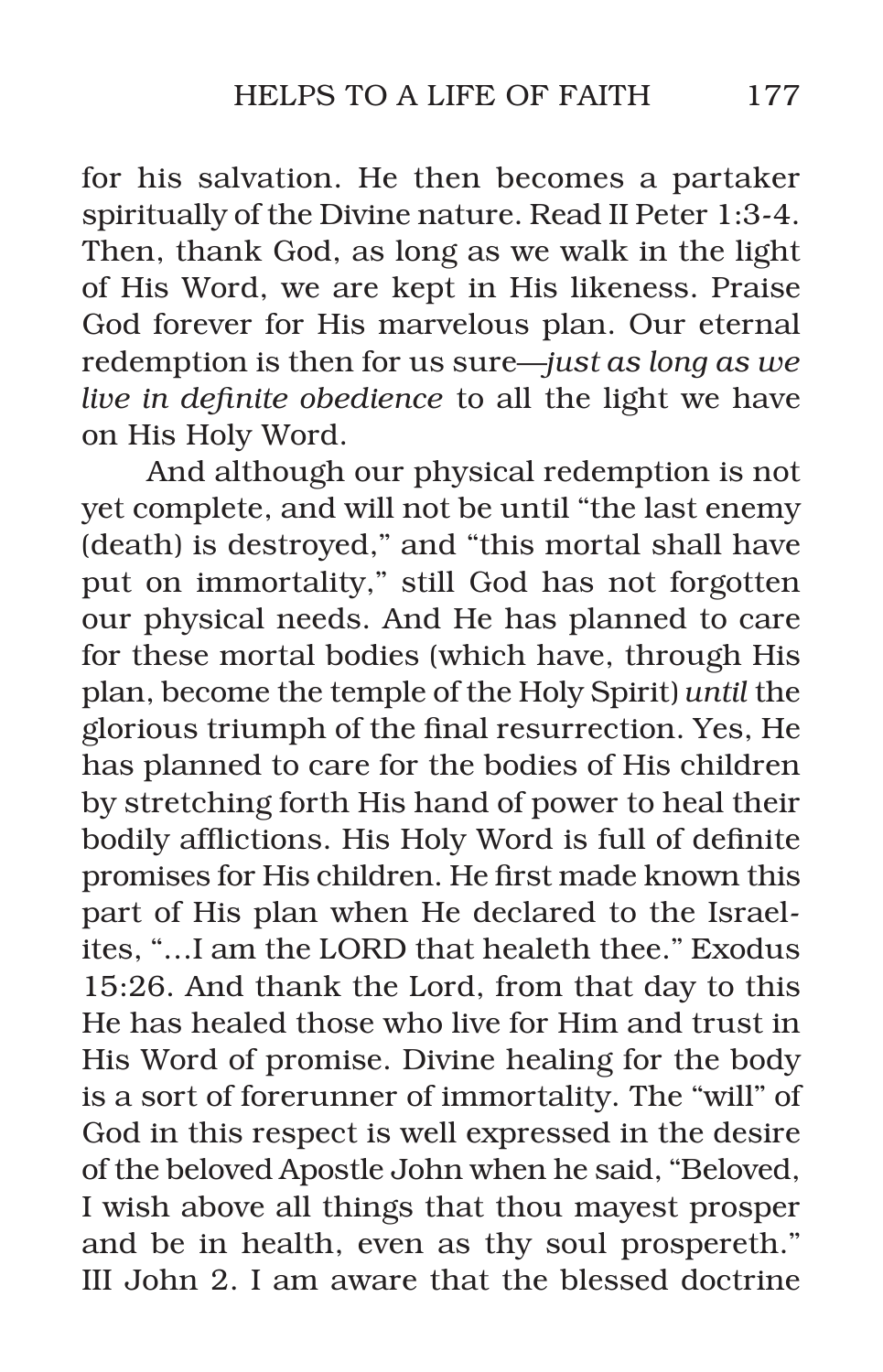of Divine healing for the body has been ignored by many, but, "What if some do not believe? Shall their unbelief make the promises of God without effect?" (for those who do believe). What people believe or do not believe does not settle the great facts of *Truth*, but it is what the Word says on the subject.

God was the healer of His children, the Israelites; and the Prophets of old predicted a special manifestation of His healing power when Christ should come. The Prophet Isaiah, speaking of the coming of the Lord said, "He would be a light to the Gentiles" and that he should "open the eyes of the blind." (Isaiah 42:6-7.) Christ, preaching in the synagogue of Nazareth said, "…This day is this scripture fulfilled in your ears." Luke 4:18-21. Again in Isaiah 35:4-6 we read, "Say to them that are of a fearful heart—be strong, fear not; behold your God will come with vengeance, even God with a recompense; He will come and save you. *Then* the eyes of the blind shall be opened, and the ears of the deaf shall be unstopped. *Then* shall the lame man leap as an hart and the tongue of the dumb sing..." Isaiah 35:4-6. The Prophet Malachi also predicted the healing work of Christ, "but unto you that fear my name shall the Sun of righteousness arise with healing in His wings..." Malachi 4:2. Thank God, all these were fulfilled in the coming of Christ and, "He is just the same today." (Hebrews 13:8.) It is only for us to refuse to give any place to doubts and unbelief and to stand firmly on His Word of Promise, remembering always that these bodies of ours (if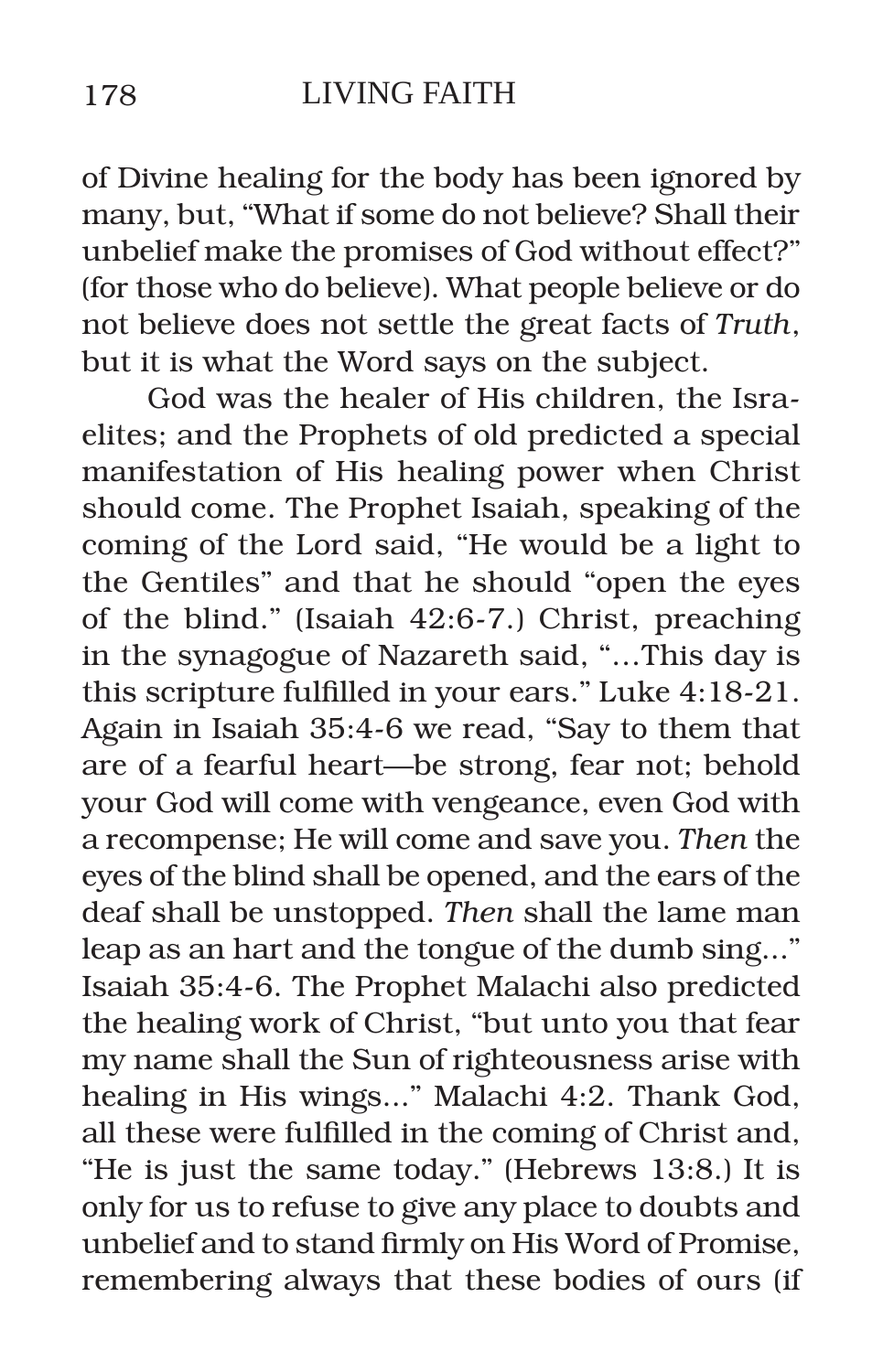<span id="page-178-0"></span>we are redeemed) *are the temples of the Holy Ghost* and He surely will care for His own.

What is needed today is men and women who are decided in their hearts to lift up God's standard of Divine Truth for His own glory. Paul said in Hebrews 11:6, "But without faith it is impossible to please him (God), for he that cometh to God must believe that he is, and that he is a rewarder of them that diligently seek him." What a message of Truth these few words bring to our hearts. Yes, we cannot get anything from God in answer to prayer, *unless* we definitely believe *first*—that He is—that He exists, and then more than that, we must believe that if we diligently seek *anything* from Him (in faith), He will give it to us. Without this faith, it is impossible to *please God.*  So knowing this, how diligently we should seek an increase of faith, so our lives may please Him. Let us be strong in the faith that was once delivered to the saints. If you are a minister of the Gospel of Christ, one very definite part of your commission is to be able to pray the prayer of faith for the healing of the sick. And if you are just a believer—just a little member in the body of Christ (which *is* His church) still Jesus has said to you, "These signs shall follow them that believe—," and also He said, believers "shall lay hands on the sick, and they shall recover." Mark 16:18.

In this day of Communism, of Atheism, and of unbelief, God's children everywhere need to arise and shake themselves, and step forward as never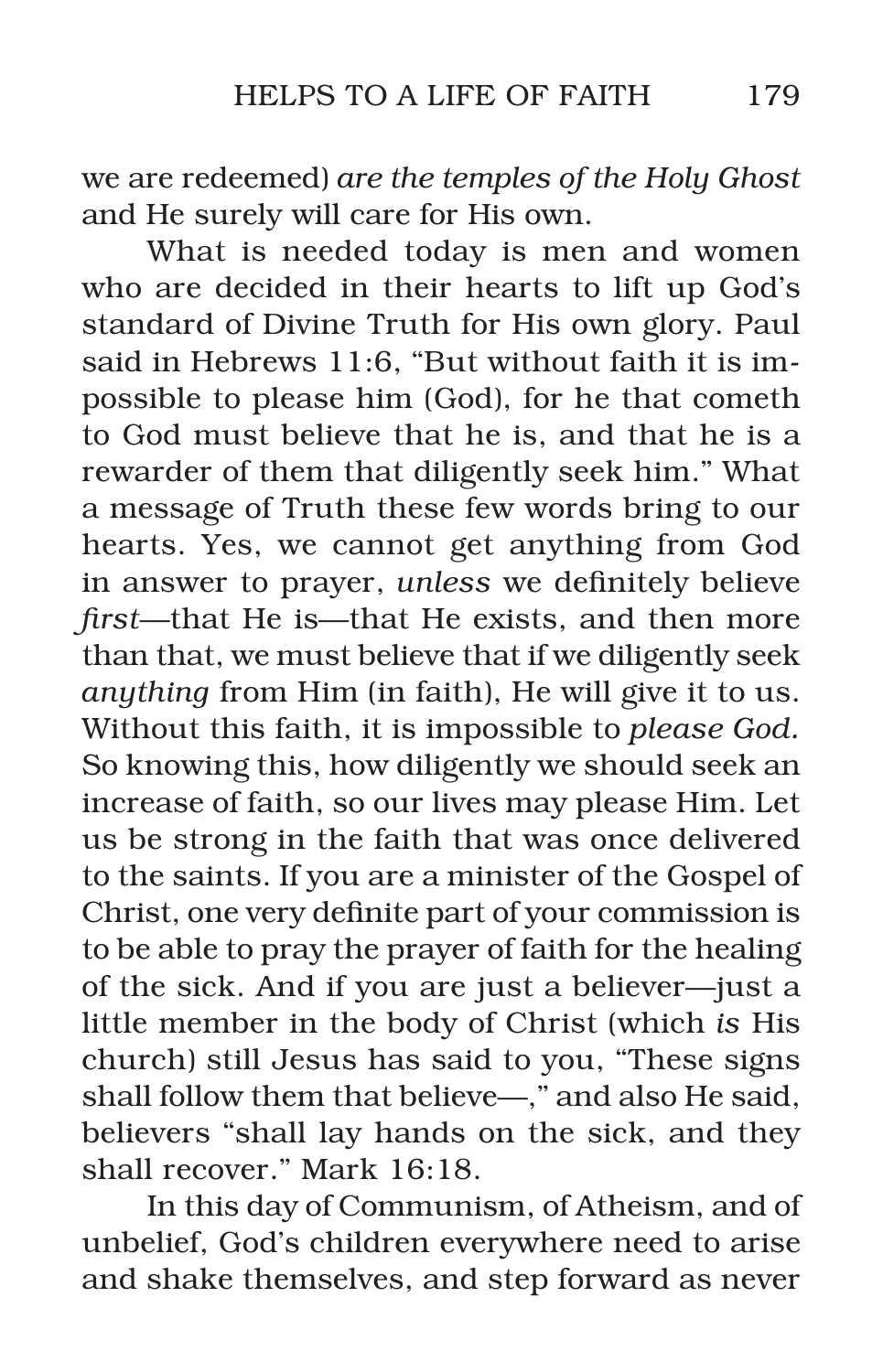before, determined that the world shall see the church shining forth in all her beauty and glory just as in the morning time, with mighty signs and wonders following the preaching of the Word and the labors of His present day disciples. Then, and then only, will the world around us look on and believe and be brought to the cross for salvation. The conversion of thousands followed the healings and other demonstrations of God's power working among His people in the morning time church, and the same results would follow today, if we were a clear demonstration of the same mighty working power. Jesus said, "and I, if I be lifted up (through Godly lives and through signs following) will draw all men unto me." Then why so much unbelief in the world today? Because the signs are not following in many places as they should be in a normal church of God. Let us awaken and live it and preach it and see the results.

## *How Can We Have the Faith?*

Paul said, after a long life of rich experiences with the Lord, "faith cometh by hearing, and hearing by the word of God." Romans 10:17. Yes, hearing the preaching of the Word on these lines will edify and build up our faith. And a personal study of God's promises on the subject of faith or of His dealings with His faithful children in ages past, coupled with a careful study of His promises for the present and the future, will build up our faith and bring it to a point of activity. Passive faith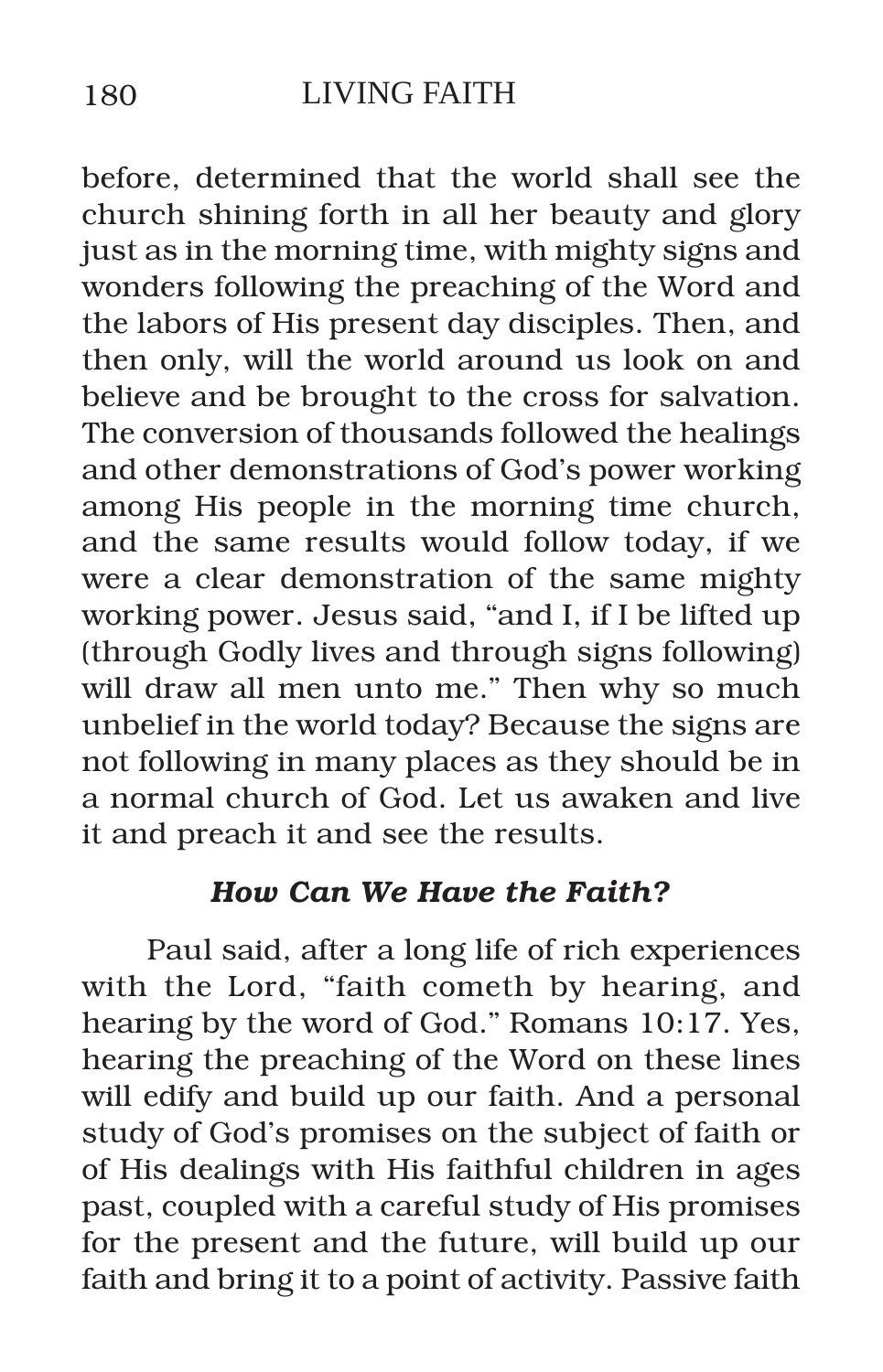<span id="page-180-0"></span>brings but little to the life of man, but a definite, active, living faith—moving out on the promises of God and taking from Him by *faith* just what He has promised to us—brings the needed help on any line, and also builds us up for greater ventures of faith in the future.

If one desires to "live a life of faith," desires to be used of God as a channel of blessing to others, it is absolutely necessary to have a humble heart, free from all pride—for God knoweth the proud afar off. It is necessary to have a daily walk with God in obedience to His Word and Will for us. The *written Word* of God is a clear expression of His Divine *will* or *plan* for the life of *all* His children. A careful study of His Word, with a sincere desire to know His full will for us—so that plan may be lived right out in our daily lives—brings us on "praying ground" where our faith can then take hold of His promises and make them real in our lives. Praying the effectual prayer of the righteous brings the answer.

Also, aside from God's universal or general plan for all His children, as set forth in His Word (as a lamp to our feet, and a guide to our pathway) He has also His own plan for each individual life in our service to Him, and this will all be clearly made known to us, if we commit all our ways unto Him, and give Him the privilege of directing our lives. Proverbs 3:5-6. The wonderful promises of God are for those who love and obey Him, and let Him have His own way in their lives. In St. John 15:7, we read, "If ye abide in me, and my words abide in you, *ye shall ask what ye will, and it*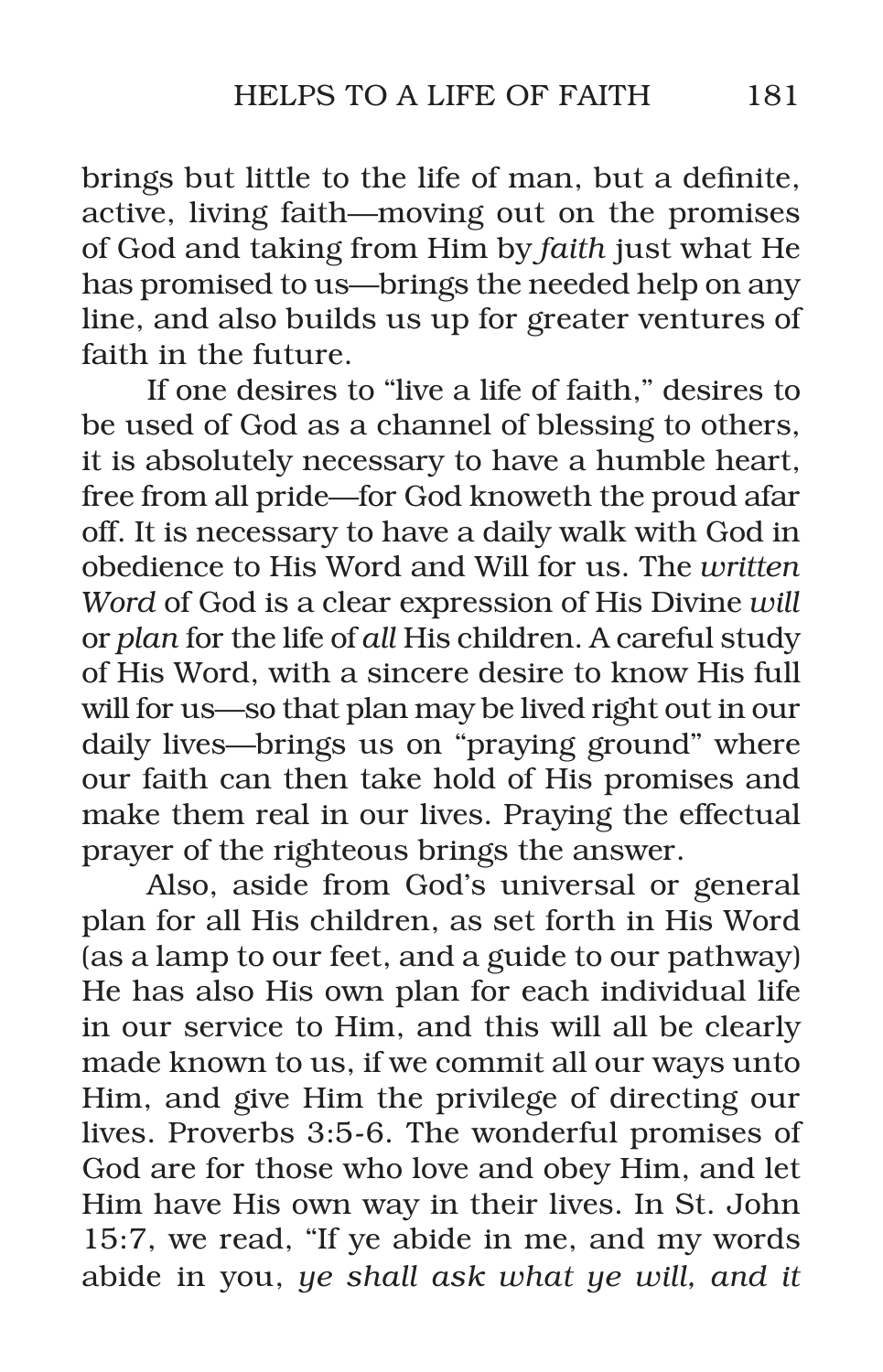### 182 LIVING FAITH

*shall be done unto you*." Praise God for such a mighty promise. Ask what ye will, and it shall be done unto you. This promise covers not only the healing of the body, but also the supply of all our material needs, and all our spiritual needs. But this promise is conditional "If ye abide in me (a settled, stead-fast Christian life), and if my Words abide in you (a life lived in harmony to the whole Word of God) *then—then*—ask, and receive. Praise the Lord. This scripture lays down the full condition, and the promise covers our every need in life. Then let us see to it that our lives are up to the full standard of Truth and then let us exercise ourselves in a deep prayer life, and the joy of answered prayer may be our daily portion. To live a life of faith we must have a heart free from all pride, and be clothed with humility; to live a life of faith we must be definitely separated from the world and separated unto the LORD; to see the results of faith in our lives, we must so live that it is easy to touch the throne of God, and bring the answer down. *There is a price to pay* if we want to be able to bless the world by the effectual prayer of the righteous being fruitful in our own lives. Let us not "play" Christian—but let us settle down in Him, take Him at His Word, and then, and then only can the world around us be blessed by Christ in His power having been lifted up—and sinners will be drawn to the cross. When Jesus was on the earth, and following His ministry, while the early morning church was shining out in her beauty and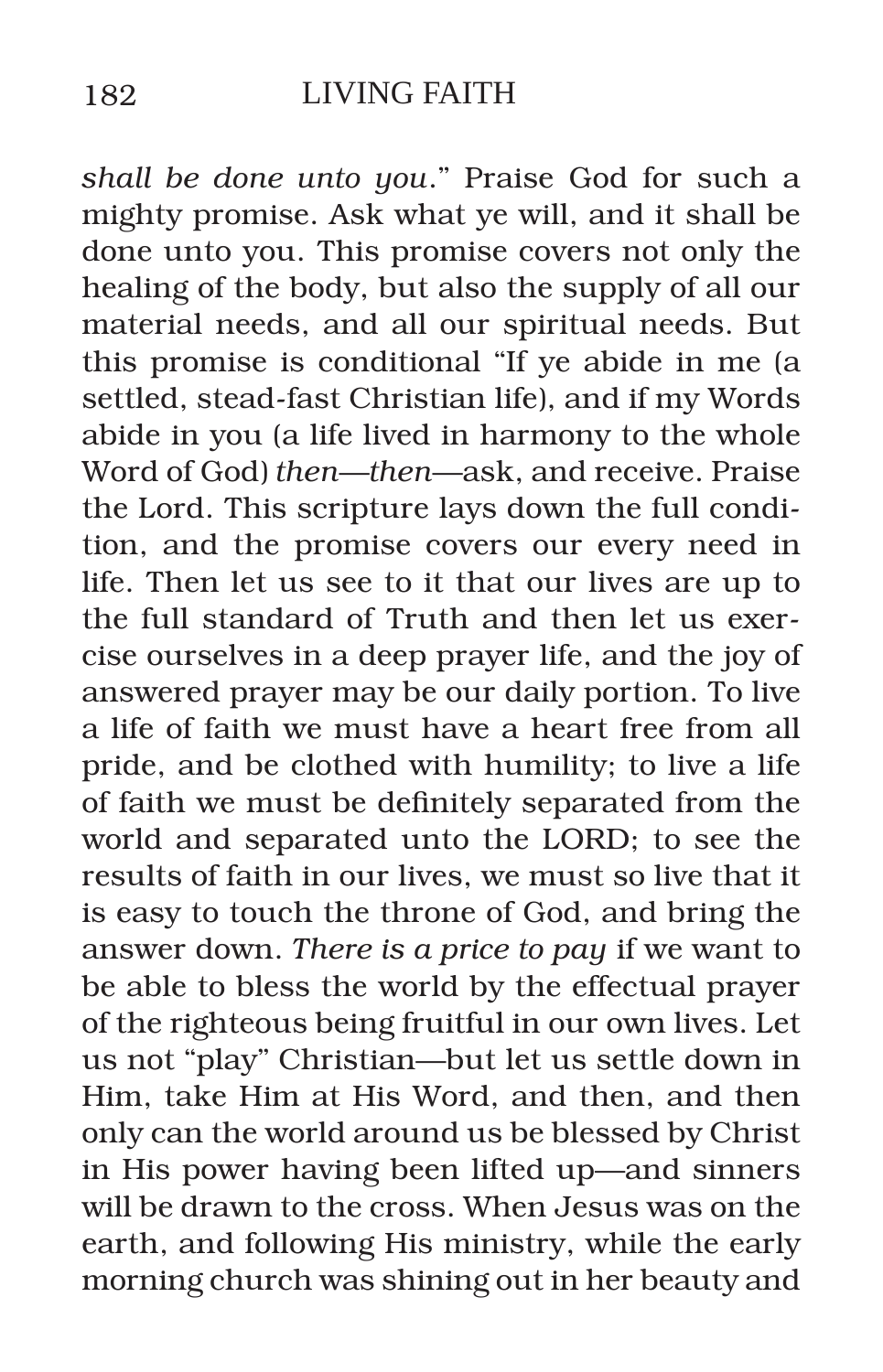<span id="page-182-0"></span>glory, multitudes of men and women were added to the Church, through the powerful demonstrations of God's power working among them. It should and would be the same today, if only the redeemed of the Lord would so live that the "signs and wonders" would follow the ministry of the Word. This brings a great responsibility on each child of God. Let us arise, and go forth in His name, proving to the non-Christian world around us that Jesus still lives today— in His people, and that "He is the very same—yesterday, today and forever."

Most of the world is still lost and in darkness— *Why*?—because Jesus, The Christ of God, The Saviour from all sin, the healer of all sicknesses, the Friend of mankind, the supplier of our needs— Jesus—The Son of God—*has not been lifted up.*  He has been overshadowed by a great cloud of unbelief, doubts and fears. A formal religion *will not* draw men—a cold profession *will not* draw men—programs and entertainment *will not* draw men—but a good, clear demonstration of *what Christ* is, and what He *will* be to those who trust Him, *will* draw men unto Him. Brother– sister—"…*What is that in thy hand?…*" Exodus 4:2. *The powerful Gospel of the Son of God. This is what men need,* and want—let us go forth without fear, giving them what we have received. "Freely ye have received, freely give." Jesus said, "Heal the sick, cleanse the lepers, raise the dead, cast out devils; freely ye have received, freely give." Matthew 10:8. God bless every reader. Amen.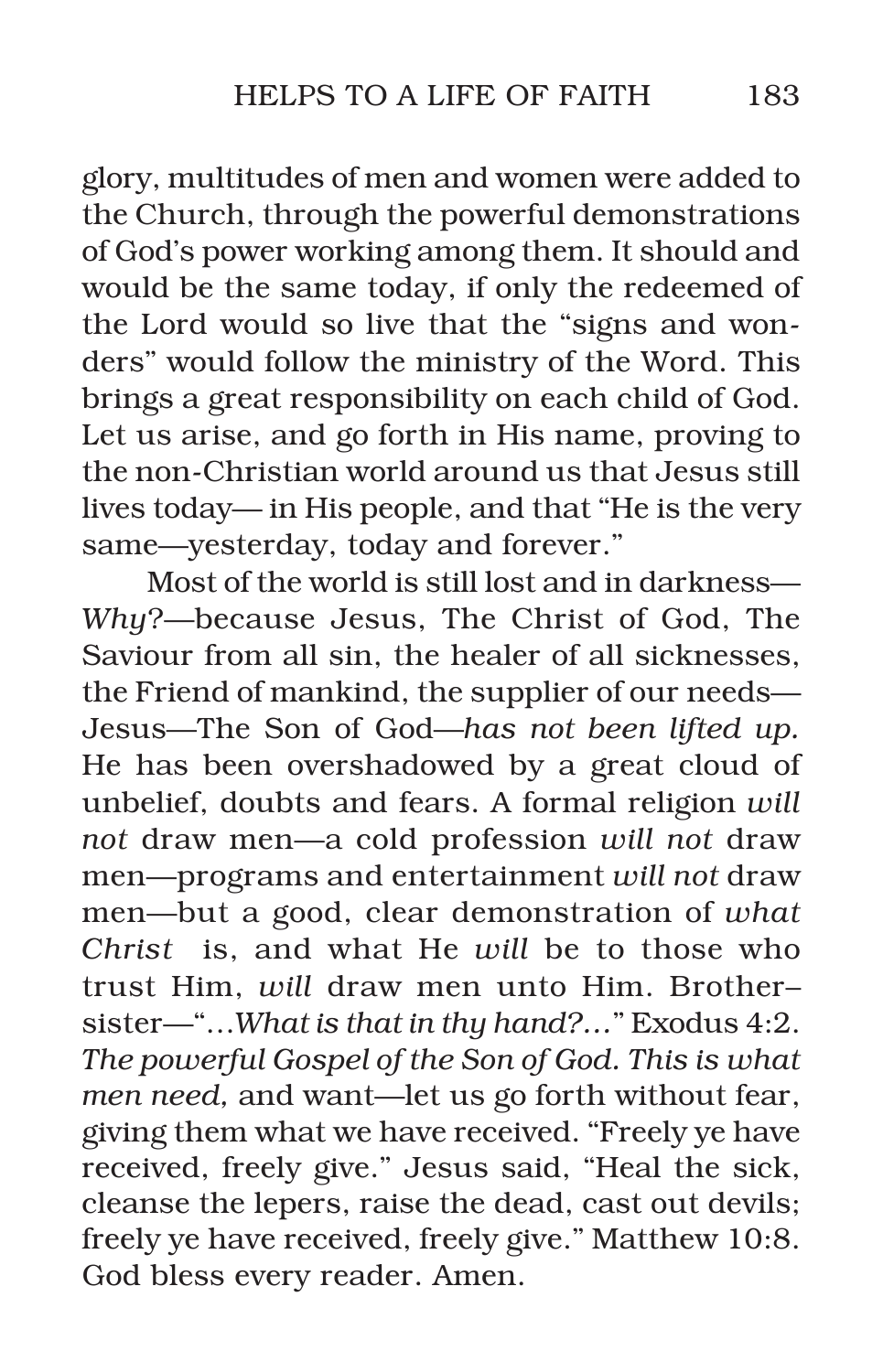# CHAPTER XII

# *MIRACULOUS EVENTS ON RECORD IN THE HOLY SCRIPTURES*

-The creation of the world—Genesis 1:1-31.

-The creation of man—Genesis 2:7.

-Woman made from the rib of man—Genesis 2:21-24.

-Enoch's translation—Genesis 5:24; Hebrews 11:5. -The Deluge—Genesis 7:1-24.

-The miraculous confusion of tongues—Genesis  $11:1-9.$ 

-The destruction of Sodom and Gomorrah—Genesis 19:23-28.

-The burning bush—Exodus 3:2.

-God sends food from Heaven for His children— Exodus 16:4-25.

-The leprosy of Miriam—Numbers 12:9-10; Deuteronomy 24:9.

-The ass speaks to Balaam—Numbers 22:22-35.

-The slaying of the Philistines before the ark—I Samuel 5:1-12; 6:1-21.

-Uzzah killed by touching God's Ark—II Samuel 6:6-7.

-The hand of Jeroboam withered—I Kings 13:4-6.

-The translation of Elijah—II Kings 2:11.

-Water provided for Jehosaphat's army—II Kings 3:16-20.

-The Hebrew children preserved in the furnace— Daniel 3:19-27.

-Daniel's life preserved in the den of lions—Daniel 6:16-23.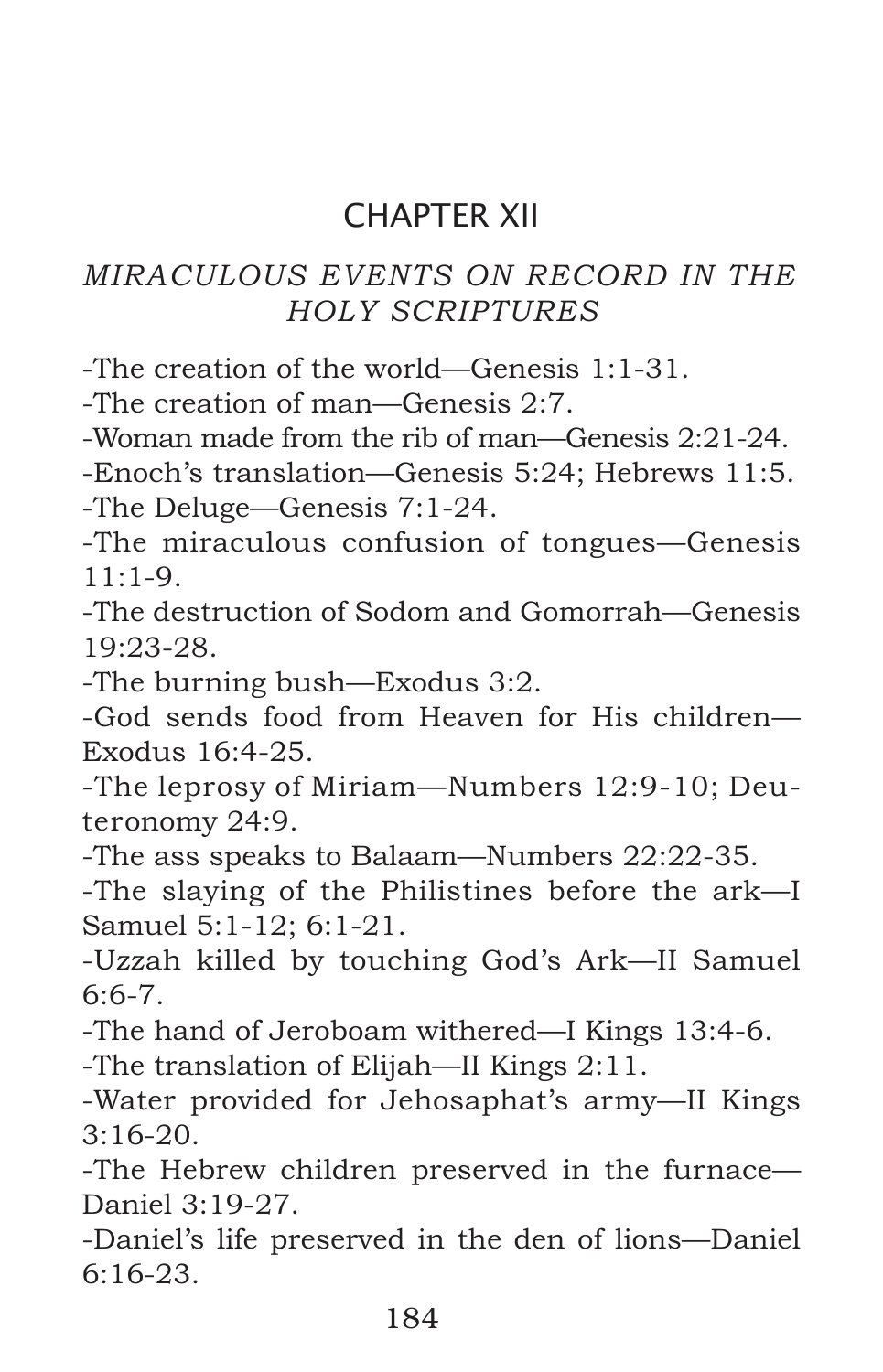<span id="page-184-0"></span>-Jonah lives three days in the belly of the whale— Jonah 2:1-10.

-The Immaculate Conception of Christ—Matthew 1:18, Luke 1:27-35.

-The Spirit like a dove descending at the baptism of Christ—Matthew 3:16, Mark 1:10.

-The resurrection of Christ—Matthew 28:6, Mark 16:6, Luke 24:6, John 20:17.

-Tongues given at Pentecost—Acts 2:4.

-Prison doors opened, bands loosened—Acts 16:25-40.

The above mentioned events were wrought directly through the hand of God, and now we shall cite a number where God worked through some of His servants to accomplish Miracles and Healings.

### *Abraham*

-Abimelech healed through Abraham's prayers— Genesis 20:17.

-Son given in old age, by faith—Romans 4:13-25; Genesis 17:16-19, Genesis 21:1-5.

-The sacrifice furnished at the offering of Isaac— Genesis 22:8-13.

### *Moses and Aaron*

-A rod turned into a serpent—Exodus 4:3; 7:10.

-The ten plagues of Egypt—Exodus 7:20, 12:29.

-The parting of the waters of the Red Sea—Exodus 4:6-31.

-Water sweetened at Marah—Exodus 15:25.

-Water from the rock—Exodus 17:5-7.

-Miriam healed of leprosy—Numbers 12:13-15.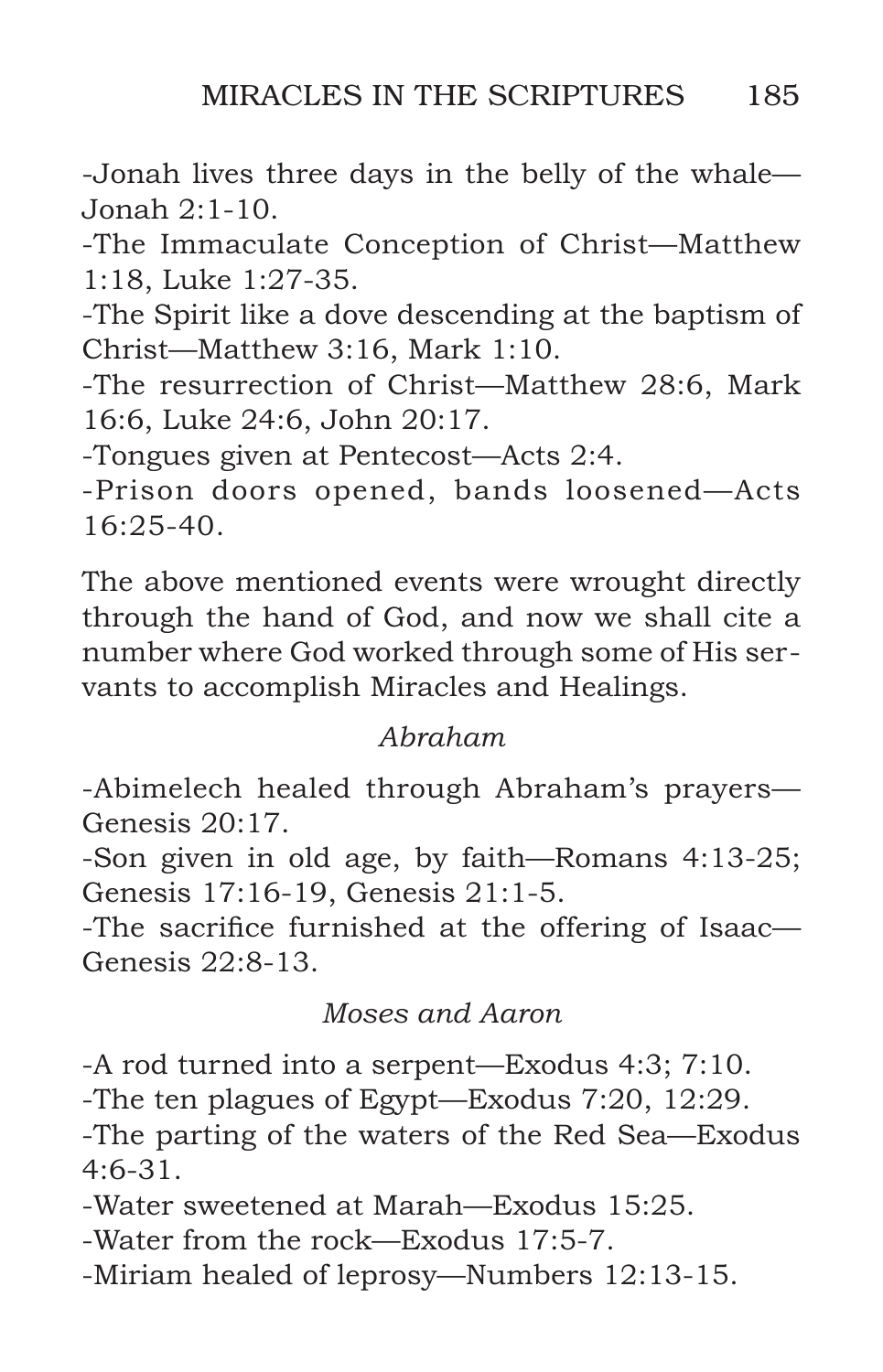### 186 LIVING FAITH

### *Joshua*

-Waters of Jordan divided—Joshua 3:10-17. -Destruction of Jericho—Joshua 6:6-20. -The sun and moon stayed—Joshua 10:12-14.

### *Samuel*

-Thunder and rain sent—I Samuel 12:18.

# *The Prophet of Judah*

-Healing of king's hand—I Kings 13:6.

# *Elijah*

-Drought caused—I Kings 17:1; James 5:17.

-The widow's meal increased—I Kings 17:14-16.

-The widow's son raised from the dead—I Kings 17:17-24.

-Sacrifice consumed by fire from heaven—I Kings  $18: 30-38$ 

-Rain sent in answer to prayer—I Kings 18:41-45, James 5:18.

-Waters of Jordan divided—II Kings 2:8.

# *Elisha*

-The river Jordan divided—II Kings 2:14.

-A spring of water healed through prayer—II Kings 2:21-22.

-Oil multiplied—II Kings 4:1-7.

-Shunammite's son restored to life—II Kings 4:32-37. -One hundred men fed with twenty loaves—II Kings 4:42-44.

-Naaman healed of leprosy—II Kings 5:1-14.

-Syrians smitten with blindness—II Kings 6:18.

-Syrians' sight restored—II Kings 6:20.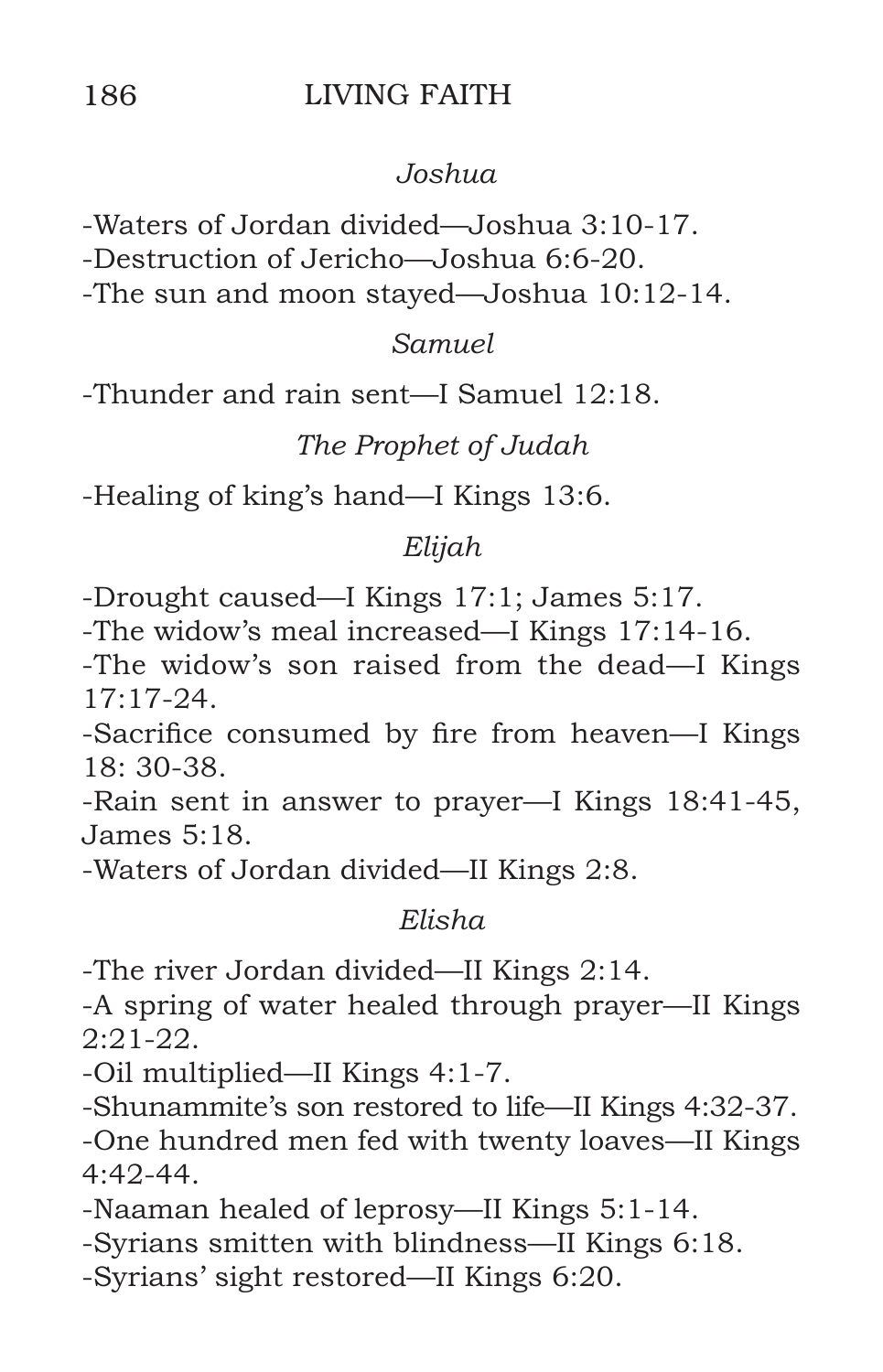<span id="page-186-0"></span>-A man restored to life—II Kings 13:21.

*Isaiah*

-Healing of King Hezekiah—II Kings 20:7. -The dial turns backward—II Kings 20:11.

# *Miracles and Healing by Jesus Christ*

-Healing of all manner of sickness and disease— Matthew 4:23-24.

-Cleansing of leper—Matthew 8:1-4.

-Centurian's servant healed—Matthew 8:5-13; Luke  $7:1 - 10$ .

-Healing of Peter's wife's mother—Matthew 8:14-15, Luke 4:38-39.

-Devils cast out of many—Matthew 8:16.

-The tempest stilled—Matthew 8:23-27, Mark 4:36-41.

-Devils cast into swine—Matthew 8:28-34.

-Palsied man healed—Matthew 9:1-8; Luke 5:18-26.

-Woman healed just by touching the hem of His garment—Matthew 9:20-22, Luke 8:43-48.

-Jairus' daughter brought back to life—Matthew 9:23-25, Mark 5:22-24, 35-42.

-Two blind men restored—Matthew 9:27-31.

-Withered hand restored—Matthew 12:10-13, Mark  $3:1 - 5$ .

-Jesus walks on the Sea—Matthew 14:22-31.

-Feeding of five thousand—Matthew 14:21, John 6:5-13.

-Four thousand fed—Matthew 15:32-39, Mark 8:1-9. -Blind, dumb, lame healed—Matthew 15:30.

-A fish caught with tribute money—Matthew 17:24-27.

-The cursing of the fig tree—Matthew 21:18-22.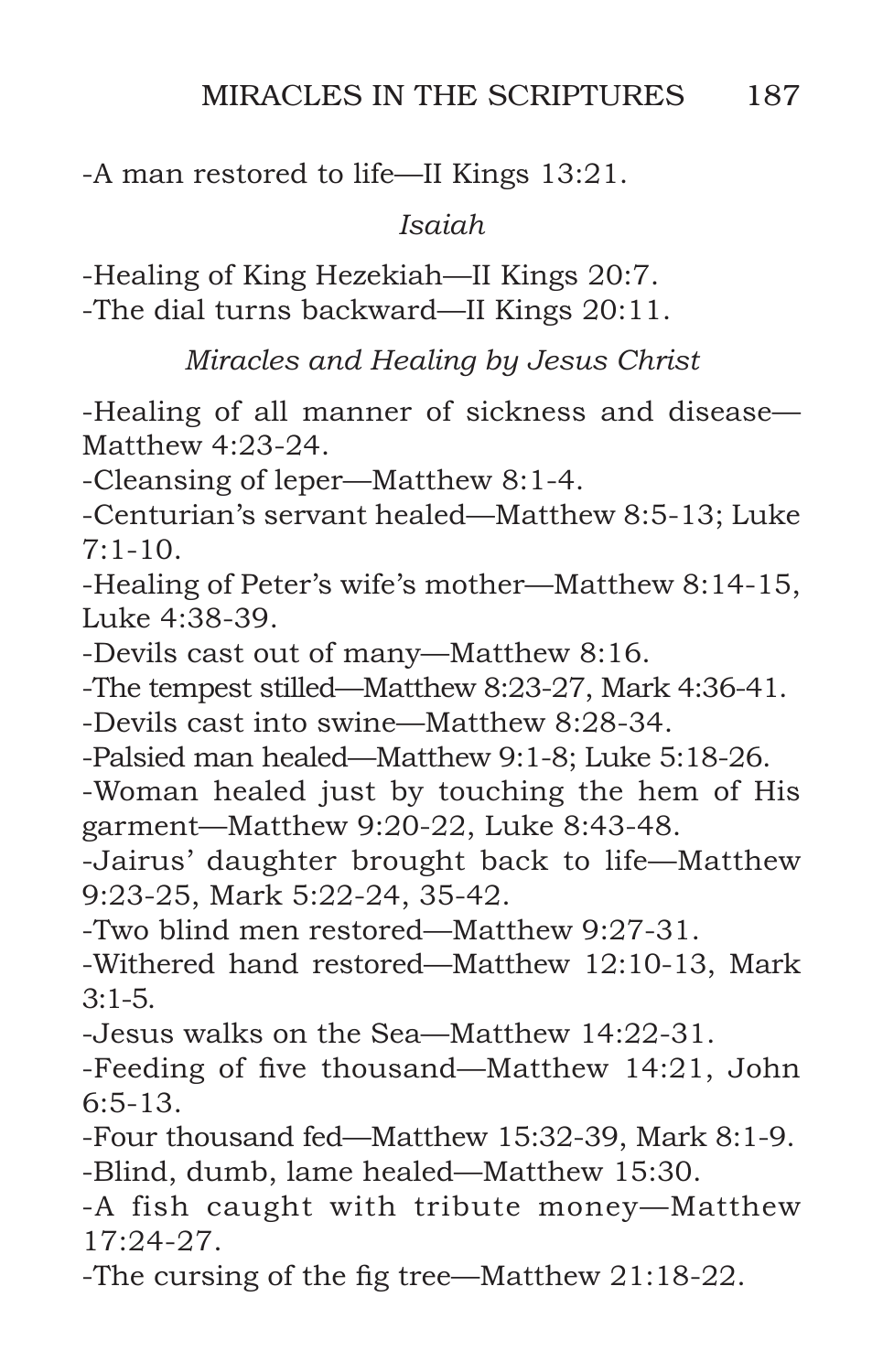-A blind man healed—Mark 8:22-26. -Jesus escapes unseen from his pursuers—Luke 4:30. -The miraculous draught of fishes—Luke 5:1-11. -Young man raised from dead—Luke 7:11-17. -Woman healed of infirmity—Luke 13:10-17. -Ten lepers healed—Luke 17:11-19. -Servant's ear cut off, then restored—Luke 22:50-51. -Water turned into wine—John 2:1-11. -Nobleman's son healed—John 4:46-54. -Impotent man at the Pool of Bethesda—John 5:1-16. -Man, blind from birth, healed—John 9:1-41. -The raising of Lazarus—John 11:1-46.

# *Miracles and Healings by the Hand of the Apostles*

-They cast out devils—Mark 6:13.

-They anointed and healed the sick—Mark 6:13.

-The preaching was confirmed by "signs following"— Mark 16:20.

-Signs and wonders were done—Acts 2:43.

-Wonders wrought by their hands in Iconium—Acts 14:3-4.

-Many sick healed in the streets of Jerusalem—Acts  $5:12-16$ 

*The Seventy were sent out to PREACH and HEAL*

-Had the power to heal the sick and to cast out devils—Luke 10:9-20.

*Peter*

-Lame man healed—Acts 3:7.

-Death of Ananias and Sapphira—Acts 5:5-10.

-Many sick healed—Acts 5:15-16.

-Dorcas restored to life—Acts 9:40.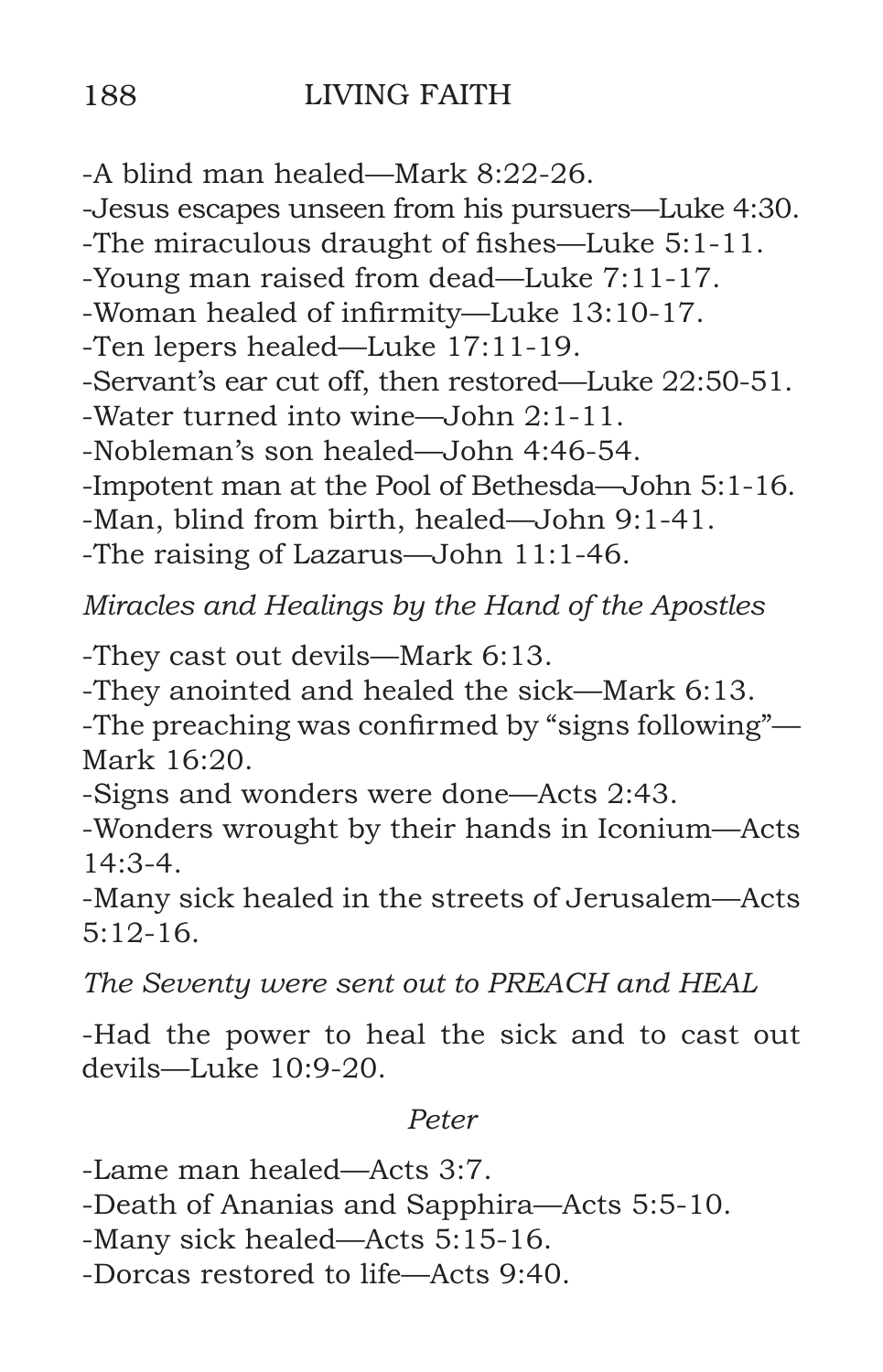### *Stephen*

<span id="page-188-0"></span>-Great wonders and miracles done by him—Acts 6:8.

#### *Ananias*

-Laid his hands on Saul that he might receive his sight—Acts 9:17-18.

# *Philip*

-Miracles and signs—Acts 8:13.

-The lame and palsied healed—Acts 8:7.

-Performed miracles before the people—Acts 8:6-7.

### *Paul*

-Spirit of divination cast out—Acts 16:16-18.

-Lame man healed—Acts 14:8-10.

-Holy Ghost and tongues given by the laying on of hands—Acts 19:6.

-Handkerchiefs and aprons sent—Acts 19:11-12. -Eutychus restored to life—Acts 20:10-12.

-Paul saved from harm when bitten by a viper—Acts  $28:5.$ 

*The Church at Jerusalem*

-Peter delivered from prison through the prayers of the church—Acts 12:5-17.

There are also counterfeit healings and miracles done by the devil to deceive the people. Here we cite a few miracles done through evil agents:

-Signs and lying wonders—II Thessalonians 2:9. -Spirits of devils working miracles—Revelation 16:14.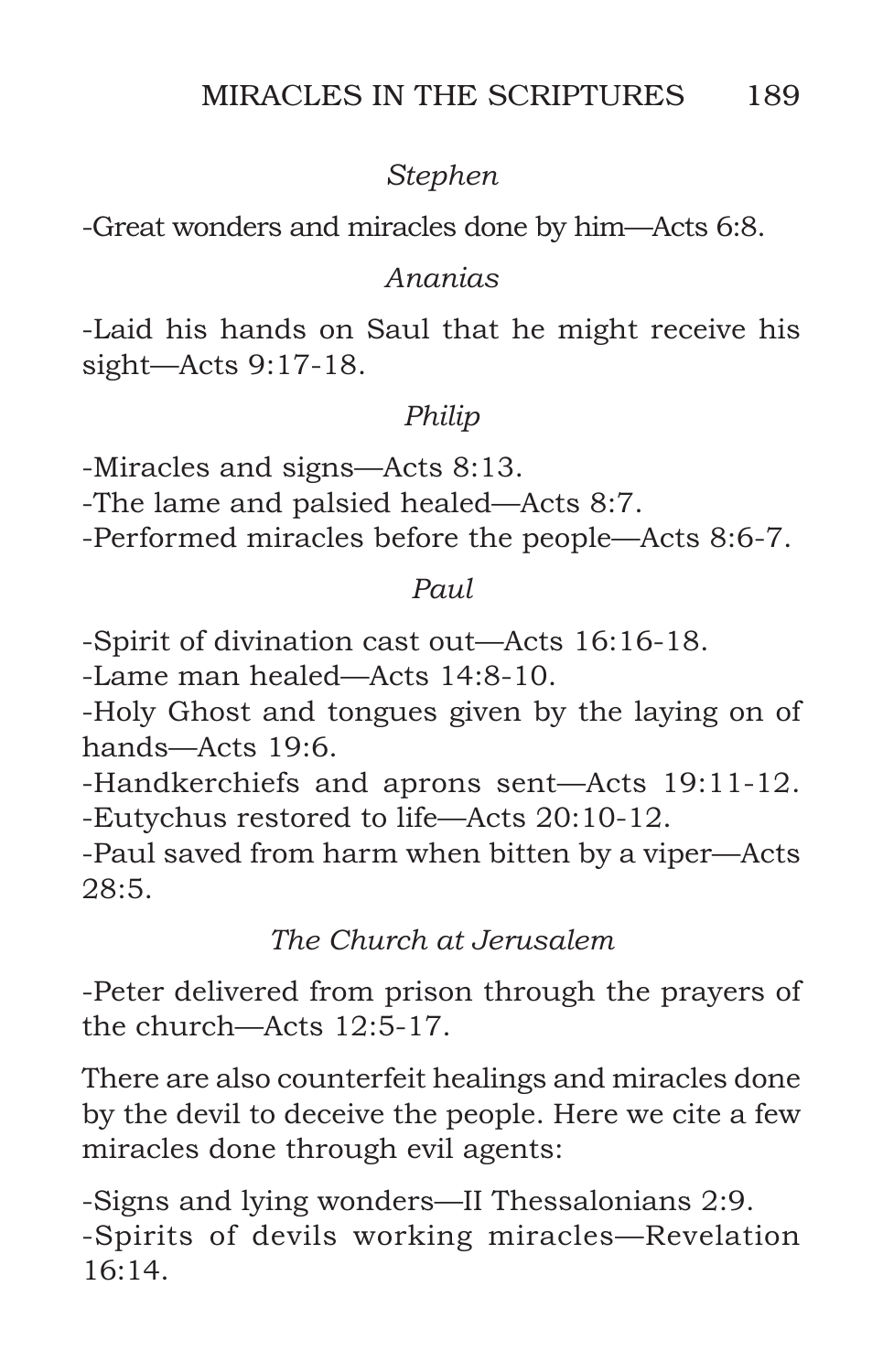-Signs or wonders in support of false religions— Deuteronomy 13:1-5.

-Great signs and wonders by false Christs—Matthew  $24.24$ 

-Miracles wrought by false prophets—Revelation 19:20.

-Signs and wonders by false prophets—Matthew 24:24.

-Power to make fire come down from Heaven—Revelation 13:13.

-Power to work miracles and to deceive the people— Revelation 13:14.

-Magicians' rods become serpents—Exodus 7:12. -Water of river turned to blood by enchantment of magicians—Exodus 7:22.

-Frogs brought up by enchantment—Exodus 8:7. -Simon the sorcerer bewitched the people—Acts 8:9-24

Let us as children of God learn to try the spirits, that we be not deceived, and seek our help in times of sickness or other needs from God alone. Read I John 4:1, "Beloved, believe not every spirit, but try the spirits whether they are of God: because *many false prophets* have gone out into the world." Yes, today the religious world is filled with false prophets who are going about working all kinds of miracles, and deceiving the people. It is alarming to see how even the true Saints of God will run after these and believe in their works. We often hear this remark, "but they are doing such mighty healings, etc., *Surely* they are of God." Again I warn you, *try the spirits*—whether they be of God—yes, try them by God's own Word. The doctrine they teach, and the lives they live, will soon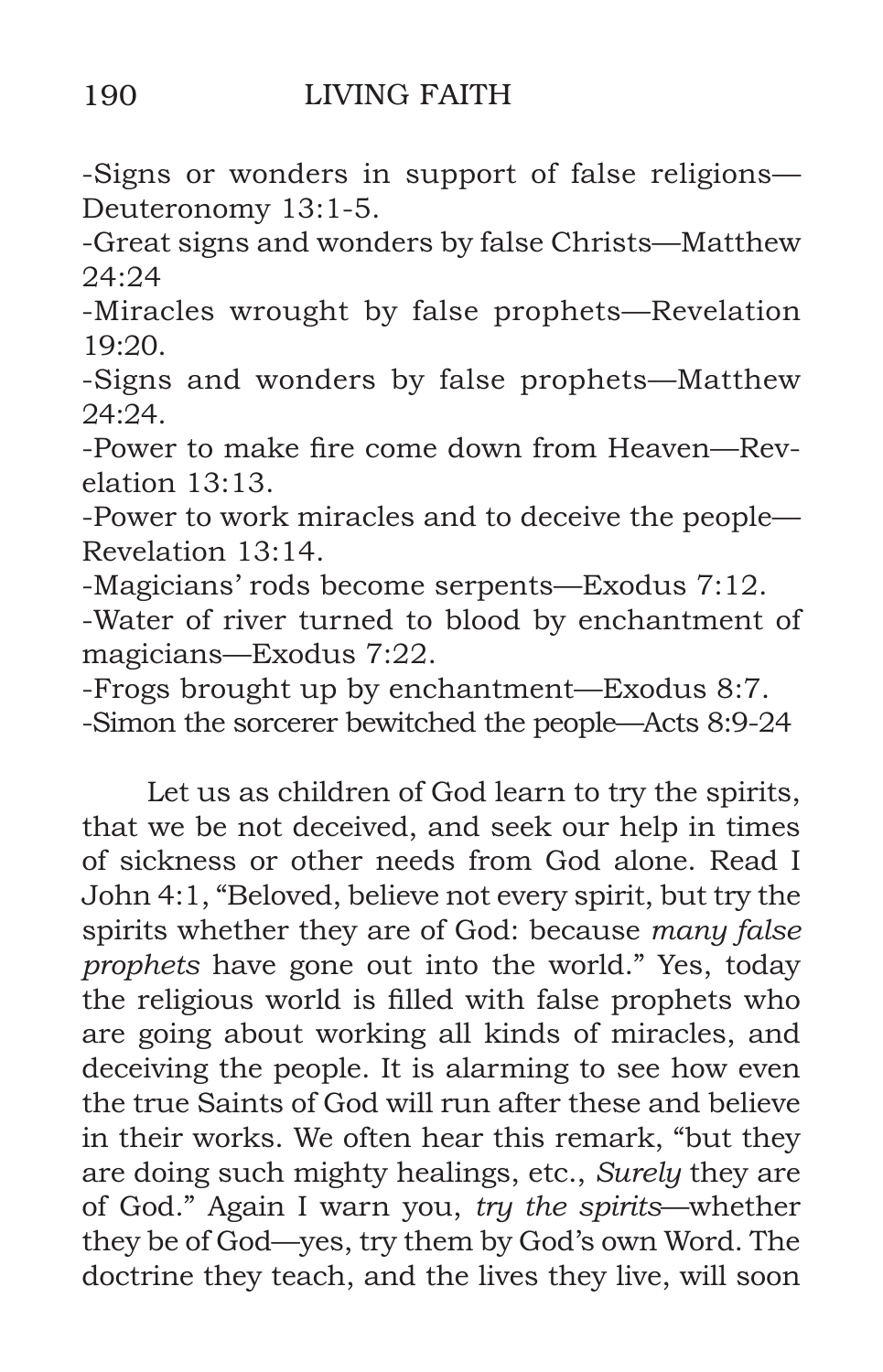<span id="page-190-0"></span>tell whether they are of God. Let us not cast away our confidence in God because of the workings of these "false prophets" but let us plant our spiritual feet on the *eternal rock of Divine Truth* and move forward in a life of faith, laying hold of the great and precious promises of God and looking definitely to Him in confidence for the full supply of all our needs. Remember, "Prayer changes things" and "Jesus *never* fails." Thank God for the wonderful privilege we do have of having our lives enriched by this personal contact with the Heavenly Father, and by obedience and faith receiving the things we have need of.

In closing I earnestly pray that the experiences and testimonies given here may be an inspiration and a blessing to all who read them, and that the faith of many may be lifted up and strengthened. The God we serve is the *living* God. He is loving, compassionate, tender, all-wise, and He desires the very best for His children. He has even promised that "…the *DESIRE* of the righteous shall be granted," Proverbs 10:24. Praise God! When we are truly His, living in vital touch with Him, our desires are purified and we want only what could be pleasing to Him; and then not one thing can hinder our getting prayer through. Let us love Him sincerely, live definitely for His glory, and go forth in the world shining out before others, with the blessed uplifting influence of "answered prayer" thrilling our hearts, and making us an inspiration and blessing to others.

Amen.

" 'Tis true, oh, yes, 'tis true God's wonderful promise is true; For I've trusted, and tested, and tried it, And I know God's promise is true."